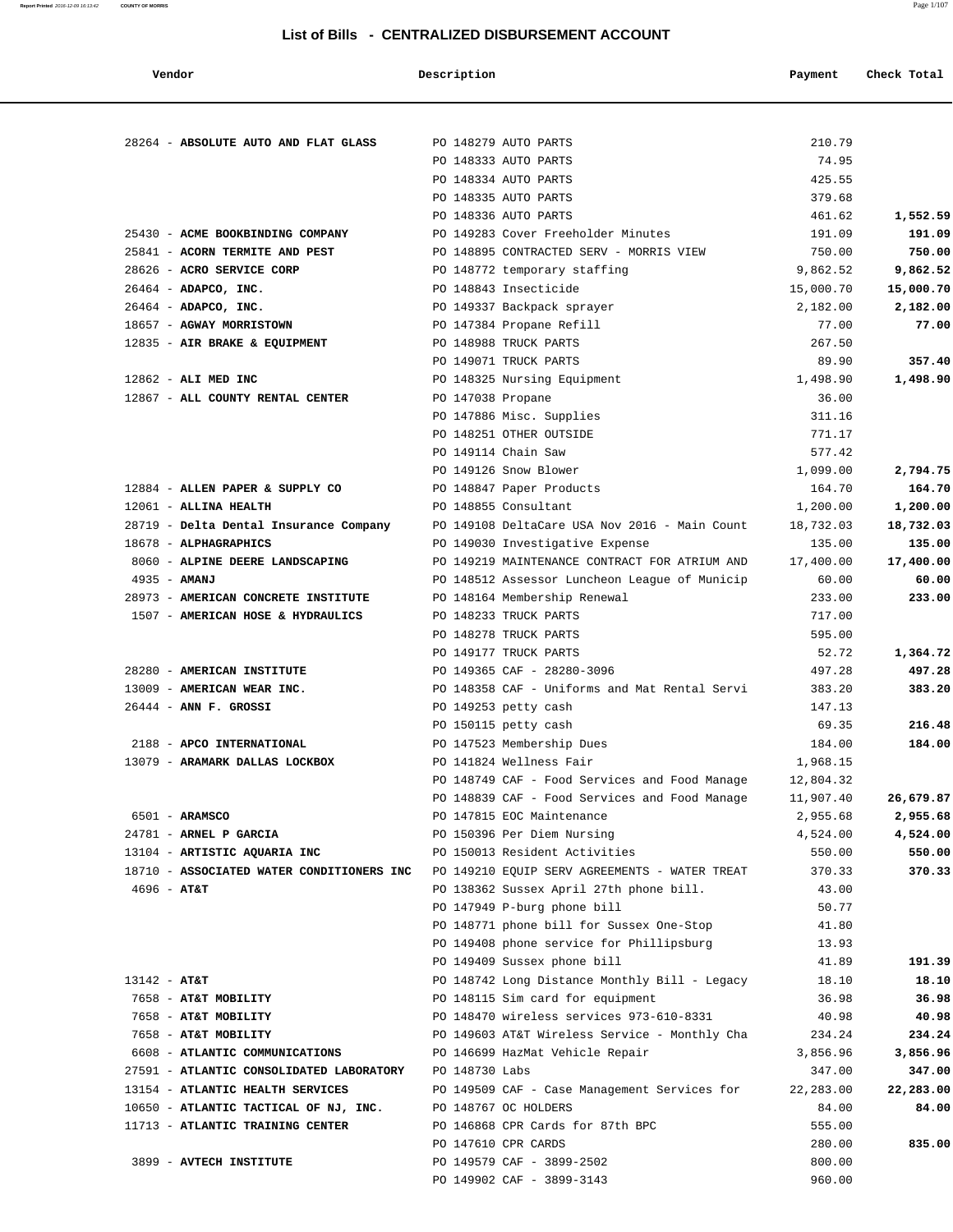|  | Vendor |  |  |
|--|--------|--|--|

| Vendor                                | Description                                                                           | Payment              | Check Total |
|---------------------------------------|---------------------------------------------------------------------------------------|----------------------|-------------|
|                                       | PO 149903 CAF - 3899-3020                                                             | 288.00               |             |
|                                       | PO 149904 CAF - 3899-3121                                                             | 1,184.00             |             |
|                                       | PO 149905 CAF - 3899-3010                                                             | 684.44               |             |
|                                       | PO 149906 CAF - 3899-3063                                                             | 1,497.00             |             |
|                                       | PO 149907 CAF - 3899-3244                                                             | 1,686.67             |             |
|                                       | PO 149908 CAF - 3899-3227                                                             | 800.00               | 7,900.11    |
| 3899 - AVTECH INSTITUTE               | PO 149878 CAF - 3899-2978                                                             | 792.00               |             |
|                                       | PO 149879 CAF - 3899-3266                                                             | 1,808.00             |             |
|                                       | PO 149880 CAF - 3899-3128                                                             | 1,352.00             |             |
|                                       | PO 149881 CAF - 3899-3101                                                             | 1,240.00             |             |
|                                       | PO 149882 CAF - 3899-3080                                                             | 800.00               | 5,992.00    |
| 3899 - AVTECH INSTITUTE               | PO 149909 CAF - 3899-3063                                                             | 800.00               |             |
|                                       | PO 149910 CAF - 3899-3359                                                             | 1,344.00             |             |
|                                       | PO 149911 CAF - 3899-2956                                                             | 1,192.00             |             |
|                                       | PO 149912 CAF - 3899-3083                                                             | 400.01               |             |
|                                       | PO 149913 CAF - 3899-3286                                                             | 2,208.00             |             |
|                                       | PO 149914 CAF - 3899-3080                                                             | 604.45               |             |
|                                       | PO 149915 CAF - 3899-3227                                                             | 448.00               |             |
|                                       | PO 149916 CAF - 3899-3232                                                             | 504.00               | 7,500.46    |
| 3899 - AVTECH INSTITUTE               | PO 149917 CAF - 3899-3021                                                             | 736.00               |             |
|                                       | PO 149918 CAF - 3899-3224                                                             | 1,866.67             |             |
|                                       | PO 149919 CAF - 3899-3131                                                             | 1,920.00             |             |
|                                       | PO 149920 CAF - 3899-3140                                                             | 680.00               |             |
|                                       | PO 149921 CAF - 3899-3374<br>PO 149873 CAF - 3899-3222                                | 1,717.33<br>2,240.00 |             |
|                                       | PO 149874 CAF - 3899-3288                                                             | 2,016.00             |             |
|                                       | PO 149922 CAF - 3899-3110                                                             | 336.00               | 11,512.00   |
| 3899 - AVTECH INSTITUTE               | PO 149923 CAF - 3899-3137                                                             | 848.00               |             |
|                                       | PO 149924 CAF - 3899-3130                                                             | 1,860.00             |             |
|                                       | PO 149925 CAF - 3899-3267                                                             | 1,860.00             |             |
|                                       | PO 149926 CAF - 3899-3245                                                             | 1,440.00             |             |
|                                       | PO 149875 CAF - 3899-3234                                                             | 1,512.00             |             |
|                                       | PO 149927 CAF - 3899-3315                                                             | 1,456.00             |             |
|                                       | PO 149876 CAF - 3899-3074                                                             | 760.00               |             |
|                                       | PO 149877 CAF - 3899-3301                                                             | 1,540.00             | 11,276.00   |
| 8663 - BARBARA MURRAY                 | PO 149499 Reimbursement for American Institut                                         | 523.00               | 523.00      |
| 776 - BARBARULA LAW OFFICE            | PO 149154 legal services                                                              | 144.00               | 144.00      |
| 12060 - BARKEL FLEMMING               | PO 150397 Per Diem Nursing                                                            | 2,670.76             | 2,670.76    |
| 28422 - BARNWELL HOUSE OF TIRES, INC. | PO 148989 TIRES                                                                       | 540.00               |             |
|                                       | PO 148841 Tires                                                                       | 420.36               |             |
|                                       | PO 149077 TIRES                                                                       | 200.50               |             |
|                                       | PO 149117 Trailer Tires                                                               | 86.00                | 1,246.86    |
| 13315 - BERGEN COMMUNITY COLLEGE      | PO 150178 CHARGEBACK SUMMER 2016/STRICCHIOLA                                          | 64.23                |             |
|                                       | PO 150436 Spring 2016 Chargeback                                                      | 449.61               |             |
|                                       | PO 150437 SUMMER 2016 CHARGEBACKS                                                     | 449.61               |             |
|                                       | PO 150432 FALL 2016 CHARGEBACKS                                                       | 11,688.27            | 12,651.72   |
| 20387 - BEST BUY ADVANTAGE ACCOUNT    | PO 147986 6 CAMCORDERS                                                                | 2,099.94             | 2,099.94    |
| 6327 - BETH DENMEAD                   | PO 149081 aging ep                                                                    | 192.43               | 192.43      |
| 8986 - BETTY ANN DERCO                | PO 145937 Supplemental Nurse Pay                                                      | 131.30               | 131.30      |
| 13338 - BEYER BROS CORP               | PO 149085 TRUCK PARTS/REPAIR                                                          | 114.62               | 114.62      |
| $2723 - BFI$                          | PO 142388 (2) tables, (12) chairs                                                     | 5,973.48             | 5,973.48    |
| $25329 - BFI$                         | PO 148752 CHAIRS                                                                      | 2,864.16             | 2,864.16    |
|                                       | 6725 - BIO-REFERENCE LABORATORIES, INC. PO 148431 Resident Testing & Diagnostic Servi | 1,617.08             | 1,617.08    |
| 5292 - BLOOMFIELD COLLEGE             | PO 149932 CAF - 5292-2989                                                             | 800.00               | 800.00      |
| 13239 - BOB BARKER COMPANY, INC.      | PO 147892 Youth Shelter residents clothing                                            | 338.52               | 338.52      |
| 13413 - BOONTON AUTO PARTS            | PO 149180 AUTO BODY SHOP                                                              | 325.50               | 325.50      |
| 2485 - BOROUGH OF BUTLER              | PO 149245 Electric (Butler)                                                           | 483.33               |             |
|                                       | PO 150290 nut exp                                                                     | 8,500.00             | 8,983.33    |
| 16300 - BOROUGH OF MORRIS PLAINS      | PO 147877 Drainage Improvements on Littleton                                          | 22,935.80            | 22,935.80   |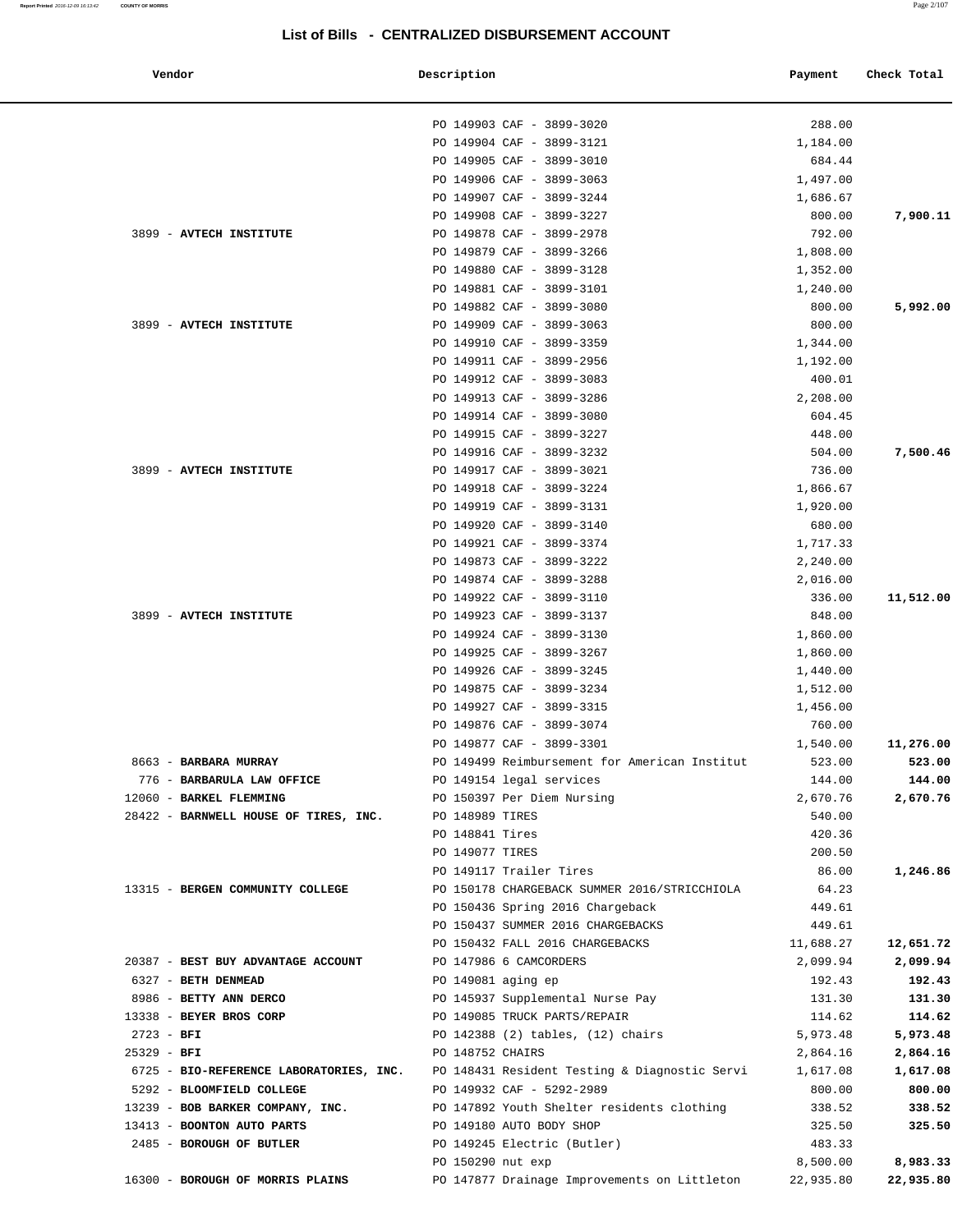**Report Printed** 2016-12-09 16:13:42 **COUNTY OF MORRIS** Page 3/107

| Vendor | Description | Payment | Check Total |
|--------|-------------|---------|-------------|
|        |             |         |             |

| 21703 - BOSWELL ENGINEERING INC                         | PO 149592 CAF - Engineering Design and Survey                                   | 280.50            | 280.50            |
|---------------------------------------------------------|---------------------------------------------------------------------------------|-------------------|-------------------|
| 21703 - BOSWELL ENGINEERING INC                         | PO 149593 CAF - Design and Survey Services fo                                   | 140.20            | 140.20            |
| 9002 - BOTH WORLDS SOFTWARE INC<br>27481 - BRAD SCHMITT | PO 147492 Class Registrar Annual Maintenance,<br>PO 148817 travel reimbursement | 1,170.00<br>33.25 | 1,170.00<br>33.25 |
| 4743 - BRIAN KENNEY                                     | PO 149022 Travel                                                                | 21.52             | 21.52             |
| 13490 - BRODART CO                                      | PO 149054 Confirm Task Chair for Reader Servi                                   | 288.66            | 288.66            |
| 28453 - BROWN TRUCK GROUP                               | PO 148993 TRUCK PARTS                                                           | 1,262.20          | 1,262.20          |
| 20985 - BTII INSTITUTE, LLC                             | PO 149348 CAF - 20985-3290                                                      | 1,960.00          | 1,960.00          |
| 20985 - BTII INSTITUTE, LLC                             | PO 149349 CAF - 20985-3252                                                      | 832.00            | 832.00            |
| 20985 - BTII INSTITUTE, LLC                             | PO 149363 CAF - 20985-3309                                                      | 2,080.00          | 2,080.00          |
| 20985 - BTII INSTITUTE, LLC                             | PO 149364 CAF - 20985-3236                                                      | 752.00            | 752.00            |
| 20985 - BTII INSTITUTE, LLC                             | PO 149933 CAF - 20985-3309                                                      | 400.00            | 400.00            |
| 20985 - BTII INSTITUTE, LLC                             | PO 149934 CAF - 20985-3290                                                      | 204.00            | 204.00            |
| 20985 - BTII INSTITUTE, LLC                             | PO 149937 CAF - 20985-2995                                                      | 800.00            | 800.00            |
| 5643 - BUNKY'S HEAVY TOWING, LLC                        | PO 148127 VEHICLE TOW                                                           | 200.00            | 200.00            |
| 8451 - CABLEVISION                                      | PO 148584 Cable Service - Public Safety Compl                                   | 997.50            | 997.50            |
| 8451 - CABLEVISION                                      | PO 148607 Cable Service - PSTA                                                  | 307.80            | 307.80            |
| 13856 - CABLEVISION                                     | PO 148947 Hanover Garage Optimum-Cablevision                                    | 216.96            | 216.96            |
| 13591 - CABLEVISION                                     | PO 150014 Cable & Internet Services at Morris                                   | 3,634.54          | 3,634.54          |
| $13609$ - CALEA                                         | PO 148118 Nameplates - SHERIFF'S OFFICE                                         | 107.00            | 107.00            |
| 4865 - CAMPBELL FOUNDRY COMPANY                         | PO 149224 Catcch Basin Drainage & Pipes                                         | 2,214.80          | 2,214.80          |
| 28532 - CANDIDO CAMPOS                                  | PO 150398 Per Diem Nursing                                                      | 1,481.48          | 1,481.48          |
| 9273 - CARMAGNOLA & RITARDI LLC                         | PO 149262 legal services                                                        | 2,964.60          | 2,964.60          |
| 25474 - CARRELLE L CALIXTE                              | PO 150399 Per Diem Nursing                                                      | 5,504.20          | 5,504.20          |
| 5603 - CARRIER CORPORATION                              | PO 146675 CAF - Labor Rates HVAC Repairs & Se                                   | 1,330.00          |                   |
|                                                         | PO 147072 CAF - Labor Rates HVAC Repairs & Se                                   | 4,091.43          |                   |
|                                                         | PO 148007 CAF - Labor Rates HVAC Repairs & Se                                   | 13,872.00         | 19,293.43         |
| 21725 - CARTRIDGE WORLD FAIRFIELD                       | PO 149055 Confirm Cartridges for public print                                   | 1,759.60          | 1,759.60          |
| 26592 - CATHERINE LAQUAGLIA                             | PO 150194 Travel Expense                                                        | 23.42             | 23.42             |
| 10296 - CCG MARKETING SOLUTIONS                         | PO 149397 General Election Address of Sample                                    | 37,698.69         | 37,698.69         |
| 4598 - CDW GOVERNMENT                                   | PO 147593 Network Support                                                       | 1,495.00          |                   |
|                                                         | PO 147675 Garmin GPS Navigator                                                  | 300.30            |                   |
|                                                         | PO 147760 Epson DC-21 Document Camera                                           | 499.00            |                   |
|                                                         | PO 147959 Network Support                                                       | 224.28            |                   |
|                                                         | PO 148774 Headset & Hook Switch for K. Blanch                                   | 330.81            | 2,849.39          |
| 3638 - CENTER POINT LARGE PRINT                         | PO 149056 Large Print Books                                                     | 123.35            | 123.35            |
| 13726 - CENTRAL JERSEY TITLE CO INC                     | PO 149269 title insurance services                                              | 930.00            |                   |
|                                                         | PO 149270 title insurance services                                              | 50.00             |                   |
|                                                         | PO 149272 title insurance services                                              | 839.00            | 1,819.00          |
| 20487 - CENTURYLINK                                     | PO 147089 Nut Exp                                                               | 45.55             | 45.55             |
| 20487 - CENTURYLINK                                     | PO 147435 Long Valley Garage Fax                                                | 439.12            | 439.12            |
| 20487 - CENTURYLINK                                     | PO 148558 Nut Exp                                                               | 45.11             | 45.11             |
| 20487 - CENTURYLINK                                     | PO 148820 Bill dated Oct. 22, 2016 for 973-38                                   | 237.96            | 237.96            |
| 20487 - CENTURYLINK                                     | PO 149953 Telephone T1 Chester                                                  | 1,785.33          | 1,785.33          |
| 4735 - CERBO LUMBER & HARDWARE                          | PO 149209 LUMBER                                                                | 324.90            | 324.90            |
| 24625 - CFCS - HOPE HOUSE                               | PO 149531 CAF - Older Americans Act - Chore P                                   | 2,019.00          | 2,019.00          |
| 24625 - CFCS - HOPE HOUSE                               | PO 149533 CAF - Grant in Aid 2016 - Chore Pr                                    | 3,305.00          | 3,305.00          |
| 24625 - CFCS - HOPE HOUSE                               | PO 149534 CAF - Grant in Aid Senior 2016 - Ch                                   | 5,451.00          | 5,451.00          |
| 24625 - CFCS - HOPE HOUSE                               | PO 149540 CAF - Older Americans Act - Chore P                                   | 2,095.00          | 2,095.00          |
| 24625 - CFCS - HOPE HOUSE                               | PO 149541 CAF - Grant in Aid 2016 - Chore Pr                                    | 3,509.00          | 3,509.00          |
| 24625 - CFCS - HOPE HOUSE                               | PO 149542 CAF - Grant in Aid Senior 2016 - Ch                                   | 5,553.00          | 5,553.00          |
| 13770 - CHARMOY DENTAL                                  | PO 148049 Morris County Dental Health Program                                   | 60.00             | 60.00             |
| 1627 - CHEMUNG SUPPLY CORP                              | PO 148994 SNOW PLOWING PARTS                                                    | 6,401.10          | 6,401.10          |
| 5273 - CHEROKEE GLASS INC                               | PO 147429 Youth Shelter Window                                                  | 2,500.00          |                   |
|                                                         | PO 148966 BUILD MAINT                                                           | 386.83            | 2,886.83          |
| 13788 - CHERRY WEBER & ASSOC. PC                        | PO 146352 Milling & Resurfacing of Mountain A                                   | 8,035.50          |                   |
|                                                         | PO 146353 Milling & Resurfacing of Mountain A                                   | 1,639.00          |                   |
|                                                         | PO 146489 Milling & Resurfacing of Mountain A                                   | 4,091.00          |                   |
|                                                         | PO 149584 CAF - Construction Inspection servi                                   | 8,904.00          |                   |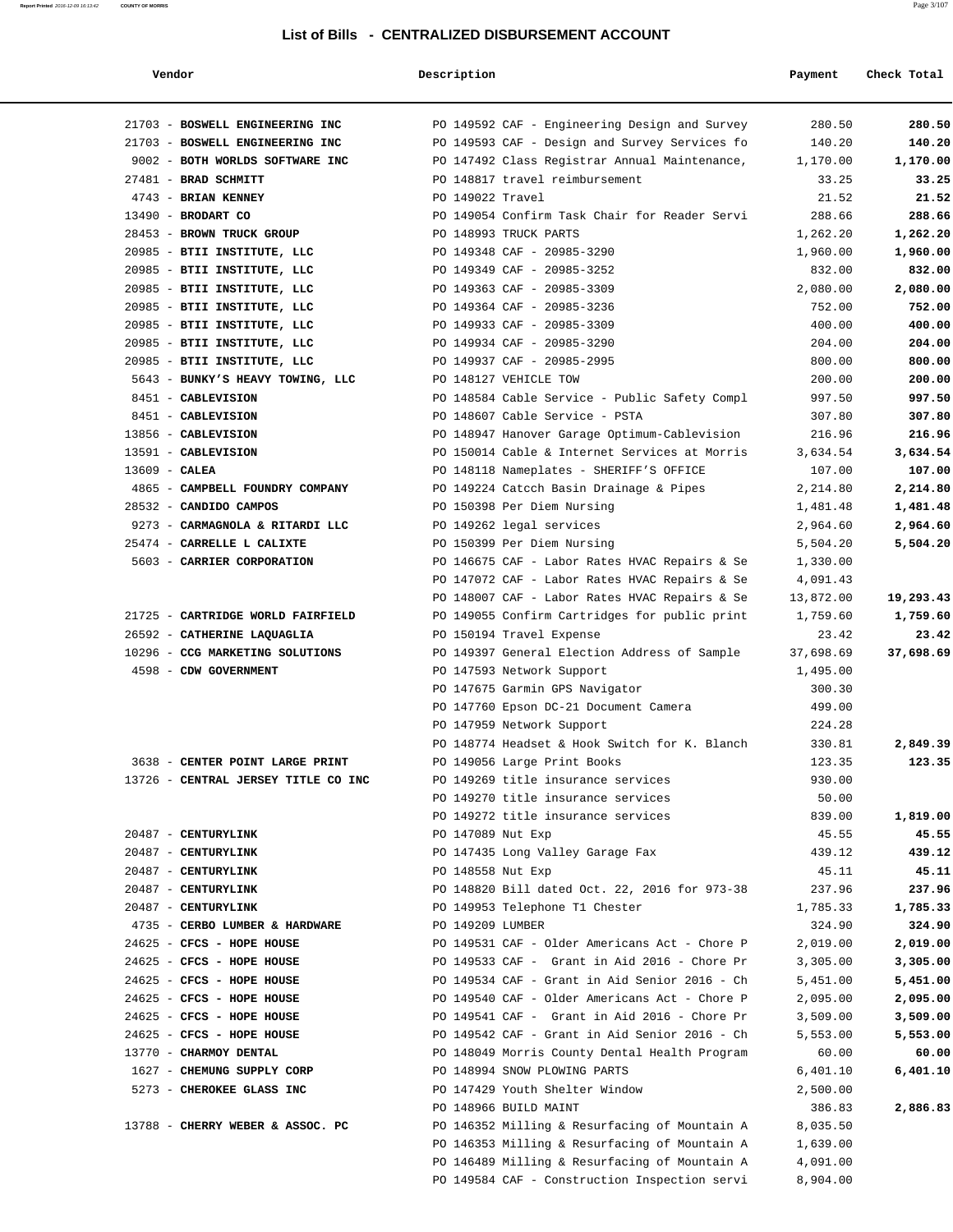| enaor |
|-------|
|-------|

# **Report Printed** 2016-12-09 16:13:42 **COUNTY OF MORRIS** Page 4/107

| Vendor                                 | Description      |                                               | Payment    | Check Total |
|----------------------------------------|------------------|-----------------------------------------------|------------|-------------|
|                                        |                  | PO 149749 Replacement of Bridge 1400-375      | 2,325.30   |             |
|                                        |                  | PO 149777 Design Services Br. 1400-808        | 2,761.70   | 27,756.50   |
| 11375 - CHIRON TRAINING CENTER         |                  | PO 149573 CAF - 11375-3188                    | 1,970.25   | 1,970.25    |
| 29059 - CHRIS KLEIN                    |                  | PO 148908 PETTY CASH REIMBURSEMENT            | 81.79      |             |
|                                        |                  | PO 148909 PETTY CASH REIMBURSEMENT            | 478.84     | 560.63      |
| 8334 - CHRISTINE VALMY INTERNATIONAL   |                  | PO 149553 CAF - 8334-2907                     | 1,331.00   | 1,331.00    |
| 18340 - CHRISTOPHER J. VITZ            |                  | PO 149438 Expense Voucher                     | 280.00     | 280.00      |
| 28889 - CHRISTOPHER L BEIGHLEY         |                  | PO 149439 Voting Machine Warehouse Election W | 350.00     | 350.00      |
| 28889 - CHRISTOPHER L BEIGHLEY         |                  | PO 150107 Election Work - 35.0 Hrs @ \$10.00  | 350.00     | 350.00      |
| 20528 - CHRISTOPHER P STATILE PA       |                  | PO 150387 CAF - Design Services for Superstru | 7,650.00   | 7,650.00    |
| 15854 - CHRISTOPHER P. LUONGO          |                  | PO 149994 NJ ASSOCIATION FOR JUSTIC           | 601.19     | 601.19      |
| 28373 - CHLIC                          |                  | PO 150093 Dec 2016 - Main County Medical      | 293,105.73 | 293,105.73  |
| 89 - CINTAS CORPORATION                |                  | PO 148029 medical cabinet supplies            | 144.74     | 144.74      |
| 21857 - CITYSIDE ARCHIVES, LTD         |                  | PO 149166 Storage & Shredding Services for th | 4,442.99   | 4,442.99    |
| 25571 - CLEARY GIACOBBE ALFIERI &      |                  | PO 149153 legal services                      | 19,392.70  | 19,392.70   |
| 25571 - CLEARY GIACOBBE ALFIERI &      |                  | PO 149259 legal services                      | 979.00     | 979.00      |
| 25571 - CLEARY GIACOBBE ALFIERI &      |                  | PO 149310 Labor Manager - 9/26/16 - 10/23/16  | 7,560.00   | 7,560.00    |
| 8454 - CLIFTON ELEVATOR SERVICE CO INC |                  | PO 148754 CAF - Elevatior Maintenance & Inspe | 1,680.00   | 1,680.00    |
| 24252 - COFFEE LOVERS COFFEE SERVICE   | PO 148763 COFFEE |                                               | 298.80     | 298.80      |
| 26074 - COMMUNICATIONS SERVICE         |                  | PO 148119 Service on Vehicle's Radio/M. Abate | 95.00      | 95.00       |
| 9486 - COMPLETE SECURITY SYSTEMS, INC. |                  | PO 143085 SECURITY UPGRADE                    | 6,454.00   |             |
|                                        |                  | PO 149199 SECURITY UPGRADE                    | 1,395.50   | 7,849.50    |
| 13975 - CONSOLIDATED PLASTICS CO INC   |                  | PO 149059 Please Order Quote#110316KENDRA     | 503.85     | 503.85      |
| 13976 - CONSOLIDATED STEEL             |                  | PO 148452 FENCE INSTALLATION / REPAIR         | 10,368.00  | 10,368.00   |
| 27936 - CONTINENTAL HARDWARE, INC.     |                  | PO 148543 CAF - Doors and Hardware Supplies   | 1,828.00   | 1,828.00    |
| 8043 - CONTRACT PHARMACY SERVICES INC  |                  | PO 148840 CAF - Pharmaceutical and Related Se | 31,111.44  | 31, 111.44  |
| 21326 - COOL THREADS SCREEN PRINTNG    |                  | PO 146321 Service Award Gifts                 | 2,440.00   | 2,440.00    |
| 14643 - CORNERSTONE FAMILY             |                  | PO 149520 CAF - Operation of Adult Day Care   | 9,819.44   |             |
|                                        |                  | PO 149692 CAF - Operation of Adult Day Care   | 10,315.53  | 20,134.97   |
| 14644 - CORNERSTONE FAMILY PROGRAMS    |                  | PO 149522 No Caf #                            | 3,340.00   |             |
|                                        |                  | PO 149523 CAF - Older Americans Act - Public  | 7,075.00   |             |
|                                        |                  | PO 149524 CAF - Older Americans Act - Public  | 5,162.00   |             |
|                                        |                  | PO 149532 CAF - Grant in Aid Funding 2016 - T | 48,780.00  | 64,357.00   |
| 14027 - COUNTY COLLEGE OF MORRIS       |                  | PO 149505 Expenditures in connection with maj | 63,715.99  | 63,715.99   |
| 14029 - COUNTY COLLEGE OF MORRIS       |                  | PO 150094 CAF - Printing Services for 2016    | 16,256.25  | 16,256.25   |
| 14027 - COUNTY COLLEGE OF MORRIS       |                  | PO 150174 Expenditures in connection with maj | 34,225.94  | 34,225.94   |
| 14027 - COUNTY COLLEGE OF MORRIS       |                  | PO 150181 Brahma Construction                 | 36,230.43  | 36,230.43   |
| 14031 - COUNTY CONCRETE CORP.          | PO 148940 MASON  |                                               | 100.50     | 100.50      |
| 13 - COUNTY OF MORRIS                  |                  | PO 150169 TRANSFER FUNDS FOR DEDICATED WEIGHT | 70,273.73  | 70,273.73   |
| 13 - COUNTY OF MORRIS                  |                  | PO 150170 TRANSFER FUNDS FOR DEDICATED MOTOR  | 275,833.69 | 275,833.69  |
| 13 - COUNTY OF MORRIS                  |                  | PO 150173 3rd Quarter Fringe Benefits for ETS | 170,679.62 | 170,679.62  |
| 13 - COUNTY OF MORRIS                  |                  | PO 150453 2ND HALF NOVEMBER 2016 METERED MAIL | 8,330.78   | 8,330.78    |
| 13 - COUNTY OF MORRIS                  |                  | PO 150454 2ND HALF NOVEMBER 2016 METERED MAIL | 193.12     | 193.12      |
| 13 - COUNTY OF MORRIS                  |                  | PO 150473 Weights & Measures Medical & Dental | 42,529.86  | 42,529.86   |
| 13 - COUNTY OF MORRIS                  |                  | PO 150551 ALL OF DECEMBER 2016 METERED MAIL   | 7,965.27   | 7,965.27    |
| 13 - COUNTY OF MORRIS                  |                  | PO 150553 ALL OF DECEMBER 2016 METERED MAIL   | 410.16     | 410.16      |
| 13 - COUNTY OF MORRIS                  |                  | PO 150559 Weights & Measures Medical & Dental | 36,967.89  | 36,967.89   |
| 14041 - COUNTY WELDING SUPPLY CO       |                  | PO 148058 welding materials                   | 754.01     | 754.01      |
| $25509 - CRA$ , INC.                   |                  | PO 147175 Advanced Tactical Training          | 49,500.00  | 49,500.00   |
| 25373 - CREATING WITH CLAY LLC         |                  | PO 150015 Resident Activities                 | 200.00     | 200.00      |
| $14089$ - CURA INC.                    |                  | PO 149812 CH51-1613 - October 2016            | 720.00     | 720.00      |
| 24867 - CUTTING EDGE ACADEMY           |                  | PO 149938 CAF - 24867-3009                    | 800.00     | 800.00      |
| 14102 - CY DRAKE LOCKSMITHS, INC.      |                  | PO 148399 KEYS AND PADLOCKS                   | 82.26      | 82.26       |
| 11277 - CYNTHIA BELLA                  |                  | PO 146503 Cindie-reimbursement                | 18.07      | 18.07       |
| 12523 - D&B AUTO SUPPLY                |                  | PO 148255 Car Parts                           | 967.78     |             |
|                                        |                  | PO 148256 Car Parts                           | 496.25     |             |
|                                        |                  | PO 148405 Car Parts                           | 928.68     |             |
|                                        |                  | PO 148338 Car Parts                           | 252.75     |             |
|                                        |                  | PO 148339 Car Parts                           | 680.24     |             |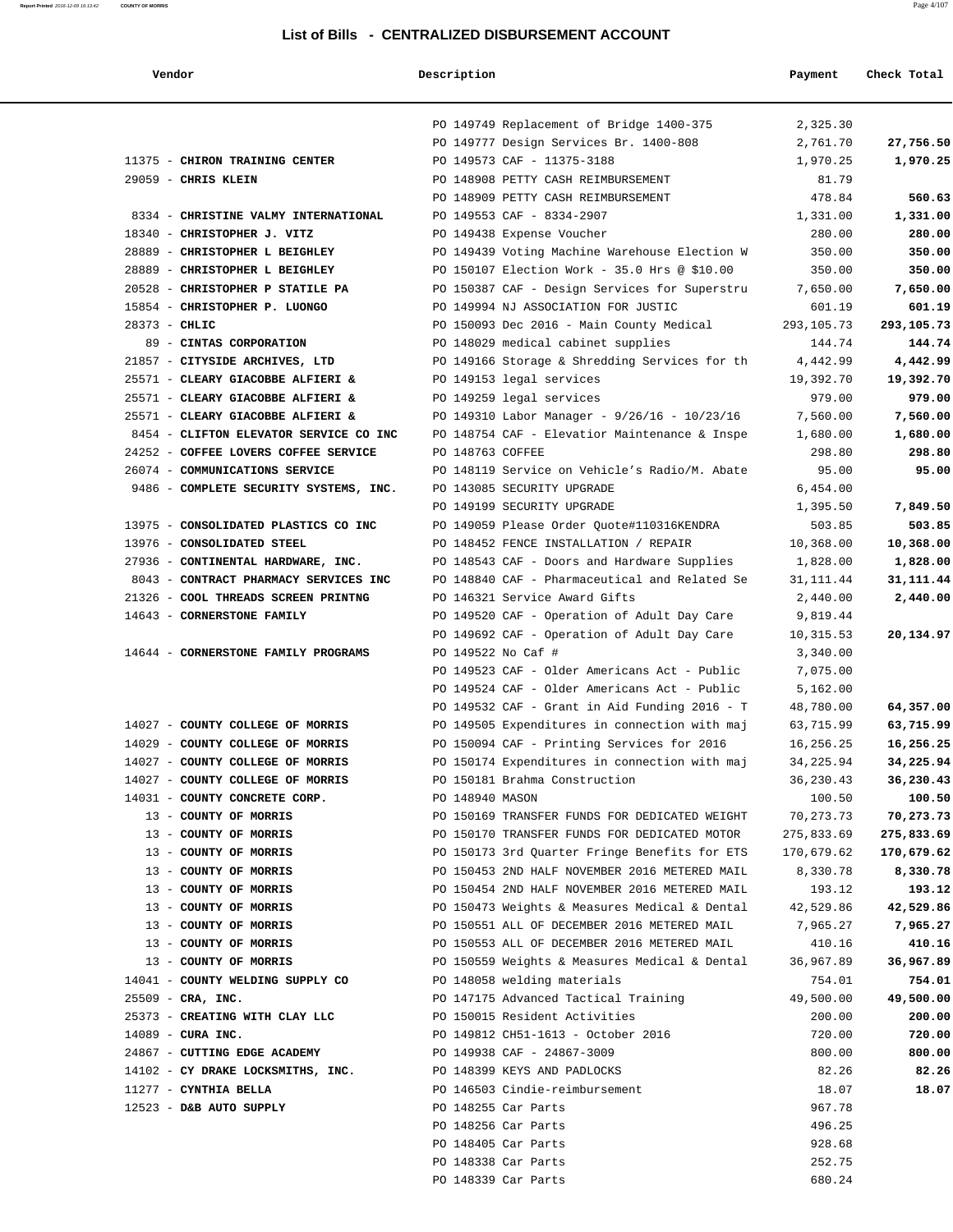**Vendor Description Payment Check Total**

|                                            | PO 148340 Car Parts<br>PO 148995 Car Parts                                                     | 238.80<br>570.32 |                  |
|--------------------------------------------|------------------------------------------------------------------------------------------------|------------------|------------------|
|                                            | PO 148996 Car Parts                                                                            | 1,291.35         | 5,426.17         |
| 12523 - D&B AUTO SUPPLY                    | PO 148998 Car Parts                                                                            | 285.69           |                  |
|                                            | PO 148999 Car Parts                                                                            | 210.34           |                  |
|                                            | PO 149091 Car Parts                                                                            | 1,315.98         |                  |
|                                            | PO 149109 Car Parts                                                                            | 859.79           |                  |
|                                            | PO 149110 Car Parts                                                                            | 43.42            | 2,715.22         |
| 14123 - DAILY RECORD                       | PO 149155 ADVERTISEMENT                                                                        | 107.16           | 107.16           |
| 14123 - DAILY RECORD                       | PO 149165 ADVERTISEMENT                                                                        | 85.16            | 85.16            |
| 14123 - DAILY RECORD                       | PO 149313 Contract Award from 10/26/16 Meetin                                                  | 60.52            | 60.52            |
| 14123 - DAILY RECORD                       | PO 149679 AD0001694755 -                                                                       | 258.52           | 258.52           |
| 14123 - DAILY RECORD                       | PO 149721 Contract Award from 11/9/16 Meeting                                                  | 125.44           | 125.44           |
| 14123 - DAILY RECORD                       | PO 150370 ADVERTISEMENT                                                                        | 83.40            | 83.40            |
| $15642$ - DALE KRAMER                      | PO 149390 Reimbursement of NJ Public Notary R                                                  | 30.00            | 30.00            |
| 78 - DALE KRAMER                           | PO 149686 Petty Cash Reimbursement 2016                                                        | 46.79            | 46.79            |
| 27177 - DAMACINA L. OKE                    | PO 150400 Per Diem Nursing                                                                     | 1,886.45         | 1,886.45         |
| 28819 - DAMARIS HURTADO                    | PO 150112 Miles reimb. for 09/27 to 10/28/16                                                   | 42.00            | 42.00            |
| 11155 - DANILO LAPID                       | PO 150401 Per Diem Nursing                                                                     | 2,366.52         | 2,366.52         |
| 15905 - DARREN O'NEILL                     | PO 150376 RMB Petty Cash                                                                       | 245.95           | 245.95           |
| 8315 - DASH MEDICAL GLOVES INC             | PO 148113 PLEASE ORDER Gloves - CIS/L. FLYNN                                                   | 1,344.90         | 1,344.90         |
| 27908 - DATA NETWORK SOLUTIONS             | PO 149605 Monthly Local Telephone Service - N                                                  | 11,846.44        | 11,846.44        |
| 28992 - DAVID AUGUST                       | PO 149020 Travel                                                                               | 26.70            | 26.70            |
| 10856 - DAVID DECOONS                      | PO 149319 Sentinal VESTA 4.x I&M Training                                                      | 2,515.43         | 2,515.43         |
| 25386 - DAVID JEAN-LOUIS                   | PO 150402 Per Diem Nursing                                                                     | 3,596.00         | 3,596.00         |
| 26727 - DAVID W. SCHAEFER SEPTIC SERVICE   | PO 148280 WASTE WATER REMOVAL                                                                  | 2,400.00         | 2,400.00         |
| 18414 - DAVID WEBER OIL COMPANY            | PO 149181 OIL & LUBRICANTS                                                                     | 3,006.90         | 3,006.90         |
| 29036 - DAYGRIE STEPHENS                   | PO 150012 Employee Reimbursement                                                               | 30.00            | 30.00            |
| 14202 - DECOTIIS, FITZPATRICK &            | PO 149260 legal services                                                                       | 268.40           |                  |
|                                            | PO 149261 legal services                                                                       | 12.50            | 280.90           |
| 21922 - DEIRDRE'S HOUSE                    | PO 149350 20th Gala Event                                                                      | 1,425.00         | 1,425.00         |
| 14228 - DELL MARKETING L.P.                | PO 144714 Laptop batteries                                                                     | 269.98           |                  |
|                                            | PO 147403 Stock Order - Monitors                                                               | 2,956.92         |                  |
|                                            | PO 147431 GIS Monitors                                                                         | 1,010.68         |                  |
|                                            | PO 147510 Annual Workstation & Laptop Refresh                                                  | 69,309.12        | 73,546.70        |
| 21131 - DELLA PELLO PAVING INC.            | PO 149229 CAF - Milling & Resurfacing of Sout                                                  | 247,602.96       | 247,602.96       |
| 28637 - DELTA DENTAL OF NEW JERSEY, INC.   | PO 148346 Dental coverage for 09/16                                                            | 27.27            | 27.27            |
| 14249 - DELUXE INTERNATIONAL               | PO 149340 CAF - Two new 2017 Workstar Chassis                                                  | 326,282.00       |                  |
|                                            | PO 149341 CAF - Two new 2017 Workstar Chassi 314,804.00                                        |                  | 641,086.00       |
| 21638 - DENNIS GRAU                        | PO 150016 Resident Activities                                                                  | 300.00           | 300.00           |
| 26582 - DENTAL & MEDICAL CAREER            | PO 149581 CAF - 26582-3405                                                                     | 3,140.00         | 3,140.00         |
| 24829 - DHS MONITORING SERVICES            | PO 148326 Resident Off-Site Medical Treatment<br>PO 150182 Expense voucher for the NJSLOM Conf | 65.84            | 65.84            |
| 12290 - DIANE KETCHUM<br>3292 - DICK BLICK | PO 149060 Received MatBoard & Easels - Exhibi                                                  | 163.14<br>433.88 | 163.14<br>433.88 |
| 26686 - DIEGNAN & BROPHY, LLC.             | PO 148956 legal services                                                                       | 2,844.00         | 2,844.00         |
| 24349 - DIRECT ENERGY BUSINESS MARKETING   | PO 149982 NATURAL GAS                                                                          | 1,079.84         | 1,079.84         |
| 24349 - DIRECT ENERGY BUSINESS MARKETING   | PO 150261 GAS - HESS - SUPPLY - 1316                                                           | 20,967.84        | 20,967.84        |
| 7067 - DIRECT MACHINERY SERVICE CORP.      | PO 149466 CAF - Laundry Equipment                                                              | 3,724.74         | 3,724.74         |
| 8735 - DIRECT TV INC                       | PO 149800 DirecTV - MCC                                                                        | 59.99            |                  |
|                                            | PO 149987 Other Utilities DIRECTV                                                              | 7.99             | 67.98            |
| 28255 - DISCOUNT OFFICE SOLUTIONS, LLC     | PO 148457 annual service agreement for Minolt                                                  | 5,380.00         | 5,380.00         |
| 24335 - DISCOVERY BENEFITS INC.            | PO 147246 COBRA Payment for 09/16                                                              | 65.00            | 65.00            |
| 24280 - DONALD J. PARKS, INC.              | PO 148936 EQUIPMENT                                                                            | 2,185.00         | 2,185.00         |
| 7339 - DONNA GRUBLE                        | PO 149433 REIMBURSEMENT                                                                        | 60.52            | 60.52            |
| 14379 - DOVER BRAKE & CLUTCH CO INC        | PO 148128 TRUCK PARTS                                                                          | 193.48           |                  |
|                                            | PO 148257 TRUCK PARTS                                                                          | 28.50            |                  |
|                                            | PO 149000 TRUCK PARTS                                                                          | 483.44           |                  |
|                                            | PO 149089 TRUCK PARTS                                                                          | 151.60           | 857.02           |
| 14393 - DOVER WATER COMMISSIONERS          | PO 150185 WATER - DOVER PROBATION                                                              | 67.86            | 67.86            |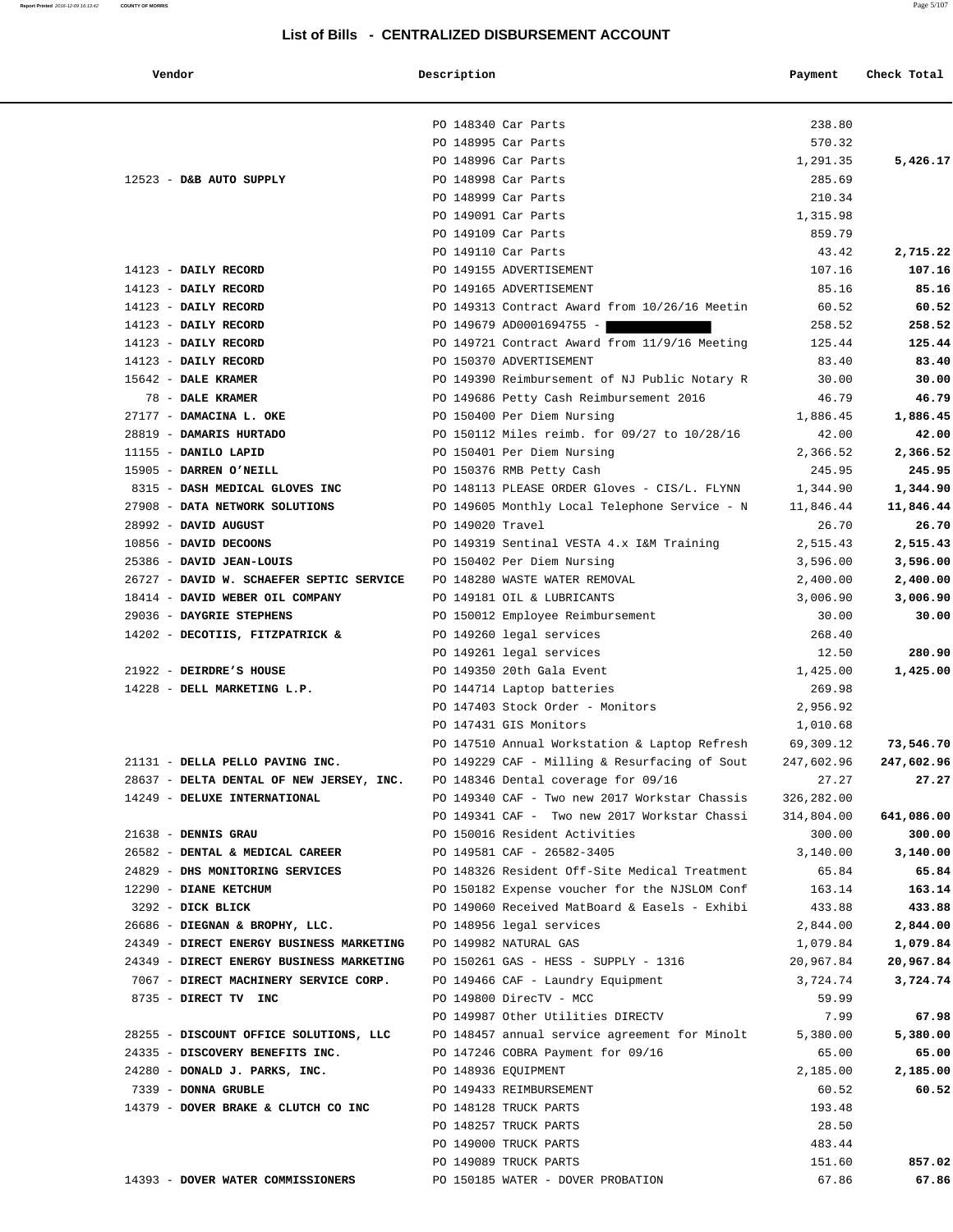| Vendor                                   | Description     |                                               | Payment    | Check Total |
|------------------------------------------|-----------------|-----------------------------------------------|------------|-------------|
| 29034 - DOWNING DISPLAYS, INC.           |                 | PO 149465 Morris View Banner for Admissions'  | 399.47     | 399.47      |
| 28752 - CRYSTAL SPRINGS                  |                 | PO 146994 Water - SHERIFF'S OFFICE            | 70.47      |             |
|                                          |                 | PO 148105 drinking water for ETS              | 20.99      |             |
|                                          |                 | PO 148409 Water for Morris Township -09/22 -1 | 449.43     |             |
|                                          |                 | PO 148421 drinking water for ETS              | 30.99      |             |
|                                          |                 | PO 148176 Water for Purchasing Division       | 23.49      |             |
|                                          |                 | PO 148438 WATER COOLER RENTAL                 | 26.98      |             |
|                                          |                 | PO 148696 Inv. 15917521102216 Date 10-22-16   | 18.49      |             |
|                                          |                 | PO 148462 Spring Water Acct #699004915918797  | 51.98      | 692.82      |
| 28752 - CRYSTAL SPRINGS                  |                 | PO 148464 BOTTLED WATER                       | 72.45      |             |
|                                          |                 | PO 148561 Water 9/26/16-10/13/16              | 8.49       |             |
|                                          |                 | PO 148469 bottled water for the office        | 75.00      |             |
|                                          |                 | PO 148513 DRINKING WATER - CRYSTAL SPRINGS    | 15.99      |             |
|                                          |                 | PO 149157 Treasurer's & Mailroom's Water & Co | 62.97      | 234.90      |
| 26312 - EASTERN CONCRETE MATERIALS, INC. | PO 148884 Stone |                                               | 336.42     | 336.42      |
| 26312 - EASTERN CONCRETE MATERIALS, INC. | PO 149068 Stone |                                               | 829.44     | 829.44      |
| 18985 - EBSCO INFORMATION SERVICES       |                 | PO 147711 "Fall Renewal" of @ 288 Periodical  | 28,303.50  |             |
|                                          |                 | PO 147712 Confirm Standing Order of 10 Titles | 1,077.10   |             |
|                                          |                 | PO 149061 Renew 4 On-Line Databases           | 5,551.00   | 34,931.60   |
| 12553 - ECLECTIC ARCHITECTURE LLC        |                 | PO 150554 CAF - Moses Estey House-Historic Sp | 2,375.00   | 2,375.00    |
| 12467 - EDITHA MARQUEZ                   |                 | PO 150403 Per Diem Nursing                    | 1,480.00   | 1,480.00    |
| 3814 - EDWARD J. BUZAK, ESQ.             |                 | PO 149151 legal services                      | 1,830.00   | 1,830.00    |
| 21799 - EDWARD SHAPLEY                   |                 | PO 149233 Science cooking experiment Reimburs | 17.76      | 17.76       |
| 26117 - EDWARDS LEARNING CENTER          |                 | PO 149583 CAF - WFNJ - Cost Reimbursement Por | 5,155.00   | 5,155.00    |
| 26117 - EDWARDS LEARNING CENTER          |                 | PO 149891 CAF - WFNJ - Performance Based Port | 453.00     | 453.00      |
| 26117 - EDWARDS LEARNING CENTER          |                 | PO 149939 CAF - Edwards-JR/JS-16-WFNJ (perfor | 208.00     | 208.00      |
| 14491 - EL PRIMER PASO, LTD.             |                 | PO 149755 CAF - GIA-1613 - El Primer Paso     | 14,726.00  | 14,726.00   |
| 336 - ELECTION GRAPHICS, INC.            |                 | PO 148711 Setup & Certification of Voting Mac | 67,020.50  |             |
|                                          |                 | PO 150114 2016 general election printing of t | 230,979.21 | 297,999.71  |
| 1462 - ELIZABETH A. JACOBSON             |                 | PO 149543 Mileage Reimbursement - Sept - Nov  | 227.75     | 227.75      |
| 14505 - ELIZABETHTOWN GAS COMPANY        |                 | PO 148837 NATURAL GAS - LONG VALLEY           | 65.45      | 65.45       |
| 27141 - ELLEN M. NOLL                    |                 | PO 150404 Per Diem Nursing                    | 2,500.38   | 2,500.38    |
| 2047 - EMPLOYMENT HORIZONS, INC.         |                 | PO 149277 JANITORIAL SERVICES: OCTOBER 2016   | 885.00     |             |
|                                          |                 | PO 148961 CAF - Janitorial Services           | 700.00     |             |
|                                          |                 | PO 149647 CAF - Janitorial Services           | 5,500.00   |             |
|                                          |                 | PO 150129 CAF - Office Cleaning               | 45,379.00  | 52,464.00   |
| 6140 - ENVELOPES & PRINTED PROD. INC.    |                 | PO 149315 Envelope order                      | 358.00     | 358.00      |
| 14569 - ENVIRONMENTAL SYSTEMS            |                 | PO 148045 Software Support                    | 400.00     | 400.00      |
| 28797 - ERIKA B MORENO                   |                 | PO 149328 reimbursement of parking expense    | 80.00      |             |
|                                          |                 | PO 149900 reimbursement of parking fees       | 80.00      | 160.00      |
| 26492 - ERROL WOLLARY                    |                 | PO 149884 Work Boots                          | 90.00      | 90.00       |
| 6038 - ESSEX COUNTY HOSPITAL             |                 | PO 149163 A.L. October 1-31, 2016             | 3,529.08   |             |
|                                          |                 | PO 149164 D.H. October 1-5, 2016, D/C 10/6/16 | 545.65     | 4,074.73    |
| 20265 - EVELYN TOLENTINO                 |                 | PO 150405 Per Diem Nursing                    | 1,924.00   | 1,924.00    |
| 14604 - EXTEL COMMUNICATIONS             |                 | PO 148193 Clerk's Elections Security Upgrade  | 10,744.00  | 10,744.00   |
| 14604 - EXTEL COMMUNICATIONS             |                 | PO 149168 SECURITY UPGRADE                    | 1,345.00   | 1,345.00    |
| 27086 - EXTREME NETWORKS INC.            |                 | PO 147456 Election System Project             | 6,813.60   | 6,813.60    |
| 3549 - EZ WHEELS DRIVING SCHOOL          |                 | PO 149360 CAF - 3549-3000                     | 1,066.40   |             |
|                                          |                 | PO 149371 CAF - 3549-3294                     | 1,125.81   |             |
|                                          |                 | PO 149372 CAF - 3549-3402                     | 1,066.40   |             |
|                                          |                 | PO 149561 CAF - 3549-3287                     | 1,066.40   |             |
|                                          |                 | PO 149582 CAF - 3549-3468                     | 1,066.40   |             |
|                                          |                 | PO 149929 CAF - 3549-2825                     | 900.88     |             |
|                                          |                 | PO 149930 CAF - 3549-3216                     | 900.48     |             |
|                                          |                 | PO 149931 CAF - 3549-2936                     | 799.80     | 7,992.57    |
| 3549 - EZ WHEELS DRIVING SCHOOL          |                 | PO 149935 CAF - 3549-3082                     | 1,119.20   |             |
|                                          |                 | PO 149936 CAF - 3549-3241                     | 900.65     |             |
|                                          |                 | PO 150388 CAF - 3549-3256                     | 1,119.72   | 3,139.57    |
| 14641 - FAMILY INTERVENTION              |                 | PO 149547 CAF - 2016 State Community Partners | 19,905.00  |             |

**Report Printed** 2016-12-09 16:13:42 **COUNTY OF MORRIS** Page 6/107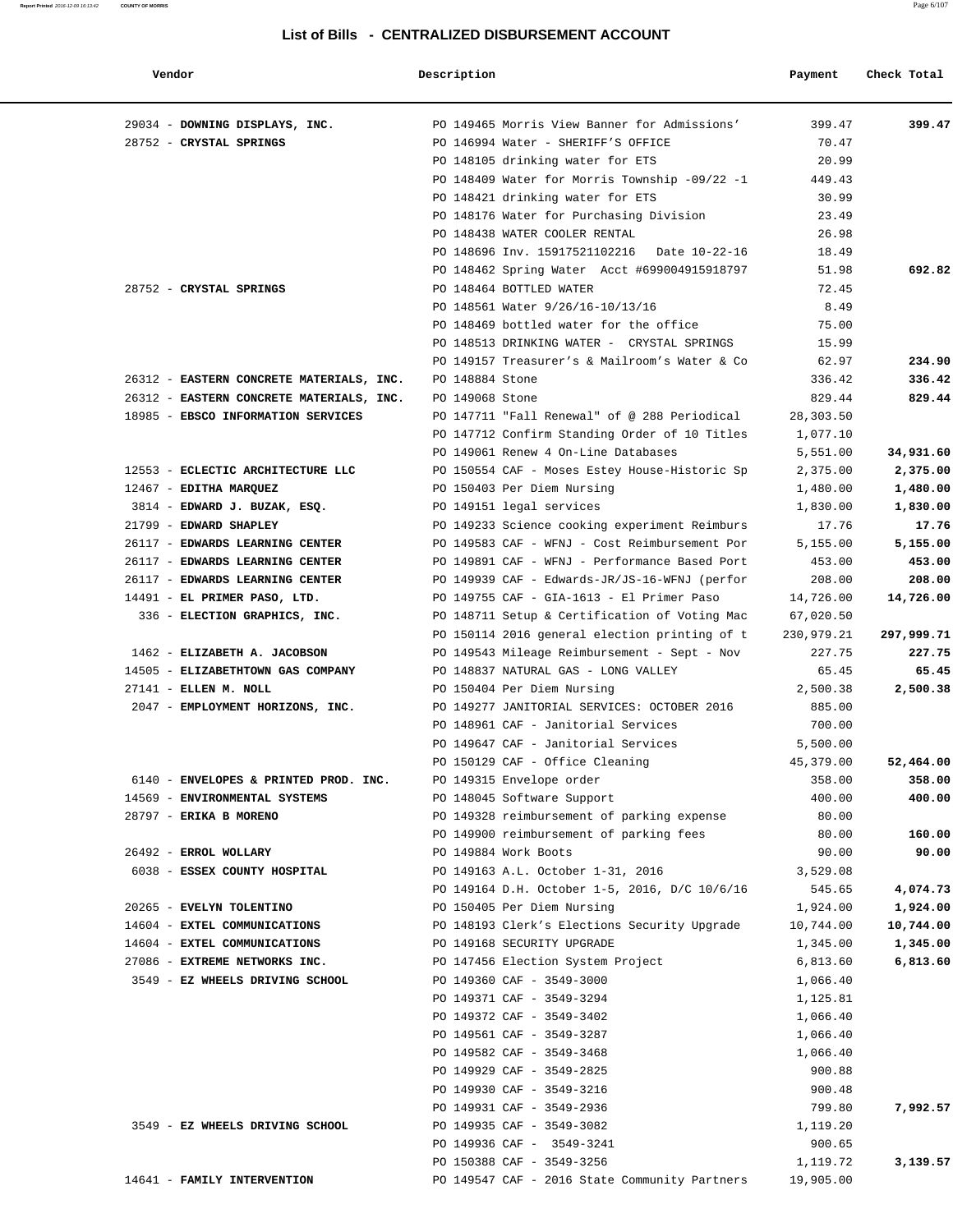| Vendor                                  | Description        |                                                | Payment             | Check Total |
|-----------------------------------------|--------------------|------------------------------------------------|---------------------|-------------|
|                                         |                    | PO 149549 CAF - GIA-1647 2016 - Mending Arts   | 8,224.00            | 28,129.00   |
| 15382 - FAMILY PROMISE OF               |                    | PO 149546 SSH-1702 Intensive Case Management   | 21,426.98           |             |
|                                         |                    | PO 149548 CAF - SSH-1702 Social services for   | 43,526.00           | 64,952.98   |
| 12515 - FASTENAL COMPANY                |                    | PO 147927 supplies for MRC trailer             | 316.07              |             |
|                                         |                    | PO 148899 Supplies - CIS                       | 282.00              |             |
|                                         | PO 148967 PLUMBING | PO 148852 BUILD MAINT/ WINTER GEAR/ ELECTRICA  | 1,366.98            |             |
|                                         | PO 149120 PLUMBING |                                                | 10,903.16<br>687.64 |             |
|                                         |                    | PO 149171 SMALL TOOLS/ HVAC/ PLUMBING          | 1,304.97            | 14,860.82   |
| $14668$ - FEDEX                         |                    | PO 149019 Express Mail                         | 396.72              |             |
|                                         | PO 148582 Postage  |                                                | 69.69               |             |
|                                         |                    | PO 148565 Shipping                             | 114.14              |             |
|                                         | PO 149296 Shipping |                                                | 28.18               |             |
|                                         |                    | PO 150017 Express Shipping                     | 54.85               | 663.58      |
| 9388 - FF1 PROFESSIONAL SAFETY SERVICES | PO 142884 Uniform  |                                                | 123.73              | 123.73      |
| 9388 - FF1 PROFESSIONAL SAFETY SERVICES |                    | PO 149600 Staff Gear                           | 8,051.06            | 8,051.06    |
| 25548 - FIRST PRIORITY VEHICLES INC.    |                    | PO 128317 OEM Support Vehicle Parts            | 12,670.78           | 12,670.78   |
| 25548 - FIRST PRIORITY VEHICLES INC.    |                    | PO 141722 PLEASE ORDER - CIS<br>SHERI          | 28,150.00           | 28,150.00   |
| 25548 - FIRST PRIORITY VEHICLES INC.    |                    | PO 149306 One Road Rescue ProMedic Type 1 Rem  | 119,650.00          | 119,650.00  |
| 3051 - LAZ PARKING                      |                    | PO 149649 Juror Parking                        | 19,283.49           | 19,283.49   |
| 28666 - FLAGSHIP HEALTH SYSTEMS, INC.   |                    | PO 149075 Nov 2016 Flagship-Main County, Morr  | 3,923.03            | 3,923.03    |
| 12151 - FLEMINGTON BUICK CHEVROLET      |                    | PO 147975 CAR PARTS                            | 10.02               |             |
|                                         |                    | PO 147977 CAR PARTS<br>PO 148259 CAR PARTS     | 2,311.14<br>145.58  |             |
|                                         |                    | PO 148260 CAR PARTS                            | 35.80               | 2,502.54    |
| 27167 - FLEMINGTON CHRYSLER             |                    | PO 149093 CAR PARTS                            | 116.16              |             |
|                                         |                    | PO 149094 CAR PARTS                            | 19.12               |             |
|                                         |                    | PO 149095 CAR PARTS                            | 144.36              |             |
|                                         |                    | PO 149182 CAR PARTS                            | 39.76               | 319.40      |
| 25330 - FLEMINGTON DEPT STORE INC       | PO 148444 Shirts   |                                                | 497.60              | 497.60      |
| 2147 - FLEMINGTON DEPT STORE INC        |                    | PO 148822 UNIFORMS - SHIRTS                    | 2,580.20            |             |
|                                         | PO 148628 UNIFORMS |                                                | 1,024.90            | 3,605.10    |
| 24821 - FRANK FUCCI                     |                    | PO 149941 2016 WORK BOOTS                      | 90.00               | 90.00       |
| 28260 - FRANKLIN-GRIFFITH LLC           |                    | PO 147664 CAF - Electrical Supplies            | 5,098.17            |             |
|                                         |                    | PO 148327 Repair Parts for Light Fixtures      | 103.60              |             |
|                                         |                    | PO 148304 CAF - Electrical Supplies            | 1,765.60            |             |
|                                         |                    | PO 148850 CAF - Electrical Supplies            | 11.13               |             |
|                                         |                    | PO 149119 CAF - Electrical Supplies            | 715.17              | 7,693.67    |
| 28283 - FRED BEANS PARTS, INC.          |                    | PO 142559 TRUCK PARTS                          | 1,879.92            |             |
|                                         |                    | PO 147563 TRUCK PARTS                          | 349.20              |             |
|                                         |                    | PO 147564 TRUCK PARTS                          | 9.21                |             |
|                                         |                    | PO 148263 TRUCK PARTS<br>PO 148281 TRUCK PARTS | 749.56<br>717.36    |             |
|                                         |                    | PO 148341 TRUCK PARTS                          | 61.74               |             |
|                                         |                    | PO 148342 TRUCK PARTS                          | 9.12                |             |
|                                         |                    | PO 148343 TRUCK PARTS                          | 34.07               | 3,810.18    |
| 14786 - FRED PRYOR SEMINARS             | PO 147622 TRAINING |                                                | 899.00              | 899.00      |
| 25300 - FREDRIC M. KNAPP                |                    | PO 147866 Petty Cash Reimbursement             | 157.00              | 157.00      |
| 25300 - FREDRIC M. KNAPP                |                    | PO 149501 E-Z Pass Account Payment Reimbursem  | 300.00              | 300.00      |
| 14787 - FREEDOM HOUSE INC.              |                    | PO 149811 CH51-1610 - October 2016             | 5,254.00            | 5,254.00    |
| 28238 - FRIENDLY CARE MEDICAL           |                    | PO 148648 Residet Transport for Offsite Medic  | 2,055.00            | 2,055.00    |
| 14841 - GALETON GLOVES                  |                    | PO 148055 Gloves, Safety Vests                 | 304.53              |             |
|                                         |                    | PO 148948 Safety Gloves                        | 220.18              | 524.71      |
| $714$ - GALLS, LLC                      |                    | PO 129795 OEM Equipment                        | 258.00              | 258.00      |
| 14852 - GANN LAW BOOKS                  |                    | PO 147714 Confirming Order NJ Condo Law - Pri  | 169.00              |             |
|                                         |                    | PO 149727 2017 NJ COURT RULES                  | 419.00              | 588.00      |
| 14857 - GARDEN STATE HIGHWAY            |                    | PO 148057 Steel products for Bridges           | 1,744.72            |             |
|                                         | PO 148243 Signage  |                                                | 530.00              |             |
|                                         | PO 148622 Signage  |                                                | 4,935.00            | 7,209.72    |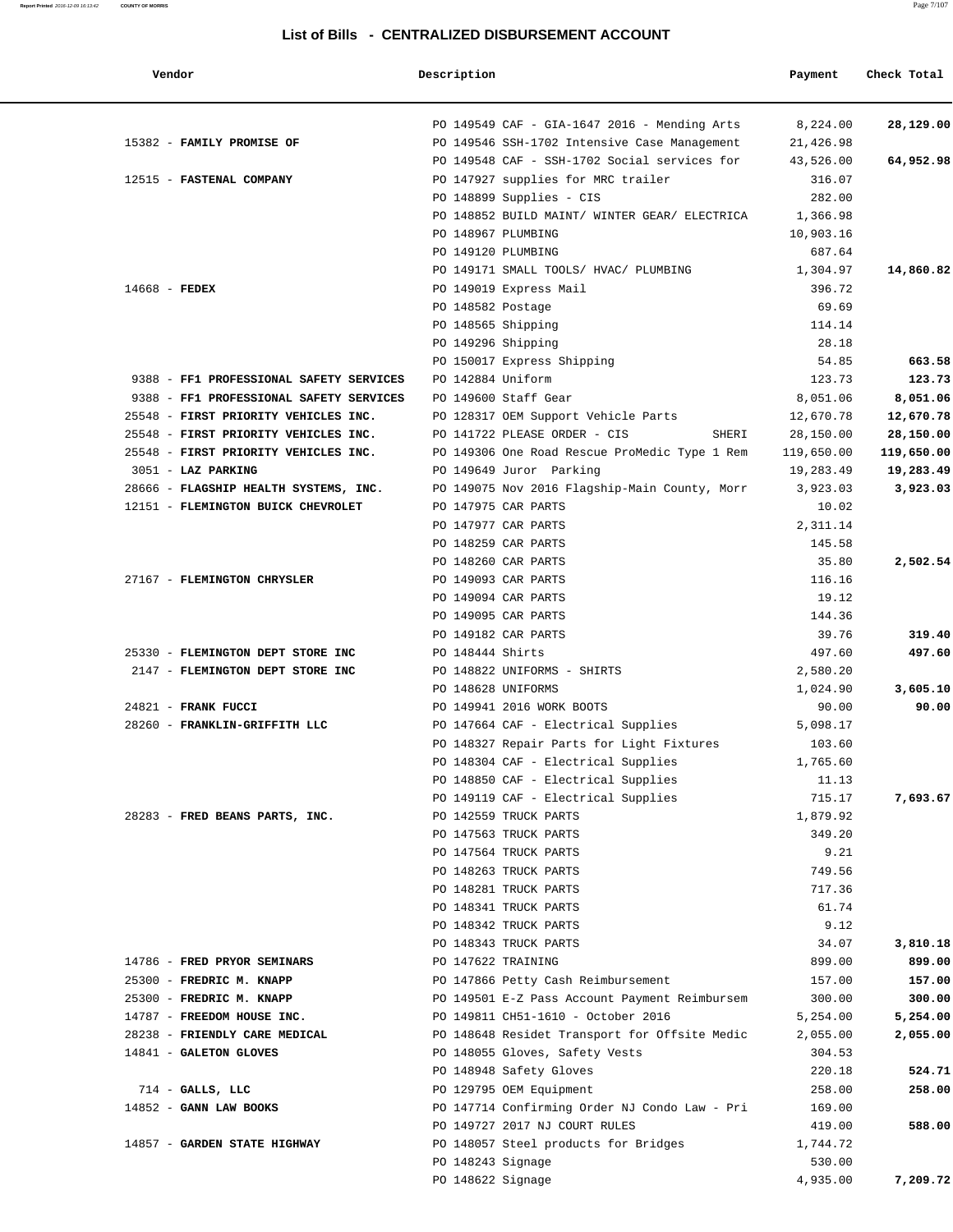| Vendor                                | Description     |                                                | Payment   | Check Total |
|---------------------------------------|-----------------|------------------------------------------------|-----------|-------------|
| 9822 - GARDEN STATE VINYL DESIGNS LLC |                 | PO 141721 Logo on Vehicles - SHERIFF'S OFFIC   | 575.00    | 575.00      |
| 19083 - GAYLORD BROS., INC.           |                 | PO 149062 Confirm Christy's 35mm Film Leader   | 106.10    | 106.10      |
| 8269 - GEORGINA GRAY-HORSLEY          |                 | PO 150406 Per Diem Nursing                     | 1,624.00  | 1,624.00    |
| $24884$ - GRAINGER                    |                 | PO 146760 Nutrition expense                    | 183.11    | 183.11      |
| $24884$ - GRAINGER                    |                 | PO 146919 Misc. Supplies                       | 354.10    | 354.10      |
| $14983$ - GRAINGER                    |                 | PO 148116 PLEASE ORDER - Supplies/ D. GARDNER  | 965.30    |             |
|                                       |                 | PO 148056 safety wear                          | 370.17    |             |
|                                       |                 | PO 148328 Safety & Security Supplies           | 53.21     |             |
|                                       |                 | PO 148764 MAINTENANCE SUPPLIES                 | 1,892.12  | 3,280.80    |
| $14984$ - GRAINGER                    | PO 148264 TOOLS |                                                | 16.27     |             |
|                                       | PO 148265 TOOLS |                                                | 369.04    |             |
|                                       |                 | PO 148136 BUILD MAINT                          | 804.75    |             |
|                                       |                 | PO 148293 PLANT OPS - MV                       | 1,171.20  |             |
|                                       |                 | PO 148544 JANITORIAL/ OTHER ADMIN              | 3,800.07  |             |
|                                       | PO 149002 TOOLS |                                                | 140.26    |             |
|                                       |                 | PO 148942 JANITORIAL/ OTHER ADMIN              | 1,089.10  |             |
|                                       |                 | PO 148849 BUILD MAINT/ ELECTRICAL              | 584.61    | 7,975.30    |
| $24884$ - GRAINGER                    |                 | PO 148442 Misc. Supplies                       | 424.08    | 424.08      |
| $14984$ - GRAINGER                    | PO 149096 TOOLS |                                                | 22.84     |             |
|                                       |                 | PO 149200 BUILD MAINT                          | 533.35    |             |
|                                       |                 | PO 149214 ELECTRICAL                           | 1,575.90  | 2,132.09    |
| 11784 - GRANT WRITING USA             |                 | PO 149067 AGING EXP                            | 455.00    | 455.00      |
| 14993 - GRAY SUPPLY CORP              |                 | PO 147745 Check valve                          | 34.00     | 34.00       |
| 20790 - GREAT OPENINGS                |                 | PO 142595 Lateral Files for office relocation  | 31,257.60 | 31,257.60   |
| 15007 - GREENMAN PEDERSEN INC         |                 | PO 150386 CAF - Construction Inspection Servi  | 23,576.52 | 23,576.52   |
| 16985 - GREGORY PERRY                 |                 | PO 148845 Reimbursement for Land Development   | 79.10     | 79.10       |
| 20005 - GROFF TRACTOR NJ, LLC         |                 | PO 147379 TRUCK PARTS                          | 250.05    |             |
|                                       |                 | PO 147943 TRUCK PARTS                          | 234.11    |             |
|                                       |                 | PO 147944 TRUCK PARTS                          | 534.07    |             |
|                                       |                 | PO 147945 TRUCK PARTS                          | 297.00    |             |
|                                       |                 | PO 148344 TRUCK PARTS                          | 162.46    | 1,477.69    |
| 20726 - GUARDIAN TRACKING LLC         |                 | PO 148564 Proprietary Software                 | 1,869.00  | 1,869.00    |
| 20574 - HAROLD E PELLOW & ASSOC INC   |                 | PO 149590 CAF - Design Services for County Br  | 5,280.50  | 5,280.50    |
| 9728 - HARRIET VALLECER RN            |                 | PO 150407 Per Diem Nursing                     | 305.25    | 305.25      |
| 25522 - HARRY L. SCHWARZ & CO.        |                 | PO 148608 Appraisal Services - Koehler Farm    | 4,050.00  | 4,050.00    |
| 10752 - MOTT MACDONALD LLC            |                 | PO 150168 CAF - Design Services for Drainage   | 1,533.00  | 1,533.00    |
| 28970 - HERMAN SCOTT                  |                 | PO 148765 INMATE COUNSELING SERVICES           | 2,500.00  | 2,500.00    |
| 11538 - HEWLETT-PACKARD COMPANY       |                 | PO 146504 Replacement Printer - Dead Unit in   | 229.00    |             |
|                                       |                 | PO 146437 SANE SART GRANT PURCHASE             | 807.90    |             |
|                                       |                 | PO 146596 MSC - Printer Replacement/Repair     | 275.08    |             |
|                                       |                 | PO 146972 HS-C&BHS - 2016 Project              |           |             |
|                                       |                 |                                                | 1,610.60  |             |
|                                       |                 | PO 147430 OIT Stock Replenishment - Printers   | 1,828.80  |             |
|                                       |                 | PO 147794 Printer Replacement - Heritage Comm  | 158.79    |             |
|                                       |                 | PO 148416 MSC Replacement Printer - TICK: 1766 | 229.00    | 5,139.17    |
| 8560 - HIGH GRADE CONTRACTING         |                 | PO 148451 ROOF REPAIR FOR HVAC                 | 5,950.00  | 5,950.00    |
| 928 - HINDSIGHT, INC                  |                 | PO 150166 Support & Maintenance of Integrated  | 59,940.00 | 59,940.00   |
| 28404 - HOME DEPOT U.S.A., INC.       |                 | PO 148962 HOME DEPOT SUPPLIES -                | 225.09    |             |
|                                       |                 | PO 149213 HOME DEPOT SUPPLIES -                | 2,672.85  |             |
|                                       |                 | PO 150125 HOME DEPOT SUPPLIES -                | 368.21    | 3,266.15    |
| 16302 - HOMELESS SOLUTIONS, INC.      |                 | PO 149545 CAF - Social services for Homless C  | 38,871.00 | 38,871.00   |
| 20737 - HOOVER TRUCK CENTERS INC      |                 | PO 147747 TRUCK PARTS                          | 34.68     | 34.68       |
| 20737 - HOOVER TRUCK CENTERS INC      |                 | PO 147748 TRUCK PARTS                          | 54.38     | 54.38       |
| 20737 - HOOVER TRUCK CENTERS INC      |                 | PO 147749 TRUCK PARTS                          | 33.53     | 33.53       |
| 20737 - HOOVER TRUCK CENTERS INC      |                 | PO 148129 TRUCK PARTS                          | 9.68      | 9.68        |
| 20737 - HOOVER TRUCK CENTERS INC      |                 | PO 148130 TRUCK PARTS                          | 717.31    | 717.31      |
| 20737 - HOOVER TRUCK CENTERS INC      |                 | PO 148267 TRUCK PARTS                          | 44.16     | 44.16       |
| 20737 - HOOVER TRUCK CENTERS INC      |                 | PO 148282 TRUCK PARTS                          | 430.53    | 430.53      |
| 20737 - HOOVER TRUCK CENTERS INC      |                 | PO 148363 TRUCK PARTS                          | 71.91     | 71.91       |
| 20737 - HOOVER TRUCK CENTERS INC      |                 | PO 148364 TRUCK PARTS                          | 6.30      | 6.30        |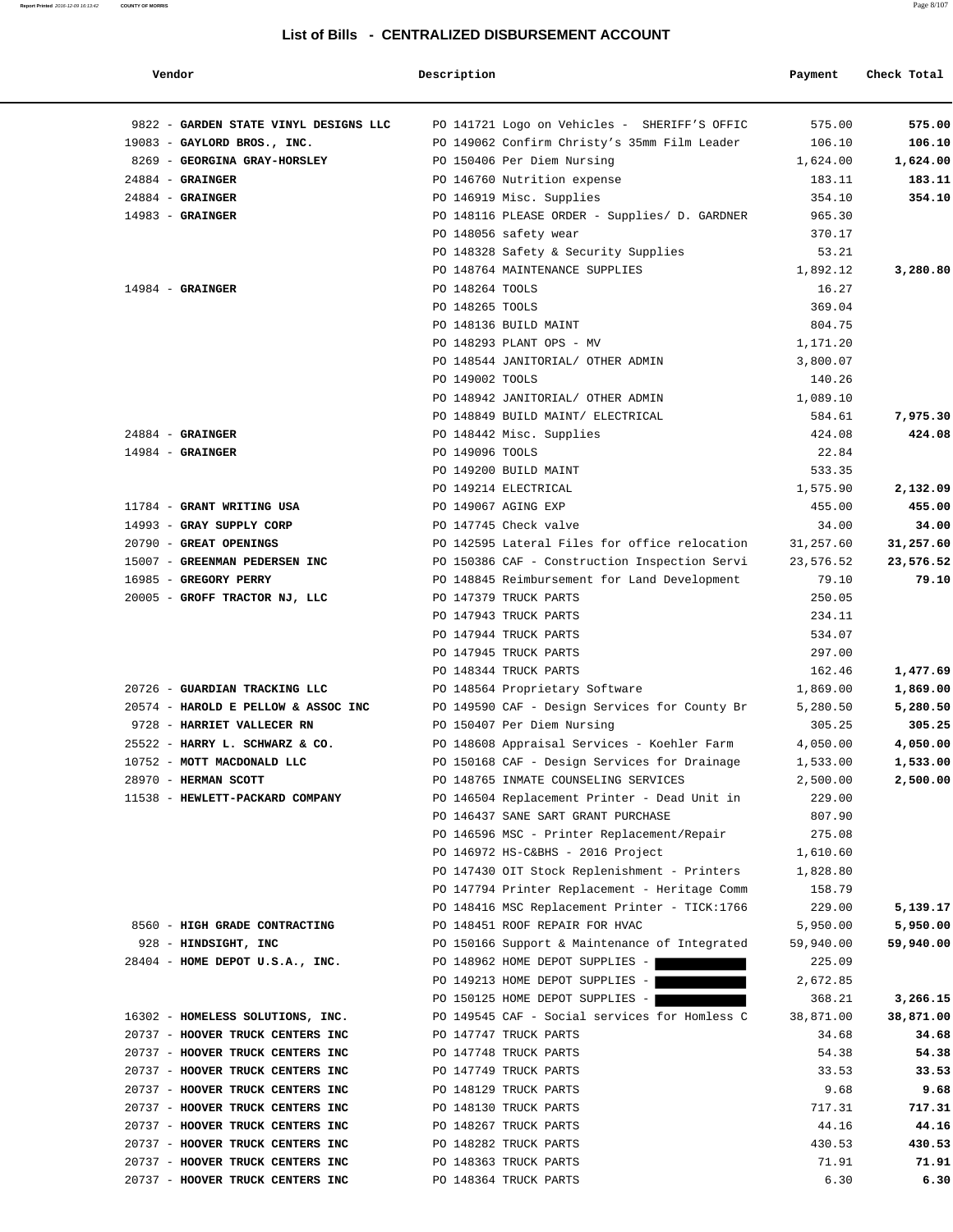| Vendor                                    | Description     |                                               | Payment   | Check Total |
|-------------------------------------------|-----------------|-----------------------------------------------|-----------|-------------|
| 20737 - HOOVER TRUCK CENTERS INC          |                 | PO 148365 TRUCK PARTS                         | 38.28     | 38.28       |
| 20737 - HOOVER TRUCK CENTERS INC          |                 | PO 149130 TRUCK PARTS                         | 80.82     | 80.82       |
| 20737 - HOOVER TRUCK CENTERS INC          |                 | PO 149131 TRUCK PARTS                         | 125.84    | 125.84      |
| 20737 - HOOVER TRUCK CENTERS INC          |                 | PO 149132 TRUCK PARTS                         | 173.16    | 173.16      |
| 20737 - HOOVER TRUCK CENTERS INC          |                 | PO 149134 TRUCK PARTS                         | 497.95    | 497.95      |
| 20737 - HOOVER TRUCK CENTERS INC          |                 | PO 149136 TRUCK PARTS                         | 19.85     | 19.85       |
| 20737 - HOOVER TRUCK CENTERS INC          |                 | PO 149137 TRUCK REPAIRS                       | 8,991.82  | 8,991.82    |
| 3960 - HOUSING AUTHORITY OF THE TOWN      |                 | PO 149992 cost for rent and utilities for Mor | 1,000.00  | 1,000.00    |
| 10414 - HUBER & ASSOCIATES                |                 | PO 149537 aging exp                           | 700.00    |             |
|                                           |                 | PO 149538 aging exp                           | 700.00    |             |
|                                           |                 | PO 149539 Comp Eval Aps client G.S. 10/28/16  | 700.00    | 2,100.00    |
| 15260 - HUDSON CTY COMMUNITY COLLEGE      |                 | PO 150468 FALL 2016 TUITION CHARGEBACKS       | 3,361.41  | 3,361.41    |
| 28934 - HUGHES FIRE & SECURITY            |                 | PO 149569 CAF - OJT-17M-05-DW                 | 4,999.50  | 4,999.50    |
| 20646 - IDENTIFIX INC                     |                 | PO 144244 1 YEAR SUBSCRIPTION                 | 1,308.00  | 1,308.00    |
| 10767 - ILLIENE CHARLES, RN               |                 | PO 150408 Per Diem Nursing                    | 5,142.63  | 5,142.63    |
| 15309 - IMAGE ACCESS CORP                 |                 | PO 148972 Canon DR-M 160II Document Scanner   | 801.00    |             |
|                                           |                 | PO 149258 yearly maintenance agreement on the | 8,095.00  | 8,896.00    |
| 4592 - INFORMATION & TECHNOLOGY           |                 | PO 149237 CAF - 4592-3201                     | 840.00    |             |
|                                           |                 | PO 149353 CAF - 4592-3205                     | 912.00    |             |
|                                           |                 | PO 149354 CAF - 4592-3210                     | 912.00    |             |
|                                           |                 | PO 149355 CAF - 4592-3209                     | 888.00    |             |
|                                           |                 | PO 149356 CAF - 4592-3207                     | 840.00    |             |
|                                           |                 | PO 149357 CAF - 4592-3217                     | 912.00    |             |
|                                           |                 | PO 149358 CAF - 4592-3208                     | 864.00    |             |
|                                           |                 | PO 149359 CAF - 4592-3202                     | 840.00    | 7,008.00    |
| 4592 - INFORMATION & TECHNOLOGY           |                 | PO 149888 CAF - 4592-3071                     | 800.00    |             |
|                                           |                 | PO 150389 CAF - 4592-3214                     | 1,070.00  | 1,870.00    |
| 12041 - INGLESINO, WEBSTER,               |                 | PO 149267 legal services                      | 10,149.16 | 10,149.16   |
| 1664 - INGRAM LIBRARY SERVICES            |                 | PO 147780 i-page Books & Media                | 1,228.70  |             |
|                                           |                 | PO 147781 ipage - XHECK                       | 353.00    |             |
|                                           |                 | PO 147782 ipage Books & Media                 | 961.69    |             |
|                                           |                 | PO 148871 i-page Books                        | 1,267.91  |             |
|                                           |                 | PO 148872 i-page - ALIBRIS                    | 48.80     |             |
|                                           |                 | PO 148873 i-page - Books                      | 988.24    |             |
|                                           |                 | PO 148874 i-page - Books                      | 879.93    |             |
|                                           |                 | PO 148875 i-page Media & Books                | 1,446.12  | 7,174.39    |
| 1664 - INGRAM LIBRARY SERVICES            |                 | PO 148876 i-page Books & Media                | 1,645.70  |             |
|                                           |                 | PO 148877 i-page - Books                      | 3,294.72  |             |
|                                           |                 | PO 148878 i-page Books                        | 1,425.31  |             |
|                                           |                 | PO 148879 i-page - Books                      | 1,330.44  | 7,696.17    |
| 28900 - INNOVATIVE CREDIT SOLUTIONS, INC. |                 | PO 146670 NEW HIRE BACKROUND CHECKS           | 75.00     | 75.00       |
| 4859 - INSTITUTE FOR FORENSIC PSYCHOLOGY  |                 | PO 147893 R#44 1/13/16, Evaluation            | 3,000.00  | 3,000.00    |
| 6100 - INTER CITY TIRE                    | PO 147567 TIRES |                                               | 669.18    |             |
|                                           | PO 148283 TIRES |                                               | 611.03    |             |
|                                           | PO 149003 TIRES |                                               | 389.35    |             |
|                                           | PO 149004 TIRES |                                               | 780.71    |             |
|                                           | PO 149185 TIRES |                                               | 231.88    | 2,682.15    |
| 25455 - INTERNATIONAL ACADEMIES OF        |                 | PO 147528 Education, School, Training         | 50.00     | 50.00       |
| 25455 - INTERNATIONAL ACADEMIES OF        |                 | PO 148597 Education, School, Training         | 440.00    | 440.00      |
| 20792 - IPC HOSPITALIST PHYSICIANS NJ     |                 | PO 150018 Professional Medical Services       | 5,400.00  | 5,400.00    |
| 7280 - IRRIGATION & LANDSCAPE             |                 | PO 148937 GRNDS MAINT                         | 380.00    | 380.00      |
| 15433 - J & D SALES & SERVICE LLC         |                 | PO 148284 SERVICE WATER RECYCLER              | 345.13    |             |
|                                           |                 | PO 149184 SERVICE WATER RECYCLER              | 185.00    | 530.13      |
| 8482 - JAGDISH DANG                       |                 | PO 150021 Professional Medical Services       | 2,200.00  | 2,200.00    |
| 28871 - JAMES BRYANT                      |                 | PO 150052 travel reimbursement                | 178.01    | 178.01      |
| 14340 - JANET DONALDSON                   |                 | PO 150256 Receipts for the Daily Record and S | 42.00     | 42.00       |
| 2760 - JANWAY COMPANY                     |                 | PO 149063 Confirm Order of two tone pens      | 199.00    | 199.00      |
| 27384 - JASON DUCCINI                     |                 | PO 149870 travel reimbursement                | 193.20    | 193.20      |
| 20591 - JEFFREY PAUL                      |                 | PO 149309 OEM Expenses                        | 1,996.12  | 1,996.12    |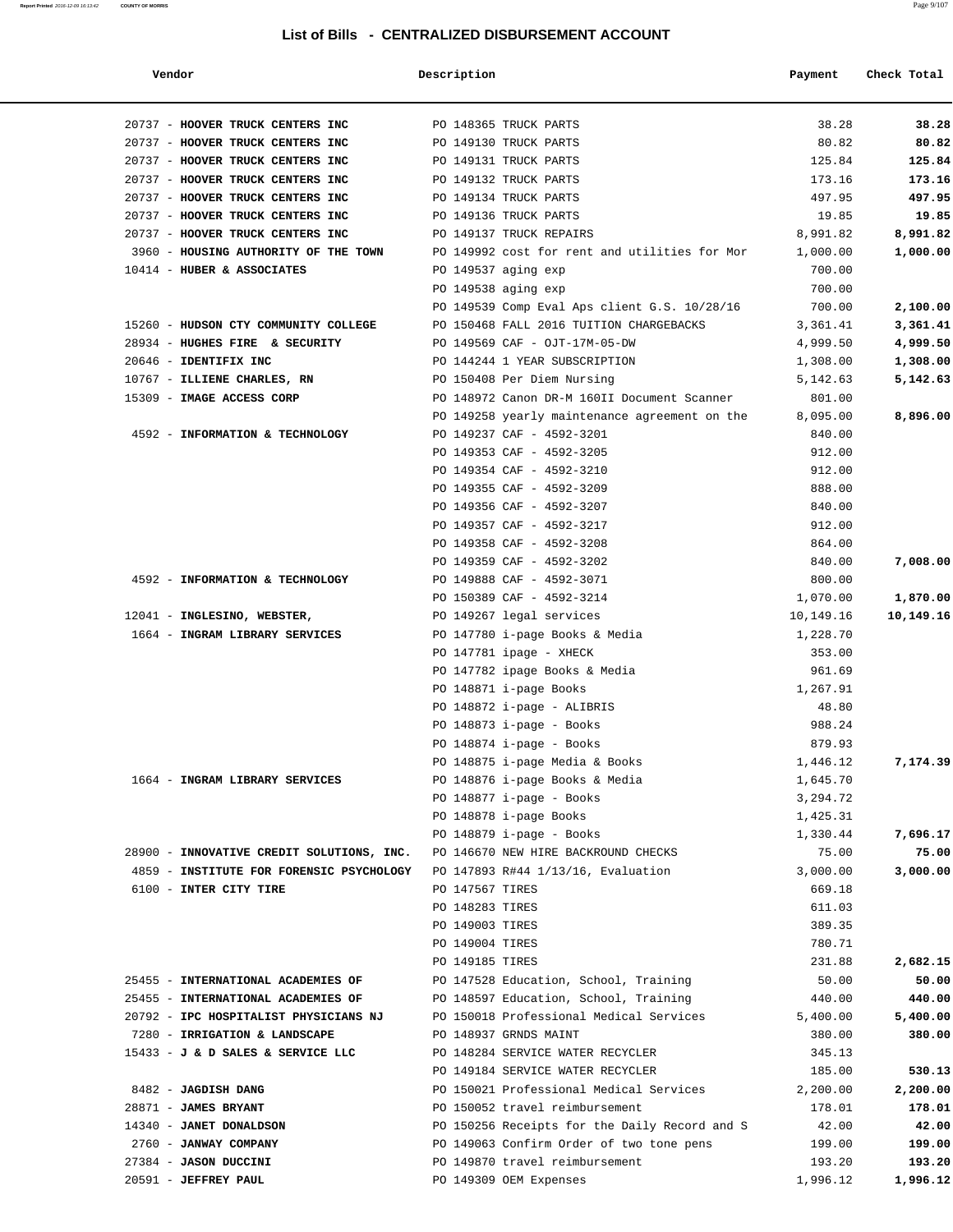#### **Vendor Description Payment Check Total**

| Report Printed 2016-12-09 16:13:42 | <b>COUNTY OF MORRIS</b> |  |  | Page 10/107 |
|------------------------------------|-------------------------|--|--|-------------|
|                                    |                         |  |  |             |
|                                    |                         |  |  |             |

| 21088 - JENNIFER CARPINTERI          |                      | PO 150095 Morris View Petty Cash Reimbursemen | 106.52     | 106.52     |
|--------------------------------------|----------------------|-----------------------------------------------|------------|------------|
| 21088 - JENNIFER CARPINTERI          |                      | PO 150121 Morris View Petty Cash Reimbursemen | 34.42      | 34.42      |
| 12026 - JENNIFER MCCULLOCH           |                      | PO 149995 Reimbursement for 11/28/16 Flood Mi | 83.50      | 83.50      |
| 960 - JERSEY CENTRAL POWER & LIGHT   | PO 148242 JCP&L      |                                               | 33.38      | 33.38      |
| 960 - JERSEY CENTRAL POWER & LIGHT   |                      | PO 148576 Utility - Electric JCPL             | 1,227.11   | 1,227.11   |
| 960 - JERSEY CENTRAL POWER & LIGHT   |                      | PO 148848 ELECTRIC - TRANSFORMER REPLACEMENT  | 2,000.00   | 2,000.00   |
| 960 - JERSEY CENTRAL POWER & LIGHT   | PO 148943 JCP&L      |                                               | 62.97      | 62.97      |
| 960 - JERSEY CENTRAL POWER & LIGHT   | PO 148944 JCP&L      |                                               | 35.25      | 35.25      |
| 960 - JERSEY CENTRAL POWER & LIGHT   | PO 148946 JCP&L      |                                               | 546.37     | 546.37     |
| 960 - JERSEY CENTRAL POWER & LIGHT   | PO 149065 JCP&L      |                                               | 18.21      | 18.21      |
| 960 - JERSEY CENTRAL POWER & LIGHT   | PO 149066 JCP&L      |                                               | 18.45      | 18.45      |
| 960 - JERSEY CENTRAL POWER & LIGHT   |                      | PO 149211 ELECTRIC - WARRANTS                 | 855.33     | 855.33     |
| 960 - JERSEY CENTRAL POWER & LIGHT   |                      | PO 149212 ELECTRIC - COMM CENTER              | 16,059.15  | 16,059.15  |
| 960 - JERSEY CENTRAL POWER & LIGHT   | PO 149223 JCP&L      |                                               | 32.50      | 32.50      |
| 960 - JERSEY CENTRAL POWER & LIGHT   |                      | PO 149250 Utility - Electric JCPL             | 1,330.35   | 1,330.35   |
| 960 - JERSEY CENTRAL POWER & LIGHT   |                      | PO 149317 Utility - Electric JCPL             | 582.75     | 582.75     |
| 960 - JERSEY CENTRAL POWER & LIGHT   | PO 149736 JCP&L      |                                               | 646.09     | 646.09     |
| 960 - JERSEY CENTRAL POWER & LIGHT   | PO 149738 JCP&L      |                                               | 341.74     | 341.74     |
| 960 - JERSEY CENTRAL POWER & LIGHT   |                      | PO 149774 ELECTRIC - CAC COMPLEX              | 11,392.65  | 11,392.65  |
| 960 - JERSEY CENTRAL POWER & LIGHT   | PO 149790 JCP&L      |                                               | 139.84     | 139.84     |
| 960 - JERSEY CENTRAL POWER & LIGHT   |                      | PO 149955 Utility - Electric JCPL             | 1,257.22   | 1,257.22   |
| 960 - JERSEY CENTRAL POWER & LIGHT   | PO 150193 JCP&L      |                                               | 61.48      | 61.48      |
| 16888 - JERSEY PAPER PLUS INC        |                      | PO 148506 Coarse Paper & Household Supplies 1 | 79.00      |            |
|                                      |                      | PO 148714 CAF - Coarse Paper & Household Supp | 885.60     |            |
|                                      |                      | PO 149696 CAF - Coarse Paper & Household Supp | 660.00     | 1,624.60   |
| 1622 - JERSEY TRACTOR TRAILER        |                      | PO 149235 CAF - 1622-2624                     | 800.00     | 800.00     |
| 28884 - JESSICA FREER                |                      | PO 146501 mileage reimbursement               | 78.86      | 78.86      |
| 15508 - JML MEDICAL INC.             |                      | PO 150019 CAF - Various Medical Supplies      | 11,963.13  | 11,963.13  |
| 16957 - JOHN PECORARO                | PO 148971 PETTY CASH |                                               | 57.91      | 57.91      |
| 13008 - JOHN WILLS STUDIOS INC       |                      | PO 148318 Service Award Gifts                 | 2,854.80   | 2,854.80   |
| $26528$ - JOHN ZEGERS                | PO 149685 Work Boots |                                               | 90.00      | 90.00      |
| 12452 - JOHNSON & JOHNSON, ESQS      |                      | PO 149677 Legal services rendered for October | 4,836.00   | 4,836.00   |
| 26888 - JOHNSON CONTROLS INC.        |                      | PO 146065 SECURITY CAMERA INSTALL AND PROGRAM | 1,807.00   | 1,807.00   |
| 21614 - JOHNSON MIRMIRAN &           |                      | PO 143666 Br 1400-855 Windemere Ave over Wind | 2,084.49   | 2,084.49   |
| 2695 - JOHNSTONE SUPPLY              | PO 149789 HVAC       |                                               | 795.01     |            |
|                                      | PO 150105 HVAC       |                                               | 1,661.86   | 2,456.87   |
| 28223 - JONATHAN C NELSON            |                      | PO 149664 General Election Day Observer Novem | 100.00     | 100.00     |
| 9550 - JOSEPH COSTELLO               |                      | PO 149394 Training Supplies                   | 32.03      | 32.03      |
| 5319 - JOSEPH NOTOWICZ               |                      | PO 149238 General Election Day On-Site Techni | 375.00     | 375.00     |
| 24859 - JOSEPH RUSSO                 |                      | PO 149759 Mileage Expenses for various projec | 179.55     | 179.55     |
| 26077 - KAESER AND BLAIR, INC.       |                      | PO 148329 Advertising for Admissions Departme | 345.74     | 345.74     |
| 28985 - KAREN ANN KURLANDER          |                      | PO 148187 copy editor consultant fee          | 375.00     | 375.00     |
| 24924 - KEEGAN TECHNOLOGY &          |                      | PO 149587 CAF - Materials Testing of County-w | 135.00     | 135.00     |
| 24924 - KEEGAN TECHNOLOGY &          |                      | PO 149588 CAF - Materials Testing of County-w | 547.00     | 547.00     |
| 24924 - KEEGAN TECHNOLOGY &          |                      | PO 149589 CAF - Materials Testing of County-w | 547.00     | 547.00     |
| 15565 - KELLER & KIRKPATRICK         |                      | PO 149585 CAF - Engineering Services on an As | 14,336.00  |            |
|                                      |                      | PO 149586 CAF - Engineering Consultants for V | 4,472.00   |            |
|                                      |                      | PO 150382 Construction Inspection - Clerk of  | 13,195.00  |            |
|                                      |                      | PO 150383 CAF - Engineering Services on an As | 4,608.00   | 36,611.00  |
| 29055 - KENNETH BRENZEL              | PO 150299 vet exp    |                                               | 116.90     | 116.90     |
| 15574 - KENVIL POWER EQUIPMENT, INC. | PO 148053 Choke Knob |                                               | 3.11       |            |
|                                      |                      | PO 149005 MOWER PARTS                         | 3.22       |            |
|                                      |                      |                                               |            |            |
|                                      |                      | PO 149112 Misc. Supplies                      | 73.71      | 80.04      |
| 26559 - KERRY KUBER                  |                      | PO 150022 Resident Activities                 | 300.00     | 300.00     |
| 10430 - KLEIZA ENTERPRISES INC       | PO 148020 PLUMBING   |                                               | 150.00     | 150.00     |
| 14458 - KODAK ALARIS INC.            |                      | PO 148472 PMS on kodak I4600 plus scanner     | 732.00     | 732.00     |
| 11406 - KONKUS CORPORATION           |                      | PO 149228 CAF - Milling & Resurfacing of Boon | 411,871.96 | 411,871.96 |
| 11406 - KONKUS CORPORATION           |                      | PO 149594 CAF - Replacement of Bridge #1400-1 | 43, 261.44 |            |
|                                      |                      | PO 149594 CAF - Replacement of Bridge #1400-1 | 62,102.49  | 105,363.93 |

|  | 960 - JERSEY CENTRAL POWER & LIG    |
|--|-------------------------------------|
|  | 960 - JERSEY CENTRAL POWER & LIG    |
|  | 960 - JERSEY CENTRAL POWER & LIG    |
|  | 960 - JERSEY CENTRAL POWER & LIG    |
|  | 960 - JERSEY CENTRAL POWER & LIG    |
|  | 960 - JERSEY CENTRAL POWER & LIG    |
|  | 960 - JERSEY CENTRAL POWER & LIG    |
|  | 960 - JERSEY CENTRAL POWER & LIG    |
|  | 960 - JERSEY CENTRAL POWER & LIG    |
|  | 16888 - JERSEY PAPER PLUS INC       |
|  |                                     |
|  | 1622 - JERSEY TRACTOR TRAILER       |
|  | $28884$ - JESSICA FREER             |
|  | 15508 - JML MEDICAL INC.            |
|  | 16957 - JOHN PECORARO               |
|  | 13008 - JOHN WILLS STUDIOS INC      |
|  | $26528$ - JOHN ZEGERS               |
|  | 12452 - JOHNSON & JOHNSON, ESOS     |
|  | 26888 - JOHNSON CONTROLS INC.       |
|  | 21614 - JOHNSON MIRMIRAN &          |
|  | 2695 - JOHNSTONE SUPPLY             |
|  |                                     |
|  | 28223 - JONATHAN C NELSON           |
|  | 9550 - JOSEPH COSTELLO              |
|  | 5319 - JOSEPH NOTOWICZ              |
|  | 24859 - JOSEPH RUSSO                |
|  | $26077$ <i>VARGED AND DIATE</i> TMC |

|  | $24859$ - JOSEPH RUSSO        |
|--|-------------------------------|
|  | 26077 - KAESER AND BLAIR, INC |
|  | 28985 - KAREN ANN KURLANDER   |
|  | 24924 - KEEGAN TECHNOLOGY &   |
|  | 24924 - KEEGAN TECHNOLOGY &   |
|  | 24924 - KEEGAN TECHNOLOGY &   |
|  | 15565 - KELLER & KIRKPATRICK  |
|  |                               |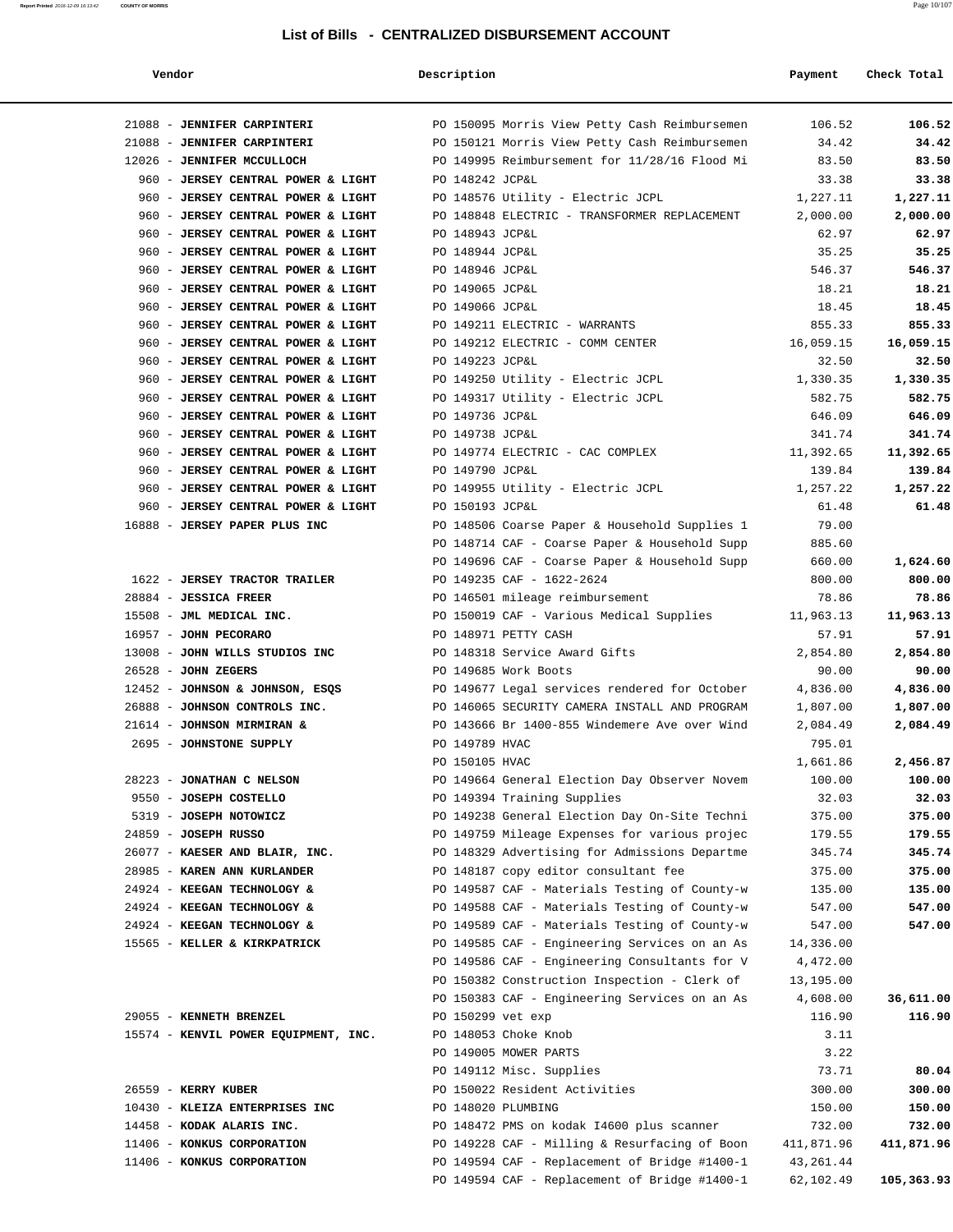| Vendor                                    | Description        |                                               | Payment   | Check Total |
|-------------------------------------------|--------------------|-----------------------------------------------|-----------|-------------|
| 15634 - KORNER STORE INC                  |                    | PO 148600 MEAL RECEIPTS                       | 60.00     | 60.00       |
| 26458 - KRISTIAN MCMORLAND                |                    | PO 149680 Petty Cash                          | 25.69     | 25.69       |
| 12726 - LANGUAGE LINE SERVICES            |                    | PO 149413 phone interpretation services       | 178.50    | 178.50      |
| 6040 - LAW ENFORCEMENT TARGETS INC        |                    | PO 147843 PLEASE ORDER - Targets/L. Flynn-CIS | 306.80    | 306.80      |
| 25383 - LAW OFFICE OF ROBERT J. GREENBAUM |                    | PO 150309 legal services                      | 2,244.00  | 2,244.00    |
| 25383 - LAW OFFICE OF ROBERT J. GREENBAUM |                    | PO 150318 legal services                      | 972.00    | 972.00      |
| 20653 - LEGAL SERVICES OF NORTHWEST       |                    | PO 149530 CAF - Older Americans Act - Senior  | 18,090.00 | 18,090.00   |
| $10665$ - LEO VINCENT                     | PO 148836 Travel   |                                               | 97.30     | 97.30       |
| 857 - LEVITT'S LLC                        |                    | PO 144405 Rakes, Shovels                      | 150.90    | 150.90      |
| 15775 - LIFESAVERS INC                    |                    | PO 146863 Education, School, Training         | 157.50    |             |
|                                           |                    | PO 147507 Education, School, Training         | 30.00     | 187.50      |
| 28759 - LILLY HYMOWITZ                    |                    | PO 150329 parking fees reimbursement          | 75.00     | 75.00       |
| 5989 - LINCOLN TECHNICAL INSTITUTE        |                    | PO 149361 CAF - 5989-2646                     | 614.40    |             |
|                                           |                    | PO 149362 CAF - 5989-3237                     | 637.88    | 1,252.28    |
| 4928 - LINCOLN TECHNICAL INSTITUTE        |                    | PO 149889 CAF - 4928-3040                     | 3,200.00  | 3,200.00    |
| 28578 - LISA PROKOPOWITZ                  |                    | PO 150023 Resident Activities                 | 150.00    | 150.00      |
| 15816 - LONGFELLOWS SANDWICH DELI         |                    | PO 148359 Dinner for 8 for 10-27-16 Construct | 87.92     | 87.92       |
| 15816 - LONGFELLOWS SANDWICH DELI         |                    | PO 149459 Calendar Year 2016 - Countywide Une | 347.99    | 347.99      |
| 15816 - LONGFELLOWS SANDWICH DELI         |                    | PO 149544 2016 MC Department of Human Service | 65.94     | 65.94       |
| 15816 - LONGFELLOWS SANDWICH DELI         |                    | PO 149778 aging exp                           | 146.99    | 146.99      |
| 15816 - LONGFELLOWS SANDWICH DELI         | PO 150180 Meetings |                                               | 247.04    | 247.04      |
| 8307 - LOREEN RAFISURA                    |                    | PO 150409 Per Diem Nursing                    | 1,470.38  | 1,470.38    |
| 21100 - LOUISE R. MACCHIA                 |                    | PO 150410 Per Diem Nursing                    | 2,906.35  | 2,906.35    |
| 53 - LOVEYS PIZZA & GRILL                 |                    | PO 149006 Over Time Lunch                     | 69.87     |             |
|                                           |                    | PO 149765 MEAL RECEIPTS                       | 350.00    | 419.87      |
| 666 - LUCY CANNIZZO                       |                    | PO 150293 mileage for Nov. 2016               | 45.25     | 45.25       |
| 15850 - LUM, DRASCO & POSITAN LLC         |                    | PO 146551 Legal Services                      | 384.00    |             |
|                                           |                    | PO 149489 legal services                      | 2,172.00  | 2,556.00    |
| 28911 - M-TEC CONSTRUCTION SERVICE LLC    |                    | PO 146681 Milling & Resurfacing of Boonton Av | 1,041.50  |             |
|                                           |                    | PO 146682 Milling & Resurfacing of Boonton Av | 7,427.00  | 8,468.50    |
| 15885 - M.C. CHAMBER OF COMMERCE          | PO 148813 Luncheon |                                               | 170.00    | 170.00      |
| 15899 - M.C. ORGANIZATION FOR             |                    | PO 149511 CAF - Older Americans Act - Assiste | 8,906.00  | 8,906.00    |
| 15919 - M.C. PROSECUTOR'S EMERGENT        |                    | PO 150199 Reimbursement                       | 485.21    | 485.21      |
| 15926 - M.C. SCHOOL OF TECHNOLOGY         |                    | PO 149024 CAF - 15926-2378                    | 800.68    | 800.68      |
| 7568 - MADUKWE IMO IBOKO, RN              |                    | PO 150411 Per Diem Nursing                    | 4,144.00  | 4,144.00    |
| 14891 - MAJOR POLICE SUPPLY               |                    | PO 129532 L&PS Vehicle Expenses               | 4,568.80  | 4,568.80    |
| 6514 - MAJOR POLICE SUPPLY                |                    | PO 148266 AUTO PARTS                          | 60.95     | 60.95       |
| 4528 - MALICK AND SCHERER PC              |                    | PO 136374 Bridge Maintenance Easement review  | 360.00    |             |
|                                           |                    | PO 136375 Hanover Ave MCPB Lot 18, Block 1701 | 1,260.00  |             |
|                                           |                    | PO 146513 MCPB 2016-35-4-M-1 Block 20401 Lot  | 390.00    | 2,010.00    |
| 25080 - MARIA CARMELITA OBLINA            |                    | PO 150412 Per Diem Nursing                    | 2,320.00  | 2,320.00    |
| 25380 - MARIN REGENTHAL- GARLAND          |                    | PO 149872 travel reimbursement                | 17.15     | 17.15       |
| 26678 - MARION ENNIS                      |                    | PO 150413 Per Diem Nursing                    | 3,930.60  | 3,930.60    |
| 27866 - MARK CARTER                       |                    | PO 150301 EXPENSE VOUCHER                     | 555.00    | 555.00      |
| $11023$ - MARTHA YAGHI                    |                    | PO 150414 Per Diem Nursing                    | 1,480.00  | 1,480.00    |
| 9935 - MASTER DRIVING SCHOOL INC.         |                    | PO 149555 CAF - 9935-3226                     | 3,192.00  |             |
|                                           |                    | PO 149890 CAF - 9935-3147                     | 3,192.00  | 6,384.00    |
| 28885 - MATTHEW KANE                      |                    | PO 146502 mileage reimbursement               | 86.31     | 86.31       |
| 9650 - MC LEAGUE OF MUNICIPALITIES        |                    | PO 147467 Reg for DL & CM to attend 11/16/16  | 100.00    |             |
|                                           |                    | PO 147470 MCLOM Luncheon November 16th        | 500.00    |             |
|                                           |                    | PO 147537 November 16,2016 Luncheon           | 50.00     | 650.00      |
| 1836 - MC MUA TRANSFER STATION            |                    | PO 149279 DUMPSTER SERVICE: OCTOBER 2016      | 350.00    | 350.00      |
| 16065 - MC VOCATIONAL SCHOOL DISTRICT     |                    | PO 149507 Various Capital Projects            | 60,202.46 | 60,202.46   |
| 14264 - MCMANIMON, SCOTLAND & BAUMANN LLC |                    | PO 150556 PROFESSIONAL FEES - 2016 BONDS AND  | 35,080.60 | 35,080.60   |
| 16095 - MCMASTER-CARR SUPPLY CO           |                    | PO 149125 Misc. Suplies                       | 291.92    | 291.92      |
| 26598 - MEDCARE MEDICAL SUPPLY INC.       |                    | PO 148649 Medicare Part A Enteral Food Suppli | 584.68    | 584.68      |
| 26598 - MEDCARE MEDICAL SUPPLY INC.       |                    | PO 148650 Medicare A Nestle Food Product      | 399.51    | 399.51      |
| 28806 - MELISSA ERCOLANO                  | PO 149388 Travel   |                                               | 23.94     | 23.94       |
| 8443 - MELOJANE CELESTINO                 |                    | PO 150415 Per Diem Nursing                    | 442.89    | 442.89      |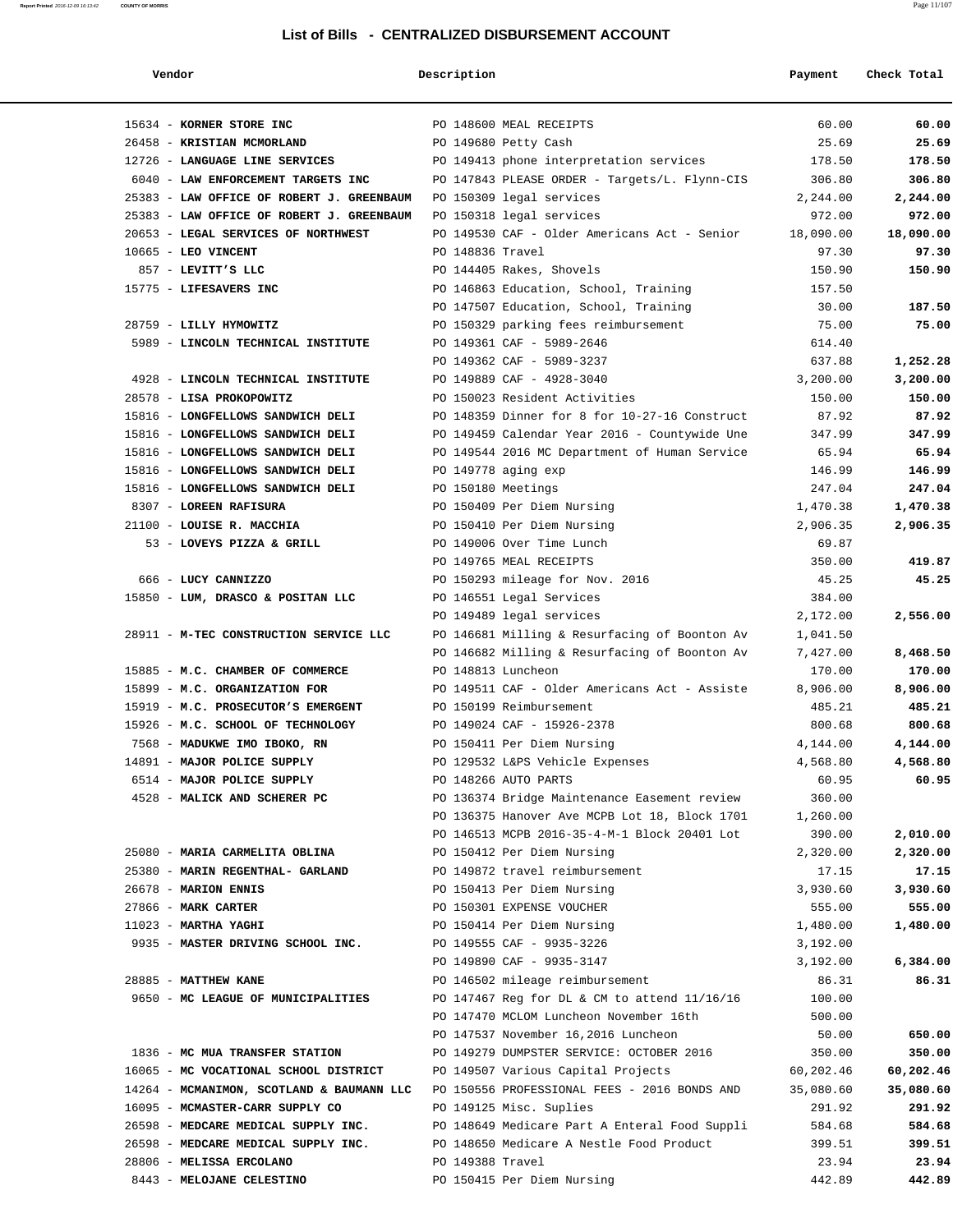| Vendor                                                   | Description       |                                                                          | Payment       | Check Total |
|----------------------------------------------------------|-------------------|--------------------------------------------------------------------------|---------------|-------------|
| 16158 - MGL PRINTING SOLUTIONS                           |                   | PO 149162 Payroll Check Stock M114-22, 11/7/1                            | 2,760.00      | 2,760.00    |
| 28987 - MICHAEL CARRIGAN                                 |                   | PO 150051 travel reimbursement                                           | 84.04         |             |
|                                                          |                   | PO 149901 travel reimbursement                                           | 18.13         | 102.17      |
| 2834 - MICHAEL DIFAZIO                                   |                   | PO 150250 2016 NJ League of Municipalities Co                            | 195.89        | 195.89      |
| 12056 - MICHAEL PEOPLES                                  | PO 149251 DIRECTV |                                                                          | 1,003.47      |             |
|                                                          |                   | PO 149866 Furniture                                                      | 375.00        | 1,378.47    |
| 26524 - MICHAEL ROSELLINI                                |                   | PO 150038 Work Boots 2016                                                | 90.00         | 90.00       |
| 23717 - MICHAEL SCARNEO                                  |                   | PO 149437 Pre-Election Work-59.0 Hours @ \$10.                           | 590.00        |             |
|                                                          |                   | PO 150109 Election Work - 60.0 hrs @ \$10.00                             | 600.00        | 1,190.00    |
| 24951 - MICHELLE CAPILI                                  |                   | PO 150416 Per Diem Nursing                                               | 3,260.07      | 3,260.07    |
| 295 - MID-ATLANTIC TRUCK CENTRE INC                      |                   | PO 147419 TRUCK PARTS                                                    | 136.76        |             |
|                                                          |                   | PO 147421 TRUCK PARTS                                                    | 336.71        |             |
|                                                          |                   | PO 147501 TRUCK PARTS                                                    | 261.89        |             |
|                                                          |                   | PO 147440 TRUCK PARTS                                                    | 179.52        |             |
|                                                          |                   | PO 147415 TRUCK PARTS                                                    | 63.74         |             |
|                                                          |                   | PO 147571 TRUCK PARTS                                                    | 300.03        |             |
|                                                          |                   | PO 147572 TRUCK PARTS                                                    | 85.32         |             |
|                                                          |                   | PO 149013 TRUCK PARTS                                                    | 155.76        | 1,519.73    |
| 295 - MID-ATLANTIC TRUCK CENTRE INC                      |                   | PO 149014 TRUCK PARTS                                                    | 236.27        |             |
|                                                          |                   | PO 149015 TRUCK PARTS                                                    | 1,276.94      |             |
|                                                          |                   | PO 149033 TRUCK PARTS                                                    | 39.61         |             |
|                                                          |                   | PO 149034 TRUCK PARTS                                                    | 243.62        | 1,796.44    |
| 16192 - MIDDLESEX COUNTY COLLEGE                         |                   | PO 150179 CHARGEBACK FOR FALL 2016/GIORDANO                              | 1,194.16      | 1,194.16    |
| 1209 - MIRIAM ACEVEDO                                    |                   | PO 150167 Insurance reimb. for $07/16$ to $12/16$                        | 90.00         | 90.00       |
| 6408 - MIRION TECHNOLOGIES (GDS) INC                     |                   | PO 139399 Film - SHERIFF'S OFFICE                                        | 719.43        | 719.43      |
| 25428 - MIRLENE ESTRIPLET                                |                   | PO 150417 Per Diem Nursing                                               | 12,431.63     | 12,431.63   |
| 16248 - MOE DISTRIBUTORS INC.                            |                   | PO 149202 BUILD MAINT                                                    | 87.18         | 87.18       |
| 29027 - MONTVILLE CHASE CONDOMINIUM                      |                   | PO 149401 MC CBA Refund of Appeal Fee Case MC                            | 100.00        | 100.00      |
| 16283 - MORRIS BRICK AND STONE CO.                       | PO 148583 MASON   |                                                                          | 335.00        | 335.00      |
| 15883 - MORRIS COUNTY BAR ASSOCIATION                    |                   | PO 148383 Office of County Counsel - MCBA Se                             | 110.00        | 110.00      |
| 16289 - MORRIS COUNTY INSURANCE FUND                     |                   | PO 150371 2015 Insurance Fund Deductibles                                | 51, 213.03    | 51,213.03   |
| 12819 - MORRIS COUNTY MUA                                |                   | PO 147616 FACILITY GARBAGE COMPACTOR TIPPING                             | 1,576.25      | 1,576.25    |
| 19483 - MORRIS COUNTY MUNICIPAL                          |                   | PO 148632 REFUSE REMOVAL                                                 | 390.28        | 390.28      |
| 19483 - MORRIS COUNTY MUNICIPAL                          |                   | PO 148633 CAF - Solid Waste Collection Servic                            | 7,209.83      | 7,209.83    |
| 1800 - MORRIS COUNTY PARK COMMISSION                     |                   | PO 148970 Open Space Legal Services -Sept & O                            | 1,254.17      | 1,254.17    |
| 1800 - MORRIS COUNTY PARK COMMISSION                     |                   | PO 150372 Election Workers PP#26 2016                                    | 1,103.41      | 1,103.41    |
| 10666 - MORRIS COUNTY SHERIFF'S OFFICE                   |                   | PO 149512 CAF - Older Americans Act - Project                            | 5,037.00      | 5,037.00    |
| 1009 - MORRIS SIGN CO LLC<br>16321 - MORRISTOWN LUMBER & |                   | PO 148958 Fabricate/install new two-sided sig<br>PO 147930 SHOP SUPPLIES | 1,075.00      | 1,075.00    |
|                                                          |                   | PO 147939 SHOP SUPPLIES                                                  | 5.58<br>13.19 |             |
|                                                          |                   | PO 149016 Trap for Weed & Pest Control                                   | 49.99         |             |
|                                                          |                   | PO 148910 SMALL TOOLS                                                    | 268.21        | 336.97      |
| 28951 - MORRISTOWN NAPA, LLC                             |                   | PO 147936 AUTO PARTS                                                     | 31.81         |             |
|                                                          |                   | PO 147933 AUTO PARTS                                                     | 86.02         |             |
|                                                          |                   | PO 148268 AUTO PARTS                                                     | 45.62         |             |
|                                                          |                   | PO 148367 AUTO PARTS                                                     | 9.42          |             |
|                                                          |                   | PO 149007 AUTO PARTS                                                     | 87.25         |             |
|                                                          |                   | PO 149008 AUTO PARTS                                                     | 316.74        |             |
|                                                          |                   | PO 149009 AUTO PARTS                                                     | 95.84         |             |
|                                                          |                   | PO 149010 AUTO PARTS                                                     | 217.90        | 890.60      |
| 28951 - MORRISTOWN NAPA, LLC                             |                   | PO 149011 AUTO PARTS                                                     | 132.18        | 132.18      |
| 16338 - MORRISTOWN NEIGHBORHOOD HOUSE                    |                   | PO 149728 CAF - GIA-1671 - NABE Teens at Work                            | 10,269.00     | 10,269.00   |
| 16340 - MORRISTOWN PARKING AUTHORITY                     |                   | PO 148963 PARKING MAINTENANCE FEE                                        | 5,340.00      | 5,340.00    |
| 21791 - MOTOROLA SOLUTIONS INC                           |                   | PO 144906 APX7500 Radio Consolette                                       | 7,184.40      | 7,184.40    |
| 19501 - MSC INDUSTRIAL SUPPLY CO.                        |                   | PO 147750 SHOP SUPPLIES                                                  | 518.01        |             |
|                                                          |                   | PO 147751 SHOP SUPPLIES                                                  | 54.78         |             |
|                                                          |                   | PO 147946 SHOP SUPPLIES                                                  | 579.36        |             |
|                                                          |                   | PO 148131 SHOP SUPPLIES                                                  | 47.42         |             |
|                                                          |                   | PO 148132 SHOP SUPPLIES                                                  | 172.28        |             |

**Report Printed** 2016-12-09 16:13:42 **COUNTY OF MORRIS** Page 12/107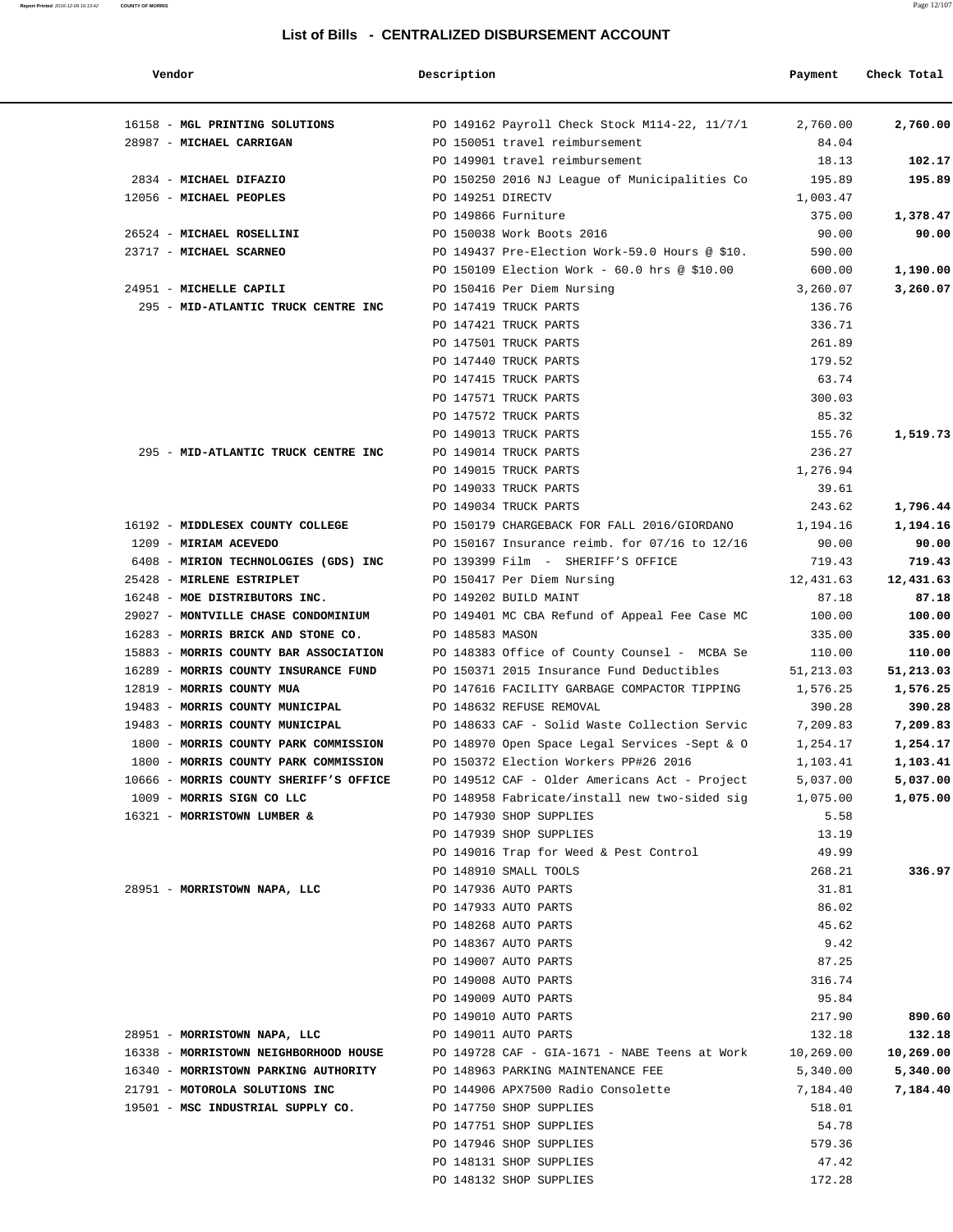#### **Report Printed** 2016-12-09 16:13:42 **COUNTY OF MORRIS** Page 13/107

### **List of Bills - CENTRALIZED DISBURSEMENT ACCOUNT**

| Vendor                                                                           | Description        |                                                              | Payment         | Check Total     |
|----------------------------------------------------------------------------------|--------------------|--------------------------------------------------------------|-----------------|-----------------|
|                                                                                  |                    | PO 148269 SHOP SUPPLIES                                      | 148.47          |                 |
|                                                                                  |                    | PO 148270 SHOP SUPPLIES                                      | 130.63          |                 |
|                                                                                  |                    | PO 148271 SHOP SUPPLIES                                      | 120.69          | 1,771.64        |
| 19501 - MSC INDUSTRIAL SUPPLY CO.                                                |                    | PO 148272 SHOP SUPPLIES                                      | 138.91          | 138.91          |
| 19523 - N.J. NATURAL GAS COMPANY                                                 |                    | PO 149198 NATURAL GAS - MONTVILLE                            | 472.73          | 472.73          |
| 28785 - NAPA OF ROCKAWAY                                                         |                    | PO 147752 AUTO PARTS                                         | 100.64          |                 |
|                                                                                  |                    | PO 147753 AUTO PARTS                                         | 9.24            |                 |
|                                                                                  |                    | PO 147754 AUTO PARTS                                         | 41.54           |                 |
|                                                                                  |                    | PO 147755 AUTO PARTS                                         | 61.44           |                 |
|                                                                                  |                    | PO 147756 AUTO PARTS                                         | 45.82           |                 |
|                                                                                  |                    | PO 147757 AUTO PARTS                                         | 40.65           |                 |
|                                                                                  |                    | PO 148274 AUTO PARTS                                         | 71.96           |                 |
|                                                                                  |                    | PO 148275 AUTO PARTS                                         | 79.70           | 450.99          |
| 28785 - NAPA OF ROCKAWAY                                                         |                    | PO 148252 AUTO PARTS                                         | 175.20          |                 |
|                                                                                  |                    | PO 148239 AUTO PARTS<br>PO 148238 AUTO PARTS                 | 444.95          |                 |
|                                                                                  |                    | PO 148287 AUTO PARTS                                         | 16.05<br>117.78 |                 |
|                                                                                  |                    | PO 148288 AUTO PARTS                                         | 145.88          |                 |
|                                                                                  |                    | PO 149047 AUTO PARTS                                         | 10.82           |                 |
|                                                                                  |                    | PO 149048 AUTO PARTS                                         | 484.20          | 1,394.88        |
| $24835 - NATIA$                                                                  | PO 147322 Training |                                                              | 1,900.00        | 1,900.00        |
| 12481 - NATIONAL CAREER INSTITUTE                                                |                    | PO 150190 CAF - 12481-3235                                   | 3,200.00        | 3,200.00        |
| 4206 - NATIONAL OFFICE FURNITURE                                                 |                    | PO 142597 office furnishings for ETS relocati                | 19,574.16       |                 |
|                                                                                  |                    | PO 147259 Capital Expense                                    | 2,178.00        | 21,752.16       |
| 28330 - NESTLE WATERS NORTH AMERICA INC.                                         |                    | PO 149346 Final balance due of cancelled serv                | 33.46           |                 |
|                                                                                  |                    | PO 149159 Final Billing - Treasurer & Adjuste                | 0.99            |                 |
|                                                                                  |                    | PO 149613 WATER FOR BUILDINGS & GROUNDS / CO                 | 336.35          |                 |
|                                                                                  |                    | PO 150380 Inv. 16J0427719620 October 2016 Coo                | 1.98            | 372.78          |
| 14560 - NEW JERSEY AIDS SERVICES                                                 |                    | PO 149809 GIA-1645 Q3 2016                                   | 8,480.00        | 8,480.00        |
| 19561 - NEW JERSEY HERALD                                                        |                    | PO 149607 Legal ad for WDB                                   | 23.10           | 23.10           |
| 12673 - NEW JERSEY HOMICIDE INVESTIGATORS PO 147417 Training                     |                    |                                                              | 1,250.00        | 1,250.00        |
| 16635 - NEW JERSEY LAW JOURNAL                                                   |                    | PO 139032 Confirm Books Charging 2015 Funding                | 272.00          | 272.00          |
| 26554 - NEW JERSEY MOSQUITO CONTROL ASSO. PO 147468 Proceeding of Annual Meeting |                    |                                                              | 30.00           | 30.00           |
| 28348 - NEW JERSEY OVERHEAD DOOR LLC                                             |                    | PO 147220 CAF - Labor Rates Garage & Overhead                | 960.00          |                 |
|                                                                                  |                    | PO 147480 CAF - Labor Rates Garage & Overhead                | 5,946.00        |                 |
|                                                                                  |                    | PO 147657 CAF - Labor Rates Garage & Overhead                | 1,040.00        | 7,946.00        |
| 16595 - NEW JERSEY STATE                                                         |                    | PO 149298 Walk to Washington Trip                            | 577.24          | 577.24          |
| 16552 - NEWBRIDGE SERVICES INC                                                   |                    | PO 149510 CAF - Grant in Aid 2016 - Operation                | 1,548.00        |                 |
|                                                                                  |                    | PO 149521 CAF - Grant in Aid Funding 2016 - C                | 9,161.00        |                 |
|                                                                                  |                    | PO 149525 CAF - Older Americans Act - In-Home                | 2,795.00        |                 |
|                                                                                  |                    | PO 149526 CAF - Older Americans Act - Operati                | 33,738.00       |                 |
|                                                                                  |                    | PO 149527 CAF - Older Americans Act - Case Ma                | 9,292.00        |                 |
|                                                                                  |                    | PO 149528 CAF - Older Americans Act - In-Home                | 6,477.00        |                 |
|                                                                                  |                    | PO 149570 CAF - NEWSER-16M-WIA                               | 1,765.00        |                 |
|                                                                                  |                    | PO 149758 No Caf #                                           | 4,287.00        | 69,063.00       |
| 16552 - NEWBRIDGE SERVICES INC                                                   | PO 149760 no caf#  |                                                              | 3,401.00        | 3,401.00        |
| 4784 - NFPA INTERNATIONAL                                                        |                    | PO 148731 National Fire Code Subsciption                     | 1,495.00        | 1,495.00        |
| 24712 - NICHOLAS L. ROCCAFORTE<br>28869 - NICK NACK, LLC                         |                    | PO 150024 Resident Activities<br>PO 146515 Monster Mini Golf | 75.00<br>500.00 | 75.00<br>500.00 |
| 23981 - NIELSEN DODGE - C-J-R                                                    |                    | PO 148133 External Work                                      |                 | 111.09          |
| 23981 - NIELSEN DODGE - C-J-R                                                    |                    | PO 148134 External Work                                      | 111.09<br>95.51 | 95.51           |
| 23981 - NIELSEN DODGE - C-J-R                                                    |                    | PO 148135 External Work                                      | 418.40          | 418.40          |
| 23981 - NIELSEN DODGE - C-J-R                                                    |                    | PO 148302 AUTO PARTS                                         | 43.13           | 43.13           |
| 5678 - NJ ASSO. OF CTY ALCOHOLISM &                                              |                    | PO 149787 2016 Morris County Dept. of Human S                | 250.00          | 250.00          |
| 16664 - NJ STATE BAR ASSOCIATION                                                 | PO 147867 Training |                                                              | 245.00          | 245.00          |
| 16638 - NJ STATE LEAGUE OF                                                       |                    | PO 145710 Classified ad                                      | 110.00          | 110.00          |
| $10662$ - NMS LABS                                                               |                    | PO 147531 Forensic Toxicology Analysis                       | 7,122.00        |                 |
|                                                                                  |                    | PO 149725 Forensic Toxicology Analysis                       | 5,535.00        | 12,657.00       |
| 2244 - NORTHAMPTON COMMUNITY COLLEGE                                             |                    | PO 150188 CAF - 2244-3251                                    | 4,000.00        | 4,000.00        |
|                                                                                  |                    |                                                              |                 |                 |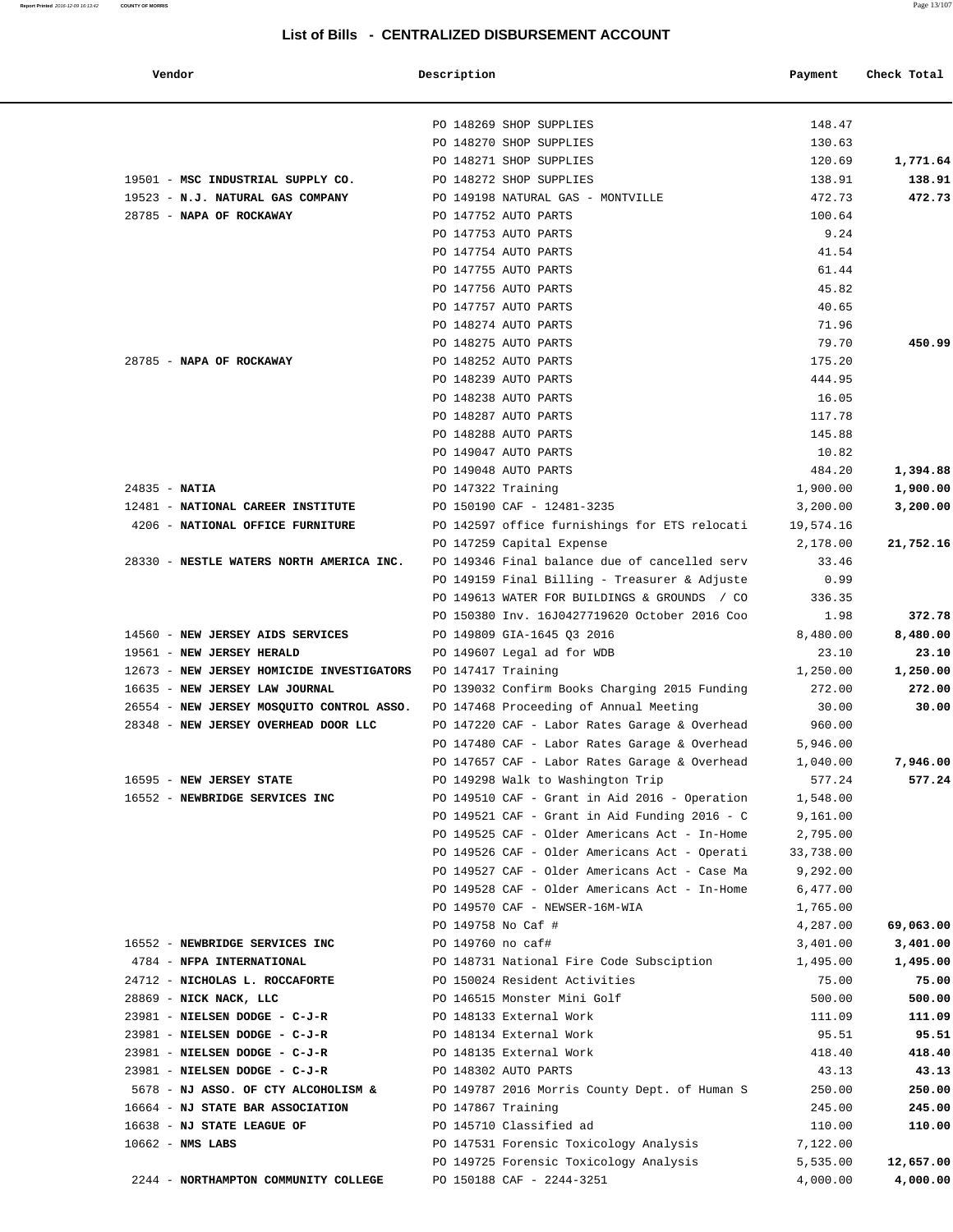#### **Report Printed** 2016-12-09 16:13:42 **COUNTY OF MORRIS** Page 14/107

### **List of Bills - CENTRALIZED DISBURSEMENT ACCOUNT**

| Vendor                                                                               | Description        |                                                                                    | Payment            | Check Total        |
|--------------------------------------------------------------------------------------|--------------------|------------------------------------------------------------------------------------|--------------------|--------------------|
| 26357 - NORTHEAST COMMUNICATIONS, INC. PO 148285 TRUCK PARTS / COMMUNICATION EQUIPME |                    |                                                                                    | 356.00             | 356.00             |
| 26357 - NORTHEAST COMMUNICATIONS, INC. PO 149797 Radio Equipment                     |                    |                                                                                    | 23,500.00          | 23,500.00          |
| 16752 - NORWESCAP INC                                                                |                    | PO 149513 CAF - Older Americans Act - RSVP/He                                      | 1,813.00           |                    |
|                                                                                      |                    | PO 149514 CAF - Older Americans Act - RSVP                                         | 3,019.00           |                    |
|                                                                                      |                    | PO 149515 CAF - Grant in Aid Funding 2016 - S                                      | 3,486.00           | 8,318.00           |
| 16767 - NUTRI-SYSTEMS CORPORATION                                                    | PO 149695 nut exp  |                                                                                    | 422.52             | 422.52             |
| 6407 - ODYSSEY WARE                                                                  | PO 149133 Renewal  |                                                                                    | 4,000.00           | 4,000.00           |
| 26726 - OFFICE CONCEPTS GROUP, INC.                                                  |                    | PO 148097 2016 Dept. of Human Services Office                                      | 99.73              | 99.73              |
| 26726 - OFFICE CONCEPTS GROUP, INC.                                                  |                    | PO 148572 Office Supplies - SHERIFF'S OFFICE                                       | 609.16             | 609.16             |
| 26726 - OFFICE CONCEPTS GROUP, INC.                                                  |                    | PO 148830 Office Supplies                                                          | 316.87             | 316.87             |
| 26726 - OFFICE CONCEPTS GROUP, INC.                                                  |                    | PO 148868 Received Supplies                                                        | 689.99             | 689.99             |
| 26726 - OFFICE CONCEPTS GROUP, INC.                                                  |                    | PO 148886 Office supplies - November                                               | 88.63              | 88.63              |
| 26726 - OFFICE CONCEPTS GROUP, INC.                                                  |                    | PO 148950 Kitchen and Office Supplies                                              | 126.00             | 126.00             |
| 26726 - OFFICE CONCEPTS GROUP, INC.                                                  |                    | PO 148960 Office Supplies                                                          | 318.00             | 318.00             |
| 26726 - OFFICE CONCEPTS GROUP, INC.<br>10246 - OFFICE OF TEMPORARY ASSISTANCE        |                    | PO 149791 Various Office Supplies<br>PO 150171 Estimated Co. Share of ASSIR for 12 | 350.60             | 350.60             |
| 21567 - OFS/FOF SALES CORP                                                           |                    |                                                                                    | 69,524.00          | 69,524.00          |
| 29051 - OLESTER SMITH                                                                |                    | PO 142596 Desktop surface<br>PO 150128 2016 WORK BOOTS                             | 3,675.36<br>89.99  | 3,675.36<br>89.99  |
| 27602 - OLIVER COMMUNICATIONS GROUP, INC.                                            |                    | PO 147512 Fiber Repair @ 101 Western Ave due                                       | 5,262.00           | 5,262.00           |
| 25021 - ONE SOURCE OF NEW JERSEY LLC                                                 | PO 148368 HARDWARE |                                                                                    | 641.78             | 641.78             |
| 25021 - ONE SOURCE OF NEW JERSEY LLC                                                 |                    | PO 149336 Misc. Supplies                                                           | 88.35              | 88.35              |
| $12038$ - OPEN TEXT INC.                                                             |                    | PO 147465 Fax Server Annual Maintenance                                            | 5,741.00           | 5,741.00           |
| 14076 - OPHELIA V. CRUSE                                                             |                    | PO 149535 aging expense                                                            | 161.90             | 161.90             |
| 26965 - CABLEVISION LIGHLPATH INC.                                                   |                    | PO 148109 Lightpath - phone service VESTA 911                                      | 4,386.35           |                    |
|                                                                                      |                    | PO 148741 VOIP/ISP Monthly Service                                                 | 26,119.47          | 30,505.82          |
| 28703 - OSBURN ASSOCIATES, INC.                                                      | PO 147494 Signage  |                                                                                    | 5,675.30           | 5,675.30           |
| 16887 - PAPER MART INC                                                               |                    | PO 145808 Paper - CIS/SHERIFF'S OFFICE                                             | 264.80             |                    |
|                                                                                      |                    | PO 148439 Copy Paper and Envelopes                                                 | 669.25             |                    |
|                                                                                      |                    | PO 148720 supreme paper                                                            | 953.65             | 1,887.70           |
| 16918 - PASSAIC COUNTY POLICE ACADEMY                                                |                    | PO 148755 ACADEMY FEES                                                             | 2,980.00           | 2,980.00           |
| 12648 - PAT SCANLAN LANDSCAPING, INC.                                                |                    | PO 148541 CAF - Lawn Maintenance & Fall Clean                                      | 4,432.50           | 4,432.50           |
| 25411 - PATRICIA W. GIBBONS                                                          |                    | PO 149693 CAF - Nutritionist                                                       | 235.64             | 235.64             |
| 18491 - PATRICIA WILLS                                                               |                    | PO 149411 Pre-Election Work-11.5 Hours @ \$10.                                     | 115.00             | 115.00             |
| 24836 - PEIRCE EQUIPMENT CO.                                                         |                    | PO 147420 TRUCK PARTS                                                              | 98.29              | 98.29              |
| 24836 - PEIRCE EQUIPMENT CO.                                                         |                    | PO 148228 TRUCK PARTS                                                              | 742.07             | 742.07             |
| 24836 - PEIRCE EQUIPMENT CO.                                                         |                    | PO 148273 TRUCK PARTS                                                              | 319.62             | 319.62             |
| 24836 - PEIRCE EQUIPMENT CO.                                                         |                    | PO 149092 TRUCK PARTS                                                              | 94.00              | 94.00              |
| 16966 - PENN-JERSEY PAPER CO.                                                        |                    | PO 148345 Nursing Supplies                                                         | 3,098.11           | 3,098.11           |
| 19663 - PERFORMANCE TRAILERS INC.                                                    |                    | PO 148031 items for trailers                                                       | 295.00             |                    |
|                                                                                      | PO 148322 parts    |                                                                                    | 405.00             |                    |
|                                                                                      |                    | PO 148323 5x10 single axel trailer                                                 | 2,795.00           |                    |
|                                                                                      |                    | PO 148286 TRUCK PARTS                                                              | 40.00              |                    |
|                                                                                      |                    | PO 148369 TRUCK PARTS                                                              | 70.00              |                    |
|                                                                                      |                    | PO 149869 ***PLEASE ORDER***<br>TRAILERS MODE                                      | 1,880.00           | 5,485.00           |
| 8948 - PETER DINKOWITZ                                                               |                    | PO 150127 2016 WORK BOOTS                                                          | 90.00              | 90.00              |
| 26546 - PEZZO PIZZA II                                                               | PO 148945 Meals    |                                                                                    | 172.50             | 172.50             |
| 27929 - PREMIER GLOBAL SERVICES                                                      |                    | PO 149598 Conference Call Service                                                  | 26.39              | 26.39              |
| 17005 - PHARMA CARE INC                                                              |                    | PO 150025 CAF - Pharmaceutical Consulting Ser                                      | 3,952.76           | 3,952.76           |
| 17019 - PHILLIPSBURG SCHOOL BASED                                                    |                    | PO 149565 CAF - PHILS-16Y-WIA                                                      | 6,831.00           |                    |
|                                                                                      |                    | PO 149566 CAF - Employment & Training service                                      | 4,560.00           |                    |
|                                                                                      |                    | PO 149567 CAF - PHILS-15Y-WIA                                                      | 852.00             |                    |
|                                                                                      |                    | PO 149568 CAF - PHILS-16Y-WIA                                                      | 1,982.00           | 14,225.00          |
| 4934 - PHYLLIS COPPOLA                                                               |                    | PO 149435 Pre-Election Work-38.5 Hours @ \$10.                                     | 385.00             |                    |
|                                                                                      |                    | PO 150106 Election Work - 24.0hrs @ \$10.00 1                                      | 180.00             | 565.00             |
| 19681 - PITNEY BOWES CREDIT CORP                                                     |                    | PO 147954 Pitney Bowes Quarterly Charge for L                                      | 525.00             | 525.00             |
| 17069 - PLANNED RETIREMENT CONSULTANTS                                               |                    | PO 148805 Annual administration fee                                                | 1,057.50           | 1,057.50           |
| 25859 - POINTCLICKCARE<br>6553 - PORTASOFT OF MORRIS COUNTY INC                      |                    | PO 150036 Data Processing Services<br>PO 148898 SERVICE AGREEMENT                  | 3,579.15<br>900.00 | 3,579.15<br>900.00 |
| 17117 - POWER PLACE INC                                                              | PO 148939 EQUIP    |                                                                                    | 1,209.52           |                    |
|                                                                                      |                    |                                                                                    |                    |                    |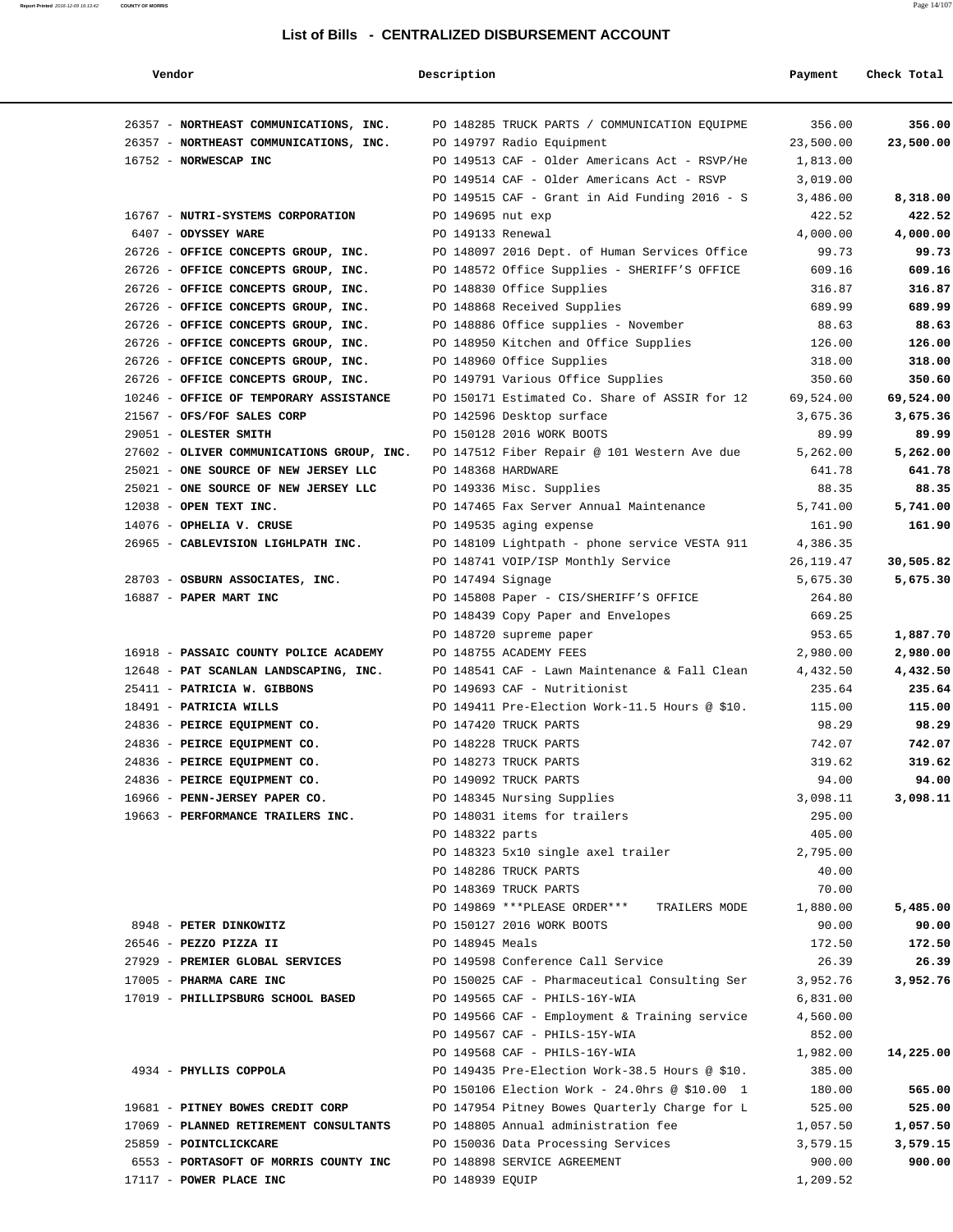| Vendor                                 | Description        |                                                           | Payment   | Check Total      |
|----------------------------------------|--------------------|-----------------------------------------------------------|-----------|------------------|
|                                        | PO 148968 EQUIP    |                                                           | 80.24     | 1,289.76         |
| 24970 - POWERDMS, INC.                 |                    | PO 148040 Proprietary Software                            | 3,887.00  | 3,887.00         |
| 24970 - POWERDMS, INC.                 |                    | PO 148563 Proprietary Software                            | 4,940.00  | 4,940.00         |
| 26363 - PRAXAIR DISTRIBUTION           |                    | PO 148137 OXYGEN TANKS - MORRIS VIEW                      | 3,293.59  | 3,293.59         |
| 26363 - PRAXAIR DISTRIBUTION           |                    | PO 148262 Compressed Oxygen                               | 34.49     | 34.49            |
| 26363 - PRAXAIR DISTRIBUTION           |                    | PO 149045 WELDING SUPPLIES                                | 124.42    | 124.42           |
| 26363 - PRAXAIR DISTRIBUTION           |                    | PO 149046 WELDING SUPPLIES                                | 291.60    | 291.60           |
| 25535 - PRECIOUS GEMS MUSIC, LLC       |                    | PO 150026 Resident Activities                             | 125.00    | 125.00           |
| 10503 - PREMIER HEALTHCARE             |                    | PO 150027 CAF - Management Services                       | 45,811.52 |                  |
|                                        |                    | PO 150097 CAF - Management Services                       | 67,261.52 |                  |
|                                        |                    | PO 150096 CAF - Management Services                       | 45,811.52 | 158,884.56       |
| 28780 - PREMIER PRINTING SOLUTIONS LLC |                    | PO 148712 November 8th General Election Poll              | 7,212.07  |                  |
|                                        |                    | PO 148713 September 27th Special School Elelc             | 420.00    | 7,632.07         |
| 28417 - PLIC SBD GRAND ISLAND          |                    | PO 148566 Group life insurance                            | 252.01    | 252.01           |
| 27518 - PROENGIN INC.                  |                    | PO 148184 Batteries for APC 4                             | 376.00    | 376.00           |
| 4811 - PROJECT LIFESAVER, INC.         |                    | PO 146679 PLEASE ORDER - Batteries/D. Thornto             | 1,094.57  | 1,094.57         |
| 3316 - PROJECT SELF SUFFICIENCY        |                    | PO 150191 CAF - Job Search/Readiness Services             | 13,214.00 | 13,214.00        |
| 17189 - PSE&G CO                       |                    | PO 150028 Gas Usage at Morris View                        | 15,146.79 | 15,146.79        |
| 7872 - QUENCH USA, INC.                | PO 143591 Water    |                                                           | 48.00     |                  |
|                                        | PO 148907 Water    |                                                           | 48.00     |                  |
|                                        | PO 149303 water    |                                                           | 48.00     | 144.00           |
| $264$ - R & J CONTROL, INC.            |                    | PO 149167 CAF - Generator Repair Services                 | 3,895.38  |                  |
|                                        |                    | PO 149169 CAF - Generator Repair                          | 1,443.50  |                  |
|                                        |                    | PO 149208 CAF - Generator Repair                          | 1,750.25  | 7,089.13         |
| 12473 - R.D. SALES DOOR & HARDWARE LLC |                    | PO 145047 Laundry Chute Lever Locks and Keypa             | 980.00    |                  |
|                                        |                    | PO 148370 Door Repairs                                    | 8,326.00  |                  |
|                                        |                    | PO 148941 DOOR REPAIR                                     | 4,385.00  |                  |
|                                        |                    | PO 148846 DOOR REPAIR                                     | 5,200.00  | 18,891.00        |
| 15620 - R.S. KNAPP CO INC              |                    | PO 148818 PW 300 Print EngineMonthly base Chg             | 246.03    |                  |
|                                        |                    | PO 149031 Plans & Specs for Ridgedale Avenue              | 214.52    |                  |
|                                        |                    | PO 149032 Drainage Improvement Academy St.                | 165.79    |                  |
|                                        |                    | PO 149299 Plans & Specs for Railroad                      | 254.98    | 881.32           |
| 29018 - RAFAEL RIVERA                  |                    | PO 149669 Presidential Election Day Court Ord             | 350.00    | 350.00           |
| 16124 - RALPH MELORO                   |                    | PO 150249 2016 NJ League of Municipalities Co             | 813.77    | 813.77           |
| 26223 - RE-TRON TECHNOLOGIES INC.      |                    | PO 148306 AUTO PARTS                                      | 657.30    | 657.30           |
| $12128$ - READY SUPPLY                 |                    | PO 148371 Nursing Supplies                                | 975.00    | 975.00           |
| 17269 - RECORDED BOOKS LLC             |                    | PO 148864 Confirm 2 On-Line Services                      | 4,500.00  | 4,500.00         |
| 24300 - RELIABLE LIFT TRUCK SERVICES   |                    | PO 150029 Repair of Pallet Jack Machine                   | 230.00    | 230.00           |
| $1542$ - RESIDEX, LLC                  |                    | PO 148821 Contrac Meal Place                              | 145.82    | 145.82           |
| 25564 - RFS COMMERCIAL, INC.           |                    | PO 149455 RUG REPLACEMENT                                 |           |                  |
| 12034 - RICCIARDI BROTHERS OF          |                    |                                                           | 3,399.58  | 3,399.58         |
| 24266 - RICHARD STOCKTON COLLEGE       | PO 148601 PAINT    |                                                           | 958.87    | 958.87<br>450.00 |
|                                        | PO 144478 Training |                                                           | 450.00    |                  |
| 19765 - RICOH AMERICAS CORPORATION     |                    | PO 149236 quarterly payment - copier lease                | 754.66    |                  |
|                                        |                    | PO 148762 COLOR COPIES<br>PO 148651 Office Machine Rental | 956.90    |                  |
|                                        |                    |                                                           | 7,751.92  |                  |
|                                        |                    | PO 148686 Lease of Copier                                 | 872.10    |                  |
|                                        |                    | PO 149324 Copier Lease - 4th Qtr 2016                     | 2,625.86  |                  |
|                                        |                    | PO 149691 AGING exp                                       | 924.98    |                  |
|                                        |                    | PO 149690 MAPS exp                                        | 416.23    | 14,302.65        |
| $28741$ - RICOH USA, INC.              |                    | PO 146918 New Rental Copiers - (9) ALL SHERIF             | 5,654.35  |                  |
|                                        |                    | PO 147441 New Copier Order                                | 1,130.42  |                  |
|                                        |                    | PO 147381 MP C3504 RICOH - QUARTERLY AGREEMEN             | 884.51    |                  |
|                                        |                    | PO 149275 Copier maintenance billing from 7/1             | 4,821.47  |                  |
|                                        |                    | PO 148398 LEASE PAYMENT FOR NEW COPIERS                   | 6,058.49  |                  |
|                                        |                    | PO 149478 Quarterly copier payment                        | 692.04    |                  |
|                                        |                    | PO 149479 copier lease                                    | 589.96    |                  |
|                                        |                    | PO 149480 Ricoh copiers                                   | 1,452.77  | 21,284.01        |
| 28741 - RICOH USA, INC.                |                    | PO 149158 Staples for Copier, 10/17/16                    | 107.95    |                  |
|                                        |                    | PO 148865 Confirm 3rd Qtr 2016 Color Prints               | 152.46    |                  |

**Report Printed** 2016-12-09 16:13:42 **COUNTY OF MORRIS** Page 15/107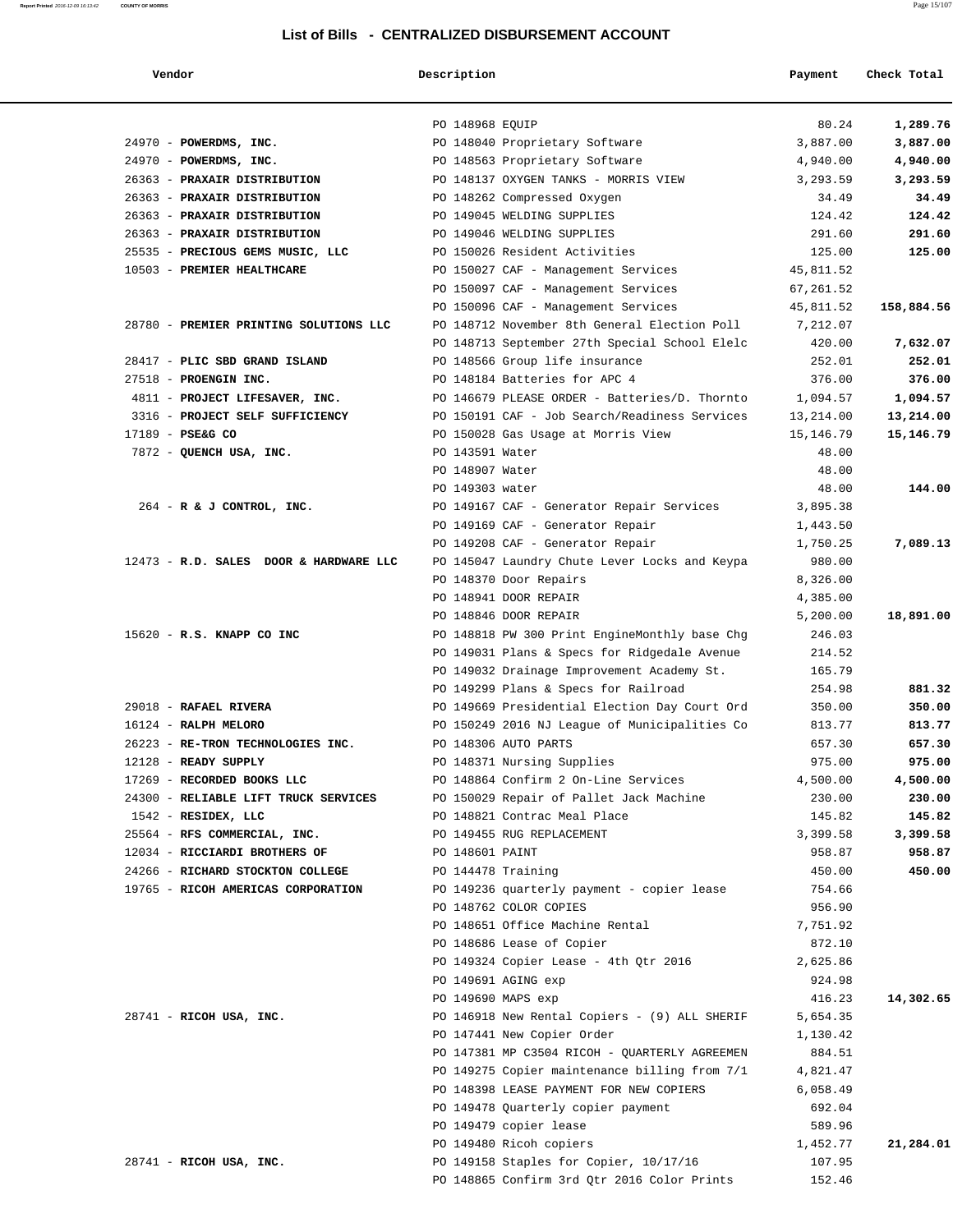#### **Report Printed** 2016-12-09 16:13:42 **COUNTY OF MORRIS** Page 16/107

### **List of Bills - CENTRALIZED DISBURSEMENT ACCOUNT**

| Vendor | Description | Payment Check Total |
|--------|-------------|---------------------|
|--------|-------------|---------------------|

|                                                                   | PO 149609 Copier Rental - V8205501187<br>SHER                            | 178.32             |                      |
|-------------------------------------------------------------------|--------------------------------------------------------------------------|--------------------|----------------------|
|                                                                   | PO 149086 Ricoh MPC 2003 rental                                          | 116.97             |                      |
| 26529 - RIEPHOFF SAW MILL, INC.                                   | PO 149458 MP 4054sp<br>PO 146715 Oak Mats                                | 781.06<br>6,640.00 | 1,336.76<br>6,640.00 |
| 10337 - RIKER, DANZIG, SCHERER, HYLAND & PO 149265 legal services |                                                                          | 216.00             | 216.00               |
| 17334 - RIOS' ENGRAVING                                           | PO 148319 Personnel Stamp                                                | 49.00              | 49.00                |
| 1395 - ROBERT ALVIENE                                             | PO 149493 PETTY CASH REIMBURSEMENT                                       | 63.27              | 63.27                |
| 8041 - ROBERT COOK                                                | PO 150302 EXPENSE VOUCHER                                                | 74.65              | 74.65                |
| 20142 - ROBOTECH CAD SOLUTIONS                                    | PO 149928 CAF - 20142-2974                                               | 800.00             | 800.00               |
| 17369 - ROCKAWAY BOROUGH                                          | PO 149503 CAF - 2017 Municipal Alliance Funds                            | 900.00             | 900.00               |
| $27972$ - ROGER JINKS                                             | PO 150428 Cell Phone Reimbursement for 7/29-9                            | 110.82             | 110.82               |
| 20990 - RON-JON CONSTRUCTION CORP.                                | PO 150394 CAF - Replacement of Bridge #1400-7 122,454.82                 |                    | 122,454.82           |
| 7805 - ROSE DUMAPIT                                               | PO 150418 Per Diem Nursing                                               | 2,688.79           | 2,688.79             |
| 24397 - ROSEMARY BATANE COBCOBO                                   | PO 150419 Per Diem Nursing                                               | 296.00             | 296.00               |
| 5345 - ROUTE 23 AUTOMALL LLC                                      | PO 149051 AUTO PARTS                                                     | 105.93             |                      |
|                                                                   | PO 148981 AUTO PARTS                                                     | 441.58             |                      |
|                                                                   | PO 148979 AUTO PARTS                                                     | 845.80             |                      |
|                                                                   | PO 148978 AUTO PARTS                                                     | 344.06             | 1,737.37             |
| 26510 - RUSSELL BERGER                                            | PO 149636 Work Boots                                                     | 25.49<br>2,276.00  | 25.49                |
| 9938 - RUTGERS CENTER FOR CONTINUING                              | PO 149367 CAF - 9938-3190<br>PO 149368 CAF - 9938-3095                   | 3,116.00           |                      |
|                                                                   | PO 149369 CAF - 9938-2944                                                | 719.00             |                      |
|                                                                   | PO 149554 CAF - 9938-3406                                                | 2,495.00           |                      |
|                                                                   | PO 149556 CAF - 9938-3129                                                | 3,116.00           |                      |
|                                                                   | PO 149557 CAF - 9938-3376                                                | 2,395.00           |                      |
|                                                                   | PO 149558 CAF - 9938-3403                                                | 2,274.00           |                      |
|                                                                   | PO 149560 CAF - 9938-3230                                                | 2,276.00           | 18,667.00            |
| 9938 - RUTGERS CENTER FOR CONTINUING                              | PO 149575 CAF - 9938-3225                                                | 2,276.00           |                      |
|                                                                   | PO 149577 CAF - 9938-3337                                                | 2,204.00           |                      |
|                                                                   | PO 149578 CAF - 9938-3228                                                | 2,132.00           | 6,612.00             |
| 24895 - RUTGERS OCPE                                              | PO 149562 CAF - 24895-2709                                               | 800.00             | 800.00               |
| 9325 - RUTGERS SCHOOL OF BUSINESS                                 | PO 149366 CAF - 9325-3268                                                | 3,060.00           |                      |
|                                                                   | PO 149370 CAF - 9325-3194                                                | 3,060.00           |                      |
|                                                                   | PO 149574 CAF - 9325-3263                                                | 3,200.00           |                      |
|                                                                   | PO 149576 CAF - 9325-3300                                                | 2,980.00           | 12,300.00            |
| 17448 - RUTGERS THE STATE UNIVERSITY                              | PO 149079 human process trg 2016 10/20, 10/27,                           | 250.00             |                      |
| 8521 - RUTGERS UNIVERSITY                                         | PO 149080 aging exp                                                      | 250.00<br>195.00   | 500.00               |
| 27044 - RUTGERS, THE STATE UNIVERSITY                             | PO 147473 Noise Pollution Training Program<br>PO 148835 CAF - 27044-3485 | 3,200.00           | 195.00               |
|                                                                   | PO 149564 CAF - 27044-3037                                               | 799.00             |                      |
|                                                                   | PO 150192 CAF - 27044-3531                                               | 3,200.00           | 7,199.00             |
| $16869$ - RUTH PACE                                               | PO 149138 historic site marker annual mainten                            | 623.83             | 623.83               |
| 28926 - SABRINA BAARDA                                            | PO 148549 Vet. Exp                                                       | 39.65              |                      |
|                                                                   | PO 150294 vet exp                                                        | 44.20              | 83.85                |
| 19814 - SAFETY- KLEEN SYSTEMS, INC.                               | PO 138713 PARTS WASHER                                                   | 6,675.02           | 6,675.02             |
| 10431 - SAINT CHRISTOPHER CHURCH                                  | PO 149302 Primary & General Elections Polling                            | 100.00             | 100.00               |
| 28931 - SAMANTHA MARIA PIERSON                                    | PO 149280 Reimbursement of parking fees                                  | 100.00             | 100.00               |
| 28764 - SAMANTHA POLANCO                                          | PO 149871 travel reimbursement                                           | 158.94             |                      |
|                                                                   | PO 149985 travel reimbursement                                           | 132.06             | 291.00               |
| 10234 - SAMSON METAL SERVICES                                     | PO 147906 METAL                                                          | 130.00             | 130.00               |
| 27663 - SANDRA STEPHEN                                            | PO 116074 witness Travel Reimbursement                                   | 292.42             | 292.42               |
| 17505 - SANDRIAN CAMERA & IMAGING                                 | PO 149205 OTHER OPERATING                                                | 84.00              | 84.00                |
| 29035 - SARINA DOSSANTOS                                          | PO 150434 travel & expense reimbursement                                 | 156.15             | 156.15               |
| $2112$ - SAYBOLT, LP.                                             | PO 147967 GASOLINE OCTANE ANALYSIS                                       | 160.00             | 160.00               |
| 17530 - SCALES INDUSTRIAL                                         | PO 149462 Boiler Room Compressor Repairs                                 | 1,347.12           | 1,347.12             |
| 9969 - SCHAFFER DOOR INC                                          | PO 148753 BI-FOLD DOOR REPAIR & MAINTENANCE                              | 9,789.63           | 9,789.63             |
| 705 - SCOTT DIGIRALOMO<br>$28872 -$ SEAN GAYNOR                   | PO 149597 Big City Emergency Mgr's Meeting<br>PO 149021 Travel           | 1,365.25<br>23.98  | 1,365.25             |
|                                                                   | PO 149396 Travel                                                         | 26.18              | 50.16                |
|                                                                   |                                                                          |                    |                      |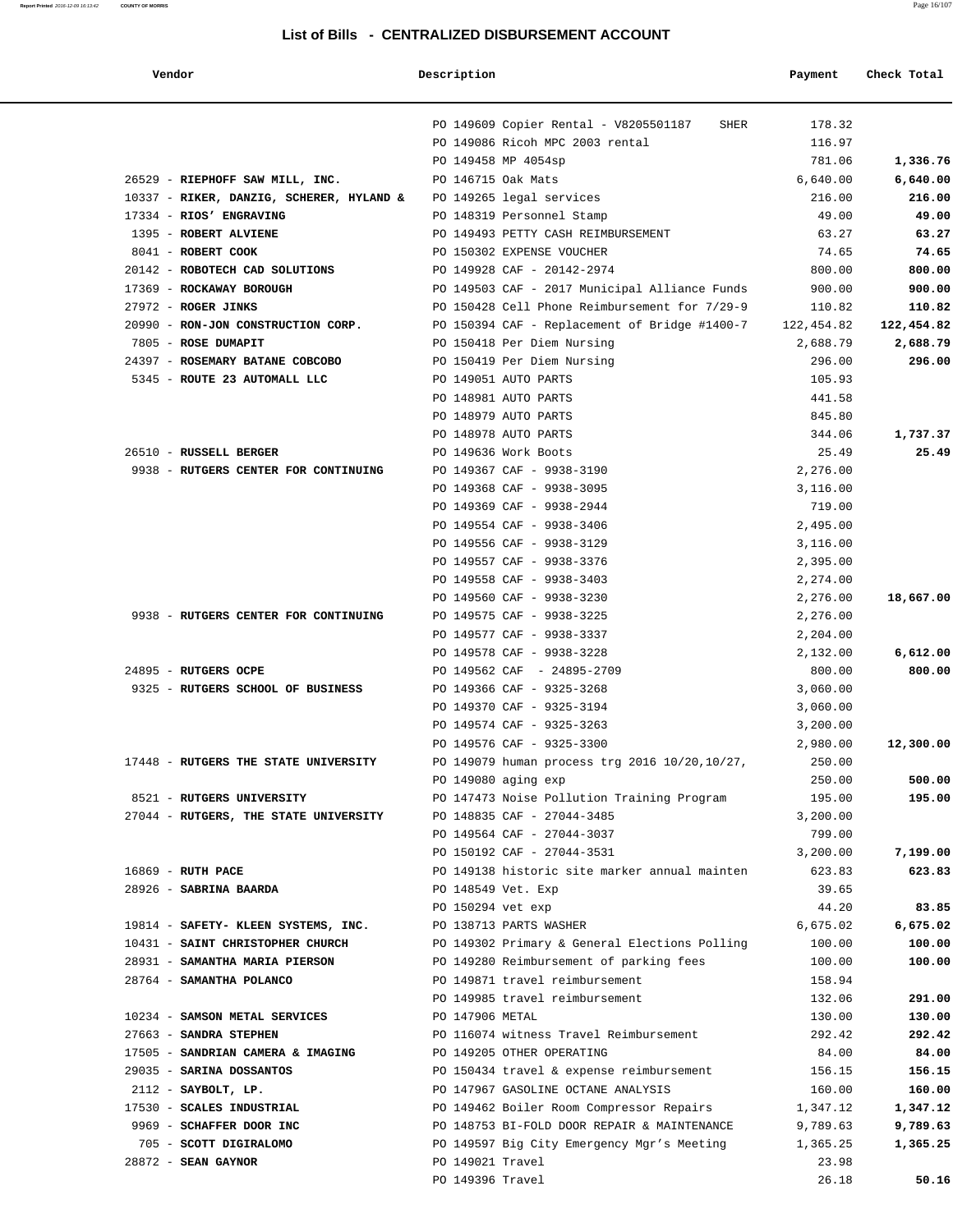#### **Vendor Description Payment Check Total**

**Report Printed** 2016-12-09 16:13:42 **COUNTY OF MORRIS** Page 17/107

| 29017 - SEBASTIAN SOSA                                                                    |  | PO 149670 Presidential Election Day Court Ord | 350.00     | 350.00     |
|-------------------------------------------------------------------------------------------|--|-----------------------------------------------|------------|------------|
| 21685 - SENIOR SALON SERVICES LLC                                                         |  | PO 148652 CAF - Cosmetology Services          | 5,950.00   | 5,950.00   |
| 28245 - SERVPRO OF MERIDEN AND                                                            |  | PO 148599 OTHER OUTSIDE                       | 800.00     | 800.00     |
| 19854 - SHEAFFER SUPPLY INC.                                                              |  | PO 145767 Wrench, Battery                     | 370.86     | 370.86     |
| 17621 - SHEAFFER SUPPLY, INC.                                                             |  | PO 147761 HARDWARE                            | 10.23      | 10.23      |
| 27853 - SHELLEY REINER                                                                    |  | PO 150420 Per Diem Nursing                    | 1,856.00   | 1,856.00   |
| 17365 - SHERIFF EDWARD V. ROCHFORD                                                        |  | PO 149763 Misc Petty Cash                     | 131.91     |            |
|                                                                                           |  | PO 149772 Misc Petty Cash                     | 79.23      |            |
|                                                                                           |  | PO 149781 Misc. Petty Cash                    | 78.66      | 289.80     |
| 17635 - SHERWIN WILLIAMS                                                                  |  | PO 148054 paint/supplies                      | 276.64     | 276.64     |
| 17726 - SHI INTERNATIONAL CORP                                                            |  | PO 142851 Professional Services - Email Migra | 15,823.50  | 15,823.50  |
| 17726 - SHI INTERNATIONAL CORP                                                            |  | PO 146969 WebDrive - MS OneDrive Mapping Soft | 14,677.45  | 14,677.45  |
| 17726 - SHI INTERNATIONAL CORP                                                            |  | PO 146992 Professional Service - Email Migrat | 1,711.23   | 1,711.23   |
| 17726 - SHI INTERNATIONAL CORP                                                            |  | PO 146993 MCL Public ISP Firewall Maintenance | 822.00     | 822.00     |
| 17726 - SHI INTERNATIONAL CORP                                                            |  | PO 147176 Software Maintenance Renewal - NetZ | 2,302.05   | 2,302.05   |
| 17726 - SHI INTERNATIONAL CORP                                                            |  | PO 147401 Security scanner/assessment tool    | 1,805.00   | 1,805.00   |
| 17726 - SHI INTERNATIONAL CORP                                                            |  | PO 147402 ACCCUSOFT IMAGE VIEWER PLUG-IN      | 1,657.48   | 1,657.48   |
| 17726 - SHI INTERNATIONAL CORP                                                            |  | PO 147455 Election System Project             | 10,705.85  | 10,705.85  |
| 17726 - SHI INTERNATIONAL CORP                                                            |  | PO 147509 Cisco VOIP System Upgrade           | 36,786.22  |            |
|                                                                                           |  | PO 147509 Cisco VOIP System Upgrade           | 20,413.78  | 57,200.00  |
| 17726 - SHI INTERNATIONAL CORP                                                            |  | PO 147878 Annual Maintenance Renewal - Fluke  | 24,601.86  | 24,601.86  |
| $17668$ - SIRCHIE                                                                         |  | PO 147830 PLEASE ORDER - Evidence Supplies/D. | 1,899.73   | 1,899.73   |
| 17699 - SMITH MOTOR CO., INC.                                                             |  | PO 148229 AUTO PARTS                          | 549.20     |            |
|                                                                                           |  | PO 148230 AUTO PARTS                          | 38.37      |            |
|                                                                                           |  | PO 148240 AUTO PARTS                          | 262.39     |            |
|                                                                                           |  | PO 148980 AUTO PARTS                          | 295.88     |            |
|                                                                                           |  | PO 148982 AUTO PARTS                          | 262.23     | 1,408.07   |
| 6981 - SODEXO INC & AFFILIATES                                                            |  | PO 149078 CAF - Dietary Services              | 176,993.42 | 176,993.42 |
| 6981 - SODEXO INC & AFFILIATES                                                            |  | PO 149375 Calendar Year 2016 - Countywide Une | 234.50     | 234.50     |
| 6981 - SODEXO INC & AFFILIATES                                                            |  | PO 149991 CAF - Dietary Services              | 172,592.81 | 172,592.81 |
| 6981 - SODEXO INC & AFFILIATES                                                            |  | PO 150030 CAF - Dietary Services              | 280,964.96 | 280,964.96 |
| 6981 - SODEXO INC & AFFILIATES                                                            |  | PO 150031 Catering Morris View Events         | 841.00     | 841.00     |
| 6981 - SODEXO INC & AFFILIATES                                                            |  | PO 150032 CAF - Laundry Services              | 74,805.88  | 74,805.88  |
| 6981 - SODEXO INC & AFFILIATES                                                            |  | PO 150254 November 2016 dietary youth shelter | 6,372.51   | 6,372.51   |
| 12459 - SOLAR TECHNOLOGY INC.                                                             |  | PO 148102 OEM Maintenance                     | 1,320.00   | 1,320.00   |
| 17755 - SOUTHEAST MORRIS COUNTY                                                           |  | PO 149201 WATER - QTR JDC                     | 626.89     | 626.89     |
| 17755 - SOUTHEAST MORRIS COUNTY                                                           |  | PO 150184 WATER - MONTHLY                     | 11,119.71  | 11,119.71  |
| 11160 - SPACE FARMS INC                                                                   |  |                                               |            |            |
|                                                                                           |  | PO 148554 Carcass Removal                     | 5,390.00   | 5,390.00   |
| 20804 - SPECIALTY MEDICAL PRODUCTS INC.<br>3959 - ST. JOHN EPISCOPAL CHURCH               |  | PO 148404 Wound Vac Rental & Consumables      | 1,655.90   | 1,655.90   |
|                                                                                           |  | PO 150292 nut exp                             | 2,000.00   | 2,000.00   |
| $19919$ - STAR LEDGER                                                                     |  | PO 150033 Newspapers for Coffee Shop          | 83.00      | 83.00      |
| 25836 - STATE OF NJ CIVIL SERVICE COMMISSIO PO 146099 three from the county clerk's offic |  |                                               | 3,147.00   | 3,147.00   |
| 5021 - AEROFUND FINANCIAL INC.                                                            |  | PO 149550 CAF - ETS Transportaion Services fo | 5,264.62   |            |
|                                                                                           |  | PO 149551 CAF - ETS Transportaion Services fo | 5,168.30   |            |
|                                                                                           |  | PO 149552 CAF - ETS Transportaion Services fo | 4,156.94   |            |
|                                                                                           |  | PO 149580 CAF - ETS Transportaion Services fo | 4,325.50   |            |
|                                                                                           |  | PO 150187 CAF - ETS Transportaion Services fo | 3,675.34   |            |
|                                                                                           |  | PO 150189 CAF - ETS Transportaion Services fo | 4,720.50   | 27,311.20  |
| 16675 - STATE TOXICOLOGY LABORATORY                                                       |  | PO 147207 87th BPC Drug Testing               | 3,420.00   | 3,420.00   |
| 12311 - STATEWIDE COMMUNICATIONS INC                                                      |  | PO 148545 OUTSIDE SERV                        | 1,200.00   | 1,200.00   |
| 26956 - STEPHANIE GORMAN                                                                  |  | PO 146500 Mileage reimbursement               | 161.13     | 161.13     |
| 26447 - STEPHEN J. ZENES                                                                  |  | PO 149240 PPDS Instructor Training            | 709.30     | 709.30     |
| 5870 - STEPHEN WILSON                                                                     |  | PO 149654 Special Enforcement Fund            | 25,000.00  | 25,000.00  |
| 4298 - STERICYCLE INC.                                                                    |  | PO 150034 Solid (Medical) Waste Disposal      | 1,340.77   | 1,340.77   |
| 15211 - STEVEN B. HODES, DVM PA                                                           |  | PO 149333 Medical - K9                        | 186.40     | 186.40     |
| 8621 - SUBURBAN PROPANE -2347                                                             |  | PO 148376 Propane Delivery                    | 552.90     |            |
|                                                                                           |  |                                               |            |            |
|                                                                                           |  | PO 148556 Propane Delivery                    | 1,184.34   |            |
|                                                                                           |  | PO 149307 BULK TANK RENT FOR BACK UP GENERAT  | 200.00     | 1,937.24   |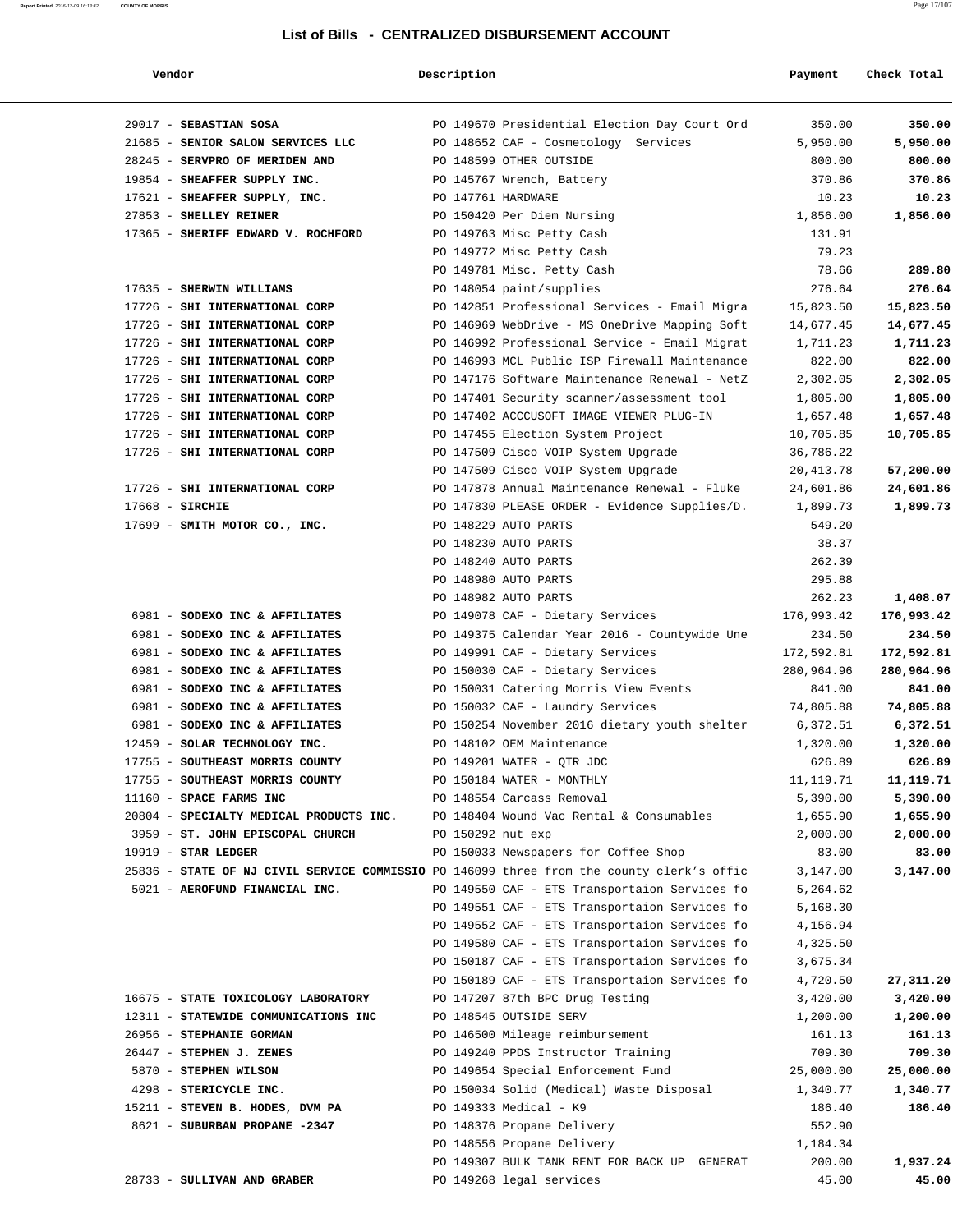| Vendor                                  | Description       |                                                | Payment    | Check Total |
|-----------------------------------------|-------------------|------------------------------------------------|------------|-------------|
| 6979 - SUNRAYS WINDOW TINTING           |                   | PO 145722 Equipment Charge                     | 390.00     | 390.00      |
| 17937 - SUSSEX COUNTY COMMUNITY COLLEGE |                   | PO 149373 CAF - 17937-2776                     | 2,620.00   |             |
|                                         |                   | PO 149027 CAF - 17937-2736                     | 397.91     |             |
|                                         |                   | PO 149028 CAF - 17937-2931                     | 332.86     |             |
|                                         |                   | PO 149571 CAF - 17937-2454                     | 375.00     |             |
|                                         |                   | PO 149426 CAF - 17937-2404                     | 800.00     |             |
|                                         |                   | PO 149453 CAF - 17937-2444                     | 3,200.00   | 7,725.77    |
| 6265 - T & M ASSOCIATES                 |                   | PO 148542 ASBESTOS ABATEMENT AT MORRIS COUNTY  | 5,709.73   |             |
|                                         |                   | PO 150384 CAF - Remedial Investigation to del  | 2,698.68   |             |
|                                         |                   | PO 150385 Greystone Asphalt Plant Site         | 5,143.86   | 13,552.27   |
| 21173 - T. SLACK ENVIRONMENTAL          |                   | PO 146286 Drum Cart System                     | 2,700.00   | 2,700.00    |
| 16110 - T. Y. LIN INTERNATIONAL         |                   | PO 149504 Replacement of Ridgedale Br. 1400-1  | 16,678.58  | 16,678.58   |
| 26030 - TABB INC.                       |                   | PO 148372 Background Checks                    | 57.00      | 57.00       |
| 26030 - TABB INC.                       |                   | PO 148732 Background Checks                    | 341.00     | 341.00      |
| 17964 - TACTICAL OFFICER SURVIVAL       |                   | PO 147860 Training                             | 900.00     | 900.00      |
| 28542 - TAMMI BROWN                     | PO 149508 NUT EXP |                                                | 127.12     |             |
|                                         |                   | PO 149689 Nut. Exp                             | 54.53      | 181.65      |
| 28827 - TARA WILLIAMS                   |                   | PO 149681 Pre-Election Work-64.5 Hours @ \$10. | 645.00     |             |
|                                         |                   | PO 150108 Election Work - 52.5 hrs @ \$10.00   | 525.00     | 1,170.00    |
| 27875 - TASER INTERNATIONAL             |                   | PO 147798 Investigative Expense                | 133.28     | 133.28      |
| 17975 - TAYLOR & FRIEDBERG, LLC         |                   | PO 149536 MAPS Exp                             | 283.75     | 283.75      |
| 27658 - TECHLINE TECHNOLOGIES, INC.     |                   | PO 149601 Tactical Medical Training Per Bid #  | 30,800.00  | 30,800.00   |
| 21073 - TECHNOFORCE LLC                 |                   | PO 149338 CAF - Monitoring and Technical Assi  | 8,776.00   | 8,776.00    |
| 17990 - TELESEARCH INC                  |                   | PO 147140 temporary staffing                   | 596.70     |             |
|                                         |                   | PO 149029 temporary staffing                   | 1,450.58   |             |
|                                         |                   | PO 148902 temporary services weekend 11-06-16  | 1,812.12   |             |
|                                         |                   | PO 148903 parking reimbursement for 11-06-16   | 200.00     |             |
|                                         |                   | PO 149563 temporary staffing                   | 1,473.53   |             |
|                                         |                   | PO 149252 temporary help in the election Dept  | 1,053.01   |             |
|                                         |                   | PO 149451 temporary staffing                   | 907.20     | 7,493.14    |
| 26677 - TEODORA O. DELEON               |                   | PO 150421 Per Diem Nursing                     | 1,193.25   | 1,193.25    |
| 19966 - THE 200 CLUB OF MORRIS COUNTY   |                   | PO 148812 Annual Dinner                        | 210.00     | 210.00      |
| 28602 - THOMAS C. SCHMID                | PO 148824 Travel  |                                                | 25.44      | 25.44       |
| 24933 - THOMAS POLLIO                   |                   | PO 150001 PETTY CASH NOV. YOUTH SHELTER        | 354.46     | 354.46      |
| 24933 - THOMAS POLLIO                   |                   | PO 150255 petty cash youth shelter             | 45.00      | 45.00       |
| 10812 - THOMSON REUTER-WEST             |                   | PO 147216 west law information charge 9-01-16  | 570.45     | 570.45      |
| 10812 - THOMSON REUTER-WEST             |                   | PO 147304 West Law                             | 2,455.86   | 2,455.86    |
| 10812 - THOMSON REUTER-WEST             |                   | PO 147305 Investigative Expense                | 921.90     | 921.90      |
| 18437 - THOMSON REUTERS-WEST            |                   | PO 147404 West information charges for 09/16   | 310.10     | 310.10      |
| 18437 - THOMSON REUTERS-WEST            |                   | PO 147725 Monthly OnLine Service for Septembe  | 1,544.38   | 1,544.38    |
| 18437 - THOMSON REUTERS-WEST            |                   | PO 147726 Confirm NJ Estate & Probate Law Pam  | 237.00     | 237.00      |
| 18437 - THOMSON REUTERS-WEST            |                   | PO 147764 Confirm Book                         | 172.00     | 172.00      |
| 10812 - THOMSON REUTER-WEST             | PO 147784 Westlaw |                                                | 1,482.22   | 1,482.22    |
| 10812 - THOMSON REUTER-WEST             |                   | PO 148387 County Counsel Subscriptions 2016    | 692.80     | 692.80      |
| 10812 - THOMSON REUTER-WEST             |                   | PO 148571 Monthly Database/SHERIFF'S OFFICE    | 249.90     | 249.90      |
| 10812 - THOMSON REUTER-WEST             |                   | PO 149254 subscription charges Account #10004  | 1,759.00   | 1,759.00    |
| 122 - TILCON NEW YORK INC.              |                   | PO 148882 Bituminous Concrete                  | 544.60     |             |
|                                         |                   | PO 149082 Bituminous Concrete                  | 3,954.58   | 4,499.18    |
| 18067 - TJ'S SPORTWIDE TROPHY           |                   | PO 148758 PLAQUE AND ENGRAVING                 | 150.90     | 150.90      |
| 281 - TOMAR INDUSTRIES INC              |                   | PO 148757 PARTS FOR FLOOR BUFFERS              | 883.23     |             |
|                                         |                   | PO 148851 Safety Glasses and Bags              | 104.45     | 987.68      |
| 15811 - TOWNSHIP OF LONG HILL           |                   | PO 148842 County Roads Salting                 | 1,875.00   | 1,875.00    |
| 16913 - TOWNSHIP OF PARSIPPANY -        |                   | PO 150130 WATER - PSTA                         | 7,470.23   | 7,470.23    |
| 19736 - TOWNSHIP OF RANDOLPH            |                   | PO 150186 WATER - RANDOLPH - HEALTH MGMT       | 55.62      | 55.62       |
| 17379 - TOWNSHIP OF ROXBURY             | PO 150291 nut exp |                                                | 2,400.00   | 2,400.00    |
| 11837 - TOWNSHIP OF ROXBURY             |                   | PO 150381 CAF - SCADRTAP - SC005               | 1,527.75   | 1,527.75    |
| $26666 - TRAC$                          |                   | PO 150354 Hibernia Stickle Ogden Railroad Cro  | 374,899.59 | 374,899.59  |
| 11791 - TRANSYSTEMS CORPORATION         |                   | PO 149591 CAF - Preliminary Design Services f  | 7,913.95   | 7,913.95    |
| 11261 - TREASURER STATE OF NJ           |                   | PO 149118 registration fee -- New Jersey Foru  | 30.00      | 30.00       |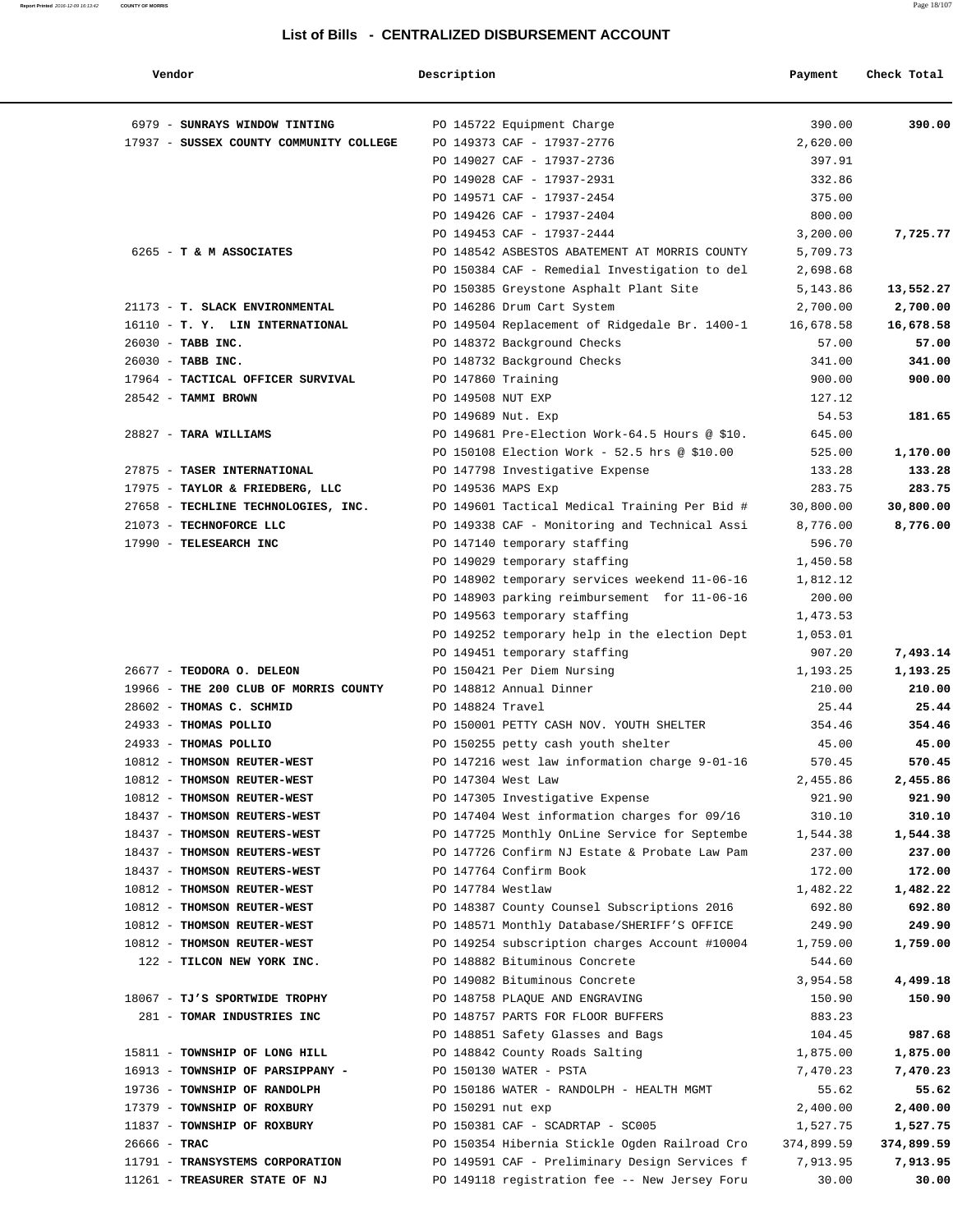| TT.<br>-<br>$\sim$ | - |
|--------------------|---|

**Report Printed** 2016-12-09 16:13:42 **COUNTY OF MORRIS** Page 19/107

| Vendor                                 | Description                                                                                    | Payment             | Check Total |
|----------------------------------------|------------------------------------------------------------------------------------------------|---------------------|-------------|
| 11781 - TREASURER. ST OF NJ            | PO 148350 CSP Collection Intercept Fees foR t                                                  | 4,026.08            | 4,026.08    |
| 19998 - TREASURER-STATE OF NEW JERSEY  | PO 148447 Fire Codes                                                                           | 90.00               | 90.00       |
| 19995 - TREASURER-STATE OF NEW JERSEY  | PO 148838 ELEVATOR INSPECTION FEE                                                              | 1,636.00            | 1,636.00    |
| 785 - TRIANGLE COMMUNICATIONS LLC      | PO 147535 Equipment                                                                            | 2,198.00            | 2,198.00    |
| 12333 - TRIMBOLI & PRUSINOWSKI, LLC    | PO 148965 legal services                                                                       | 1,716.00            |             |
|                                        | PO 150324 legal services                                                                       | 5,136.00            | 6,852.00    |
| $28045$ - TROY GROUP, INC.             | PO 149161 11/15/16-11/14/17 Service after War                                                  | 2,010.00            | 2,010.00    |
| 20009 - TRU GREEN-CHEM LAWN            | PO 149170 SERVICE AGREEMENT                                                                    | 303.00              | 303.00      |
| 25209 - TURN OUT UNIFORMS, INC.        | PO 149729 UNIFORM / APPARREL - NEW INSPECTOR:                                                  | 265.95              | 265.95      |
| 4144 - U-LINE SHIPPING SUPPLY          | PO 144512 Invoice 79396667 Customer No. 99958                                                  | 186.27              |             |
|                                        | PO 147614 OUTDOOR WASTE CONTAINER                                                              | 759.22              | 945.49      |
| 9285 - U.S. SECURITY ASSOCIATES, INC.  | PO 148120 CAF - Unarmed Security Guards/SHERI                                                  | 14,161.60           |             |
|                                        | PO 148957 Security Officer - 10/07/16 - 10/13                                                  | 1,416.20            |             |
|                                        | PO 150035 CAF - Unarmed Security Guards                                                        | 46,526.69           | 62,104.49   |
| 28640 - UNITED AD LABEL                | PO 145748 MEDICAL LABELS                                                                       | 30.45               | 30.45       |
| 18233 - UNITED PARCEL SERVICE          | PO 149255 summary on account # 6x7742                                                          | 125.00              | 125.00      |
| 446 - UNITRONIX DATA SYSTEMS INC       | PO 149018 Software maintenance for the month                                                   | 6,137.20            | 6,137.20    |
| 15732 - UNIVERSAL UNIFORM SALES CO INC | PO 148123 SHERIFF OFFICER'S UNIFORMS                                                           | 358.99              | 358.99      |
| 15732 - UNIVERSAL UNIFORM SALES CO INC | PO 148748 CAF - Contract Renewal uniforms                                                      | 578.00              | 578.00      |
| 15732 - UNIVERSAL UNIFORM SALES CO INC | PO 148832 Uniforms                                                                             | 5.00                | 5.00        |
| 9716 - UNIVERSITY HOSPITAL             | PO 124077 INMATE MEDICAL CARE                                                                  | 117.00              |             |
|                                        | PO 146209 INMATE MEDICAL CARE                                                                  | 293.00              | 410.00      |
| $20042$ - V.E. RALPH & SON INC.        | PO 144500 OEM Equipment                                                                        | 344.30              |             |
|                                        | PO 147899 Ambulance Equipment                                                                  | 16,485.52           | 16,829.82   |
| 18285 - VAN CLEEF ENGINEERING ASSOC    | PO 142537 Prepare repair/rehab bid documents                                                   | 693.10              |             |
|                                        | PO 145900 Construction Inspection Services Br                                                  | 25,785.00           | 26,478.10   |
| $10158 - VERTZON$                      | PO 148560 Nutrition Telephone Bill                                                             | 1,631.50            | 1,631.50    |
| $1286$ - VERIZON                       | PO 148575 Telephone pobox4833                                                                  | 61.70               | 61.70       |
| $1286$ - VERIZON                       | PO 148743 PRI Circuit at 450 - Usage: VOIP FA                                                  | 1,110.67            | 1,110.67    |
| $1286$ - VERIZON                       | PO 148744 Prosecutor's Office PRI for Fax Ser                                                  | 796.36              | 796.36      |
| $1286$ - VERIZON                       | PO 148746 Monthly Data Circuit Services - 7 T                                                  | 7,012.43            | 7,012.43    |
| $1286$ - VERIZON                       | PO 149220 MORRIS CO SHERIFF'S OFCS & INST                                                      | 68.00               | 68.00       |
| $1286$ - VERIZON                       | PO 149222 phone bill                                                                           | 298.18              | 298.18      |
| $1286$ - VERIZON                       | PO 149243 Telephone pobox4833                                                                  | 270.03              | 270.03      |
| $1286$ - VERIZON                       | PO 149320 Telephone pobox4833                                                                  | 66.07               | 66.07       |
| 1286 - VERIZON                         | PO 149410 Phillipsburg phone bill                                                              | 296.63              | 296.63      |
| $1286$ - VERIZON                       | PO 149434 Emergency Notification System                                                        | 740.59              | 740.59      |
| $10158 - VERTZON$                      | PO 149697 nut exp                                                                              | 878.99              | 878.99      |
| $1286 - VERIZON$                       | PO 149801 Emergency Notification System                                                        | 419.20              | 419.20      |
| $1286$ - VERIZON                       | PO 149957 telephone - 4 T1's                                                                   | 12,470.10           | 12,470.10   |
| $1286$ - VERIZON                       | PO 149958 Telephone pobox4833                                                                  | 30.91               | 30.91       |
| 21097 - VERIZON BUSINESS               | PO 147079 Telephone Services (NUMS)                                                            | 300.00              | 300.00      |
| 21097 - VERIZON BUSINESS               | PO 148745 Centrex Voicemail Service - Deirdre                                                  | 99.51               | 99.51       |
| 1348 - VERIZON WIRELESS                | PO 139733 Bryne Grant- Equipment                                                               | 1,538.82            |             |
|                                        | PO 148111 Monthly Statement - SHERIFF'S OFFIC<br>PO 148901 Monthly Statement -                 | 1,661.76            |             |
|                                        | PO 149436 Wireless Service                                                                     | 832.15<br>80.04     |             |
|                                        |                                                                                                |                     |             |
|                                        | PO 150144 County Wide Cell Service for the Mo<br>PO 150144 County Wide Cell Service for the Mo | 10,473.52<br>283.76 | 14,870.05   |
| 27117 - VFW POST 2833                  | PO 149864 Subgrant Agreement Funding                                                           | 8,200.00            | 8,200.00    |
|                                        | PO 148397 Party Supplies - W. Schievella                                                       |                     |             |
| 28202 - VILLAGE SHOP RITE              |                                                                                                | 198.65              | 198.65      |
| 29016 - VIRGINIA CACERES               | PO 149671 Presidential Election Day Court Ord                                                  | 350.00              | 350.00      |
| 14319 - VISITING NURSE ASSOC. OF       | PO 149516 CAF - Older Americans Act - Affilia                                                  | 18,087.00           |             |
|                                        | PO 149517 CAF - Older Americans Act - Affilia                                                  | 23,056.00           |             |
|                                        | PO 149518 CAF - Older Americans Act - Affilia                                                  | 27,081.00           |             |
|                                        | PO 149519 CAF - Older Americans Act - Affilia                                                  | 715.00              |             |
|                                        | PO 150448 CAF - Older Americans Act - Affilia                                                  | 18,753.00           | 87,692.00   |
| 6146 - W.B. MASON COMPANY INC          | PO 138859 Youth Shelter                                                                        | 145.02              |             |
|                                        | PO 148689 ETS - Office Supplies                                                                | 1,491.29            |             |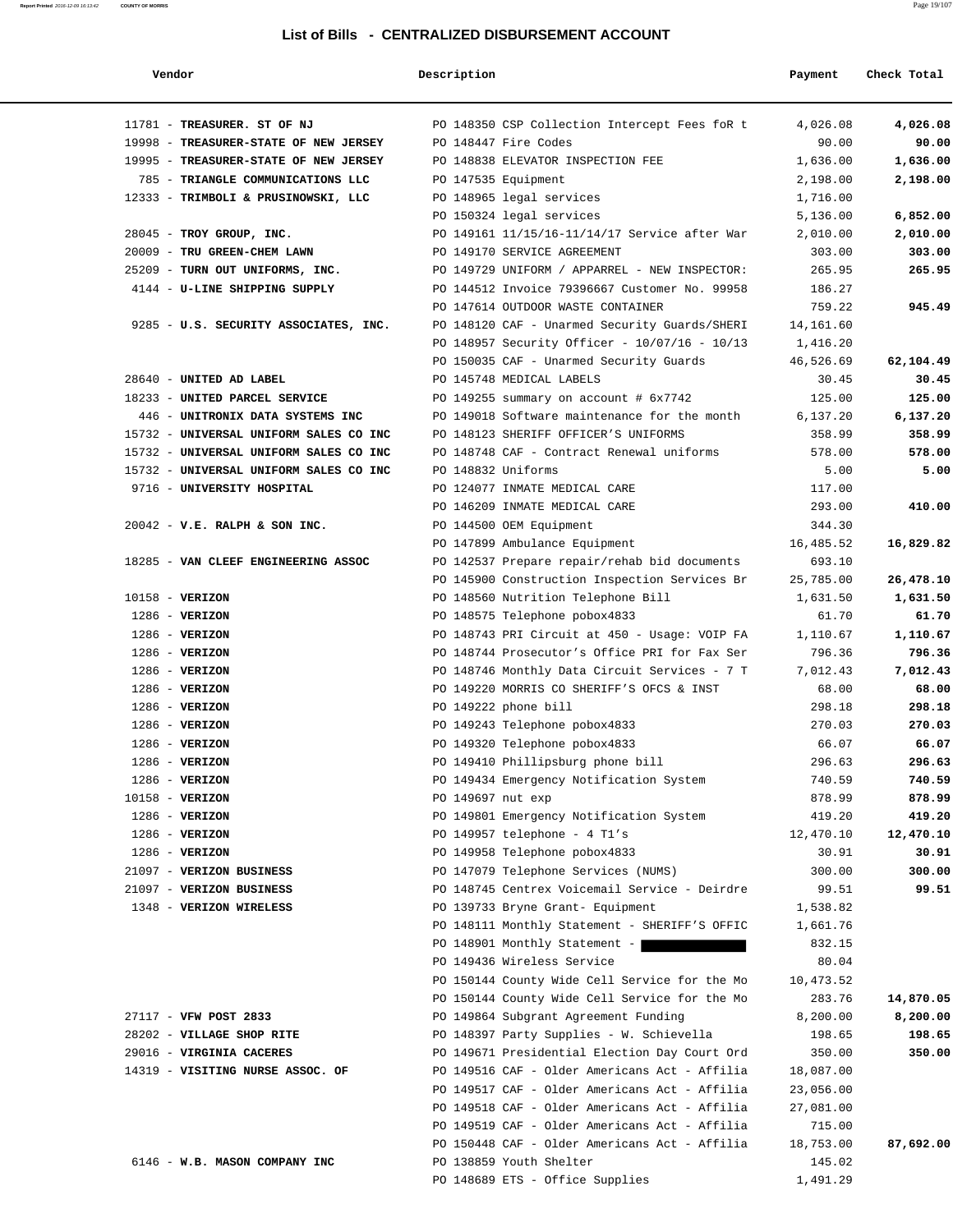**Report Printed** 2016-12-09 16:13:42 **COUNTY OF MORRIS** Page 20/107

#### **List of Bills - CENTRALIZED DISBURSEMENT ACCOUNT**

 **Vendor Description Payment Check Total** PO 147313 OFFICE SUPPLIES 28.70 PO 147527 Office Supplies - WB Mason 399.90 PO 147536 Office Supplies - WB Mason 586.00 PO 148810 supplies invoice 39.40 PO 148814 office supplies/calendars/ink 325.50 PO 148192 Office Supplies 294.86 **3,310.67** 6146 - **W.B. MASON COMPANY INC PO 148825 Data Processing Supplies** 1,037.16 PO 148826 Office Supplies 924.56 PO 148704 Invoice #I38810953 1,760.17 PO 148534 MAPS Exp 522.52 PO 148747 OFFICE SUPPLIES 799.46 PO 148750 JANITORIAL SUPPLIES 693.72 PO 148611 Office Supplies 44.24 PO 149052 OFFICE SUPPLIES 11.99 **5,793.82** 6146 - **W.B. MASON COMPANY INC** PO 148953 Office Supplies 57.04 PO 149113 Office Supplies 172.23 PO 149128 Office Supplies - November 92.30 PO 149732 office supplies - 2 hole punch/prin 237.56 PO 149387 Office Supplies 944.68 PO 149257 mis office supplies 1,338.95 PO 149442 Office Supplies 134.79 PO 149471 Office Supplies 130.63 **3,108.18** 6146 - **W.B. MASON COMPANY INC** PO 149053 OFFICE SUPPLIES 65.73 PO 149482 supplies 669.27 PO 149156 Office Supplies, Adjuster's & Treas 426.05 PO 149278 OFFICE SUPPLIES NOV 2016 55.79 PO 148866 Received Supplies 710.52 PO 148904 Office Supplies 44.34 **1,971.70** 6146 - **W.B. MASON COMPANY INC** PO 149694 AGING 184.52 PO 149757 MAPS 14.56 PO 149762 OFFICE SUPPLIES 58.99 PO 149779 nut exp 52.40 PO 149780 aging 43.33 PO 149861 supplies 1,426.71 PO 149862 SUPPLIES 1,111.45 **2,891.96**  18389 - **WARREN COUNTY TECHNICAL SCHOOL** PO 150390 CAF - 18389-2718 285.18 PO 150391 CAF - 18389-2777 258.02 **543.20** 8150 - **WATSON FURNITURE GROUP, INC.** PO 146591 County Wide Radio 17,212.00 **17,212.00** 13392 - **WEBSTER PLUMBING &** PO 147241 EMERGENCY GENERATOR REPAIRS W&M BLD 2,823.60 PO 148312 Repair Steam Leaks at Five Location 1,884.00 **4,707.60** 20093 - **WELDON QUARRY CO., LLC** PO 148885 Milling Disposal 1,900.00 **1,900.00** 18453 - **WHARTON WATER DEPARTMENT** PO 150044 WATER - WHARTON 132.60 **132.60** 20102 - **WHITE AND SHAUGER INC** PO 148313 Maintenance Supplies for Morris Vie 192.23 **192.23** 18469 - **WIDMER TIME RECORDER CO. INC.** PO 148349 Repair charges for Time Recorder 389.05 **389.05** 5851 - **WILLIAM KERSEY** PO 150251 2016 NJ League of Municipalitites, 1,272.11 **1,272.11** 8335 - WILLIAM PATERSON UNIVERSITY **PO 149572 CAF - 8335-3223** 1,360.00 PO 149883 CAF - 8335-3242 880.00 PO 149885 CAF - 8335-3264 1,280.00 PO 149886 CAF - 8335-3254 800.00 PO 149887 CAF - 8335-3254 1,375.10 PO 149942 CAF - 8335-3242 800.00 **6,495.10** 28440 - **WILSON TORRES** PO 149332 Reimbursement of General Election D 17.96 **17.96** 1621 - **WINSOR'S TRACTOR TRAILER** PO 149559 CAF - 1621-3412 3,200.00 **3,200.00** 28302 - **WINTER EQUIPMENT COMPANY INC.** PO 148983 SNOW PLOW PARTS 2,264.16 **2,264.16** 3793 - **WOODRUFF ENERGY** PO 150037 Gas Usage at Morris View 11,041.74 **11,041.74** 18564 - **XEROX CORP** PO 148467 base charge for 6204 wide format pr 147.68 PO 148722 meter usage 9/20/16 to 10/20/16 76.10 **223.78** 18568 - **YBP LIBRARY SERVICE** PO 135361 Received Book 95.00 PO 140407 Received Book 396.90 **491.90**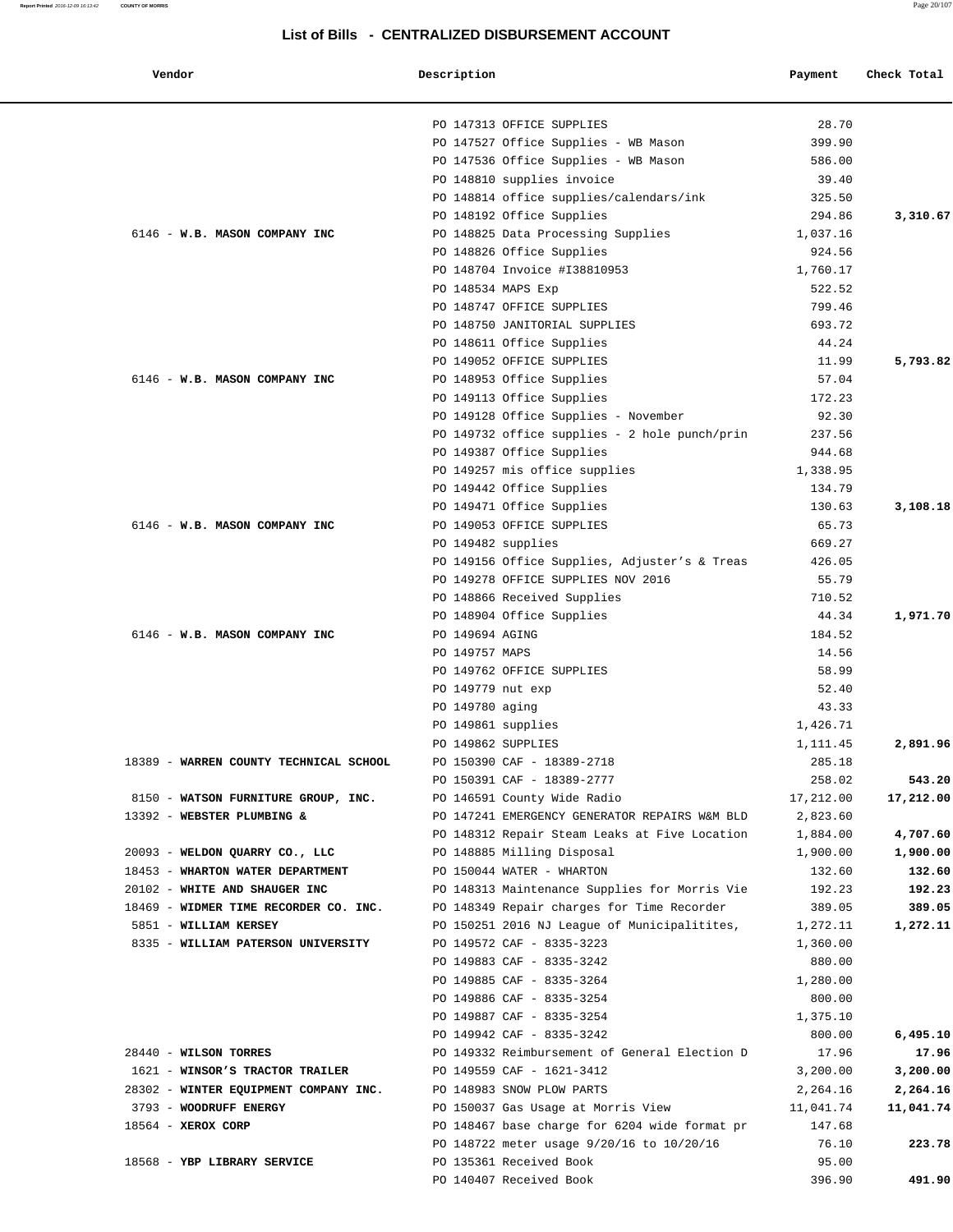| Vendor                                        | Description                                   | Payment   | Check Total  |
|-----------------------------------------------|-----------------------------------------------|-----------|--------------|
| 18599 - ZEP SALES & SERVICE                   | PO 148231 JANITORIAL SUPPLIES                 | 310.90    | 310.90       |
| 24208 - ZUFALL HEALTH CENTER                  | PO 149529 CAF - Older Americans Act - Intensi | 17,222.40 | 17,222.40    |
| TOTAL                                         |                                               |           | 7,382,384.61 |
| Total to be paid from Fund 01 Current Fund    | 3,834,460.86                                  |           |              |
| Total to be paid from Fund 02 Grant Fund      | 1,166,314.45                                  |           |              |
| Total to be paid from Fund 04 County Capital  | 2,019,996.72                                  |           |              |
| Total to be paid from Fund 13 Dedicated Trust | 361,612.58                                    |           |              |
|                                               | ------------                                  |           |              |
|                                               | 7,382,384.61                                  |           |              |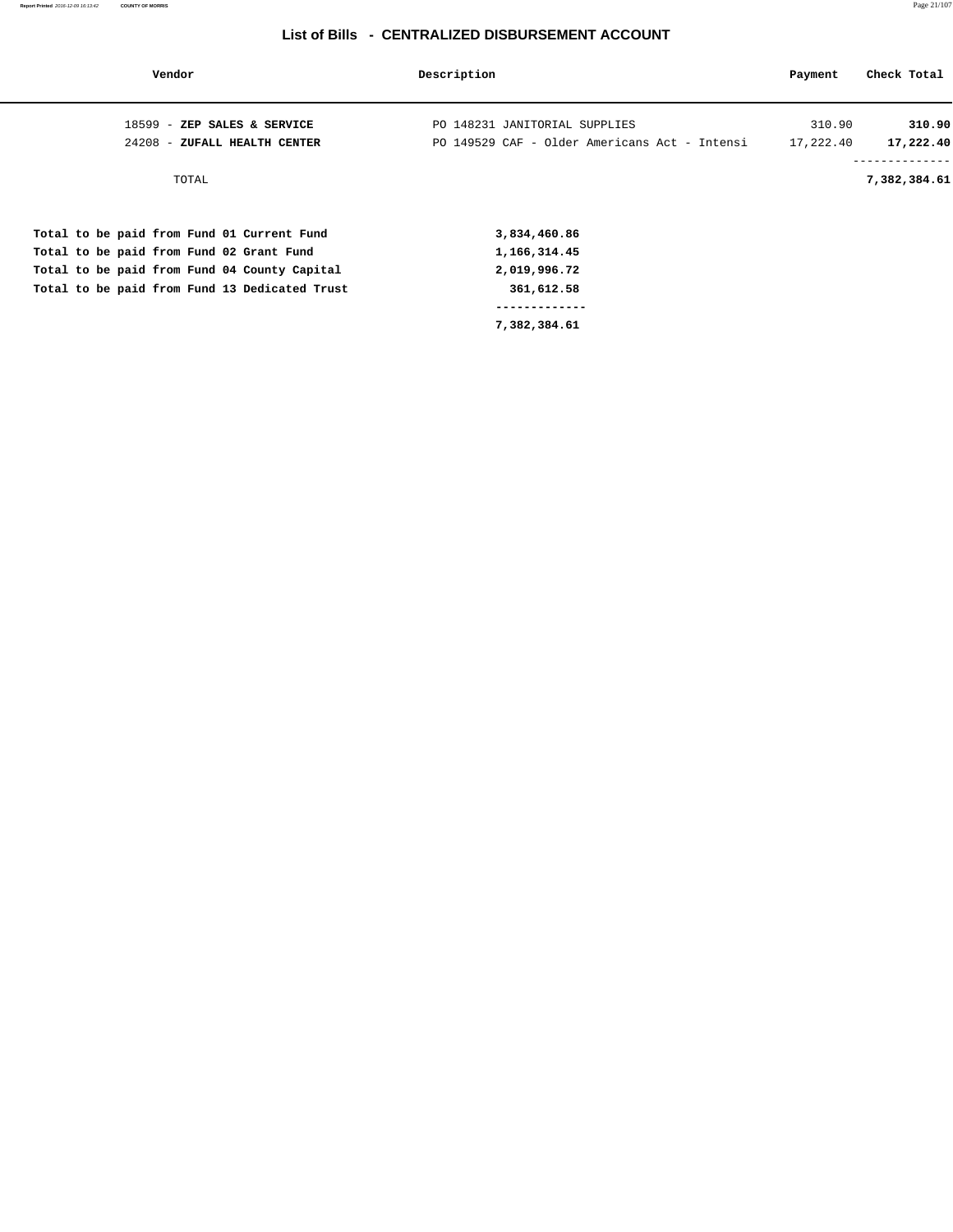**List of Bills (Department/Account Detail) - CENTRALIZED DISBURSEMENT ACCOUNT**

| Account | PO# | Vendor | Description | Payment | Account Total |
|---------|-----|--------|-------------|---------|---------------|
|         |     |        |             |         |               |

# **Current Fund**

# **County Administrator**

|                                | 147470 MC LEAGUE OF MUNICIPALITIES | Registration for John Bonanni and Cathy  | 100.00   |              |
|--------------------------------|------------------------------------|------------------------------------------|----------|--------------|
| $01 - 201 - 20 - 100100 - 039$ | Education Schools & Training       | TOTAL FOR ACCOUNT                        |          | 100.00       |
|                                | 149791 OFFICE CONCEPTS GROUP, INC. | Breakfast blend kcup, donut shop coffee, | 350.60   |              |
| 01-201-20-100100-058           | Office Supplies & Stationery       | TOTAL FOR ACCOUNT                        |          | 350.60       |
|                                | 150453 COUNTY OF MORRIS            | 2ND HALF NOVEMBER 2016 METERED MAIL      | 6.20     |              |
|                                | 150551 COUNTY OF MORRIS            | ALL OF DECEMBER 2016 METERED MAIL        | 22.59    |              |
| $01 - 201 - 20 - 100100 - 068$ | Postage & Metered Mail             | TOTAL FOR ACCOUNT                        |          | 28.79        |
|                                | 150180 LONGFELLOWS SANDWICH DELI   | Meeting with Salem County                | 65.94    |              |
| $01 - 201 - 20 - 100100 - 079$ | <i>Special Projects</i>            | TOTAL FOR ACCOUNT                        |          | 65.94        |
|                                | 149310 CLEARY GIACOBBE ALFIERI &   | Labor Mgr: Legal Svcs Rendered thru 10/2 | 7,560.00 |              |
| 01-201-20-100100-084           | <i>Other Outside Services</i>      | TOTAL FOR ACCOUNT                        |          | 7,560.00     |
|                                |                                    |                                          |          | ============ |
|                                | TOTAL for County Administrator     |                                          |          | 8,105.33     |
|                                |                                    |                                          |          |              |

### **Personnel**

|                                | 148318 JOHN WILLS STUDIOS INC                     | MC W/MC Seal                             | 2,840.00  |              |
|--------------------------------|---------------------------------------------------|------------------------------------------|-----------|--------------|
|                                | 148318 JOHN WILLS STUDIOS INC                     | Discount 5%                              | $-142.00$ |              |
|                                | 148318 JOHN WILLS STUDIOS INC                     | Freight Charge                           | 156.80    |              |
|                                | 146321 COOL THREADS SCREEN PRINTNG                | Tote Bags                                | 450.00    |              |
|                                | 146321 COOL THREADS SCREEN PRINTNG                | Embroidered Blankets                     | 990.00    |              |
|                                | 146321 COOL THREADS SCREEN PRINTNG                | Duffle Bags                              | 1,000.00  |              |
| 01-201-20-105100-042           | Employee Service Awards                           | TOTAL FOR ACCOUNT                        |           | 5,294.80     |
|                                | 148319 RIOS' ENGRAVING                            | Retiree Health Benefit Stamp             | 49.00     |              |
|                                | 148904 W.B. MASON COMPANY INC                     | Office Supplies, Customer #C1033751, Ref | 44.34     |              |
|                                | 01-201-20-105100-058 Office Supplies & Stationery | TOTAL FOR ACCOUNT                        |           | 93.34        |
|                                | 150453 COUNTY OF MORRIS                           | 2ND HALF NOVEMBER 2016 METERED MAIL      | 671.42    |              |
|                                | 150551 COUNTY OF MORRIS                           | ALL OF DECEMBER 2016 METERED MAIL        | 87.30     |              |
| $01 - 201 - 20 - 105100 - 068$ | Postage & Metered Mail                            | TOTAL FOR ACCOUNT                        |           | 758.72       |
|                                | 148561 CRYSTAL SPRINGS                            | Water 9/26/16-10/13/16, Account #6990049 | 8.49      |              |
| 01-201-20-105100-095           | Other Administrative Supplies                     | TOTAL FOR ACCOUNT                        |           | 8.49         |
|                                | 147441 RICOH USA, INC.                            | MP C6004                                 | 1,130.42  |              |
|                                | $01-201-20-105100-164$ Office Machines - Rental   | TOTAL FOR ACCOUNT                        |           | 1,130.42     |
|                                |                                                   |                                          |           | ============ |
|                                | TOTAL for Personnel                               |                                          |           | 7,285.77     |
|                                |                                                   |                                          |           |              |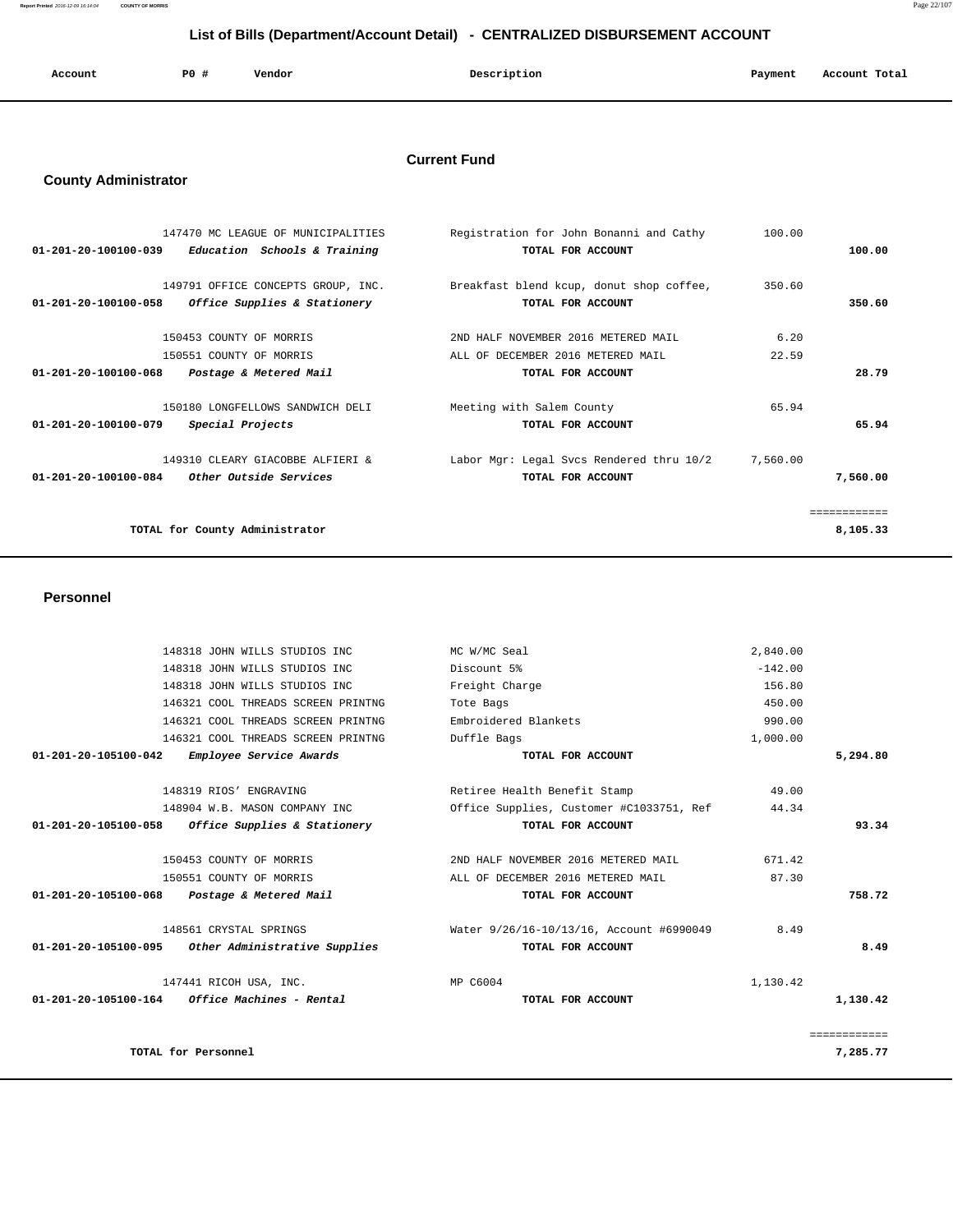### **County Clerk**

| 149313 DAILY RECORD                                   | ASB-70021774 Christopher Statile (p/d 11 | 60.52 |              |
|-------------------------------------------------------|------------------------------------------|-------|--------------|
| 149721 DAILY RECORD                                   | ASB-70021774 - Canning (p/d 11/15)       | 60.52 |              |
| 149721 DAILY RECORD                                   | PMA Qual-Lynx, Inc. (p/d 11/15)          | 64.92 |              |
| 150370 DAILY RECORD                                   | ASB-03668474 SEALED BID CC 17-10 11/29   | 83.40 |              |
| 01-201-20-110105-022<br>Advertising                   | TOTAL FOR ACCOUNT                        |       | 461.68       |
| 148810 W.B. MASON COMPANY INC                         | BIC Atlantis Gel pens                    | 6.09  |              |
| 148810 W.B. MASON COMPANY INC                         | Certificate Holder                       | 4.90  |              |
| 148810 W.B. MASON COMPANY INC                         | File Folders                             | 13.71 |              |
| 148810 W.B. MASON COMPANY INC                         | Typewriter Ribbons                       | 9.42  |              |
| 148810 W.B. MASON COMPANY INC                         | Yellow markers                           | 5.28  |              |
| Office Supplies & Stationery<br>01-201-20-110105-058  | TOTAL FOR ACCOUNT                        |       | 39.40        |
| 150182 DIANE KETCHUM                                  | Round trip from Morristown to Atlantic C | 91.70 |              |
| 150182 DIANE KETCHUM                                  | Tolls                                    | 9.00  |              |
| 150182 DIANE KETCHUM                                  | Dinner 11/15/16                          | 20.00 |              |
| 150182 DIANE KETCHUM                                  | Breakfast 11/15/16                       | 6.44  |              |
| 150182 DIANE KETCHUM                                  | Dinner 11/16/16                          | 18.50 |              |
| 150182 DIANE KETCHUM                                  | Breakfast 11/17/16                       | 7.50  |              |
| 150182 DIANE KETCHUM                                  | Hotel Self Parking                       | 10.00 |              |
| 01-201-20-110105-082<br>Travel Expense                | TOTAL FOR ACCOUNT                        |       | 163.14       |
| 150256 JANET DONALDSON                                | Receipts for the Daily Record and Star L | 42.00 |              |
| 01-201-20-110105-095<br>Other Administrative Supplies | TOTAL FOR ACCOUNT                        |       | 42.00        |
|                                                       |                                          |       | ============ |
| TOTAL for Clerk of the Board                          |                                          |       | 706.22       |

### **Clerk of the Board**

|                      | 150453 COUNTY OF MORRIS               | 2ND HALF NOVEMBER 2016 METERED MAIL      | 124.73 |          |
|----------------------|---------------------------------------|------------------------------------------|--------|----------|
|                      | 150453 COUNTY OF MORRIS               | 2ND HALF NOVEMBER 2016 METERED MAIL      | 79.34  |          |
|                      | 150551 COUNTY OF MORRIS               | ALL OF DECEMBER 2016 METERED MAIL        | 70.82  |          |
|                      | 150551 COUNTY OF MORRIS               | ALL OF DECEMBER 2016 METERED MAIL        | 103.76 |          |
| 01-201-20-110100-068 | Postage & Metered Mail                | TOTAL FOR ACCOUNT                        |        | 378.65   |
|                      |                                       |                                          |        |          |
|                      | 147470 MC LEAGUE OF MUNICIPALITIES    | Registration for Freeholders Doug Cabana | 400.00 |          |
|                      | 149298 NEW JERSEY STATE               | Registration for the Walk to Washington  | 299.00 |          |
|                      | 149298 NEW JERSEY STATE               | Registration for one night aT THE Marrio | 278.24 |          |
|                      | 149315 ENVELOPES & PRINTED PROD. INC. | 1,00 Classic Crest Natural White Peel an | 266.00 |          |
|                      | 149315 ENVELOPES & PRINTED PROD. INC. | 500 Classic Crest Natural White          | 92.00  |          |
|                      | 150180 LONGFELLOWS SANDWICH DELI      | Strategic Planning Meeting               | 181.10 |          |
| 01-201-20-110100-079 | Special Projects                      | TOTAL FOR ACCOUNT                        |        | 1,516.34 |
|                      |                                       |                                          |        |          |
|                      |                                       |                                          |        |          |

============

 149165 DAILY RECORD ASB-03668474 - NOTICE TO BIDDERS CC 16-1 85.16 149155 DAILY RECORD ASB-03668474 SEALED BIDS #16-94, #16-9 107.16

**TOTAL for Board of Chosen Freeholders 1,894.99**

 **Account P0 # Vendor Description Payment Account Total**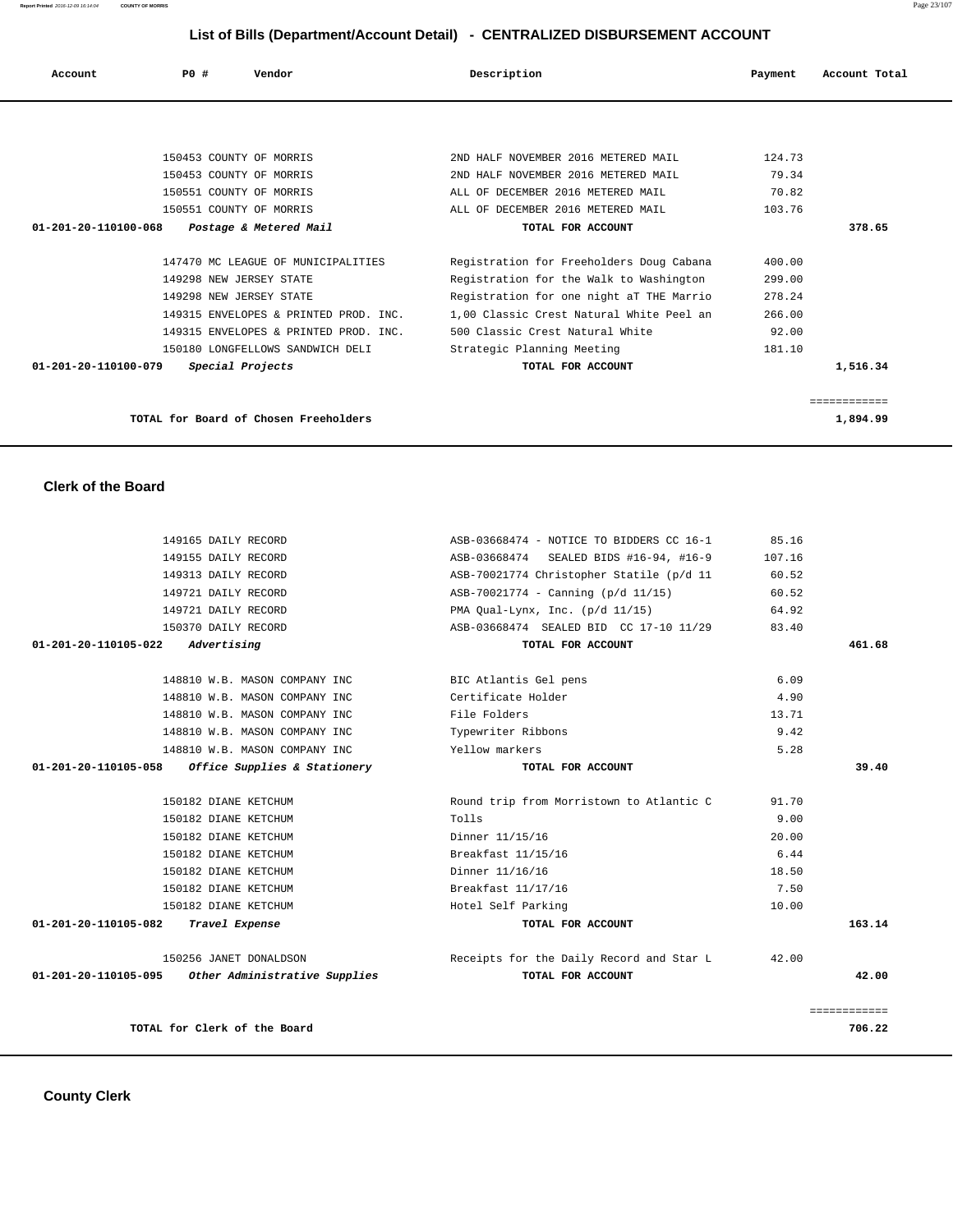# **List of Bills (Department/Account Detail) - CENTRALIZED DISBURSEMENT ACCOUNT**

| Account              | PO#                    | Vendor                             | Description                                                                         | Payment  | Account Total |
|----------------------|------------------------|------------------------------------|-------------------------------------------------------------------------------------|----------|---------------|
| <b>County Clerk</b>  |                        |                                    |                                                                                     |          |               |
|                      |                        | 149254 THOMSON REUTER-WEST         | subscription product charges ref.# 61109                                            | 1,759.00 |               |
| 01-201-20-120100-028 |                        | Books & Periodicals                | TOTAL FOR ACCOUNT                                                                   |          | 2,329.45      |
|                      | 148470 AT&T MOBILITY   |                                    | wireless statement on account 973-610-83                                            | 40.98    |               |
|                      |                        | 150144 VERIZON WIRELESS            | County Clerk                                                                        | 536.61   |               |
| 01-201-20-120100-031 |                        | Cellular Phones/Pagers             | TOTAL FOR ACCOUNT                                                                   |          | 577.59        |
|                      |                        |                                    | 146099 STATE OF NJ CIVIL SERVICE COMMISSIO NJ fall NJSTEP 3 will attend from the Mo | 3,147.00 |               |
| 01-201-20-120100-039 |                        | Education, Schools & Training      | TOTAL FOR ACCOUNT                                                                   |          | 3,147.00      |
|                      | 148467 XEROX CORP      |                                    | base charge on the 6204wide format print                                            | 74.68    |               |
|                      | 148467 XEROX CORP      |                                    | base charge WFCNTRL2 univ accxes cntrl s                                            | 73.00    |               |
|                      |                        | 149258 IMAGE ACCESS CORP           | Item # MA-EKI958511-00805C Kodak image w                                            | 8,095.00 |               |
|                      | 148722 XEROX CORP      |                                    | meter usage on the WC7335P printer ser.                                             | 76.10    |               |
|                      |                        | 148472 KODAK ALARIS INC.           | cust.# CUS550361 K#46383932                                                         | 366.00   |               |
|                      |                        | 148472 KODAK ALARIS INC.           | cust#CUS933551 K#46394681                                                           | 366.00   |               |
| 01-201-20-120100-044 |                        | Equipment Service Agreements       | TOTAL FOR ACCOUNT                                                                   |          | 9,050.78      |
|                      |                        | 150453 COUNTY OF MORRIS            | 2ND HALF NOVEMBER 2016 METERED MAIL                                                 | 2,307.09 |               |
|                      |                        | 150551 COUNTY OF MORRIS            | ALL OF DECEMBER 2016 METERED MAIL                                                   | 1,938.11 |               |
| 01-201-20-120100-068 |                        | Postage & Metered Mail             | TOTAL FOR ACCOUNT                                                                   |          | 4,245.20      |
|                      |                        | 148720 PAPER MART INC              | product # 5501030 supreme multi white f                                             | 953.65   |               |
| 01-201-20-120100-069 | Printing               |                                    | TOTAL FOR ACCOUNT                                                                   |          | 953.65        |
|                      |                        | 149255 UNITED PARCEL SERVICE       | weekly services charges on account #6x77                                            | 125.00   |               |
| 01-201-20-120100-084 |                        | Other Outside Services             | TOTAL FOR ACCOUNT                                                                   |          | 125.00        |
|                      |                        | 148469 CRYSTAL SPRINGS             | bottles of water delivered on 10/18/16 T                                            | 50.00    |               |
|                      |                        | 148469 CRYSTAL SPRINGS             | bottles of water delivered 10/20/16 T162                                            | 25.00    |               |
| 01-201-20-120100-095 |                        | Other Administrative Supplies      | TOTAL FOR ACCOUNT                                                                   |          | 75.00         |
|                      |                        | 147537 MC LEAGUE OF MUNICIPALITIES | MCLOM Luncheon Wednesday 11-16-16. Shera                                            | 50.00    |               |
| 01-201-20-120100-185 | Food                   |                                    | TOTAL FOR ACCOUNT                                                                   |          | 50.00         |
|                      |                        |                                    |                                                                                     |          | ============  |
|                      | TOTAL for County Clerk |                                    |                                                                                     |          | 20,553.67     |

## **County Board of Elections**

|        | 223.52 | ASB 188072 General Election November 8th | 149679 DAILY RECORD                                  |
|--------|--------|------------------------------------------|------------------------------------------------------|
|        | 35.00  | Affidavit of Publication                 | 149679 DAILY RECORD                                  |
| 258.52 |        | TOTAL FOR ACCOUNT                        | Advertising<br>$01 - 201 - 20 - 121100 - 022$        |
|        | 30.00  | Reimbursement of New Jersey Public Regis | 149390 DALE KRAMER                                   |
| 30.00  |        | TOTAL FOR ACCOUNT                        | $01-201-20-121100-039$ Education Schools & Training  |
|        | 5.15   | Item #DIX13830 Pencil, TIC #2 Presharp,  | 148704 W.B. MASON COMPANY INC                        |
|        | 5.95   | Item #BICVLG11BE PEN, BPT, RT, VLCTY, BE | 148704 W.B. MASON COMPANY INC                        |
|        | 17.85  | Item#BICVLG11RD PEN, BPT, RT, VLCTY, RD  | 148704 W.B. MASON COMPANY INC                        |
|        | 24.84  | Item#ACM29691 Opener, Letter, Rosewood   | 148704 W.B. MASON COMPANY INC                        |
|        | 14.00  | Item#ACM29380 Opener, LTR Serted         | 148704 W.B. MASON COMPANY INC                        |
|        | 12.48  | Item#LEE10053 Moistener, fingertip, 3PK, | 148704 W.B. MASON COMPANY INC                        |
| 80.27  |        | TOTAL FOR ACCOUNT                        | Office Supplies & Stationery<br>01-201-20-121100-058 |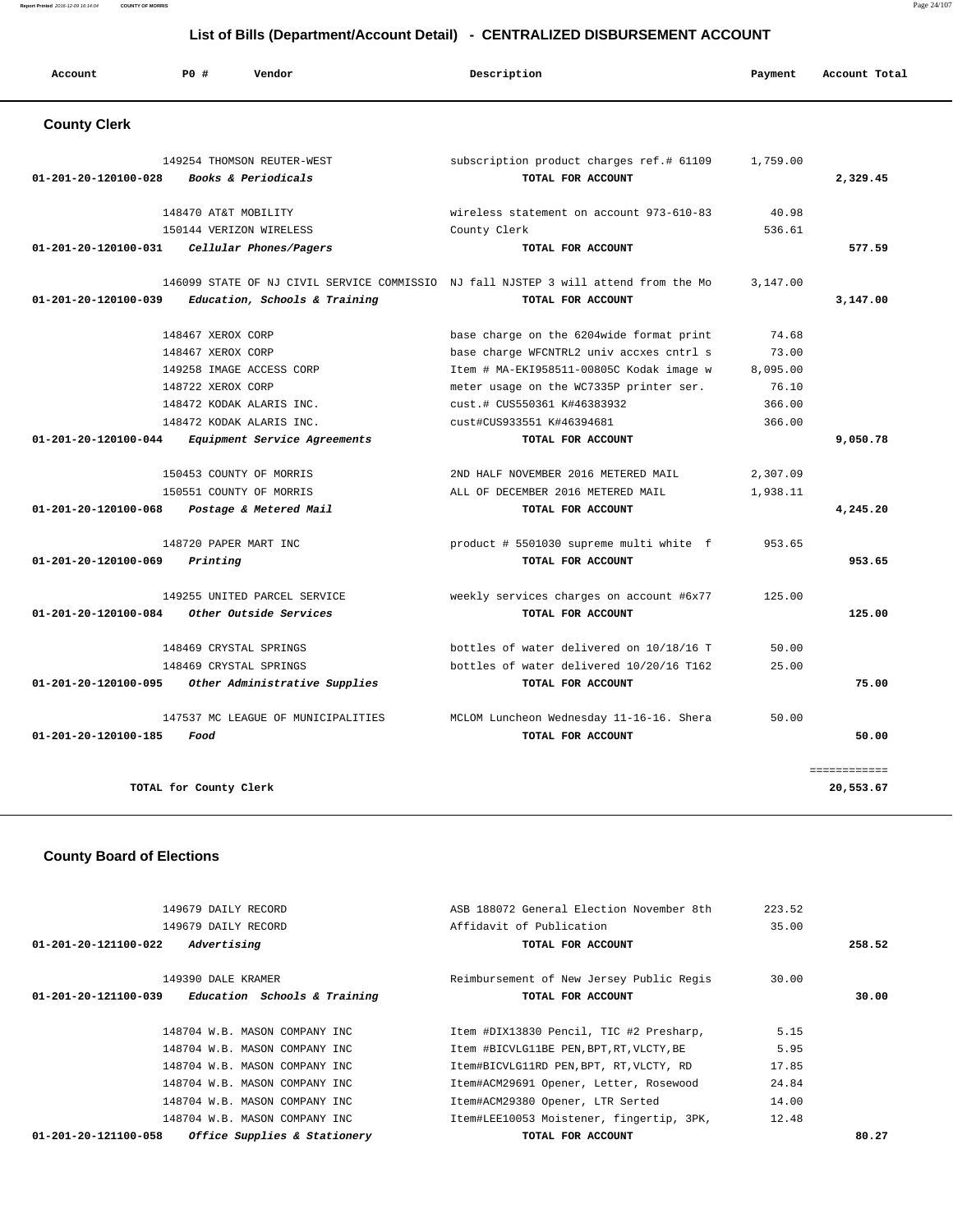**Report Printed** 2016-12-09 16:14:04 **COUNTY OF MORRIS** Page 25/107

# **List of Bills (Department/Account Detail) - CENTRALIZED DISBURSEMENT ACCOUNT**

| Account                          | P0 # | Vendor                                                  | Description                                                                         | Payment           | Account Total |
|----------------------------------|------|---------------------------------------------------------|-------------------------------------------------------------------------------------|-------------------|---------------|
| <b>County Board of Elections</b> |      |                                                         |                                                                                     |                   |               |
| 01-201-20-121100-067             |      | 149302 SAINT CHRISTOPHER CHURCH<br>Polling Place Rental | General Election November 8, 2016 Pollin<br>TOTAL FOR ACCOUNT                       | 50.00             | 100.00        |
|                                  |      | 150453 COUNTY OF MORRIS                                 | 2ND HALF NOVEMBER 2016 METERED MAIL                                                 | 7.78              |               |
|                                  |      | 150551 COUNTY OF MORRIS                                 | ALL OF DECEMBER 2016 METERED MAIL                                                   | 0.44              |               |
| 01-201-20-121100-068             |      | Postage & Metered Mail                                  | TOTAL FOR ACCOUNT                                                                   |                   | 8.22          |
|                                  |      | 148704 W.B. MASON COMPANY INC                           | Item #WBM97200 Paper, FLGSHP Bright 8.5x                                            | 1,679.90          |               |
| 01-201-20-121100-069             |      | Printing                                                | TOTAL FOR ACCOUNT                                                                   |                   | 1,679.90      |
|                                  |      | 149669 RAFAEL RIVERA                                    | Presidential Election-November 8, 2016 E                                            | 350.00            |               |
|                                  |      | 149670 SEBASTIAN SOSA                                   | Presidential Election-November 8, 2016 E                                            | 350.00            |               |
|                                  |      | 149671 VIRGINIA CACERES                                 | Presidential Election-November 8, 2016 E                                            | 350.00            |               |
|                                  |      | 149238 JOSEPH NOTOWICZ                                  | General Election - November 8, 2016 On-S                                            | 375.00            |               |
|                                  |      | 149439 CHRISTOPHER L BEIGHLEY                           | Wednesday-November 9, 2016 7:30AM-3:00PM                                            | 70.00             |               |
|                                  |      | 149439 CHRISTOPHER L BEIGHLEY                           | Thursday-November 10, 2016 7:30AM-3:00PM                                            | 70.00             |               |
|                                  |      | 149439 CHRISTOPHER L BEIGHLEY                           | Monday-November 14, 2016 7:30AM-3:00PM (                                            | 70.00             |               |
|                                  |      | 149439 CHRISTOPHER L BEIGHLEY                           | Tuesday-November 15, 2016 7:30AM-3:00PM                                             | 70.00             |               |
|                                  |      | 149439 CHRISTOPHER L BEIGHLEY                           | Wednesday-November 16, 2016 7:30AM-3:00P                                            | 70.00             |               |
|                                  |      | 149437 MICHAEL SCARNEO                                  | Monday, November 7, 2016 8:30AM-4:30PM (                                            | 75.00             |               |
|                                  |      | 149437 MICHAEL SCARNEO                                  | Wednesday-November 9, 2016 8:30AM-4:30PM                                            | 75.00             |               |
|                                  |      | 149437 MICHAEL SCARNEO                                  | Thursday-November 10, 2016 8:30AM-4:30PM                                            | 75.00             |               |
|                                  |      | 149437 MICHAEL SCARNEO                                  | Monday, November 14, 2016 8:30AM-3:00PM (                                           | 60.00             |               |
|                                  |      | 149437 MICHAEL SCARNEO                                  | Tuesday- November 15, 2016 8:30AM-4:30PM                                            | 75.00             |               |
|                                  |      | 149437 MICHAEL SCARNEO                                  | Wednesday, November 16, 2016 $8:30AM - 5$ :                                         | 80.00             |               |
|                                  |      | 149437 MICHAEL SCARNEO                                  | Thursday, November 17, 2016 8:30AM-4:30P                                            | 75.00             |               |
|                                  |      | 149437 MICHAEL SCARNEO                                  | Friday, November 18,2016 8:30AM-4:30PM(1                                            | 75.00             |               |
|                                  |      | 149681 TARA WILLIAMS                                    | Saturday-November 5, 2016 8:00AM-3:30PM                                             | 75.00             |               |
|                                  |      | 149681 TARA WILLIAMS                                    | Monday-November 7, 2016 8:30AM-4:30PM (1                                            | 75.00             |               |
|                                  |      | 149681 TARA WILLIAMS                                    | Wednesday-November 8, 2016 8:30AM-4:30PM                                            | 70.00             |               |
|                                  |      | 149681 TARA WILLIAMS                                    | Thursday- November 9, 2016 8:30AM-4:30PM                                            | 70.00             |               |
|                                  |      | 149681 TARA WILLIAMS                                    | Monday- November 14, 2016 8:30AM-3:30PM                                             | 60.00             |               |
|                                  |      | 149681 TARA WILLIAMS                                    | Tuesday, November 15, 2016 8:30AM - 5:30                                            | 80.00             |               |
|                                  |      | 149681 TARA WILLIAMS                                    | Wednesday, November 16, 2016 8:30AM-5:00                                            | 75.00             |               |
|                                  |      | 149681 TARA WILLIAMS                                    | Thursday, November 17,2016 8:30AM-4:30PM                                            | 70.00             |               |
|                                  |      | 149681 TARA WILLIAMS                                    | Friday, November 18, 2016 8:30AM-4:30PM                                             | 70.00             |               |
|                                  |      | 149435 PHYLLIS COPPOLA                                  | Wednesday-November 9, 2016 8:30AM-3:00PM                                            | 60.00             |               |
|                                  |      | 149435 PHYLLIS COPPOLA                                  | Thursday-November 10, 2016 8:30AM-3:00PM                                            | 60.00             |               |
|                                  |      | 149435 PHYLLIS COPPOLA                                  | Monday-November 14, 2016 8:30AM-3:00PM (                                            | 60.00             |               |
|                                  |      | 149435 PHYLLIS COPPOLA                                  | Tuesday- November 15, 2016 8:30AM-3:00PM                                            | 60.00             |               |
|                                  |      | 149435 PHYLLIS COPPOLA                                  | Wednesday- November 16, 2016 8:30AM-5:00                                            | 80.00             |               |
|                                  |      | 149435 PHYLLIS COPPOLA                                  | Thursday, November 17, 2016 8:30AM - 4:3                                            | 65.00             |               |
|                                  |      | 149411 PATRICIA WILLS                                   | Saturday, November 5, 2016 8:00AM - 12:3                                            | 45.00             |               |
|                                  |      | 149411 PATRICIA WILLS                                   | Monday, November 6, 2016 8:00AM - 3:00PM                                            | 70.00             |               |
|                                  |      | 149664 JONATHAN C NELSON                                | General Election November 8, 2016 Electi                                            | 100.00            |               |
|                                  |      | 150372 MORRIS COUNTY PARK COMMISSION                    | PP#26 2016 - Election Workers Gross Earn                                            | 1,025.00<br>75.00 |               |
|                                  |      | 150109 MICHAEL SCARNEO<br>150109 MICHAEL SCARNEO        | Monday-November 21, 2016 8:30AM-4:30PM (<br>Tuesday-November 22, 2016 8:30AM-4:30PM | 75.00             |               |
|                                  |      | 150109 MICHAEL SCARNEO                                  | Wednesday-November 23, 2016 8:30AM-4:30P                                            | 75.00             |               |
|                                  |      | 150109 MICHAEL SCARNEO                                  | Monday-November 28, 2016 8:30AM-4:30PM (                                            | 75.00             |               |
|                                  |      | 150109 MICHAEL SCARNEO                                  | Tuesday-November 29, 2016 8:30AM-4:30PM                                             | 75.00             |               |
|                                  |      | 150109 MICHAEL SCARNEO                                  | Wednesday-November 30, 2016 8:30AM-4:30P                                            | 75.00             |               |
|                                  |      | 150109 MICHAEL SCARNEO                                  | Thursday-December 1, 2016 8:30AM-4:30PM                                             | 75.00             |               |
|                                  |      | 150109 MICHAEL SCARNEO                                  | Friday-December 2, 2016 8:30AM-4:30PM (1                                            | 75.00             |               |
|                                  |      | 150108 TARA WILLIAMS                                    | Monday-November 21, 2016 8:30AM-4:30PM (                                            | 70.00             |               |
|                                  |      | 150108 TARA WILLIAMS                                    | Tuesday-November 22, 2016 8:30AM-4:30PM                                             | 70.00             |               |
|                                  |      |                                                         |                                                                                     |                   |               |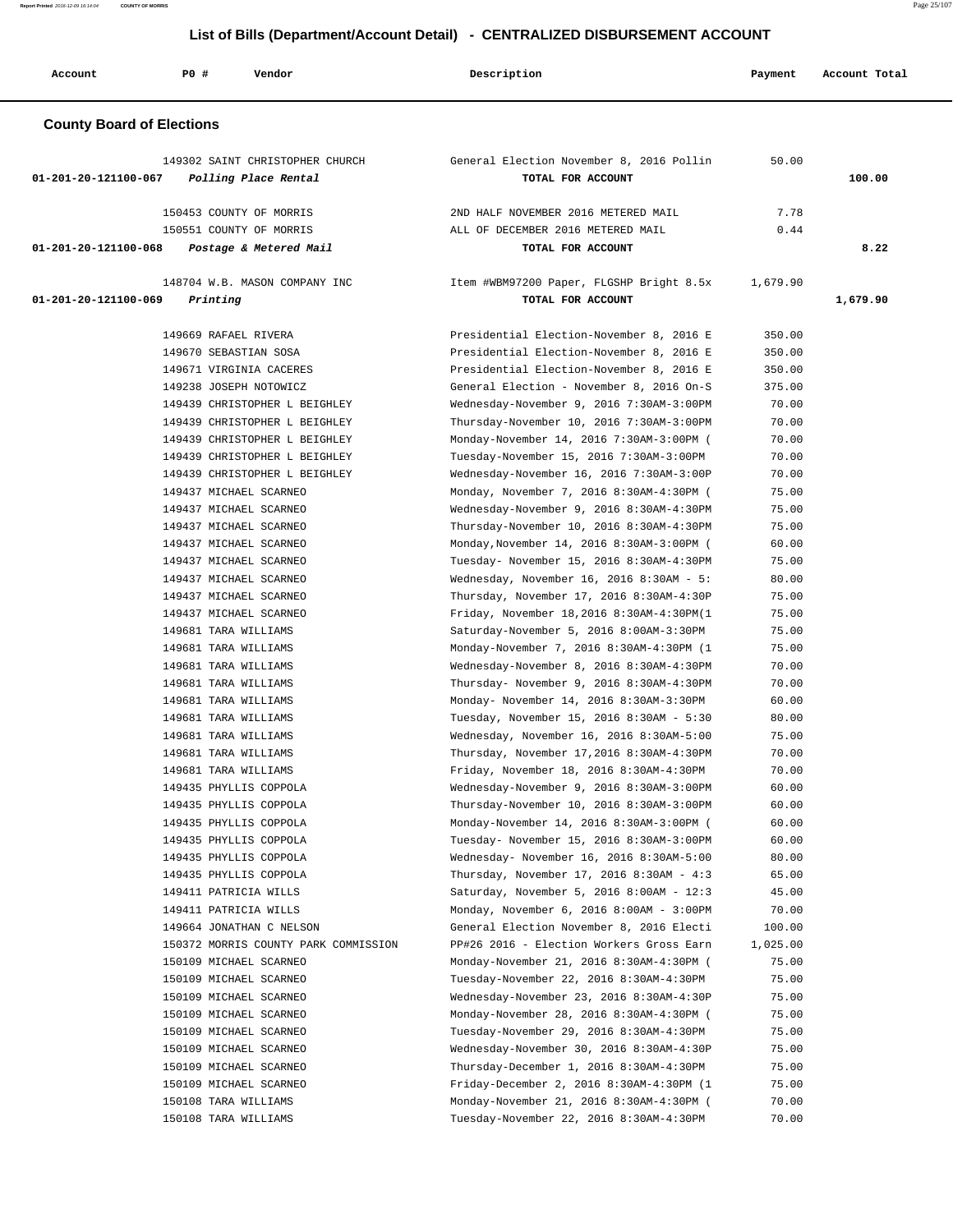**01-201-20-121105-026 Ballot Addressing TOTAL FOR ACCOUNT 37,698.69** 147954 PITNEY BOWES CREDIT CORP Pitney Bowes Quarterly Charges for Foldi 525.00 149686 DALE KRAMER 6/6/16 Shoprite - Comet w/Bleach 1.00 149686 DALE KRAMER 6/6/16 Shoprite-HB SS BSKT Straine 2.99 149686 DALE KRAMER 6/6/16 Shoprite-Scrunge Hvy Dty 4C 1.99  $149686$  DALE KRAMER  $0.42$  149686 DALE KRAMER 8/23/16 Costco-Palmolive 102 7.99 149686 DALE KRAMER TAX 0.56 149686 DALE KRAMER 11/25/16 Walmart-2 Coffee Makers 31.84 148712 PREMIER PRINTING SOLUTIONS LLC Poll Books for November 8, 2016 General 5,989.94 148712 PREMIER PRINTING SOLUTIONS LLC First Run of Poll Books - Cancelled due 1,222.13  **01-201-20-121105-057 National Voter Registration TOTAL FOR ACCOUNT 7,783.86** 150453 COUNTY OF MORRIS 2ND HALF NOVEMBER 2016 METERED MAIL 16.20 150551 COUNTY OF MORRIS ALL OF DECEMBER 2016 METERED MAIL 628.26  **01-201-20-121105-068 Postage & Metered Mail TOTAL FOR ACCOUNT 644.46** 148713 PREMIER PRINTING SOLUTIONS LLC Poll Books for Chatham Borough Special S 90.00 148713 PREMIER PRINTING SOLUTIONS LLC Poll Books for Chatham Township Special 90.00 148713 PREMIER PRINTING SOLUTIONS LLC Poll Books for Morris Plains Special Sch 60.00 148713 PREMIER PRINTING SOLUTIONS LLC Poll Books for Mount Olive Twp Special S 180.00  **01-201-20-121105-076 School Board Elections TOTAL FOR ACCOUNT 420.00** 148711 ELECTION GRAPHICS, INC. November 8, 2016 General Election Setup 40,788.00 148711 ELECTION GRAPHICS, INC. Additional School Election Setup & Certi 20,632.50 148711 ELECTION GRAPHICS, INC. Election Day Support 5,600.00  **01-201-20-121105-084 Other Outside Services TOTAL FOR ACCOUNT 67,020.50** 148696 CRYSTAL SPRINGS 8/26/16 Trans#T162873554005 Crystal Spri 17.50

#### **Superintendent of Elections**

| TOTAL for County Board of Elections      |                                             | 8,446.91 |
|------------------------------------------|---------------------------------------------|----------|
|                                          |                                             |          |
| Election Officer<br>01-201-20-121100-096 | TOTAL FOR ACCOUNT                           | 6,290.00 |
| 150107 CHRISTOPHER L BEIGHLEY            | Friday - December 2, 2016 $7:30$ am-3:00pm  | 70.00    |
| 150107 CHRISTOPHER L BEIGHLEY            | Thursday - December 1, 2016 $7:30$ am-3:00p | 70.00    |
| 150107 CHRISTOPHER L BEIGHLEY            | Wednesday - November 30, 2016 $7:30$ am-3:0 | 70.00    |
| 150107 CHRISTOPHER L BEIGHLEY            | Tuesday - November 29, 2016 7:30am-3:00p    | 70.00    |
| 150107 CHRISTOPHER L BEIGHLEY            | Monday - November 28, 2016 7:30am-3:00pm    | 70.00    |
| 150106 PHYLLIS COPPOLA                   | Thursday-December 1, 2016 8:30am-3:00pm     | 60.00    |
| 150106 PHYLLIS COPPOLA                   | Wednesday-November 30, 2016 8:30am-3:00p    | 60.00    |

 149397 CCG MARKETING SOLUTIONS November 8, 2016 General Election Addres 34,918.69 149397 CCG MARKETING SOLUTIONS First run of addressing Sample Ballots-C 2,500.00 149397 CCG MARKETING SOLUTIONS Trucking/Courier 280.00

# **County Board of Elections**

# **List of Bills (Department/Account Detail) - CENTRALIZED DISBURSEMENT ACCOUNT**

 150108 TARA WILLIAMS Monday-November 28, 2016 8:30AM-4:30PM ( 70.00 150108 TARA WILLIAMS Tuesday-November 29, 2016 8:30AM-12:00PM 35.00 150108 TARA WILLIAMS Wednesday-November 30, 2016 8:30AM-4:30P 70.00 150108 TARA WILLIAMS Thursday-December 1, 2016 8:30AM-4:30PM 70.00 150108 TARA WILLIAMS Friday-December 2, 2016 8:30AM-4:30PM (1 70.00 150106 PHYLLIS COPPOLA Monday-November 21, 2016 8:30am-3:00pm ( 60.00

 **Account P0 # Vendor Description Payment Account Total**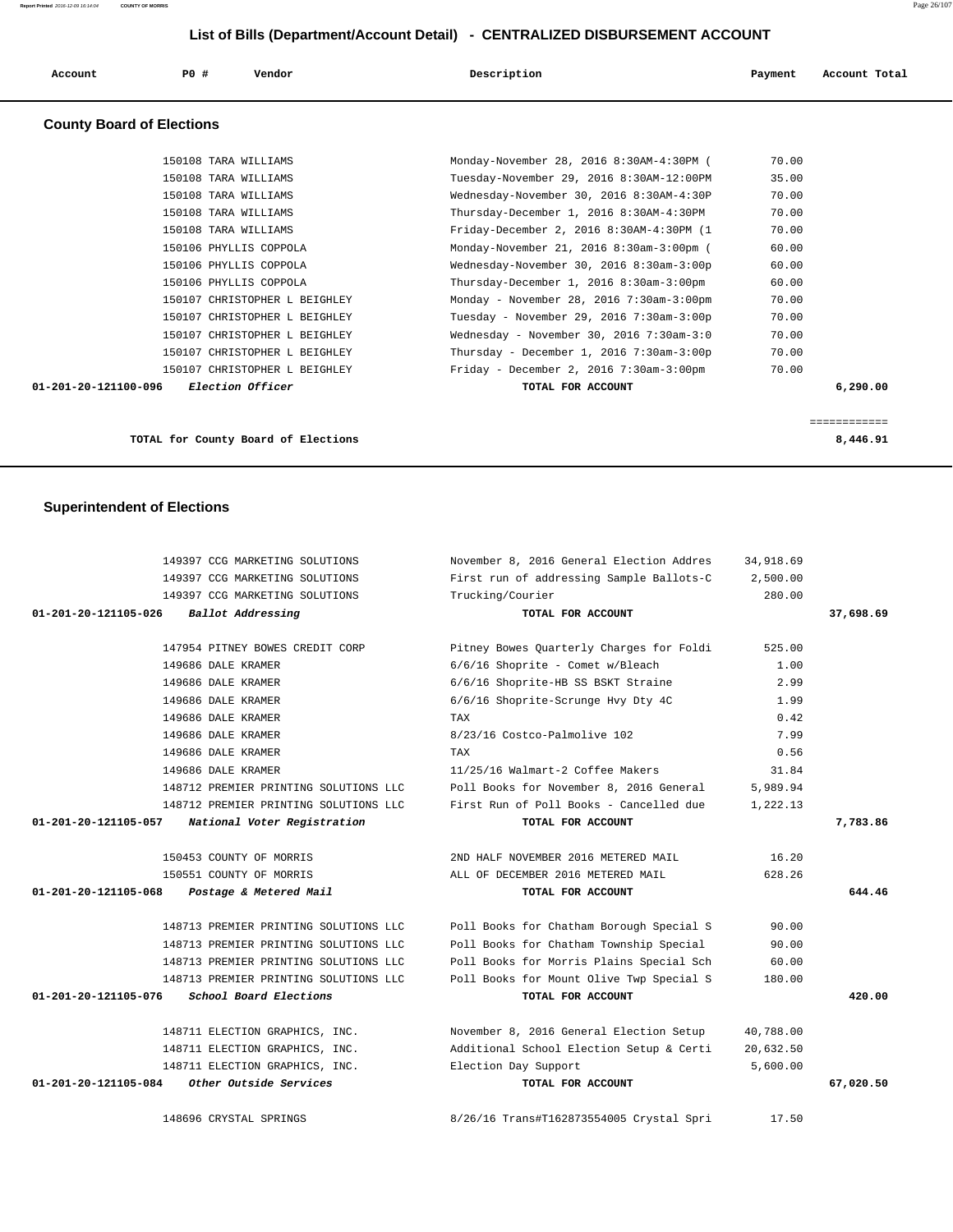### **List of Bills (Department/Account Detail) - CENTRALIZED DISBURSEMENT ACCOUNT**

| List of Bills (Department/Account Detail) - CENTRALIZED DISBURSEMENT ACCOUNT |                      |                                                                          |                                                              |         |               |  |  |
|------------------------------------------------------------------------------|----------------------|--------------------------------------------------------------------------|--------------------------------------------------------------|---------|---------------|--|--|
| Account                                                                      | PO#                  | Vendor                                                                   | Description                                                  | Payment | Account Total |  |  |
| <b>Superintendent of Elections</b>                                           |                      |                                                                          |                                                              |         |               |  |  |
| 01-201-20-121105-095                                                         |                      | 150380 NESTLE WATERS NORTH AMERICA INC.<br>Other Administrative Supplies | Cooler Rental for 10/1/16 thru 10/31/16<br>TOTAL FOR ACCOUNT | 1.98    | 20.47         |  |  |
|                                                                              |                      | 144512 U-LINE SHIPPING SUPPLY                                            | Item H-2470BL 39x17z33" Black Utility Ca                     | 170.00  |               |  |  |
|                                                                              |                      | 144512 U-LINE SHIPPING SUPPLY                                            | Freight                                                      | 16.27   |               |  |  |
|                                                                              | 149332 WILSON TORRES |                                                                          | General Election Expenses for Breakfast,                     | 1.19    |               |  |  |
|                                                                              | 149332 WILSON TORRES |                                                                          | Poland Spring Water                                          | 1.19    |               |  |  |
|                                                                              | 149332 WILSON TORRES |                                                                          | Coke Classic 3/\$5.00                                        | 5.00    |               |  |  |
|                                                                              | 149332 WILSON TORRES |                                                                          | Ginger Ale $3/\$5.00$                                        | 5.00    |               |  |  |
|                                                                              | 149332 WILSON TORRES |                                                                          | ENT Var PK Dnuts                                             | 2.74    |               |  |  |
|                                                                              | 149332 WILSON TORRES |                                                                          | ENT Choc Chip Cook                                           | 2.14    |               |  |  |
|                                                                              | 149332 WILSON TORRES |                                                                          | Tax                                                          | 0.70    |               |  |  |
| 01-201-20-121105-104                                                         |                      | Electronic Voting Machine                                                | TOTAL FOR ACCOUNT                                            |         | 204.23        |  |  |

============

**TOTAL for Superintendent of Elections 113,792.21**

# **County Elections (Cty Clerk)**

|                                | 148902 TELESEARCH INC                  | temporary services weekend 11-06-16 Mary          | 1,812.12   |              |
|--------------------------------|----------------------------------------|---------------------------------------------------|------------|--------------|
|                                | 148903 TELESEARCH INC                  | parking reimbursement Maryellen Stefana           | 100.00     |              |
|                                | 148903 TELESEARCH INC                  | parking reimbursement Glen Treslar                | 100.00     |              |
|                                | 149252 TELESEARCH INC                  | temporary help in the Election Dept. wee 1,053.01 |            |              |
| $01 - 201 - 20 - 121110 - 016$ | Outside Salaries & Wages               | TOTAL FOR ACCOUNT                                 |            | 3,065.13     |
|                                | 149257 W.B. MASON COMPANY INC          | mis. office supplies for the Election De          | 1,338.95   |              |
| 01-201-20-121110-058           | Office Supplies & Stationery           | TOTAL FOR ACCOUNT                                 |            | 1,338.95     |
|                                | 150453 COUNTY OF MORRIS                | 2ND HALF NOVEMBER 2016 METERED MAIL               | 202.02     |              |
|                                | 150551 COUNTY OF MORRIS                | ALL OF DECEMBER 2016 METERED MAIL                 | 84.90      |              |
| 01-201-20-121110-068           | Postage & Metered Mail                 | TOTAL FOR ACCOUNT                                 |            | 286.92       |
|                                | 150114 ELECTION GRAPHICS, INC.         | printing of the machine faces sample bal          | 230,979.21 |              |
| 01-201-20-121110-097           | Printing - Ballots                     | TOTAL FOR ACCOUNT                                 |            | 230,979.21   |
|                                | 150115 ANN F. GROSSI                   | petty cash -BJ refreshment for the Appre          | 69.35      |              |
|                                | 149253 ANN F. GROSSI                   | petty cash wightmans farms                        | 56.70      |              |
|                                | 149253 ANN F. GROSSI                   | petty cash BJ mis things for the Electi           | 66.44      |              |
|                                | 149253 ANN F. GROSSI                   | petty cash bj-mis supplies                        | 23.99      |              |
| 01-201-20-121110-185           | Food                                   | TOTAL FOR ACCOUNT                                 |            | 216.48       |
|                                |                                        |                                                   |            | ============ |
|                                | TOTAL for County Elections (Cty Clerk) |                                                   |            | 235,886.69   |

### **County Treasurer**

| 01-201-20-130100-044 | Equipment Service Agreements  | TOTAL FOR ACCOUNT                        |          | 2,010.00 |
|----------------------|-------------------------------|------------------------------------------|----------|----------|
|                      | 149161 TROY GROUP, INC.       | 11/15/16-11/14/17 Service after Warranty | 2,010.00 |          |
| 01-201-20-130100-037 | Data Processing Supplies      | TOTAL FOR ACCOUNT                        |          | 2,760.00 |
|                      | 149162 MGL PRINTING SOLUTIONS | Payroll Check Stock M114-22, 11/7/16     | 2,760.00 |          |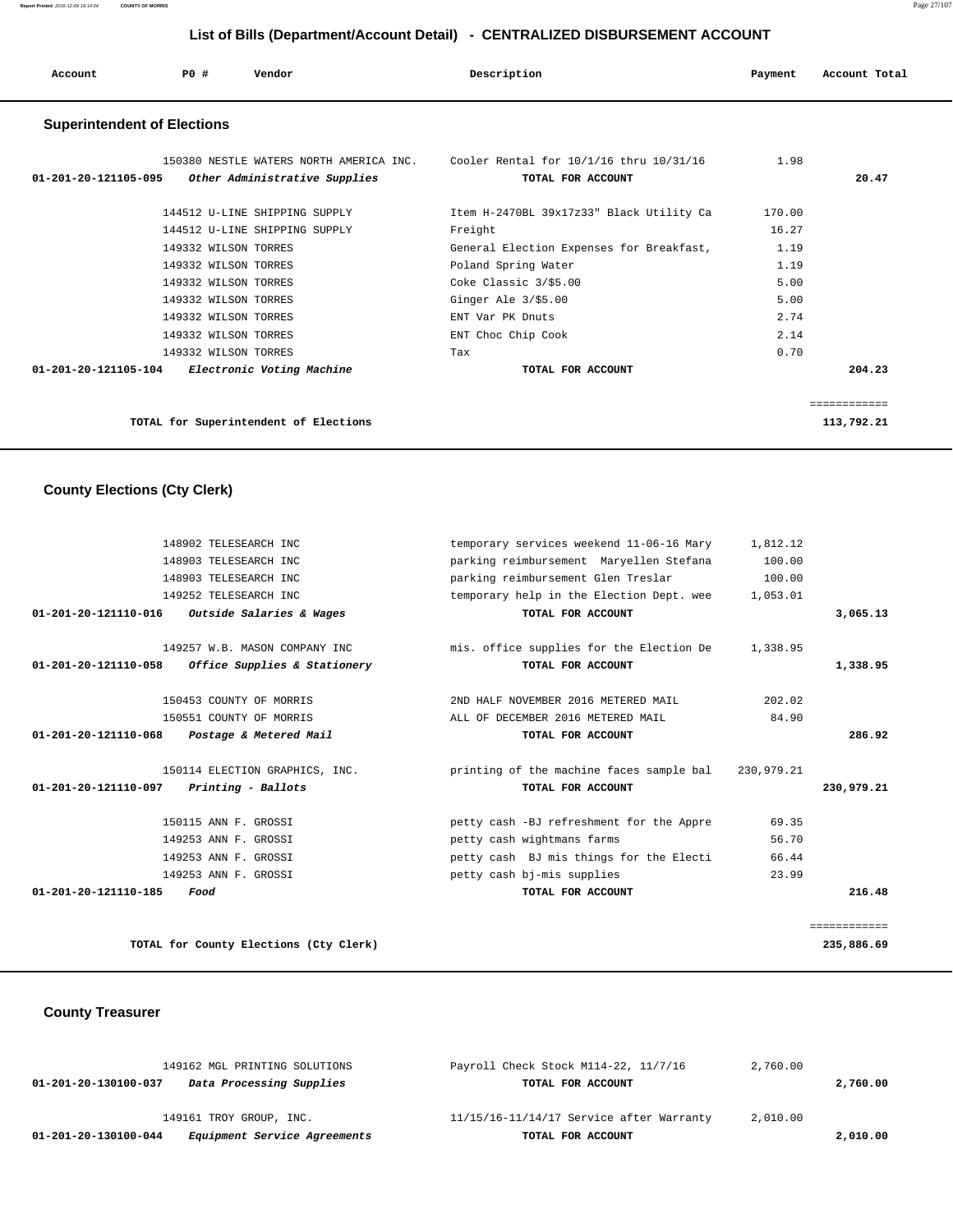**Report Printed** 2016-12-09 16:14:04 **COUNTY OF MORRIS** Page 28/107

| List of Bills (Department/Account Detail) - CENTRALIZED DISBURSEMENT ACCOUNT |     |                                         |                                          |         |               |
|------------------------------------------------------------------------------|-----|-----------------------------------------|------------------------------------------|---------|---------------|
| Account                                                                      | PO# | Vendor                                  | Description                              | Payment | Account Total |
| <b>County Treasurer</b>                                                      |     |                                         |                                          |         |               |
|                                                                              |     | 149156 W.B. MASON COMPANY INC           | Fastener, Prong, 3inch, 2pc              | 18.80   |               |
|                                                                              |     | 149156 W.B. MASON COMPANY INC           | Clip, PPR, JMBO, SMTH 10bx/pk            | 14.70   |               |
|                                                                              |     | 149156 W.B. MASON COMPANY INC           | Ink, Stamp, X/Stamper, BK                | 2.40    |               |
|                                                                              |     | 149156 W.B. MASON COMPANY INC           | Toner, BLK, F/CP4025                     | 264.14  |               |
|                                                                              |     | 149158 RICOH USA, INC.                  | Type V Staple Refill                     | 99.95   |               |
|                                                                              |     | 149158 RICOH USA, INC.                  | Shipping                                 | 8.00    |               |
|                                                                              |     | 148774 CDW GOVERNMENT                   | Plantronics CS 540 Headset               | 232.35  |               |
|                                                                              |     | 148774 CDW GOVERNMENT                   | Plantronics EHS APC-42 Hook Switch       | 63.25   |               |
|                                                                              |     | 148774 CDW GOVERNMENT                   | Overnight Shipping                       | 35.21   |               |
| 01-201-20-130100-058                                                         |     | Office Supplies & Stationery            | TOTAL FOR ACCOUNT                        |         | 742.44        |
|                                                                              |     | 150453 COUNTY OF MORRIS                 | 2ND HALF NOVEMBER 2016 METERED MAIL      | 238.67  |               |
|                                                                              |     | 150551 COUNTY OF MORRIS                 | ALL OF DECEMBER 2016 METERED MAIL        | 282.46  |               |
| 01-201-20-130100-068 Postage & Metered Mail                                  |     |                                         | TOTAL FOR ACCOUNT                        |         | 521.13        |
|                                                                              |     | 149159 NESTLE WATERS NORTH AMERICA INC. | 10/1/16-10/31/16 Water Cooler Rental, Fi | 0.99    |               |
|                                                                              |     | 149157 CRYSTAL SPRINGS                  | Crystal Springs 5G Bottle Drinking Water | 47.50   |               |
|                                                                              |     | 149157 CRYSTAL SPRINGS                  | Water Cooler Rental - Treasurer's Office | 0.99    |               |
|                                                                              |     | 149157 CRYSTAL SPRINGS                  | Water Cooler Rental - Treasurer's Office | 0.99    |               |

|                            | ____________<br>------------ |
|----------------------------|------------------------------|
| TOTAL for County Treasurer | 6,084.04                     |

 **Purchasing Division** 

|                      | 150453 COUNTY OF MORRIS       | 2ND HALF NOVEMBER 2016 METERED MAIL | 287.43 |
|----------------------|-------------------------------|-------------------------------------|--------|
|                      | 150551 COUNTY OF MORRIS       | ALL OF DECEMBER 2016 METERED MAIL   | 183.02 |
| 01-201-20-130105-068 | Postage & Metered Mail        | TOTAL FOR ACCOUNT                   | 470.45 |
|                      |                               |                                     |        |
|                      | 148176 CRYSTAL SPRINGS        | 5 Gallon Drinking Water Bottles     | 22.50  |
|                      | 148176 CRYSTAL SPRINGS        | Hot/Cold Water Cooler               | 0.99   |
| 01-201-20-130105-095 | Other Administrative Supplies | TOTAL FOR ACCOUNT                   | 23.49  |
|                      |                               |                                     |        |
|                      |                               |                                     |        |
|                      | TOTAL for Purchasing Division |                                     | 493.94 |
|                      |                               |                                     |        |

 **01-201-20-130100-084 Other Outside Services TOTAL FOR ACCOUNT 50.47**

### **Office Services**

| 149157 CRYSTAL SPRINGS<br>149157 CRYSTAL SPRINGS     | Crystal Springs 5G Bottle Drinking Water<br>Water Cooler Rental - Mailroom | 12.50<br>0.99 |             |
|------------------------------------------------------|----------------------------------------------------------------------------|---------------|-------------|
| Office Supplies & Stationery<br>01-201-20-130110-058 | TOTAL FOR ACCOUNT                                                          |               | 13.49       |
| 150551 COUNTY OF MORRIS                              | ALL OF DECEMBER 2016 METERED MAIL                                          | 4.96          |             |
| 150551 COUNTY OF MORRIS                              | ALL OF DECEMBER 2016 METERED MAIL                                          | 1.87          |             |
| 01-201-20-130110-068<br>Postage & Metered Mail       | TOTAL FOR ACCOUNT                                                          |               | 6.83        |
| 150094 COUNTY COLLEGE OF MORRIS                      | Printing as per contract November 2016                                     | 16,256.25     |             |
| 01-201-20-130110-069<br>Printing                     | TOTAL FOR ACCOUNT                                                          |               | 16,256.25   |
|                                                      |                                                                            |               |             |
|                                                      |                                                                            |               | ----------- |
| TOTAL for Office Services                            |                                                                            |               | 16,276.57   |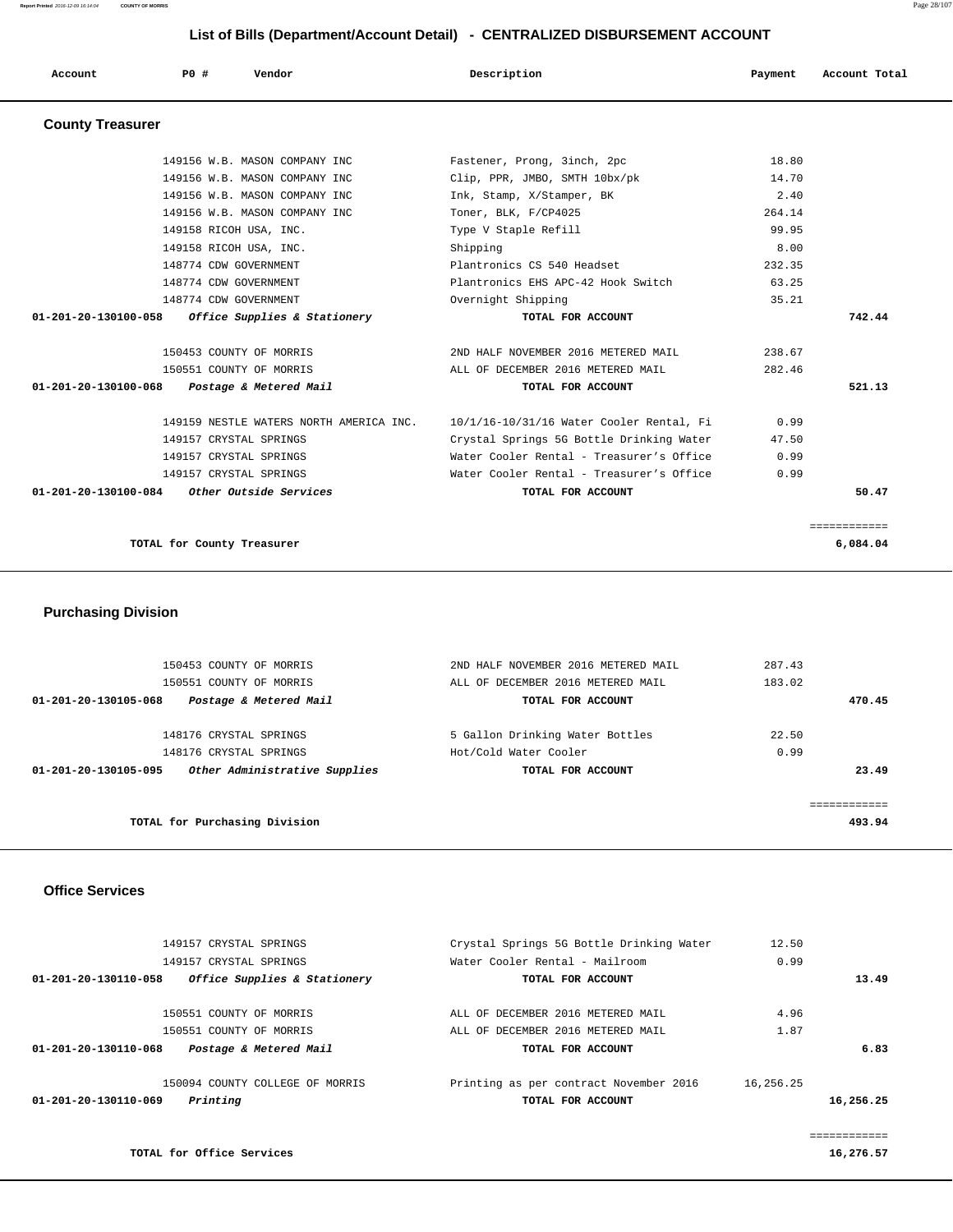146969 SHI INTERNATIONAL CORP WebDrive 2016 Enteprise edition License 14,677.45 147509 SHI INTERNATIONAL CORP Cisco Business Edition 7000M 36,786.22 147878 SHI INTERNATIONAL CORP Fluke Clearsight Maintenance Renewal 24,601.86 147176 SHI INTERNATIONAL CORP Netzoon Single User Subsciption / 12 Mon 2,302.05 147401 SHI INTERNATIONAL CORP Nessus ProfessionalFeed Subscription 1,805.00  **01-201-20-140100-078 Software Maintenance TOTAL FOR ACCOUNT 80,172.58** 147402 SHI INTERNATIONAL CORP PrizmDoc Accusfot Hosted Business Elite 1,657.48  **01-201-20-140100-084 Other Outside Services TOTAL FOR ACCOUNT 1,657.48** 147403 DELL MARKETING L.P. Dell P2417H Monitor 2,956.92 147431 DELL MARKETING L.P. Dell 24 Ultra HD 4K Monitor - P2415Q 887.62 147431 DELL MARKETING L.P. Dell USB SoundBar - AC511 52.48 147431 DELL MARKETING L.P. C2G Mini DP-DP cable 6 ft 36.10 147431 DELL MARKETING L.P. Dell Adapter-Mini DP to DP 34.48 146596 HEWLETT-PACKARD COMPANY HP Color LaserJet Pro M252dw 275.08 146504 HEWLETT-PACKARD COMPANY HP OfficeJet Pro 8720 All-in-One 229.00 148416 HEWLETT-PACKARD COMPANY HP OfficeJet Pro 8720 229.00 147430 HEWLETT-PACKARD COMPANY LaserJet P2035 1,828.80 147794 HEWLETT-PACKARD COMPANY Officejet Pro 6230 70.00 147794 HEWLETT-PACKARD COMPANY 934XL High Yield Black Original Ink Cart 31.10 147794 HEWLETT-PACKARD COMPANY 935XL High Yield Cyan Original Ink Cartr 19.23 147794 HEWLETT-PACKARD COMPANY 935XL High Yield Magenta Original Ink Ca 19.23 147794 HEWLETT-PACKARD COMPANY 935XL High Yield Yellow Original Ink Car 19.23  **01-201-20-140100-098 Other Operating&Repair Supply TOTAL FOR ACCOUNT 6,688.27**

# 149166 CITYSIDE ARCHIVES, LTD OFFICE SERVICES 11/08/2016 3,951.35  **01-201-20-140100-073 Records Managment Services TOTAL FOR ACCOUNT 3,951.35**

 **01-201-20-140100-058 Office Supplies & Stationery TOTAL FOR ACCOUNT 294.86** 150453 COUNTY OF MORRIS 2ND HALF NOVEMBER 2016 METERED MAIL 2.07  **01-201-20-140100-068 Postage & Metered Mail TOTAL FOR ACCOUNT 2.07**

 148192 W.B. MASON COMPANY INC Hefty´fi Super Strong Paper Dinnerware, 6 38.90 148192 W.B. MASON COMPANY INC Dixie´fi Combo Pack, Tray w/ White Plasti 29.92 148192 W.B. MASON COMPANY INC Dixie´fi PerfecTouch´fi Hot Cups, Paper, 1 41.16

# 148192 W.B. MASON COMPANY INC AT-A-GLANCE´fi Recycled Weekly/Monthly Cl 45.48

 **Information Technology Div**

 **Account P0 # Vendor Description Payment Account Total**

 **List of Bills (Department/Account Detail) - CENTRALIZED DISBURSEMENT ACCOUNT**

 142851 SHI INTERNATIONAL CORP Office 365 Email Migration Professional 12,025.00 142851 SHI INTERNATIONAL CORP Travel Expenses 2,500.00 142851 SHI INTERNATIONAL CORP Office 365 Email Migration Professional 1,298.50 148192 W.B. MASON COMPANY INC Stanley Bostitch´fi B8 PowerCrown Premium 4.80 148192 W.B. MASON COMPANY INC Universal´fi Large Binder Clips, Steel Wi 20.18 148192 W.B. MASON COMPANY INC Paper Mate´fi Profile Ballpoint Stick Pen 16.65 148192 W.B. MASON COMPANY INC Paper Mate´fi Profile Ballpoint Stick Pen 16.65 148192 W.B. MASON COMPANY INC AT-A-GLANCE´fi Monthly Wall Calendar with 4.96 148192 W.B. MASON COMPANY INC AT-A-GLANCE´fi Monthly Wall Calendar with 6.56 148192 W.B. MASON COMPANY INC AT-A-GLANCE´fi Ruled Desk Pad, 24 x 19, 2 69.60

 146993 SHI INTERNATIONAL CORP Dell SonicWALL Comprehensive Gateway Sec 411.00 146993 SHI INTERNATIONAL CORP Dell SonicWALL Comprehensive Gateway Sec 411.00  **01-201-20-140100-044 Equipment Service Agreements TOTAL FOR ACCOUNT 822.00**

 **01-201-20-140100-036 Contracted Services TOTAL FOR ACCOUNT 17,534.73**

146992 SHI INTERNATIONAL CORP Contractor Travel Expenses 1,711.23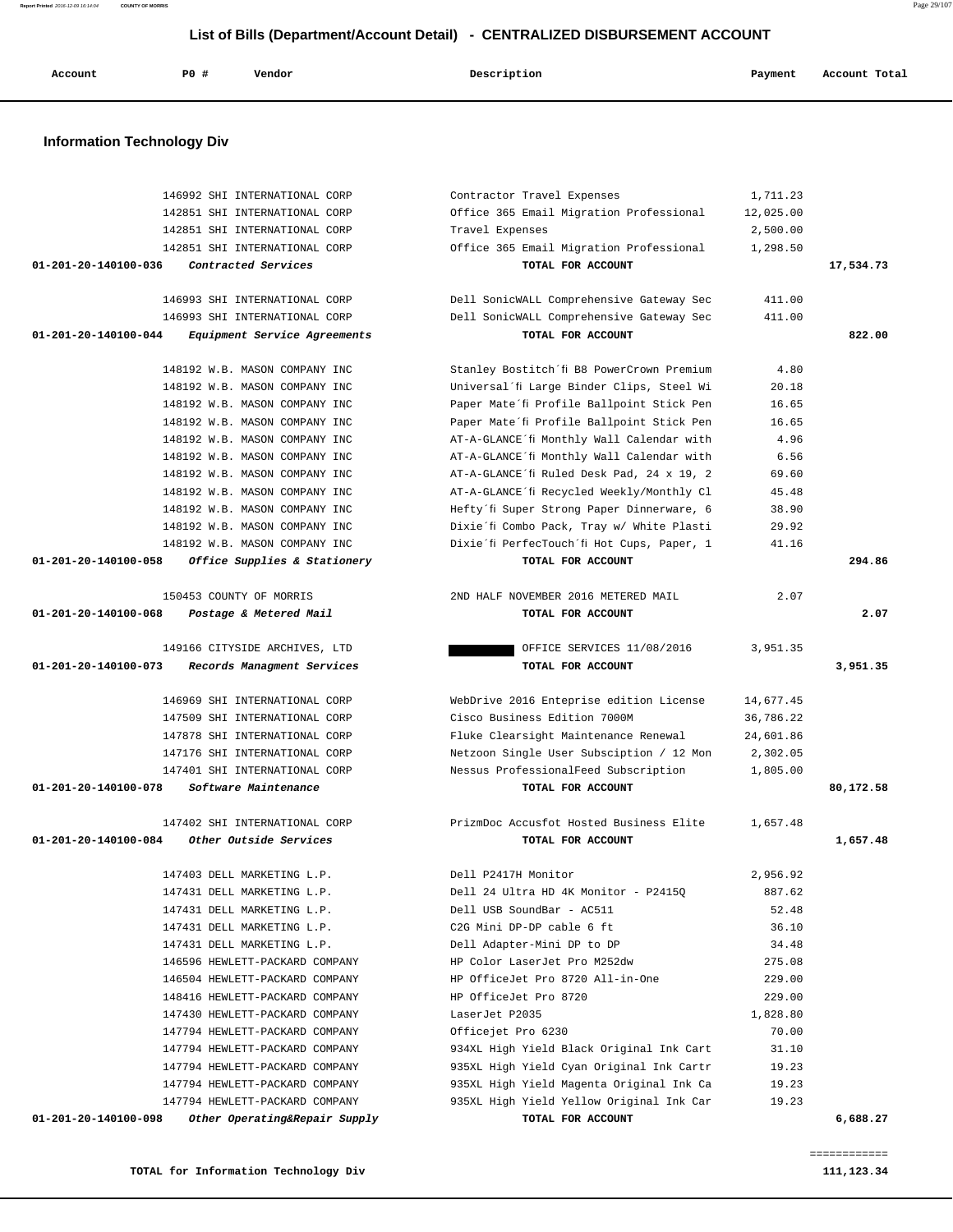**Report Printed** 2016-12-09 16:14:04 **COUNTY OF MORRIS** Page 30/107

# **List of Bills (Department/Account Detail) - CENTRALIZED DISBURSEMENT ACCOUNT**

| PO#<br>Vendor<br>Account        |  | Description                        |                                     |  | Account Total |              |
|---------------------------------|--|------------------------------------|-------------------------------------|--|---------------|--------------|
| <b>County Board of Taxation</b> |  |                                    |                                     |  |               |              |
|                                 |  | 150453 COUNTY OF MORRIS            | 2ND HALF NOVEMBER 2016 METERED MAIL |  | 47.02         |              |
|                                 |  | 150551 COUNTY OF MORRIS            | ALL OF DECEMBER 2016 METERED MAIL   |  | 132.36        |              |
| 01-201-20-150100-068            |  | Postage & Metered Mail             | TOTAL FOR ACCOUNT                   |  |               | 179.38       |
|                                 |  | 149478 RICOH USA, INC.             | Oct, Nov, Dec, 2016 payment         |  | 692.04        |              |
| 01-201-20-150100-164            |  | Office Machines - Rental           | TOTAL FOR ACCOUNT                   |  |               | 692.04       |
|                                 |  |                                    |                                     |  |               | ============ |
|                                 |  | TOTAL for County Board of Taxation |                                     |  |               | 871.42       |
|                                 |  |                                    |                                     |  |               |              |

## **County Counsel**

|                                                              | 148383 MORRIS COUNTY BAR ASSOCIATION W. Randall Bush - registration for Legal | 110.00    |        |
|--------------------------------------------------------------|-------------------------------------------------------------------------------|-----------|--------|
| $01-201-20-155100-039$ Education Schools & Training          | TOTAL FOR ACCOUNT                                                             |           | 110.00 |
| 148387 THOMSON REUTER-WEST<br>01-201-20-155100-050 Law Books | West Information Charg<br>TOTAL FOR ACCOUNT                                   | 692.80    | 692.80 |
| 149154 BARBARULA LAW OFFICE                                  | Legal Services - Rojas v. MCSD                                                | 60.00     |        |
| 149154 BARBARULA LAW OFFICE                                  | Legal Services - Michelle Schaller                                            | 84.00     |        |
| 149153 CLEARY GIACOBBE ALFIERI &                             | General October 2016                                                          | 1,164.00  |        |
| 149153 CLEARY GIACOBBE ALFIERI &                             | Comp. Behavioral Health October 2016 3,094.70                                 |           |        |
| 149153 CLEARY GIACOBBE ALFIERI &                             | General Counsel October 2016                                                  | 15,134.00 |        |
| 148956 DIEGNAN & BROPHY, LLC.                                | legal services - Castelo                                                      | 36.00     |        |
| 148956 DIEGNAN & BROPHY, LLC.                                | legal services - Siciliano                                                    | 120.00    |        |
| 148956 DIEGNAN & BROPHY, LLC.                                | legal services - Grounard                                                     | 432.00    |        |
| 148956 DIEGNAN & BROPHY, LLC.                                | legal services - Albert                                                       | 1,008.00  |        |
| 148956 DIEGNAN & BROPHY, LLC.                                | legal services - Wood                                                         | 432.00    |        |
| 148956 DIEGNAN & BROPHY, LLC.                                | legal services - Bilko                                                        | 492.00    |        |
| 148956 DIEGNAN & BROPHY, LLC.                                | legal services - Brattole                                                     | 324.00    |        |
| 149151 EDWARD J. BUZAK, ESQ.                                 | Danchuk - October 2016                                                        | 1,290.00  |        |
| 149151 EDWARD J. BUZAK, ESQ.                                 | T.F.R. v. MCPO - October 2016                                                 | 540.00    |        |
| 148965 TRIMBOLI & PRUSINOWSKI, LLC                           | legal services - 14-094                                                       | 684.00    |        |
| 148965 TRIMBOLI & PRUSINOWSKI, LLC                           | legal services 16-096                                                         | 1,032.00  |        |
| 149261 DECOTIIS, FITZPATRICK &                               | legal services - Wysokowski v. Mendham                                        | 12.50     |        |
| 149262 CARMAGNOLA & RITARDI LLC                              | Schaeffer v. Tracey - MCPO October                                            | 2,940.60  |        |
| 149262 CARMAGNOLA & RITARDI LLC                              | Lane v. Koloski - MCPO October                                                | 24.00     |        |
| 149267 INGLESINO, WEBSTER,                                   | October Morris View Nursing Home                                              | 10,149.16 |        |
| 149265 RIKER, DANZIG, SCHERER, HYLAND &                      | September legal services - MC FTA                                             | 216.00    |        |
| 149268 SULLIVAN AND GRABER                                   | July legal services Statement #44377                                          | 45.00     |        |
| 150309 LAW OFFICE OF ROBERT J. GREENBAUM                     | Guerrier November legal services                                              | 72.00     |        |
| 150309 LAW OFFICE OF ROBERT J. GREENBAUM                     | Valencia November legal services                                              | 48.00     |        |
| 150309 LAW OFFICE OF ROBERT J. GREENBAUM                     | John Reed November legal services                                             | 48.00     |        |
| 150309 LAW OFFICE OF ROBERT J. GREENBAUM                     | Joyce Reed November legal services                                            | 96.00     |        |
| 150309 LAW OFFICE OF ROBERT J. GREENBAUM                     | Johnson November legal services                                               | 48.00     |        |
| 150309 LAW OFFICE OF ROBERT J. GREENBAUM                     | Restreppo November legal services                                             | 48.00     |        |
| 150309 LAW OFFICE OF ROBERT J. GREENBAUM                     | Holmes November legal services                                                | 48.00     |        |
| 150309 LAW OFFICE OF ROBERT J. GREENBAUM                     | Carberry November legal services                                              | 996.00    |        |
| 150309 LAW OFFICE OF ROBERT J. GREENBAUM                     | Troncone November legal services                                              | 84.00     |        |
| 150309 LAW OFFICE OF ROBERT J. GREENBAUM                     | Suero November legal services                                                 | 288.00    |        |
| 150309 LAW OFFICE OF ROBERT J. GREENBAUM                     | Luna November legal services                                                  | 204.00    |        |
|                                                              |                                                                               |           |        |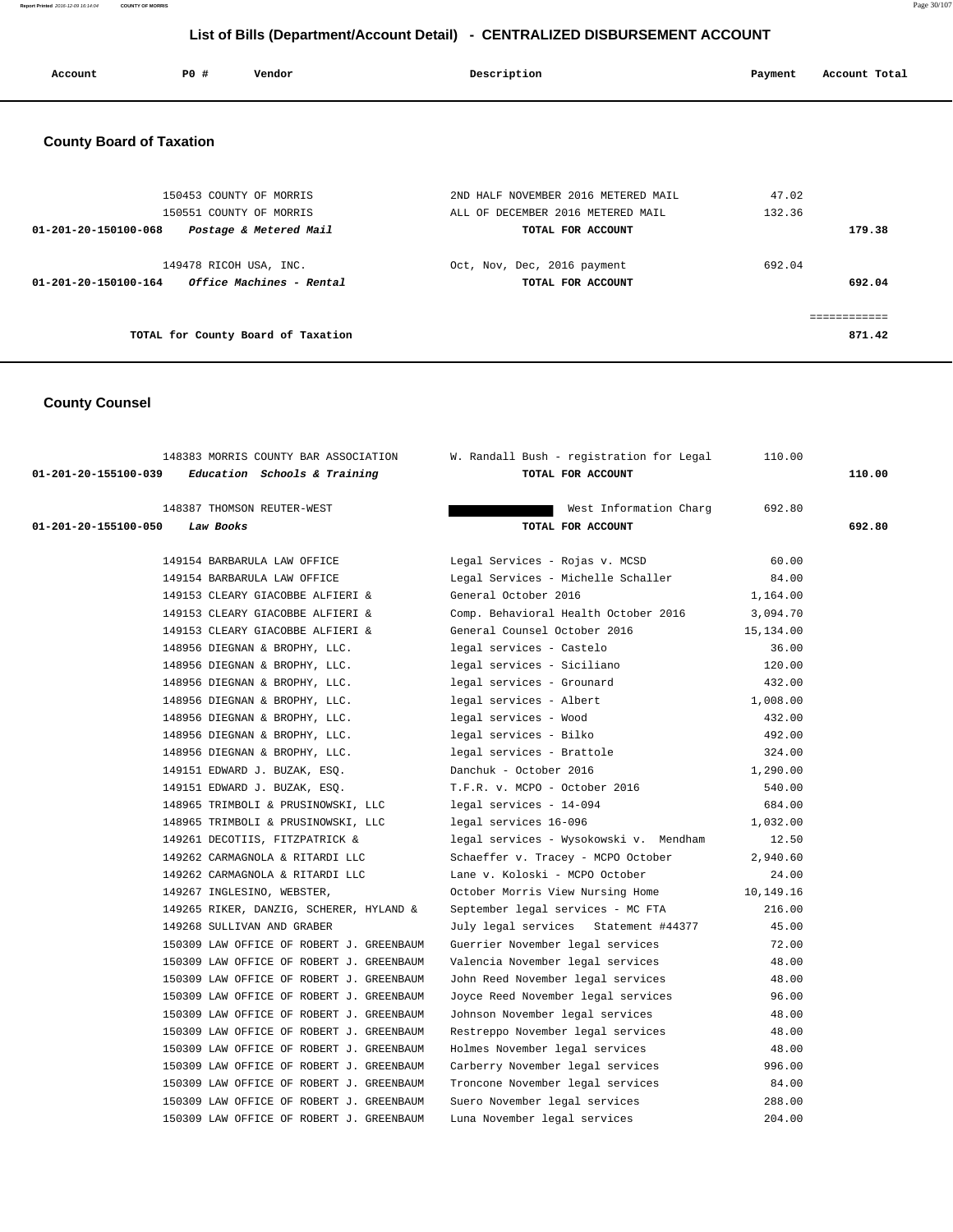# **List of Bills (Department/Account Detail) - CENTRALIZED DISBURSEMENT ACCOUNT**

| Account               | PO#                      | Vendor                                   | Description                          | Payment  | Account Total |
|-----------------------|--------------------------|------------------------------------------|--------------------------------------|----------|---------------|
| <b>County Counsel</b> |                          |                                          |                                      |          |               |
|                       |                          | 150318 LAW OFFICE OF ROBERT J. GREENBAUM | MCCF/Sheriff November legal services | 972.00   |               |
|                       |                          | 150324 TRIMBOLI & PRUSINOWSKI, LLC       | Michele Lovito November 16-078       | 624.00   |               |
|                       |                          | 150324 TRIMBOLI & PRUSINOWSKI, LLC       | Morris View Transition 16-084        | 1,812.00 |               |
|                       |                          | 150324 TRIMBOLI & PRUSINOWSKI, LLC       | County of Atlantic-Amicus 16-091     | 348.00   |               |
|                       |                          | 150324 TRIMBOLI & PRUSINOWSKI, LLC       | Mezzacapo, Gail 16-115               | 360.00   |               |
|                       |                          | 150324 TRIMBOLI & PRUSINOWSKI, LLC       | General legal services 20080191      | 1,992.00 |               |
| 01-201-20-155100-051  | Legal                    |                                          | TOTAL FOR ACCOUNT                    |          | 47,665.96     |
|                       |                          | 150453 COUNTY OF MORRIS                  | 2ND HALF NOVEMBER 2016 METERED MAIL  | 9.17     |               |
|                       |                          | 150551 COUNTY OF MORRIS                  | ALL OF DECEMBER 2016 METERED MAIL    | 17.78    |               |
| 01-201-20-155100-068  |                          | Postage & Metered Mail                   | TOTAL FOR ACCOUNT                    |          | 26.95         |
|                       |                          |                                          |                                      |          | ============  |
|                       | TOTAL for County Counsel |                                          |                                      |          | 48,495.71     |

# **County Surrogate**

|                                | 149994 CHRISTOPHER P. LUONGO                | NJ ASSOCIATION FOR JUSTIC                                                      | 395.00   |           |
|--------------------------------|---------------------------------------------|--------------------------------------------------------------------------------|----------|-----------|
|                                | 149994 CHRISTOPHER P. LUONGO                | NJ ICLE                                                                        | 200.00   |           |
| 01-201-20-160100-039           | Education Schools & Training                | TOTAL FOR ACCOUNT                                                              |          | 595.00    |
|                                |                                             | 148457 DISCOUNT OFFICE SOLUTIONS, LLC annual service agreement for Minolta Ms6 | 5,380.00 |           |
| 01-201-20-160100-044           | <i>Equipment Service Agreements</i>         | TOTAL FOR ACCOUNT                                                              |          | 5,380.00  |
|                                | 149727 GANN LAW BOOKS                       | 2017 NJ COURT RULES                                                            | 419.00   |           |
| 01-201-20-160100-050           | Law Books                                   | TOTAL FOR ACCOUNT                                                              |          | 419.00    |
|                                | 149862 W.B. MASON COMPANY INC               | S040979771, 10/19/2016                                                         | 66.34    |           |
|                                | 149862 W.B. MASON COMPANY INC               | S04110943, 10/22/2016                                                          | 362.18   |           |
|                                | 149862 W.B. MASON COMPANY INC               | S041166654, 10/22/2016                                                         | 256.35   |           |
|                                | 149862 W.B. MASON COMPANY INC               | S041208806,10/22/2016                                                          | 65.37    |           |
|                                | 149862 W.B. MASON COMPANY INC               | S041211373, 10/22/2016                                                         | 6.78     |           |
|                                | 149862 W.B. MASON COMPANY INC               | S041491463, 11/5/2016                                                          | 91.97    |           |
|                                | 149862 W.B. MASON COMPANY INC               | S041407418, 10/29/2016                                                         | 36.95    |           |
|                                | 149862 W.B. MASON COMPANY INC               | S036883500, 6/11/2016                                                          | 225.51   |           |
|                                | 149861 W.B. MASON COMPANY INC               | S039947784, 10/1/2016                                                          | 1,426.71 |           |
| $01 - 201 - 20 - 160100 - 058$ | Office Supplies & Stationery                | TOTAL FOR ACCOUNT                                                              |          | 2,538.16  |
|                                | 150453 COUNTY OF MORRIS                     | 2ND HALF NOVEMBER 2016 METERED MAIL                                            | 224.89   |           |
|                                | 150551 COUNTY OF MORRIS                     | ALL OF DECEMBER 2016 METERED MAIL                                              | 334.29   |           |
|                                | 01-201-20-160100-068 Postage & Metered Mail | TOTAL FOR ACCOUNT                                                              |          | 559.18    |
|                                | 149994 CHRISTOPHER P. LUONGO                | TRAVEL REIMBURSEMENT 17.7 MILES                                                | 6.19     |           |
| 01-201-20-160100-082           | Travel Expense                              | TOTAL FOR ACCOUNT                                                              |          | 6.19      |
|                                | 148971 JOHN PECORARO                        | PETTY CASH                                                                     | 57.91    |           |
| 01-201-20-160100-095           | Other Administrative Supplies               | TOTAL FOR ACCOUNT                                                              |          | 57.91     |
|                                | 149458 RICOH USA, INC.                      | MP 4054SP                                                                      | 781.06   |           |
| 01-201-20-160100-164           | <i>Office Machines - Rental</i>             | TOTAL FOR ACCOUNT                                                              |          | 781.06    |
|                                |                                             |                                                                                |          |           |
|                                | TOTAL for County Surrogate                  |                                                                                |          | 10,336.50 |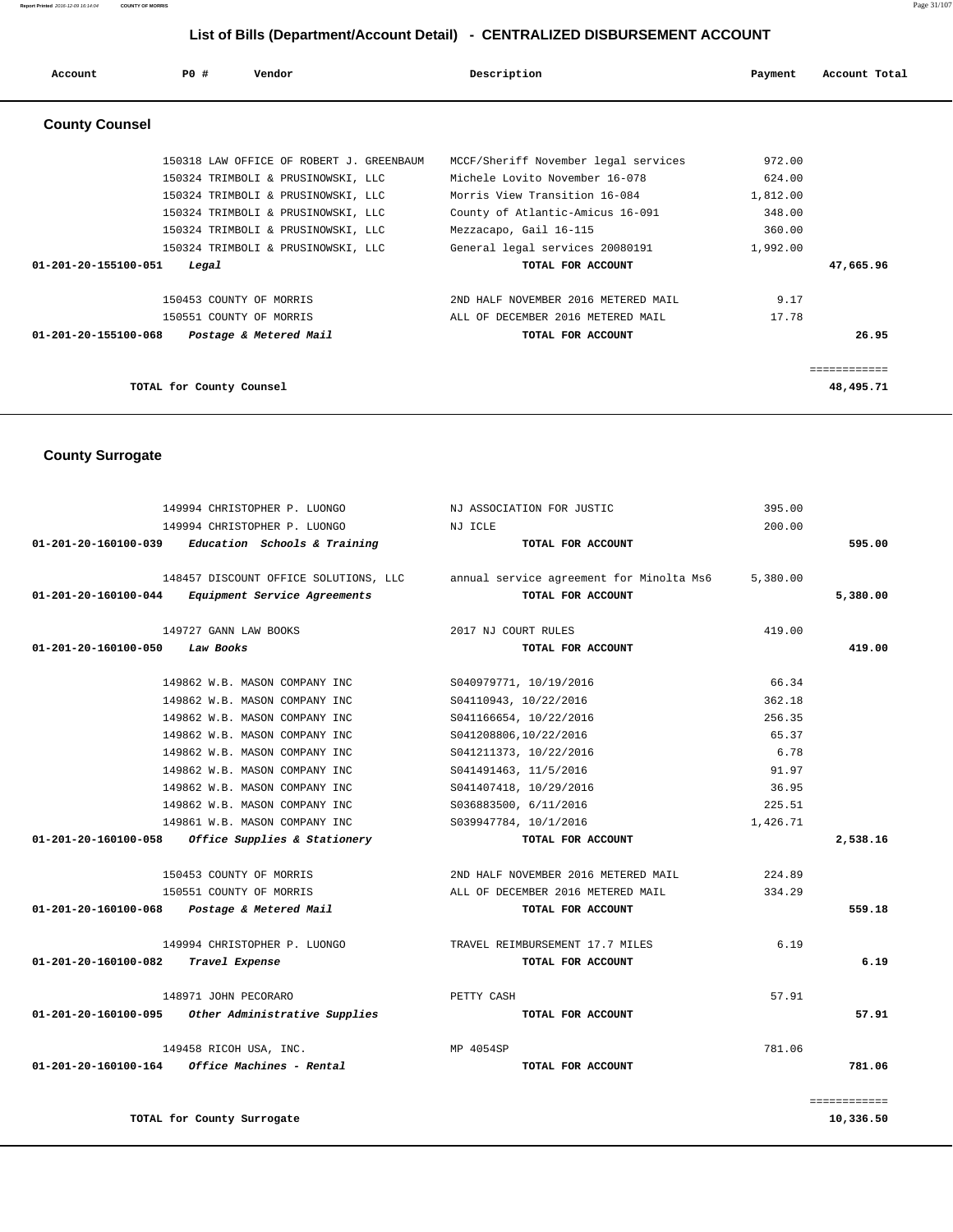**Report Printed** 2016-12-09 16:14:04 **COUNTY OF MORRIS** Page 32/107

# **List of Bills (Department/Account Detail) - CENTRALIZED DISBURSEMENT ACCOUNT**

| Account | PO# | Vendor | Description | Payment | Account Total |
|---------|-----|--------|-------------|---------|---------------|
|         |     |        |             |         |               |

# **Engineering**

| 148164 AMERICAN CONCRETE INSTITUTE<br>$01 - 201 - 20 - 165100 - 023$<br>Associations and Memberships      | Membership RenewalMember Class: Individu<br>TOTAL FOR ACCOUNT | 233.00 | 233.00       |
|-----------------------------------------------------------------------------------------------------------|---------------------------------------------------------------|--------|--------------|
| 149346 NESTLE WATERS NORTH AMERICA INC.<br>$01 - 201 - 20 - 165100 - 058$<br>Office Supplies & Stationery | Ending balance due after cancellation of<br>TOTAL FOR ACCOUNT | 33.46  | 33.46        |
| 150453 COUNTY OF MORRIS                                                                                   | 2ND HALF NOVEMBER 2016 METERED MAIL                           | 13.20  |              |
| 150453 COUNTY OF MORRIS                                                                                   | 2ND HALF NOVEMBER 2016 METERED MAIL                           | 0.47   |              |
| 150453 COUNTY OF MORRIS                                                                                   | 2ND HALF NOVEMBER 2016 METERED MAIL                           | 1.86   |              |
| 150551 COUNTY OF MORRIS                                                                                   | ALL OF DECEMBER 2016 METERED MAIL                             | 7.95   |              |
| 150551 COUNTY OF MORRIS                                                                                   | ALL OF DECEMBER 2016 METERED MAIL                             | 10.97  |              |
| 150551 COUNTY OF MORRIS                                                                                   | ALL OF DECEMBER 2016 METERED MAIL                             | 3.72   |              |
| 01-201-20-165100-068<br>Postage & Metered Mail                                                            | TOTAL FOR ACCOUNT                                             |        | 38.17        |
| 149438 CHRISTOPHER J. VITZ                                                                                | Expense Voucher for the Institute of Tra                      | 280.00 |              |
| 149759 JOSEPH RUSSO                                                                                       | Travel Expenses for Various Meetings, Pr                      | 179.55 |              |
| 01-201-20-165100-082<br>Travel Expense                                                                    | TOTAL FOR ACCOUNT                                             |        | 459.55       |
| 148818 R.S. KNAPP CO INC                                                                                  | PW 300 Print EngineMonthly base Chg Napp                      | 246.03 |              |
| 148115 AT&T MOBILITY                                                                                      | Sim Card for Morris CountyEquipment & va                      | 36.98  |              |
| Office Machines - Rental<br>01-201-20-165100-164                                                          | TOTAL FOR ACCOUNT                                             |        | 283.01       |
| 149016 MORRISTOWN LUMBER &                                                                                | Havahart trap                                                 | 49.99  |              |
| 148821 RESIDEX, LLC                                                                                       | Contrac Meal Place Pacs(1.5 oz pack, 174                      | 145.82 |              |
| $01 - 201 - 20 - 165100 - 225$<br>Chemicals & Sprays                                                      | TOTAL FOR ACCOUNT                                             |        | 195.81       |
|                                                                                                           |                                                               |        | ============ |
| TOTAL for Engineering                                                                                     |                                                               |        | 1,243.00     |

### **Heritage Commission**

| 149118 TREASURER STATE OF NJ                                             | registration fee -- New Jersey Forum - 2 | 30.00  |              |
|--------------------------------------------------------------------------|------------------------------------------|--------|--------------|
| 01-201-20-175100-039<br>Education Schools & Training                     | TOTAL FOR ACCOUNT                        |        | 30.00        |
|                                                                          |                                          |        |              |
| 150551 COUNTY OF MORRIS                                                  | ALL OF DECEMBER 2016 METERED MAIL        | 11.84  |              |
| 01-201-20-175100-068<br>Postage & Metered Mail                           | TOTAL FOR ACCOUNT                        |        | 11.84        |
| 148187 KAREN ANN KURLANDER                                               | copy editor consultant fee               | 375.00 |              |
|                                                                          |                                          |        |              |
| 148814 W.B. MASON COMPANY INC                                            | office supplies/calendars/ink            | 325.50 |              |
| 149138 RUTH PACE                                                         | historic site marker annual maintenance/ | 623.83 |              |
| 149732 W.B. MASON COMPANY INC                                            | office supplies - 2 hole punch/printer i | 237.56 |              |
| 01-201-20-175100-079<br>Special Projects                                 | TOTAL FOR ACCOUNT                        |        | 1,561.89     |
| 149479 RICOH USA, INC.                                                   | copier lease                             | 589.96 |              |
| $01 - 201 - 20 - 175100 - 164$<br><i><b>Office Machines - Rental</b></i> | TOTAL FOR ACCOUNT                        |        | 589.96       |
|                                                                          |                                          |        | ============ |
| TOTAL for Heritage Commission                                            |                                          |        | 2,193.69     |
|                                                                          |                                          |        |              |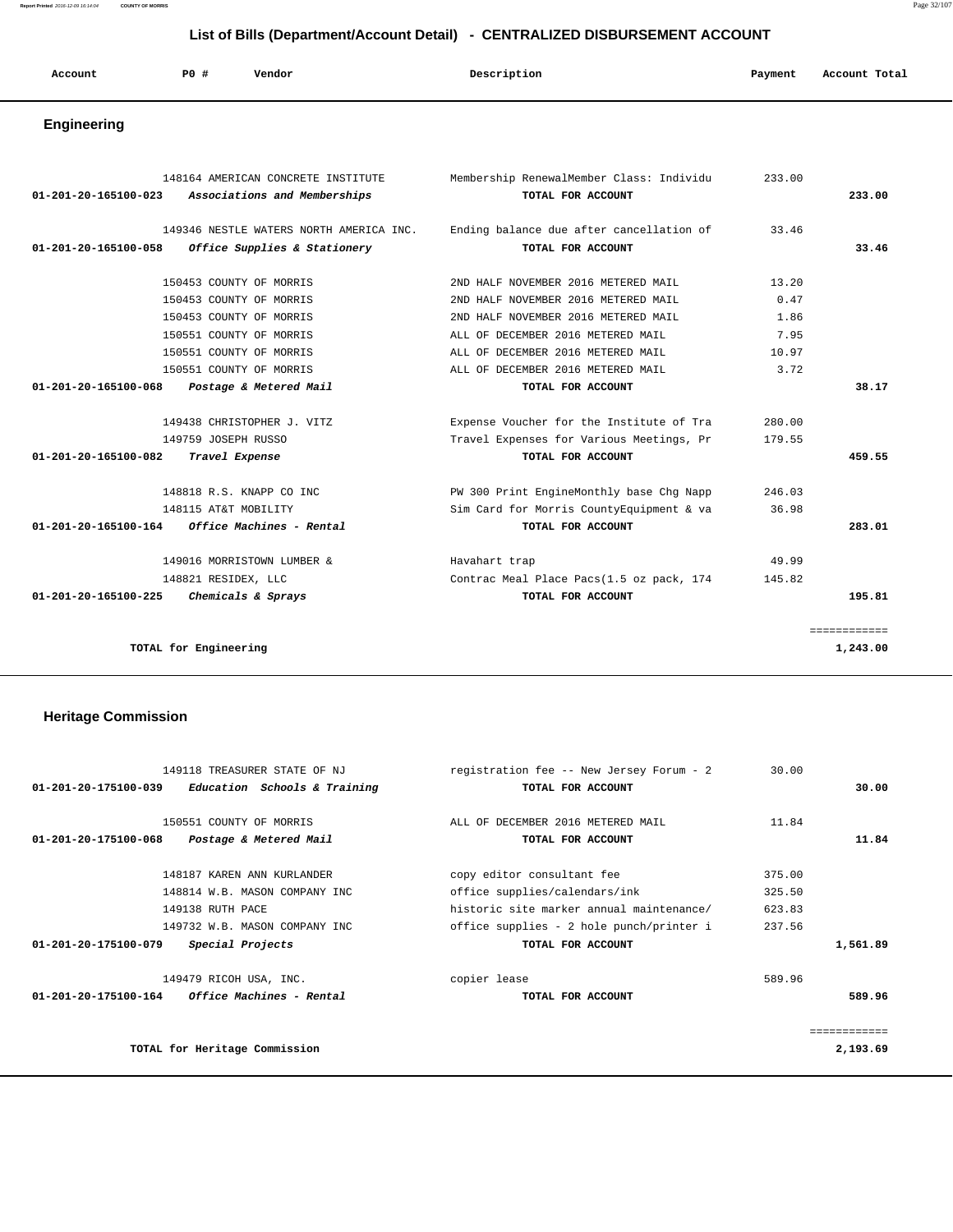**Report Printed** 2016-12-09 16:14:04 **COUNTY OF MORRIS** Page 33/107

| List of Bills (Department/Account Detail) - CENTRALIZED DISBURSEMENT ACCOUNT |                      |                                    |                                           |         |               |
|------------------------------------------------------------------------------|----------------------|------------------------------------|-------------------------------------------|---------|---------------|
| Account                                                                      | PO#                  | Vendor                             | Description                               | Payment | Account Total |
|                                                                              |                      |                                    |                                           |         |               |
|                                                                              |                      | 149499 BARBARA MURRAY              | Reimbursement for American Institute of   | 523.00  |               |
| 01-201-20-180100-023                                                         |                      | Associations and Memberships       | TOTAL FOR ACCOUNT                         |         | 523.00        |
|                                                                              |                      | 147467 MC LEAGUE OF MUNICIPALITIES | Registration for Deena Leary, Director -  | 50.00   |               |
|                                                                              |                      | 147467 MC LEAGUE OF MUNICIPALITIES | Registration for Christine Marion, Plann  | 50.00   |               |
| $01 - 201 - 20 - 180100 - 039$                                               |                      | Education Schools & Training       | TOTAL FOR ACCOUNT                         |         | 100.00        |
|                                                                              |                      | 148950 OFFICE CONCEPTS GROUP, INC. | Pathways Soak Proof Shield Heavyweight P  | 21.65   |               |
|                                                                              |                      | 148950 OFFICE CONCEPTS GROUP, INC. | Perforated Paper Towel Roll, 8 4/ 5 x 11  | 36.25   |               |
|                                                                              |                      | 148950 OFFICE CONCEPTS GROUP, INC. | LabelWriter Address Labels, 1 1/ 8 x 3 1  | 68.10   |               |
|                                                                              |                      | 148953 W.B. MASON COMPANY INC      | Universal'fi File Folders, Straight Cut,  | 5.62    |               |
|                                                                              |                      | 148953 W.B. MASON COMPANY INC      | Sharpie'fi Permanent Markers, Ultra Fine  | 6.76    |               |
|                                                                              |                      | 148953 W.B. MASON COMPANY INC      | Pendaflex'fi File Folders with Erasable T | 11.24   |               |
|                                                                              |                      | 148953 W.B. MASON COMPANY INC      | Universal'fi Extra Wide Expanding Wallet  | 5.70    |               |
|                                                                              |                      | 148953 W.B. MASON COMPANY INC      | Quality Parkâ ¢ Redi-Strip Kraft Expansi  | 27.72   |               |
| 01-201-20-180100-058                                                         |                      | Office Supplies & Stationery       | TOTAL FOR ACCOUNT                         |         | 183.04        |
|                                                                              | 148845 GREGORY PERRY |                                    | Reimbursement for Land Development meeti  | 79.10   |               |
|                                                                              |                      | 148359 LONGFELLOWS SANDWICH DELI   | Dinner sandwiches and refreshments for t  | 87.92   |               |
| 01-201-20-180100-059                                                         |                      | Other General Expenses             | TOTAL FOR ACCOUNT                         |         | 167.02        |
|                                                                              |                      | 150453 COUNTY OF MORRIS            | 2ND HALF NOVEMBER 2016 METERED MAIL       | 32.25   |               |
|                                                                              |                      | 150551 COUNTY OF MORRIS            | ALL OF DECEMBER 2016 METERED MAIL         | 91.76   |               |
| $01 - 201 - 20 - 180100 - 068$                                               |                      | Postage & Metered Mail             | TOTAL FOR ACCOUNT                         |         | 124.01        |
|                                                                              |                      |                                    |                                           |         | ============  |

**TOTAL for Planning Board** 1,097.07

# **County Weights & Measures**

| 150144 VERIZON WIRELESS                                  | L&PS/Weights and Measures               | 242.13   |          |
|----------------------------------------------------------|-----------------------------------------|----------|----------|
| Cellular Phones/Pagers<br>$01 - 201 - 22 - 201100 - 031$ | TOTAL FOR ACCOUNT                       |          | 242.13   |
|                                                          |                                         |          |          |
| 149278 W.B. MASON COMPANY INC                            | OFFICE SUPPLIES                         | 55.79    |          |
| 01-201-22-201100-058<br>Office Supplies & Stationery     | TOTAL FOR ACCOUNT                       |          | 55.79    |
| 149493 ROBERT ALVIENE                                    | 05/02/16 BATTERIES PLUS BULBS - LITHIUM | 16.04    |          |
| 149493 ROBERT ALVIENE                                    | 06/15/16 CHESTER DINER - MEAL REIMBURSE | 29.23    |          |
| 149493 ROBERT ALVIENE                                    | 07/16/16 CDL RENEWAL - D. DRAKE         | 18.00    |          |
| 01-201-22-201100-059<br>Other General Expenses           | TOTAL FOR ACCOUNT                       |          | 63.27    |
| 150453 COUNTY OF MORRIS                                  | 2ND HALF NOVEMBER 2016 METERED MAIL     | 0.93     |          |
| 150551 COUNTY OF MORRIS                                  | ALL OF DECEMBER 2016 METERED MAIL       | 0.22     |          |
| 01-201-22-201100-068 Postage & Metered Mail              | TOTAL FOR ACCOUNT                       |          | 1.15     |
| 147241 WEBSTER PLUMBING &                                | W&M GENERATOR REPAIRINSTALL GAS PIPING  | 1,848.00 |          |
| 147241 WEBSTER PLUMBING &                                | LABOR                                   | 423.60   |          |
| 147241 WEBSTER PLUMBING &                                | REGULATOR                               | 552.00   |          |
| 149279 MC MUA TRANSFER STATION                           | OCTOBER 2016                            | 350.00   |          |
| 149277 EMPLOYMENT HORIZONS, INC.                         | OCTOBER 2016                            | 885.00   |          |
| 01-201-22-201100-084<br><i>Other Outside Services</i>    | TOTAL FOR ACCOUNT                       |          | 4,058.60 |
| 150261 DIRECT ENERGY BUSINESS MARKETING                  | WEIGHTS & MEASURES                      | 603.97   |          |
| $01 - 201 - 22 - 201100 - 141$<br>Natural Gas            | TOTAL FOR ACCOUNT                       |          | 603.97   |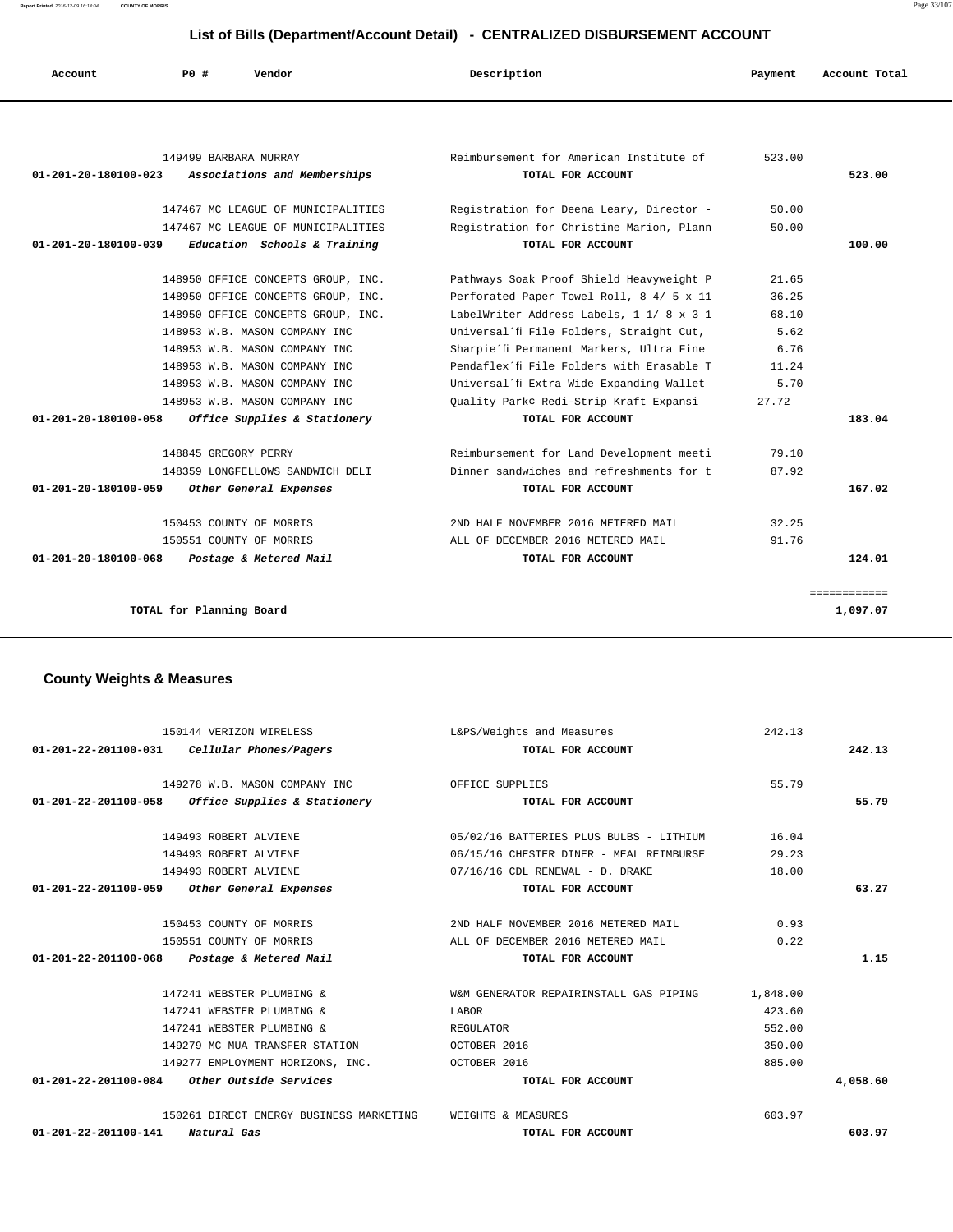**Report Printed** 2016-12-09 16:14:04 **COUNTY OF MORRIS** Page 34/107

# **List of Bills (Department/Account Detail) - CENTRALIZED DISBURSEMENT ACCOUNT**

| Account                              | PO#                     | Vendor                              | Description                                        | Payment   | Account Total |
|--------------------------------------|-------------------------|-------------------------------------|----------------------------------------------------|-----------|---------------|
| <b>County Weights &amp; Measures</b> |                         |                                     |                                                    |           |               |
|                                      |                         | 149729 TURN OUT UNIFORMS, INC.      | TACTICAL PANTS                                     | 99.98     |               |
|                                      |                         | 149729 TURN OUT UNIFORMS, INC.      | WATERPROOF JACKET                                  | 129.99    |               |
|                                      |                         | 149729 TURN OUT UNIFORMS, INC.      | BLACK POLO                                         | 17.99     |               |
|                                      |                         | 149729 TURN OUT UNIFORMS, INC.      | BLACK POLO S/S                                     | 17.99     |               |
|                                      |                         | 149307 SUBURBAN PROPANE -2347       | ACT# 2347-454702 - ANNUAL BULK TANK RENT           | 200.00    |               |
| $01 - 201 - 22 - 201100 - 258$       | Equipment               |                                     | TOTAL FOR ACCOUNT                                  |           | 625.95        |
|                                      | 150473 COUNTY OF MORRIS |                                     | Weights & Measures Medical & Dental Cost 42,529.86 |           |               |
|                                      | 150559 COUNTY OF MORRIS |                                     | Weights & Measures Medical & Dental Cost           | 36,967.89 |               |
| 01-201-22-201100-329                 |                         | Hospital Insurance Premiums         | TOTAL FOR ACCOUNT                                  |           | 79,497.75     |
|                                      |                         |                                     |                                                    |           | ------------  |
|                                      |                         | TOTAL for County Weights & Measures |                                                    |           | 85,148.61     |

 **Liability Insurance** 

|                      | 150371 MORRIS COUNTY INSURANCE FUND |  | 2015 Insurance Fund Deductibles for Auto | 51,213.03 |           |
|----------------------|-------------------------------------|--|------------------------------------------|-----------|-----------|
| 01-203-23-210100-090 | (2015) Liability Insurance - OE     |  | TOTAL FOR ACCOUNT                        |           | 51,213.03 |
|                      |                                     |  |                                          |           |           |
|                      |                                     |  |                                          |           |           |
|                      | TOTAL for Liability Insurance       |  |                                          |           | 51,213.03 |
|                      |                                     |  |                                          |           |           |

# **Employee Group Insurance**

| $01 - 201 - 23 - 220100 - 090$<br>Employee Group Insurance Expenditures | TOTAL FOR ACCOUNT                        |            | 317,728.94 |
|-------------------------------------------------------------------------|------------------------------------------|------------|------------|
| 150093 CHLIC                                                            | Dec 2016 - Main County Medical, Client I | 214.06     |            |
| 150093 CHLIC                                                            | Dec 2016 - Main County Medical, Client I | 292,891.67 |            |
| 141824 ARAMARK DALLAS LOCKBOX                                           | 120 people lunch on 6/16/16 for Wellness | 1,318.80   |            |
| 141824 ARAMARK DALLAS LOCKBOX                                           | 65 people breakfast on 6/16/16 for Welln | 649.35     |            |
| 149108 Delta Dental Insurance Company                                   | Nov 2016 Morris View, Account #F1-786760 | 4,614.51   |            |
| 149108 Delta Dental Insurance Company                                   | Nov 2016 Mosquito, Account #F1-786760000 | 401.85     |            |
| 149108 Delta Dental Insurance Company                                   | Nov 2016 Main County, Account #F1-786760 | 13,715.67  |            |
| 149075 FLAGSHIP HEALTH SYSTEMS, INC.                                    | Nov 2016 Flagship - Mosquito Dental, Gro | 30.89      |            |
| 149075 FLAGSHIP HEALTH SYSTEMS, INC.                                    | Nov 2016 Flagship - Morris View Cobra De | 278.01     |            |
| 149075 FLAGSHIP HEALTH SYSTEMS, INC.                                    | Nov 2016 Flagship - Morris View Dental,  | 834.03     |            |
| 149075 FLAGSHIP HEALTH SYSTEMS, INC.                                    | Nov 2016 Flagship - Main County Cobra De | 308.90     |            |
| 149075 FLAGSHIP HEALTH SYSTEMS, INC.                                    | Nov 2016 Flagship - Main County Dental,  | 2,471.20   |            |

|                                    | ------------<br>----------- |
|------------------------------------|-----------------------------|
| TOTAL for Employee Group Insurance | 317,728.94                  |

 **Office of Emergency Management**

| 01-201-25-252100-031<br>Cellular Phones/Pagers | TOTAL FOR ACCOUNT      | 321.45 |
|------------------------------------------------|------------------------|--------|
| 150144 VERIZON WIRELESS                        | L&PS/Admin             | 241.41 |
| 149436 VERIZON WIRELESS                        | Wireless Service - MCP | 80.04  |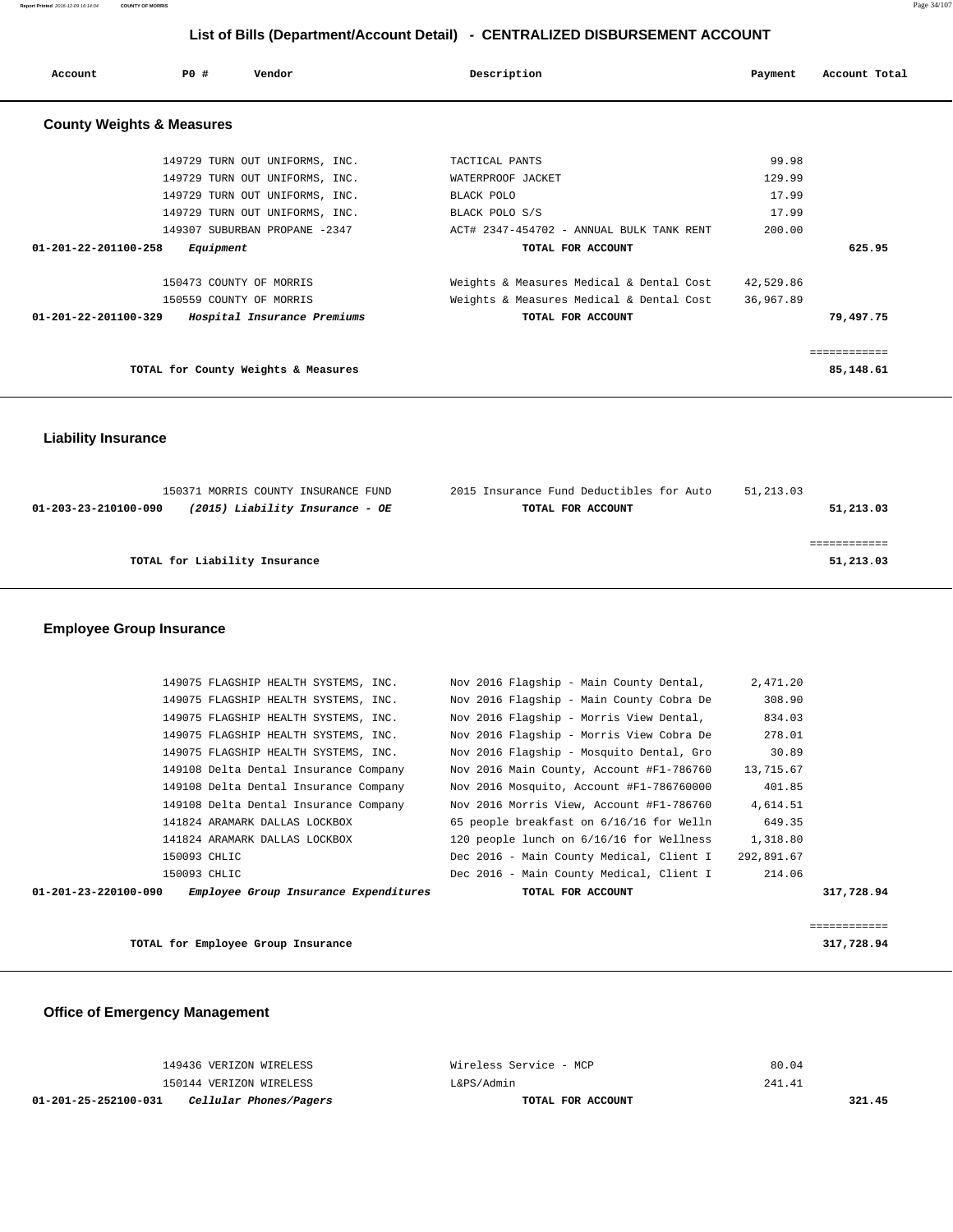**Report Printed** 2016-12-09 16:14:04 **COUNTY OF MORRIS** Page 35/107

| Account<br><b>Office of Emergency Management</b><br>01-201-25-252100-058 | Vendor<br>P0 #<br>148611 W.B. MASON COMPANY INC<br>149303 QUENCH USA, INC.<br>149471 W.B. MASON COMPANY INC<br>Office Supplies & Stationery<br>147038 ALL COUNTY RENTAL CENTER<br>148045 ENVIRONMENTAL SYSTEMS<br>144500 V.E. RALPH & SON INC.<br>144500 V.E. RALPH & SON INC.<br>144500 V.E. RALPH & SON INC.<br>149309 JEFFREY PAUL<br>149800 DIRECT TV INC<br>149597 SCOTT DIGIRALOMO | Description<br>OFFICE SUPPLIES<br>AC#D060587, 7/16, Q66877/Breakroom<br>AC#C1033751, 11/15/16<br>TOTAL FOR ACCOUNT<br>Propane per attached invoice dated 9/3/1<br>ArcGIS for Desktop Basic Single Use Prim<br>EMS Support equipment per attached Quote<br>OEM Supplies and Conference expenses per<br>Account 056856956 - Business, Local Chan<br>Meeting expenses per attached detail | Payment<br>44.24<br>48.00<br>130.63<br>36.00<br>400.00<br>260.80<br>80.50<br>3.00<br>1,996.12<br>59.99 | Account Total<br>270.87 |
|--------------------------------------------------------------------------|------------------------------------------------------------------------------------------------------------------------------------------------------------------------------------------------------------------------------------------------------------------------------------------------------------------------------------------------------------------------------------------|----------------------------------------------------------------------------------------------------------------------------------------------------------------------------------------------------------------------------------------------------------------------------------------------------------------------------------------------------------------------------------------|--------------------------------------------------------------------------------------------------------|-------------------------|
|                                                                          |                                                                                                                                                                                                                                                                                                                                                                                          |                                                                                                                                                                                                                                                                                                                                                                                        |                                                                                                        |                         |
|                                                                          |                                                                                                                                                                                                                                                                                                                                                                                          |                                                                                                                                                                                                                                                                                                                                                                                        |                                                                                                        |                         |
|                                                                          |                                                                                                                                                                                                                                                                                                                                                                                          |                                                                                                                                                                                                                                                                                                                                                                                        |                                                                                                        |                         |
|                                                                          |                                                                                                                                                                                                                                                                                                                                                                                          |                                                                                                                                                                                                                                                                                                                                                                                        |                                                                                                        |                         |
|                                                                          |                                                                                                                                                                                                                                                                                                                                                                                          |                                                                                                                                                                                                                                                                                                                                                                                        |                                                                                                        |                         |
|                                                                          |                                                                                                                                                                                                                                                                                                                                                                                          |                                                                                                                                                                                                                                                                                                                                                                                        |                                                                                                        |                         |
|                                                                          |                                                                                                                                                                                                                                                                                                                                                                                          |                                                                                                                                                                                                                                                                                                                                                                                        |                                                                                                        |                         |
|                                                                          |                                                                                                                                                                                                                                                                                                                                                                                          |                                                                                                                                                                                                                                                                                                                                                                                        |                                                                                                        |                         |
|                                                                          |                                                                                                                                                                                                                                                                                                                                                                                          |                                                                                                                                                                                                                                                                                                                                                                                        |                                                                                                        |                         |
|                                                                          |                                                                                                                                                                                                                                                                                                                                                                                          |                                                                                                                                                                                                                                                                                                                                                                                        |                                                                                                        |                         |
|                                                                          |                                                                                                                                                                                                                                                                                                                                                                                          |                                                                                                                                                                                                                                                                                                                                                                                        |                                                                                                        |                         |
|                                                                          |                                                                                                                                                                                                                                                                                                                                                                                          |                                                                                                                                                                                                                                                                                                                                                                                        |                                                                                                        |                         |
|                                                                          |                                                                                                                                                                                                                                                                                                                                                                                          |                                                                                                                                                                                                                                                                                                                                                                                        |                                                                                                        |                         |
|                                                                          |                                                                                                                                                                                                                                                                                                                                                                                          |                                                                                                                                                                                                                                                                                                                                                                                        | 1,365.25                                                                                               |                         |
|                                                                          | 148731 NFPA INTERNATIONAL                                                                                                                                                                                                                                                                                                                                                                | NFCSS All Access Subscription                                                                                                                                                                                                                                                                                                                                                          | 1,495.00                                                                                               |                         |
|                                                                          | 148607 CABLEVISION                                                                                                                                                                                                                                                                                                                                                                       | 07876-618074-01-5 (3) Month Service Pe                                                                                                                                                                                                                                                                                                                                                 | 307.80                                                                                                 |                         |
|                                                                          | 148907 OUENCH USA, INC.                                                                                                                                                                                                                                                                                                                                                                  | AC#D060587, 11/1/16, Q66877/Breakroom                                                                                                                                                                                                                                                                                                                                                  | 48.00                                                                                                  |                         |
|                                                                          | 148584 CABLEVISION                                                                                                                                                                                                                                                                                                                                                                       | 07876-529178-02-1 - (3) Month Service Pe                                                                                                                                                                                                                                                                                                                                               | 997.50                                                                                                 |                         |
|                                                                          | 148732 TABB INC.                                                                                                                                                                                                                                                                                                                                                                         | Inv Date 8/31/16                                                                                                                                                                                                                                                                                                                                                                       | 341.00                                                                                                 |                         |
|                                                                          | 148447 TREASURER-STATE OF NEW JERSEY                                                                                                                                                                                                                                                                                                                                                     | NJ Uniform Fire Code Service                                                                                                                                                                                                                                                                                                                                                           | 90.00                                                                                                  |                         |
| 01-201-25-252100-059                                                     | Other General Expenses                                                                                                                                                                                                                                                                                                                                                                   | TOTAL FOR ACCOUNT                                                                                                                                                                                                                                                                                                                                                                      |                                                                                                        | 7,480.96                |
|                                                                          | 149296 FEDEX                                                                                                                                                                                                                                                                                                                                                                             | AC#387620443, 11/14/16 K. Heimburg                                                                                                                                                                                                                                                                                                                                                     | 28.18                                                                                                  |                         |
|                                                                          | 150453 COUNTY OF MORRIS                                                                                                                                                                                                                                                                                                                                                                  | 2ND HALF NOVEMBER 2016 METERED MAIL                                                                                                                                                                                                                                                                                                                                                    | 0.47                                                                                                   |                         |
|                                                                          | 150453 COUNTY OF MORRIS                                                                                                                                                                                                                                                                                                                                                                  | 2ND HALF NOVEMBER 2016 METERED MAIL                                                                                                                                                                                                                                                                                                                                                    | 9.00                                                                                                   |                         |
|                                                                          | 150551 COUNTY OF MORRIS                                                                                                                                                                                                                                                                                                                                                                  | ALL OF DECEMBER 2016 METERED MAIL                                                                                                                                                                                                                                                                                                                                                      | 1.21                                                                                                   |                         |
|                                                                          | 150551 COUNTY OF MORRIS                                                                                                                                                                                                                                                                                                                                                                  | ALL OF DECEMBER 2016 METERED MAIL                                                                                                                                                                                                                                                                                                                                                      | 13.96                                                                                                  |                         |
| 01-201-25-252100-068                                                     | Postage & Metered Mail                                                                                                                                                                                                                                                                                                                                                                   | TOTAL FOR ACCOUNT                                                                                                                                                                                                                                                                                                                                                                      |                                                                                                        | 52.82                   |
|                                                                          | 149598 PREMIER GLOBAL SERVICES                                                                                                                                                                                                                                                                                                                                                           | Per Inv dated 11/19/16 for Account 16405                                                                                                                                                                                                                                                                                                                                               | 26.39                                                                                                  |                         |
| 01-201-25-252100-146                                                     | Telephone                                                                                                                                                                                                                                                                                                                                                                                | TOTAL FOR ACCOUNT                                                                                                                                                                                                                                                                                                                                                                      |                                                                                                        | 26.39                   |
|                                                                          | 150551 COUNTY OF MORRIS                                                                                                                                                                                                                                                                                                                                                                  | ALL OF DECEMBER 2016 METERED MAIL                                                                                                                                                                                                                                                                                                                                                      | 30.42                                                                                                  |                         |
| 01-201-25-252100-210                                                     | Environmental Compliance                                                                                                                                                                                                                                                                                                                                                                 | TOTAL FOR ACCOUNT                                                                                                                                                                                                                                                                                                                                                                      |                                                                                                        | 30.42                   |
|                                                                          | 128317 FIRST PRIORITY VEHICLES INC.                                                                                                                                                                                                                                                                                                                                                      | Lights and associated parts and service                                                                                                                                                                                                                                                                                                                                                | 11,910.78                                                                                              |                         |
|                                                                          | 128317 FIRST PRIORITY VEHICLES INC.                                                                                                                                                                                                                                                                                                                                                      | Repair dated 9/23/16                                                                                                                                                                                                                                                                                                                                                                   | 760.00                                                                                                 |                         |
| 01-203-25-252100-059                                                     | (2015) Other General Expenses                                                                                                                                                                                                                                                                                                                                                            | TOTAL FOR ACCOUNT                                                                                                                                                                                                                                                                                                                                                                      |                                                                                                        | 12,670.78               |
|                                                                          | 129795 GALLS, LLC                                                                                                                                                                                                                                                                                                                                                                        | 5.11 Tactical Rush MOAB10 SKU BG576 BLK                                                                                                                                                                                                                                                                                                                                                | 85.00                                                                                                  |                         |
|                                                                          | 129795 GALLS, LLC                                                                                                                                                                                                                                                                                                                                                                        | 5.11 Tactical Rush 24 Backpack SKU BG350                                                                                                                                                                                                                                                                                                                                               | 112.00                                                                                                 |                         |
|                                                                          | 129795 GALLS, LLC                                                                                                                                                                                                                                                                                                                                                                        | Streamlight PT 2AA LED Ultra-Compact Tac                                                                                                                                                                                                                                                                                                                                               | 41.00                                                                                                  |                         |
|                                                                          | 129795 GALLS, LLC                                                                                                                                                                                                                                                                                                                                                                        | Shipping                                                                                                                                                                                                                                                                                                                                                                               | 20.00                                                                                                  |                         |

 **01-203-25-252100-258 (2015) Equipment TOTAL FOR ACCOUNT 258.00**

**TOTAL for Office of Emergency Management 21,111.69**

 **Communications Center** 

| 01-201-25-252105-023 |                                                                                        |  |                   |                                                                                      | 184.00 |
|----------------------|----------------------------------------------------------------------------------------|--|-------------------|--------------------------------------------------------------------------------------|--------|
|                      |                                                                                        |  |                   | 92.00                                                                                |        |
|                      |                                                                                        |  |                   | 92.00                                                                                |        |
|                      | 147523 APCO INTERNATIONAL<br>147523 APCO INTERNATIONAL<br>Associations and Memberships |  | TOTAL FOR ACCOUNT | 10/13/16, APCO Full Member Atlantic APCO<br>10/18/16, APCO Full Member Atlantic APCO |        |

============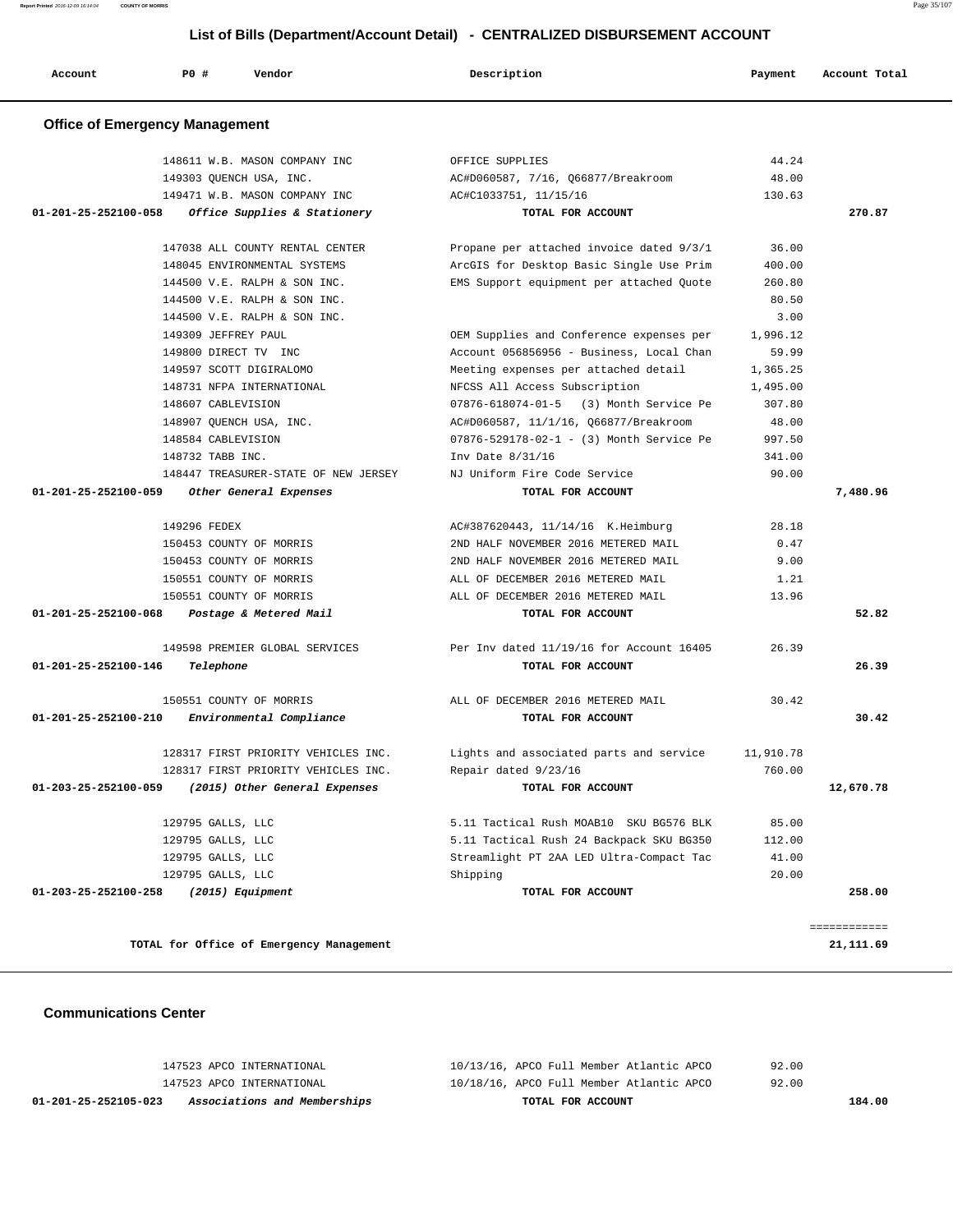**Report Printed** 2016-12-09 16:14:04 **COUNTY OF MORRIS** Page 36/107

# **List of Bills (Department/Account Detail) - CENTRALIZED DISBURSEMENT ACCOUNT**

| Account | <b>PO #</b> | Vendor | Description | Payment | Account Total |
|---------|-------------|--------|-------------|---------|---------------|
|         |             |        |             |         |               |

# **Communications Center**

| 01-201-25-252105-037           | Data Processing Supplies                 | TOTAL FOR ACCOUNT                              |           | 586.00    |
|--------------------------------|------------------------------------------|------------------------------------------------|-----------|-----------|
|                                | 147528 INTERNATIONAL ACADEMIES OF        | 9/26/16, EPD recertification, M.Cirelli        | 50.00     |           |
|                                | 146863 LIFESAVERS INC                    | $9/29/16$ , (5) Admin fee for CPR cards, (1    | 157.50    |           |
|                                | 147507 LIFESAVERS INC                    | 10/11/16, Admin fee for CPR Cards (paper       | 30.00     |           |
|                                | 149319 DAVID DECOONS                     | $2/21/16-3/4/16$ , Airfare, car rental, hot    | 2,515.43  |           |
|                                | 149240 STEPHEN J. ZENES                  | 10/15/16-10/22/16, Meals, taxi, baggage        | 709.30    |           |
|                                | 148597 INTERNATIONAL ACADEMIES OF        | $10/27/16$ , (4) EMD recertification, (4) E    | 440.00    |           |
| 01-201-25-252105-039           | Education Schools & Training             | TOTAL FOR ACCOUNT                              |           | 3,902.23  |
|                                | 147527 W.B. MASON COMPANY INC            | C1033751, 10/7/16, Office supplies, orde       | 399.90    |           |
| 01-201-25-252105-058           | Office Supplies & Stationery             | TOTAL FOR ACCOUNT                              |           | 399.90    |
|                                | 148582 FEDEX                             | 3876-2044-3, 10/31/16, tracking ID# 8088       | 69.69     |           |
|                                | 150453 COUNTY OF MORRIS                  | 2ND HALF NOVEMBER 2016 METERED MAIL            | 11.62     |           |
| 01-201-25-252105-068           | Postage & Metered Mail                   | TOTAL FOR ACCOUNT                              |           | 81.31     |
|                                | 148040 POWERDMS, INC.                    | 10/26/16, PowerDMS0001 SDMS-AS 12/10/16-       | 3,887.00  |           |
|                                | 147593 CDW GOVERNMENT                    | CDW# 3757527 Cisco IP Phone 8845               | 1,495.00  |           |
|                                | 147959 CDW GOVERNMENT                    | Order per attached Quote #1BPHKWQ Dated        | 224.28    |           |
|                                | 148564 GUARDIAN TRACKING LLC             | Annual Subscription for Guardian Trackin       | 1,384.00  |           |
|                                | 148564 GUARDIAN TRACKING LLC             | Implementation Fee                             | 485.00    |           |
|                                | 148563 POWERDMS, INC.                    | SDMS-AS 12/31/16-12/30/17                      | 3,540.00  |           |
|                                | 148563 POWERDMS, INC.                    | Basic Services Fee                             | 1,400.00  |           |
| 01-201-25-252105-078           | Software Maintenance                     | TOTAL FOR ACCOUNT                              |           | 12,415.28 |
|                                |                                          |                                                |           |           |
|                                | 146591 WATSON FURNITURE GROUP, INC.      | Quote# Q.MorrisCounty.00_Light Tower In        | 17,028.00 |           |
|                                | 146591 WATSON FURNITURE GROUP, INC.      | Quote# Q.MorrisCounty.00_Light Tower In        | 184.00    |           |
| 01-201-25-252105-131           | County Wide Radio System                 | TOTAL FOR ACCOUNT                              |           | 17,212.00 |
|                                | 148576 JERSEY CENTRAL POWER & LIGHT      | 100 078 772 546, 10/27/16, Weldon Rd Oak       | 1,227.11  |           |
|                                | 149317 JERSEY CENTRAL POWER & LIGHT      | 100 078 772 421, 11/15/16, Hickory Tvrn        | 582.75    |           |
|                                | 149245 BOROUGH OF BUTLER                 | $3680-0$ , $11/4/16$ , Denise Drive cell tower | 483.33    |           |
|                                | 149250 JERSEY CENTRAL POWER & LIGHT      | 100 078 771 605, 11/11/16, George St Dov       | 488.80    |           |
|                                | 149250 JERSEY CENTRAL POWER & LIGHT      | 100 097 920 035, 11/11/16, W Springtown        | 361.38    |           |
|                                | 149250 JERSEY CENTRAL POWER & LIGHT      | 100 100 194 933, 11/14/16, High Ridge Rd       | 480.17    |           |
|                                | 149955 JERSEY CENTRAL POWER & LIGHT      | 100 078 770 714, 11/23/16, Conkling Rd F       | 635.77    |           |
|                                | 149955 JERSEY CENTRAL POWER & LIGHT      | 100 082 995 745, 11/23/16, Conkling Rd A       | 12.65     |           |
|                                | 149955 JERSEY CENTRAL POWER & LIGHT      | 100 078 774 427, 11/23/16, Ross Dr Boont       | 608.80    |           |
| 01-201-25-252105-137           | Electricity                              | TOTAL FOR ACCOUNT                              |           | 4,880.76  |
|                                | 149251 MICHAEL PEOPLES                   | 11/10/16, Communications Division DIRECT       | 1,003.47  |           |
|                                | 149987 DIRECT TV INC                     | 065593658, 11/22/16, Charges for period        | 7.99      |           |
| $01 - 201 - 25 - 252105 - 148$ | Other Utilities                          | TOTAL FOR ACCOUNT                              |           | 1,011.46  |
|                                | 148109 CABLEVISION LIGHLPATH INC.        | 56012, 10/1/16, 450 W Hanover (9/1/16-9/       | 4,386.35  |           |
| 01-201-25-252105-161           | Communications Equipment                 | TOTAL FOR ACCOUNT                              |           | 4,386.35  |
|                                | 149866 MICHAEL PEOPLES                   | Varidesk, item#34620, Pro 30                   | 375.00    |           |
| $01 - 201 - 25 - 252105 - 162$ | Furniture & Fixtures                     | TOTAL FOR ACCOUNT                              |           | 375.00    |
|                                |                                          |                                                |           |           |
|                                | 147893 INSTITUTE FOR FORENSIC PSYCHOLOGY | Quote# 258, 10/20/16, Psychological eval       | 3,000.00  |           |
| 01-201-25-252105-189           | Medical                                  | TOTAL FOR ACCOUNT                              |           | 3,000.00  |
|                                | 147535 TRIANGLE COMMUNICATIONS LLC       | Quote# 8917, 10/19/16, (9) BT-523 Blueto       | 2,198.00  |           |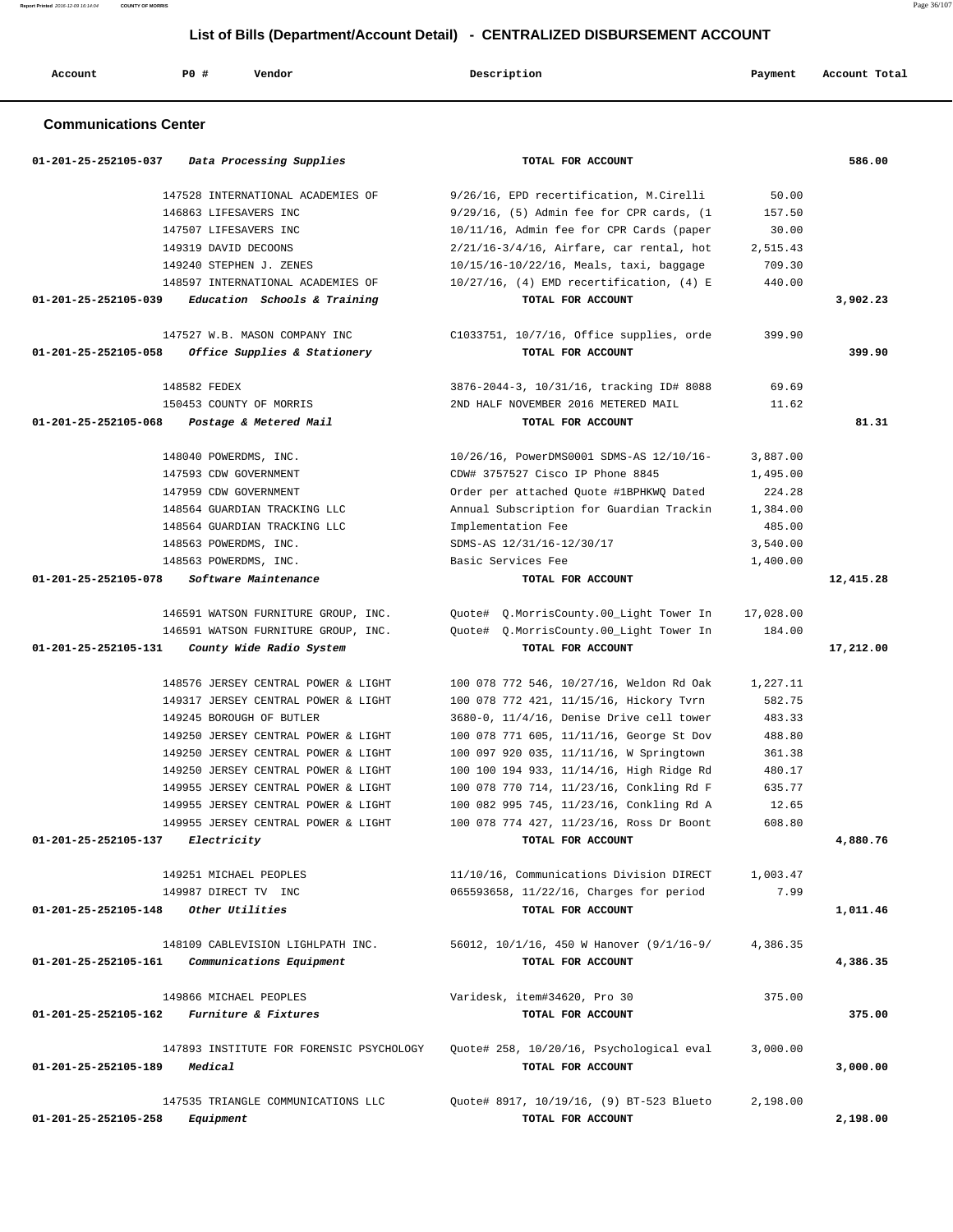**Report Printed** 2016-12-09 16:14:04 **COUNTY OF MORRIS** Page 37/107

## **List of Bills (Department/Account Detail) - CENTRALIZED DISBURSEMENT ACCOUNT**

| Account                      | PO# | Vendor                                                                    | Description                                                   | Payment  | Account Total             |
|------------------------------|-----|---------------------------------------------------------------------------|---------------------------------------------------------------|----------|---------------------------|
| <b>Communications Center</b> |     |                                                                           |                                                               |          |                           |
| 01-203-25-252105-202         |     | 149600 FF1 PROFESSIONAL SAFETY SERVICES<br>(2015) Uniform And Accessories | TOTAL FOR ACCOUNT                                             | 1,417.66 | 8,051.06                  |
| 01-203-25-252105-258         |     | 129532 MAJOR POLICE SUPPLY<br>(2015) Equipment                            | PUGS Cabinet System w/associated hardwar<br>TOTAL FOR ACCOUNT | 4,568.80 | 4,568.80                  |
|                              |     | TOTAL for Communications Center                                           |                                                               |          | ------------<br>63,252.15 |

## **County Medical Examiner Office**

| 148855 ALLINA HEALTH                                            | Cust#15367, 10/31/16, R-16-295, 14160735 | 400.00   |              |
|-----------------------------------------------------------------|------------------------------------------|----------|--------------|
| 148855 ALLINA HEALTH                                            | Cust#15367, 10/31/16, R-16-302, 19160216 | 800.00   |              |
| Consultation Fee<br>01-201-25-254100-035                        | TOTAL FOR ACCOUNT                        |          | 1,200.00     |
|                                                                 |                                          |          |              |
| 142884 FF1 PROFESSIONAL SAFETY SERVICES                         | Item 64358 Wm Tactical Pant              | 41.24    |              |
| 142884 FF1 PROFESSIONAL SAFETY SERVICES                         | ATAC 8" Side zip boot                    | 82.49    |              |
| 01-201-25-254100-058<br><i>Office Supplies &amp; Stationery</i> | TOTAL FOR ACCOUNT                        |          | 123.73       |
| 148565 FEDEX                                                    | AC#1642-1593-8, 10/31/16, Case 19160207  | 114.14   |              |
| 150453 COUNTY OF MORRIS                                         | 2ND HALF NOVEMBER 2016 METERED MAIL      | 19.05    |              |
| 150551 COUNTY OF MORRIS                                         | ALL OF DECEMBER 2016 METERED MAIL        | 18.44    |              |
| 01-201-25-254100-068 Postage & Metered Mail                     | TOTAL FOR ACCOUNT                        |          | 151.63       |
|                                                                 |                                          |          |              |
| 149725 NMS LABS                                                 | Morris Toxicology, 10/16                 | 3,755.00 |              |
| 149725 NMS LABS                                                 | Sussex Toxicology, 10/16                 | 1,155.00 |              |
| 149725 NMS LABS                                                 | Warren Toxicology, 10/16                 | 625.00   |              |
| 147531 NMS LABS                                                 | Morris Toxicology, 9.16                  | 2,976.00 |              |
| 147531 NMS LABS                                                 | Sussex Toxicology, 9.16                  | 2,178.00 |              |
| 147531 NMS LABS                                                 | Warren Toxicology, 9.16                  | 1,968.00 |              |
| 01-201-25-254100-084 Other Outside Services                     | TOTAL FOR ACCOUNT                        |          | 12,657.00    |
| 148730 ATLANTIC CONSOLIDATED LABORATORY                         | October 2016, A1630002878, Case 14-16-08 | 347.00   |              |
| $01 - 201 - 25 - 254100 - 203$<br>X-Ray & Medical Supplies      | TOTAL FOR ACCOUNT                        |          | 347.00       |
|                                                                 |                                          |          | ============ |
| TOTAL for County Medical Examiner Office                        |                                          |          | 14,479.36    |
|                                                                 |                                          |          |              |

## **County Sheriff's Department**

| 147830 SIRCHIE                                                  | Please see quote attached! Evidence Supp                      | 1,846.96 |          |
|-----------------------------------------------------------------|---------------------------------------------------------------|----------|----------|
| 147830 SIRCHIE                                                  | Shipping & Handling                                           | 52.77    |          |
| Identification Equip&Supplies<br>01-201-25-270100-047           | TOTAL FOR ACCOUNT                                             |          | 1,899.73 |
| 148571 THOMSON REUTER-WEST<br>01-201-25-270100-050<br>Law Books | NJ Essentials Library Database, 9/1/16 -<br>TOTAL FOR ACCOUNT | 249.90   | 249.90   |
| 147843 LAW ENFORCEMENT TARGETS INC                              | 50% Reuced O Oualification Target                             | 53.40    |          |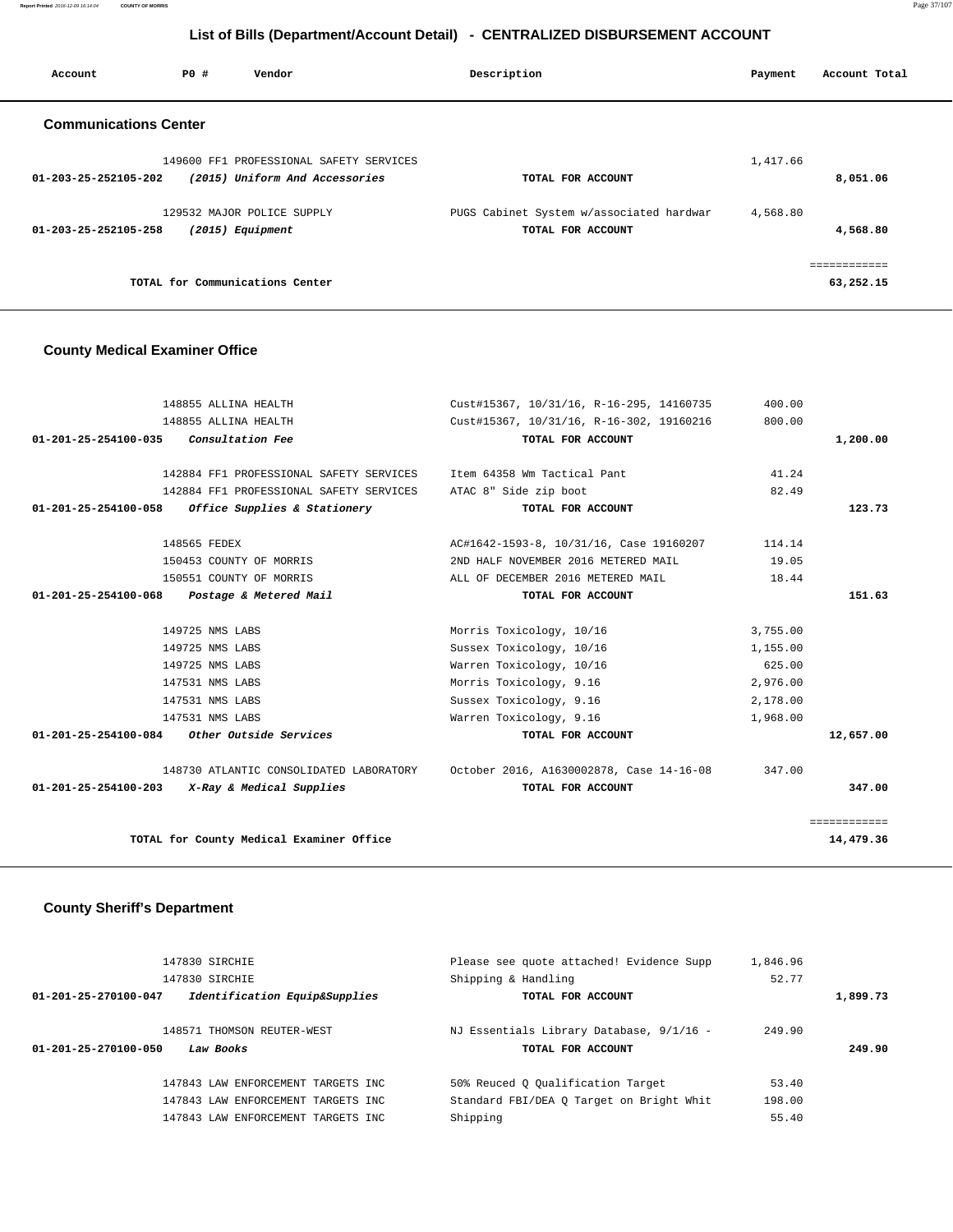| <b>County Sheriff's Department</b>                 |                                                                                      |                    |           |
|----------------------------------------------------|--------------------------------------------------------------------------------------|--------------------|-----------|
| 146679 PROJECT LIFESAVER, INC.                     | BAND - 1/2" White Vinyl for oval or "L"                                              | 577.50             |           |
| 146679 PROJECT LIFESAVER, INC.                     | BATTERY - Wafer Style for M60 "Longrange                                             | 90.00              |           |
| 146679 PROJECT LIFESAVER, INC.                     | BATTERY - Wafer Style for Oval & Round 3                                             | 47.50              |           |
| 146679 PROJECT LIFESAVER, INC.                     | BATTERY - Wafer Style "L" Series 30-day                                              | 24.00              |           |
| 146679 PROJECT LIFESAVER, INC.                     | TRANSMITTER - One Year Kit Special 30-da                                             | 300.00             |           |
| 146679 PROJECT LIFESAVER, INC.                     | TRANSMITTER - Case for PLI Oval Transmit                                             | 11.80              |           |
| 146679 PROJECT LIFESAVER, INC.                     | HazMat Fee                                                                           | 27.50              |           |
| 146679 PROJECT LIFESAVER, INC.                     | Shipping & Handling                                                                  | 16.27              |           |
| 146994 CRYSTAL SPRINGS                             | Water & New Cooler - PSD, K9, CIS, Inv d                                             | 70.47              |           |
| 149763 SHERIFF EDWARD V. ROCHFORD                  | W. Schievella - Hero of the Day Juliet N                                             | 71.91              |           |
| 149763 SHERIFF EDWARD V. ROCHFORD                  | Frank Benevento - Payment Notary Legal S                                             | 30.00              |           |
| 149763 SHERIFF EDWARD V. ROCHFORD                  | Carol Sullivan - Payment Notary - Legal                                              | 30.00              |           |
| 01-201-25-270100-059<br>Other General Expenses     | TOTAL FOR ACCOUNT                                                                    |                    | 1,802.40  |
| 150453 COUNTY OF MORRIS                            | 2ND HALF NOVEMBER 2016 METERED MAIL                                                  | 430.92             |           |
| 150551 COUNTY OF MORRIS                            | ALL OF DECEMBER 2016 METERED MAIL                                                    | 0.22               |           |
| 150551 COUNTY OF MORRIS                            | ALL OF DECEMBER 2016 METERED MAIL                                                    | 461.21             |           |
| 01-201-25-270100-068<br>Postage & Metered Mail     | TOTAL FOR ACCOUNT                                                                    |                    | 892.35    |
| 148119 COMMUNICATIONS SERVICE                      | Troubleshoot radio not working, Work Ord                                             | 95.00              |           |
| 01-201-25-270100-072<br><i>Radio Repairs</i>       | TOTAL FOR ACCOUNT                                                                    |                    | 95.00     |
|                                                    |                                                                                      |                    |           |
| 149781 SHERIFF EDWARD V. ROCHFORD                  | W. Schievella - Misc items for hero of t                                             | 16.46              |           |
| 149781 SHERIFF EDWARD V. ROCHFORD                  | E.Barnes- Tolls to Manhattan NY                                                      | 17.45              |           |
| 149781 SHERIFF EDWARD V. ROCHFORD                  | R. Brown - Parking Awards Luncheon AC                                                | 20.00              |           |
| 149781 SHERIFF EDWARD V. ROCHFORD                  | S.Weiler - Tolls                                                                     | 10.30              |           |
| 149781 SHERIFF EDWARD V. ROCHFORD                  | S. Weiler - Tolls                                                                    | 9.45               |           |
| 149781 SHERIFF EDWARD V. ROCHFORD                  | Tolls by Mail                                                                        | 5.00               |           |
| 01-201-25-270100-082<br>Travel Expense             | TOTAL FOR ACCOUNT                                                                    |                    | 78.66     |
| 148120 U.S. SECURITY ASSOCIATES, INC.              | GUARDS - 9/2/16 - 9/8/16, Inv dtd 9/8/16                                             | 2,575.12           |           |
| 148120 U.S. SECURITY ASSOCIATES, INC.              | GUARDS - $9/9/16$ - $9/15/16$ , Inv dtd $9/15/$                                      | 3,540.40           |           |
| 148120 U.S. SECURITY ASSOCIATES, INC.              | GUARDS - 9/16/16 - 9/22/16, Inv dtd 9/22                                             | 3,057.76           |           |
| 148120 U.S. SECURITY ASSOCIATES, INC.              | GUARDS - 9/30/16 - 10/6/16, Inv dtd 10/6                                             | 2,832.32           |           |
| 148120 U.S. SECURITY ASSOCIATES, INC.              | GUARDS - 10/7/16 - 10/13/16, Inv dtd 10/                                             | 2,156.00           |           |
| Other Outside Services<br>01-201-25-270100-084     | TOTAL FOR ACCOUNT                                                                    |                    | 14,161.60 |
| 148572 OFFICE CONCEPTS GROUP, INC.                 | Office Supplies - Legal Serv/D. Blank, A                                             | 609.16             |           |
| 145808 PAPER MART INC                              | CASES of Paper, Inv dtd 8/30/16, Cust #8                                             | 264.80             |           |
| 01-201-25-270100-095 Other Administrative Supplies | TOTAL FOR ACCOUNT                                                                    |                    | 873.96    |
| 148111 VERIZON WIRELESS                            | $9/9/16$ - $10/1/16$ , Inv dtd $10/1/16$                                             | 1,661.76           |           |
| 148901 VERIZON WIRELESS                            | 442002049-00001 9/24/16 - 10/23/16, Inv                                              | 832.15             |           |
| Communications Equipment<br>01-201-25-270100-161   | TOTAL FOR ACCOUNT                                                                    |                    | 2,493.91  |
|                                                    |                                                                                      |                    |           |
| 146918 RICOH USA, INC.<br>149609 RICOH USA, INC.   | $(1)$ Admin/MPC4504; $(1)$ Support/MP4054; $($<br>Oct/Nov/Dec "2016" RICOH #MP301SPF | 5,654.35<br>178.32 |           |
| Office Machines - Rental<br>01-201-25-270100-164   | TOTAL FOR ACCOUNT                                                                    |                    | 5,832.67  |
| 149333 STEVEN B. HODES, DVM PA                     | KAISER - 10/15/16 Allergic Reaction/Exam                                             | 210.00             |           |
| 149333 STEVEN B. HODES, DVM PA                     | DISCOUNT                                                                             | $-23.60$           |           |
| Medical<br>01-201-25-270100-189                    | TOTAL FOR ACCOUNT                                                                    |                    | 186.40    |
|                                                    |                                                                                      |                    |           |
| 148123 UNIVERSAL UNIFORM SALES CO INC              | J. PUGLISE - Name Plate & Keeper, POS #2                                             | 29.00              |           |
| 148123 UNIVERSAL UNIFORM SALES CO INC              | K. JOHNSON - Boots, POS #2-27979, Inv dt                                             | 94.99              |           |
| 148123 UNIVERSAL UNIFORM SALES CO INC              | D. THORNTON - Alterations & Emblems, POS                                             | 13.00              |           |

 **Account P0 # Vendor Description Payment Account Total**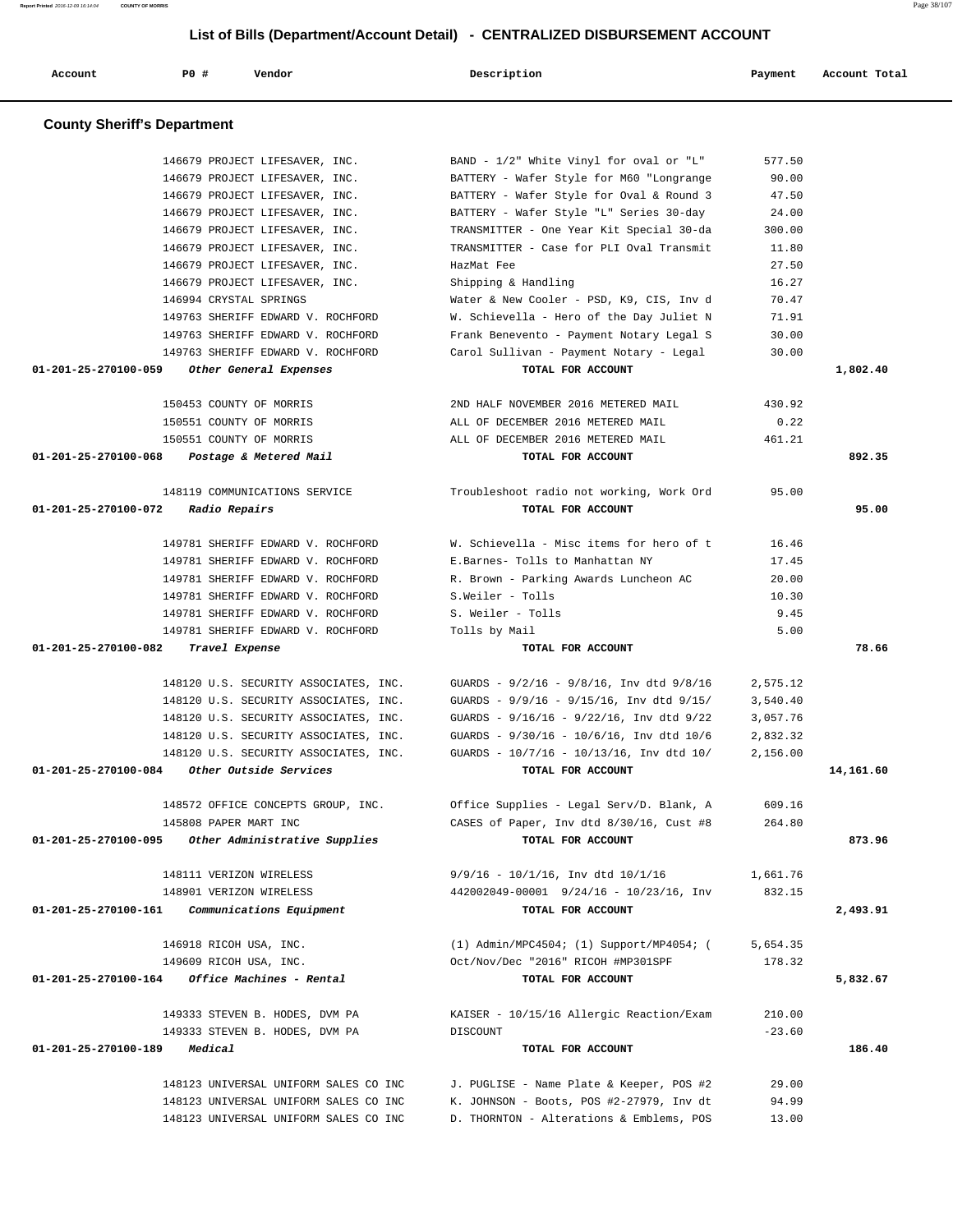**Report Printed** 2016-12-09 16:14:04 **COUNTY OF MORRIS** Page 39/107

# **List of Bills (Department/Account Detail) - CENTRALIZED DISBURSEMENT ACCOUNT**

| Account                        | PO#                                | Vendor                                | Description                              | Payment | Account Total |
|--------------------------------|------------------------------------|---------------------------------------|------------------------------------------|---------|---------------|
|                                | <b>County Sheriff's Department</b> |                                       |                                          |         |               |
|                                |                                    | 148123 UNIVERSAL UNIFORM SALES CO INC | G. PENNINO - Alterations & Emblems, POS  | 52.00   |               |
|                                |                                    | 148123 UNIVERSAL UNIFORM SALES CO INC | J. VAN VALEN - Pant's, POS #1-32300, Inv | 50.00   |               |
|                                |                                    | 148123 UNIVERSAL UNIFORM SALES CO INC | E. TOMASINI - Pant's, POS #1-32301, Inv  | 50.00   |               |
|                                |                                    | 148123 UNIVERSAL UNIFORM SALES CO INC | M. CARBONE - Pant's, POS #1-32302, Inv d | 50.00   |               |
|                                | 148118 CALEA                       |                                       | ITEM #0050300090000 - Nameplates (1-499) | 96.00   |               |
|                                | 148118 CALEA                       |                                       | SHIPPING                                 | 11.00   |               |
| 01-201-25-270100-202           |                                    | Uniform And Accessories               | TOTAL FOR ACCOUNT                        |         | 465.99        |
|                                |                                    | 139399 MIRION TECHNOLOGIES (GDS) INC  | TLD Badges, Inv dtd 4/30/16,             | 719.43  |               |
| 01-201-25-270100-203           |                                    | X-Ray & Medical Supplies              | TOTAL FOR ACCOUNT                        |         | 719.43        |
|                                |                                    | 148899 FASTENAL COMPANY               | Level & a 2 port Charger, Inv dtd 10/28/ | 282.00  |               |
| $01 - 201 - 25 - 270100 - 246$ |                                    | Tools - Others                        | TOTAL FOR ACCOUNT                        |         | 282.00        |
|                                | 148116 GRAINGER                    |                                       | ITEM #9RYJ7/Germicidal Disinfecting Wipe | 114.20  |               |
|                                | 148116 GRAINGER                    |                                       | ITEM #23K941/Catalog Envelope- LIGHT BRO | 440.10  |               |
|                                | 148116 GRAINGER                    |                                       | ITEM #30F332/MOTOROLA Waterproof two way | 109.84  |               |
|                                | 148116 GRAINGER                    |                                       | ITEM #6AP81/Lens Clng Tissue 4-7/8" x 7- | 63.52   |               |
|                                | 148116 GRAINGER                    |                                       | ITEM #3PKJR9/Boot Covers, XL WHITE, PK50 | 31.84   |               |
|                                | 148116 GRAINGER                    |                                       | ITEM #3VDH3/Cleaner & Disinfectant, Size | 205.80  |               |
|                                |                                    | 148113 DASH MEDICAL GLOVES INC        | ITEM #BMN100S/Black Maxx NitRile Exam Gl | 141.80  |               |
|                                |                                    | 148113 DASH MEDICAL GLOVES INC        | ITEM #BMN100M/Black Maxx Nitrile Exam Gl | 70.90   |               |
|                                |                                    | 148113 DASH MEDICAL GLOVES INC        | ITEM #BMN100L/Black Maxx Exam Gloves (LA | 354.50  |               |
|                                |                                    | 148113 DASH MEDICAL GLOVES INC        | ITEM #BMN100XL/Black Maxx Nitrite Exam G | 141.80  |               |
|                                |                                    | 148113 DASH MEDICAL GLOVES INC        | ITEM #VNPF100S/Vitaiard Nitrile Exam Glo | 46.90   |               |
|                                |                                    | 148113 DASH MEDICAL GLOVES INC        | ITEM #VNPF100M/Vitalgard Nitrile Exam Gl | 46.90   |               |
|                                |                                    | 148113 DASH MEDICAL GLOVES INC        | ITEM #VNPF100L/Vitalgard Nitrile Exam Gl | 140.70  |               |
|                                |                                    | 148113 DASH MEDICAL GLOVES INC        | ITEM #VNPF100XL/Vitalgard Nitrile Exam G | 93.80   |               |
|                                |                                    | 148113 DASH MEDICAL GLOVES INC        | HRP50S/Hi-Risk Nitrile Exam Gloves (SMAL | 76.90   |               |
|                                |                                    | 148113 DASH MEDICAL GLOVES INC        | HRPOM/Hi-Risk Nitrile Exam Gloves (MEDIU | 76.90   |               |
|                                |                                    | 148113 DASH MEDICAL GLOVES INC        | HRP50L/Hi-Risk Nitrile Exam Gloves (LARG | 76.90   |               |
|                                |                                    | 148113 DASH MEDICAL GLOVES INC        | HRP50XL/Hi-Risk Nitrile Exam Gloves (X-L | 76.90   |               |
| 01-201-25-270100-258           | Equipment                          |                                       | TOTAL FOR ACCOUNT                        |         | 2,310.20      |
|                                |                                    | 149772 SHERIFF EDWARD V. ROCHFORD     | M. Chiarolanza - Headset adapter for She | 39.80   |               |
|                                |                                    | 149772 SHERIFF EDWARD V. ROCHFORD     | W.Rawa-Training Aids                     | 21.48   |               |
|                                |                                    | 149772 SHERIFF EDWARD V. ROCHFORD     | B.Dunn - Part for laser device           | 17.95   |               |
| 01-201-25-270100-262           |                                    | Machinery Repairs & Parts             | TOTAL FOR ACCOUNT                        |         | 79.23         |
|                                |                                    | 141721 GARDEN STATE VINYL DESIGNS LLC | Lettering on Ford Interceptor SUV, Reg # | 575.00  |               |
| 01-201-25-270100-291           |                                    | Vehicle Repairs                       | TOTAL FOR ACCOUNT                        |         | 575.00        |
|                                |                                    |                                       |                                          |         | ============  |
|                                |                                    | TOTAL for County Sheriff's Department |                                          |         | 32,998.43     |

 **County Prosecutor's Office**

| Data Processing Supplies<br>01-201-25-275100-037 | TOTAL FOR ACCOUNT                       | 1,037.16 |
|--------------------------------------------------|-----------------------------------------|----------|
| 148825 W.B. MASON COMPANY INC                    | Ink/Toner                               | 1,037.16 |
| Outside Salaries & Wages<br>01-201-25-275100-016 | TOTAL FOR ACCOUNT                       | 131.30   |
| 145937 BETTY ANN DERCO                           | Supplemental Case Pay - 160821MRMM26    | 75.00    |
| 145937 BETTY ANN DERCO                           | Holiday/Wknd Supplement                 | 19.50    |
| 145937 BETTY ANN DERCO                           | Reg.On Call- Supplement for August 2016 | 36.80    |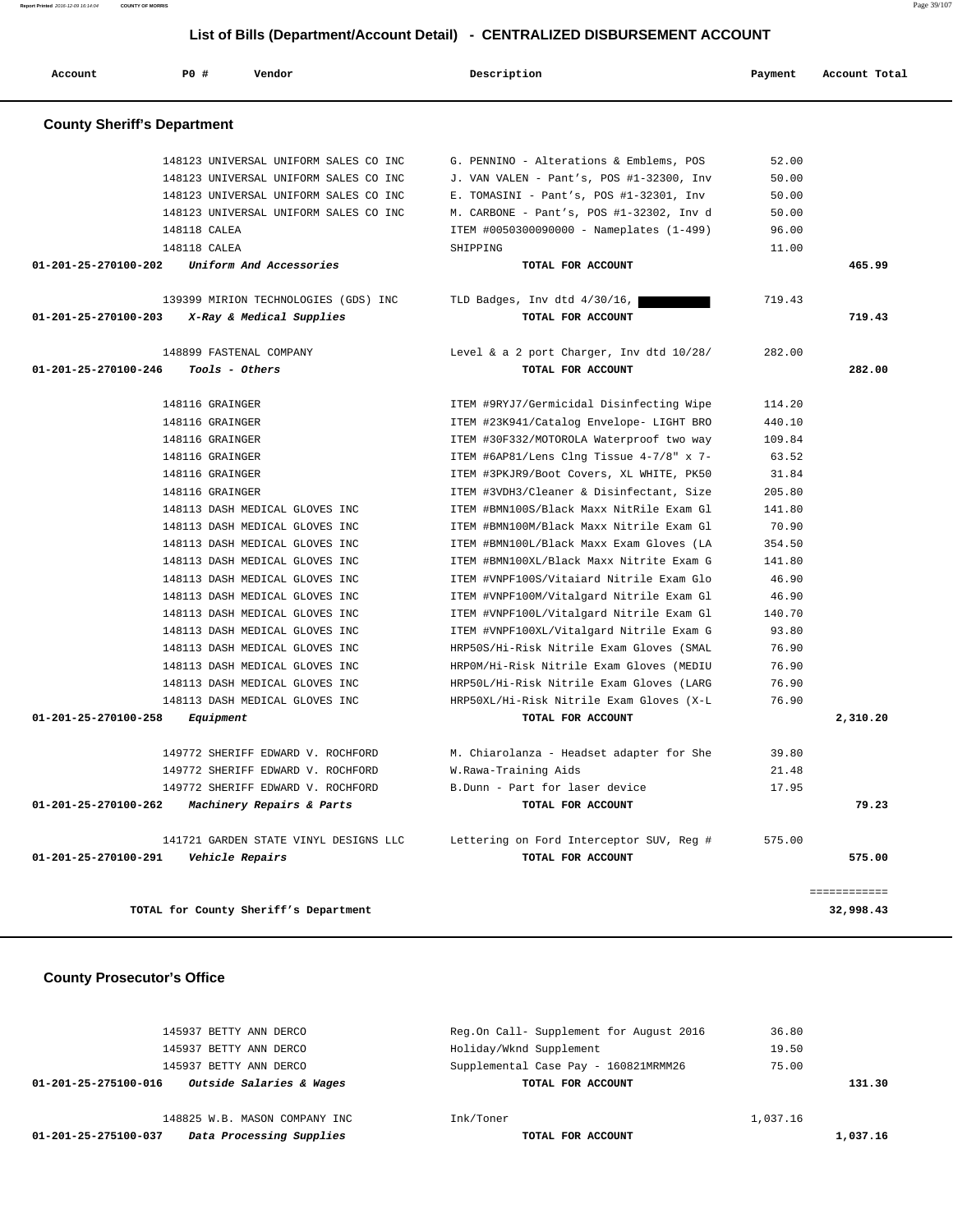**Report Printed** 2016-12-09 16:14:04 **COUNTY OF MORRIS** Page 40/107

# **List of Bills (Department/Account Detail) - CENTRALIZED DISBURSEMENT ACCOUNT**

| Account                           | PO#                   | Vendor                                   | Description                                                                          | Payment        | Account Total |
|-----------------------------------|-----------------------|------------------------------------------|--------------------------------------------------------------------------------------|----------------|---------------|
| <b>County Prosecutor's Office</b> |                       |                                          |                                                                                      |                |               |
|                                   |                       | 147867 NJ STATE BAR ASSOCIATION          | AP Kelly- NJICLE's New Attorney MCLE Day                                             | 98.00          |               |
|                                   |                       | 144478 RICHARD STOCKTON COLLEGE          | Elements of Financial Crimes Investigati                                             | 150.00         |               |
|                                   |                       | 144478 RICHARD STOCKTON COLLEGE          | Investigating & Prosecuting Money Launde                                             | 150.00         |               |
|                                   |                       | 144478 RICHARD STOCKTON COLLEGE          | How to Locate Assets During a Financial                                              | 150.00         |               |
|                                   |                       | 147417 NEW JERSEY HOMICIDE INVESTIGATORS | 23rd Annual Advanced Homicide Invertigat                                             | 1,250.00       |               |
|                                   |                       | 147860 TACTICAL OFFICER SURVIVAL         | Det. Lydia Negron, Det. Spence Osaigbovo a                                           | 900.00         |               |
|                                   | 147322 NATIA          |                                          | Technical Installations in a High Voltag                                             | 1,900.00       |               |
| 01-201-25-275100-039              |                       | Education Schools & Training             | TOTAL FOR ACCOUNT                                                                    |                | 4,745.00      |
|                                   |                       | 147304 THOMSON REUTER-WEST               | Account #10000176025- Sept. 2016- Law Li                                             | 2,455.86       |               |
|                                   |                       | 147784 THOMSON REUTER-WEST               | Account #1003917278 - Appellate Team Sep                                             | 1,482.22       |               |
| 01-201-25-275100-050              | Law Books             |                                          | TOTAL FOR ACCOUNT                                                                    |                | 3,938.08      |
|                                   |                       | 149387 W.B. MASON COMPANY INC            | Account #C1033751 Misc.Office Supplies                                               | 416.93         |               |
|                                   |                       | 149387 W.B. MASON COMPANY INC            | Account#C1033751 Misc. Office Supplies                                               | 527.75         |               |
|                                   |                       | 148830 OFFICE CONCEPTS GROUP, INC.       | Account #16868 - Misc. Office Supplies                                               | 132.19         |               |
|                                   |                       | 148830 OFFICE CONCEPTS GROUP, INC.       | Lithium Batteries                                                                    | 138.51         |               |
|                                   |                       | 148830 OFFICE CONCEPTS GROUP, INC.       | Lithium Battery                                                                      | 46.17          |               |
| 01-201-25-275100-058              |                       | 148826 W.B. MASON COMPANY INC            | Account #C1033751- Misc. Office Supplies                                             | 924.56         |               |
|                                   |                       | Office Supplies & Stationery             | TOTAL FOR ACCOUNT                                                                    |                | 2,186.11      |
|                                   | 149019 FEDEX          |                                          | Account #105105762 (10/21-10/27/16)                                                  | 313.59         |               |
|                                   | 149019 FEDEX          |                                          | Account#105105762(10/17-10/20/16)                                                    | 83.13          |               |
|                                   |                       | 150453 COUNTY OF MORRIS                  | 2ND HALF NOVEMBER 2016 METERED MAIL                                                  | 713.50         |               |
|                                   |                       | 150551 COUNTY OF MORRIS                  | ALL OF DECEMBER 2016 METERED MAIL                                                    | 1,056.80       |               |
| 01-201-25-275100-068              |                       | Postage & Metered Mail                   | TOTAL FOR ACCOUNT                                                                    |                | 2,167.02      |
|                                   |                       | 150199 M.C. PROSECUTOR'S EMERGENT        | Reimbursement for October 2016 Expenditu                                             | 485.21         |               |
|                                   | 149654 STEPHEN WILSON |                                          | Establishment of New Flash Money Account                                             | 25,000.00      |               |
| 01-201-25-275100-079              |                       | Special Projects                         | TOTAL FOR ACCOUNT                                                                    |                | 25,485.21     |
|                                   |                       | 148824 THOMAS C. SCHMID                  | Travel to Middlesex County for Training-                                             | 25.44          |               |
|                                   | 149020 DAVID AUGUST   |                                          | Confronting The Challenges of Criminal                                               | 26.70          |               |
|                                   | 149021 SEAN GAYNOR    |                                          | Travel to Trenton for Training on 10/28/                                             | 23.98          |               |
|                                   | 148836 LEO VINCENT    |                                          | Training in Monmouth County-10/24/16                                                 | 36.75          |               |
|                                   | 148836 LEO VINCENT    |                                          | Training in Monmouth County- 10/31/16                                                | 36.75          |               |
|                                   | 148836 LEO VINCENT    |                                          | Training - Middlesex County (Bail Reform<br>Traveel to Hamilton for Bail Reform Trai | 23.80          |               |
|                                   | 149022 BRIAN KENNEY   | 150194 CATHERINE LAQUAGLIA               | Travel to Hamilton, NJ for Bail Reform T                                             | 21.52<br>23.42 |               |
|                                   | 149396 SEAN GAYNOR    |                                          | Travel Reimbursement to Sussex Courthous                                             | 26.18          |               |
|                                   |                       | 149388 MELISSA ERCOLANO                  | Travel to Sayreville for Training (68.4                                              | 23.94          |               |
| 01-201-25-275100-082              |                       | Travel Expense                           | TOTAL FOR ACCOUNT                                                                    |                | 268.48        |
|                                   |                       | 147866 FREDRIC M. KNAPP                  | CDL Permit Fee for Det. Anthony Jordan.                                              | 125.00         |               |
|                                   |                       | 147305 THOMSON REUTER-WEST               | Account #10000432248 - Sept. 2016 CLEAR                                              | 921.90         |               |
|                                   |                       | 149501 FREDRIC M. KNAPP                  | E-Z Pass Account Payment Reimbursement f                                             | 300.00         |               |
|                                   | 149030 ALPHAGRAPHICS  |                                          | Vehicle ID signs- Morris County Sexual A                                             | 135.00         |               |
|                                   |                       | 148813 M.C. CHAMBER OF COMMERCE          | Annual Economic Outlook Luncheon- Octobe                                             | 170.00         |               |
|                                   |                       | 147798 TASER INTERNATIONAL               | Item #22504 - Holster, Blackhawk, Left,                                              | 133.28         |               |
|                                   |                       | 148812 THE 200 CLUB OF MORRIS COUNTY     | 2016 Annual Member Dinner ** Attendees:                                              | 210.00         |               |
|                                   |                       | 149350 DEIRDRE'S HOUSE                   | Deirdre's House 20th Gala Honoring Patri                                             | 1,425.00       |               |
|                                   |                       | 149394 JOSEPH COSTELLO                   | SOD - Taser Training (CED Target Backers                                             | 32.03          |               |
| 01-201-25-275100-118              |                       | Investigation Expense                    | TOTAL FOR ACCOUNT                                                                    |                | 3,452.21      |
|                                   |                       | 147866 FREDRIC M. KNAPP                  | State v Beckford, Ansel ** Req. by AP Ca                                             | 32.00          |               |
| 01-201-25-275100-126              |                       | Court Expenses-Extradition               | TOTAL FOR ACCOUNT                                                                    |                | 32.00         |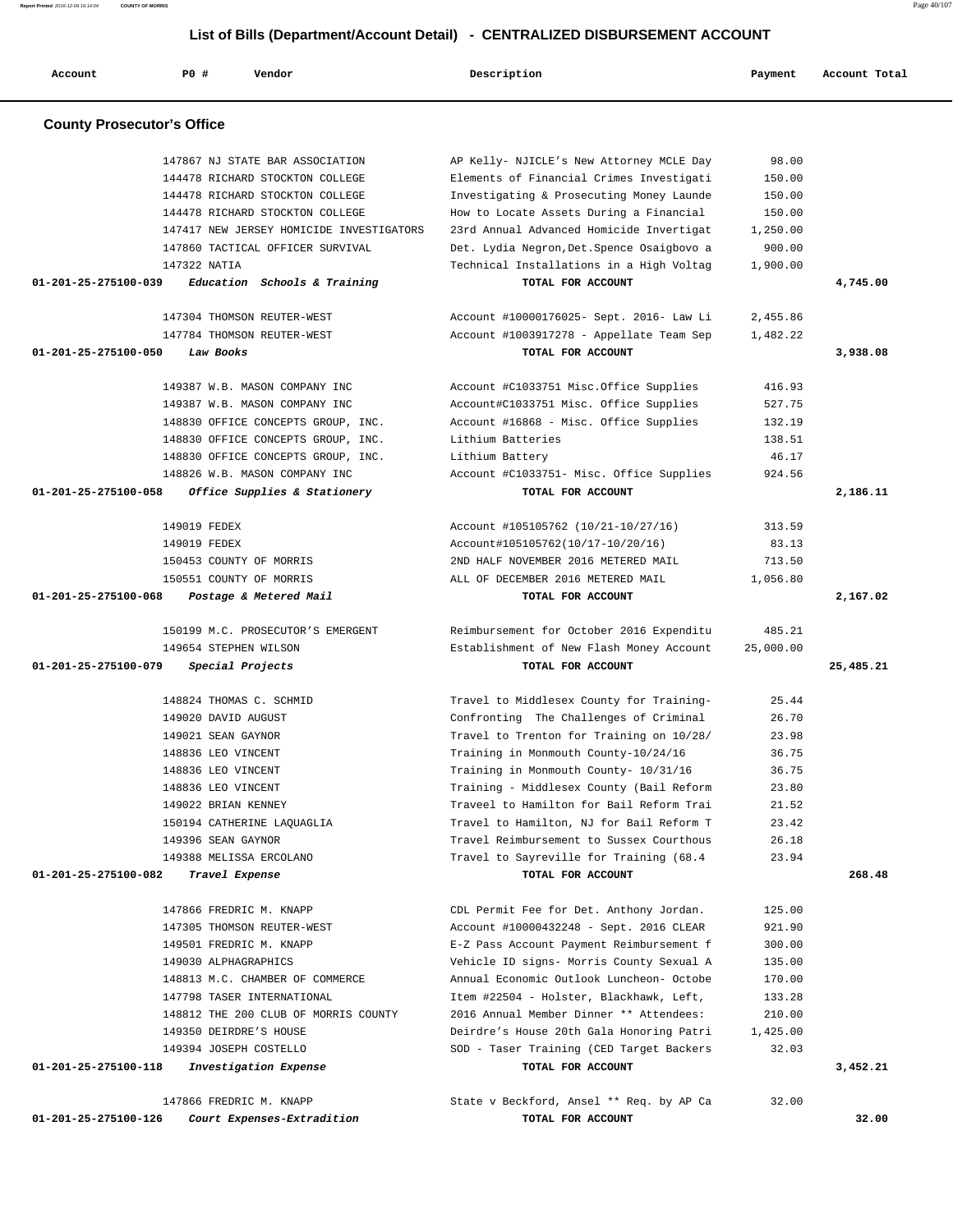|                                                   |                                          |                                          |           | ============ |
|---------------------------------------------------|------------------------------------------|------------------------------------------|-----------|--------------|
|                                                   | TOTAL for County Prosecutor's Office     |                                          |           | 44,124.99    |
|                                                   |                                          |                                          |           |              |
|                                                   |                                          |                                          |           |              |
| <b>County Jail</b>                                |                                          |                                          |           |              |
|                                                   |                                          |                                          |           |              |
|                                                   | 147610 ATLANTIC TRAINING CENTER          | 8 CPR CARDS DATED 10.8.16                | 80.00     |              |
|                                                   | 147610 ATLANTIC TRAINING CENTER          | 20 CPR CARDS DATED 10.8.16               | 200.00    |              |
|                                                   | 147622 FRED PRYOR SEMINARS               | TRAINING FOR FLORIO ON 9.19.16           | 899.00    |              |
|                                                   | 148755 PASSAIC COUNTY POLICE ACADEMY     | ACADEMY FEES FOR CALI, H. GONZALEZ, HERR | 2,980.00  |              |
| 01-201-25-280100-039 Education Schools & Training |                                          | TOTAL FOR ACCOUNT                        |           | 4,159.00     |
|                                                   | 146065 JOHNSON CONTROLS INC.             | INSTALLATION AND PROGRAMMING OF 4 SECURI | 1,807.00  |              |
| 01-201-25-280100-044                              | Equipment Service Agreements             | TOTAL FOR ACCOUNT                        |           | 1,807.00     |
|                                                   | 148762 RICOH AMERICAS CORPORATION        | COLOR COPIES FOR INTAKE COPIER FROM 7-1- | 412.93    |              |
|                                                   | 148762 RICOH AMERICAS CORPORATION        | COLOR COPIES FOR ADMIN COPIER FROM 7-1-1 | 454.02    |              |
|                                                   | 148762 RICOH AMERICAS CORPORATION        | COLOR COPIES FOR I.A. COPIER FROM 7-1-16 | 89.95     |              |
|                                                   | 148747 W.B. MASON COMPANY INC            | OFFICE SUPPLIES - DATED 10-20-16         | 139.53    |              |
|                                                   | 148747 W.B. MASON COMPANY INC            | OFFICE SUPPLIES - DATED 10-14-16         | 173.16    |              |
|                                                   | 148747 W.B. MASON COMPANY INC            | OFFICE SUPPLIES - DATED 10-19-16         | 179.28    |              |
|                                                   | 148747 W.B. MASON COMPANY INC            | OFFICE SUPPLIES - DATED 10-21-16         | 99.06     |              |
|                                                   | 148747 W.B. MASON COMPANY INC            | OFFICE SUPPLIES - DATED 10-24-16         | 58.15     |              |
|                                                   | 148747 W.B. MASON COMPANY INC            | OFFICE SUPPLIES - DATED 10-26-16         | 150.28    |              |
|                                                   | 148763 COFFEE LOVERS COFFEE SERVICE      | COFFEE DATED 9.21.16                     | 298.80    |              |
| 01-201-25-280100-058                              | Office Supplies & Stationery             | TOTAL FOR ACCOUNT                        |           | 2,055.16     |
|                                                   | 146670 INNOVATIVE CREDIT SOLUTIONS, INC. | NEW HIRE BACKROUND CHECKS DATED 9.27.16  | 75.00     |              |
|                                                   | 147986 BEST BUY ADVANTAGE ACCOUNT        | 6 CAMCORDERS DATED 10-19-16              | 2,099.94  |              |
|                                                   | 148765 HERMAN SCOTT                      | INMATE COUNSELING SERVICES FOR 58 INMATE | 2,500.00  |              |
|                                                   | 148909 CHRIS KLEIN                       | ADMIN NEWSPAPERS COLONIAL DELI DATED 1.8 | 200.00    |              |
|                                                   | 148909 CHRIS KLEIN                       | TABLE CLOTHS FOR CEREMONY DATED 9.27.16  | 18.88     |              |
|                                                   | 148909 CHRIS KLEIN                       | MIC AND WIRE FOR VIDEO CONF. ROOM DATED  | 42.40     |              |
|                                                   | 148909 CHRIS KLEIN                       | THREAD FOR LAUNDRY/CAMERA FOR SUPERVISOR | 217.56    |              |
| 01-201-25-280100-059                              | Other General Expenses                   | TOTAL FOR ACCOUNT                        |           | 5,153.78     |
|                                                   | 148908 CHRIS KLEIN                       | POSTAGE FOR ACA ELECTRONIC DOCUMENTS DAT | 27.14     |              |
|                                                   | 148908 CHRIS KLEIN                       | POSTAGE FOR FIT TEST MACHINE DATED 1.8.1 | 54.65     |              |
|                                                   | 150453 COUNTY OF MORRIS                  | 2ND HALF NOVEMBER 2016 METERED MAIL      | 43.69     |              |
|                                                   | 150551 COUNTY OF MORRIS                  | ALL OF DECEMBER 2016 METERED MAIL        | 128.98    |              |
| 01-201-25-280100-068                              | Postage & Metered Mail                   | TOTAL FOR ACCOUNT                        |           | 254.46       |
|                                                   |                                          |                                          |           |              |
|                                                   | 147616 MORRIS COUNTY MUA                 | FACILITY GARBAGE TIPPING FE              | 906.25    |              |
|                                                   | 147616 MORRIS COUNTY MUA                 | FACILITY GARBAGE PULL FEE O              | 670.00    |              |
|                                                   | 146675 CARRIER CORPORATION               | HVAC REPAIRS/PARTS DATED 8.25.16         | 570.00    |              |
|                                                   | 146675 CARRIER CORPORATION               | HVAC REPAIRS/PARTS DATED 8.25.16         | 760.00    |              |
|                                                   | 148007 CARRIER CORPORATION               | HVAC REPAIRS/PARTS DATED 10.10.16        | 13,872.00 |              |
|                                                   | 148758 TJ'S SPORTWIDE TROPHY             | PLAQUE AND ENGRAVING DATED 10-27-16      | 150.90    |              |

148754 CLIFTON ELEVATOR SERVICE CO INC ELEVATOR MAINTENANCE FOR NOV 2016 DATED 1,680.00

# 116074 SANDRA STEPHEN State v Kashif Parvaiz \*\* Travel Reimbur 292.42

Account **1888** PO # Vendor **Post Payment Account Payment Account Total County Prosecutor's Office 01-201-25-275100-258 Equipment TOTAL FOR ACCOUNT 390.00 01-203-25-275100-121 (2015) Witness Fees And Mileage TOTAL FOR ACCOUNT 292.42**

 **List of Bills (Department/Account Detail) - CENTRALIZED DISBURSEMENT ACCOUNT**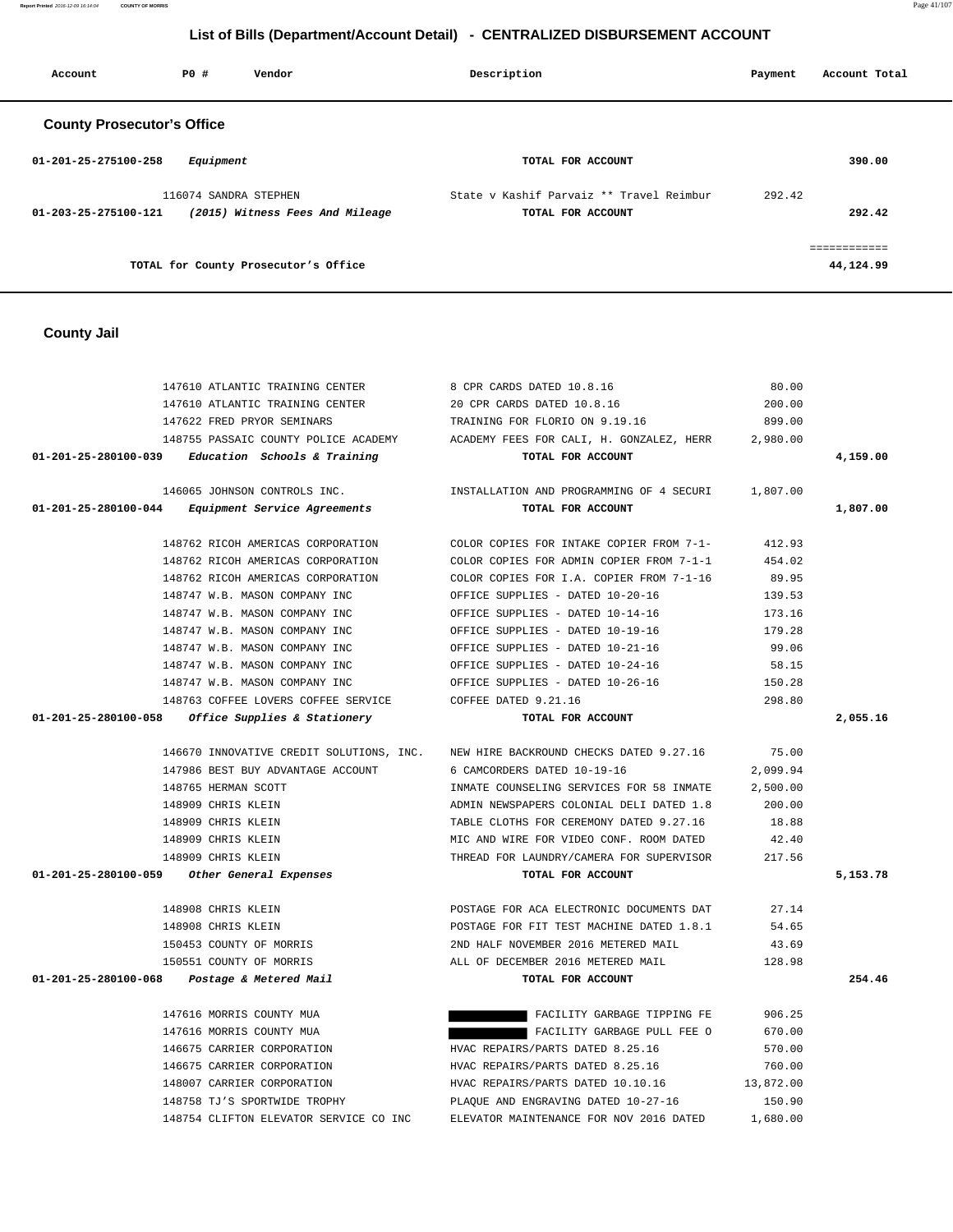| Account              | PO#<br>Vendor                                            | Description                                                   | Payment    | Account Total |
|----------------------|----------------------------------------------------------|---------------------------------------------------------------|------------|---------------|
| <b>County Jail</b>   |                                                          |                                                               |            |               |
| 01-201-25-280100-084 | Other Outside Services                                   | TOTAL FOR ACCOUNT                                             |            | 20,245.15     |
| 01-201-25-280100-128 | 148399 CY DRAKE LOCKSMITHS, INC.<br>Security Equipment   | KEYS AND PADLOCKS DATED 10.26.16<br>TOTAL FOR ACCOUNT         | 82.26      | 82.26         |
|                      |                                                          |                                                               |            |               |
| 01-201-25-280100-162 | 148752 BFI<br>Furniture & Fixtures                       | 4 CHAIRS DATED 10-13-16 NJSC A81620<br>TOTAL FOR ACCOUNT      | 2,864.16   | 2,864.16      |
|                      |                                                          |                                                               |            |               |
|                      | 148398 RICOH USA, INC.                                   | INITIAL LEASE PAYMENT FOR 8 NEW COPIERS:                      | 6,058.49   |               |
| 01-201-25-280100-164 | <i><b>Office Machines - Rental</b></i>                   | TOTAL FOR ACCOUNT                                             |            | 6,058.49      |
|                      | 148839 ARAMARK DALLAS LOCKBOX                            | 200334000 - STAFF & INMATE MEALS DATED 1                      | 11,907.40  |               |
|                      | 148749 ARAMARK DALLAS LOCKBOX                            | 200334000 - STAFF AND INMATE MEALS DATED                      | 12,049.82  |               |
|                      | 148749 ARAMARK DALLAS LOCKBOX                            | 200334000 - STAFF MEALS DATED 10-25-16                        | 30.00      |               |
|                      | 148749 ARAMARK DALLAS LOCKBOX                            | 200334000 - STAFF MEALS DATED 10-25-16                        | 499.50     |               |
|                      | 148749 ARAMARK DALLAS LOCKBOX                            | 200334000 - STAFF MEALS DATED 10-25-16                        | 225.00     |               |
| 01-201-25-280100-185 | Food                                                     | TOTAL FOR ACCOUNT                                             |            | 24,711.72     |
|                      | 145748 UNITED AD LABEL                                   | MEDICAL LABELS DATED 8.3.16                                   | 30.45      |               |
|                      | 146209 UNIVERSITY HOSPITAL                               | MEDICAL CARE FOR R. CARRASQUILLO DATED 7.                     | 293.00     |               |
|                      | 149433 DONNA GRUBLE                                      | REIMBURSEMENT FOR MEDICAL POSTAGE DATED                       | 6.94       |               |
|                      | 149433 DONNA GRUBLE                                      | REIMBURSEMENT FOR MEDICAL SUPPLIES DATED                      | 19.78      |               |
|                      | 149433 DONNA GRUBLE                                      | REIMBURSEMENT FOR MEDICAL SUPPLIES DATED                      | 1.76       |               |
|                      | 149433 DONNA GRUBLE                                      | REIMBURSEMENT FOR MEDICAL SUPPLIES DATED                      | 28.52      |               |
|                      | 149433 DONNA GRUBLE                                      | REIMBURSEMENT FOR MEDICAL SUPPLIES DATED                      | 3.52       |               |
| 01-201-25-280100-189 | 148840 CONTRACT PHARMACY SERVICES INC<br>Medical         | INMATE MEDICATION FOR OCT 2016 DATED 10.<br>TOTAL FOR ACCOUNT | 31, 111.44 | 31,495.41     |
|                      |                                                          |                                                               |            |               |
|                      | 148748 UNIVERSAL UNIFORM SALES CO INC                    | UNIFORMS FOR GUERRIERO DATED 10-18-16                         | 105.00     |               |
|                      | 148748 UNIVERSAL UNIFORM SALES CO INC                    | UNIFORMS FOR D. SIMPSON DATED 10-18-16                        | 223.00     |               |
|                      | 148748 UNIVERSAL UNIFORM SALES CO INC                    | UNIFORMS FOR DYKSTRA DATED 10-3-16                            | 145.00     |               |
|                      | 148748 UNIVERSAL UNIFORM SALES CO INC                    | UNIFORMS FOR JOHNSTON DATED 10-3-16                           | 105.00     |               |
|                      | 148767 ATLANTIC TACTICAL OF NJ, INC.                     | 4 OC HOLDERS DATED 10-25-16                                   | 84.00      |               |
| 01-201-25-280100-202 | Uniform And Accessories                                  | TOTAL FOR ACCOUNT                                             |            | 662.00        |
|                      | 148753 SCHAFFER DOOR INC                                 | BI-FOLD DOOR REPAIR AND MAINTENANCE DATE                      | 9,789.63   |               |
| 01-201-25-280100-223 | <b>Building Repairs</b>                                  | TOTAL FOR ACCOUNT                                             |            | 9,789.63      |
|                      |                                                          |                                                               |            |               |
|                      | 148764 GRAINGER                                          | MAINTENANCE SUPPLIES DATED 10-19-16                           | 108.82     |               |
|                      | 148764 GRAINGER                                          | MAINTENANCE SUPPLIES DATED 10-20-16                           | 1,783.30   |               |
| 01-201-25-280100-249 | Bldg Maintenance Supplies                                | TOTAL FOR ACCOUNT                                             |            | 1,892.12      |
|                      | 147614 U-LINE SHIPPING SUPPLY                            | OUTDOOR WASTE CONTAINER DATED 10-13-16                        | 759.22     |               |
|                      | 148750 W.B. MASON COMPANY INC                            | JANITORIAL DATED 10-14-16                                     | 693.72     |               |
|                      | 148714 JERSEY PAPER PLUS INC                             | BAR SOAP DATED 10-31-16                                       | 885.60     |               |
| 01-201-25-280100-252 | Janitorial Supplies                                      | TOTAL FOR ACCOUNT                                             |            | 2,338.54      |
|                      |                                                          |                                                               |            |               |
| 01-201-25-280100-262 | 148757 TOMAR INDUSTRIES INC<br>Machinery Repairs & Parts | PARTS FOR FLOOR BUFFERS DATED 10-21-16<br>TOTAL FOR ACCOUNT   | 883.23     | 883.23        |
|                      |                                                          |                                                               |            |               |
|                      | 124077 UNIVERSITY HOSPITAL                               | MEDICAL CARE FOR C.KOTZ DATED 6.16.15                         | 117.00     |               |
| 01-203-25-280100-189 | (2015) Medical                                           | TOTAL FOR ACCOUNT                                             |            | 117.00        |
|                      |                                                          |                                                               |            | ============  |

**TOTAL for County Jail** 114,569.11 **114,569.11** 

**Report Printed** 2016-12-09 16:14:04 **COUNTY OF MORRIS** Page 42/107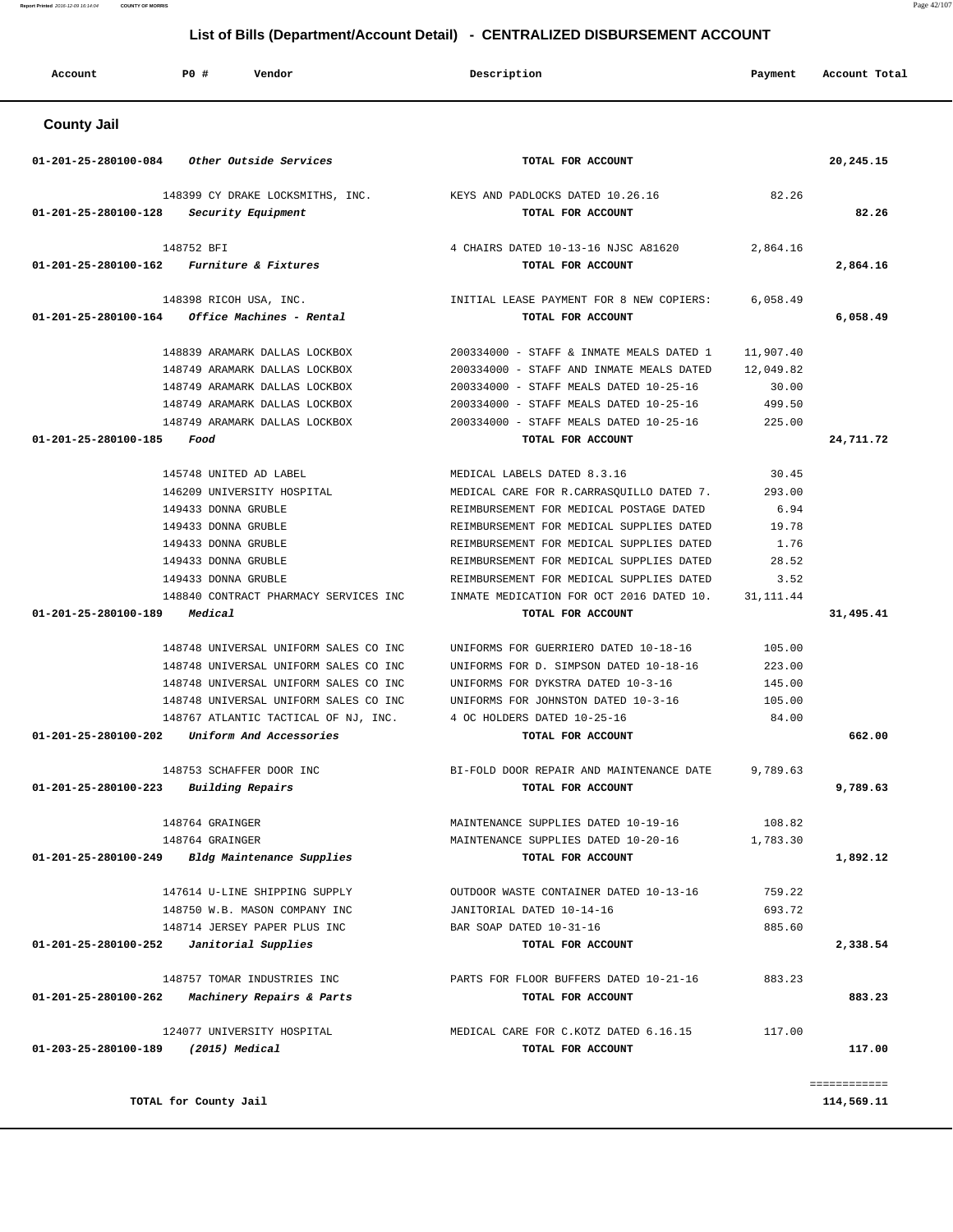**Report Printed** 2016-12-09 16:14:04 **COUNTY OF MORRIS** Page 43/107

# **List of Bills (Department/Account Detail) - CENTRALIZED DISBURSEMENT ACCOUNT**

| Account              | PO#                 | Vendor                       | Description                              | Payment  | Account Total |
|----------------------|---------------------|------------------------------|------------------------------------------|----------|---------------|
|                      |                     |                              |                                          |          |               |
|                      |                     | 149233 EDWARD SHAPLEY        | Cooking supplies for Science             | 17.76    |               |
|                      |                     | 147760 CDW GOVERNMENT        | Epson DC-21 Document Camera (with 2 year | 499.00   |               |
|                      | 149133 ODYSSEY WARE |                              | Odysseyware Renewal                      | 4,000.00 |               |
| 01-201-25-281100-039 |                     | Education Schools & Training | TOTAL FOR ACCOUNT                        |          | 4,516.76      |

| 149128 W.B. MASON COMPANY INC                       | HP Ink 45 (black)                                 | 26.35 |              |
|-----------------------------------------------------|---------------------------------------------------|-------|--------------|
| 149128 W.B. MASON COMPANY INC                       | 3" closed side hanging files 25/box               | 39.71 |              |
| 149128 W.B. MASON COMPANY INC                       | Desk Pad 2017 calendars                           | 26.24 |              |
| 148886 OFFICE CONCEPTS GROUP, INC.                  | Cutter, Slicet Opener                             | 22.32 |              |
| 148886 OFFICE CONCEPTS GROUP, INC.                  | Case of Pledge                                    | 57.83 |              |
| 148886 OFFICE CONCEPTS GROUP, INC.                  | Sheet protectors                                  | 8.48  |              |
| $01-201-25-281100-058$ Office Supplies & Stationery | TOTAL FOR ACCOUNT                                 |       | 180.93       |
| 150453 COUNTY OF MORRIS                             | 2ND HALF NOVEMBER 2016 METERED MAIL               | 10.54 |              |
| 150551 COUNTY OF MORRIS                             | ALL OF DECEMBER 2016 METERED MAIL                 | 34.11 |              |
| 01-201-25-281100-068 Postage & Metered Mail         | TOTAL FOR ACCOUNT                                 |       | 44.65        |
| 149480 RICOH USA, INC.                              | 2 Ricoh MP4002SP Copiers - Payment 12/12 1,452.77 |       |              |
| $01-201-25-281100-164$ Office Machines - Rental     | TOTAL FOR ACCOUNT                                 |       | 1,452.77     |
| 148832 UNIVERSAL UNIFORM SALES CO INC               | Sqt Chevrons                                      | 3.00  |              |
| 148832 UNIVERSAL UNIFORM SALES CO INC               | Hash Marks for 511 Job Shirt                      | 2.00  |              |
| Uniform And Accessories<br>01-201-25-281100-202     | TOTAL FOR ACCOUNT                                 |       | 5.00         |
|                                                     |                                                   |       | ============ |
| TOTAL for County Youth Detention Facilit            |                                                   |       | 6, 200.11    |

# **Road Repairs**

| 148554 SPACE FARMS INC                               | $10/1$ - $10/31/2016$ carcass removal    | 5,390.00   |            |
|------------------------------------------------------|------------------------------------------|------------|------------|
| 01-201-26-290100-036 Contracted Services             | TOTAL FOR ACCOUNT                        |            | 5,390.00   |
| 150453 COUNTY OF MORRIS                              | 2ND HALF NOVEMBER 2016 METERED MAIL      | 1.86       |            |
| 150551 COUNTY OF MORRIS                              | ALL OF DECEMBER 2016 METERED MAIL        | 8.70       |            |
| 01-201-26-290100-068 Postage & Metered Mail          | TOTAL FOR ACCOUNT                        |            | 10.56      |
| 147435 CENTURYLINK                                   | 310111021 Sept. 25, 2016 L.V. Garage Fax | 219.56     |            |
| 147435 CENTURYLINK                                   | 310111021 Oct. 25, 2016 L.V. Garage Fax  | 219.56     |            |
| 01-201-26-290100-146<br>Telephone                    | TOTAL FOR ACCOUNT                        |            | 439.12     |
| 148945 PEZZO PIZZA II                                | Meals $4/15 - 9/23/2016$                 | 150.00     |            |
| 148945 PEZZO PIZZA II                                | 15% Gratuity                             | 22.50      |            |
| Meals<br>01-201-26-290100-188                        | TOTAL FOR ACCOUNT                        |            | 172.50     |
| 149229 DELLA PELLO PAVING INC.                       | Labor, Materials & Servicesfor the Milli | 247,602.96 |            |
| 148882 TILCON NEW YORK INC.                          | I-5 FABC                                 | 165.21     |            |
| 148882 TILCON NEW YORK INC.                          | I-6 Skin Patch                           | 379.39     |            |
| 149082 TILCON NEW YORK INC.                          | I-6 Skin Patch                           | 623.46     |            |
| 149082 TILCON NEW YORK INC.                          | $I-5$ FABC                               | 2,921.82   |            |
| 149082 TILCON NEW YORK INC.                          | OPR Winter Mix                           | 409.30     |            |
| 148885 WELDON QUARRY CO., LLC                        | rap tandem 10/7, 10/20/2016              | 1,900.00   |            |
| 01-201-26-290100-222 Bituminous Concrete             | TOTAL FOR ACCOUNT                        |            | 254,002.14 |
| 149224 CAMPBELL FOUNDRY COMPANY                      | state inspected MHF 5" & cover           | 2,214.80   |            |
| 01-201-26-290100-224<br>Catch Basin Drainage & Pipes | TOTAL FOR ACCOUNT                        |            | 2,214.80   |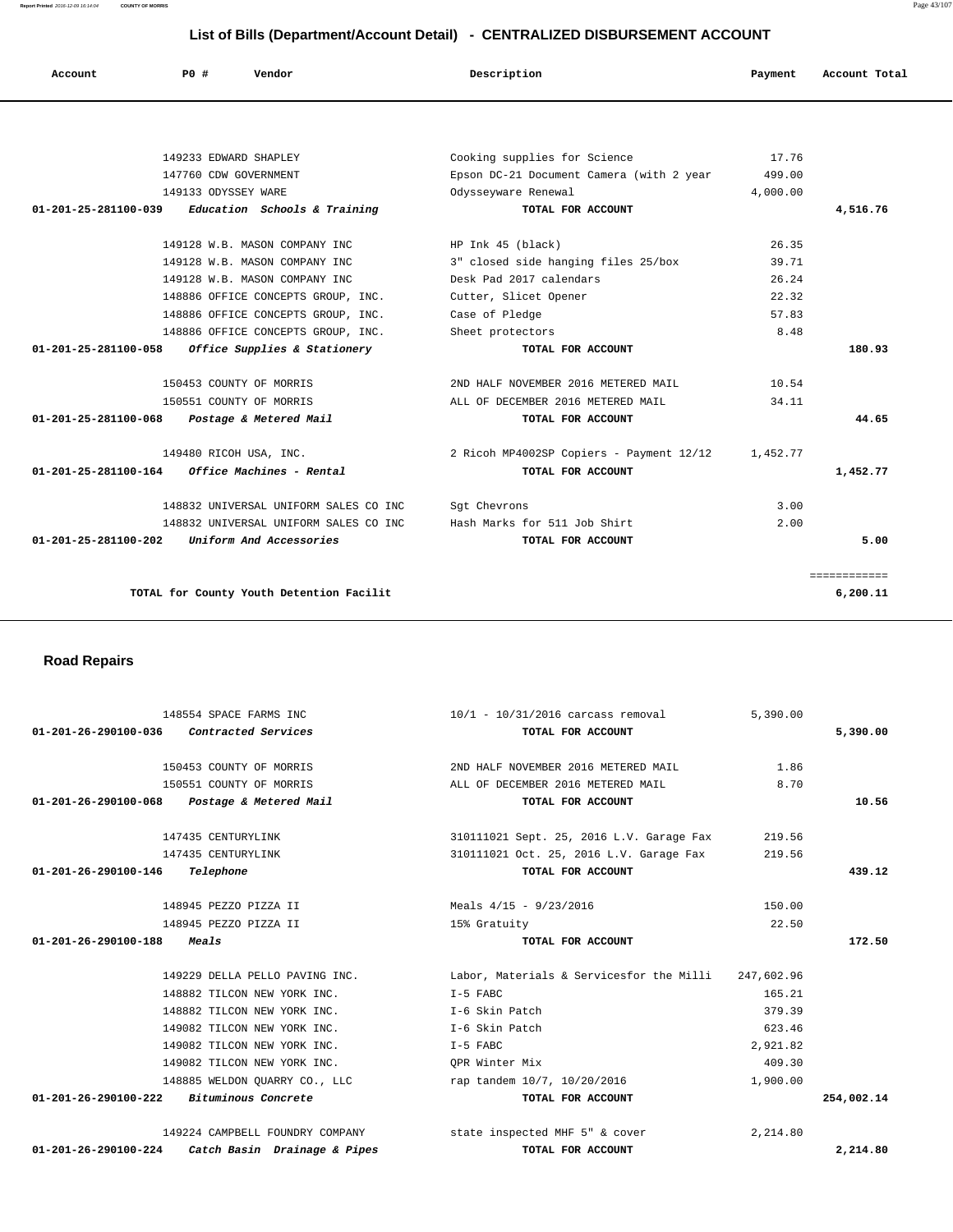**Report Printed** 2016-12-09 16:14:04 **COUNTY OF MORRIS** Page 44/107

## **List of Bills (Department/Account Detail) - CENTRALIZED DISBURSEMENT ACCOUNT**

| Account                        | PO#<br>Vendor                           | Description                              | Payment  | Account Total |
|--------------------------------|-----------------------------------------|------------------------------------------|----------|---------------|
| <b>Road Repairs</b>            |                                         |                                          |          |               |
|                                | 148842 TOWNSHIP OF LONG HILL            | 1/17/2016 call out                       | 225.00   |               |
|                                | 148842 TOWNSHIP OF LONG HILL            | $1/22/2016$ call out                     | 225.00   |               |
|                                | 148842 TOWNSHIP OF LONG HILL            | 1/25/2016 call out                       | 75.00    |               |
|                                | 148842 TOWNSHIP OF LONG HILL            | 1/29/2016 call out-loader on intersectio | 450.00   |               |
|                                | 148842 TOWNSHIP OF LONG HILL            | 2/5/2016 call out                        | 225.00   |               |
|                                | 148842 TOWNSHIP OF LONG HILL            | $2/9/2016$ call out                      | 225.00   |               |
|                                | 148842 TOWNSHIP OF LONG HILL            | 2/15/2016 call out                       | 225.00   |               |
|                                | 148842 TOWNSHIP OF LONG HILL            | $3/4/2016$ call out                      | 225.00   |               |
| 01-201-26-290100-228           | Contracted Snow/Ice Removal             | TOTAL FOR ACCOUNT                        |          | 1,875.00      |
|                                | 147494 OSBURN ASSOCIATES, INC.          | SALES ORDER # 212450 alum blank 30"x30"  | 94.65    |               |
|                                | 147494 OSBURN ASSOCIATES, INC.          | Alum Blank 30"x30" STRD HOLES            | 631.50   |               |
|                                | 147494 OSBURN ASSOCIATES, INC.          | Alum Blank 12"x18" STRD HOLES            | 303.00   |               |
|                                | 147494 OSBURN ASSOCIATES, INC.          | Alum Blank 36"x36" PUNCHED AS DIAMONDS   | 363.60   |               |
|                                | 147494 OSBURN ASSOCIATES, INC.          | FACE W13-1P 18x18, R 1.5                 | 150.40   |               |
|                                | 147494 OSBURN ASSOCIATES, INC.          | FACE R7-19 12x18 R 1.5 NO STOPPING OR ST | 501.00   |               |
|                                | 147494 OSBURN ASSOCIATES, INC.          | FACE R4-7 24x30 R 1.5 KEEP RIGHT         | 417.50   |               |
|                                | 147494 OSBURN ASSOCIATES, INC.          | FACE 30x30 R 1.875 YELLOW W/BLK BORDER O | 417.60   |               |
|                                | 147494 OSBURN ASSOCIATES, INC.          | FACE 18x24 R 1.5 YELLOW W/BLK BORDER ONL | 200.40   |               |
|                                | 147494 OSBURN ASSOCIATES, INC.          | FACE 21x15 R 1.5 YELLOW GREEN W/BLK BORD | 146.20   |               |
|                                | 147494 OSBURN ASSOCIATES, INC.          | FACE W3-1 30x30 R 1.875 STOP AHEAD       | 522.00   |               |
|                                | 147494 OSBURN ASSOCIATES, INC.          | FACE W16-9P MOD 24x12 R 1.5 AHEAD        | 167.00   |               |
|                                | 147494 OSBURN ASSOCIATES, INC.          | FACE S4-3P 24x8 R 1.5 SCHOOL PLAQUE      | 111.25   |               |
|                                | 147494 OSBURN ASSOCIATES, INC.          | FACE W12-1 24x24 R 1.5 DOUBLE ARROW      | 133.60   |               |
|                                | 147494 OSBURN ASSOCIATES, INC.          | FACE W4-2R 36x36 R 2.25 RIGHT LANE REDUC | 300.60   |               |
|                                | 147494 OSBURN ASSOCIATES, INC.          | FACE 36x36 R 2.25 YELLOW W/BLK BORDER ON | 601.20   |               |
|                                | 147494 OSBURN ASSOCIATES, INC.          | FACE W3-3 36x36 R 2.25 SIGNAL AHEAD      | 300.60   |               |
|                                | 147494 OSBURN ASSOCIATES, INC.          | FACE W11-2MOD 30x30 R 1.875 PEDESTRIAN   | 313.20   |               |
|                                | 148243 GARDEN STATE HIGHWAY             | Briteside 3"x72" DG3 White/Yellow (U-Cha | 530.00   |               |
|                                | 148622 GARDEN STATE HIGHWAY             | 2# x 10' Green U-Channel Post, FLP & SC  | 2,925.00 |               |
|                                | 148622 GARDEN STATE HIGHWAY             | 2# x 3' 6" Green U-Channel Post, FLP & T | 2,010.00 |               |
|                                | 145767 SHEAFFER SUPPLY INC.             | M18 1/2" high torque impact wrench w/pin | 370.86   |               |
| $01 - 201 - 26 - 290100 - 238$ | Signage                                 | TOTAL FOR ACCOUNT                        |          | 11,511.16     |
|                                | 148884 EASTERN CONCRETE MATERIALS, INC. | Tickets # 21328353, 21328403 Dated 10/20 | 336.42   |               |
|                                | 149068 EASTERN CONCRETE MATERIALS, INC. | Tickets 21329452, 21329454, 21329485, 21 | 829.44   |               |
| 01-201-26-290100-244           | Stone                                   | TOTAL FOR ACCOUNT                        |          | 1,165.86      |
|                                | 147384 AGWAY MORRISTOWN                 | propane refill #20                       | 77.00    |               |
| 01-201-26-290100-260           | Construction Materials                  | TOTAL FOR ACCOUNT                        |          | 77.00         |
|                                | 148947 CABLEVISION                      | 07876-512349-01-9 Hanover Garage Cablevi | 108.48   |               |
|                                | 148947 CABLEVISION                      | 07876-512349-01-9 Hanover Garage Cablevi | 108.48   |               |
|                                | 148948 GALETON GLOVES                   | safety panther thermal gloves            | 316.20   |               |
|                                | 148948 GALETON GLOVES                   | CREDIT ORDER #1366865                    | $-96.02$ |               |
| 01-201-26-290100-266           | Safety Items                            | TOTAL FOR ACCOUNT                        |          | 437.14        |
|                                |                                         |                                          |          | ============  |
|                                | TOTAL for Road Repairs                  |                                          |          | 277,295.28    |

 **Bridges and Culverts**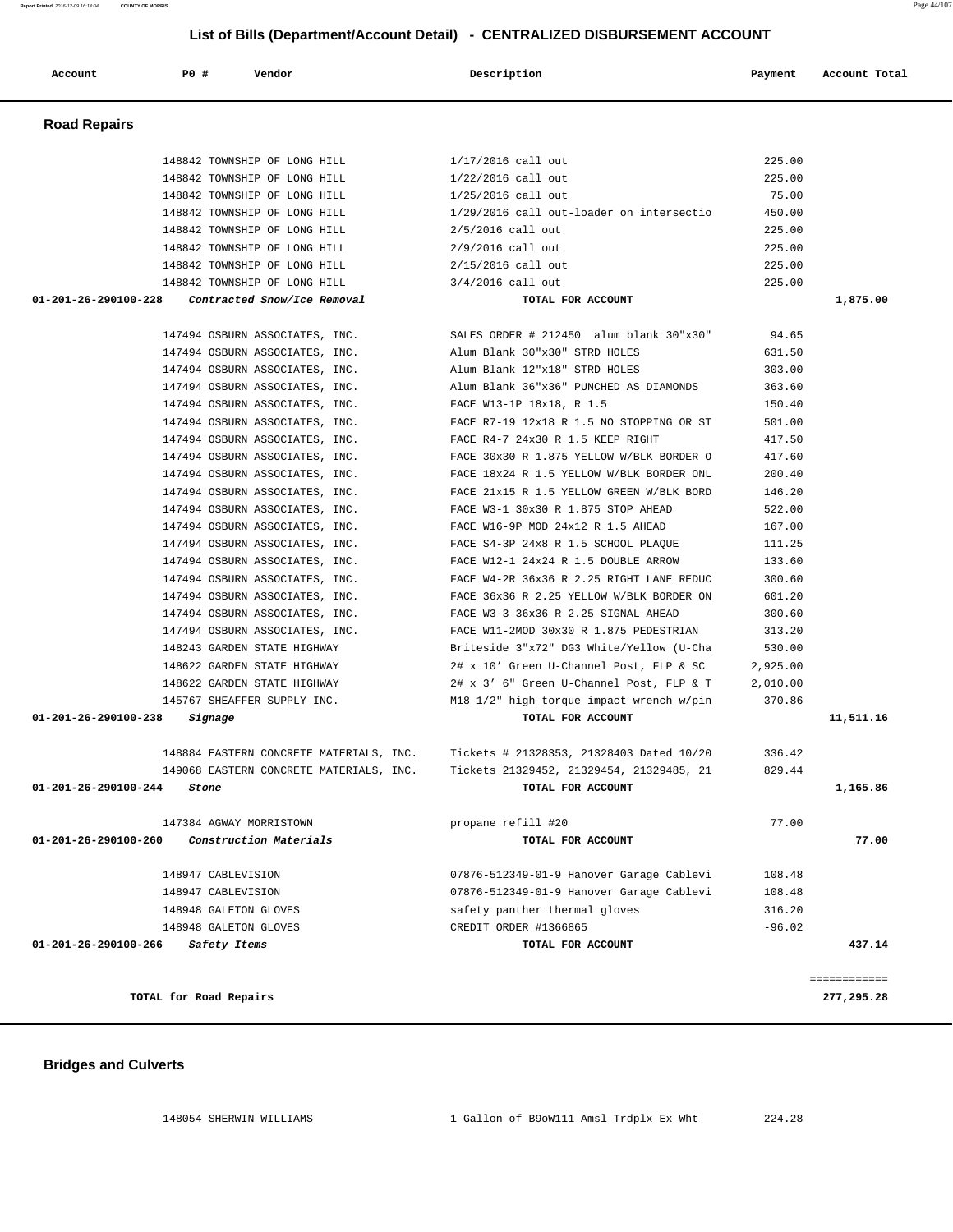| Account                     | P0 #                                        | Vendor                              | Description                                       | Payment  | Account Total |
|-----------------------------|---------------------------------------------|-------------------------------------|---------------------------------------------------|----------|---------------|
| <b>Bridges and Culverts</b> |                                             |                                     |                                                   |          |               |
|                             | 148054 SHERWIN WILLIAMS                     |                                     | 3 inch 3" Economy Brush                           | 20.80    |               |
| 01-201-26-292100-234        | Paint                                       |                                     | TOTAL FOR ACCOUNT                                 |          | 276.64        |
|                             |                                             | 148053 KENVIL POWER EQUIPMENT, INC. | Part No. 4180-182-9500Choke Knob                  | 2.86     |               |
|                             |                                             | 148053 KENVIL POWER EQUIPMENT, INC. | Processing Surcharge                              | 0.25     |               |
| 01-201-26-292100-239        | Small Tools                                 |                                     | TOTAL FOR ACCOUNT                                 |          | 3.11          |
|                             | 148057 GARDEN STATE HIGHWAY                 |                                     | Hip Yellow/Black Left Object Mai, Hip Ye 1,524.72 |          |               |
|                             | 148057 GARDEN STATE HIGHWAY                 |                                     | 200 P/S Butterfly Sheeting, 5x1 3/4 x 2           | 220.00   |               |
| 01-201-26-292100-243        | Steel                                       |                                     | TOTAL FOR ACCOUNT                                 |          | 1,744.72      |
|                             |                                             | 148058 COUNTY WELDING SUPPLY CO     | Hobart 335A 6011 3/16 Electrodes 50#, DC          | 139.95   |               |
|                             |                                             | 148058 COUNTY WELDING SUPPLY CO     | A316 Twecotong Electrode Holder                   | 52.73    |               |
|                             |                                             | 148058 COUNTY WELDING SUPPLY CO     | 4 X 36 GRN FR JKT                                 | 33.75    |               |
|                             |                                             | 148058 COUNTY WELDING SUPPLY CO     | Welders goggle w/lift front cover w/sha,          | 32.58    |               |
|                             |                                             | 148058 COUNTY WELDING SUPPLY CO     | Machine Repair                                    | 495.00   |               |
| 01-201-26-292100-248        |                                             | Welding-Oxygen-Acetylene Etc        | TOTAL FOR ACCOUNT                                 |          | 754.01        |
|                             | 149086 RICOH USA, INC.                      |                                     | Ricoh MPC 2003 Rental Machine ID# 73127/          | 116.97   |               |
| 01-201-26-292100-259        | Equipment Rental                            |                                     | TOTAL FOR ACCOUNT                                 |          | 116.97        |
|                             |                                             | 148322 PERFORMANCE TRAILERS INC.    | 201 5' verticals                                  | 35.00    |               |
|                             |                                             | 148322 PERFORMANCE TRAILERS INC.    | 202 5' horizona                                   | 35.00    |               |
|                             |                                             | 148322 PERFORMANCE TRAILERS INC.    | 203 R&S hooks                                     | 48.00    |               |
|                             |                                             | 148322 PERFORMANCE TRAILERS INC.    | trimmers                                          | 180.00   |               |
|                             |                                             | 148322 PERFORMANCE TRAILERS INC.    | screws                                            | 24.00    |               |
|                             |                                             | 148322 PERFORMANCE TRAILERS INC.    | drings                                            | 30.00    |               |
|                             |                                             | 148322 PERFORMANCE TRAILERS INC.    | bolts                                             | 9.00     |               |
|                             |                                             | 148322 PERFORMANCE TRAILERS INC.    | bent                                              | 32.00    |               |
|                             |                                             | 148322 PERFORMANCE TRAILERS INC.    | utility                                           | 12.00    |               |
|                             |                                             | 148031 PERFORMANCE TRAILERS INC.    | (1) Roof Vent Cover, (2) Latch Ebehard            | 295.00   |               |
|                             |                                             | 148323 PERFORMANCE TRAILERS INC.    | 5x10 single axle trailerleaf spring 2990          | 2,795.00 |               |
|                             | 01-201-26-292100-260 Construction Materials |                                     | TOTAL FOR ACCOUNT                                 |          | 3,495.00      |
|                             | 148029 CINTAS CORPORATION                   |                                     | medical supplies, cabinet cleaned, band           | 144.74   |               |
|                             | 148056 GRAINGER                             |                                     | Ear muffs, Foldable, Yellow                       | 78.24    |               |
|                             | 148056 GRAINGER                             |                                     | Boot, Hip, Sz 11                                  | 194.62   |               |
|                             | 148056 GRAINGER                             |                                     | Boot, Hip SZ 12                                   | 97.31    |               |
|                             | 148055 GALETON GLOVES                       |                                     | Heavy Duty Gloves, Class 2 Safety Vests,          | 304.53   |               |
| 01-201-26-292100-266        | Safety Items                                |                                     | TOTAL FOR ACCOUNT                                 |          | 819.44        |

 **Shade Tree Commission** 

| 150551 COUNTY OF MORRIS                        | ALL OF DECEMBER 2016 METERED MAIL        | 17.39  |
|------------------------------------------------|------------------------------------------|--------|
| Postage & Metered Mail<br>01-201-26-300100-068 | TOTAL FOR ACCOUNT                        | 17.39  |
|                                                |                                          |        |
| 144405 LEVITT'S LLC                            | Jackson spring rakes w/wood handle, shov | 150.90 |
| <i>Small Tools</i><br>01-201-26-300100-239     | TOTAL FOR ACCOUNT                        | 150.90 |
|                                                |                                          |        |
|                                                |                                          |        |
| TOTAL for Shade Tree Commission                |                                          | 168.29 |
|                                                |                                          |        |

**Report Printed** 2016-12-09 16:14:04 **COUNTY OF MORRIS** Page 45/107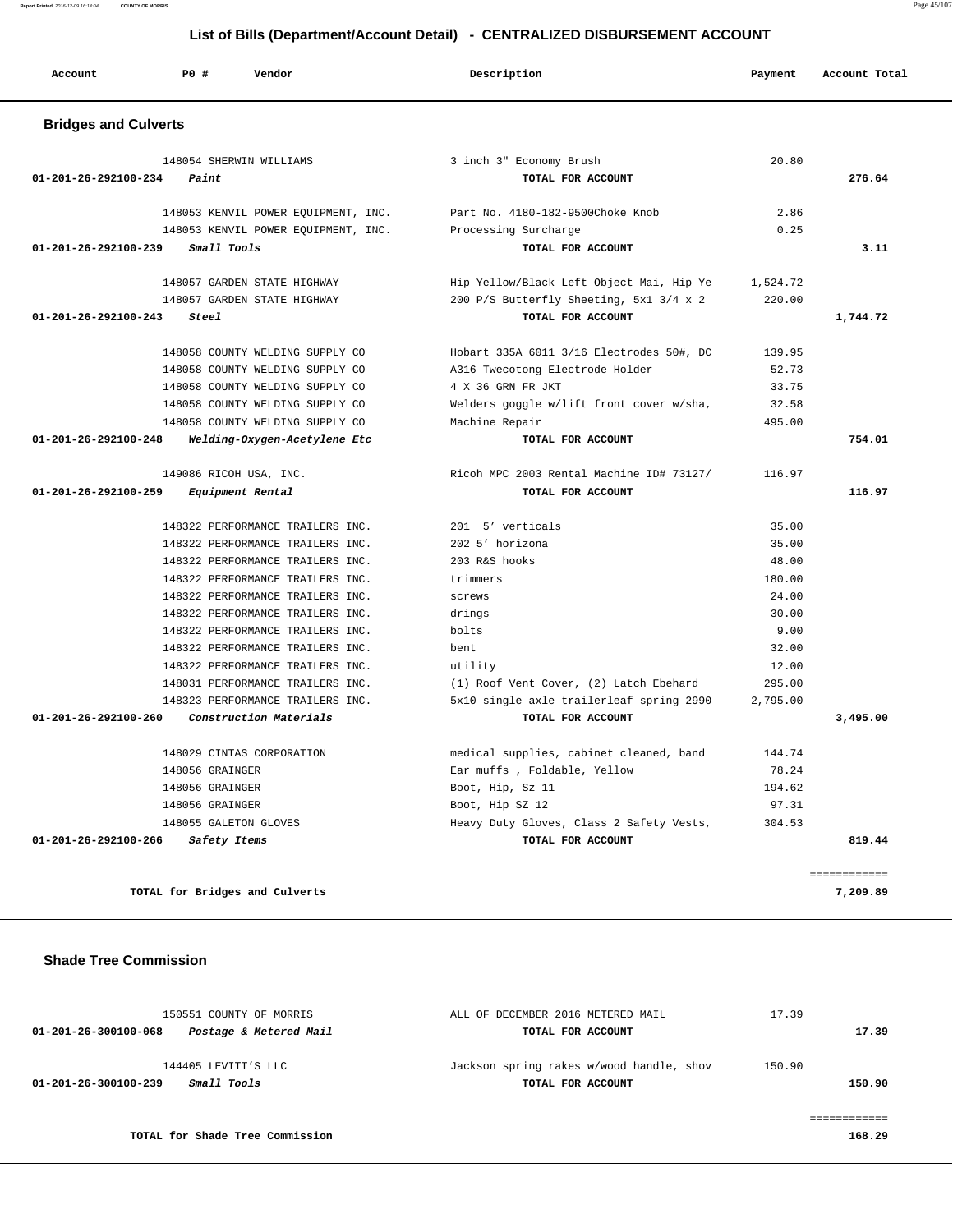| <b>Buildings &amp; Grounds</b> |                                                                          |                                                                           |           |           |
|--------------------------------|--------------------------------------------------------------------------|---------------------------------------------------------------------------|-----------|-----------|
|                                | 148895 ACORN TERMITE AND PEST                                            | RE: PEST CONTROL - OCTOBER 2016/ DATED 1                                  | 750.00    |           |
|                                | 149219 ALPINE DEERE LANDSCAPING                                          | 6 MONTHS MAINTENANCE CONTRACT FOR MAINTA 17,400.00                        |           |           |
|                                | 01-201-26-310100-036 Contracted Services                                 | TOTAL FOR ACCOUNT                                                         |           | 18,150.00 |
|                                | 149210 ASSOCIATED WATER CONDITIONERS INC                                 | RE: PSTA - MONTHLY SERVICE AGREEMENT/ NO                                  | 370.33    |           |
|                                | 148898 PORTASOFT OF MORRIS COUNTY INC                                    | RE: MV - WATER SOFTNER FOR BOILER ROOM/                                   | 450.00    |           |
|                                | 148898 PORTASOFT OF MORRIS COUNTY INC                                    | RE: MV - WATER SOFTNER FOR BOILER ROOM/                                   | 450.00    |           |
|                                | 149170 TRU GREEN-CHEM LAWN                                               | RE: LAWN SERVICE/ 11-18-16                                                | 303.00    |           |
|                                | 01-201-26-310100-044 Equipment Service Agreements                        | TOTAL FOR ACCOUNT                                                         |           | 1,573.33  |
|                                | 148963 MORRISTOWN PARKING AUTHORITY                                      | PARKING MAINTENANCE FEE/ DECEMBER 2016                                    | 5,340.00  |           |
|                                | 149649 LAZ PARKING                                                       | AUGUST 2016/ 219 @ \$7.50/ DATED 09-14-16                                 | 1,642.50  |           |
|                                | 149649 LAZ PARKING                                                       | SEPTEMBER 2016/ 991 @ \$7.83/ DATED 11-23                                 | 7,759.53  |           |
|                                | 149649 LAZ PARKING                                                       | OCTOBER 2016/ 1262 @7.83/ DATED 11-23-16                                  | 9,881.46  |           |
|                                | 01-201-26-310100-062 Parking Lot Rental                                  | TOTAL FOR ACCOUNT                                                         |           | 24,623.49 |
|                                |                                                                          | 148251 ALL COUNTY RENTAL CENTER RE: B&G - WELLNESS FAIR/ 10-24-16         | 771.17    |           |
|                                | 148961 EMPLOYMENT HORIZONS, INC. RE: VOTING MACHINE/ 11-09-16            |                                                                           | 700.00    |           |
|                                | 148600 KORNER STORE INC                                                  | RE: MEAL RECEIPTS/ 07-16-16 THRU 09-17-1                                  | 60.00     |           |
|                                | 148541 PAT SCANLAN LANDSCAPING, INC.                                     | RE: LANDSCAPING/ 07-01-16                                                 | 4,432.50  |           |
|                                | 148545 STATEWIDE COMMUNICATIONS INC                                      | RE: EMERGENCY ELEVATOR LINES/ 11-02-16                                    | 1,200.00  |           |
|                                | 149765 LOVEYS PIZZA & GRILL                                              | RE: MEAL RECEIPTS/ 08-05-16 THRU 10-29-1                                  | 350.00    |           |
|                                | 149647 EMPLOYMENT HORIZONS, INC.                                         | RE: JDC - CLEAN TILE FLOORS/ 11-21-16                                     | 3,500.00  |           |
|                                | 149647 EMPLOYMENT HORIZONS, INC.                                         | RE: YOUTH SHELTER - CLEAN TILE FLOORS/ 1                                  | 2,000.00  |           |
|                                | 148599 SERVPRO OF MERIDEN AND                                            | RE: CTY LIBRARY/ 10-25-16                                                 | 800.00    |           |
|                                |                                                                          | 150129 EMPLOYMENT HORIZONS, INC. CLEANING SERVICES - NOVEMBER 2016/ DATED | 45,379.00 |           |
|                                | $01-201-26-310100-084$ Other Outside Services                            | TOTAL FOR ACCOUNT                                                         |           | 59,192.67 |
|                                | 148544 GRAINGER                                                          | WO78507/ RE: B&G/ 10-19-16                                                | 2,983.60  |           |
|                                | 148464 CRYSTAL SPRINGS                                                   | ACCOUNT# 699004915916860/RE: B&G OFFICE                                   | 38.49     |           |
|                                | 148464 CRYSTAL SPRINGS                                                   | ACCOUNT# 699004915916976/ RE: WESTERN AV                                  | 0.99      |           |
|                                | 148464 CRYSTAL SPRINGS                                                   | ACCOUNT# 699004915917006/RE: ADMINISTRA                                   | 23.49     |           |
|                                | 148464 CRYSTAL SPRINGS                                                   | ACCOUNT# 699004915917036/ RE: FREEHOLDER                                  | 8.49      |           |
|                                | 148464 CRYSTAL SPRINGS                                                   | ACCOUNT# 699004915917056/ 10-22-16                                        | 0.99      |           |
|                                | 149613 NESTLE WATERS NORTH AMERICA INC.                                  | 0434507703/08-15-16 THRU 09-14-16/DATE                                    | 388.39    |           |
|                                | 149613 NESTLE WATERS NORTH AMERICA INC.                                  | 0434507703/09-15-16 THRU 10-14-16/DATE                                    | $-46.02$  |           |
| 01-201-26-310100-095           | 149613 NESTLE WATERS NORTH AMERICA INC.<br>Other Administrative Supplies | 0434507703/ 10-15-16 THRU 11-14-16/ DATE<br>TOTAL FOR ACCOUNT             | $-6.02$   | 3,392.40  |
|                                |                                                                          |                                                                           |           |           |
| 01-201-26-310100-098           | 149205 SANDRIAN CAMERA & IMAGING<br>Other Operating&Repair Supply        | RE: B&G - FRAME/ 11-18-16<br>TOTAL FOR ACCOUNT                            | 84.00     | 84.00     |
|                                | 149199 COMPLETE SECURITY SYSTEMS, INC.                                   | RE: CAC/ 08-25-16                                                         | 705.50    |           |
|                                | 149199 COMPLETE SECURITY SYSTEMS, INC.                                   | RE: CTY GARAGE/ 10-06-16                                                  | 690.00    |           |
|                                | 01-201-26-310100-128 Security Equipment                                  | TOTAL FOR ACCOUNT                                                         |           | 1,395.50  |
|                                |                                                                          |                                                                           |           |           |
|                                | 148632 MORRIS COUNTY MUNICIPAL                                           | 000291/ RE: REFUSE REMOVAL/ OCTOBER 2016                                  | 390.28    |           |
|                                | 148633 MORRIS COUNTY MUNICIPAL                                           | 100055/ WASTE COLLECTION - OCTOBER 2016/                                  | 5,656.24  |           |
|                                | 148633 MORRIS COUNTY MUNICIPAL                                           | 100055/ TIPPING FEES - OCTOBER 2016/ 11-                                  | 1,553.59  |           |
| 01-201-26-310100-143           | Rubbish & Trash Removal                                                  | TOTAL FOR ACCOUNT                                                         |           | 7,600.11  |
|                                | 148293 GRAINGER                                                          | WO78349/ RE: MV/ 09-22-16                                                 | 633.60    |           |
|                                | 148293 GRAINGER                                                          | RE: MV/ AS PER QUOTE #2029336906/ 10-12-                                  | 537.60    |           |

148137 PRAXAIR DISTRIBUTION ID: 71615034/ 02-26-16 383.58

## **List of Bills (Department/Account Detail) - CENTRALIZED DISBURSEMENT ACCOUNT**

 **Account P0 # Vendor Description Payment Account Total**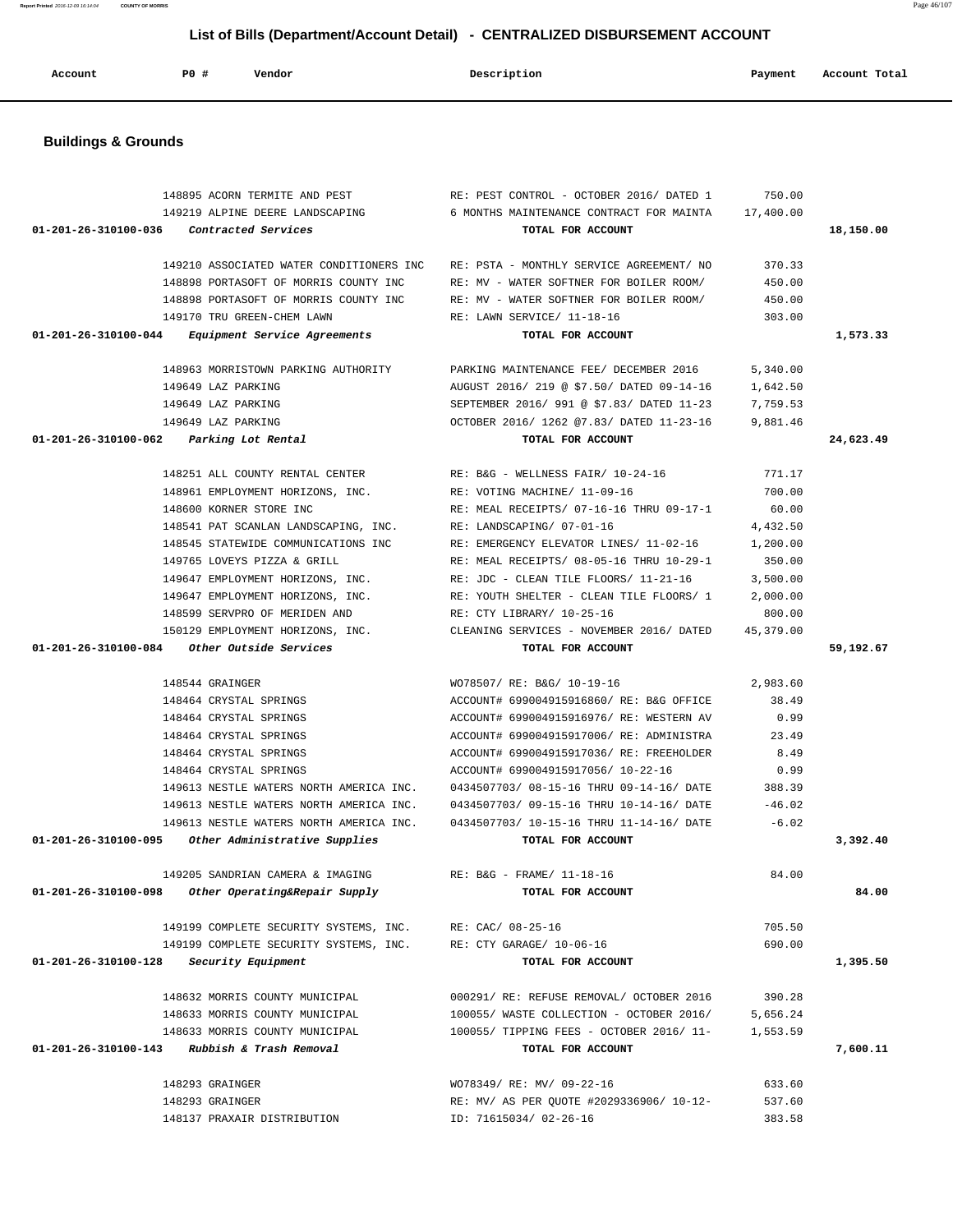| Account                        | <b>PO #</b>                                | Vendor                                            | Description                                                           | Payment  | Account Total |
|--------------------------------|--------------------------------------------|---------------------------------------------------|-----------------------------------------------------------------------|----------|---------------|
| <b>Buildings &amp; Grounds</b> |                                            |                                                   |                                                                       |          |               |
|                                | 148137 PRAXAIR DISTRIBUTION                |                                                   | ID: 71615034/ 09-17-16                                                | 383.58   |               |
|                                | 148137 PRAXAIR DISTRIBUTION                |                                                   | ID: 71615034/ 09-22-16                                                | 1,763.61 |               |
|                                | 148137 PRAXAIR DISTRIBUTION                |                                                   | ID: 71615034/ 09-24-16                                                | 234.38   |               |
|                                | 148137 PRAXAIR DISTRIBUTION                |                                                   | ID: 71615034/ 09-30-16                                                | 264.22   |               |
|                                | 148910 MORRISTOWN LUMBER &                 |                                                   | WO76538/ RE: MV/ 11-07-16                                             | 138.93   |               |
|                                | 148910 MORRISTOWN LUMBER &                 |                                                   | WO76538/ RE: MV/ 11-07-16                                             | 129.28   |               |
|                                |                                            | 149213 HOME DEPOT U.S.A., INC.                    | WO78682/ RE: MV/ 11-16-16                                             | 290.88   |               |
|                                |                                            | 150125 HOME DEPOT U.S.A., INC.                    | WO78729/ RE: MV - PLANT OPS/ 11-28-16                                 | 191.55   |               |
|                                |                                            | 150125 HOME DEPOT U.S.A., INC.                    | WO78729/ RE: MV - PLANT OPS/ 11-29-16                                 | 106.22   |               |
| 01-201-26-310100-204           | Plant Operations                           |                                                   | TOTAL FOR ACCOUNT                                                     |          | 5,321.65      |
|                                |                                            | 148628 FLEMINGTON DEPT STORE INC                  | RE: UNIFORMS/ 10-28-16                                                | 1,024.90 |               |
|                                | 148852 FASTENAL COMPANY                    |                                                   | WO78498/ RE: WINTER GEAR/ 11-09-16                                    | 353.32   |               |
|                                | 150127 PETER DINKOWITZ                     |                                                   | RE: 2016 WORK BOOTS/ DATED 10-26-16                                   | 90.00    |               |
|                                | 150128 OLESTER SMITH                       |                                                   | RE: 2016 WORK BOOTS/ DATED 11-28-16                                   | 89.99    |               |
|                                | 149941 FRANK FUCCI                         |                                                   | RE: 2016 WORK BOOTS/ DATED 11-28-16                                   | 90.00    |               |
| 01-201-26-310100-207           |                                            | Uniform & Clothing Allowance                      | TOTAL FOR ACCOUNT                                                     |          | 1,648.21      |
|                                |                                            | 148583 MORRIS BRICK AND STONE CO.                 | WO78601/ RE: 8 CT ST - REPAIR STAIRS/ 10                              | 132.75   |               |
|                                |                                            | 148583 MORRIS BRICK AND STONE CO.                 | WO78601/ RE: 8 CT ST - REPAIR STAIRS/ 10                              | 202.25   |               |
|                                | 148940 COUNTY CONCRETE CORP.               |                                                   | RE: 8 CT ST - STAIRS/ 10-29-16                                        | 100.50   |               |
| 01-201-26-310100-223           | <b>Building Repairs</b>                    |                                                   | TOTAL FOR ACCOUNT                                                     |          | 435.50        |
|                                | 148601 RICCIARDI BROTHERS OF               |                                                   | WO399231/ RE: OTA/ 10-03-16                                           | 98.25    |               |
|                                | 148601 RICCIARDI BROTHERS OF               |                                                   | WO78441/ RE: CH/ 10-04-16                                             | 300.42   |               |
|                                | 148601 RICCIARDI BROTHERS OF               |                                                   | WO78441/ RE: CH/ 10-05-16                                             | 98.26    |               |
|                                | 148601 RICCIARDI BROTHERS OF               |                                                   | WO78331/ RE: OPI/ 10-07-16                                            | 42.52    |               |
|                                | 148601 RICCIARDI BROTHERS OF               |                                                   | WO399602/ RE: CH/ 10-13-16                                            | 31.31    |               |
|                                | 148601 RICCIARDI BROTHERS OF               |                                                   | WO78525/ RE: G&G/ 10-17-16                                            | 208.05   |               |
|                                | 148601 RICCIARDI BROTHERS OF               |                                                   | WO78525/ RE: B&G/ 10-18-16                                            | 62.95    |               |
|                                | 148601 RICCIARDI BROTHERS OF               |                                                   | WO78441/ RE: CH/ 10-21-16                                             | 34.22    |               |
|                                | 148601 RICCIARDI BROTHERS OF               |                                                   | WO78570/ RE: A&R/ 10-27-16                                            | 82.89    |               |
| 01-201-26-310100-234           | Paint                                      |                                                   | TOTAL FOR ACCOUNT                                                     |          | 958.87        |
|                                |                                            | 148020 KLEIZA ENTERPRISES INC                     | RE: YOUTH SHELTER/ 10-25-16                                           | 150.00   |               |
|                                | 149120 FASTENAL COMPANY                    |                                                   | WO77528/ RE: ROADS/ 11-14-16                                          | 502.55   |               |
|                                | 149120 FASTENAL COMPANY                    |                                                   | WO77528/ RE: ROADS/ 11-14-16                                          | 185.09   |               |
|                                | 148967 FASTENAL COMPANY                    |                                                   | WO77528/ RE: ROADS/ 11-04-16                                          | 419.18   |               |
|                                | 148967 FASTENAL COMPANY                    |                                                   | WO77528/ RE: ROADS/ 11-09-16                                          | 1,029.16 |               |
|                                | 148967 FASTENAL COMPANY                    |                                                   | WO77528/ RE: ROADS/ 11-09-16                                          | 19.86    |               |
|                                | 148967 FASTENAL COMPANY                    |                                                   | WO77528/ RE: ROADS/ 11-10-16                                          | 605.33   |               |
|                                | 148967 FASTENAL COMPANY                    |                                                   | WO77528/ RE: ROADS/ 11-10-16                                          | 48.34    |               |
|                                |                                            | 149213 HOME DEPOT U.S.A., INC.                    | WO76542/ RE: WHARTON GRG/ 11-18-16                                    | 466.51   |               |
|                                | 149171 FASTENAL COMPANY                    |                                                   | WO77528/ RE: ROADS/ 11-15-16                                          | 191.25   |               |
|                                | 149171 FASTENAL COMPANY                    |                                                   | WO77528/ RE: ROADS/ 11-15-16                                          | 37.87    |               |
|                                | $01-201-26-310100-235$ Pipes - Others      |                                                   | TOTAL FOR ACCOUNT                                                     |          | 3,655.14      |
|                                |                                            |                                                   | 148962 HOME DEPOT U.S.A., INC. WO78676/ RE: SMALL TOOLS/11-15-16      | 161.69   |               |
|                                | 149171 FASTENAL COMPANY                    |                                                   | WO78558/ RE: SMALL TOOLS/ 10-24-16                                    | 75.85    |               |
|                                | $01 - 201 - 26 - 310100 - 239$ Small Tools |                                                   | TOTAL FOR ACCOUNT                                                     |          | 237.54        |
|                                | 148136 GRAINGER                            |                                                   | WO78498/ RE: B&G - SNOW SUPPLIES/ 10-26- 125.80                       |          |               |
|                                | 148136 GRAINGER                            |                                                   | WO78498/RE: B&G - SNOW SUPPLIES/ 10-26-                               | 381.20   |               |
|                                |                                            | $01-201-26-310100-242$ Snow Removal & Ice Control | TOTAL FOR ACCOUNT                                                     |          | 507.00        |
|                                |                                            |                                                   | 148543 CONTINENTAL HARDWARE, INC. WO78424/RE: SHERIFF - DNA/ 09-30-16 | 703.00   |               |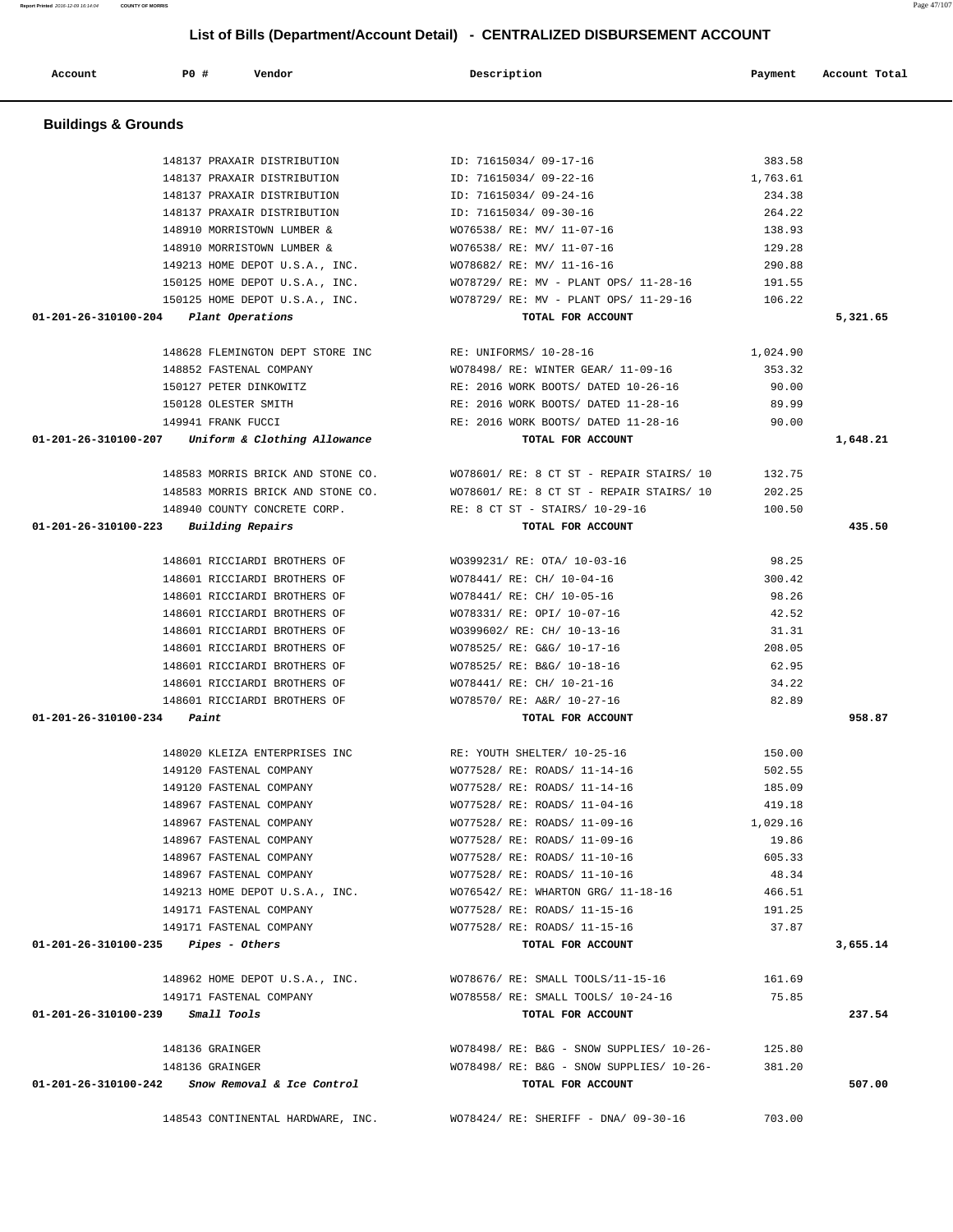| Account                        | PO#             | Vendor | Description                 | Payment | Account Total |
|--------------------------------|-----------------|--------|-----------------------------|---------|---------------|
| <b>Buildings &amp; Grounds</b> |                 |        |                             |         |               |
|                                | 148136 GRAINGER |        | WO78538/ RE: PSTA/ 10-18-16 | 23.16   |               |

|                                          | 148136 GRAINGER                                          | RE: B&G/ 10-27-16                                                                | 183.88           |          |
|------------------------------------------|----------------------------------------------------------|----------------------------------------------------------------------------------|------------------|----------|
|                                          | 148136 GRAINGER                                          | RE: B&G/ 10-26-16                                                                | 90.71            |          |
|                                          | 148962 HOME DEPOT U.S.A., INC.                           | WO78578/ RE: EXT SERVICES/ 11-10-16                                              | 63.40            |          |
|                                          | 148966 CHEROKEE GLASS INC                                | WO78679/ RE: EXT SERV/ 11-15-16                                                  | 386.83           |          |
|                                          | 148852 FASTENAL COMPANY                                  | WO77528/ RE: ROADS/ 11-03-16                                                     | 305.06           |          |
|                                          | 148852 FASTENAL COMPANY                                  | WO78578/ RE: EXT SERV/ 11-09-16                                                  | 528.70           |          |
|                                          | 148849 GRAINGER                                          | WO78560/ RE: WHARTON GRG/ 11-03-16                                               | 58.50            |          |
|                                          | 148849 GRAINGER                                          | WO78560/ RE: WHARTON GRG/ 11-03-16                                               | 526.11           |          |
|                                          | 148942 GRAINGER                                          | WO78559/ RE: PSD/ 10-20-16                                                       | 963.00           |          |
|                                          | 148942 GRAINGER                                          | WO78538/ RE: PSTA/ 10-26-16                                                      | 2.59             |          |
|                                          | 148942 GRAINGER                                          | WO78602/ RE: B&G/ 10-28-16                                                       | 211.44           |          |
|                                          | 148942 GRAINGER                                          | WO78611/ RE: PSD/ 10-31-16                                                       | 135.45           |          |
|                                          | 148942 GRAINGER                                          | WO78602/ RE: B&G/ 11-01-16                                                       | 73.68            |          |
|                                          | 148942 GRAINGER                                          | CREDIT MEMO/ RE: ORIGINAL INVOICE9206776                                         | $-331.56$        |          |
|                                          | 149213 HOME DEPOT U.S.A., INC.                           | WO78578, 78545/ RE: EXT SERVICES, JDC/ 1 1,612.96                                |                  |          |
|                                          | 149213 HOME DEPOT U.S.A., INC.                           | WO78578/ RE: EXT SERV/11-04-16                                                   | 302.50           |          |
|                                          | 149200 GRAINGER                                          | WO78602/ RE: B&G/ 10-27-16                                                       | 134.19           |          |
|                                          | 149200 GRAINGER                                          | WO78602/ RE: B&G/ 10-28-16                                                       | 354.52           |          |
|                                          | 149200 GRAINGER                                          | WO78515/ RE: B&G/ 11-10-16                                                       | 44.64            |          |
|                                          | 149209 CERBO LUMBER & HARDWARE RE: B&G - HILL/ 11-16-16  |                                                                                  | 324.90           |          |
|                                          | 150125 HOME DEPOT U.S.A., INC.                           | WO78578/ RE: EXT SERVICES/ 11-22-16                                              | 70.44            |          |
|                                          | 149202 MOE DISTRIBUTORS INC.                             | WO78636/ RE: CTY GRG/ 11-09-16                                                   | 60.00            |          |
|                                          | 149202 MOE DISTRIBUTORS INC.                             | RE: B&G/ 11-02-16                                                                | 27.18            |          |
|                                          | $01-201-26-310100-249$ Bldg Maintenance Supplies         | TOTAL FOR ACCOUNT                                                                |                  | 7,980.28 |
|                                          |                                                          |                                                                                  |                  |          |
|                                          |                                                          | 148937 IRRIGATION & LANDSCAPE RE: 911 - WINTERIZATION OF IRRIGATION SY           | 120.00           |          |
|                                          |                                                          | 148937 IRRIGATION & LANDSCAPE RE: CH - WINTERIZATION OF IRRIGATION SYS           | 140.00           |          |
|                                          |                                                          | 148937 IRRIGATION & LANDSCAPE <b>FREE</b> : POCKET PK - WINTERIZATION OF IRRIGAT | 120.00           |          |
|                                          | 01-201-26-310100-251 Ground Maintenance Supplies         | TOTAL FOR ACCOUNT                                                                |                  | 380.00   |
|                                          |                                                          |                                                                                  |                  |          |
|                                          |                                                          |                                                                                  |                  |          |
|                                          | 148544 GRAINGER                                          | WO78547/ RE: B&G/ 10-19-16                                                       | 787.99           |          |
|                                          | 148544 GRAINGER                                          | WO78547/ RE: B&G/ 10-19-16                                                       | 28.48            |          |
|                                          | $01-201-26-310100-252$ <i>Janitorial Supplies</i>        | TOTAL FOR ACCOUNT                                                                |                  | 816.47   |
|                                          |                                                          |                                                                                  |                  |          |
|                                          | 148936 DONALD J. PARKS, INC. RE: 8 CT ST/ 10-31-16       |                                                                                  | 2,185.00         |          |
|                                          | 148939 POWER PLACE INC                                   | RE: B&G - GATOR PM/ 11-07-16                                                     | 1,209.52         |          |
|                                          | 148968 POWER PLACE INC                                   | PO78638/ RE: B&G/ 11-03-16                                                       | 80.24            |          |
| $01 - 201 - 26 - 310100 - 258$ Equipment |                                                          | TOTAL FOR ACCOUNT                                                                |                  | 3,474.76 |
|                                          |                                                          |                                                                                  |                  |          |
|                                          | 149169 R & J CONTROL, INC.                               | 003091/ ROCKAWAY                                                                 | 299.50           |          |
|                                          | 149169 R & J CONTROL, INC.                               | 003136/ OTA                                                                      | 399.00           |          |
|                                          | 149169 R & J CONTROL, INC.                               | 003137/ RANDOLPH                                                                 | 745.00           |          |
|                                          | 149208 R & J CONTROL, INC.                               | 002868/ WHARTON                                                                  | 288.50           |          |
|                                          | 149208 R & J CONTROL, INC.                               | 003101/ JEFFERSON                                                                | 288.50           |          |
|                                          | 149208 R & J CONTROL, INC.                               | 003124/ LIVINGSTON                                                               | 307.75           |          |
|                                          | 149208 R & J CONTROL, INC.                               | 003104/ BOONTON                                                                  | 288.50           |          |
|                                          | 149208 R & J CONTROL, INC.                               | 003100/ DOVER                                                                    | 288.50           |          |
|                                          | 149208 R & J CONTROL, INC.                               | 003102/ NETCONG                                                                  | 288.50           |          |
|                                          | 149167 R & J CONTROL, INC.                               | 003113/ CAC                                                                      | 327.75           |          |
|                                          | 149167 R & J CONTROL, INC.                               | 002867/ COUNTY GRG                                                               | 361.00           |          |
|                                          | 149167 R & J CONTROL, INC.                               | 003108/ HEALTH MNGMNT                                                            | 338.50           |          |
|                                          | 149167 R & J CONTROL, INC.                               | 002841/ JDC                                                                      | 295.50           |          |
|                                          | 149167 R & J CONTROL, INC.<br>149167 R & J CONTROL, INC. | 003103/ KINNELON<br>003092/ LONG VALLEY                                          | 288.50<br>299.50 |          |

149167 R & J CONTROL, INC. 003109/ MONTVILLE GRG 293.75

**Report Printed** 2016-12-09 16:14:04 **COUNTY OF MORRIS** Page 48/107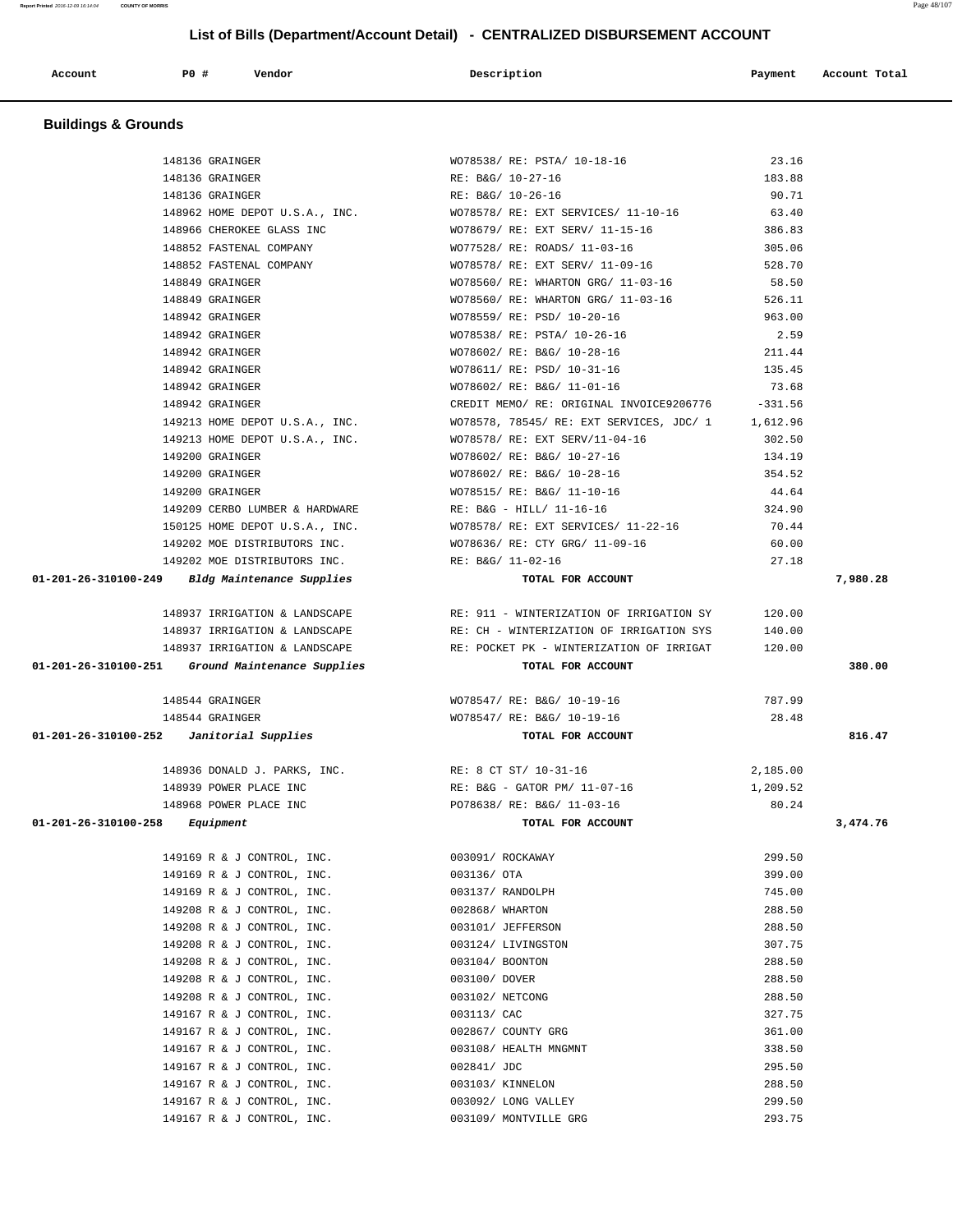#### **Motor Services Center**

 **Buildings & Grounds** 

| Cover report                                                                                                                                                                                                                                                                                                                           | 20.50 |
|----------------------------------------------------------------------------------------------------------------------------------------------------------------------------------------------------------------------------------------------------------------------------------------------------------------------------------------|-------|
| Cober report                                                                                                                                                                                                                                                                                                                           | 8.20  |
| Rental Fee                                                                                                                                                                                                                                                                                                                             | 11.99 |
| Pad                                                                                                                                                                                                                                                                                                                                    | 18.58 |
| Note Pop Up                                                                                                                                                                                                                                                                                                                            | 5.64  |
| Terminal Pouch                                                                                                                                                                                                                                                                                                                         | 14.40 |
| Badge Pouch                                                                                                                                                                                                                                                                                                                            | 11.91 |
| Highlighter                                                                                                                                                                                                                                                                                                                            | 6.45  |
| Highlighter 6pck                                                                                                                                                                                                                                                                                                                       | 1.71  |
| Higlighter                                                                                                                                                                                                                                                                                                                             | 7.04  |
| 147313 W.B. MASON COMPANY INC<br>147313 W.B. MASON COMPANY INC<br>149052 W.B. MASON COMPANY INC<br>149053 W.B. MASON COMPANY INC<br>149053 W.B. MASON COMPANY INC<br>149053 W.B. MASON COMPANY INC<br>149053 W.B. MASON COMPANY INC<br>149053 W.B. MASON COMPANY INC<br>149053 W.B. MASON COMPANY INC<br>149053 W.B. MASON COMPANY INC |       |

 **01-201-26-315100-058 Office Supplies & Stationery TOTAL FOR ACCOUNT 106.42**

| TOTAL for Buildings & Grounds | 170,134.58 |
|-------------------------------|------------|
|                               |            |

| 149167 R & J CONTROL, INC.                     | 003105/ RANDOLPH                                | 288.50   |           |
|------------------------------------------------|-------------------------------------------------|----------|-----------|
| 149167 R & J CONTROL, INC.                     | 003114/ SEU                                     | 322.50   |           |
| 149167 R & J CONTROL, INC.                     | 002866/ YOUTH SHELTER                           | 471.88   |           |
| 149167 R & J CONTROL, INC.                     | 003135/ WEIGHTS & MEASURES                      | 300.25   |           |
| 01-201-26-310100-262 Machinery Repairs & Parts | TOTAL FOR ACCOUNT                               |          | 7,089.13  |
|                                                |                                                 |          |           |
| 148967 FASTENAL COMPANY                        | WO78551/ RE: SHERIFF/ 11-11-16                  | 4,183.88 |           |
| 148967 FASTENAL COMPANY                        | WO78551/ RE: SHERIFF/ 11-11-16                  | 4,597.41 |           |
| 149789 JOHNSTONE SUPPLY                        | WO78626/ RE: WHARTON GRG/ 11-10-16              | 644.24   |           |
| 149789 JOHNSTONE SUPPLY                        | WO78626/ RE: WHARTON GRG/ 11-15-16              | 77.28    |           |
| 149789 JOHNSTONE SUPPLY                        | WO78677/ RE: ANN ST GRG/ 11-15-16               | 61.72    |           |
| 149789 JOHNSTONE SUPPLY                        | WO78344/ RE: B&G/ 11-17-16                      | 11.77    |           |
| 149171 FASTENAL COMPANY                        | WO78551/ RE: SHERIFF/ 11-15-16                  | 1,000.00 |           |
| 150105 JOHNSTONE SUPPLY                        | WO78687/ RE: B&G - HILL/ 11-21-16 1,623.54      |          |           |
| 150105 JOHNSTONE SUPPLY                        | WO78724/ R: B&G/ 11-22-16                       | 38.32    |           |
| 01-201-26-310100-264 Heat & A/C                | TOTAL FOR ACCOUNT                               |          | 12,238.16 |
|                                                |                                                 |          |           |
| 147664 FRANKLIN-GRIFFITH LLC                   | WO78432/ RE: B&G/ 09-23-16                      | 1,846.82 |           |
| 147664 FRANKLIN-GRIFFITH LLC                   | WO78360/ RE: HUMAN SERVICES/ 09-27-16           | 166.53   |           |
| 147664 FRANKLIN-GRIFFITH LLC                   | WO78298/ RE: PSTA/ 10-03-16                     | 1,527.00 |           |
| 147664 FRANKLIN-GRIFFITH LLC                   | WO78298/ RE: PSTA/ 10-03-16                     | 637.62   |           |
| 147664 FRANKLIN-GRIFFITH LLC                   | CREDIT MEMO/ RE: S1848986.001/ 10-04-16 -419.40 |          |           |
| 147664 FRANKLIN-GRIFFITH LLC                   | WO78453/ RE: GREYSTONE/ 10-03-16                | 602.65   |           |
| 147664 FRANKLIN-GRIFFITH LLC                   | WO78453/ RE: GREYSTONE/ 10-07-16                | 135.00   |           |
| 147664 FRANKLIN-GRIFFITH LLC                   | WO78298/ RE: PSTA/ 10-07-16                     | 485.01   |           |
| 147664 FRANKLIN-GRIFFITH LLC                   | WO78298/ RE: PSTA/ 10-12-16                     | 116.94   |           |
| 148304 FRANKLIN-GRIFFITH LLC                   | WO78298/ RE: PSTA/ 10-17-16                     | 255.70   |           |
| 148304 FRANKLIN-GRIFFITH LLC                   | WO78453/ RE: GREYSTONE/ 10-18-16                | 1,214.40 |           |
| 148304 FRANKLIN-GRIFFITH LLC                   | WO78453/ RE: GREYSTONE/ 10-27-16                | 295.50   |           |
| 148852 FASTENAL COMPANY                        | WO78609/ RE: MV/ 11-09-16                       | 179.90   |           |
| 148942 GRAINGER                                | WO78602/ RE: B&G/ 11-01-16                      | 34.50    |           |
| 149214 GRAINGER                                | WO78657/ RE: ROADS/ 11-09-16                    | 1,575.90 |           |
| 148850 FRANKLIN-GRIFFITH LLC                   | WO77970/ RE: B&G/ 10-27-16                      | 14.35    |           |
| 148850 FRANKLIN-GRIFFITH LLC                   | WO78625/ RE: ROADS/ 11-04-16                    | 17.27    |           |
| 148850 FRANKLIN-GRIFFITH LLC                   | RE: CREDIT MEMO - ON S1854215.001/ 11-07        | $-20.49$ |           |
| 149119 FRANKLIN-GRIFFITH LLC                   | WO78453/ RE: GREYSTONE/ 10-12-16                | 715.17   |           |
| $01 - 201 - 26 - 310100 - 265$ Electrical      | TOTAL FOR ACCOUNT                               |          | 9,380.37  |

============

## **List of Bills (Department/Account Detail) - CENTRALIZED DISBURSEMENT ACCOUNT**

 **Account P0 # Vendor Description Payment Account Total**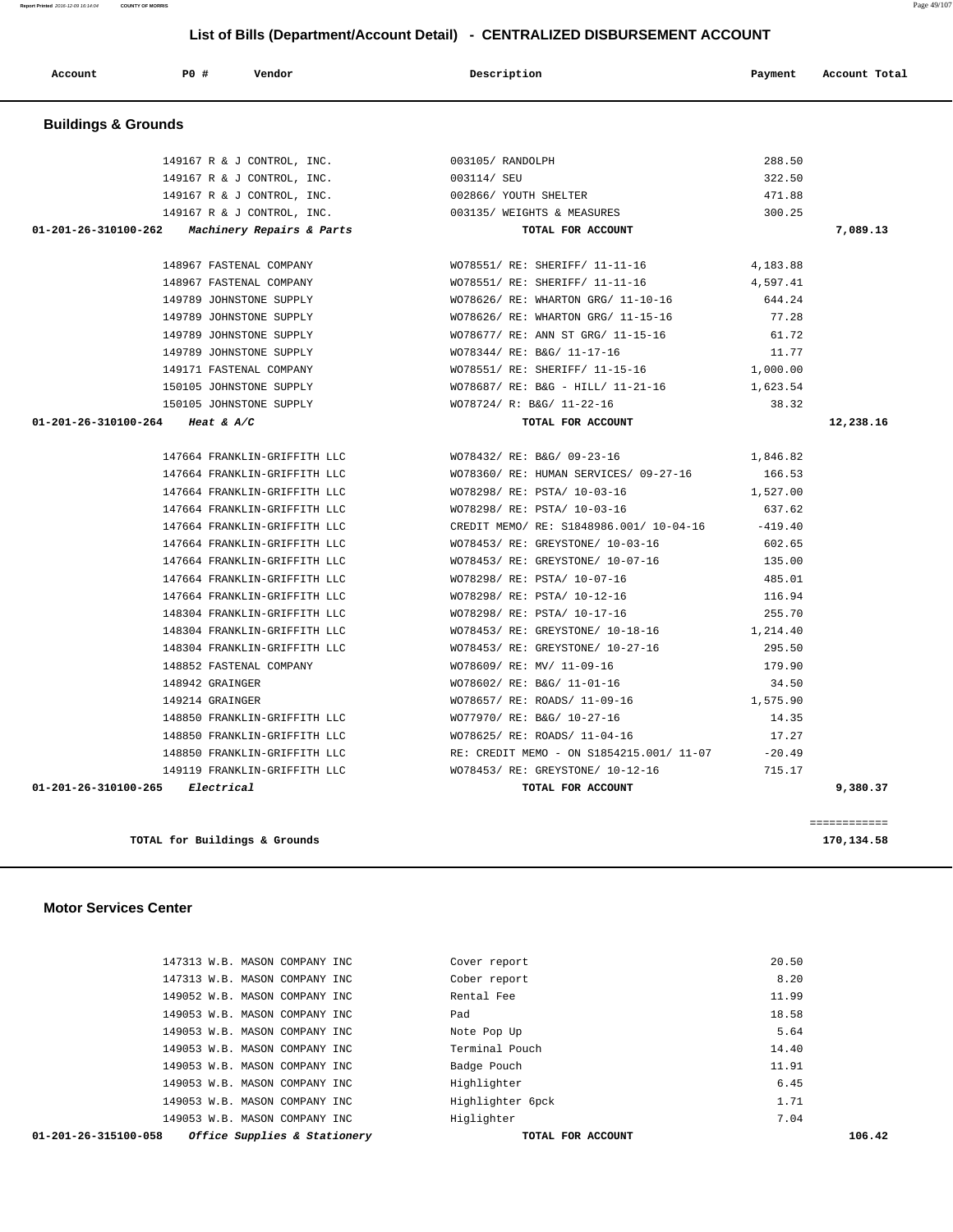| Account | P <sub>0</sub> | Vendor | Description | Payment | Account Total |
|---------|----------------|--------|-------------|---------|---------------|
|         |                |        |             |         |               |

| 01-201-26-315100-082 Travel Expense |                                                                      | TOTAL FOR ACCOUNT                        | 69.87         |
|-------------------------------------|----------------------------------------------------------------------|------------------------------------------|---------------|
|                                     | 148368 ONE SOURCE OF NEW JERSEY LLC                                  | 3/32 Super Drill Bit                     | 20.51         |
|                                     | 148368 ONE SOURCE OF NEW JERSEY LLC                                  | 7/64 Super Drill Bit                     | 21.83         |
|                                     | 148368 ONE SOURCE OF NEW JERSEY LLC                                  | 1/8 Super Drill Bit                      | 26.09         |
|                                     | 148368 ONE SOURCE OF NEW JERSEY LLC                                  | 9/64 Super Drill Bit                     | 26.37         |
|                                     | 148368 ONE SOURCE OF NEW JERSEY LLC                                  | 5/32 Super Drill Bit                     | 28.15         |
|                                     | 148368 ONE SOURCE OF NEW JERSEY LLC                                  | 11/64 Super Drill Bit                    | 29.31         |
|                                     | 148368 ONE SOURCE OF NEW JERSEY LLC                                  | 3/16 Super Drill Bit                     | 38.54         |
|                                     | 148368 ONE SOURCE OF NEW JERSEY LLC                                  | 13/64 Super Drill Bit                    | 42.49         |
|                                     | 148368 ONE SOURCE OF NEW JERSEY LLC                                  | 5/16 Super Drill Bit                     | 38.33         |
|                                     | 148368 ONE SOURCE OF NEW JERSEY LLC                                  | 31/64 Super Drill Bit                    | 122.89        |
|                                     | 148368 ONE SOURCE OF NEW JERSEY LLC                                  | 1/2 Super Drill Bit                      | 124.36        |
|                                     | 148368 ONE SOURCE OF NEW JERSEY LLC                                  | $7-1/4$ Cable Tie                        | 6.03          |
|                                     | 148368 ONE SOURCE OF NEW JERSEY LLC                                  | $11-1/4$ Cable Tie                       | 12.32         |
|                                     | 148368 ONE SOURCE OF NEW JERSEY LLC                                  | 14-1/2 Cable Tie                         | 14.66         |
|                                     | 148368 ONE SOURCE OF NEW JERSEY LLC                                  | 24 HD Cable                              | 17.94         |
|                                     | 148368 ONE SOURCE OF NEW JERSEY LLC                                  | 36 HD Cable                              | 22.98         |
|                                     | 148368 ONE SOURCE OF NEW JERSEY LLC                                  | Key Black                                | 48.98         |
|                                     | 147745 GRAY SUPPLY CORP                                              | Check valve                              | 34.00         |
|                                     | 148280 DAVID W. SCHAEFER SEPTIC SERVICE                              | Water Recovery Unit Wharton              | 600.00        |
|                                     | 148280 DAVID W. SCHAEFER SEPTIC SERVICE                              | Water Recovery Unit County Garage        | 600.00        |
|                                     | 148280 DAVID W. SCHAEFER SEPTIC SERVICE                              | Water Recovery Unit Montville 1,200.00   |               |
|                                     | 147939 MORRISTOWN LUMBER &                                           | Flat Ext                                 | 13.19         |
|                                     | 147930 MORRISTOWN LUMBER &                                           | Safety Scrapper                          | 5.58          |
|                                     | 147750 MSC INDUSTRIAL SUPPLY CO.                                     | 4 Pack AA Energizer                      | 15.26         |
|                                     | 147750 MSC INDUSTRIAL SUPPLY CO.                                     | Seamless Heat Shrink                     | 139.26        |
|                                     | 147750 MSC INDUSTRIAL SUPPLY CO.                                     | Brown Jersey Glove                       | 22.32         |
|                                     | 147750 MSC INDUSTRIAL SUPPLY CO.                                     | Sawzall                                  | 32.54         |
|                                     | 147750 MSC INDUSTRIAL SUPPLY CO.                                     | Blades                                   | 21.48         |
|                                     | 147750 MSC INDUSTRIAL SUPPLY CO.                                     | Blades                                   | 25.76         |
|                                     | 147750 MSC INDUSTRIAL SUPPLY CO.                                     | Swab Applicators                         | 5.40          |
|                                     | 147750 MSC INDUSTRIAL SUPPLY CO.                                     | Nut Grade                                | 5.90          |
|                                     | 147750 MSC INDUSTRIAL SUPPLY CO.<br>147750 MSC INDUSTRIAL SUPPLY CO. | Hex Nut                                  | 8.72<br>17.08 |
|                                     | 147750 MSC INDUSTRIAL SUPPLY CO.                                     | High Strength<br>Full Thread             | 35.78         |
|                                     | 147750 MSC INDUSTRIAL SUPPLY CO.                                     | Flat Washer                              | 21.04         |
|                                     | 147750 MSC INDUSTRIAL SUPPLY CO.                                     | Yellow Lock Washers                      | 17.92         |
|                                     | 147750 MSC INDUSTRIAL SUPPLY CO.                                     | Duty Swivel Workshop                     | 149.55        |
|                                     | 147946 MSC INDUSTRIAL SUPPLY CO.                                     | Cat Cables                               | 48.04         |
|                                     | 147946 MSC INDUSTRIAL SUPPLY CO.                                     | Cable Ties                               | 25.74         |
|                                     | 147946 MSC INDUSTRIAL SUPPLY CO.                                     | Rap Cable Ties                           | 136.44        |
|                                     | 147946 MSC INDUSTRIAL SUPPLY CO.                                     | Rap Cable Ties                           | 71.72         |
|                                     | 147946 MSC INDUSTRIAL SUPPLY CO.                                     | Shrink Butt                              | 79.92         |
|                                     | 147946 MSC INDUSTRIAL SUPPLY CO.                                     | Silver Duct Tape                         | 72.30         |
|                                     | 147946 MSC INDUSTRIAL SUPPLY CO.                                     | Heat Shrink Butt                         | 145.20        |
|                                     | 148284 J & D SALES & SERVICE LLC                                     | Pulsation                                | 88.85         |
|                                     | 148284 J & D SALES & SERVICE LLC                                     | Pressure Switch                          | 27.76         |
|                                     | 148284 J & D SALES & SERVICE LLC                                     | Spring                                   | 3.52          |
|                                     | 148284 J & D SALES & SERVICE LLC                                     | Technical Service Time                   | 135.00        |
|                                     | 148284 J & D SALES & SERVICE LLC                                     | Service Call                             | 90.00         |
|                                     | 147751 MSC INDUSTRIAL SUPPLY CO.                                     | Bucket Waterless hand towels             | 54.78         |
|                                     | 147761 SHEAFFER SUPPLY, INC.                                         | 12MMX5 OMM SHCS                          | 10.23         |
|                                     | 148131 MSC INDUSTRIAL SUPPLY CO.                                     | Carpet Mat                               | 47.42         |
|                                     | 148132 MSC INDUSTRIAL SUPPLY CO.                                     | Coveralls                                | 172.28        |
| 144244 IDENTIFIX INC                |                                                                      | 1 YEAR OF GOVERNMENT IDENTIFIX.COM (8/8/ | 1,308.00      |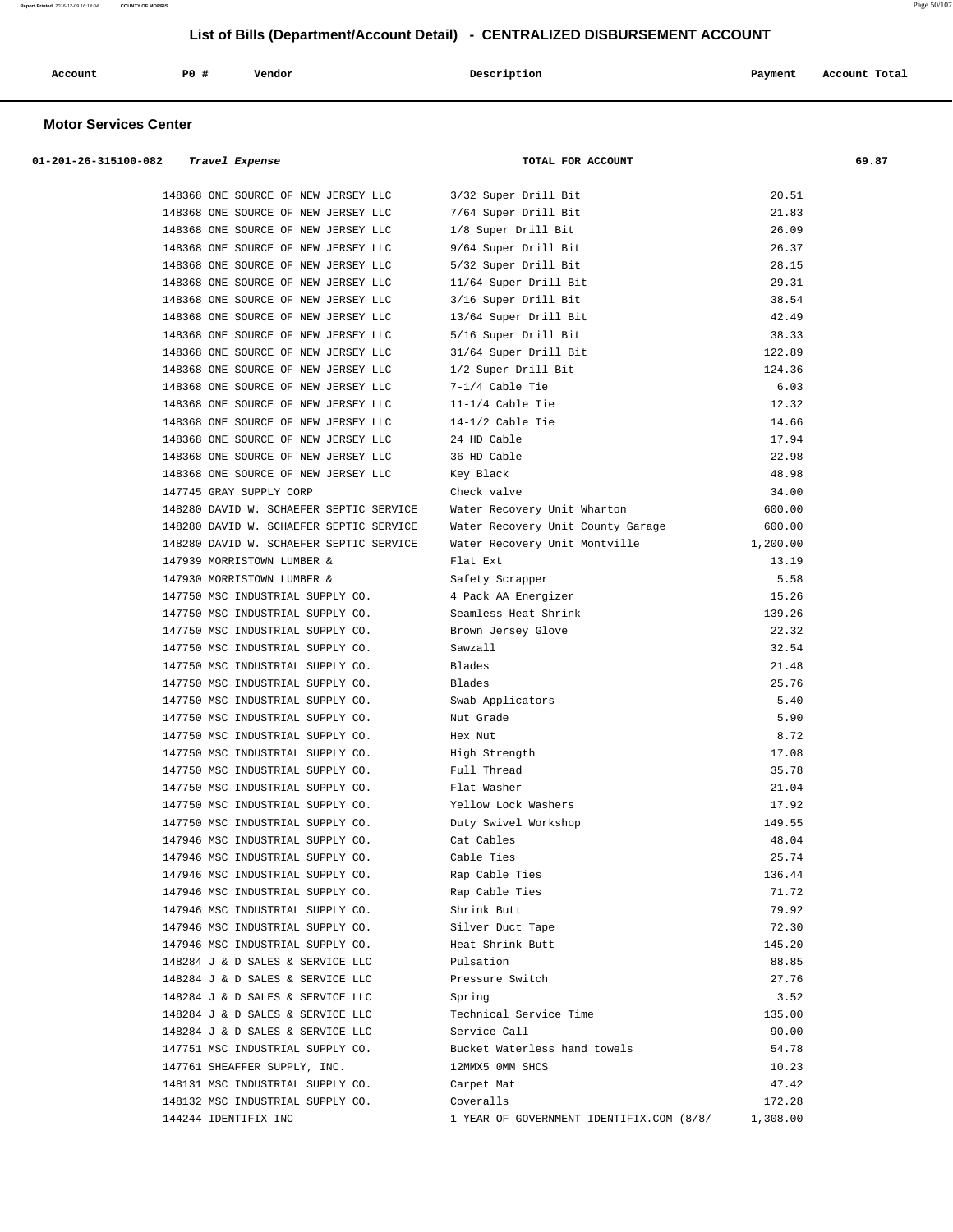150301 MARK CARTER MOTOR VEHICLE COMMISSION - 3 TITLES 11/1 180.00 150301 MARK CARTER MOTOR VEHICLE COMMISSION - 3 TITLES 11/1 60.00 150301 MARK CARTER MOTOR VEHICLE COMMISSION - 3 TITLES 11/1 255.00 150301 MARK CARTER MOTOR VEHICLE COMMISSION - 1 TITLES 12/1 60.00 149002 GRAINGER Plastic Handle 43.39 149002 GRAINGER Impact Socket 42.75 149002 GRAINGER Long Nose Plier 18.65 149002 GRAINGER Wire Stipper 35.47 149096 GRAINGER Locking Plier 22.84 149184 J & D SALES & SERVICE LLC Backwash media filter, backwash carbon f 185.00 149180 BOONTON AUTO PARTS Auto Epoxy 99.42 149180 BOONTON AUTO PARTS Panel Bonding 226.08 150302 ROBERT COOK Delaware River Joint Toll Bridge 1.00 150302 ROBERT COOK Delaware River Joint Toll Bridge 6.50 150302 ROBERT COOK Inspection License to State 22.95 150302 ROBERT COOK Rubbe Recycle 14.00 150302 ROBERT COOK Fuel Purchase 5.00 150302 ROBERT COOK E-Z Pass 25.20  **01-201-26-315100-098 Other Operating&Repair Supply TOTAL FOR ACCOUNT 7,459.99** 148285 NORTHEAST COMMUNICATIONS, INC. M0350DPW - 3/4 Brass Mount 65.00 148285 NORTHEAST COMMUNICATIONS, INC. Fender Mount F350 [unit 16-55] 20.00 148285 NORTHEAST COMMUNICATIONS, INC. Hang Up Microphone Clip 3.00 148285 NORTHEAST COMMUNICATIONS, INC. Mobile Power Cable Hi Power 18.00 148285 NORTHEAST COMMUNICATIONS, INC. Installed Customer supplied XTL1500, SN# 250.00  **01-201-26-315100-161 Communications Equipment TOTAL FOR ACCOUNT 356.00** 149762 W.B. MASON COMPANY INC Periph Sharing Switch 58.99  **01-201-26-315100-162 Furniture & Fixtures TOTAL FOR ACCOUNT 58.99** 148822 FLEMINGTON DEPT STORE INC Jacket L 43.90 148822 FLEMINGTON DEPT STORE INC Jacket XL 263.40 148822 FLEMINGTON DEPT STORE INC Jacket M 87.80 148822 FLEMINGTON DEPT STORE INC Jacket 3XL 47.90 148822 FLEMINGTON DEPT STORE INC Jacket 4XL 47.90 148822 FLEMINGTON DEPT STORE INC Thermal Zip L 311.40 148822 FLEMINGTON DEPT STORE INC Thermal Zip M 51.90 148822 FLEMINGTON DEPT STORE INC Thermal Zip XL 622.80 148822 FLEMINGTON DEPT STORE INC Thermal Zip XXL 603.90 148822 FLEMINGTON DEPT STORE INC Thermal Zip 3XL 57.90 148822 FLEMINGTON DEPT STORE INC Thermal Zip 4XL 60.90 148822 FLEMINGTON DEPT STORE INC Canyon L 149.80 148822 FLEMINGTON DEPT STORE INC Canyon XL 149.80 148822 FLEMINGTON DEPT STORE INC Canyon 3XL 80.90  **01-201-26-315100-207 Uniform & Clothing Allowance TOTAL FOR ACCOUNT 2,580.20** 149181 DAVID WEBER OIL COMPANY High EP #2 Grease 492.00 149181 DAVID WEBER OIL COMPANY Ultra LX 438.35 149181 DAVID WEBER OIL COMPANY Windshield Was Fluid 443.85 149181 DAVID WEBER OIL COMPANY Dexron 436.70 149181 DAVID WEBER OIL COMPANY Power Flo 402.60 149181 DAVID WEBER OIL COMPANY Hydraulic Oil 653.40 149181 DAVID WEBER OIL COMPANY Drum Deposit 200.00 149181 DAVID WEBER OIL COMPANY Drum Deposit Return -60.00  **01-201-26-315100-232 Lubricants & Anti Freeze TOTAL FOR ACCOUNT 3,006.90**

 **List of Bills (Department/Account Detail) - CENTRALIZED DISBURSEMENT ACCOUNT**

 **Account P0 # Vendor Description Payment Account Total**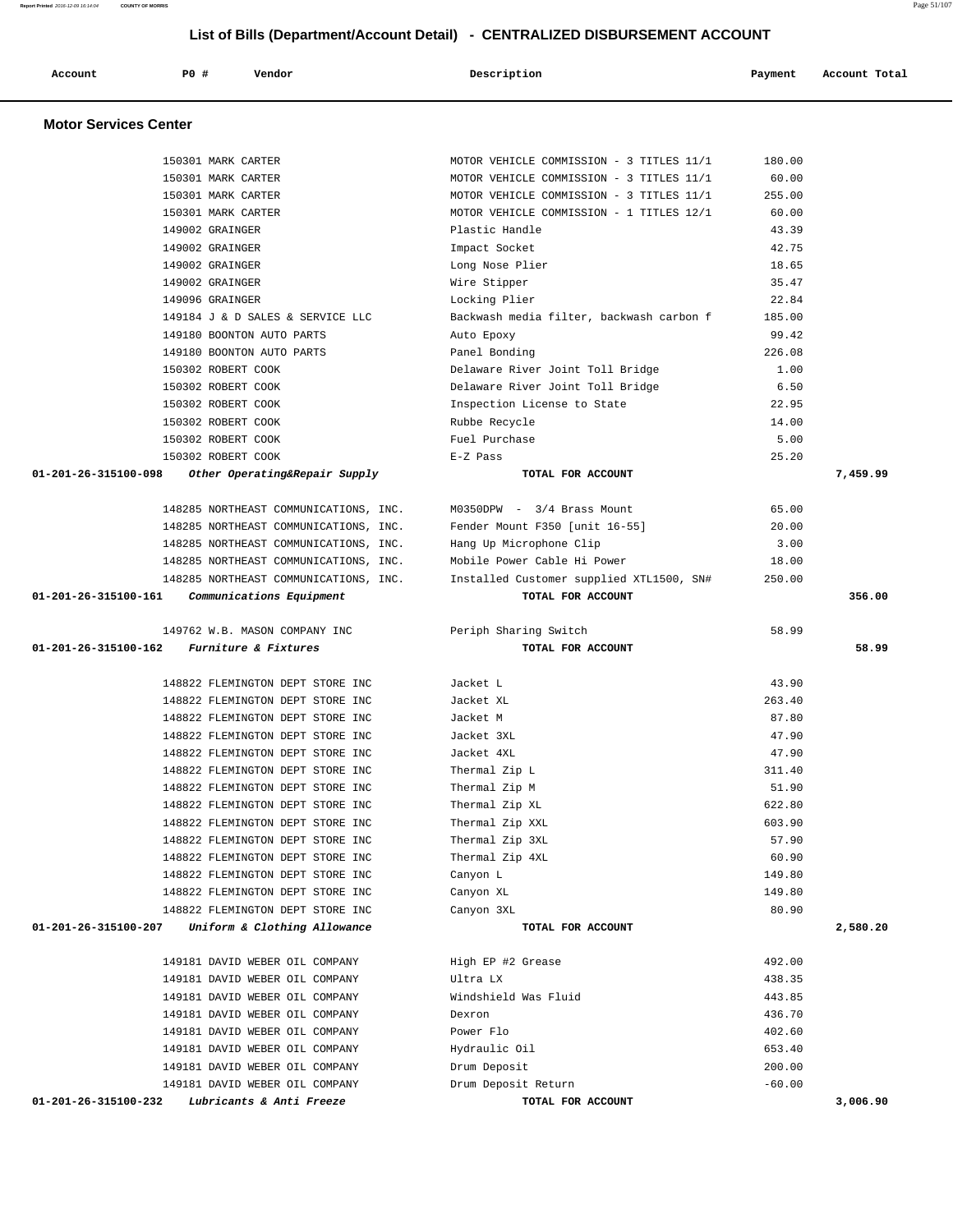| Account                      | P0 #            | Vendor                                                               | List of Dills (DepartmentAccount Detail) - CENTINALIZED DISDONSEMENT ACCOUNT<br>Description | Payment        | Account Total |
|------------------------------|-----------------|----------------------------------------------------------------------|---------------------------------------------------------------------------------------------|----------------|---------------|
| <b>Motor Services Center</b> |                 |                                                                      |                                                                                             |                |               |
|                              |                 |                                                                      |                                                                                             |                |               |
|                              |                 | 148271 MSC INDUSTRIAL SUPPLY CO.                                     | Blackhawk Socket Set                                                                        | 15.10          |               |
|                              |                 | 148272 MSC INDUSTRIAL SUPPLY CO.                                     | Blackhawk Skt Set                                                                           | 82.55          |               |
|                              |                 | 148272 MSC INDUSTRIAL SUPPLY CO.<br>148272 MSC INDUSTRIAL SUPPLY CO. | Paramount<br>Screwdriver Set                                                                | 32.70<br>23.66 |               |
|                              |                 | 148270 MSC INDUSTRIAL SUPPLY CO.                                     | Vise Grip                                                                                   | 27.85          |               |
|                              |                 | 148270 MSC INDUSTRIAL SUPPLY CO.                                     | Forged Visa Grip                                                                            | 25.98          |               |
|                              |                 | 148270 MSC INDUSTRIAL SUPPLY CO.                                     | Hook and Pick set                                                                           | 6.85           |               |
|                              |                 | 148270 MSC INDUSTRIAL SUPPLY CO.                                     | Precision Probe Set                                                                         | 14.86          |               |
|                              |                 | 148270 MSC INDUSTRIAL SUPPLY CO.                                     | Fatmax Utility Plier                                                                        | 10.33          |               |
|                              |                 | 148270 MSC INDUSTRIAL SUPPLY CO.                                     | Groovelck plier                                                                             | 39.75          |               |
|                              |                 | 148270 MSC INDUSTRIAL SUPPLY CO.                                     | Screwdriver                                                                                 | 5.01           |               |
|                              |                 | 148269 MSC INDUSTRIAL SUPPLY CO.                                     | Lang Ratchet Box Wrench                                                                     | 33.30          |               |
|                              |                 | 148269 MSC INDUSTRIAL SUPPLY CO.                                     | Safety Centurion Goggle                                                                     | 22.44          |               |
|                              |                 | 148269 MSC INDUSTRIAL SUPPLY CO.                                     | Pro Security Flashlight                                                                     | 49.95          |               |
|                              |                 | 148269 MSC INDUSTRIAL SUPPLY CO.                                     | Straight Goose                                                                              | 42.78          |               |
|                              | 148265 GRAINGER |                                                                      | Painters Tool                                                                               | 4.69           |               |
|                              | 148265 GRAINGER |                                                                      | Oil Filter                                                                                  | 15.75          |               |
|                              | 148265 GRAINGER |                                                                      | Socket Wrench                                                                               | 162.75         |               |
|                              | 148265 GRAINGER |                                                                      | Wire Stripper                                                                               | 35.47          |               |
|                              | 148265 GRAINGER |                                                                      | Ratcheting Wrench                                                                           | 150.38         |               |
|                              | 148264 GRAINGER |                                                                      | Coated Gloves                                                                               | 6.38           |               |
|                              | 148264 GRAINGER |                                                                      | Cold Protection Gloves                                                                      | 9.89           |               |
| 01-201-26-315100-239         | Small Tools     |                                                                      | TOTAL FOR ACCOUNT                                                                           |                | 924.01        |
|                              |                 | 148994 CHEMUNG SUPPLY CORP                                           | Blades                                                                                      | 5,219.50       |               |
|                              |                 | 148994 CHEMUNG SUPPLY CORP                                           | STL Curb Bumper                                                                             | 1,151.60       |               |
|                              |                 | 148994 CHEMUNG SUPPLY CORP                                           | Drop Charge                                                                                 | 30.00          |               |
|                              |                 | 148983 WINTER EQUIPMENT COMPANY INC.                                 | Blockbuster Classis SHP MED                                                                 | 2,264.16       |               |
| 01-201-26-315100-241         |                 | Snow Plowing Parts                                                   | TOTAL FOR ACCOUNT                                                                           |                | 8,665.26      |
|                              |                 | 148283 INTER CITY TIRE                                               | Off the road package - Bada Rema O-Ring                                                     | 43.90          |               |
|                              |                 | 148283 INTER CITY TIRE                                               | Road Service One Man One Truck                                                              | 381.50         |               |
|                              |                 | 148283 INTER CITY TIRE                                               | Dismount/Mount Tire                                                                         | 120.00         |               |
|                              |                 | 148283 INTER CITY TIRE                                               | Install Customer Spare Tire                                                                 | 65.63          |               |
|                              |                 | 147567 INTER CITY TIRE                                               | LT225/75R16                                                                                 | 669.18         |               |
|                              |                 | 149004 INTER CITY TIRE                                               | Transforce                                                                                  | 780.71         |               |
|                              |                 | 149003 INTER CITY TIRE                                               | Powerking Trailer                                                                           | 389.35         |               |
|                              |                 | 149077 BARNWELL HOUSE OF TIRES, INC.                                 | Tires                                                                                       | 146.00         |               |
|                              |                 | 149077 BARNWELL HOUSE OF TIRES, INC.                                 | Powder Coat                                                                                 | 25.00          |               |
|                              |                 | 149077 BARNWELL HOUSE OF TIRES, INC.                                 | Valve                                                                                       | 7.00           |               |
|                              |                 | 149077 BARNWELL HOUSE OF TIRES, INC.                                 | Mount/Dismount                                                                              | 22.50          |               |
|                              |                 | 149185 INTER CITY TIRE                                               | Transforce                                                                                  | 231.88         |               |
|                              |                 | 148989 BARNWELL HOUSE OF TIRES, INC.                                 | Tires                                                                                       | 540.00         |               |
| 01-201-26-315100-245         | Tires           |                                                                      | TOTAL FOR ACCOUNT                                                                           |                | 3,422.65      |
|                              |                 | 146286 T. SLACK ENVIRONMENTAL                                        | Drum cart system #SBD 148-4W-R                                                              | 2,700.00       |               |
| 01-201-26-315100-246         |                 | Tools - Others                                                       | TOTAL FOR ACCOUNT                                                                           |                | 2,700.00      |
|                              |                 |                                                                      |                                                                                             |                |               |
|                              |                 | 149045 PRAXAIR DISTRIBUTION                                          | Drag Shield Ice                                                                             | 30.40          |               |
|                              |                 | 149045 PRAXAIR DISTRIBUTION                                          | Drag Shield Ice                                                                             | 15.20          |               |
|                              |                 | 149045 PRAXAIR DISTRIBUTION                                          | Plas Tip Ice                                                                                | 28.92          |               |
|                              |                 | 149045 PRAXAIR DISTRIBUTION                                          | Plas Elect Ice                                                                              | 49.90          |               |
|                              |                 | 149046 PRAXAIR DISTRIBUTION                                          | Acertylene                                                                                  | 81.00          |               |
|                              |                 | 149046 PRAXAIR DISTRIBUTION                                          | High Pressure                                                                               | 8.10           |               |
|                              |                 | 149046 PRAXAIR DISTRIBUTION                                          | Ind High Pressure                                                                           | 194.40         |               |
|                              |                 | 149046 PRAXAIR DISTRIBUTION                                          | Ind High Pressure                                                                           | 8.10           |               |
| 01-201-26-315100-248         |                 | Welding-Oxygen-Acetylene Etc                                         | TOTAL FOR ACCOUNT                                                                           |                | 416.02        |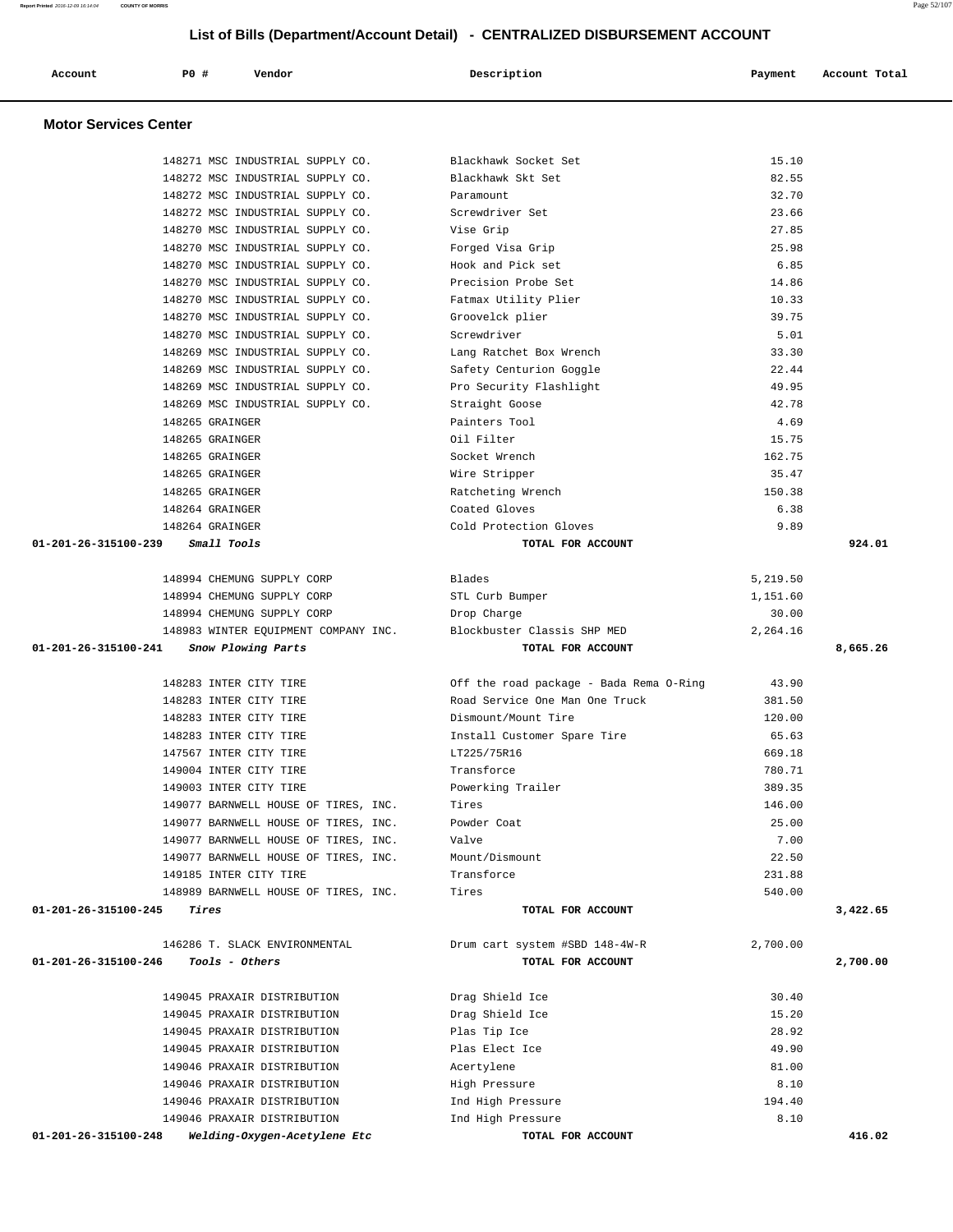| Account | PO# | Vendor | Description | Payment | Account Total |
|---------|-----|--------|-------------|---------|---------------|
|         |     |        |             |         |               |

| 148231 ZEP SALES & SERVICE                  | 2000 Aero             | 175.00   |
|---------------------------------------------|-----------------------|----------|
| 148231 ZEP SALES & SERVICE                  | Shipping              | 25.90    |
| 01-201-26-315100-252<br>Janitorial Supplies | TOTAL FOR ACCOUNT     | 310.90   |
|                                             |                       |          |
| 148127 BUNKY'S HEAVY TOWING, LLC            | TOWING $(+5-21)$      | 200.00   |
| 147420 PEIRCE EOUIPMENT CO.                 | In/Out adaptor filler | 98.29    |
| 148369 PERFORMANCE TRAILERS INC.            | Jake                  | 70.00    |
| 148286 PERFORMANCE TRAILERS INC.            | Tire ONLY 9/26/16     | 40.00    |
| 147748 HOOVER TRUCK CENTERS INC             | Union                 | 54.38    |
| 147747 HOOVER TRUCK CENTERS INC             | Screw                 | 34.68    |
| 147749 HOOVER TRUCK CENTERS INC             | Pipe                  | 33.53    |
| 148363 HOOVER TRUCK CENTERS INC             | Sensor                | 71.91    |
| 148130 HOOVER TRUCK CENTERS INC             | Seal                  | 11.56    |
| 148130 HOOVER TRUCK CENTERS INC             | Thermostat            | 52.05    |
| 148130 HOOVER TRUCK CENTERS INC             | Plug pipe             | 12.01    |
| 148130 HOOVER TRUCK CENTERS INC             | Hex Screw             | 3.68     |
| 148130 HOOVER TRUCK CENTERS INC             | Connection            | 90.56    |
| 148130 HOOVER TRUCK CENTERS INC             | Gasket                | 9.95     |
| 148130 HOOVER TRUCK CENTERS INC             | Clamp                 | 19.88    |
| 148130 HOOVER TRUCK CENTERS INC             | Hex Screw             | 1.79     |
| 148130 HOOVER TRUCK CENTERS INC             | Hose Molding          | 33.93    |
| 148130 HOOVER TRUCK CENTERS INC             | Hose                  | 25.17    |
| 148130 HOOVER TRUCK CENTERS INC             | Coupling              | 11.81    |
| 148130 HOOVER TRUCK CENTERS INC             | Water Tube            | 63.46    |
| 148130 HOOVER TRUCK CENTERS INC             | Water Tube            | 63.68    |
| 148130 HOOVER TRUCK CENTERS INC             | Coupling              | 34.69    |
| 148130 HOOVER TRUCK CENTERS INC             | Insulation            | 7.37     |
| 148130 HOOVER TRUCK CENTERS INC             | Connection            | 38.99    |
| 148130 HOOVER TRUCK CENTERS INC             | Srew                  | 4.02     |
| 148130 HOOVER TRUCK CENTERS INC             | Tube - clnt           | 47.34    |
| 148130 HOOVER TRUCK CENTERS INC             | Tube - clnt           | 47.08    |
| 148130 HOOVER TRUCK CENTERS INC             | $Hose - ecr$          | 18.38    |
| 148130 HOOVER TRUCK CENTERS INC             | Rad Hose              | 37.28    |
| 148130 HOOVER TRUCK CENTERS INC             | Hose - Elbow          | 12.77    |
| 148130 HOOVER TRUCK CENTERS INC             | Hose - Elbow          | 10.70    |
| 148130 HOOVER TRUCK CENTERS INC             | Clamp - Hose          | 29.28    |
| 148130 HOOVER TRUCK CENTERS INC             | Clamp - Hose          | 29.88    |
| 148129 HOOVER TRUCK CENTERS INC             | Clamp                 | 9.68     |
| 148267 HOOVER TRUCK CENTERS INC             | Fuel Filter           | 44.16    |
| 148282 HOOVER TRUCK CENTERS INC             | Low Hose              | 73.10    |
| 148282 HOOVER TRUCK CENTERS INC             | Clamp                 | 4.32     |
| 148282 HOOVER TRUCK CENTERS INC             | Tube                  | 333.11   |
| 148282 HOOVER TRUCK CENTERS INC             | Overnight shipping    | 20.00    |
| 148365 HOOVER TRUCK CENTERS INC             | Elbow                 | 38.28    |
| 148364 HOOVER TRUCK CENTERS INC             | Credit                | $-71.91$ |
| 148364 HOOVER TRUCK CENTERS INC             | Sensor                | 78.21    |
| 147944 GROFF TRACTOR NJ, LLC                | Wiper Blade           | 69.17    |
| 147944 GROFF TRACTOR NJ, LLC                | Wiper Motor           | 290.00   |
| 147944 GROFF TRACTOR NJ, LLC                | Wiper Arm             | 174.90   |
| 148344 GROFF TRACTOR NJ, LLC                | Cab Air Filter        | 52.21    |
| 148344 GROFF TRACTOR NJ, LLC                | Cartridge Fuel        | 28.00    |
| 148344 GROFF TRACTOR NJ, LLC                | Filter Fuel           | 26.50    |
| 148344 GROFF TRACTOR NJ, LLC                | Filter                | 55.75    |
| 147945 GROFF TRACTOR NJ, LLC                | Joint                 | 250.00   |
| 147945 GROFF TRACTOR NJ, LLC                | Clamp                 | 47.00    |
| 147943 GROFF TRACTOR NJ, LLC                | Filter                | 165.36   |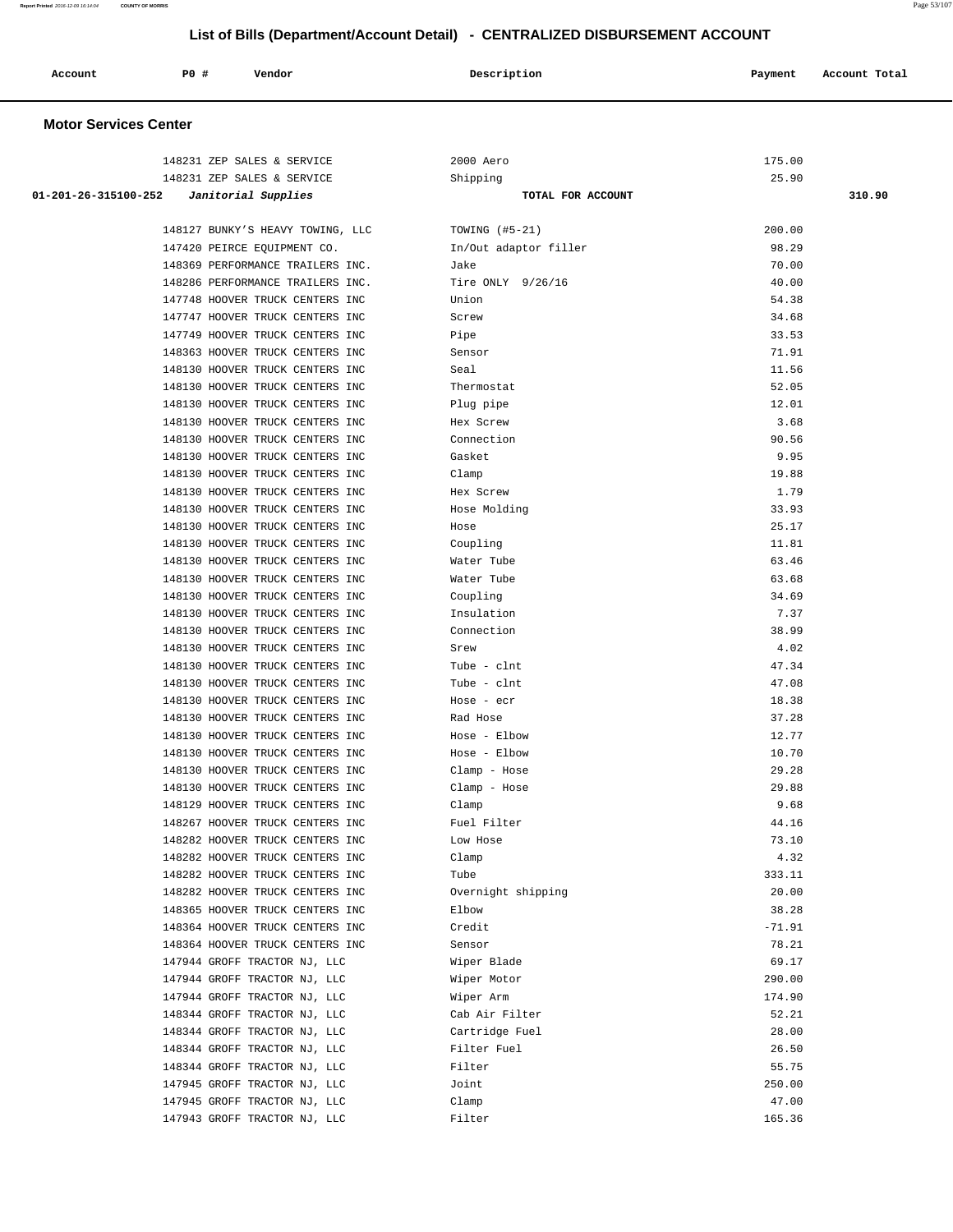| Account    | P0 # | Vendor | Description | Payment | Account Total |
|------------|------|--------|-------------|---------|---------------|
| __ _ _ _ _ |      |        |             |         |               |

| 147379 GROFF TRACTOR NJ, LLC                                       | Filter, Fuel                            | 26.50             |
|--------------------------------------------------------------------|-----------------------------------------|-------------------|
| 147379 GROFF TRACTOR NJ, LLC                                       | Filter, Air                             | 35.51             |
| 147379 GROFF TRACTOR NJ, LLC                                       | Air Filter-Sec                          | 41.75             |
| 147379 GROFF TRACTOR NJ, LLC                                       | Filter                                  | 62.54             |
| 147379 GROFF TRACTOR NJ, LLC                                       | Filter                                  | 55.75             |
| 147379 GROFF TRACTOR NJ, LLC                                       | Cartridge, Fuel                         | 28.00             |
| 148257 DOVER BRAKE & CLUTCH CO INC                                 | PTO Cable                               | 28.50             |
| 148128 DOVER BRAKE & CLUTCH CO INC                                 | AB Tubing                               | 107.00            |
| 148128 DOVER BRAKE & CLUTCH CO INC                                 | Comp Fit-Straigh                        | 86.48             |
| 147415 MID-ATLANTIC TRUCK CENTRE INC                               | Thermostat                              | 63.74             |
| 147572 MID-ATLANTIC TRUCK CENTRE INC                               | Elbow                                   | 85.32             |
| 147571 MID-ATLANTIC TRUCK CENTRE INC                               | Pulley ten                              | 233.11            |
| 147571 MID-ATLANTIC TRUCK CENTRE INC                               | Pully fan                               | 66.92             |
| 147501 MID-ATLANTIC TRUCK CENTRE INC                               | Sensor                                  | 133.03            |
| 147501 MID-ATLANTIC TRUCK CENTRE INC                               | Seal Kit                                | 128.86            |
| 147419 MID-ATLANTIC TRUCK CENTRE INC                               | Sensor Eng                              | 136.76            |
| 147421 MID-ATLANTIC TRUCK CENTRE INC                               | Tank                                    | 336.71            |
| 147440 MID-ATLANTIC TRUCK CENTRE INC                               | Radio                                   | 179.52            |
| 148233 AMERICAN HOSE & HYDRAULICS                                  | Cylinder repair kit                     | 372.00            |
| 148233 AMERICAN HOSE & HYDRAULICS                                  | Bucket cylinder repair pt               | 340.00            |
| 148233 AMERICAN HOSE & HYDRAULICS                                  | Shop supplies                           | 5.00              |
| 148278 AMERICAN HOSE & HYDRAULICS                                  | Lincoln Grease Pump                     | 595.00            |
| 147906 SAMSON METAL SERVICES                                       | Carbon Tube                             | 130.00            |
| 142559 FRED BEANS PARTS, INC.                                      | OIL TUBE.                               | 25.13             |
| 142559 FRED BEANS PARTS, INC.                                      | SENDER.                                 | 385.61            |
| 142559 FRED BEANS PARTS, INC.                                      | FUEL PUMP, SENDER.                      | 761.15            |
| 142559 FRED BEANS PARTS, INC.                                      | RADIATOR, HOSE.                         | 579.96            |
| 142559 FRED BEANS PARTS, INC.                                      | HOSE.                                   | 128.07            |
| 147563 FRED BEANS PARTS, INC.                                      | Sender                                  | 339.56            |
| 147563 FRED BEANS PARTS, INC.                                      | Gasket                                  | 9.64              |
| 147564 FRED BEANS PARTS, INC.                                      | Ring                                    | 9.21              |
| 148228 PEIRCE EQUIPMENT CO.                                        | Repair leaking water pump. Replace both | 545.00            |
| 148228 PEIRCE EQUIPMENT CO.                                        | Elbow Rad Hose                          | 46.02             |
| 148228 PEIRCE EQUIPMENT CO.                                        | Steel Pipe-Hose Nipp                    | 35.00             |
| 148228 PEIRCE EQUIPMENT CO.                                        | 90 DEG                                  | 101.50            |
| 148228 PEIRCE EQUIPMENT CO.                                        | Shop Supplies                           | 14.55             |
| 148273 PEIRCE EQUIPMENT CO.                                        | Hose                                    | 319.62            |
|                                                                    |                                         | 267.50            |
| 148988 AIR BRAKE & EQUIPMENT                                       | Wiper Blade                             | 89.90             |
| 149071 AIR BRAKE & EQUIPMENT<br>149000 DOVER BRAKE & CLUTCH CO INC | Wiper Blade<br>Brake Drum               | 282.36            |
| 149000 DOVER BRAKE & CLUTCH CO INC                                 | 4707 Shoe Kit                           | 123.96            |
| 149000 DOVER BRAKE & CLUTCH CO INC                                 |                                         | 60.00             |
| 149000 DOVER BRAKE & CLUTCH CO INC                                 | Core Chrage                             |                   |
| 149000 DOVER BRAKE & CLUTCH CO INC                                 | Scotseal Plus XL                        | 77.12<br>$-60.00$ |
|                                                                    | Core Charge Credit                      |                   |
| 149089 DOVER BRAKE & CLUTCH CO INC                                 | Clevis                                  | 151.60            |
| 148343 FRED BEANS PARTS, INC.                                      | Cable                                   | 34.07             |
| 148342 FRED BEANS PARTS, INC.                                      | Stud                                    | 9.12              |
| 148341 FRED BEANS PARTS, INC.                                      | Seal Kit                                | 61.74             |
| 148263 FRED BEANS PARTS, INC.                                      | Pipe                                    | 730.49            |
| 148263 FRED BEANS PARTS, INC.                                      | Gasket                                  | 11.42             |
| 148263 FRED BEANS PARTS, INC.                                      | Exhaust Gasket                          | 7.65              |
| 148281 FRED BEANS PARTS, INC.                                      | Rod Asy                                 | 171.74            |
| 148281 FRED BEANS PARTS, INC.                                      | Rod                                     | 40.32             |
| 148281 FRED BEANS PARTS, INC.                                      | End Asy                                 | 96.41             |
| 148281 FRED BEANS PARTS, INC.                                      | End Spindle                             | 118.71            |
| 148281 FRED BEANS PARTS, INC.                                      | End Spindle                             | 133.24            |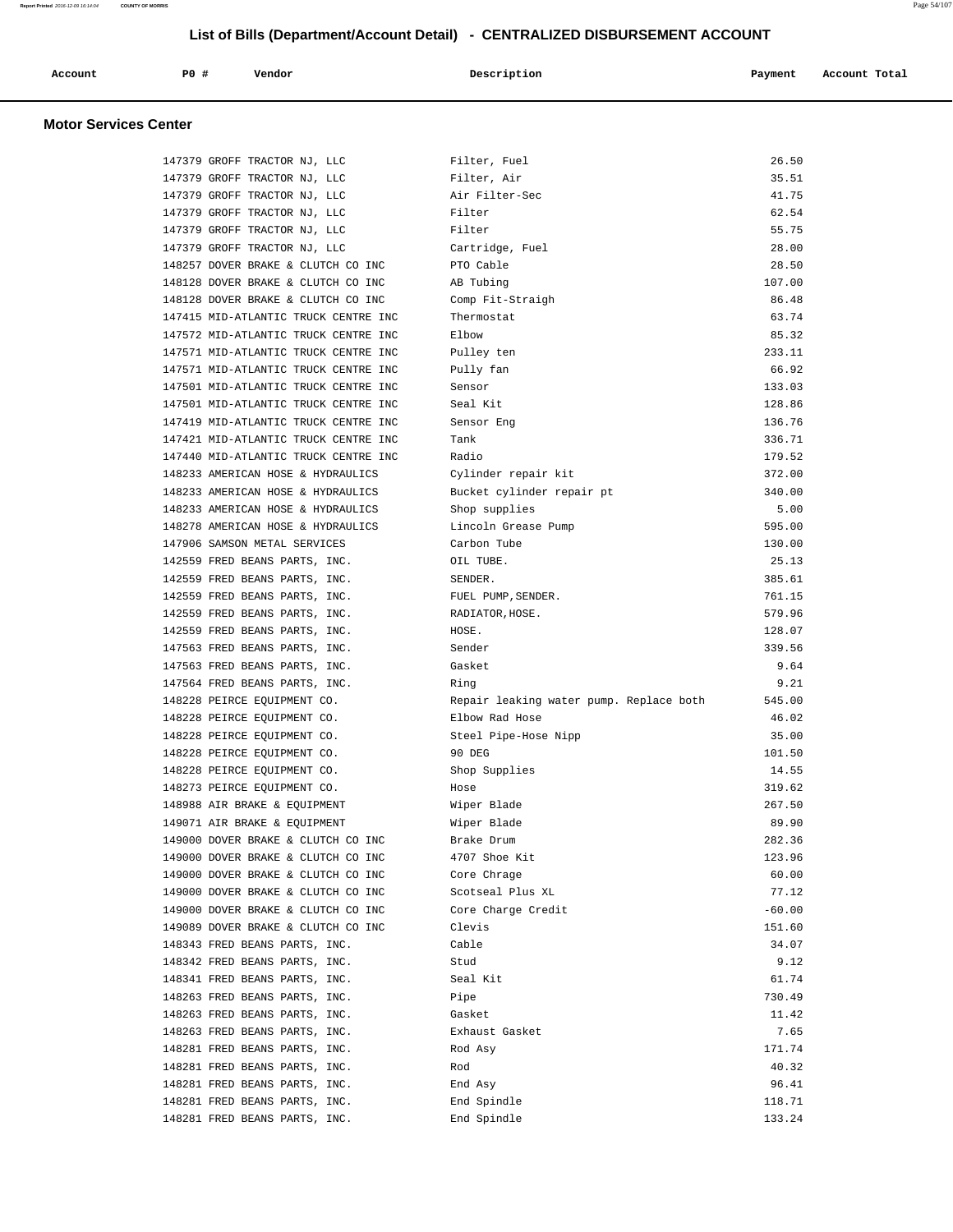| Account | P0 # | Vendor | Description | Payment | Account Total |
|---------|------|--------|-------------|---------|---------------|
|         |      |        |             |         |               |

| 148281 FRED BEANS PARTS, INC.        | Front Bar                                | 104.72    |
|--------------------------------------|------------------------------------------|-----------|
| 148281 FRED BEANS PARTS, INC.        | Nut                                      | 3.36      |
| 149130 HOOVER TRUCK CENTERS INC      | Strut                                    | 80.82     |
| 149134 HOOVER TRUCK CENTERS INC      | Credit                                   | $-154.00$ |
| 149134 HOOVER TRUCK CENTERS INC      | Credit                                   | $-130.72$ |
| 149134 HOOVER TRUCK CENTERS INC      | Belt                                     | 39.34     |
| 149134 HOOVER TRUCK CENTERS INC      | Micro Belt                               | 27.71     |
| 149134 HOOVER TRUCK CENTERS INC      | Tensioner                                | 117.57    |
| 149134 HOOVER TRUCK CENTERS INC      | Tensioner                                | 109.74    |
| 149134 HOOVER TRUCK CENTERS INC      | Pully                                    | 54.14     |
| 149134 HOOVER TRUCK CENTERS INC      | Bracket                                  | 53.80     |
| 149134 HOOVER TRUCK CENTERS INC      | Link                                     | 363.24    |
| 149134 HOOVER TRUCK CENTERS INC      | Bolt                                     | 3.42      |
| 149134 HOOVER TRUCK CENTERS INC      | Universal                                | 13.71     |
| 149131 HOOVER TRUCK CENTERS INC      | Element                                  | 125.84    |
| 149132 HOOVER TRUCK CENTERS INC      | Crankcase                                | 173.16    |
| 149136 HOOVER TRUCK CENTERS INC      | Bolt                                     | 3.42      |
| 149136 HOOVER TRUCK CENTERS INC      | Heat Shield                              | 16.43     |
| 149137 HOOVER TRUCK CENTERS INC      | Electrical Tape                          | 9.60      |
| 149137 HOOVER TRUCK CENTERS INC      | Tie Strip                                | 53.64     |
| 149137 HOOVER TRUCK CENTERS INC      | Term-Fem                                 | 1.86      |
| 149137 HOOVER TRUCK CENTERS INC      | Apex Term-Fem                            | 5.31      |
| 149137 HOOVER TRUCK CENTERS INC      | FCI                                      | 20.67     |
| 149137 HOOVER TRUCK CENTERS INC      | In Line Butt Connector                   | 7.82      |
| 149137 HOOVER TRUCK CENTERS INC      | In Line Connector                        | 4.88      |
| 149137 HOOVER TRUCK CENTERS INC      | Term-Male                                | 1.05      |
| 149137 HOOVER TRUCK CENTERS INC      | Terminal                                 | 2.70      |
| 149137 HOOVER TRUCK CENTERS INC      | Partial Strip Socket                     | 0.48      |
| 149137 HOOVER TRUCK CENTERS INC      | Apex Fem Term                            | 2.80      |
| 149137 HOOVER TRUCK CENTERS INC      | Lock Term                                | 1.56      |
| 149137 HOOVER TRUCK CENTERS INC      | Freight Charge                           | 43.30     |
| 149137 HOOVER TRUCK CENTERS INC      | Spilt Flex Tubing                        | 1.32      |
| 149137 HOOVER TRUCK CENTERS INC      | Term Wire Crimp Sold                     | 42.92     |
| 149137 HOOVER TRUCK CENTERS INC      | Terminal Female                          | 1.56      |
| 149137 HOOVER TRUCK CENTERS INC      | Male Connector                           | 3.63      |
| 149137 HOOVER TRUCK CENTERS INC      | Female Terminal Connector                | 1.05      |
| 149137 HOOVER TRUCK CENTERS INC      | Engine                                   | 1,820.00  |
| 149137 HOOVER TRUCK CENTERS INC      | Wire White                               | 10.58     |
| 149137 HOOVER TRUCK CENTERS INC      | Wire Blue                                | 10.58     |
| 149137 HOOVER TRUCK CENTERS INC      | Term-Male                                | 30.60     |
| 149137 HOOVER TRUCK CENTERS INC      | Split Flex Feet                          | 3.10      |
| 149137 HOOVER TRUCK CENTERS INC      | Tubing Split                             | 0.95      |
| 149137 HOOVER TRUCK CENTERS INC      | Terminal                                 | 2.30      |
| 149137 HOOVER TRUCK CENTERS INC      | In-Line Butt Connector                   | 7.82      |
| 149137 HOOVER TRUCK CENTERS INC      | Freight Charge                           | 30.30     |
| 149137 HOOVER TRUCK CENTERS INC      | Wire Green                               | 10.44     |
| 149137 HOOVER TRUCK CENTERS INC      | Installation Electrical System           | 6,800.00  |
| 149137 HOOVER TRUCK CENTERS INC      | Inspection Seat Belts                    | 24.00     |
| 149137 HOOVER TRUCK CENTERS INC      | Customer Pay Shop Supplies For Repair Or | 35.00     |
| 149005 KENVIL POWER EQUIPMENT, INC.  | Hose                                     | 3.22      |
| 149013 MID-ATLANTIC TRUCK CENTRE INC | 490L Filter                              | 155.76    |
| 149014 MID-ATLANTIC TRUCK CENTRE INC | 490L Fuel Filter                         | 73.98     |
| 149014 MID-ATLANTIC TRUCK CENTRE INC | Fuel Filter                              | 10.71     |
| 149014 MID-ATLANTIC TRUCK CENTRE INC | Resistor                                 | 18.55     |
| 149014 MID-ATLANTIC TRUCK CENTRE INC | Sensor                                   | 133.03    |
| 149015 MID-ATLANTIC TRUCK CENTRE INC | Duct                                     | 622.10    |
|                                      |                                          |           |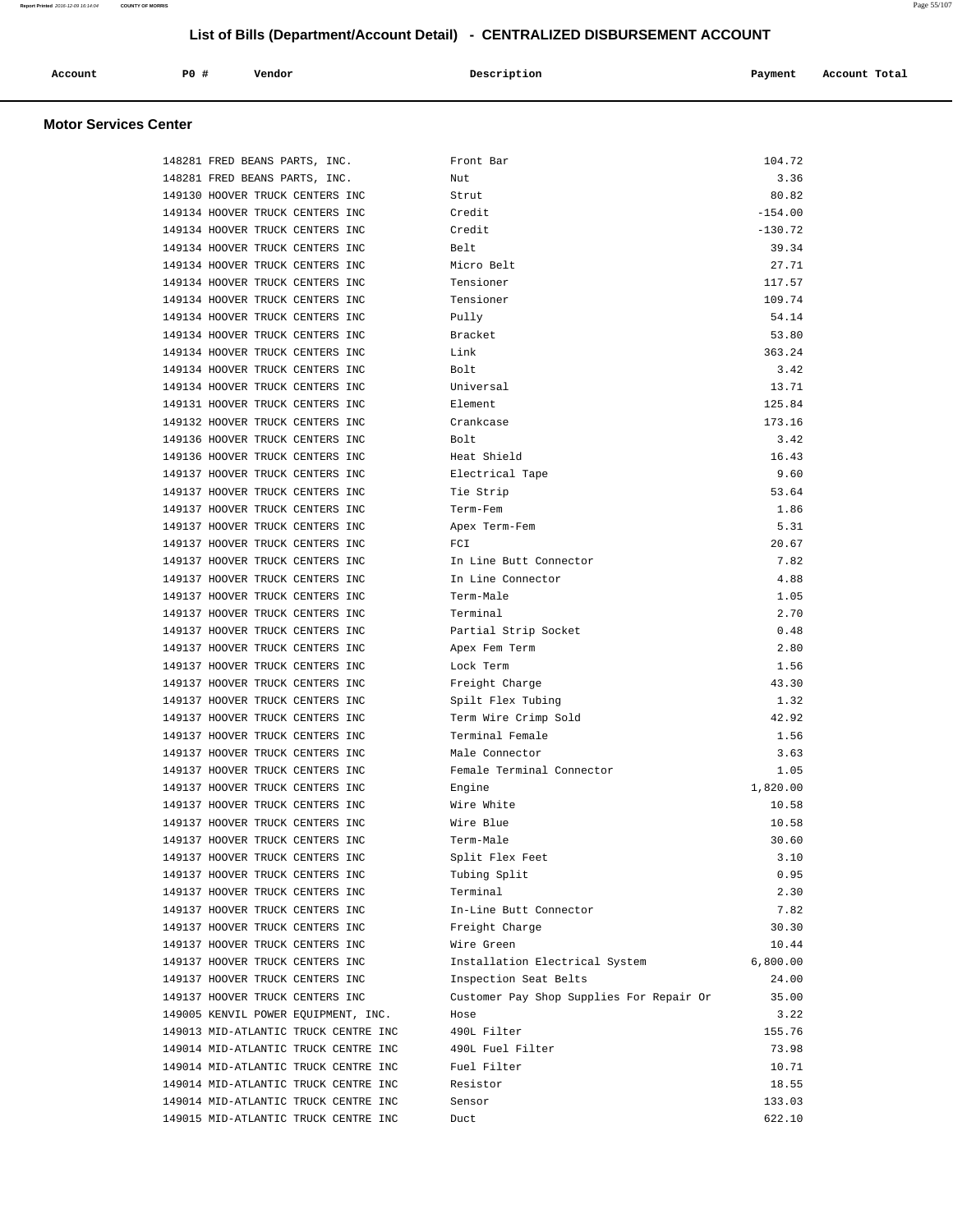**Report Printed** 2016-12-09 16:14:04 **COUNTY OF MORRIS** Page 56/107

 **List of Bills (Department/Account Detail) - CENTRALIZED DISBURSEMENT ACCOUNT**

| Account | <b>PO#</b> | Vendor | Description | Payment | Account Total |  |
|---------|------------|--------|-------------|---------|---------------|--|
|         |            |        |             |         |               |  |

| 149015 MID-ATLANTIC TRUCK CENTRE INC              | 501.94<br>Valve                                    |           |
|---------------------------------------------------|----------------------------------------------------|-----------|
| 149015 MID-ATLANTIC TRUCK CENTRE INC              | 125.00<br>Core Deposit                             |           |
| 149015 MID-ATLANTIC TRUCK CENTRE INC              | 13.66<br>Gasket                                    |           |
| 149033 MID-ATLANTIC TRUCK CENTRE INC              | 28.78<br>Cable                                     |           |
| 149033 MID-ATLANTIC TRUCK CENTRE INC              | Valve<br>10.83                                     |           |
| 149034 MID-ATLANTIC TRUCK CENTRE INC              | 243.62<br>Light                                    |           |
| 149092 PEIRCE EQUIPMENT CO.                       | (UNIT 20-70) Checked out aries tv system<br>94.00  |           |
| 149177 AMERICAN HOSE & HYDRAULICS                 | 52.72<br>Fem Coupler Assembly                      |           |
| 149085 BEYER BROS CORP                            | 37.27<br>Fuel Filter                               |           |
| 149085 BEYER BROS CORP                            | 67.86<br>Kit                                       |           |
| 148993 BROWN TRUCK GROUP                          | Pipe Tail Hump<br>197.70                           |           |
| 148993 BROWN TRUCK GROUP                          | Pipe Tail<br>241.05                                |           |
| 148993 BROWN TRUCK GROUP                          | 6.93<br>Link Muffler Support                       |           |
| 148993 BROWN TRUCK GROUP                          | Link Muffer<br>14.10                               |           |
| 148993 BROWN TRUCK GROUP                          | 190.44<br>Bracket Tailpipe                         |           |
| 148993 BROWN TRUCK GROUP                          | 84.24<br>Clamp Muffler                             |           |
| 148993 BROWN TRUCK GROUP                          | Clamp Muffler Pipe<br>50.64                        |           |
| 148993 BROWN TRUCK GROUP                          | 28.05<br>Spring Fuel Tank Bolt                     |           |
| 148993 BROWN TRUCK GROUP                          | 3.08<br>Space Muffler                              |           |
| 148993 BROWN TRUCK GROUP                          | 9.10<br>Bushing                                    |           |
| 148993 BROWN TRUCK GROUP                          | Extention<br>14.71                                 |           |
| 148993 BROWN TRUCK GROUP                          | Front Axel Tie<br>422.16                           |           |
| 01-201-26-315100-261<br>Spare Parts for Equipment | TOTAL FOR ACCOUNT                                  | 25,577.91 |
|                                                   |                                                    |           |
| 147977 FLEMINGTON BUICK CHEVROLET                 | 286.79<br>Replaced transmission inlet and outlet c |           |
| 147977 FLEMINGTON BUICK CHEVROLET                 | Replaced right front hub sensor<br>363.64          |           |
| 147977 FLEMINGTON BUICK CHEVROLET                 | Remove and solder in new right front ABS<br>285.55 |           |
| 147977 FLEMINGTON BUICK CHEVROLET                 | Transmission fluid flush<br>199.59                 |           |
| 147977 FLEMINGTON BUICK CHEVROLET                 | ABS modulator valve replacement<br>1,149.93        |           |
| 147977 FLEMINGTON BUICK CHEVROLET                 | Replaced baking plate<br>25.64                     |           |
| 147975 FLEMINGTON BUICK CHEVROLET                 | 10.02<br>Spring                                    |           |
| 148259 FLEMINGTON BUICK CHEVROLET                 | $-36.00$<br>Credit                                 |           |
| 148259 FLEMINGTON BUICK CHEVROLET                 | Headlamp<br>181.58                                 |           |
| 148260 FLEMINGTON BUICK CHEVROLET                 | 35.80<br>Filter                                    |           |
| 148306 RE-TRON TECHNOLOGIES INC.                  | Stud Terminal<br>657.30                            |           |
| 148306 RE-TRON TECHNOLOGIES INC.                  | Core Deposit<br>120.00                             |           |
| 148306 RE-TRON TECHNOLOGIES INC.                  | Core Return - CREDIT<br>$-120.00$                  |           |
| 148256 D&B AUTO SUPPLY                            | Credit<br>$-265.29$                                |           |
| 148256 D&B AUTO SUPPLY                            | Credit<br>$-320.16$                                |           |
| 148256 D&B AUTO SUPPLY                            | Bucket<br>37.98                                    |           |
| 148256 D&B AUTO SUPPLY                            | 348.00<br>Catalytic Converter                      |           |
| 148256 D&B AUTO SUPPLY                            | 18.26<br>Gasket                                    |           |
| 148256 D&B AUTO SUPPLY                            | 9.57<br>Gasket                                     |           |
| 148256 D&B AUTO SUPPLY                            | 2.40<br>Fuse                                       |           |
| 148256 D&B AUTO SUPPLY                            | 10.66<br>Oil Filter                                |           |
| 148256 D&B AUTO SUPPLY                            | Air Filter<br>17.71                                |           |
| 148256 D&B AUTO SUPPLY                            | Disc Brake Pad<br>63.58                            |           |
| 148256 D&B AUTO SUPPLY                            | 47.44<br>Fuel Filter                               |           |
| 148256 D&B AUTO SUPPLY                            | 79.76<br>Napa Gold Filter                          |           |
| 148256 D&B AUTO SUPPLY                            | 293.97<br>Brakeleen Aerosol                        |           |
| 148256 D&B AUTO SUPPLY                            | 5.20<br>Fuse                                       |           |
| 148256 D&B AUTO SUPPLY                            | 130.78<br>Floor Mat                                |           |
| 148256 D&B AUTO SUPPLY                            | 16.39<br>Bar Repair Kit                            |           |
| 148255 D&B AUTO SUPPLY                            | 22.04<br>Ignition Coil                             |           |
| 148255 D&B AUTO SUPPLY                            |                                                    |           |
|                                                   | 145.29<br>Muffler                                  |           |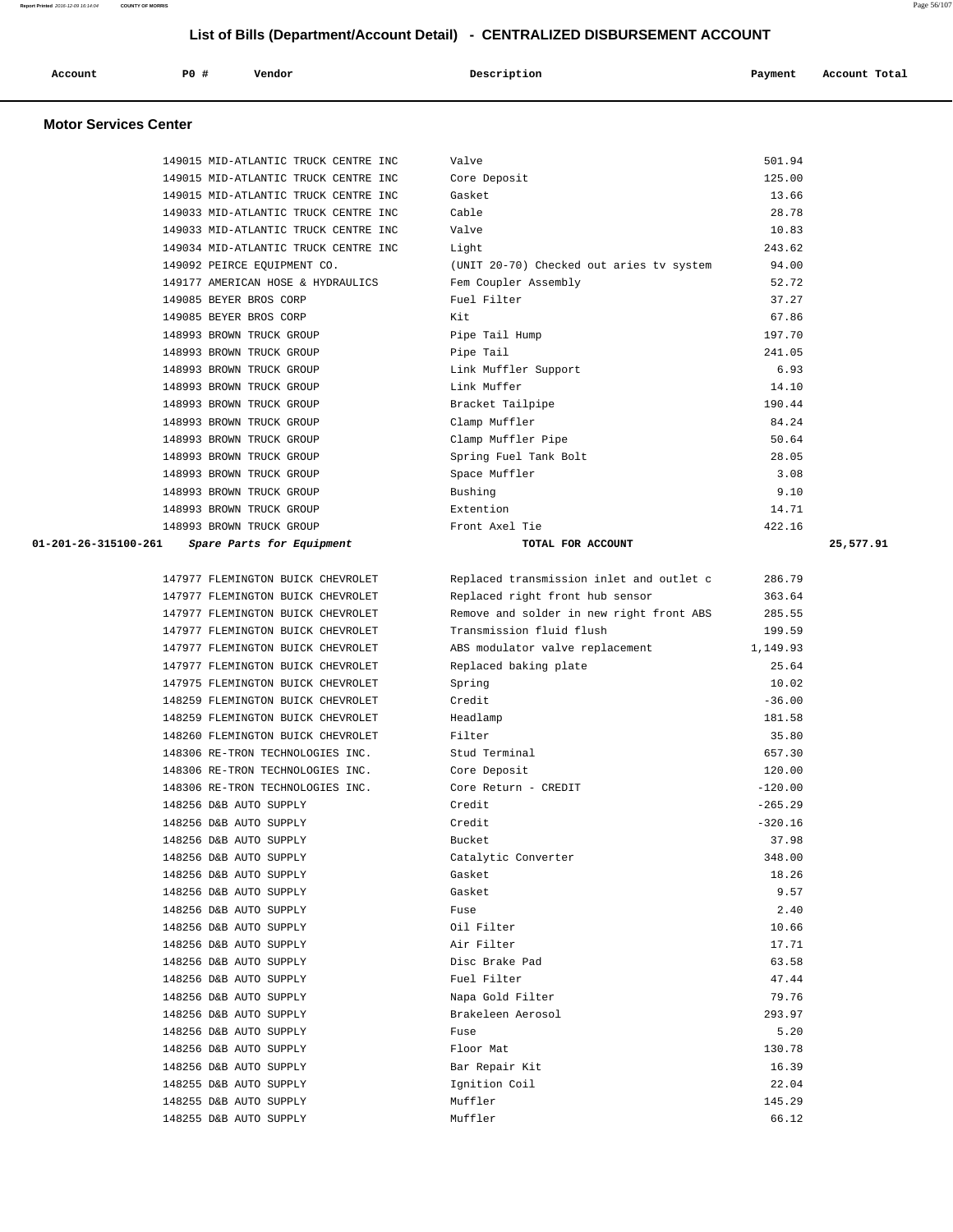| Account | P0 # | Vendor<br>. | Description | Payment | Account Total<br>.<br>. |
|---------|------|-------------|-------------|---------|-------------------------|
|         |      |             |             |         |                         |

| 148255 D&B AUTO SUPPLY              | Air Filter                         | 17.34    |
|-------------------------------------|------------------------------------|----------|
| 148255 D&B AUTO SUPPLY              | Connector                          | 17.94    |
| 148255 D&B AUTO SUPPLY              | Bracket                            | 10.76    |
| 148255 D&B AUTO SUPPLY              | Extractor Pick                     | 8.28     |
| 148255 D&B AUTO SUPPLY              | Redi-Sensor                        | 39.99    |
| 148255 D&B AUTO SUPPLY              | Fuel Cap                           | 12.45    |
| 148255 D&B AUTO SUPPLY              | Napa Radiator                      | 129.36   |
| 148255 D&B AUTO SUPPLY              | Brake Caliper                      | 59.84    |
| 148255 D&B AUTO SUPPLY              | Core Deposit                       | 27.78    |
| 148255 D&B AUTO SUPPLY              | Sever Service Shock                | 107.62   |
| 148255 D&B AUTO SUPPLY              | Oil Filter                         | 10.66    |
| 148255 D&B AUTO SUPPLY              | Air Filter                         | 24.70    |
| 148255 D&B AUTO SUPPLY              | Brake Fotor                        | 125.86   |
| 148255 D&B AUTO SUPPLY              | Redi-Sensor                        | 79.98    |
| 148255 D&B AUTO SUPPLY              | Disc Brake Pads                    | 50.08    |
| 148340 D&B AUTO SUPPLY              | Socket Set                         | 54.00    |
| 148340 D&B AUTO SUPPLY              | Napa Air Filter                    | 25.59    |
| 148340 D&B AUTO SUPPLY              | Terminal                           | 71.00    |
| 148340 D&B AUTO SUPPLY              | Terminal                           | 74.00    |
| 148340 D&B AUTO SUPPLY              | Breather                           | 5.95     |
| 148340 D&B AUTO SUPPLY              | Fuel Filter                        | 8.26     |
| 148338 D&B AUTO SUPPLY              | Credit                             | $-56.96$ |
| 148338 D&B AUTO SUPPLY              | Control Arm                        | 54.73    |
| 148338 D&B AUTO SUPPLY              | Control Arm and Ball               | 54.73    |
| 148338 D&B AUTO SUPPLY              | Clamp                              | 7.12     |
| 148338 D&B AUTO SUPPLY              | Hyd Filter                         | 6.43     |
| 148338 D&B AUTO SUPPLY              | Oil Filter                         | 10.97    |
| 148338 D&B AUTO SUPPLY              | Napa Gold Filter                   | 6.36     |
| 148338 D&B AUTO SUPPLY              | Napa Gold Filter                   | 5.14     |
| 148338 D&B AUTO SUPPLY              | Oil Filter                         | 16.32    |
| 148338 D&B AUTO SUPPLY              | Disc Pad                           | 54.09    |
| 148338 D&B AUTO SUPPLY              | Disc Brake Pad                     | 63.58    |
| 148338 D&B AUTO SUPPLY              | Oxygen Sensor                      | 30.24    |
| 148339 D&B AUTO SUPPLY              | Brake Hose                         | 15.97    |
| 148339 D&B AUTO SUPPLY              | Mirror                             | 115.99   |
| 148339 D&B AUTO SUPPLY              | Service Rotors                     | 196.86   |
| 148339 D&B AUTO SUPPLY              | Disc Pad                           | 60.02    |
| 148339 D&B AUTO SUPPLY              | Disc Brake Pads                    | 63.58    |
| 148339 D&B AUTO SUPPLY              | Emergency Service Rotors           | 208.42   |
| 148339 D&B AUTO SUPPLY              | Adaptor                            | 19.40    |
| 148266 MAJOR POLICE SUPPLY          | Corner Led Replacement             | 60.95    |
| 148279 ABSOLUTE AUTO AND FLAT GLASS | (UNIT 5-73) Windshield Green Tint  | 183.79   |
| 148279 ABSOLUTE AUTO AND FLAT GLASS | Adhesive                           | 27.00    |
| 148268 MORRISTOWN NAPA, LLC         | Napa Gold Air Filter               | 37.65    |
| 148268 MORRISTOWN NAPA, LLC         | Led Marker Lamp                    | 7.97     |
| 148333 ABSOLUTE AUTO AND FLAT GLASS | (UNIT 10/28) Windshield Repair     | 74.95    |
| 148367 MORRISTOWN NAPA, LLC         | U-Bolt                             | 9.42     |
| 148334 ABSOLUTE AUTO AND FLAT GLASS | (UNIT 8/02) Windshield Green Tint  | 377.32   |
| 148334 ABSOLUTE AUTO AND FLAT GLASS | Adhesive                           | 27.00    |
| 148334 ABSOLUTE AUTO AND FLAT GLASS | Gold Glass                         | 21.23    |
| 148335 ABSOLUTE AUTO AND FLAT GLASS | (UNIT 13/28) Windshield Green Tint | 352.68   |
| 148335 ABSOLUTE AUTO AND FLAT GLASS | Adhesive                           | 27.00    |
| 147933 MORRISTOWN NAPA, LLC         | V-Belt                             | 39.68    |
| 147933 MORRISTOWN NAPA, LLC         | Sleeve                             | 24.30    |
| 147933 MORRISTOWN NAPA, LLC         | Clamp                              | 9.88     |
| 147933 MORRISTOWN NAPA, LLC         | Fuel Filter                        | 6.25     |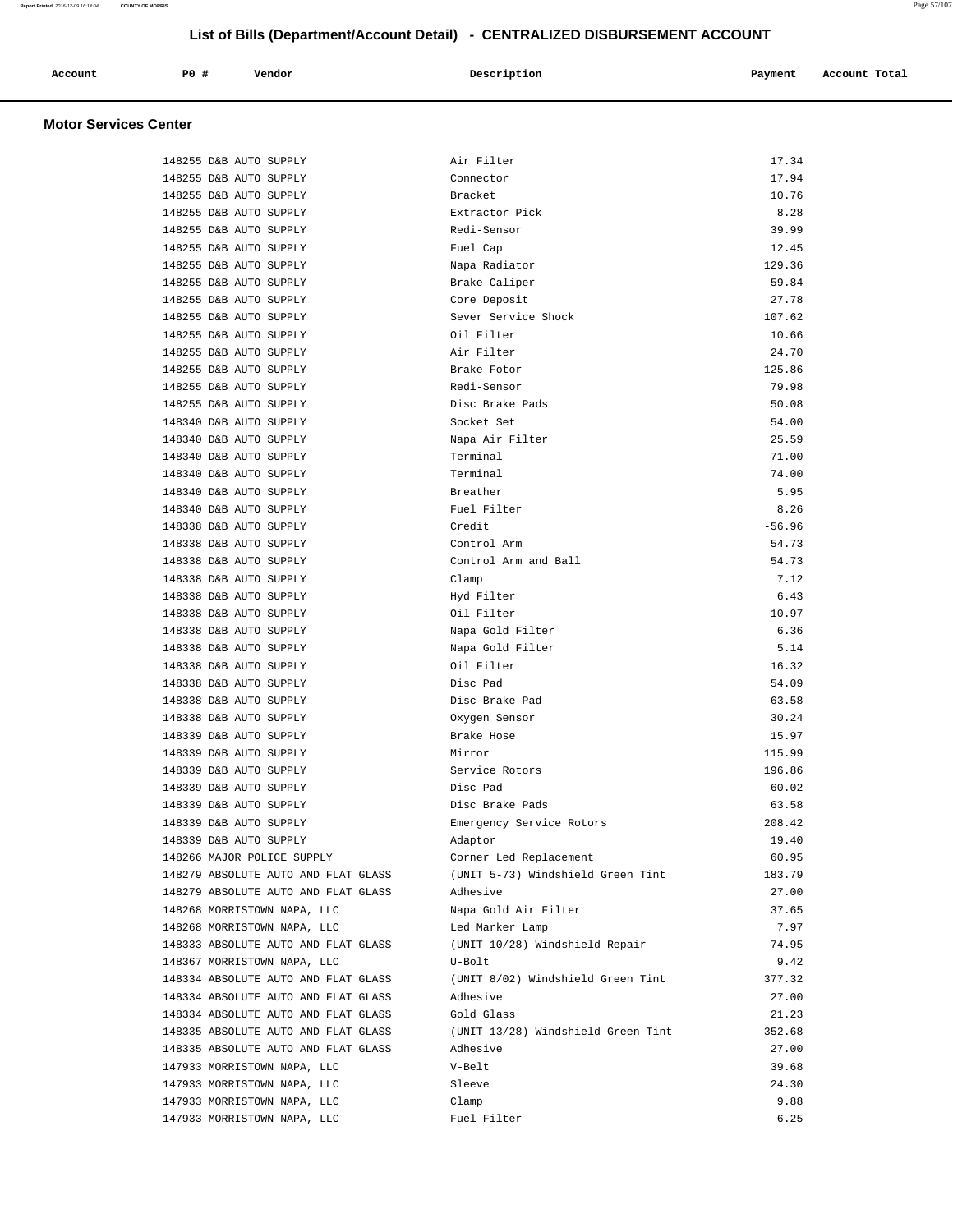| Account<br>. | PO# | Vendor<br>. | Description<br>. | Payment | Account Total<br>. |
|--------------|-----|-------------|------------------|---------|--------------------|
|              |     |             |                  |         |                    |

#### **Motor Services Center**

| 148336 ABSOLUTE AUTO AND FLAT GLASS | (UNIT 10/26) Windshield Green Tint      | 461.62    |
|-------------------------------------|-----------------------------------------|-----------|
| 147936 MORRISTOWN NAPA, LLC         | Scaper                                  | 6.59      |
| 147936 MORRISTOWN NAPA, LLC         | Relay                                   | 22.98     |
| 147936 MORRISTOWN NAPA, LLC         | Fuse                                    | 2.24      |
| 147756 NAPA OF ROCKAWAY             | Napa Battery                            | 45.82     |
| 147755 NAPA OF ROCKAWAY             | Oil Filter                              | 12.96     |
| 147755 NAPA OF ROCKAWAY             | Fuel Filter                             | 48.48     |
| 147754 NAPA OF ROCKAWAY             | Hose End                                | 41.54     |
| 147753 NAPA OF ROCKAWAY             | Napa trans filter                       | 9.24      |
| 147757 NAPA OF ROCKAWAY             | HYD/Oil                                 | 40.65     |
| 148287 NAPA OF ROCKAWAY             | Battery                                 | 45.82     |
| 148287 NAPA OF ROCKAWAY             | Core-Deposit                            | 9.00      |
| 148287 NAPA OF ROCKAWAY             | Core Deposit Return                     | $-9.00$   |
| 148287 NAPA OF ROCKAWAY             | Ext Rcvr                                | 71.96     |
| 148274 NAPA OF ROCKAWAY             | RCVR Step 2                             | 71.96     |
| 148239 NAPA OF ROCKAWAY             | Battery                                 | 390.95    |
| 148239 NAPA OF ROCKAWAY             | Core Deposit                            | 54.00     |
| 148238 NAPA OF ROCKAWAY             | V-Belt                                  | 16.05     |
| 148252 NAPA OF ROCKAWAY             | HWY Marker                              | 175.20    |
| 148288 NAPA OF ROCKAWAY             | Pressure Hose                           | 22.43     |
| 148288 NAPA OF ROCKAWAY             | Pressure Hose                           | 19.35     |
| 148288 NAPA OF ROCKAWAY             | Gloss Blk                               | 81.42     |
| 148288 NAPA OF ROCKAWAY             | Blac                                    | 22.68     |
| 147752 NAPA OF ROCKAWAY             | Battery                                 | 82.64     |
| 147752 NAPA OF ROCKAWAY             | Core Deposit                            | 18.00     |
| 148275 NAPA OF ROCKAWAY             | $A/C# 6770 - Credit$                    | $-19.35$  |
| 148275 NAPA OF ROCKAWAY             | Battery                                 | 99.05     |
| 148275 NAPA OF ROCKAWAY             | Core Deposit                            | 18.00     |
| 148275 NAPA OF ROCKAWAY             | Core Deposit Credit                     | $-18.00$  |
| 148135 NIELSEN DODGE - C-J-R        | External work (#10-20) Reassembled wire | 418.40    |
| 148134 NIELSEN DODGE - C-J-R        | AB Pad                                  | 95.51     |
| 148133 NIELSEN DODGE - C-J-R        | AA Wheel                                | 111.09    |
| 148302 NIELSEN DODGE - C-J-R        | Base Armr                               | 43.13     |
| 148230 SMITH MOTOR CO., INC.        | H Tube filter                           | 26.34     |
| 148230 SMITH MOTOR CO., INC.        | Tube AA Oil Filter                      | 10.35     |
| 148230 SMITH MOTOR CO., INC.        | Seal                                    | 1.68      |
| 148240 SMITH MOTOR CO., INC.        | Hose                                    | 65.25     |
| 148240 SMITH MOTOR CO., INC.        | Hose                                    | 75.82     |
| 148240 SMITH MOTOR CO., INC.        | $0 -$ Ring                              | 5.36      |
| 148240 SMITH MOTOR CO., INC.        | Seal                                    | 19.34     |
| 148240 SMITH MOTOR CO., INC.        | Seal                                    | 89.10     |
| 148240 SMITH MOTOR CO., INC.        | $0 -$ Ring                              | 7.52      |
| 148229 SMITH MOTOR CO., INC.        | Coil Asy                                | 492.40    |
| 148229 SMITH MOTOR CO., INC.        | Spark Plug                              | 56.80     |
| 148405 D&B AUTO SUPPLY              | Credit                                  | $-109.12$ |
| 148405 D&B AUTO SUPPLY              | 10 Diode Stt Led                        | 26.12     |
| 148405 D&B AUTO SUPPLY              | Bearing                                 | 139.40    |
| 148405 D&B AUTO SUPPLY              | EGR Valve                               | 54.40     |
| 148405 D&B AUTO SUPPLY              | GR Hose                                 | 5.54      |
| 148405 D&B AUTO SUPPLY              | Disc Pad                                | 60.01     |
| 148405 D&B AUTO SUPPLY              | Brake Rotor                             | 169.70    |
| 148405 D&B AUTO SUPPLY              | Platinum                                | 29.18     |
| 148405 D&B AUTO SUPPLY              | Fuel Filter                             | 24.69     |
| 148405 D&B AUTO SUPPLY              | Fuel Filter                             | 19.05     |
| 148405 D&B AUTO SUPPLY              | Oil Filter                              | 6.37      |
| 148405 D&B AUTO SUPPLY              | Fuel Filter                             | 5.90      |

**Report Printed** 2016-12-09 16:14:04 **COUNTY OF MORRIS** Page 58/107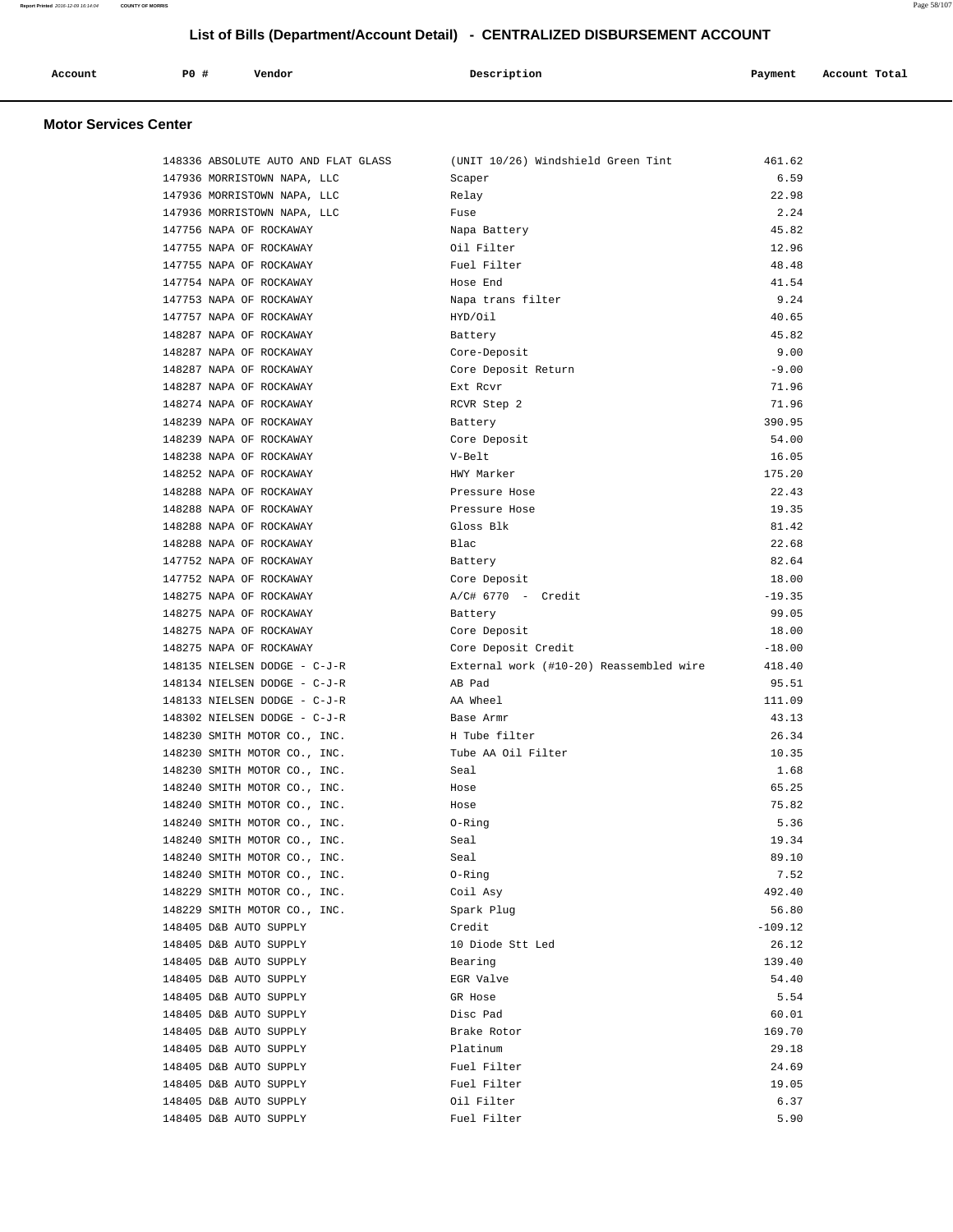| P <sub>0</sub><br>Description<br>Account<br>Vendor<br>Payment<br>Account Total<br>. |  |
|-------------------------------------------------------------------------------------|--|
|-------------------------------------------------------------------------------------|--|

#### **Motor Services Center**

| 148405 D&B AUTO SUPPLY       | Disc Pad              | 54.16     |
|------------------------------|-----------------------|-----------|
| 148405 D&B AUTO SUPPLY       | Oil Filter            | 5.33      |
| 148405 D&B AUTO SUPPLY       | Air Filter            | 11.69     |
| 148405 D&B AUTO SUPPLY       | New Water Pump        | 109.12    |
| 148405 D&B AUTO SUPPLY       | Gauge                 | 4.96      |
| 148405 D&B AUTO SUPPLY       | Disc Pad              | 63.58     |
| 148405 D&B AUTO SUPPLY       | Brake Rotor           | 171.44    |
| 148980 SMITH MOTOR CO., INC. | Sender and Pump       | 295.88    |
| 149008 MORRISTOWN NAPA, LLC  | Core Deposit          | $-32.26$  |
| 149008 MORRISTOWN NAPA, LLC  | Impacttool            | 349.00    |
| 149011 MORRISTOWN NAPA, LLC  | Battery               | 91.98     |
| 149011 MORRISTOWN NAPA, LLC  | Core Deposit          | 18.00     |
| 149011 MORRISTOWN NAPA, LLC  | Bulb                  | 6.56      |
| 149011 MORRISTOWN NAPA, LLC  | Work Lamp             | 8.08      |
| 149011 MORRISTOWN NAPA, LLC  | Brake Away Kite       | 7.56      |
| 149007 MORRISTOWN NAPA, LLC  | Battery               | 87.25     |
| 149009 MORRISTOWN NAPA, LLC  | Blub                  | 6.56      |
| 149009 MORRISTOWN NAPA, LLC  | Blue DEF              | 21.32     |
| 149009 MORRISTOWN NAPA, LLC  | Brake Master          | 36.10     |
| 149009 MORRISTOWN NAPA, LLC  | Pipe Connector        | 13.02     |
| 149009 MORRISTOWN NAPA, LLC  |                       | 18.84     |
|                              | U-Bolt                |           |
| 149010 MORRISTOWN NAPA, LLC  | Napagold Oil Filter   | 5.25      |
| 149010 MORRISTOWN NAPA, LLC  | Napagold Fuel Filter  | 5.89      |
| 149010 MORRISTOWN NAPA, LLC  | Napa Hydraulic Filter | 12.34     |
| 149010 MORRISTOWN NAPA, LLC  | Napagold Air Filter   | 14.79     |
| 149010 MORRISTOWN NAPA, LLC  | Reman Brake Booster   | 147.37    |
| 149010 MORRISTOWN NAPA, LLC  | Core Deposit          | 32.26     |
| 149047 NAPA OF ROCKAWAY      | Napa Gold Filter      | 10.82     |
| 149048 NAPA OF ROCKAWAY      | Core Deposit          | 43.21     |
| 149048 NAPA OF ROCKAWAY      | Core Deposit          | 43.21     |
| 149048 NAPA OF ROCKAWAY      | Core Deposit          | 9.00      |
| 149048 NAPA OF ROCKAWAY      | Frame Bushing         | 11.58     |
| 149048 NAPA OF ROCKAWAY      | Intake Pipe           | 12.42     |
| 149048 NAPA OF ROCKAWAY      | Exhaust Pipe          | 20.86     |
| 149048 NAPA OF ROCKAWAY      | Muffler Assembly      | 119.88    |
| 149048 NAPA OF ROCKAWAY      | Tail Pipe             | 53.84     |
| 149048 NAPA OF ROCKAWAY      | Rotor                 | 170.20    |
| 148978 ROUTE 23 AUTOMALL LLC | Panel                 | 42.55     |
| 148978 ROUTE 23 AUTOMALL LLC | Fender                | 149.02    |
| 148978 ROUTE 23 AUTOMALL LLC | Grill                 | 152.49    |
| 148979 ROUTE 23 AUTOMALL LLC | Instrument            | 345.80    |
| 148979 ROUTE 23 AUTOMALL LLC | Core Price            | 500.00    |
| 148981 ROUTE 23 AUTOMALL LLC | Plate                 | 94.08     |
| 148981 ROUTE 23 AUTOMALL LLC | Bumper                | 347.50    |
| 149051 ROUTE 23 AUTOMALL LLC | Mirror                | 105.93    |
| 148982 SMITH MOTOR CO., INC. | Shaft Asy             | 262.23    |
| 148995 D&B AUTO SUPPLY       | Credit                | $-106.62$ |
| 148995 D&B AUTO SUPPLY       | Credit                | $-100.98$ |
| 148995 D&B AUTO SUPPLY       | Air Pump              | 149.43    |
| 148995 D&B AUTO SUPPLY       | ACCY                  | 8.70      |
| 148995 D&B AUTO SUPPLY       | QF Muffler Assembly   | 79.60     |
| 148995 D&B AUTO SUPPLY       | Muffler Assembly      | 102.66    |
| 148995 D&B AUTO SUPPLY       | Resonator Assembly    | 164.43    |
|                              |                       |           |
| 148995 D&B AUTO SUPPLY       | Gasket                | 10.44     |
| 148995 D&B AUTO SUPPLY       | Exhaust Gasket        | 13.05     |
| 148995 D&B AUTO SUPPLY       | Disc Brake Rotor      | 93.90     |

**Report Printed** 2016-12-09 16:14:04 **COUNTY OF MORRIS** Page 59/107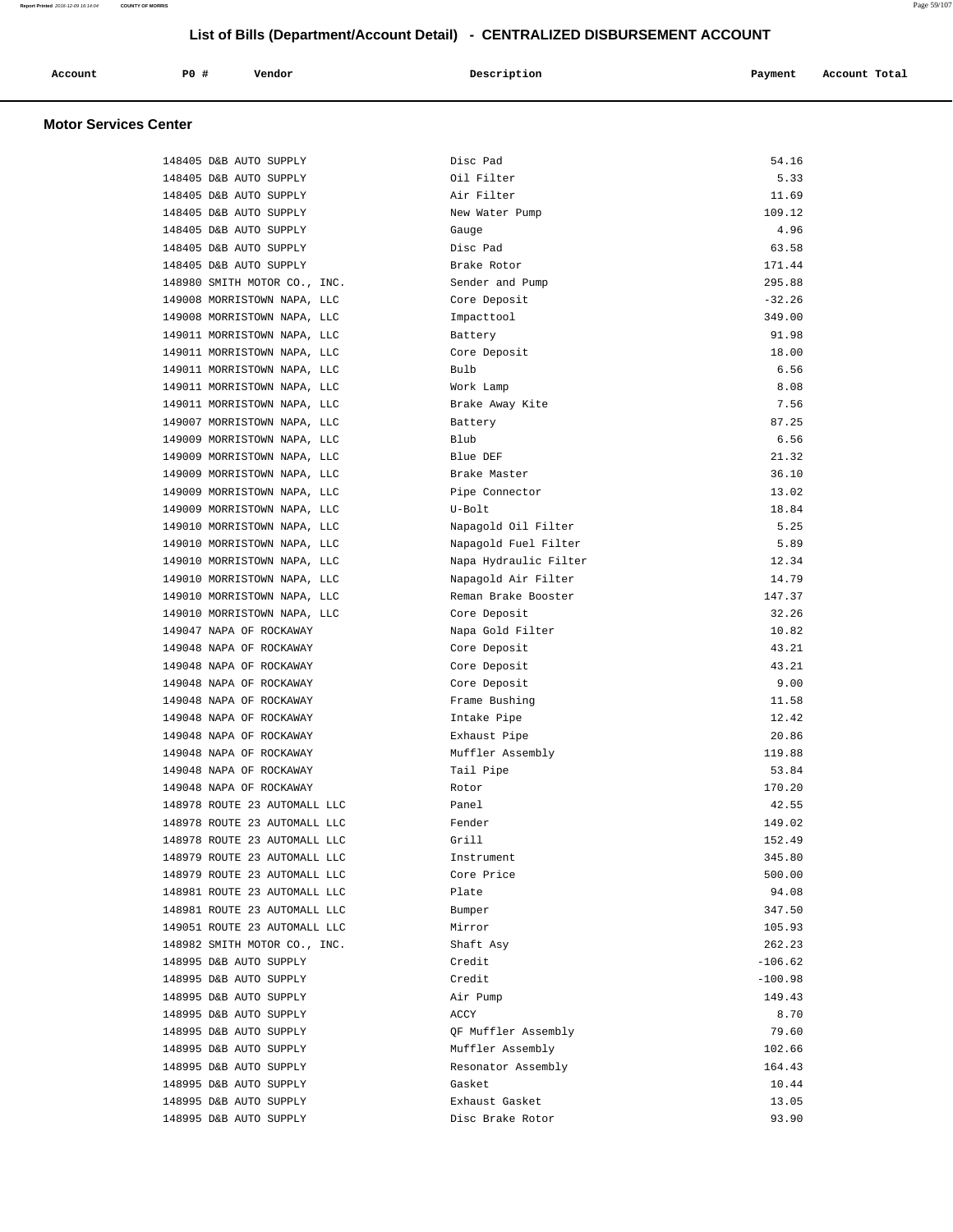| Account<br>. | <b>PO #</b> | Vendor | Description | Payment | Account Total<br>. |
|--------------|-------------|--------|-------------|---------|--------------------|
|              |             |        |             |         |                    |

| 148995 D&B AUTO SUPPLY | Oil Filter                   | 18.06     |
|------------------------|------------------------------|-----------|
| 148995 D&B AUTO SUPPLY | Oil Filter                   | 6.33      |
| 148995 D&B AUTO SUPPLY | Disc Pad                     | 54.17     |
| 148995 D&B AUTO SUPPLY | Disc Brake Pads              | 53.42     |
| 148995 D&B AUTO SUPPLY | Tarp                         | 12.61     |
| 148996 D&B AUTO SUPPLY | Sensor                       | 21.96     |
| 148996 D&B AUTO SUPPLY | Tie Rod                      | 39.90     |
| 148996 D&B AUTO SUPPLY | Tie Rod                      | 39.90     |
|                        |                              |           |
| 148996 D&B AUTO SUPPLY | Disc Pad<br>Disc Brake Rotor | 45.42     |
| 148996 D&B AUTO SUPPLY |                              | 204.14    |
| 148996 D&B AUTO SUPPLY | Gasket                       | 7.22      |
| 148996 D&B AUTO SUPPLY | Intermediate Pipe            | 53.50     |
| 148996 D&B AUTO SUPPLY | Intake Pipe                  | 10.44     |
| 148996 D&B AUTO SUPPLY | Intermediate Pipe            | 16.96     |
| 148996 D&B AUTO SUPPLY | Quite Flow Muffle            | 86.56     |
| 148996 D&B AUTO SUPPLY | U-Bolt                       | 12.52     |
| 148996 D&B AUTO SUPPLY | Peak                         | 23.16     |
| 148996 D&B AUTO SUPPLY | Chamber                      | 89.94     |
| 148996 D&B AUTO SUPPLY | Napagold Oil Filter          | 5.14      |
| 148996 D&B AUTO SUPPLY | Brakleen Aerosol             | 57.36     |
| 148996 D&B AUTO SUPPLY | Iridium Spark Plug           | 34.56     |
| 148996 D&B AUTO SUPPLY | Welding Helmet               | 190.00    |
| 148996 D&B AUTO SUPPLY | Right Outer Tie Rod          | 125.31    |
| 148996 D&B AUTO SUPPLY | Left Outer Tie Rod           | 127.58    |
| 148996 D&B AUTO SUPPLY | Air Door Actuator            | 43.23     |
| 148996 D&B AUTO SUPPLY | Tail Pipe                    | 56.55     |
| 148998 D&B AUTO SUPPLY | Credit                       | $-16.70$  |
| 148998 D&B AUTO SUPPLY | Credit                       | $-79.80$  |
| 148998 D&B AUTO SUPPLY | Credit                       | $-579.50$ |
| 148998 D&B AUTO SUPPLY | DropLight                    | 80.36     |
| 148998 D&B AUTO SUPPLY | Bulb                         | 25.28     |
| 148998 D&B AUTO SUPPLY | Solenoid                     | 56.41     |
| 148998 D&B AUTO SUPPLY | Very Fast Acting             | 44.58     |
| 148998 D&B AUTO SUPPLY | Brake Rotor                  | 72.24     |
| 148998 D&B AUTO SUPPLY | GL Blub                      | 34.02     |
|                        |                              |           |
| 148998 D&B AUTO SUPPLY | Gray Sea                     | 34.02     |
| 148998 D&B AUTO SUPPLY | Blub                         | 28.32     |
| 148998 D&B AUTO SUPPLY | Blub                         | 28.05     |
| 148998 D&B AUTO SUPPLY | Air Filter                   | 11.50     |
| 148998 D&B AUTO SUPPLY | Oil Filter                   | 12.02     |
| 148998 D&B AUTO SUPPLY | Hubcap                       | 17.53     |
| 148998 D&B AUTO SUPPLY | Disc Pad                     | 54.15     |
| 148998 D&B AUTO SUPPLY | Brake Rotor                  | 106.62    |
| 148998 D&B AUTO SUPPLY | Air Filter                   | 55.07     |
| 148998 D&B AUTO SUPPLY | Brake Master Cylinder        | 99.51     |
| 148998 D&B AUTO SUPPLY | Reman Brake Rotor            | 141.30    |
| 148998 D&B AUTO SUPPLY | Core Deposit                 | 44.57     |
| 148998 D&B AUTO SUPPLY | Canister Purge Valve         | 16.14     |
| 148999 D&B AUTO SUPPLY | Air Filter                   | 72.25     |
| 148999 D&B AUTO SUPPLY | Steering Pump                | 43.67     |
| 148999 D&B AUTO SUPPLY | Core Deposit                 | 16.70     |
| 148999 D&B AUTO SUPPLY | V-Belt                       | 16.65     |
| 148999 D&B AUTO SUPPLY | Fuel Filter                  | 12.03     |
|                        |                              |           |
| 148999 D&B AUTO SUPPLY | Air Filter                   | 22.07     |
| 148999 D&B AUTO SUPPLY | Oil Filter                   | 12.02     |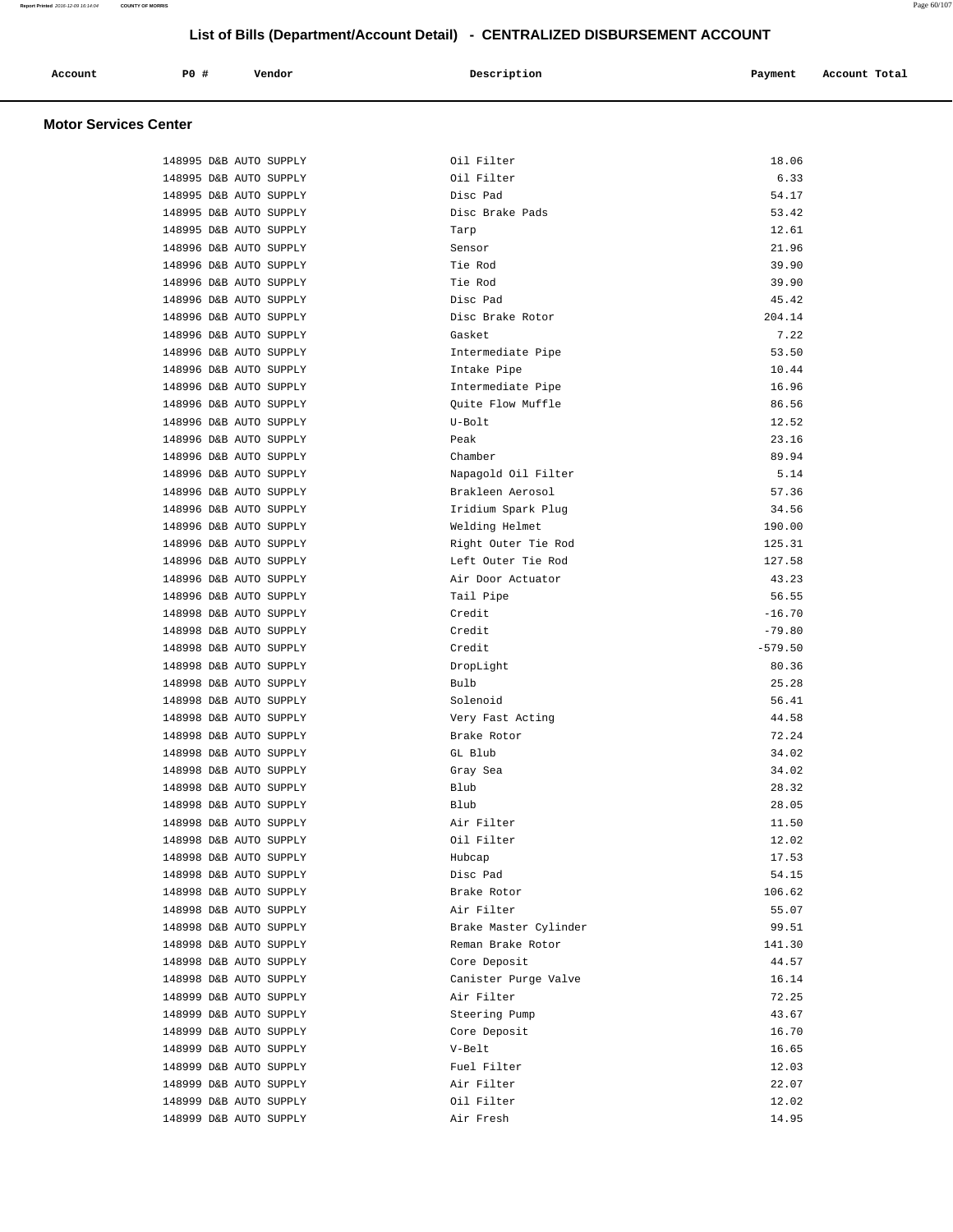149091 D&B AUTO SUPPLY Calk 20.28 149091 D&B AUTO SUPPLY Oil Filter 10.66 149091 D&B AUTO SUPPLY Brake Rotor 116.42 149091 D&B AUTO SUPPLY Disc Pads 42.08 149091 D&B AUTO SUPPLY Disc Brake Pads 50.08 149091 D&B AUTO SUPPLY Blaster 61.44 149091 D&B AUTO SUPPLY Bulb 8.90 149091 D&B AUTO SUPPLY Brake Rotor 212.70 149091 D&B AUTO SUPPLY Brake Rotor 135.92 149091 D&B AUTO SUPPLY Disc Pad 63.58 149091 D&B AUTO SUPPLY Disc Pad 60.02 149091 D&B AUTO SUPPLY Hose 6.97 149091 D&B AUTO SUPPLY Penratcheting 13.50 149091 D&B AUTO SUPPLY Rat 12.60 149091 D&B AUTO SUPPLY Penractcheting 14.40 149091 D&B AUTO SUPPLY Air Filter 67.19 149091 D&B AUTO SUPPLY Ignition Coil 22.04 149091 D&B AUTO SUPPLY Reman Prop Shaft 284.46 149091 D&B AUTO SUPPLY Core Deposit 60.00 149091 D&B AUTO SUPPLY Hose End 15.34 149109 D&B AUTO SUPPLY Disc Pad 61.90 149109 D&B AUTO SUPPLY Grease Gun 18.99 149109 D&B AUTO SUPPLY Hose 5.54 149109 D&B AUTO SUPPLY Drop Light 80.60 149109 D&B AUTO SUPPLY Hub Nearing 107.35 149109 D&B AUTO SUPPLY Filler 144.76 149109 D&B AUTO SUPPLY Brake Rotor 167.54 149109 D&B AUTO SUPPLY Disc Pad 42.08 149109 D&B AUTO SUPPLY Oil Filter 21.32 149109 D&B AUTO SUPPLY Fuel Filter 19.16 149109 D&B AUTO SUPPLY Fuel Filter 38.34 149109 D&B AUTO SUPPLY Napa Gold Fuel Filter 13.39 149109 D&B AUTO SUPPLY **Mini Light** 11.11 Mini Light 11.11 Mini Light 11.11 Mini Light 11.11 Mini Light 11.11 Mini Light 11.11 Mini Light 11.11 Mini Light 11.11 Mini Light 11.11 Mini Light 11.11 Mini Light 11.11 Mini Light 149109 D&B AUTO SUPPLY Aersol 57.36 149109 D&B AUTO SUPPLY Napa Gold Oil Filter 22.35 149109 D&B AUTO SUPPLY Wheel Nut 48.00 149110 D&B AUTO SUPPLY Credit Credit Credit -378.88 149110 D&B AUTO SUPPLY Cylinder 259.26 149110 D&B AUTO SUPPLY Radiator Hose 11.84 149110 D&B AUTO SUPPLY Napa Radiator 151.20 149093 FLEMINGTON CHRYSLER Rear Blade 52.80 149093 FLEMINGTON CHRYSLER Front Blade 63.36 149094 FLEMINGTON CHRYSLER Credit Credit -40.00 149094 FLEMINGTON CHRYSLER Filter 29.56 149094 FLEMINGTON CHRYSLER Filter 29.56 149095 FLEMINGTON CHRYSLER AntiFreeze 63.24 149095 FLEMINGTON CHRYSLER Filter 81.12 149182 FLEMINGTON CHRYSLER Engine Filter 39.76  **01-201-26-315100-291 Vehicle Repairs TOTAL FOR ACCOUNT 19,916.39** 149085 BEYER BROS CORP Coolant 9.49  **01-203-26-315100-261 (2015) Spare Parts for Equipment TOTAL FOR ACCOUNT 9.49** ============ **TOTAL for Motor Services Center 75,581.00**

 **Account P0 # Vendor Description Payment Account Total**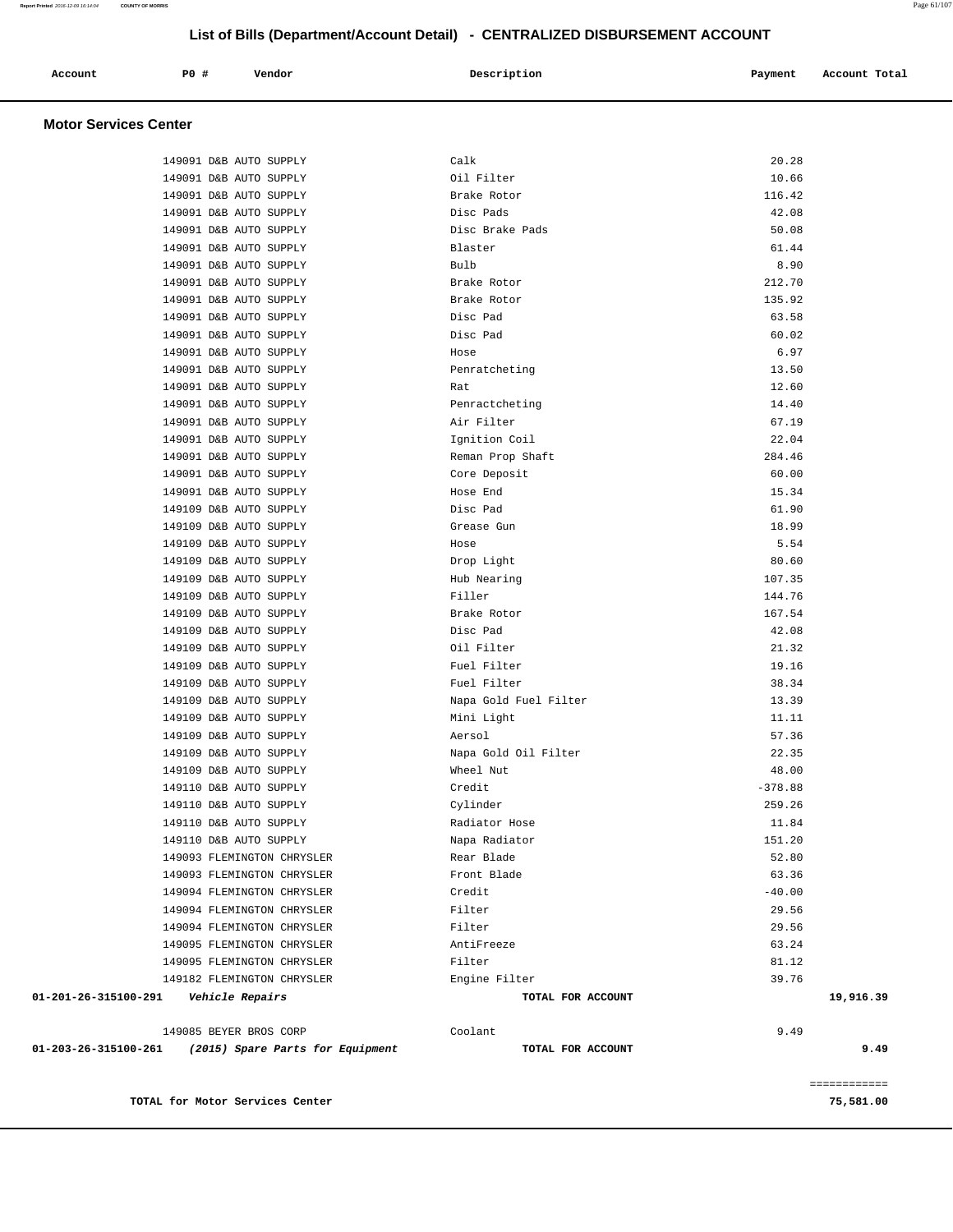**Report Printed** 2016-12-09 16:14:04 **COUNTY OF MORRIS** Page 62/107

# **List of Bills (Department/Account Detail) - CENTRALIZED DISBURSEMENT ACCOUNT**

| Account              | <b>PO #</b><br>Vendor                          | Description                              | Payment   | Account Total |
|----------------------|------------------------------------------------|------------------------------------------|-----------|---------------|
|                      |                                                |                                          |           |               |
|                      | 149680 KRISTIAN MCMORLAND                      | Key for Fire Marshal                     | 4.49      |               |
|                      | 149680 KRISTIAN MCMORLAND                      | Tolls for NJMCA Trustees meting in Monmo | 3.00      |               |
|                      | 149680 KRISTIAN MCMORLAND                      | Tolls to pick-up mats                    | 14.40     |               |
|                      | 149680 KRISTIAN MCMORLAND                      | SMCC meeting in Robbinsville, NJ         | 3.80      |               |
| 01-201-26-320100-021 | Administrative Services                        | TOTAL FOR ACCOUNT                        |           | 25.69         |
|                      | 147468 NEW JERSEY MOSQUITO CONTROL ASSO.       | Hard copy of Proceeding of 2015 Annual M | 30.00     |               |
| 01-201-26-320100-039 | Education Schools & Training                   | TOTAL FOR ACCOUNT                        |           | 30.00         |
|                      | 146919 GRAINGER                                | Cut Resistant Gloves, XL, Blue/Gray, PR  | 57.00     |               |
|                      | 148462 CRYSTAL SPRINGS                         | Spring Water and Coolers - October 2016  | 51.98     |               |
|                      | 149113 W.B. MASON COMPANY INC                  | Coffee                                   | 89.97     |               |
|                      | 149113 W.B. MASON COMPANY INC                  | Copy Paper                               | 70.32     |               |
|                      | 149113 W.B. MASON COMPANY INC                  | Cold Pack Instant Cold                   | 11.94     |               |
| 01-201-26-320100-058 | Office Supplies & Stationery                   | TOTAL FOR ACCOUNT                        |           | 281.21        |
|                      | 147886 ALL COUNTY RENTAL CENTER                | 33RS 72E Chain Loop #STI3623-005-0072    | 115.20    |               |
|                      | 147886 ALL COUNTY RENTAL CENTER                | PP40 Hand Pruner #STI0000-882-0706       | 111.96    |               |
|                      | 147886 ALL COUNTY RENTAL CENTER                | 2 Cycle Oil #MSTOPTI                     | 84.00     |               |
|                      | 149114 ALL COUNTY RENTAL CENTER                | Chain Saw #SAWMS193T16                   | 699.90    |               |
|                      | 149114 ALL COUNTY RENTAL CENTER                | Non-Profit Discount                      | $-122.48$ |               |
| 01-201-26-320100-098 | Other Operating & Repair Supply                | TOTAL FOR ACCOUNT                        |           | 888.58        |
|                      | 148686 RICOH AMERICAS CORPORATION              | Ricoh MPC4503SP, Copier S/N E175MC63195Q | 872.10    |               |
| 01-201-26-320100-163 | Office Machines                                | TOTAL FOR ACCOUNT                        |           | 872.10        |
|                      |                                                |                                          |           |               |
|                      | 146715 RIEPHOFF SAW MILL, INC.                 | Oak Crane Mats with cable holes 8 X 48 - | 6,640.00  |               |
|                      | 148843 ADAPCO, INC.                            | Scourge 4-12 (55 gl drum)                | 13,000.90 |               |
|                      | 148843 ADAPCO, INC.                            | Altosid XR Briquets (220 briquettes per  | 1,999.80  |               |
| 01-201-26-320100-225 | Chemicals & Sprays                             | TOTAL FOR ACCOUNT                        |           | 21,640.70     |
|                      | 146919 GRAINGER                                | Incandescent Light Bulb, PS25, 133/150W  | 34.70     |               |
|                      | 148847 ALLEN PAPER & SUPPLY CO                 | Spring Grove Toilet Tiss8e 2 Ply (4.5X3) | 62.30     |               |
|                      | 148847 ALLEN PAPER & SUPPLY CO                 | C-Fold Towel White (2400/CS) #4819C      | 102.40    |               |
|                      | 01-201-26-320100-249 Bldg Maintenance Supplies | TOTAL FOR ACCOUNT                        |           | 199.40        |
|                      | 148358 AMERICAN WEAR INC.                      | Clean Uniforms 10-06-16                  | 100.30    |               |
|                      | 148358 AMERICAN WEAR INC.                      | Clean Uniforms 10-13-16                  | 97.30     |               |
|                      | 148358 AMERICAN WEAR INC.                      | Clean Uniforms 10-20-16                  | 94.30     |               |
|                      | 148358 AMERICAN WEAR INC.                      | Clean Uniforms 10-27-16                  | 91.30     |               |
|                      | 149636 RUSSELL BERGER                          | Reimbursement for Work Boots 2016 - Coun | 25.49     |               |
|                      | 149685 JOHN ZEGERS                             | Reimbursement for Work Boots 2016 - Coun | 90.00     |               |
|                      | 150038 MICHAEL ROSELLINI                       | Reimbursement for work boots 2016 - Coun | 90.00     |               |
| 01-201-26-320100-251 | Ground Maintenance Supplies                    | TOTAL FOR ACCOUNT                        |           | 588.69        |
|                      | 148442 GRAINGER                                | Wood Manure Fork, 13 3/4" #2MVR6         | 88.08     |               |
|                      | 148442 GRAINGER                                | Potato Fork, Straight Handle, 54" LHandl | 159.36    |               |
|                      | 148442 GRAINGER                                | Vehicle First Aid Kit, Bulk, 14 Pcs, 3 P | 114.60    |               |
|                      | 148442 GRAINGER                                | Anti-Slip Tape, Black/Yellow 2" X 60' #  | 49.14     |               |
|                      | 148442 GRAINGER                                | Standard Battery, 9V, Alkaline, PK12 #5  | 12.90     |               |
|                      | 146919 GRAINGER                                | Panel Mount Pressure Gauge, U Clamp, 2   | 21.88     |               |
|                      | 146919 GRAINGER                                | Panel Gauge, Front Flange, 2 2/2", 160PS | 48.24     |               |
|                      | 146919 GRAINGER                                | Ratchet Load Binder, Fixed, 5400 lb. #2  | 114.24    |               |
|                      | 146919 GRAINGER                                | Cargo Strap, Gold, 10,000 lb, 20ft. #48  | 78.04     |               |
|                      | 148851 TOMAR INDUSTRIES INC                    | Jackson Safety Element Clear Safety Glas | 32.40     |               |
|                      | 148851 TOMAR INDUSTRIES INC                    | Jackson Safety Element Smoke Safety Glas | 32.40     |               |
|                      | 148851 TOMAR INDUSTRIES INC                    | PolyBag 22X16X58 Black 100/CS MPB-58-3X  | 39.65     |               |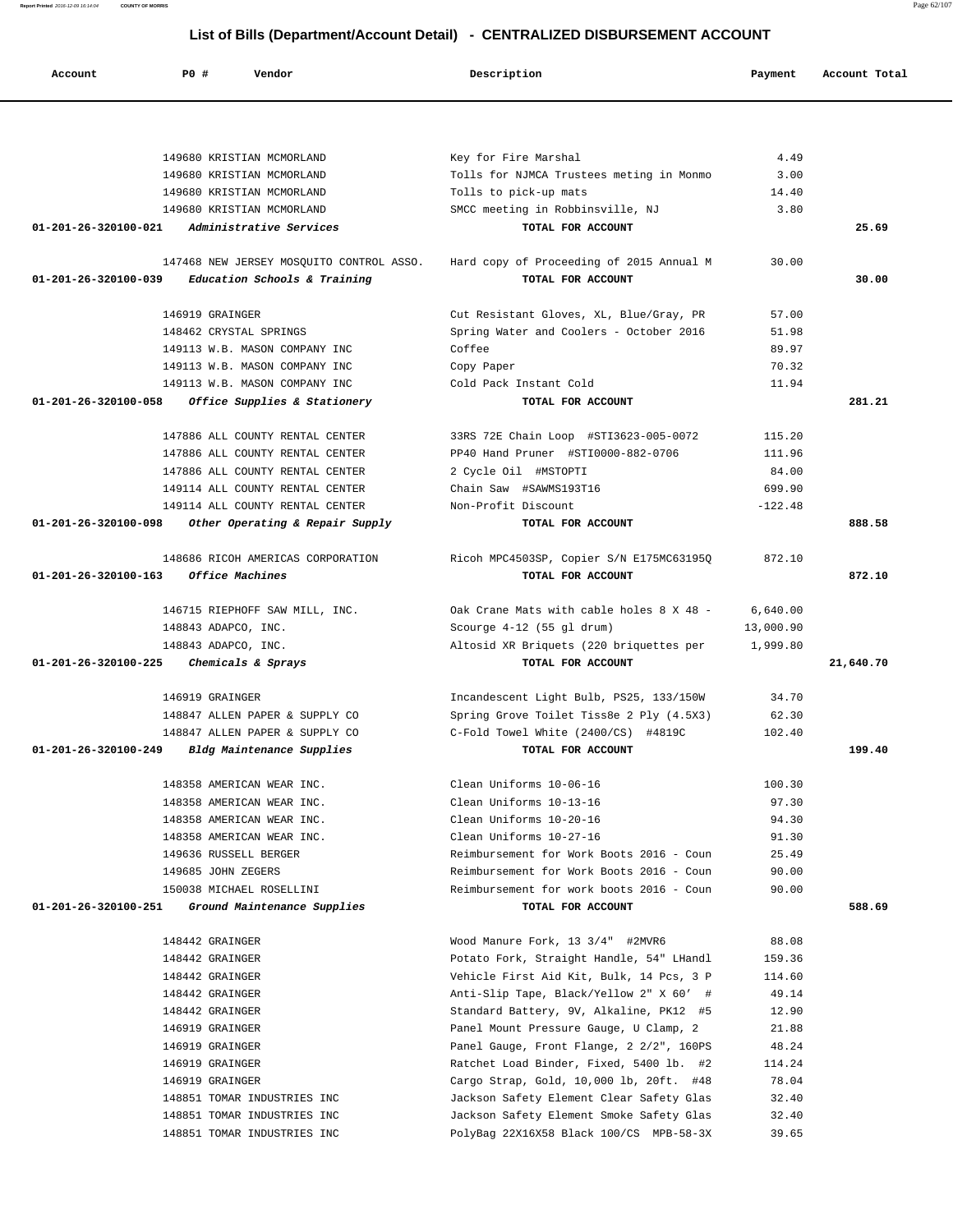**Report Printed** 2016-12-09 16:14:04 **COUNTY OF MORRIS** Page 63/107

# **List of Bills (Department/Account Detail) - CENTRALIZED DISBURSEMENT ACCOUNT**

| Account                        | PO#<br>Vendor                        | Description                                | Payment   | Account Total |
|--------------------------------|--------------------------------------|--------------------------------------------|-----------|---------------|
|                                | 149126 ALL COUNTY RENTAL CENTER      | Sale Discount #ARESALE                     | $-220.00$ |               |
|                                | 148444 FLEMINGTON DEPT STORE INC     | K500 Mens Size M - Dark Green              | 79.60     |               |
|                                | 148444 FLEMINGTON DEPT STORE INC     | K500 Mens Size L - Dark Green              | 99.50     |               |
|                                | 148444 FLEMINGTON DEPT STORE INC     | K500 Mens Size XL - Dark Green             | 119.40    |               |
|                                | 148444 FLEMINGTON DEPT STORE INC     | K500 Mens Size 2X - Dark Green             | 87.60     |               |
|                                | 148444 FLEMINGTON DEPT STORE INC     | K500 Mens Size 4X - Dark Green             | 51.80     |               |
|                                | 148444 FLEMINGTON DEPT STORE INC     | L500 Womens Size L - Dark Green            | 59.70     |               |
|                                | 149337 ADAPCO, INC.                  | Pioneer Eco Backpack                       | 1,712.00  |               |
|                                | 149337 ADAPCO, INC.                  | Exra battery for Pioneer Eco Backpack      | 420.00    |               |
|                                | 149337 ADAPCO, INC.                  | Shipping                                   | 50.00     |               |
|                                | 149125 MCMASTER-CARR SUPPLY CO       | Plastic Handle Paint Brush with 2" Wide    | 30.00     |               |
|                                | 149125 MCMASTER-CARR SUPPLY CO       | Continuous Use Recharge No Maint Large-C   | 168.30    |               |
|                                | 149125 MCMASTER-CARR SUPPLY CO       | Continuous Use Recahrge No Maint Large-C   | 47.56     |               |
|                                | 149125 MCMASTER-CARR SUPPLY CO       | Size AA Alkaline Disposable Batteries, p   | 16.74     |               |
|                                | 149125 MCMASTER-CARR SUPPLY CO       | Press-to-Close Polyethylene Bag 6" Heig    | 9.68      |               |
|                                | 149125 MCMASTER-CARR SUPPLY CO       | Press-to-Close Polyethylene Bag 8" Width   | 9.13      |               |
|                                | 149125 MCMASTER-CARR SUPPLY CO       | Shipping                                   | 10.51     |               |
|                                | 149884 ERROL WOLLARY                 | Reimbursement for work boots 2016 - Coun   | 90.00     |               |
| $01 - 201 - 26 - 320100 - 258$ | Equipment                            | TOTAL FOR ACCOUNT                          |           | 4,951.45      |
|                                | 149112 KENVIL POWER EOUIPMENT, INC.  | Filter A/C Cartridge #491588S              | 16.23     |               |
|                                | 149112 KENVIL POWER EQUIPMENT, INC.  | A/F GX140 GX160 GX200 Honda #30-404        | 57.48     |               |
|                                | 148841 BARNWELL HOUSE OF TIRES, INC. | P245/70R16 106S S2 WRL SR-A OW #1835974    | 420.36    |               |
|                                | 149117 BARNWELL HOUSE OF TIRES, INC. | 530-12 6PR HWY D901 TL #DS25030D           | 86.00     |               |
|                                | 149336 ONE SOURCE OF NEW JERSEY LLC  | 7 1/4 Nylon Cable Tie - Black #D9629 Pk    | 6.03      |               |
|                                | 149336 ONE SOURCE OF NEW JERSEY LLC  | 1/4 SAE Flat Washer #00359 Pk/100          | 8.41      |               |
|                                | 149336 ONE SOURCE OF NEW JERSEY LLC  | $1/4$ - 28 X 1 Hex Head Cap Screw - GR.5   | 6.37      |               |
|                                | 149336 ONE SOURCE OF NEW JERSEY LLC  | $1/4$ - 28 X 1-1/4 Hex Head Cap Screw GR.5 | 7.94      |               |
|                                | 149336 ONE SOURCE OF NEW JERSEY LLC  | Electric Tape -3M Highland - Sleeve/10     | 47.13     |               |
|                                | 149336 ONE SOURCE OF NEW JERSEY LLC  | Shipping                                   | 12.47     |               |
|                                | 148262 PRAXAIR DISTRIBUTION          | Oxygen Compressed, 2.2 (5.1)               | 27.54     |               |
|                                | 148262 PRAXAIR DISTRIBUTION          | Hazardous Material Charge                  | 6.95      |               |
| 01-201-26-320100-291           | Vehicle Repairs                      | TOTAL FOR ACCOUNT                          |           | 702.91        |
|                                |                                      |                                            |           | ------------  |
|                                | TOTAL for Mosquito Extermination     |                                            |           | 30,180.73     |

# **Health Management**

| 150144 VERIZON WIRELESS<br>Cellular Phone/Pagers<br>01-201-27-330100-031 | L&PS/Health Management<br>TOTAL FOR ACCOUNT               | 777.32           | 777.32 |
|--------------------------------------------------------------------------|-----------------------------------------------------------|------------------|--------|
| 146501 JESSICA FREER<br>01-201-27-330100-082<br>Travel Expense           | Reimbursement for mileage<br>TOTAL FOR ACCOUNT            | 78.86            | 78.86  |
| 145710 NJ STATE LEAGUE OF<br>146500 STEPHANIE GORMAN                     | Classified ad<br>Reimbursement for mileage and FDA Inspec | 110.00<br>161.13 |        |
| Other Outside Services<br>01-201-27-330100-084                           | TOTAL FOR ACCOUNT                                         |                  | 271.13 |
| 144714 DELL MARKETING L.P.                                               | Ouote 1022994561200 dated 8/17/2016-Batt                  | 269.98           |        |
| 148184 PROENGIN INC.                                                     | Ouote 161028 Part M1029 E00 000                           | 144.00           |        |
| 148184 PROENGIN INC.                                                     | Part # M266 EA3 000                                       | 212.00           |        |
| 148184 PROENGIN INC.                                                     | Shipping                                                  | 20.00            |        |
| 149482 W.B. MASON COMPANY INC                                            | Supplies invoice dated 10/24/2016                         | 669.27           |        |
| 147473 RUTGERS UNIVERSITY                                                | Matthew Kane-Noise Pollution Program Cer                  | 195.00           |        |
| 146502 MATTHEW KANE                                                      | Reimbursement for mileage                                 | 86.31            |        |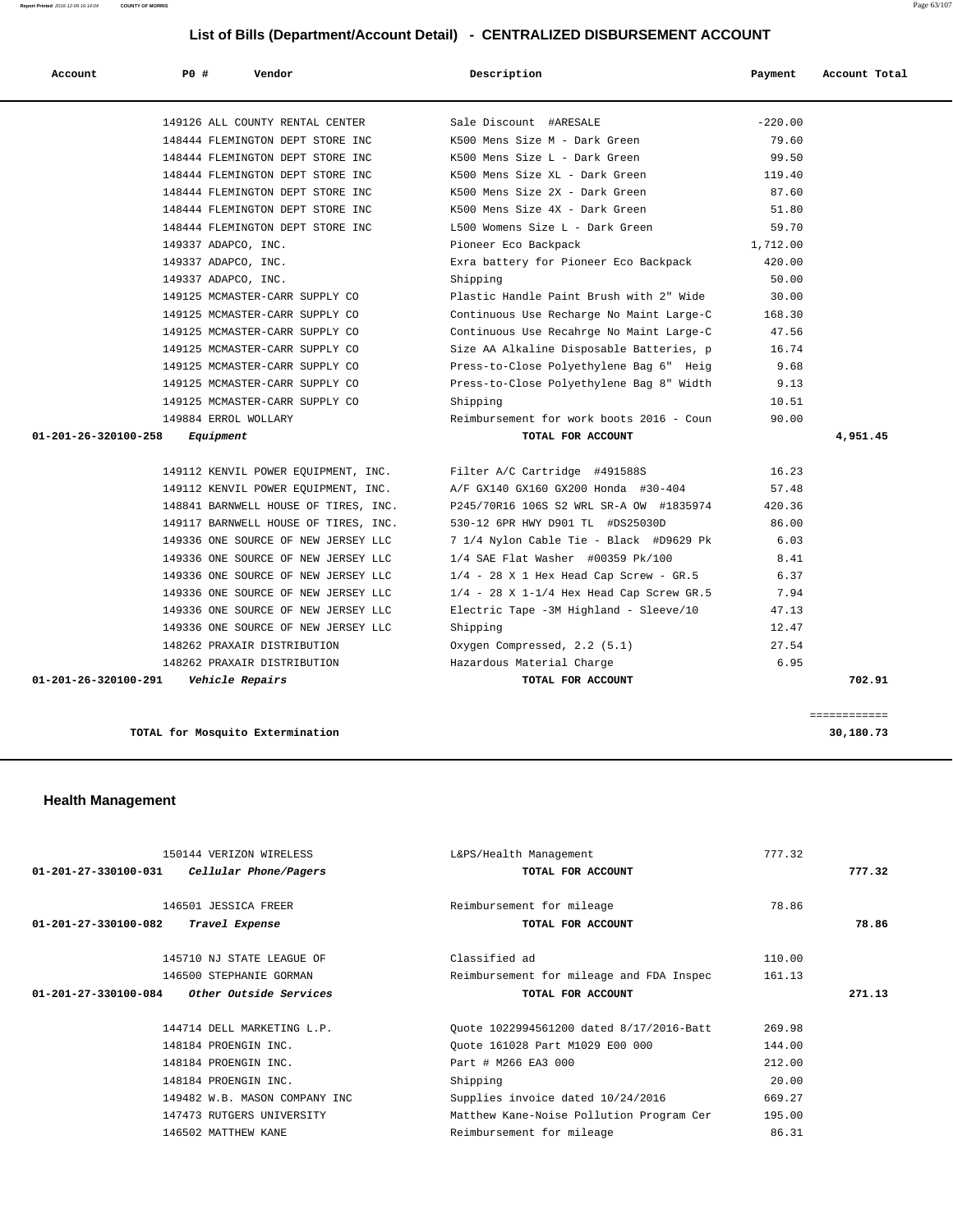**Report Printed** 2016-12-09 16:14:04 **COUNTY OF MORRIS** Page 64/107

# **List of Bills (Department/Account Detail) - CENTRALIZED DISBURSEMENT ACCOUNT**

| Account                  | PO# | Vendor                      | Description       | Payment | Account Total            |
|--------------------------|-----|-----------------------------|-------------------|---------|--------------------------|
| <b>Health Management</b> |     |                             |                   |         |                          |
| 01-201-27-330100-210     |     | Environmental Compliance    | TOTAL FOR ACCOUNT |         | 1,612.70                 |
|                          |     | TOTAL for Health Management |                   |         | ============<br>2,740.01 |

#### **Human Services**

|                                | 149787 NJ ASSO. OF CTY ALCOHOLISM &     | 2016 Dept. of Human Services Alcoholism  | 250.00 |              |
|--------------------------------|-----------------------------------------|------------------------------------------|--------|--------------|
| 01-201-27-331100-023           | Associations and Memberships            | TOTAL FOR ACCOUNT                        |        | 250.00       |
|                                | 148097 OFFICE CONCEPTS GROUP, INC.      | 2016 Dept. of Human Services, Div. of Co | 67.98  |              |
|                                | 148097 OFFICE CONCEPTS GROUP, INC.      | 2016 Dept. of Human Services Office supp | 31.75  |              |
|                                | 149544 LONGFELLOWS SANDWICH DELI        | Sandwiches and beverages for 6 people at | 65.94  |              |
| $01 - 201 - 27 - 331100 - 058$ | <i>Office Supplies &amp; Stationery</i> | TOTAL FOR ACCOUNT                        |        | 165.67       |
|                                | 150453 COUNTY OF MORRIS                 | 2ND HALF NOVEMBER 2016 METERED MAIL      | 905.17 |              |
|                                | 150551 COUNTY OF MORRIS                 | ALL OF DECEMBER 2016 METERED MAIL        | 130.74 |              |
|                                | 150551 COUNTY OF MORRIS                 | ALL OF DECEMBER 2016 METERED MAIL        | 2.66   |              |
| $01 - 201 - 27 - 331100 - 068$ | Postage & Metered Mail                  | TOTAL FOR ACCOUNT                        |        | 1,038.57     |
|                                | 149543 ELIZABETH A. JACOBSON            | Roundtrip Miles                          | 211.75 |              |
|                                | 149543 ELIZABETH A. JACOBSON            | Parking Fees                             | 16.00  |              |
| 01-201-27-331100-082           | Travel Expense                          | TOTAL FOR ACCOUNT                        |        | 227.75       |
|                                |                                         |                                          |        | ============ |
|                                | TOTAL for Human Services                |                                          |        | 1,681.99     |
|                                |                                         |                                          |        |              |

#### **Youth Shelter**

|                                                     | 145.02   |
|-----------------------------------------------------|----------|
| Monster Mini Golf recreational Activity<br>500.00   |          |
| 300.00                                              |          |
| 10.00                                               |          |
| 10.00                                               |          |
| 18.00                                               |          |
| 8.56                                                |          |
| 7.90                                                |          |
| 20.00                                               |          |
| 25.00                                               |          |
|                                                     | 899.46   |
| 9.51                                                |          |
|                                                     | 9.51     |
| 2,500.00                                            |          |
|                                                     | 2,500.00 |
| Dietary Services food for youth shelter<br>2,975.60 |          |
|                                                     |          |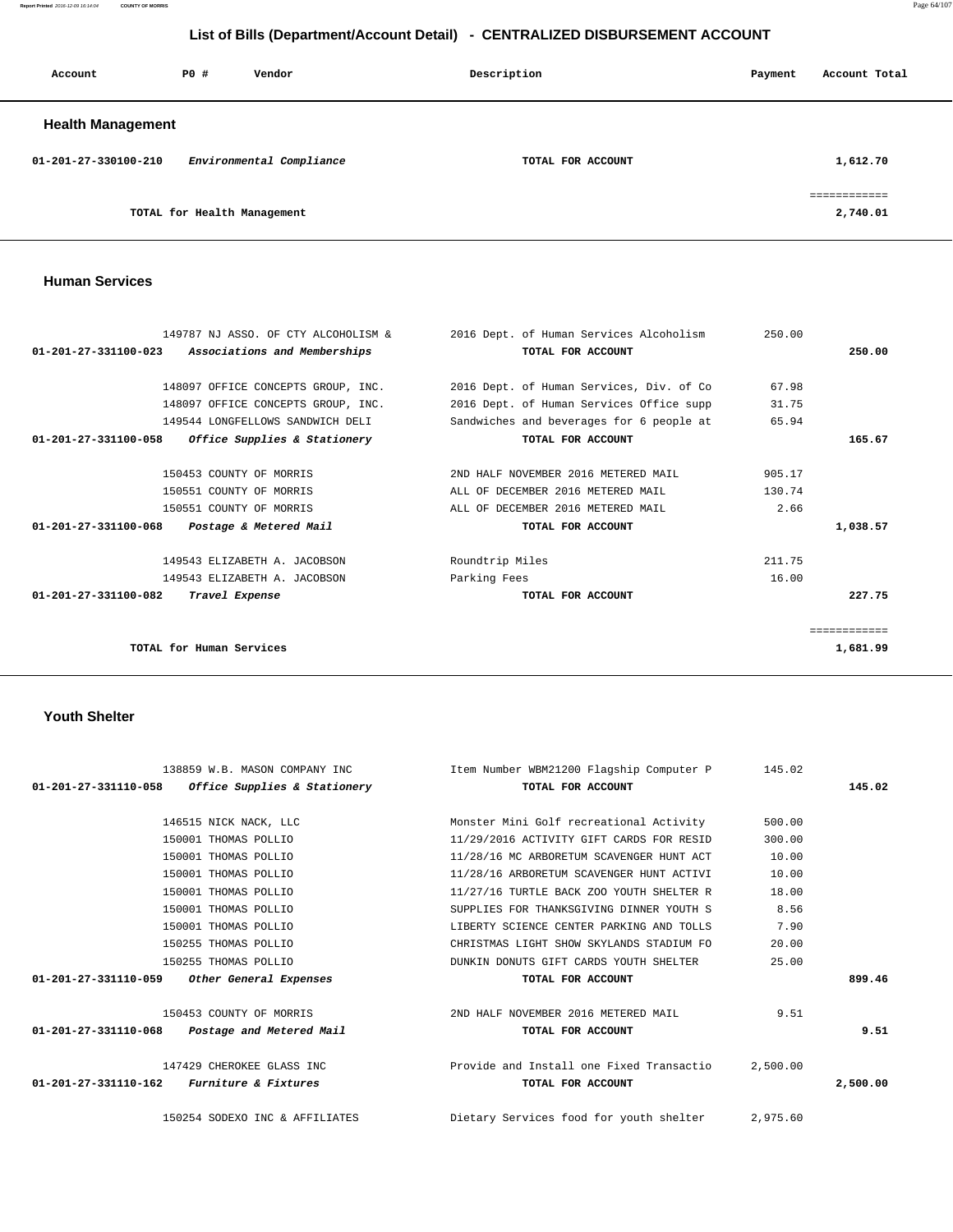149535 OPHELIA V. CRUSE car ins reimb Sept & Oct 24.00 149081 BETH DENMEAD car ins reimb 12.00 150293 LUCY CANNIZZO Reimb of car ins Nov. 2016 12.00  **01-201-27-333100-048 Insurance TOTAL FOR ACCOUNT 48.00** 149694 W.B. MASON COMPANY INC SO42514119 11/3/16 184.52 149780 W.B. MASON COMPANY INC SO42430009 11/1/16 43.33  **01-201-27-333100-058 Office Supplies & Stationery TOTAL FOR ACCOUNT 227.85** 149081 BETH DENMEAD 22.43 149778 LONGFELLOWS SANDWICH DELI ADV Council Mtg 11/10/16 146.99  **01-201-27-333100-059 Other General Expenses TOTAL FOR ACCOUNT 169.42** 150453 COUNTY OF MORRIS 2ND HALF NOVEMBER 2016 METERED MAIL 149.71 150551 COUNTY OF MORRIS ALL OF DECEMBER 2016 METERED MAIL 105.39  **01-201-27-333100-068 Postage & Metered Mail TOTAL FOR ACCOUNT 255.10** 149535 OPHELIA V. CRUSE mileage for Sept & Oct 2016 137.90 149081 BETH DENMEAD mileage for 10/2016 158.00 150293 LUCY CANNIZZO mileage for Nov. 2016 33.25  **01-201-27-333100-082 Travel Expense TOTAL FOR ACCOUNT 329.15** 149539 HUBER & ASSOCIATES Comp Eval Aps client G.S. 10/28/16 700.00

 149067 GRANT WRITING USA Grant writing class O. Cruse 11/1/16 & 1 455.00 149080 RUTGERS THE STATE UNIVERSITY human process trg 10/20,10/27,&11/2 Caro 250.00 149079 RUTGERS THE STATE UNIVERSITY human process trg 2016 10/20,10/27,& 11/ 250.00  **01-201-27-333100-039 Education Schools & Training TOTAL FOR ACCOUNT 955.00**

 **Office on Aging** 

| 150254 SODEXO INC & AFFILIATES AFI and other<br>01-201-27-331110-185<br>Food | TOTAL FOR ACCOUNT                                                             | 1,739.01 | 6,372.51     |
|------------------------------------------------------------------------------|-------------------------------------------------------------------------------|----------|--------------|
|                                                                              | 147892 BOB BARKER COMPANY, INC. Touth Shelter Residents Clothing while a 3.19 |          |              |
| 147892 BOB BARKER COMPANY, INC.                                              | SSNV-L NAVY SWEATSHIRT Large                                                  | 35.44    |              |
| 147892 BOB BARKER COMPANY, INC.                                              | SSNV-XL NAVY SWEATSHIRT XL                                                    | 53.16    |              |
| 147892 BOB BARKER COMPANY, INC.                                              | SPGY-L SWEATPANT                                                              | 53.16    |              |
| 147892 BOB BARKER COMPANY, INC.                                              | Freight charge                                                                | 15.21    |              |
| 147892 BOB BARKER COMPANY, INC.                                              | SWEATPANTS CHILD M ZSPYASH M                                                  | 32.64    |              |
| 147892 BOB BARKER COMPANY, INC.                                              | SWEATPANTS L ZSPYASH L                                                        | 65.28    |              |
| 147892 BOB BARKER COMPANY, INC.                                              | SWEATPANTS XL ZSPYASH XL                                                      | 65.28    |              |
| 147892 BOB BARKER COMPANY, INC.                                              | FRIEGHT CHARGE                                                                | 10.16    |              |
| Uniform And Accessories<br>01-201-27-331110-202                              | TOTAL FOR ACCOUNT                                                             |          | 338.52       |
| 148506 JERSEY PAPER PLUS INC                                                 | Coarse Paper & Household Supplies 19212                                       | 79.00    |              |
| $01-201-27-331110-252$ Janitorial Supplies                                   | TOTAL FOR ACCOUNT                                                             |          | 79.00        |
| 147675 CDW GOVERNMENT                                                        | Garmin GPS Navigator Ouote number HLRR21                                      | 300.30   |              |
| 01-201-27-331110-258<br>Equipment                                            | TOTAL FOR ACCOUNT                                                             |          | 300.30       |
|                                                                              |                                                                               |          | ============ |
| TOTAL for Youth Shelter                                                      |                                                                               |          | 10,644.32    |

#### **Youth Shelter**

**Report Printed** 2016-12-09 16:14:04 **COUNTY OF MORRIS** Page 65/107

 **List of Bills (Department/Account Detail) - CENTRALIZED DISBURSEMENT ACCOUNT**

 **Account P0 # Vendor Description Payment Account Total**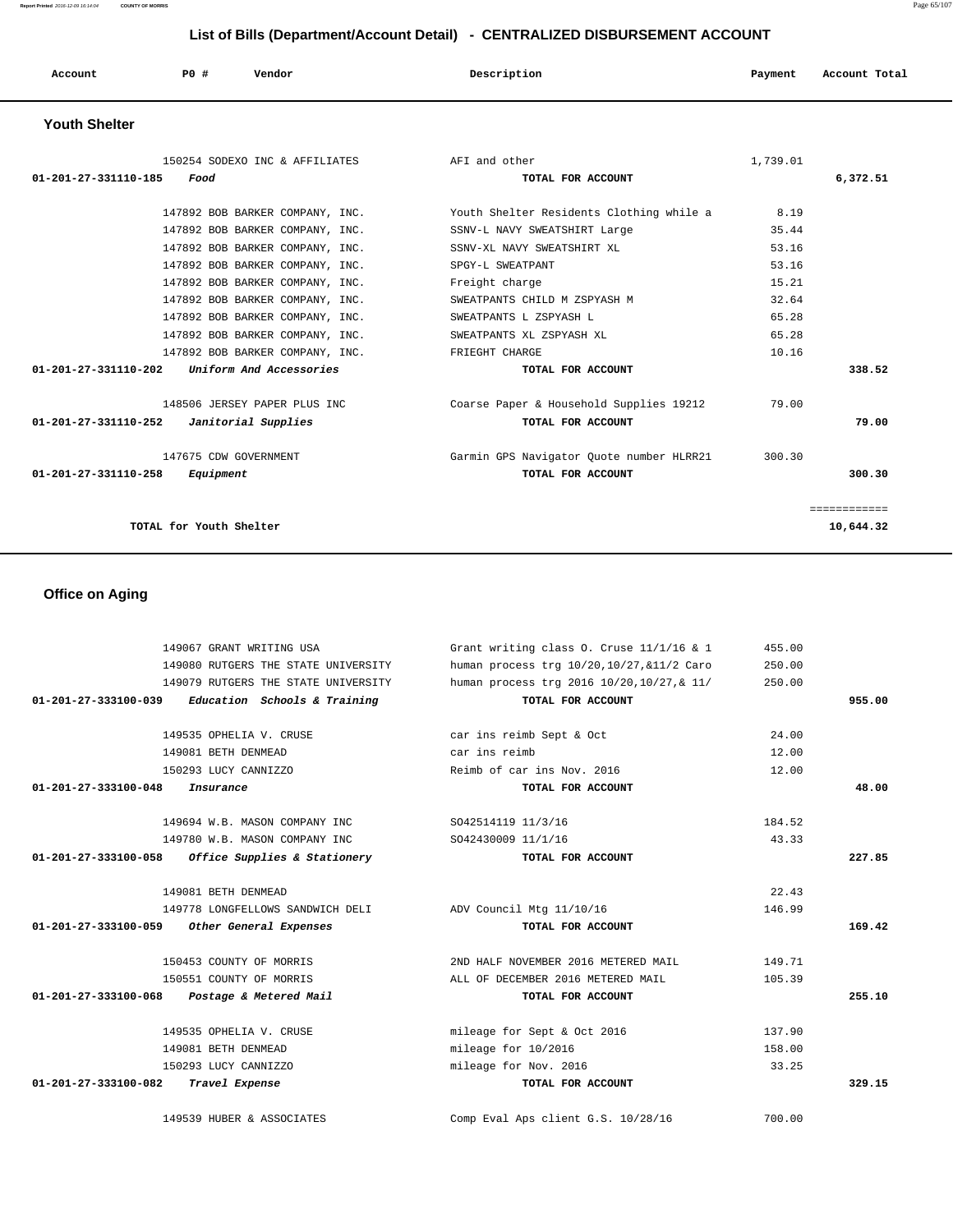**Report Printed** 2016-12-09 16:14:04 **COUNTY OF MORRIS** Page 66/107

## **List of Bills (Department/Account Detail) - CENTRALIZED DISBURSEMENT ACCOUNT**

| PO# | Vendor                                       | Description                                                                                                                                       | Payment | Account Total |
|-----|----------------------------------------------|---------------------------------------------------------------------------------------------------------------------------------------------------|---------|---------------|
|     |                                              |                                                                                                                                                   |         |               |
|     |                                              | Comp. Eval APS client E.C. 10/28/16                                                                                                               | 700.00  |               |
|     |                                              | TOTAL FOR ACCOUNT                                                                                                                                 |         | 2,100.00      |
|     |                                              | Contract#16575 Per. 10/1/16-12/31/16                                                                                                              | 924.98  |               |
|     |                                              | TOTAL FOR ACCOUNT                                                                                                                                 |         | 924.98        |
|     |                                              |                                                                                                                                                   |         | ============  |
|     |                                              |                                                                                                                                                   |         | 5,009.50      |
|     | 01-201-27-333100-084<br>01-201-27-333100-164 | 149537 HUBER & ASSOCIATES<br>Other Outside Services<br>149691 RICOH AMERICAS CORPORATION<br>Office Machines - Rental<br>TOTAL for Office on Aging |         |               |

#### **Grant in Aid**

| 149809 NEW JERSEY AIDS SERVICES                               | Individual Sessions - 03 2016     | 8,480.00  |              |
|---------------------------------------------------------------|-----------------------------------|-----------|--------------|
| $01-201-27-342000-454$ Grant in Aid GIA: ERIC JOHNSON         | TOTAL FOR ACCOUNT                 |           | 8,480.00     |
| 149728 MORRISTOWN NEIGHBORHOOD HOUSE                          | 03-GIA-1671 NABE Teens @ Work     | 10,269.00 |              |
| 01-201-27-342000-457 Grant in Aid GIA: MORRISTOWN NGBHD HOUSE | TOTAL FOR ACCOUNT                 |           | 10,269.00    |
| 149755 EL PRIMER PASO, LTD. Sep 2016-GIA-1613 El Primer Paso  |                                   | 7,363.00  |              |
| 149755 EL PRIMER PASO, LTD.                                   | Oct 2016-GIA-1613 El Primer Paso  | 7,363.00  |              |
| 01-201-27-342000-459 Grant in Aid GIA: HISPANIC AFFAIRS       | TOTAL FOR ACCOUNT                 |           | 14,726.00    |
| 149541 CFCS - HOPE HOUSE                                      | #1639 Chore Per. 10/1/16-10/31/16 | 3,509.00  |              |
| 149533 CFCS - HOPE HOUSE                                      | #1639 CHORE Per. 9/1/16-9/30/16   | 3,305.00  |              |
| 01-201-27-342000-480 Grant in Aid GIA: HOPEHOUSEOPERTNFIXIT   | TOTAL FOR ACCOUNT                 |           | 6,814.00     |
| 149510 NEWBRIDGE SERVICES INC                                 | #1659 per. 7/1/16-9/30/16         | 1,548.00  |              |
| 01-201-27-342000-483 Grant in Aid Aid Ment Hlth Cnt-New Bridg | TOTAL FOR ACCOUNT                 |           | 1,548.00     |
| 149549 FAMILY INTERVENTION                                    | 02-GIA-1647 Mending Arts          | 3,030.00  |              |
| 149549 FAMILY INTERVENTION                                    | 03-GIA-1647 Mending Arts          | 5,194.00  |              |
| 01-201-27-342000-489 Grant in Aid: Family Intervention        | TOTAL FOR ACCOUNT                 |           | 8,224.00     |
|                                                               |                                   |           | ============ |
| TOTAL for Grant in Aid                                        |                                   |           | 50,061.00    |
|                                                               |                                   |           |              |

#### **Seniors, Disabled & Veterans**

|           | 9,819.44  | myadc 9/1/16-9/30/16        | 149520 CORNERSTONE FAMILY                                    |
|-----------|-----------|-----------------------------|--------------------------------------------------------------|
|           | 10,315.53 | MV ADC Oct. 2016            | 149692 CORNERSTONE FAMILY                                    |
| 20,134.97 |           | TOTAL FOR ACCOUNT           | 01-201-27-343100-036<br>Contracted Services - Adult Day Care |
|           | 12.00     | mileage for trg 10/16       | 148549 SABRINA BAARDA                                        |
|           | 12.00     | Reimb car ins for Nov. 2016 | 150294 SABRINA BAARDA                                        |
|           | 28.00     | parking fee                 | 150299 KENNETH BRENZEL                                       |
| 52.00     |           | TOTAL FOR ACCOUNT           | 01-201-27-343100-059<br>Other General Expenses               |
|           | 27.65     | Car Ins Reim for 10/16      | 148549 SABRINA BAARDA                                        |
|           | 32.20     | mileage for Nov. 2016       | 150294 SABRINA BAARDA                                        |
|           | 88.90     | mileage for Aug. 2016       | 150299 KENNETH BRENZEL                                       |
| 148.75    |           | TOTAL FOR ACCOUNT           | 01-201-27-343100-082<br>Travel Expense                       |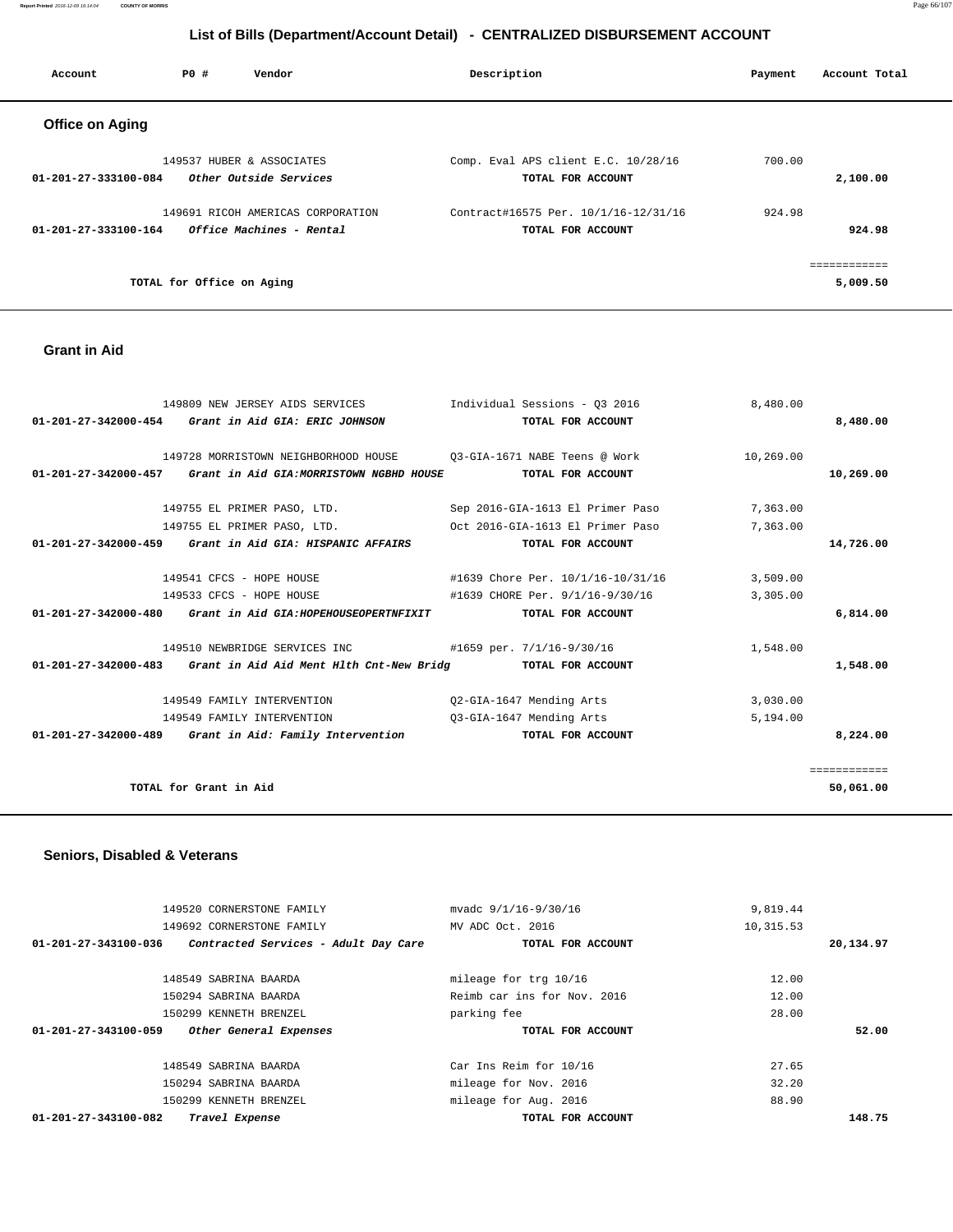**Report Printed** 2016-12-09 16:14:04 **COUNTY OF MORRIS** Page 67/107

# **List of Bills (Department/Account Detail) - CENTRALIZED DISBURSEMENT ACCOUNT**

| Account                                 | PO# | Vendor                                   | Description       | Payment | Account Total             |
|-----------------------------------------|-----|------------------------------------------|-------------------|---------|---------------------------|
| <b>Seniors, Disabled &amp; Veterans</b> |     |                                          |                   |         |                           |
| 01-203-27-343100-036                    |     | (2015) Contracted Services - Adult Day C | TOTAL FOR ACCOUNT |         | 8,200.00                  |
|                                         |     | TOTAL for Seniors, Disabled & Veterans   |                   |         | ============<br>28,535.72 |

#### **Morristown MemorHosp-SCS**

| 149509 ATLANTIC HEALTH SERVICES      | #1601 SCHS Per. 7/1/16-9/30/16 | 22,283.00 |
|--------------------------------------|--------------------------------|-----------|
| Expenditures<br>01-201-27-343170-090 | TOTAL FOR ACCOUNT              | 22,283.00 |
|                                      |                                |           |
|                                      |                                |           |
| TOTAL for Morristown MemorHosp-SCS   |                                | 22,283.00 |
|                                      |                                |           |

# **County Board of Social Service**

|                                | 148960 OFFICE CONCEPTS GROUP, INC.      | Purchase of Office Supplies -            | 318.00    |           |
|--------------------------------|-----------------------------------------|------------------------------------------|-----------|-----------|
| 01-201-27-345100-058           | Office Supplies & Stationery            | TOTAL FOR ACCOUNT                        |           | 318.00    |
|                                | 147404 THOMSON REUTERS-WEST             | West information char                    | 296.10    |           |
|                                | 147404 THOMSON REUTERS-WEST             | Clear Alerting                           | 14.00     |           |
|                                | 148409 CRYSTAL SPRINGS                  | Water for Morris Township - September 22 | 449.43    |           |
| 01-201-27-345100-059           | Other General Expenses                  | TOTAL FOR ACCOUNT                        |           | 759.53    |
|                                | 149275 RICOH USA, INC.                  | Copier maintenance billing from 7/1/16 t | 3,926.45  |           |
|                                | 149275 RICOH USA, INC.                  | MPC 4503SP - Machine ID 7205             | 777.70    |           |
|                                | 149275 RICOH USA, INC.                  | MPC 4503SP - Machine ID 7278             | 117.32    |           |
|                                | 148349 WIDMER TIME RECORDER CO. INC.    | Repair charges for Time Recorder - Time  | 389.05    |           |
| 01-201-27-345100-166           | Office Machine- Repair                  | TOTAL FOR ACCOUNT                        |           | 5,210.52  |
|                                | 149677 JOHNSON & JOHNSON, ESQS          | Legal services rendered for the month of | 144.00    |           |
|                                | 149677 JOHNSON & JOHNSON, ESOS          | CS - MCOTA                               | 3.120.00  |           |
|                                | 149677 JOHNSON & JOHNSON, ESQS          | Collection - MCOTA                       | 1,572.00  |           |
|                                | 150166 HINDSIGHT, INC                   | Support & Maintenance of Integrated Soft | 59,940.00 |           |
|                                | 148957 U.S. SECURITY ASSOCIATES, INC.   | Security Officer Payment - 10/07/16 - 10 | 1,416.20  |           |
|                                | 149018 UNITRONIX DATA SYSTEMS INC       | Software maintenance for the month of No | 6,137.20  |           |
| 01-201-27-345100-325           | Special Services                        | TOTAL FOR ACCOUNT                        |           | 72,329.40 |
|                                | 148346 DELTA DENTAL OF NEW JERSEY, INC. | Dental coverage for September 2016 - Acc | 27.27     |           |
|                                | 147246 DISCOVERY BENEFITS INC.          | COBRA Payment for the month of September | 65.00     |           |
| 01-201-27-345100-329           | Hospital Insurance Premiums             | TOTAL FOR ACCOUNT                        |           | 92.27     |
|                                | 150112 DAMARIS HURTADO                  | FSS Miles reimbursement for 09/27/16 to  | 42.00     |           |
| 01-201-27-345100-332           | Mileage                                 | TOTAL FOR ACCOUNT                        |           | 42.00     |
|                                | 150167 MIRIAM ACEVEDO                   | FSS - Insurance reimb. for July to Decem | 90.00     |           |
| 01-201-27-345100-333           | Other Allowances                        | TOTAL FOR ACCOUNT                        |           | 90.00     |
|                                | 148958 MORRIS SIGN CO LLC               | Fabricate/install new two-sided sign on  | 1,075.00  |           |
| $01 - 201 - 27 - 345100 - 336$ | Repairs & Alterations                   | TOTAL FOR ACCOUNT                        |           | 1,075.00  |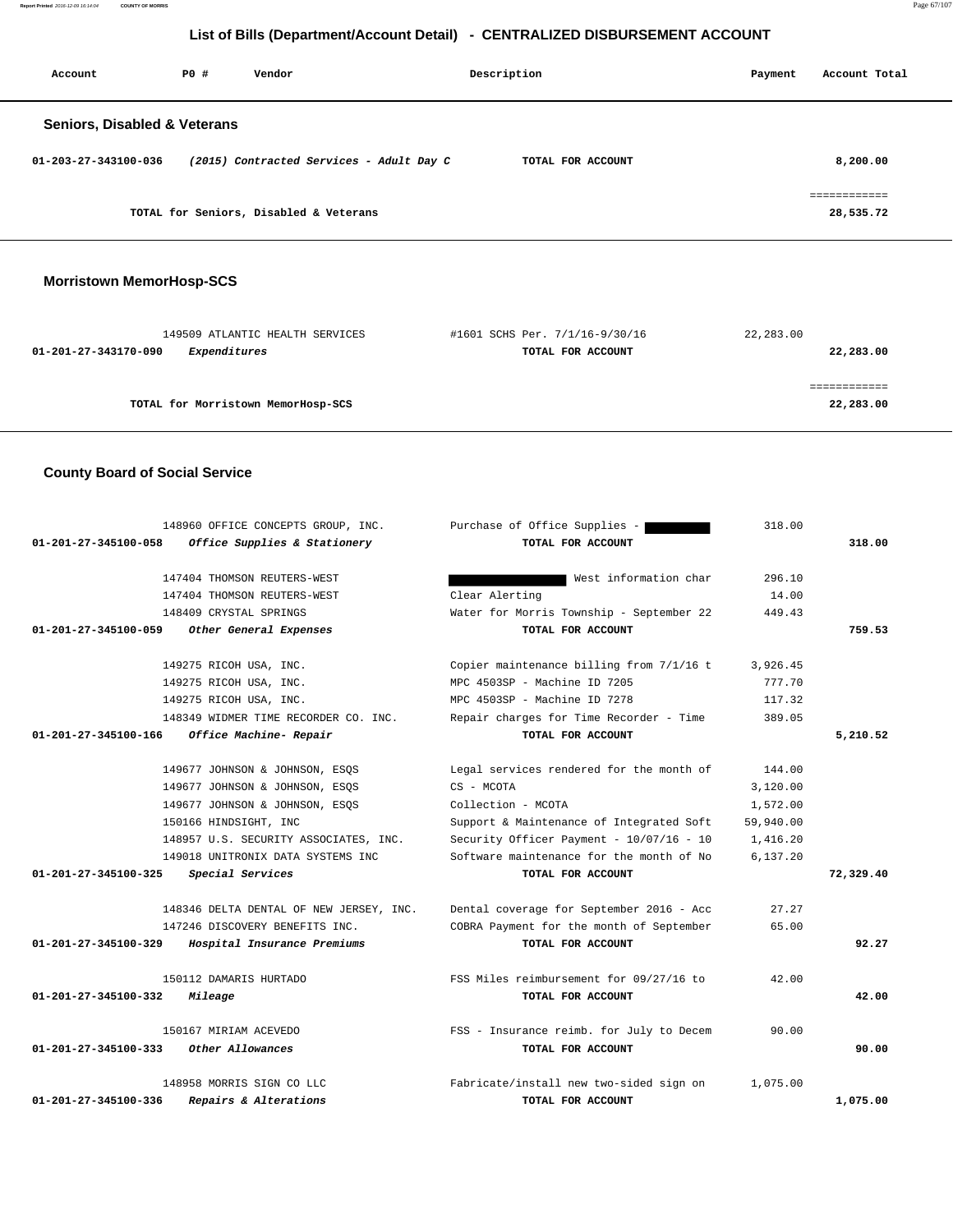**Report Printed** 2016-12-09 16:14:04 **COUNTY OF MORRIS** Page 68/107

## **List of Bills (Department/Account Detail) - CENTRALIZED DISBURSEMENT ACCOUNT**

| Account                               | PO# | Vendor                                   | Description       | Payment | Account Total             |
|---------------------------------------|-----|------------------------------------------|-------------------|---------|---------------------------|
| <b>County Board of Social Service</b> |     |                                          |                   |         |                           |
| 01-201-27-345100-353                  |     | Collection Service Fees                  | TOTAL FOR ACCOUNT |         | 4,026.08                  |
|                                       |     | TOTAL for County Board of Social Service |                   |         | eessessesses<br>83,942.80 |

#### **DEPARTMENT 349110**

| 149164 ESSEX COUNTY HOSPITAL                 | D.H. October 1-5, 2016, D/C 10/6/16 | 629.30    |
|----------------------------------------------|-------------------------------------|-----------|
| 149164 ESSEX COUNTY HOSPITAL                 | October Recoveries                  | $-83.65$  |
| 149163 ESSEX COUNTY HOSPITAL                 | A.L. October 1-31, 2016             | 3,901.66  |
| 149163 ESSEX COUNTY HOSPITAL                 | October Recoveries                  | $-372.58$ |
| Program Expenditures<br>01-201-27-349110-090 | TOTAL FOR ACCOUNT                   | 4,074.73  |
|                                              |                                     |           |
|                                              |                                     |           |
| TOTAL for DEPARTMENT 349110                  |                                     | 4,074.73  |

#### **MV:Administration**

|                      | 150421 TEODORA O. DELEON                                                | RN, 11-13 thru 12-03-2016                           | 1,193.25  |
|----------------------|-------------------------------------------------------------------------|-----------------------------------------------------|-----------|
|                      | 150420 SHELLEY REINER                                                   | LPN, 11-13 thru 12-03-2016 1,856.00                 |           |
|                      | 150419 ROSEMARY BATANE COBCOBO           RN, 11-13 thru 12-03-2016      |                                                     | 296.00    |
|                      | 150417 MIRLENE ESTRIPLET                                                | RN, 10-30 thru 11-12-2016 [not paid in pr 4, 940.24 |           |
|                      | 150417 MIRLENE ESTRIPLET                                                | RN,11-13 thru 12-3-2016                             | 7,491.39  |
|                      | 150418 ROSE DUMAPIT                                                     | RN, 11-13 thru 12-03-2016                           | 2,688.79  |
|                      | 150416 MICHELLE CAPILI                                                  | RN,11-13 thru 12-3-2016                             | 3,260.07  |
|                      | 150415 MELOJANE CELESTINO                                               | RN,11-13 thru 12-3-2016                             | 442.89    |
|                      | 150414 MARTHA YAGHI                                                     | RN,11-13 thru 12-3-2016                             | 1,480.00  |
|                      | 150413 MARION ENNIS                                                     | LPN, 11-13 thru 12-3-2016                           | 3,930.60  |
|                      | 150412 MARIA CARMELITA OBLINA LPN, 11-13 thru 12-3-2016                 |                                                     | 2,320.00  |
|                      | 150411 MADUKWE IMO IBOKO, RN                   RN, 11-13 thru 12-3-2016 |                                                     | 4,144.00  |
|                      | 150410 LOUISE R. MACCHIA                                                | RN,11-13 thru 12-3-2016                             | 2,906.35  |
|                      | 150409 LOREEN RAFISURA                                                  | RN,11-13 thru 12-3-2016                             | 1,470.38  |
|                      | 150401 DANILO LAPID                                                     | RN,11-13 thru 12-3-2016                             | 2,366.52  |
|                      | 150402 DAVID JEAN-LOUIS                                                 | LPN,11-13 thru 12-3-2016                            | 3,596.00  |
|                      | 150403 EDITHA MARQUEZ                                                   | RN,11-13 thru 12-3-2016                             | 1,480.00  |
|                      | 150404 ELLEN M. NOLL                                                    | LPN,11-13 thru 12-3-2016                            | 2,500.38  |
|                      | 150405 EVELYN TOLENTINO                                                 | RN,11-13 thru 12-3-2016                             | 1,924.00  |
|                      | 150406 GEORGINA GRAY-HORSLEY                                            | LPN, 11-13 thru 12-3-2016                           | 1,624.00  |
|                      | 150407 HARRIET VALLECER RN RN, 11-13 thru 12-3-2016                     |                                                     | 305.25    |
|                      | 150408 ILLIENE CHARLES, RN RN, 11-13 thru 12-3-2016                     |                                                     | 5,142.63  |
|                      | 150396 ARNEL P GARCIA                                                   | LPN,11-13 thru 12-3-2016                            | 4,524.00  |
|                      | 150397 BARKEL FLEMMING                                                  | LPN, 11-13 thru 12-3-2016                           | 2,670.76  |
|                      | 150398 CANDIDO CAMPOS                                                   | RN,11-13 thru 12-3-2016                             | 1,481.48  |
|                      | 150399 CARRELLE L CALIXTE                                               | LPN, 11-13 thru 12-3-2016                           | 5,504.20  |
|                      | 150400 DAMACINA L. OKE                                                  | LPN,11-13 thru 12-3-2016                            | 1,886.45  |
| 01-201-27-350100-013 | Temporary Help - Per Diem Nurses                                        | TOTAL FOR ACCOUNT                                   | 73,425.63 |
|                      | 148329 KAESER AND BLAIR, INC. 003031206, 10-6-2016                      |                                                     | 345.74    |
|                      | 149465 DOWNING DISPLAYS, INC.                                           | 7427885,8-17-2016                                   | 399.47    |

 **01-201-27-350100-022 Advertising TOTAL FOR ACCOUNT 745.21**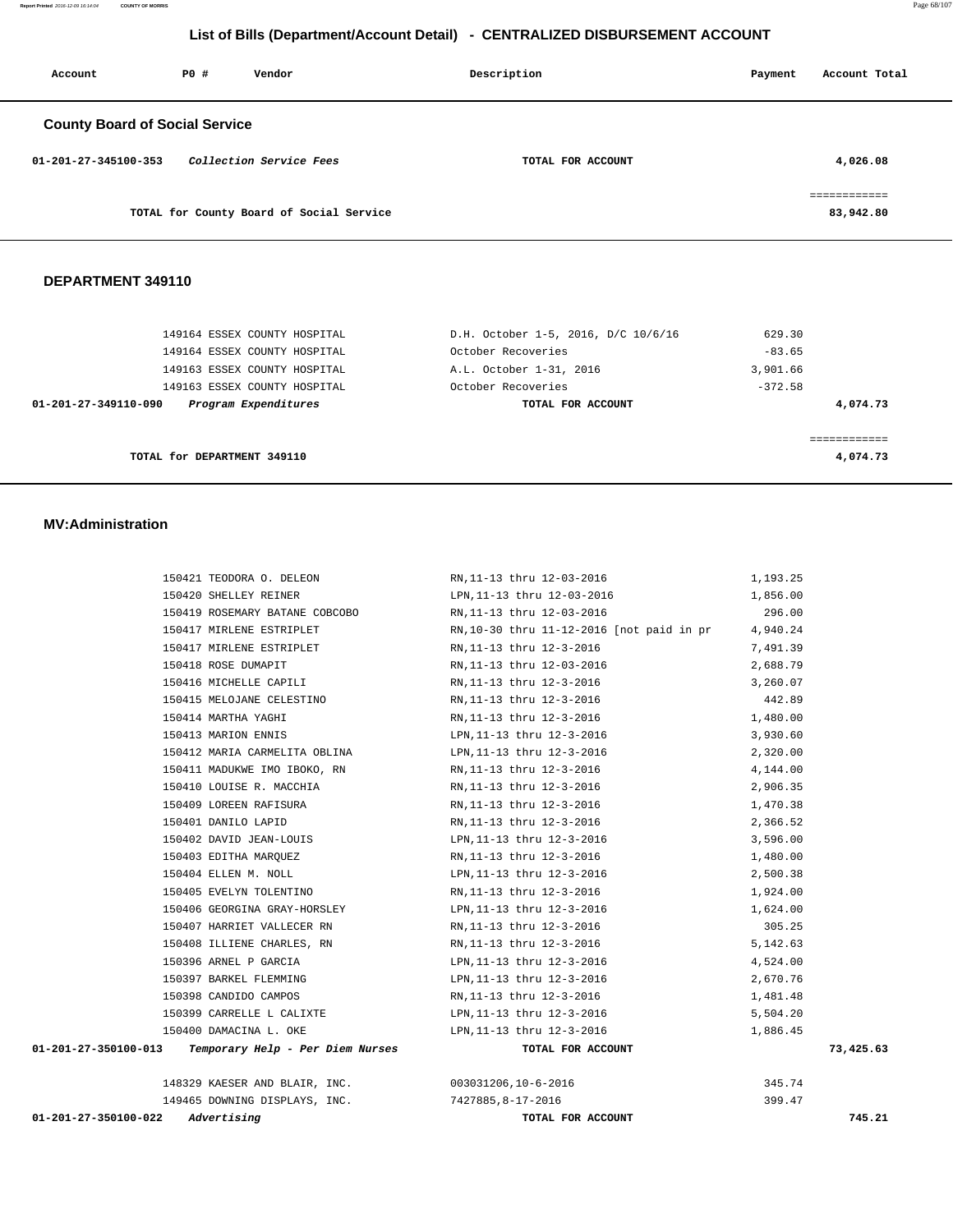| Account                     | <b>PO #</b><br>Vendor                                                               | Description                                                                                                                         | Payment                               | Account Total |
|-----------------------------|-------------------------------------------------------------------------------------|-------------------------------------------------------------------------------------------------------------------------------------|---------------------------------------|---------------|
| <b>MV:Administration</b>    |                                                                                     |                                                                                                                                     |                                       |               |
|                             | 150096 PREMIER HEALTHCARE<br>150097 PREMIER HEALTHCARE<br>150027 PREMIER HEALTHCARE | Professional Management Services, 12-16 t<br>Professional MAnagement Services, 12-1 th<br>Professional Management Services, 11-16 t | 45, 811.52<br>67, 261.52<br>45,811.52 |               |
| 01-201-27-350100-035        | Consultation Fee                                                                    | TOTAL FOR ACCOUNT                                                                                                                   |                                       | 158,941.56    |
| 01-201-27-350100-040        | 150036 POINTCLICKCARE<br>150036 POINTCLICKCARE<br>Electronic Data Processing        | morr-1, Training Database, November~2016<br>morr-1, ADT/MDS/3rd Party Patient Billing<br>TOTAL FOR ACCOUNT                          | 100.00<br>3,479.15                    | 3,579.15      |
|                             |                                                                                     |                                                                                                                                     |                                       |               |
| 01-201-27-350100-041        | 150031 SODEXO INC & AFFILIATES<br>Employee Recognition Program                      | 100005746,11-28-2016<br>TOTAL FOR ACCOUNT                                                                                           | 665.00                                | 665.00        |
|                             | 150121 JENNIFER CARPINTERI<br>150095 JENNIFER CARPINTERI                            | Replacement of Missing Resident Property<br>Replacement of Missing Resident Clothing                                                | 12.81<br>45.34                        |               |
| 01-201-27-350100-046        | General Stores                                                                      | TOTAL FOR ACCOUNT                                                                                                                   |                                       | 58.15         |
|                             | 150017 FEDEX<br>150453 COUNTY OF MORRIS<br>150551 COUNTY OF MORRIS                  | 3684-0206-0, 11-14-2016<br>2ND HALF NOVEMBER 2016 METERED MAIL<br>ALL OF DECEMBER 2016 METERED MAIL                                 | 54.85<br>69.43<br>109.86              |               |
| 01-201-27-350100-068        | Postage & Metered Mail                                                              | TOTAL FOR ACCOUNT                                                                                                                   |                                       | 234.14        |
|                             |                                                                                     |                                                                                                                                     |                                       |               |
|                             | 148651 RICOH AMERICAS CORPORATION<br>148651 RICOH AMERICAS CORPORATION              | 12583,4th Qtr.-2016, End-of-Lease Payment<br>12584,4th Qtr.-2016, End-of-Lease Payment                                              | 3,030.80<br>706.57                    |               |
|                             | 148651 RICOH AMERICAS CORPORATION                                                   | 15742,4th Qtr.-2016                                                                                                                 | 2,640.75                              |               |
|                             | 148651 RICOH AMERICAS CORPORATION                                                   | 15726,4th Qtr.-2016                                                                                                                 | 923.80                                |               |
|                             | 148651 RICOH AMERICAS CORPORATION                                                   | 15226,4th Qtr.-2016                                                                                                                 | 450.00                                |               |
| 01-201-27-350100-164        | Office Machines - Rental                                                            | TOTAL FOR ACCOUNT                                                                                                                   |                                       | 7,751.92      |
|                             | 148328 GRAINGER                                                                     | 886544211, 10-4-2016                                                                                                                | 53.21                                 |               |
|                             | 150035 U.S. SECURITY ASSOCIATES, INC.                                               | 573-1134-000, 9-16 thru 9-22-2016                                                                                                   | 6,815.46                              |               |
|                             | 150035 U.S. SECURITY ASSOCIATES, INC.                                               | 573-1134-000,9-23 thru 9-29-2016                                                                                                    | 6,822.60                              |               |
|                             | 150035 U.S. SECURITY ASSOCIATES, INC.                                               | 573-1134-000,9-30 thru 10-06-2016                                                                                                   | 6,215.70                              |               |
|                             | 150035 U.S. SECURITY ASSOCIATES, INC.                                               | 573-1134-000,10-07 thru 10-13-2016                                                                                                  | 6,734.73                              |               |
|                             | 150035 U.S. SECURITY ASSOCIATES, INC.                                               | 573-1134-000,10-14 thru 10-20-2016                                                                                                  | 6,651.24                              |               |
|                             | 150035 U.S. SECURITY ASSOCIATES, INC.<br>150035 U.S. SECURITY ASSOCIATES, INC.      | 573-1134-000,10-21 thru 10-27-2016<br>573-1134-000,10-28 thru 11-03-2016                                                            | 6,486.02<br>6,800.94                  |               |
| 01-201-27-350100-266        | Safety Items                                                                        | TOTAL FOR ACCOUNT                                                                                                                   |                                       | 46,579.90     |
|                             |                                                                                     |                                                                                                                                     |                                       | ============  |
|                             | TOTAL for MV:Administration                                                         |                                                                                                                                     |                                       | 291,980.66    |
|                             |                                                                                     |                                                                                                                                     |                                       |               |
| <b>MV:Building Services</b> |                                                                                     |                                                                                                                                     |                                       |               |
|                             | 148313 WHITE AND SHAUGER INC                                                        | COU200, 10-6-2016                                                                                                                   | 179.90                                |               |
|                             | 148313 WHITE AND SHAUGER INC                                                        | COU200, 10-13-2016                                                                                                                  | 12.33                                 |               |
|                             | 148312 WEBSTER PLUMBING &                                                           | Plumbing Repair, 9-5-2016                                                                                                           | 1,884.00                              |               |
|                             | 149462 SCALES INDUSTRIAL                                                            | 20869, 7-25-2016                                                                                                                    | 1,347.12                              |               |

 148370 R.D. SALES DOOR & HARDWARE LLC Door Repair,9-6-2016 325.00 148370 R.D. SALES DOOR & HARDWARE LLC Door Repair,9-6-2016 315.00

148370 R.D. SALES DOOR & HARDWARE LLC Door Repair,9-18-2016 220.00

 148370 R.D. SALES DOOR & HARDWARE LLC Door Repair,9-6-2016 180.00 148370 R.D. SALES DOOR & HARDWARE LLC Door Repair,9-9-2016 121.00 148370 R.D. SALES DOOR & HARDWARE LLC Door Repair,9-14-2016 218.00

**Report Printed** 2016-12-09 16:14:04 **COUNTY OF MORRIS** Page 69/107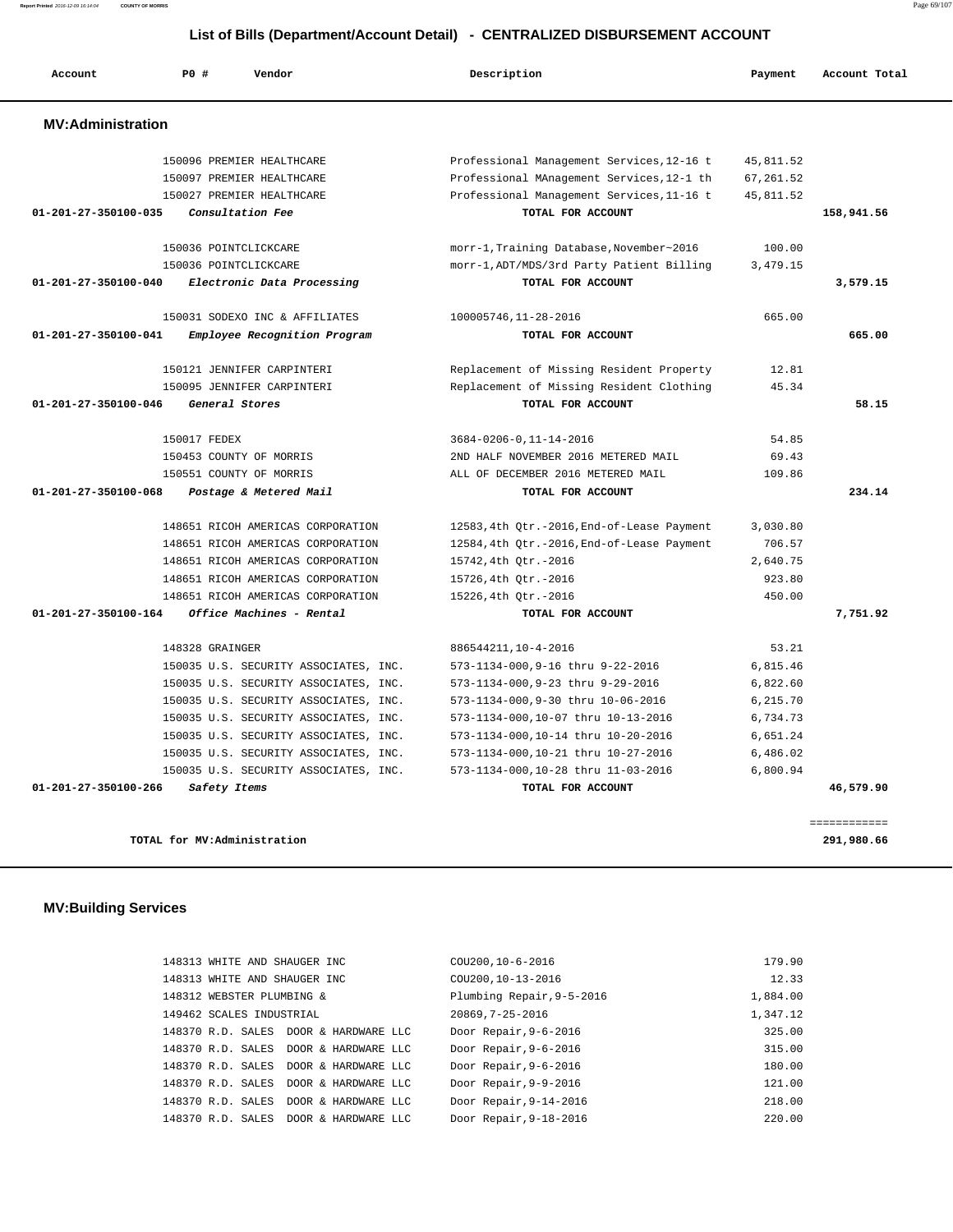| Account                        | Vendor<br>PO#                         | Description            | Account Total<br>Payment |
|--------------------------------|---------------------------------------|------------------------|--------------------------|
| <b>MV:Building Services</b>    |                                       |                        |                          |
|                                | 148370 R.D. SALES DOOR & HARDWARE LLC | Door Repair, 9-23-2016 | 432.00                   |
|                                | 148370 R.D. SALES DOOR & HARDWARE LLC | Door Repair, 9-28-2016 | 1,230.00                 |
|                                | 148327 FRANKLIN-GRIFFITH LLC          | 19644, 9-27-2016       | 103.60                   |
|                                | 149466 DIRECT MACHINERY SERVICE CORP. | 2767, 9-30-2016        | 1,925.00                 |
|                                | 149466 DIRECT MACHINERY SERVICE CORP. | 2767, 9-30-2016        | 369.74                   |
|                                | 149466 DIRECT MACHINERY SERVICE CORP. | $2767, 9 - 30 - 2016$  | 1,100.00                 |
|                                | 149466 DIRECT MACHINERY SERVICE CORP. | 2767, 9-30-2016        | 330.00                   |
|                                | 150029 RELIABLE LIFT TRUCK SERVICES   | MOR2805, 11-15-2016    | 230.00                   |
| $01 - 201 - 27 - 350110 - 262$ | Machinery Repairs & Parts             | TOTAL FOR ACCOUNT      | 15,807.69                |
|                                |                                       |                        | ============             |
|                                | TOTAL for MV: Building Services       |                        | 15,807.69                |
|                                |                                       |                        |                          |

 **MV:Dietary** 

| 150030 SODEXO INC & AFFILIATES              | 100005746, November~2016 | 280,964.96   |
|---------------------------------------------|--------------------------|--------------|
| Contracted Services<br>01-201-27-350115-036 | TOTAL FOR ACCOUNT        | 280,964.96   |
|                                             |                          |              |
| 148650 MEDCARE MEDICAL SUPPLY INC.          | MOR, September~2016      | 399.51       |
| 148649 MEDCARE MEDICAL SUPPLY INC.          | MOR, September~2016      | 461.52       |
| 148649 MEDCARE MEDICAL SUPPLY INC.          | MOR, Resident John R.    | 123.16       |
| 01-201-27-350115-185<br>Food                | TOTAL FOR ACCOUNT        | 984.19       |
|                                             |                          |              |
| 150033 STAR LEDGER                          | 947758, w/e 11-12-2016   | 83.00        |
| 01-201-27-350115-186<br>Coffee / Gift Shop  | TOTAL FOR ACCOUNT        | 83.00        |
|                                             |                          |              |
|                                             |                          | ============ |
| TOTAL for MV:Dietary                        |                          | 282,032.15   |
|                                             |                          |              |

# **MV:Laundry**

| 145047 R.D. SALES DOOR & HARDWARE LLC       | Lever Locks/Keypad Access to Laundry Chu | 980.00    |
|---------------------------------------------|------------------------------------------|-----------|
| 150032 SODEXO INC & AFFILIATES              | 100005746, November~2016                 | 74,805.88 |
| Contracted Services<br>01-201-27-350125-036 | TOTAL FOR ACCOUNT                        | 75,785.88 |
|                                             |                                          |           |
|                                             |                                          |           |
| TOTAL for MV:Laundry                        |                                          | 75,785.88 |

## **MV:Nursing**

| 150025 PHARMA CARE INC                          | Pharmaceutical Consultation, October~2016 | 3,952.76 |          |
|-------------------------------------------------|-------------------------------------------|----------|----------|
| <i>Consultation Fee</i><br>01-201-27-350130-035 | TOTAL FOR ACCOUNT                         |          | 3,952.76 |
| 150021 JAGDISH DANG                             | Psychiatric Services, October~2016        | 2,200.00 |          |
| 150018 IPC HOSPITALIST PHYSICIANS NJ            | Medical Director, 9-19 thru 10-17-2016    | 5,400.00 |          |
| Contracted Services<br>01-201-27-350130-036     | TOTAL FOR ACCOUNT                         |          | 7,600.00 |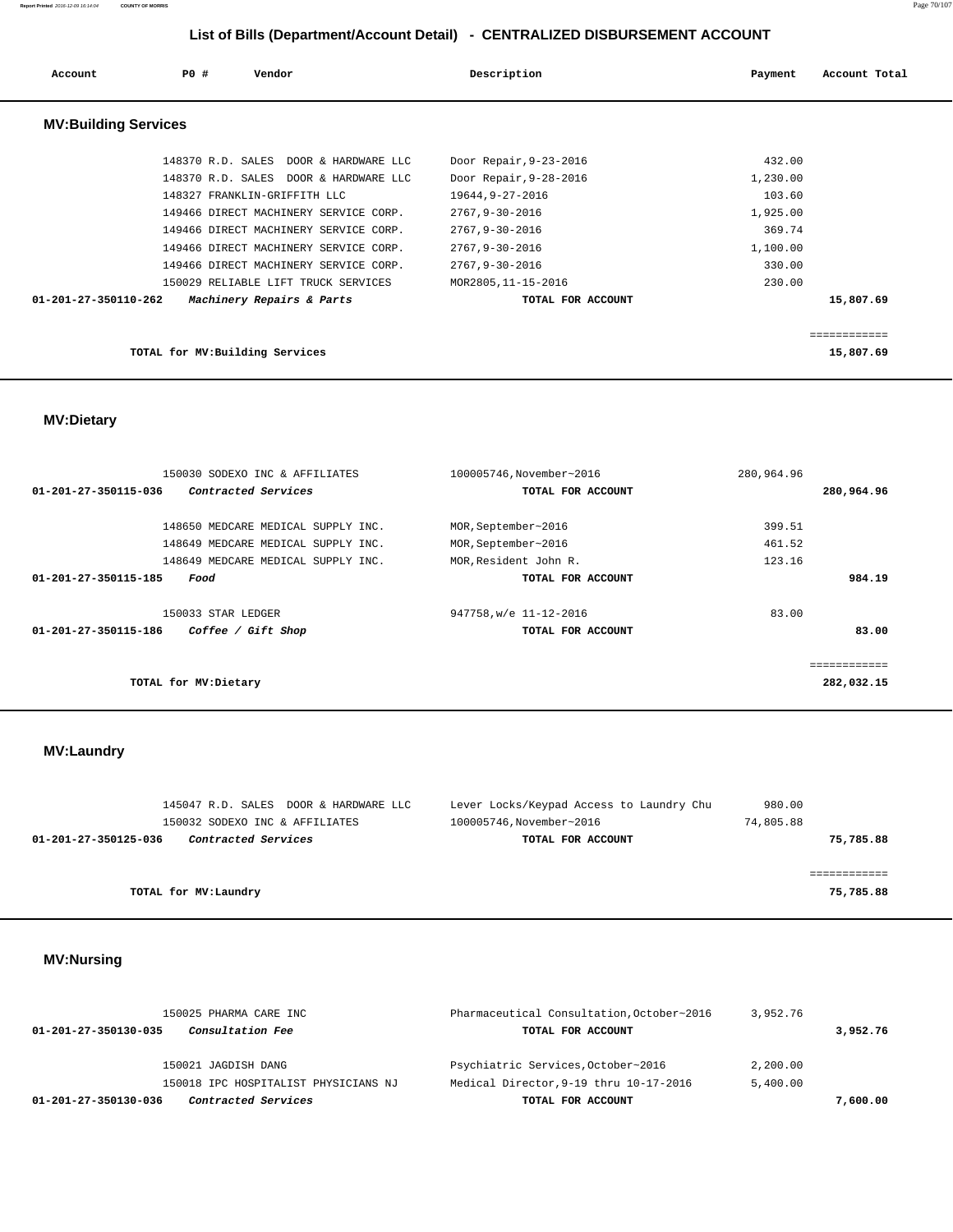**ERIG DEPARTMENT ACCOUNT** 

| List of Bills (Department/Account Detail) - CENTRALIZ |  |
|-------------------------------------------------------|--|
|                                                       |  |

| Account              | <b>PO #</b>        | Vendor                                  | Description                               | Payment     | Account Total |
|----------------------|--------------------|-----------------------------------------|-------------------------------------------|-------------|---------------|
| <b>MV:Nursing</b>    |                    |                                         |                                           |             |               |
|                      |                    | 148345 PENN-JERSEY PAPER CO.            | 20955, 9-29-2016                          | 3,098.11    |               |
|                      | 148325 ALI MED INC |                                         | 4044926,10-5-2016                         | 249.82      |               |
|                      | 148325 ALI MED INC |                                         | 4044926,10-14-2016                        | 1,249.08    |               |
|                      |                    | 150019 JML MEDICAL INC.                 | 5MOC02, MorPay for October~2016           | 6,274.69    |               |
|                      |                    | 150019 JML MEDICAL INC.                 | 5MOC02, 11-23-2016                        | 2,604.80    |               |
|                      |                    | 150019 JML MEDICAL INC.                 | 5MOC02, 11-07-2016                        | 878.64      |               |
|                      |                    | 150019 JML MEDICAL INC.                 | 5MOC02, 11-15-2016                        | 586.20      |               |
|                      |                    | 150019 JML MEDICAL INC.                 | 5MOC02, 11-17-2016                        | 1,618.80    |               |
| 01-201-27-350130-046 |                    | General Stores                          | TOTAL FOR ACCOUNT                         |             | 17,535.14     |
|                      |                    | 148431 BIO-REFERENCE LABORATORIES, INC. | M8049 EG, PartA Testing, September~2016   | 1,479.18    |               |
|                      |                    | 148431 BIO-REFERENCE LABORATORIES, INC. | M8049 EG, HMO Testing, September~2016     | 137.90      |               |
| 01-201-27-350130-049 |                    | Laboratory Services                     | TOTAL FOR ACCOUNT                         |             | 1,617.08      |
|                      |                    | 148326 DHS MONITORING SERVICES          | MOR00002, Helen T., 10-6-2016             | 65.84       |               |
| 01-201-27-350130-189 | Medical            |                                         | TOTAL FOR ACCOUNT                         |             | 65.84         |
|                      |                    | 150012 DAYGRIE STEPHENS                 | CNA Re-Certification, 10/28/2016          | 30.00       |               |
| 01-201-27-350130-191 | Nursing            |                                         | TOTAL FOR ACCOUNT                         |             | 30.00         |
|                      |                    | 148404 SPECIALTY MEDICAL PRODUCTS INC.  | MOVMN, June~2016                          | 2,667.05    |               |
|                      |                    | 148404 SPECIALTY MEDICAL PRODUCTS INC.  | MOVMN, Credit for Consumables Returned    | $-1,011.15$ |               |
| 01-201-27-350130-258 | Equipment          |                                         | TOTAL FOR ACCOUNT                         |             | 1,655.90      |
|                      |                    | 148648 FRIENDLY CARE MEDICAL            | Medical Transport for Faith B., 9-17-2016 | 100.00      |               |
|                      |                    | 148648 FRIENDLY CARE MEDICAL            | Medical Transport for Faith B., 9-20-2016 | 100.00      |               |
|                      |                    | 148648 FRIENDLY CARE MEDICAL            | Medical Transport for Faith B., 9-22-2016 | 100.00      |               |
|                      |                    | 148648 FRIENDLY CARE MEDICAL            | Medical Transport for Faith B., 9-24-2016 | 100.00      |               |
|                      |                    | 148648 FRIENDLY CARE MEDICAL            | Medical Transport for Faith B., 9-27-2016 | 100.00      |               |
|                      |                    | 148648 FRIENDLY CARE MEDICAL            | Medical Transport for Faith B., 9-29-2016 | 100.00      |               |
|                      |                    | 148648 FRIENDLY CARE MEDICAL            | Medical Transport for Faith B., 10-01-201 | 100.00      |               |
|                      |                    | 148648 FRIENDLY CARE MEDICAL            | Medical Transport for Faith B., 10-04-201 | 100.00      |               |
|                      |                    | 148648 FRIENDLY CARE MEDICAL            | Medical Transport for Faith B., 10-06-201 | 35.00       |               |
|                      |                    | 148648 FRIENDLY CARE MEDICAL            | Medical Transport for Thomas W., 9-23-201 | 121.00      |               |
|                      |                    | 148648 FRIENDLY CARE MEDICAL            | Medical Transport for Pilar R., 9-26-2016 | 311.00      |               |
|                      |                    | 148648 FRIENDLY CARE MEDICAL            | Medical Transport for Helen D., 9-29-2016 | 202.00      |               |
|                      |                    | 148648 FRIENDLY CARE MEDICAL            | Medical Transport for Jean L., 10-06-2016 | 82.00       |               |
|                      |                    | 148648 FRIENDLY CARE MEDICAL            | Medical Transport for Joyce R., 10-10-201 | 112.00      |               |
|                      |                    | 148648 FRIENDLY CARE MEDICAL            | Medical Transport for Cecile S., 10-11-20 | 196.00      |               |
|                      |                    |                                         |                                           |             |               |
|                      |                    | 148648 FRIENDLY CARE MEDICAL            | Medical Transport for Cecile S., 10-13-20 | 196.00      |               |

TOTAL for MV:Nursing 34,511.72

#### **MV:Recreation/Volunteer Svc**

|                      | 148652 SENIOR SALON SERVICES LLC | 6409, September~2016                      | 5,950.00 |          |
|----------------------|----------------------------------|-------------------------------------------|----------|----------|
|                      | 150014 CABLEVISION               | 07876-533982-01, Service for December~201 | 3,634.54 |          |
| 01-201-27-350135-036 | <i>Contracted Services</i>       | TOTAL FOR ACCOUNT                         |          | 9,584.54 |
|                      |                                  |                                           |          |          |
|                      | 150121 JENNIFER CARPINTERI       | Resident Activity Supplies, November~2016 | 21.61    |          |
|                      | 150031 SODEXO INC & AFFILIATES   | 100005746,11-28-2016                      | 176.00   |          |
|                      |                                  |                                           |          |          |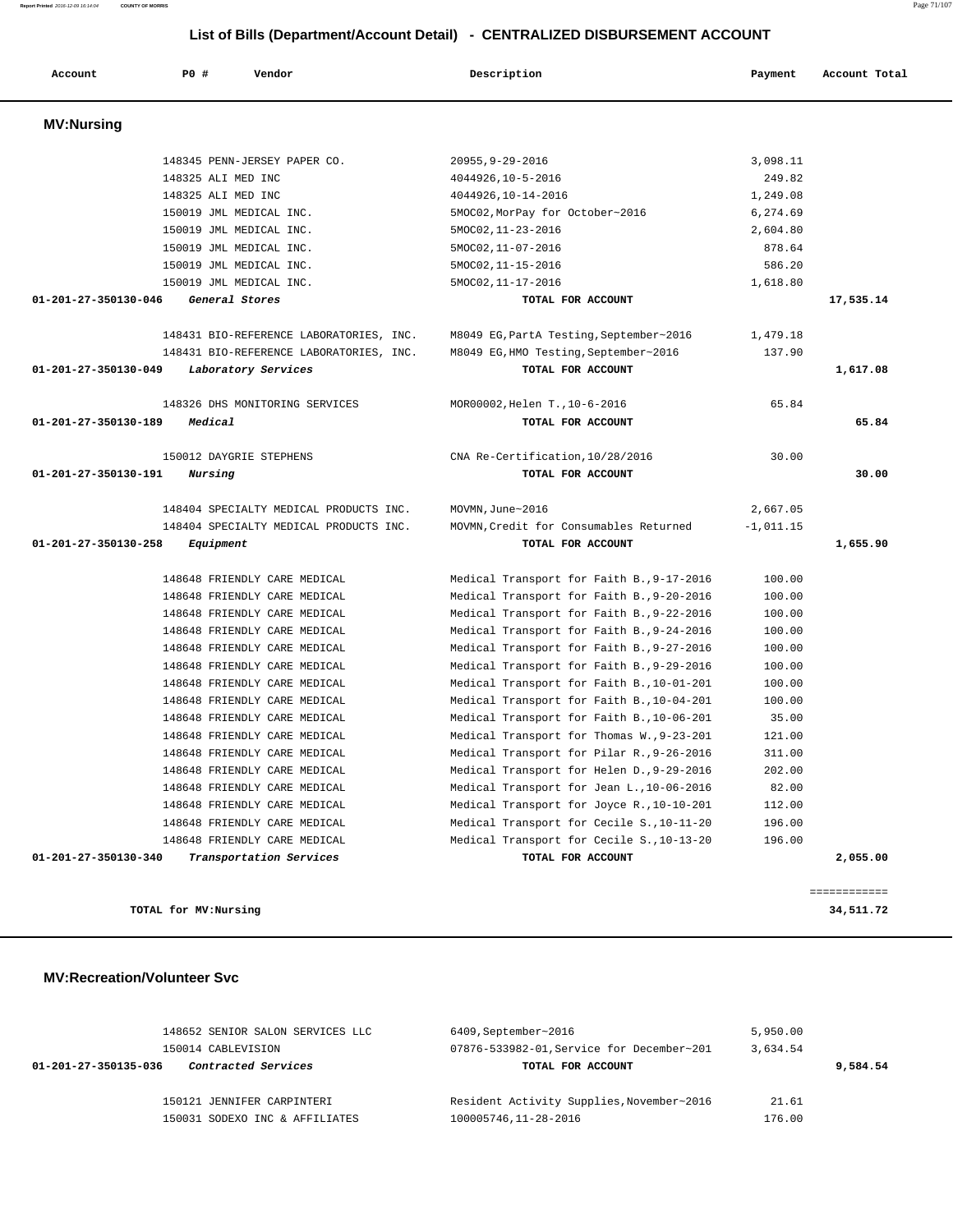| Account              | PO#<br>Vendor                          | Description                                | Payment | Account Total |
|----------------------|----------------------------------------|--------------------------------------------|---------|---------------|
|                      | <b>MV:Recreation/Volunteer Svc</b>     |                                            |         |               |
|                      | 150024 NICHOLAS L. ROCCAFORTE          | Musci Program on 2D, 11-7-2016             | 75.00   |               |
|                      | 150023 LISA PROKOPOWITZ                | Music Worship Program, 11-12-2016          | 150.00  |               |
|                      | 150022 KERRY KUBER                     | Stretching with Kerry, November~2016       | 300.00  |               |
|                      | 150016 DENNIS GRAU                     | Music Therapy on 2D, 11-15-2016            | 150.00  |               |
|                      | 150016 DENNIS GRAU                     | Music Therapy in Atrium, 11-15-2016        | 150.00  |               |
|                      | 150015 CREATING WITH CLAY LLC          | Pottery Class on 2D, 11-17-2016            | 100.00  |               |
|                      | 150015 CREATING WITH CLAY LLC          | Pottery Class in Atrium, 11-17-2016        | 100.00  |               |
|                      | 150013 ARTISTIC AQUARIA INC            | Fish Tank Maintenance, November~2016       | 550.00  |               |
|                      | 150095 JENNIFER CARPINTERI             | Resident Activities, October-November, 201 | 61.18   |               |
| 01-201-27-350135-194 | Patient Activities                     | TOTAL FOR ACCOUNT                          |         | 1,958.79      |
|                      |                                        |                                            |         | ============  |
|                      | TOTAL for MV: Recreation/Volunteer Svc |                                            |         | 11,543.33     |

## **Assistance SSI Income Recipien**

|                      | 150171 OFFICE OF TEMPORARY ASSISTANCE    |                                          | For estimated Co. Share of ASSIR for Dec | 69,524.00 |           |
|----------------------|------------------------------------------|------------------------------------------|------------------------------------------|-----------|-----------|
| 01-201-27-355100-090 |                                          | Assistance SSI Income Recipien Expenditu | TOTAL FOR ACCOUNT                        |           | 69,524.00 |
|                      |                                          |                                          |                                          |           |           |
|                      |                                          |                                          |                                          |           |           |
|                      | TOTAL for Assistance SSI Income Recipien |                                          |                                          |           | 69,524.00 |
|                      |                                          |                                          |                                          |           |           |

# **County Adjuster**

| 149156 W.B. MASON COMPANY INC<br>Office Supplies & Stationery<br>01-201-27-357100-058 | Toner, for MFC8600 (Ajuster's Fax)<br>TOTAL FOR ACCOUNT                  | 122.37<br>122.37       |
|---------------------------------------------------------------------------------------|--------------------------------------------------------------------------|------------------------|
| 150453 COUNTY OF MORRIS<br>150551 COUNTY OF MORRIS                                    | 2ND HALF NOVEMBER 2016 METERED MAIL<br>ALL OF DECEMBER 2016 METERED MAIL | 718.68<br>379.83       |
| 01-201-27-357100-068<br>Postage & Metered Mail                                        | TOTAL FOR ACCOUNT                                                        | 1,098.51               |
| TOTAL for County Adjuster                                                             |                                                                          | ==========<br>1,220.88 |

#### **Dental Clinic**

| 148049 CHARMOY DENTAL                                            | J Pledger-9/10/16 - Cleaning, Exam & X-r | 60.00 |
|------------------------------------------------------------------|------------------------------------------|-------|
| Dental Clinic Other Administrative Suppl<br>01-201-27-365100-095 | TOTAL FOR ACCOUNT                        | 60.00 |
|                                                                  |                                          |       |
| TOTAL for Dental Clinic                                          |                                          | 60.00 |
|                                                                  |                                          |       |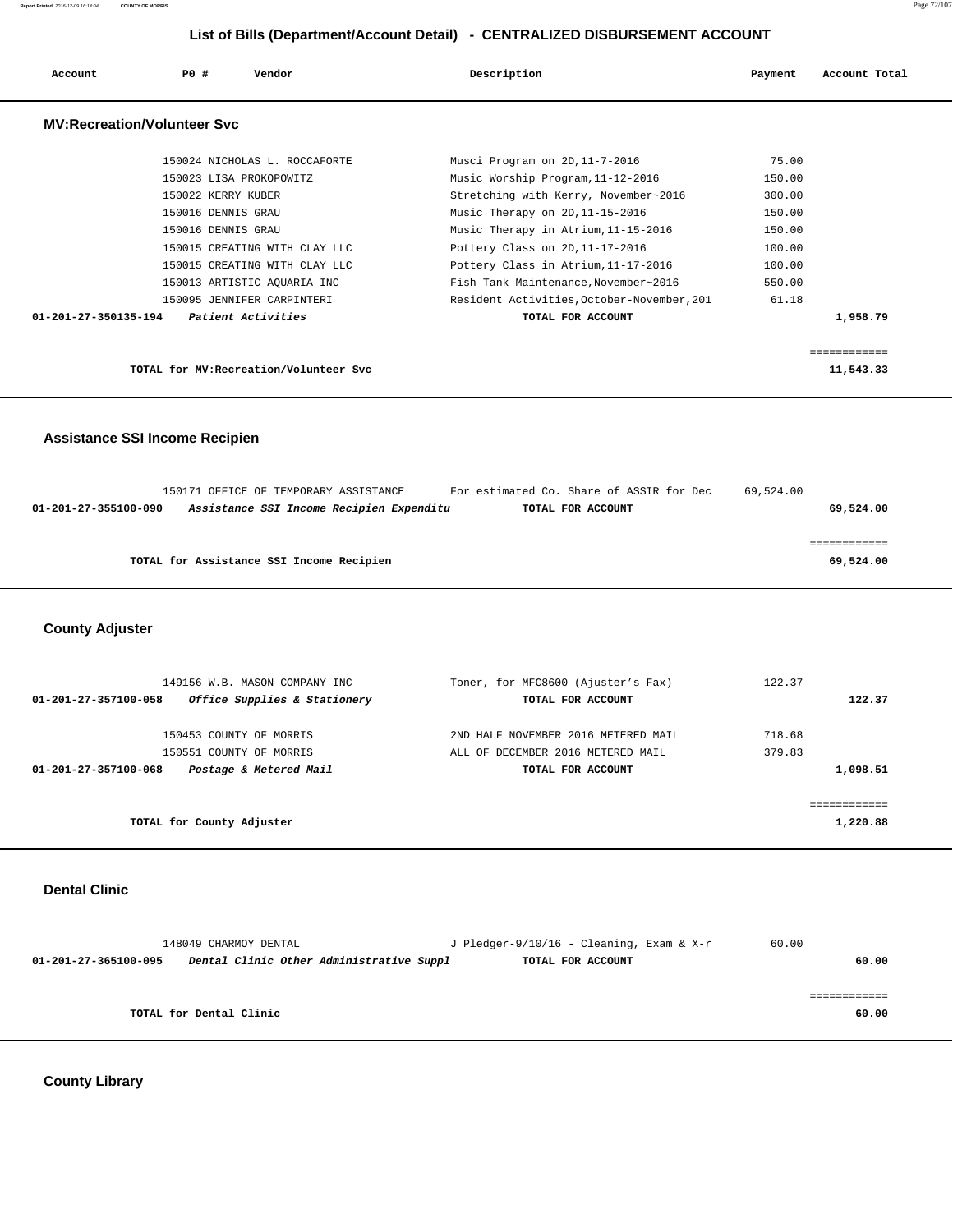| Account | <b>PO #</b> | Vendor | Description | Payment | Account Total |
|---------|-------------|--------|-------------|---------|---------------|
|         |             |        |             |         |               |

# **County Library**

| 01-201-29-390100-027 |  | Book Bindi |
|----------------------|--|------------|
|----------------------|--|------------|

 **191.09 191.09 191.09 Book Binding & Repair 191.09 191.09** 

| 147714 GANN LAW BOOKS                                          | 000184-0-009 Quote dated 10/11/16 169.00                                            |           |
|----------------------------------------------------------------|-------------------------------------------------------------------------------------|-----------|
| 147711 EBSCO INFORMATION SERVICES                              | TN-F-31910-00 dated 08/12/16 Proforma/Re 29,522.26                                  |           |
|                                                                | 147711 EBSCO INFORMATION SERVICES TN-S-31910-01 dated 9-13-15 Credit Memo           | $-22.00$  |
| 147711 EBSCO INFORMATION SERVICES                              | TN-S-31910-01 dated 10/13/15 Credit Memo                                            | $-39.00$  |
| 147711 EBSCO INFORMATION SERVICES                              | TN-31910 dated 12/31/15 Credit Memo                                                 | $-713.36$ |
| 147711 EBSCO INFORMATION SERVICES                              | TN-S-31910-00 dated 11/13/15 Credit Memo                                            | $-28.29$  |
| 147711 EBSCO INFORMATION SERVICES                              | TN-31910 dated 12/31/15 Credit Memo                                                 | $-416.11$ |
| 147725 THOMSON REUTERS-WEST                                    | 1003308031 dated 10/01/16 SEPT 1,544.38                                             |           |
| 140407 YBP LIBRARY SERVICE                                     | 5343-80 dated 06/06/16                                                              | 396.90    |
| 135361 YBP LIBRARY SERVICE 5343-10 dated 02/11/16              |                                                                                     | 95.00     |
|                                                                | 147764 THOMSON REUTERS-WEST 1003308031 dated 09/28/16; Lesbian, Gay, 172.00         |           |
| 147726 THOMSON REUTERS-WEST                                    | 1000689797 dated 09/15/16                                                           | 237.00    |
| 147712 EBSCO INFORMATION SERVICES                              | TN-F-18038-00 dated 10/05/16                                                        | 1,406.07  |
| 147712 EBSCO INFORMATION SERVICES                              | TN-18038 dated 11/09/12                                                             | $-21.79$  |
| 147712 EBSCO INFORMATION SERVICES                              | TN-10838 dated 12/31/14                                                             | $-21.69$  |
| 147712 EBSCO INFORMATION SERVICES                              | TN-10838 dated 12/31/15                                                             | $-43.04$  |
| 147712 EBSCO INFORMATION SERVICES                              | TN-S-18038-00 dated 02/13/16                                                        | $-29.95$  |
| 147712 EBSCO INFORMATION SERVICES TN-S-18038-00 dated 04/13/16 |                                                                                     | $-212.50$ |
|                                                                |                                                                                     |           |
|                                                                | 149061 EBSCO INFORMATION SERVICES Play Index; Readers' Guide Retrospective 5,551.00 |           |
| 148875 INGRAM LIBRARY SERVICES                                 | 20C0083 date 10/24/16                                                               | 1,399.11  |
| 148874 INGRAM LIBRARY SERVICES                                 | 20C0083 date 10/21/16                                                               | 70.39     |
| 148874 INGRAM LIBRARY SERVICES                                 | 20C0083 date 10/21/16                                                               | 317.34    |
| 148874 INGRAM LIBRARY SERVICES 20C0083 date 10/21/16           |                                                                                     | 456.72    |
| 148874 INGRAM LIBRARY SERVICES                                 | 20C0083 date 10/21/16                                                               | 35.48     |
| 148873 INGRAM LIBRARY SERVICES 20C0083 date 10/20/16           |                                                                                     | 629.24    |
| 148873 INGRAM LIBRARY SERVICES                                 | 20C0083 date 10/20/16                                                               | 359.00    |
| 148872 INGRAM LIBRARY SERVICES                                 | 20C0083 date 10/19/16                                                               | 18.90     |
| 148872 INGRAM LIBRARY SERVICES                                 | 20C0083 date 10/19/16                                                               | 29.90     |
| 148871 INGRAM LIBRARY SERVICES                                 | 20C0083 date 10/19/16                                                               | 1,165.47  |
| 148871 INGRAM LIBRARY SERVICES                                 | 20C0083 date 10/19/16                                                               | 102.44    |
| 147782 INGRAM LIBRARY SERVICES                                 | 20C0083 dated 10/17/16                                                              | 93.40     |
| 147782 INGRAM LIBRARY SERVICES                                 | 20C0083 dated 10/17/16                                                              | 141.15    |
| 147782 INGRAM LIBRARY SERVICES                                 | 20C0083 dated 10/17/16 Split Object Code 84.90                                      |           |
| 147782 INGRAM LIBRARY SERVICES                                 | 20C0083 dated 10/17/16                                                              | 158.47    |
| 147782 INGRAM LIBRARY SERVICES                                 | 20C0083 dated 10/17/16                                                              | 446.98    |
| 147781 INGRAM LIBRARY SERVICES                                 | 20C0083 dated 10/17/16                                                              | 56.50     |
| 147781 INGRAM LIBRARY SERVICES                                 | 20C0083 dated 10/17/16                                                              | 14.85     |
| 147781 INGRAM LIBRARY SERVICES 20C0083 dated 10/17/16          |                                                                                     | 15.44     |
| 147781 INGRAM LIBRARY SERVICES                                 | 20C0083 dated 10/17/16                                                              | 79.60     |
| 147781 INGRAM LIBRARY SERVICES                                 | 20C0083 dated 10/17/16                                                              | 186.61    |
| 147780 INGRAM LIBRARY SERVICES                                 | 20C0083 dated 10/12/16 Split Object Coed                                            | 51.90     |
| 147780 INGRAM LIBRARY SERVICES                                 | 20C0083 dated 10/13/16 Split Object Code                                            | 205.62    |
| 147780 INGRAM LIBRARY SERVICES                                 | 20C0083 dated 10/13/16                                                              | 64.14     |
| 147780 INGRAM LIBRARY SERVICES                                 | 20C0083 dated 10/13/16                                                              | 769.59    |
| 147780 INGRAM LIBRARY SERVICES                                 | 20C0083 dated 10/14/16                                                              | 18.68     |
| 150376 DARREN O'NEILL                                          | The Sun $-12$ issues                                                                | 39.00     |
| 150376 DARREN O'NEILL                                          | In These Times - 2yr renewal                                                        | 59.95     |
| 150376 DARREN O'NEILL                                          | New Jersey Jewish News - 1 yr renewal                                               | 52.00     |
| 150376 DARREN O'NEILL                                          | The Audiophile Voice - 18 issues                                                    | 36.00     |
| 150376 DARREN O'NEILL                                          | Scholastic Teacher - 18 issues                                                      | 16.95     |
| 150376 DARREN O'NEILL                                          | New York - New Jersey Trail Conference I                                            | 42.05     |
| 149056 CENTER POINT LARGE PRINT                                | XCP16-10 10/01/16                                                                   | 123.35    |
| 148864 RECORDED BOOKS LLC                                      | 91165 10/24/16 InstantFlix Subscription                                             | 1,500.00  |
| 148864 RECORDED BOOKS LLC                                      | 91165 10/24/16 Universal Class Subscript                                            | 3,000.00  |
|                                                                |                                                                                     |           |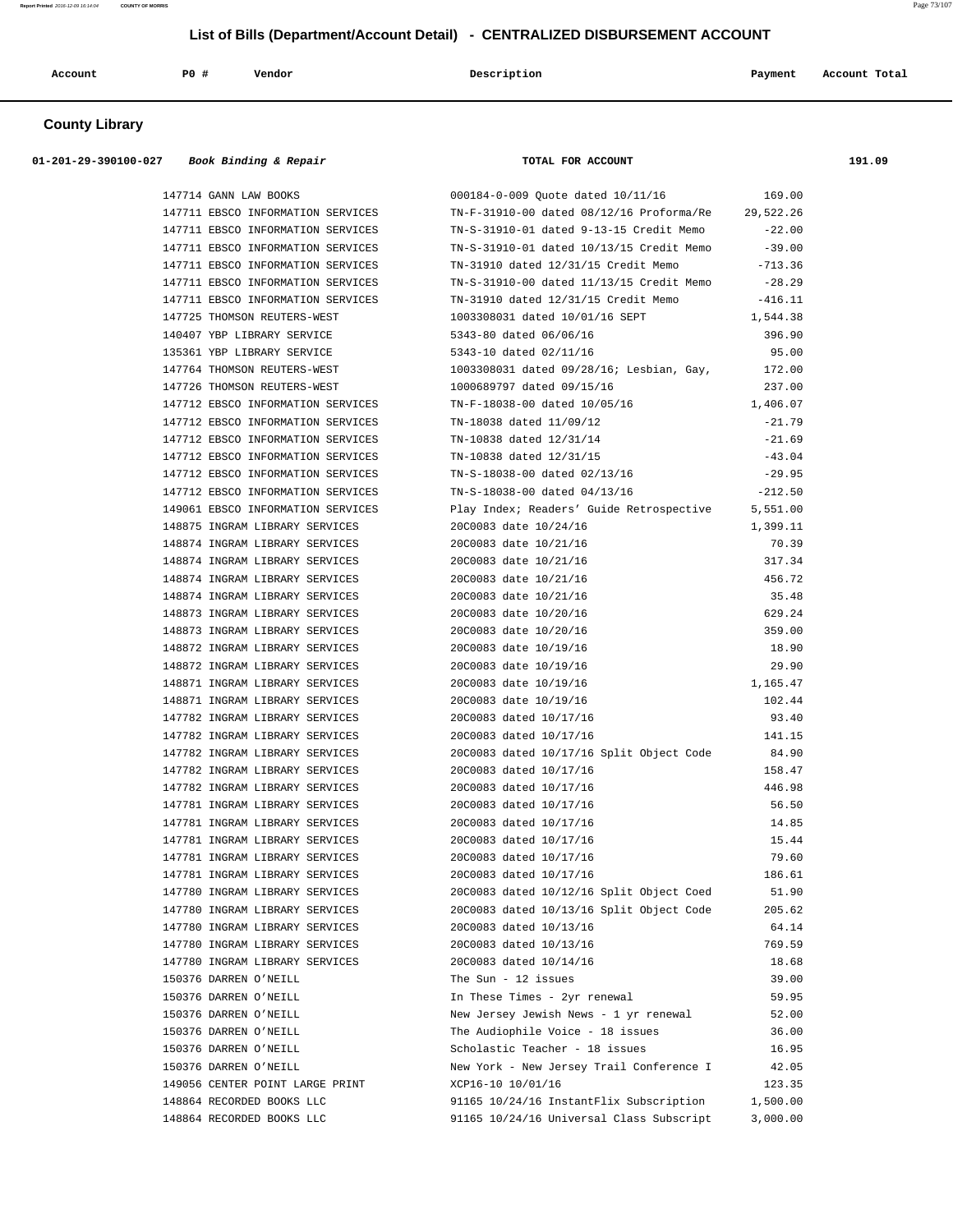| <b>County Library</b>                                                    |                                                                  |               |           |
|--------------------------------------------------------------------------|------------------------------------------------------------------|---------------|-----------|
|                                                                          |                                                                  |               |           |
| 148879 INGRAM LIBRARY SERVICES                                           | 20C0083 date 11/08/16                                            | 1,016.68      |           |
| 148879 INGRAM LIBRARY SERVICES                                           | 20C0083 date 11/08/16                                            | 265.43        |           |
| 148878 INGRAM LIBRARY SERVICES                                           | 20C0083 date 10/31/16                                            | 398.22        |           |
| 148878 INGRAM LIBRARY SERVICES                                           | 20C0083 date 11/02/16                                            | 1,027.09      |           |
| 148877 INGRAM LIBRARY SERVICES                                           | 20C0083 date 10/27/16                                            | 711.08        |           |
| 148877 INGRAM LIBRARY SERVICES                                           | 20C0083 date 10/27/16                                            | 27.69         |           |
| 148877 INGRAM LIBRARY SERVICES                                           | 20C0083 date 10/31/16                                            | 2,555.95      |           |
| 148876 INGRAM LIBRARY SERVICES                                           | 20C0083 date 10/25/16                                            | 256.84        |           |
| 148876 INGRAM LIBRARY SERVICES                                           | 20C0083 date 10/26/16                                            | 35.97         |           |
| 148876 INGRAM LIBRARY SERVICES                                           | 20C0083 date 10/26/16                                            | 519.60        |           |
| 148876 INGRAM LIBRARY SERVICES                                           | 20C0083 date 10/26/16                                            | 292.10        |           |
| 01-201-29-390100-028<br>Books & Periodicals                              | TOTAL FOR ACCOUNT                                                |               | 56,541.98 |
|                                                                          |                                                                  |               |           |
| 148866 W.B. MASON COMPANY INC                                            | C1033751 dated 10/26/16                                          | 168.96        |           |
| 01-201-29-390100-058 Office Supplies & Stationery                        | TOTAL FOR ACCOUNT                                                |               | 168.96    |
|                                                                          |                                                                  |               |           |
| 150453 COUNTY OF MORRIS                                                  | 2ND HALF NOVEMBER 2016 METERED MAIL                              | 724.44        |           |
| 150551 COUNTY OF MORRIS                                                  | ALL OF DECEMBER 2016 METERED MAIL                                | 1,029.44      |           |
| 01-201-29-390100-068 Postage & Metered Mail                              | TOTAL FOR ACCOUNT                                                |               | 1,753.88  |
|                                                                          |                                                                  |               |           |
| 148865 RICOH USA, INC.                                                   | CTMORR dated 10/04/16; ID#7159                                   | 144.55        |           |
| 148865 RICOH USA, INC.                                                   | CTMORR dated 10/04/16; ID#7158                                   | 7.91          |           |
| $01 - 201 - 29 - 390100 - 069$ Printing                                  | TOTAL FOR ACCOUNT                                                |               | 152.46    |
|                                                                          |                                                                  |               |           |
| 148875 INGRAM LIBRARY SERVICES                                           | 20C0083 date 10/24/16                                            | 47.01         |           |
| 147782 INGRAM LIBRARY SERVICES                                           | 20C0083 dated 10/17/16 Split Object Code                         | 36.79         |           |
| 147780 INGRAM LIBRARY SERVICES                                           | 2000083 dated 10/12/16 Split Object Code                         | 83.80         |           |
| 147780 INGRAM LIBRARY SERVICES                                           | 20C0083 dated 10/13/16 Split Object Code                         | 34.97         |           |
| 148876 INGRAM LIBRARY SERVICES                                           | 20C0083 date 10/26/16                                            | 442.58        |           |
| 148876 INGRAM LIBRARY SERVICES                                           | 20C0083 date 10/26/16                                            | 98.61         |           |
| 01-201-29-390100-083    Video & Film Materials                           | TOTAL FOR ACCOUNT                                                |               | 743.76    |
|                                                                          |                                                                  |               |           |
| 148866 W.B. MASON COMPANY INC                                            | C1033751 dated 10/26/16                                          | 541.56        |           |
| 149063 JANWAY COMPANY                                                    | 11085 dated 11/02/16 Product#25-45-1051(                         | 180.00        |           |
| 149063 JANWAY COMPANY                                                    | Estimated Shipping<br>16868 DEPT# LIB dated 10/13/16             | 19.00         |           |
| 148868 OFFICE CONCEPTS GROUP, INC.                                       |                                                                  | 148.94        |           |
| 148868 OFFICE CONCEPTS GROUP, INC.<br>148868 OFFICE CONCEPTS GROUP, INC. | 16868 DEPT# LIB dated 10/14/16 PICKED UP                         | $-16.51$      |           |
| 148868 OFFICE CONCEPTS GROUP, INC.                                       | 16868 DEPT# LIB dated 10/14/16<br>16868 DEPT# LIB dated 10/14/16 | 3.27<br>32.10 |           |
| 148868 OFFICE CONCEPTS GROUP, INC.                                       | 16868 DEPT# LIB dated 10/21/16                                   | 58.35         |           |
| 148868 OFFICE CONCEPTS GROUP, INC.                                       | 16868 DEPT# LIB dated 10/24/16                                   | 377.87        |           |
| 148868 OFFICE CONCEPTS GROUP, INC.                                       | 16868 DEPT# LIB dated 10/25/16                                   | 61.81         |           |
| 148868 OFFICE CONCEPTS GROUP, INC.                                       | 16868 DEPT# LIB dated 10/25/16                                   | 24.16         |           |
| 149062 GAYLORD BROS., INC.                                               | 701393 dated 10/27/16                                            | 106.10        |           |
| 149060 DICK BLICK                                                        | 102616 dated 10/27/16                                            | 103.21        |           |
| 149060 DICK BLICK                                                        | 102616 dated 10/31/16                                            | 330.67        |           |
| 149059 CONSOLIDATED PLASTICS CO INC                                      | Pt#053998 Grey - 45" x 69" Economy Mat                           | 83.10         |           |
| 149059 CONSOLIDATED PLASTICS CO INC                                      | Pt#054004 Grey - 20' x 45" Economy Mat                           | 360.00        |           |
| 149059 CONSOLIDATED PLASTICS CO INC                                      | Estimated Freight                                                | 60.75         |           |
| 149055 CARTRIDGE WORLD FAIRFIELD                                         | 10006 10/17/16                                                   | 1,759.60      |           |
| 149054 BRODART CO                                                        | 290667 dated 11/02/16                                            | 288.66        |           |
| 01-201-29-390100-095 Other Administrative Supplies                       | TOTAL FOR ACCOUNT                                                |               | 4,522.64  |
|                                                                          |                                                                  |               |           |
| 149324 RICOH AMERICAS CORPORATION                                        | Contract#16230; Oct, Nov & Dec 2016                              | 2,625.86      |           |
| 01-201-29-390100-164 Office Machines - Rental                            | TOTAL FOR ACCOUNT                                                |               | 2,625.86  |

 **Account P0 # Vendor Description Payment Account Total**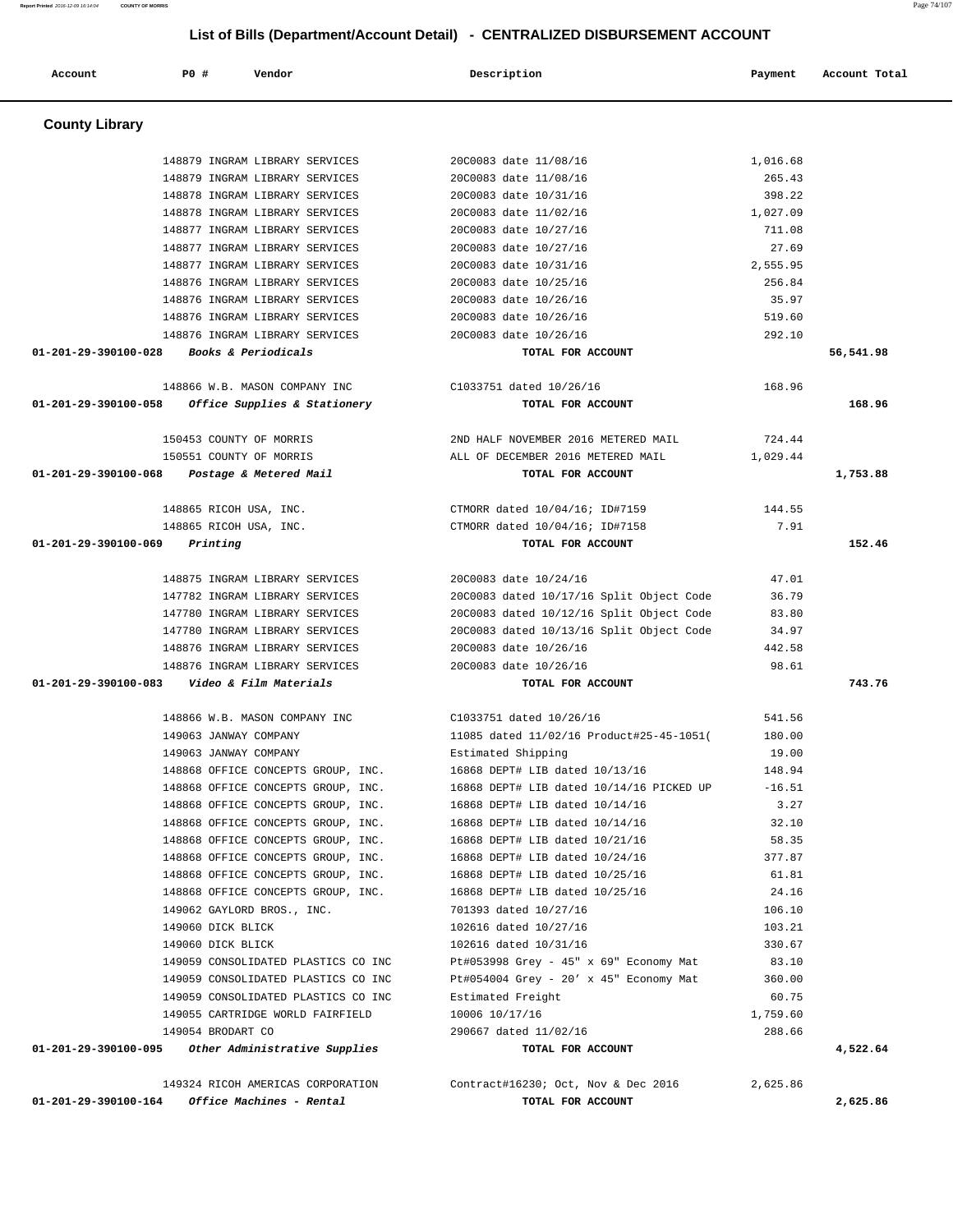**Report Printed** 2016-12-09 16:14:04 **COUNTY OF MORRIS** Page 75/107

# **List of Bills (Department/Account Detail) - CENTRALIZED DISBURSEMENT ACCOUNT**

| Account               | PO#                      | Vendor                                                      | Description                                                  | Payment | Account Total             |
|-----------------------|--------------------------|-------------------------------------------------------------|--------------------------------------------------------------|---------|---------------------------|
| <b>County Library</b> |                          |                                                             |                                                              |         |                           |
| 01-203-29-390100-028  |                          | 139032 NEW JERSEY LAW JOURNAL<br>(2015) Books & Periodicals | 1392766 dated 12/11/2015 Order#4412662;<br>TOTAL FOR ACCOUNT | 79.00   | 272.00                    |
|                       | TOTAL for County Library |                                                             |                                                              |         | eessessesses<br>66,972.63 |

## **County Superintendent of Schoo**

| 150428 ROGER JINKS                                       | Cell Phone Reiumbursement 07/29-8/28 | 55.41        |
|----------------------------------------------------------|--------------------------------------|--------------|
| 150428 ROGER JINKS                                       | Cell Phone Reiumbursement 08/29-9/28 | 55.41        |
| $01 - 201 - 29 - 392100 - 031$<br>Cellular Phones/Pagers | TOTAL FOR ACCOUNT                    | 110.82       |
|                                                          |                                      |              |
| 150453 COUNTY OF MORRIS                                  | 2ND HALF NOVEMBER 2016 METERED MAIL  | 54.64        |
| 150551 COUNTY OF MORRIS                                  | ALL OF DECEMBER 2016 METERED MAIL    | 107.83       |
| 01-201-29-392100-068<br>Postage & Metered Mail           | TOTAL FOR ACCOUNT                    | 162.47       |
| 148513 CRYSTAL SPRINGS                                   | 699004915993222 INV. DATED 10/22/16  | 15.99        |
| <i>Furniture &amp; Fixtures</i><br>01-201-29-392100-162  | TOTAL FOR ACCOUNT                    | 15.99        |
| 147381 RICOH USA, INC.                                   | MP C3504                             | 884.51       |
| 01-201-29-392100-164<br><i>Office Machines - Rental</i>  | TOTAL FOR ACCOUNT                    | 884.51       |
|                                                          |                                      | ============ |
| TOTAL for County Superintendent of Schoo                 |                                      | 1,173.79     |

## **Rutgers Extension Service**

| 150453 COUNTY OF MORRIS                        | 2ND HALF NOVEMBER 2016 METERED MAIL | 42.87  |
|------------------------------------------------|-------------------------------------|--------|
| 150551 COUNTY OF MORRIS                        | ALL OF DECEMBER 2016 METERED MAIL   | 74.25  |
| Postage & Metered Mail<br>01-201-29-396100-068 | TOTAL FOR ACCOUNT                   | 117.12 |
|                                                |                                     |        |
|                                                |                                     |        |
| TOTAL for Rutgers Extension Service            |                                     | 117.12 |
|                                                |                                     |        |

# **Rmb Out of Cty Two Yr Coll**

| 01-201-29-397100-090 |                                     | Rmb Out of Cty Two Yr Coll Expenditures | TOTAL FOR ACCOUNT                        |           | 17,207.29 |
|----------------------|-------------------------------------|-----------------------------------------|------------------------------------------|-----------|-----------|
|                      | 150468 HUDSON CTY COMMUNITY COLLEGE |                                         | FALL 2016 TUITION CHARGEBACKS - CHOI, BR | 3,361.41  |           |
|                      | 150436 BERGEN COMMUNITY COLLEGE     |                                         | SPRING 2016 CHARGEBACK/STROCCHIOLA       | 449.61    |           |
|                      | 150437 BERGEN COMMUNITY COLLEGE     |                                         | SUMMER 2016 CHARGEBACKS/GARCIA, SCHLAFFE | 449.61    |           |
|                      | 150432 BERGEN COMMUNITY COLLEGE     |                                         | FALL 2016 CHARGEBACKS/COLAIANNI, GARCIA, | 11,688.27 |           |
|                      | 150178 BERGEN COMMUNITY COLLEGE     |                                         | CHARGEBACK SUMMER 2016/STRICCHIOLA       | 64.23     |           |
|                      | 150179 MIDDLESEX COUNTY COLLEGE     |                                         | CHARGEBACK FOR FALL 2016/GIORDANO        | 1,194.16  |           |
|                      |                                     |                                         |                                          |           |           |

**TOTAL for Rmb Out of Cty Two Yr Coll 17,207.29**

============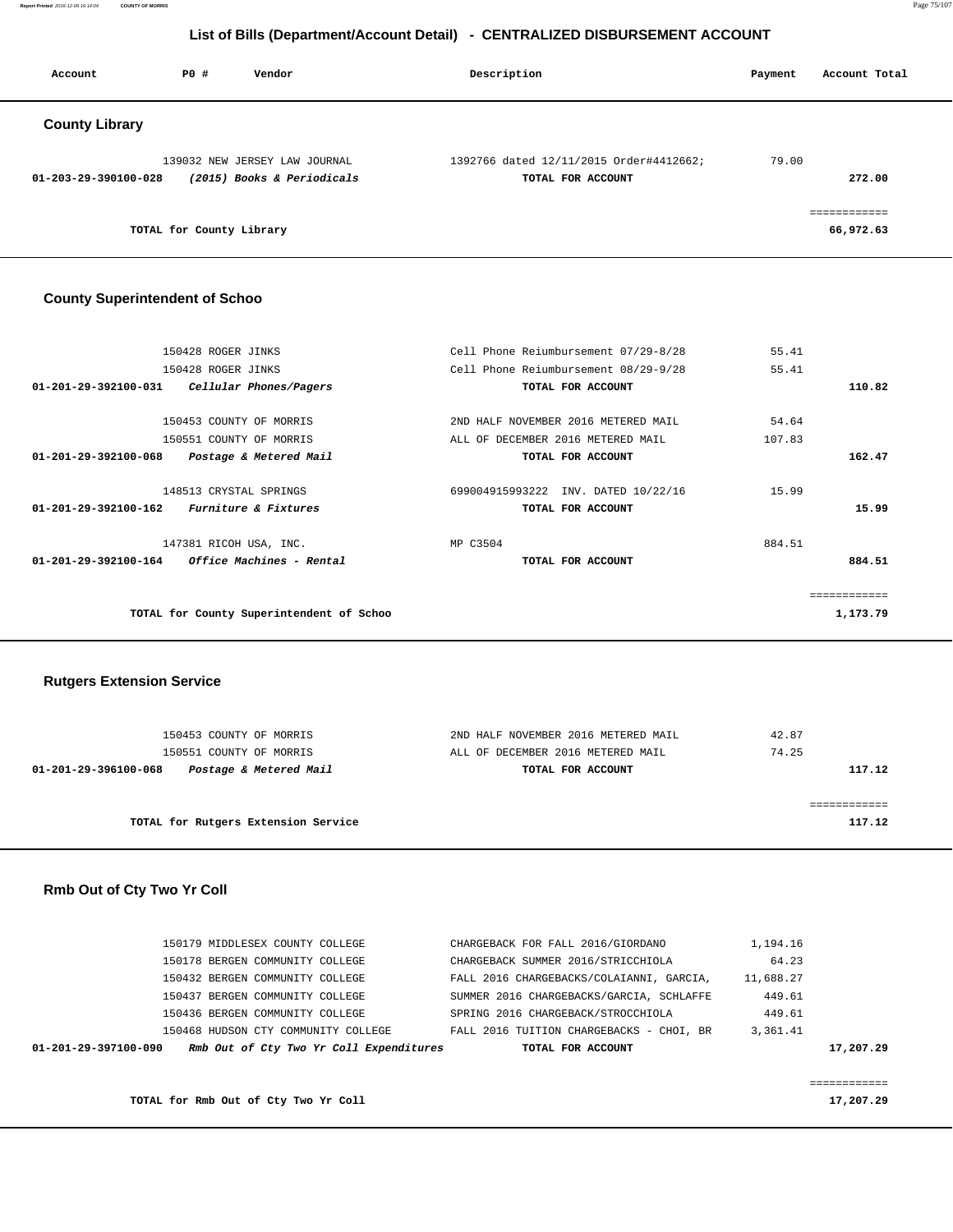## 148556 SUBURBAN PROPANE -2347 Propane 1,172.80 148556 SUBURBAN PROPANE -2347 Rounding 0.42 148556 SUBURBAN PROPANE -2347 Transportation 1.20 148556 SUBURBAN PROPANE -2347 Safety P&T Fee 9.92 148376 SUBURBAN PROPANE -2347 Propane 541.78 148376 SUBURBAN PROPANE -2347 Transportation 1.20 148376 SUBURBAN PROPANE -2347 Safety P&T Fee 9.92 148837 ELIZABETHTOWN GAS COMPANY 3333344641 - LONG VALLEY 65.45 149198 N.J. NATURAL GAS COMPANY 22-0009-4999-6Y MONTVILLE 472.73 150037 WOODRUFF ENERGY 508-579,November~2016 8,486.25

| 01-201-31-430100-137<br>Electricity | TOTAL FOR ACCOUNT                        | 32, 243, 41 |
|-------------------------------------|------------------------------------------|-------------|
| 150193 JERSEY CENTRAL POWER & LIGHT | 10-00-28-8978-6-4 Mt Arlington 11-25-201 | 61.48       |
| 149790 JERSEY CENTRAL POWER & LIGHT | 10-00-89-1397-3-5 Rt 206 Chester 11-23-2 | 139.84      |
| 149738 JERSEY CENTRAL POWER & LIGHT | 10-00-05-8414-2-2 St Lighting Morristown | 341.74      |
| 149736 JERSEY CENTRAL POWER & LIGHT | 10-00-01-6063-0-8 St Lighting Dover 11-1 | 646.09      |
| 149774 JERSEY CENTRAL POWER & LIGHT | 100 079 438 253 - CAC COMPLEX            | 11,392.65   |
| 149223 JERSEY CENTRAL POWER & LIGHT | 10-00-44-7627-6-1 Rt 46 & Canfield Ave M | 32.50       |
| 149212 JERSEY CENTRAL POWER & LIGHT | 100 102 601 695 - COMM CENTER            | 16,059.15   |
| 149211 JERSEY CENTRAL POWER & LIGHT | 100 102 459 516 - WARRANTS               | 855.33      |
| 149066 JERSEY CENTRAL POWER & LIGHT | 10-00-84-5137-1-0 Berkshire Valley Road- | 18.45       |
| 149065 JERSEY CENTRAL POWER & LIGHT | 10-00-84-5117-1-4 Berkshire Valley Road  | 18.21       |
| 148848 JERSEY CENTRAL POWER & LIGHT | 120005482563 - OVERTIME C                | 2,000.00    |
| 148242 JERSEY CENTRAL POWER & LIGHT | 100 118 444 189 Howard Blvd Mt. Arlingto | 33.38       |
| 148944 JERSEY CENTRAL POWER & LIGHT | 10-00-64-2465-3-9 Rt 53 & Diamond Spring | 35.25       |

| 546.37    | 20-00-00-0539-3-0 120 E Hanover Ave Ceda   | 148946 JERSEY CENTRAL POWER & LIGHT |
|-----------|--------------------------------------------|-------------------------------------|
| 62.97     | 10-00-59-9968-9-0 Rt 15 & Dewey Ave 11-0   | 148943 JERSEY CENTRAL POWER & LIGHT |
| 35.25     | $10-00-64-2465-3-9$ Rt 53 & Diamond Spring | 148944 JERSEY CENTRAL POWER & LIGHT |
| 33.38     | 100 118 444 189 Howard Blvd Mt. Arlingto   | 148242 JERSEY CENTRAL POWER & LIGHT |
| 2,000.00  | 120005482563 - OVERTIME C                  | 148848 JERSEY CENTRAL POWER & LIGHT |
| 18.21     | 10-00-84-5117-1-4 Berkshire Valley Road    | 149065 JERSEY CENTRAL POWER & LIGHT |
| 18.45     | 10-00-84-5137-1-0 Berkshire Valley Road-   | 149066 JERSEY CENTRAL POWER & LIGHT |
| 855.33    | 100 102 459 516 - WARRANTS                 | 149211 JERSEY CENTRAL POWER & LIGHT |
| 16,059.15 | 100 102 601 695 - COMM CENTER              | 149212 JERSEY CENTRAL POWER & LIGHT |
| 32.50     | 10-00-44-7627-6-1 Rt 46 & Canfield Ave M   | 149223 JERSEY CENTRAL POWER & LIGHT |
| 11,392.65 | 100 079 438 253 - CAC COMPLEX              | 149774 JERSEY CENTRAL POWER & LIGHT |
| 646.09    | 10-00-01-6063-0-8 St Lighting Dover 11-1   | 149736 JERSEY CENTRAL POWER & LIGHT |
| 341.74    | 10-00-05-8414-2-2 St Lighting Morristown   | 149738 JERSEY CENTRAL POWER & LIGHT |
| 139.84    | 10-00-89-1397-3-5 Rt 206 Chester 11-23-2   | 149790 JERSEY CENTRAL POWER & LIGHT |
| 61.48     | 10-00-28-8978-6-4 Mt Arlington 11-25-201   | 150193 JERSEY CENTRAL POWER & LIGHT |

 **Utilities** 

|          | 5.52<br>27.45 | 2017 Refill, Planner<br>Tent Cards    | 149442 W.B. MASON COMPANY INC<br>149442 W.B. MASON COMPANY INC. |
|----------|---------------|---------------------------------------|-----------------------------------------------------------------|
|          | 49.12         | Legal Folders                         | 149442 W.B. MASON COMPANY INC                                   |
|          | 30.92         | Letter Folders                        | 149442 W.B. MASON COMPANY INC                                   |
|          | 11.66         | Correction Tape                       | 149442 W.B. MASON COMPANY INC                                   |
| 134.79   |               | TOTAL FOR ACCOUNT                     | $01 - 201 - 29 - 407100 - 058$<br>Office Supplies & Stationery  |
|          | 270.00        | CPR Cards                             | 146868 ATLANTIC TRAINING CENTER                                 |
|          | 285.00        | CPR Cards                             | 146868 ATLANTIC TRAINING CENTER                                 |
|          | 427.50        | Copy Paper                            | 148439 PAPER MART INC                                           |
|          | 106.50        | Blue Copy Paper                       | 148439 PAPER MART INC                                           |
|          | 135.25        | Ivory Envelopes                       | 148439 PAPER MART INC                                           |
|          |               | TOTAL FOR ACCOUNT                     | 01-201-29-407100-059                                            |
| 1,224.25 |               |                                       | Other General Expenses                                          |
|          | 126.80        | 2ND HALF NOVEMBER 2016 METERED MAIL   | 150453 COUNTY OF MORRIS                                         |
|          | 234.45        | ALL OF DECEMBER 2016 METERED MAIL     | 150551 COUNTY OF MORRIS                                         |
| 361.25   |               | TOTAL FOR ACCOUNT                     | $01 - 201 - 29 - 407100 - 068$<br>Postage & Metered Mail        |
|          | 1,170.00      | Annual Maintenance, Updates & Support | 147492 BOTH WORLDS SOFTWARE INC                                 |
| 1,170.00 |               | TOTAL FOR ACCOUNT                     | 01-201-29-407100-223<br>Building Repairs                        |

 **Account P0 # Vendor Description Payment Account Total**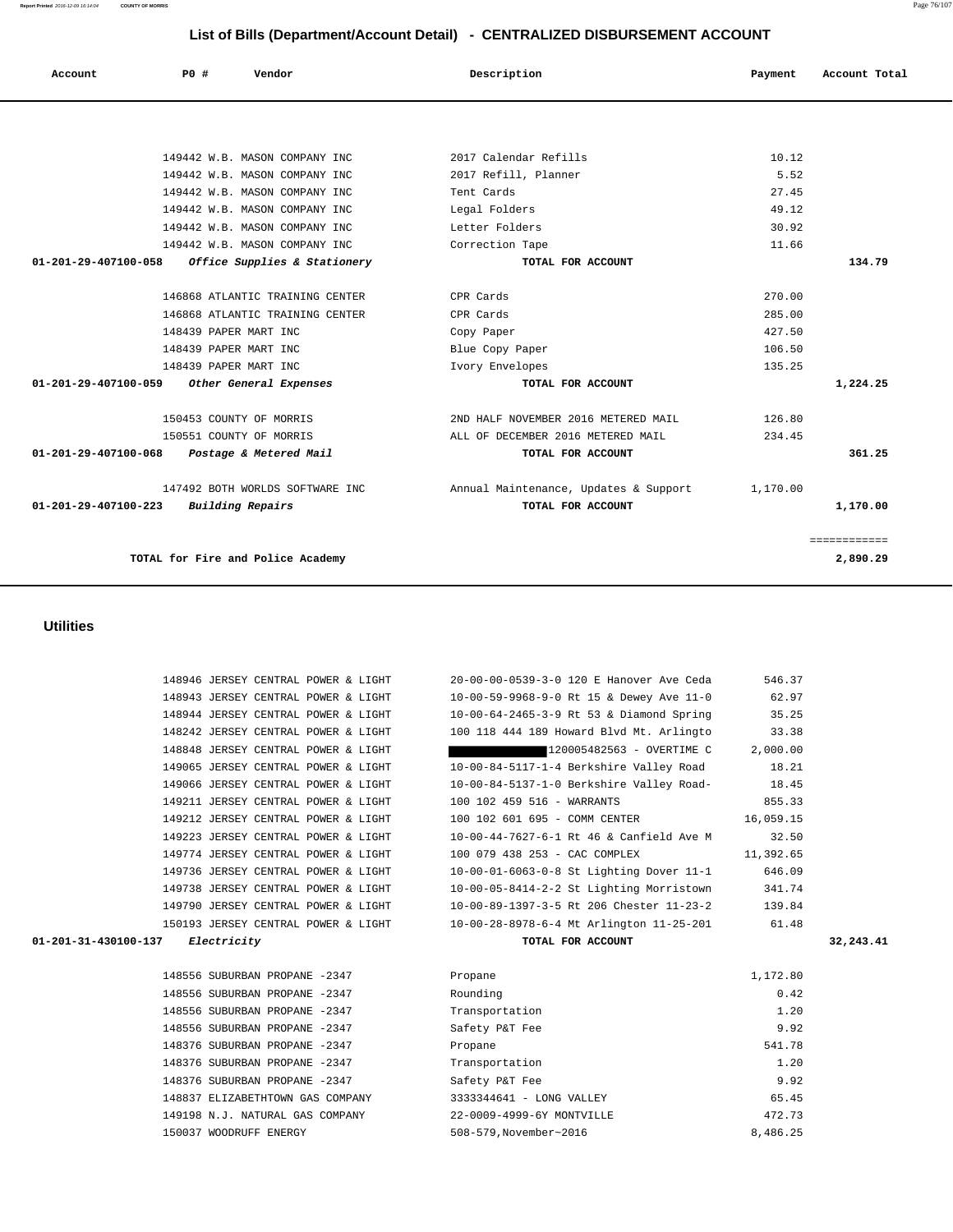**Report Printed** 2016-12-09 16:14:04 **COUNTY OF MORRIS** Page 77/107

# **List of Bills (Department/Account Detail) - CENTRALIZED DISBURSEMENT ACCOUNT**

| Account              | PO#                              | Vendor                                   | Description                                                                       | Payment         | Account Total |
|----------------------|----------------------------------|------------------------------------------|-----------------------------------------------------------------------------------|-----------------|---------------|
| <b>Utilities</b>     |                                  |                                          |                                                                                   |                 |               |
|                      | 150028 PSE&G CO                  |                                          | 65 858 068 08, November~2016                                                      | 12,067.39       |               |
|                      | 150028 PSE&G CO                  |                                          | 66 472 055 00, November~2016                                                      | 3,079.40        |               |
|                      |                                  | 149982 DIRECT ENERGY BUSINESS MARKETING  | 706982 PUBLIC SAFTEY COM                                                          | 963.17          |               |
|                      |                                  | 149982 DIRECT ENERGY BUSINESS MARKETING  | 706983 HOMELESS SHELTER                                                           | 116.67          |               |
|                      |                                  | 150261 DIRECT ENERGY BUSINESS MARKETING  | 1316 - SUMMARY GROUP #/ MORRIS COUNTY (6                                          | 20, 363.87      |               |
| 01-201-31-430100-141 | Natural Gas                      |                                          | TOTAL FOR ACCOUNT                                                                 |                 | 49,907.66     |
|                      |                                  | 149166 CITYSIDE ARCHIVES, LTD            | MORRIS VIEW                                                                       | 491.64          |               |
| 01-201-31-430100-143 |                                  | Rubbish & Trash Removal                  | TOTAL FOR ACCOUNT                                                                 |                 | 491.64        |
|                      | 150034 STERICYCLE INC.           |                                          | 8074425, December~2016                                                            | 1,340.77        |               |
| 01-201-31-430100-145 |                                  | Solid Waste Cost                         | TOTAL FOR ACCOUNT                                                                 |                 | 1,340.77      |
|                      |                                  | 147512 OLIVER COMMUNICATIONS GROUP, INC. | Fiber Repair @ 101 Western Ave                                                    | 5,262.00        |               |
|                      | 148575 VERIZON                   |                                          | 973-697-0879 521 94Y, 10/22/16, Jefferso                                          | 30.85           |               |
|                      | 148575 VERIZON                   |                                          | 973-326-8955 127 49Y, 10/25/16, Sheriff'                                          | 30.85           |               |
|                      | 147079 VERIZON BUSINESS          |                                          | 6000057810 X26, 10/1/16, Mthly charge(au                                          | 300.00          |               |
|                      | 148742 AT&T                      |                                          | - Legacy Centrex/POT                                                              | 18.10           |               |
|                      |                                  | 148741 CABLEVISION LIGHLPATH INC.        | Account 53521                                                                     | 26, 119.47      |               |
|                      | 147465 OPEN TEXT INC.            |                                          | Right Fax Annual Renewal                                                          | 5,741.00        |               |
|                      | 148743 VERIZON                   |                                          | 973 682-4353 854 87Y 11/2016                                                      | 1,110.67        |               |
|                      | 148744 VERIZON                   |                                          | 201 V63-2073 999 44Y 11/2016                                                      | 796.36          |               |
|                      |                                  | 148745 VERIZON BUSINESS                  | Account 6000083582X26                                                             | 99.51           |               |
|                      | 148746 VERIZON                   |                                          | 201 Z43-6526 999 90Y 11/2016                                                      | 7,012.43        |               |
|                      | 149220 VERIZON                   |                                          | 973 993-1440 628 16Y 11/01/16                                                     | 68.00           |               |
|                      | 149320 VERIZON                   |                                          | 973-299-6835 828 04Y, 11/10/16, Boonton                                           | 35.16           |               |
|                      | 149320 VERIZON                   |                                          | 973-584-2050 195 53Y, 11/11/16, Mt Rd Ro                                          | 30.91           |               |
|                      | 149243 VERIZON                   |                                          | 973-838-8083 446 48Y, 10/28/16, Kinnelon                                          | 35.09           |               |
|                      | 149243 VERIZON                   |                                          | 973-361-0398 892 16Y, 11/1/16, Randolph                                           | 131.78          |               |
|                      | 149243 VERIZON                   |                                          | 973-328-3165 445 58Y, 11/4/16, Dover WT                                           | 35.16           |               |
|                      | 149243 VERIZON<br>149801 VERIZON |                                          | 973-829-0312 882 15Y, 11/4/16, Randolph<br>Account 201 V03-8565 500 58Y Telephone | 68.00<br>419.20 |               |
|                      | 149953 CENTURYLINK               |                                          | 309973303, 11/19/16, T1 Chester site (11                                          | 1,785.33        |               |
|                      |                                  | 149605 DATA NETWORK SOLUTIONS            | Acocunt 10000009316                                                               | 11,846.44       |               |
|                      | 149958 VERIZON                   |                                          | 973-539-7933 842 07Y, 11/16/16, Randolph                                          | 30.91           |               |
|                      | 149957 VERIZON                   |                                          | 201 V03-7261 127 66Y, 11/16/16, 911 Swit                                          | 12,470.10       |               |
|                      | 149603 AT&T MOBILITY             |                                          |                                                                                   | 234.24          |               |
|                      | 149434 VERIZON                   |                                          | Account 201 V03-8565 500 58Y Telephone                                            | 740.59          |               |
|                      |                                  | 150144 VERIZON WIRELESS                  | County Wide Wireless Mobile Service                                               | 8,676.05        |               |
| 01-201-31-430100-146 | Telephone                        |                                          | TOTAL FOR ACCOUNT                                                                 |                 | 83,128.20     |
|                      |                                  | 149201 SOUTHEAST MORRIS COUNTY           | 3423203530.00/ JDC/ 08-04-16 THRU 11-03-                                          | 626.89          |               |
|                      |                                  | 150185 DOVER WATER COMMISSIONERS         | DATED 11-29-16/ 07-29-16                                                          | 67.86           |               |
|                      |                                  | 150044 WHARTON WATER DEPARTMENT          | 10841 / 2465 - WHARTON OFFICE                                                     | 2.50            |               |
|                      |                                  | 150044 WHARTON WATER DEPARTMENT          | 10859 / 2465A - WHARTON ROAD                                                      | 49.40           |               |
|                      |                                  | 150044 WHARTON WATER DEPARTMENT          | 10866 / 2465B - WHARTON ROAD                                                      | 29.30           |               |
|                      |                                  | 150044 WHARTON WATER DEPARTMENT          | 10873 / 2465C - WHARTON BRIDGE                                                    | 51.40           |               |
|                      |                                  | 150184 SOUTHEAST MORRIS COUNTY           | 211000004000/ A & R BLDG                                                          | 798.62          |               |
|                      |                                  | 150184 SOUTHEAST MORRIS COUNTY           | 211000004500/ CH                                                                  | 1,688.28        |               |
|                      |                                  | 150184 SOUTHEAST MORRIS COUNTY           | 212000084700/ CORRECTION FACILITY                                                 | 5,173.42        |               |
|                      |                                  | 150184 SOUTHEAST MORRIS COUNTY           | 211000005000/ ADM CTS                                                             | 414.23          |               |
|                      |                                  | 150184 SOUTHEAST MORRIS COUNTY           | 212000053001/ SHADETREE                                                           | 3,045.16        |               |
|                      |                                  | 150130 TOWNSHIP OF PARSIPPANY -          | 1330060-1/ 500 W HANOVER                                                          | 1,160.51        |               |
|                      |                                  | 150130 TOWNSHIP OF PARSIPPANY -          | 1330060-2/ 500 W HANOVER                                                          | 145.00          |               |
|                      |                                  | 150130 TOWNSHIP OF PARSIPPANY -          | 1330060-3/ 500 W HANOVER                                                          | 770.00          |               |
|                      |                                  | 150130 TOWNSHIP OF PARSIPPANY -          | 1330060-4/ 500 W HANOVER                                                          | 5,394.72        |               |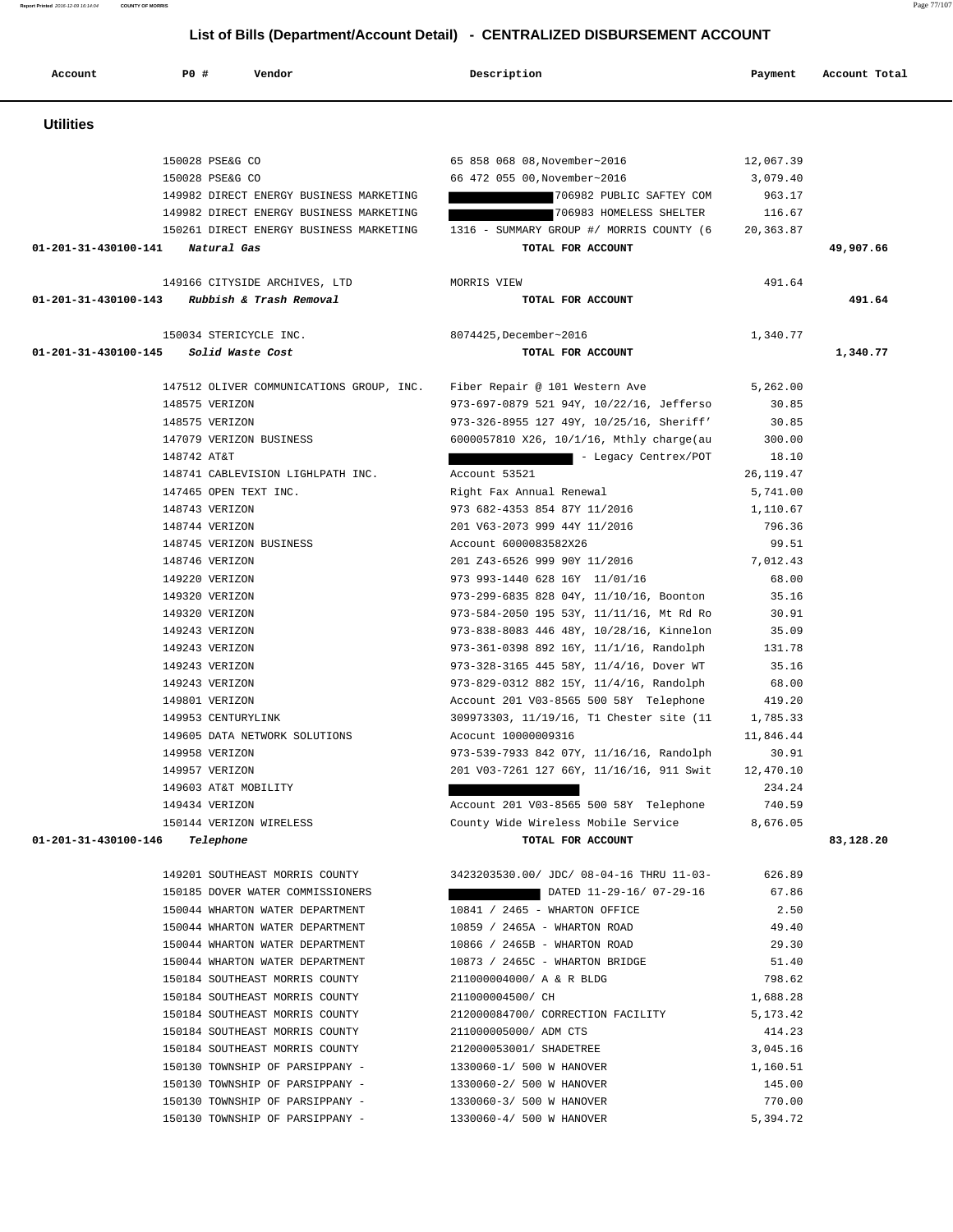| Account              | <b>PO #</b>         | Vendor | Description       | Payment | Account Total              |
|----------------------|---------------------|--------|-------------------|---------|----------------------------|
| <b>Utilities</b>     |                     |        |                   |         |                            |
| 01-201-31-430100-147 | Water               |        | TOTAL FOR ACCOUNT |         | 19,472.91                  |
|                      | TOTAL for Utilities |        |                   |         | eessessesses<br>186,584.59 |

 **Social Security** 

| 150372 MORRIS COUNTY PARK COMMISSION                 | PP#26 2016 - Election Workers Employer F | 78.41 |
|------------------------------------------------------|------------------------------------------|-------|
| Social Security Expenditures<br>01-201-36-472100-090 | TOTAL FOR ACCOUNT                        | 78.41 |
|                                                      |                                          |       |
|                                                      |                                          |       |
| TOTAL for Social Security                            |                                          | 78.41 |
|                                                      |                                          |       |

# **Nutrition**

|                      | 149779 W.B. MASON COMPANY INC           | so42429922 11/1/16                       | 52.40       |          |
|----------------------|-----------------------------------------|------------------------------------------|-------------|----------|
| 01-201-41-716100-058 | <i>Office Supplies &amp; Stationery</i> | TOTAL FOR ACCOUNT                        |             | 52.40    |
|                      | 149508 TAMMI BROWN                      | MILEAGE FOR 10/2016                      | 127.12      |          |
|                      | 149689 TAMMI BROWN                      | Mileage for Nov. 2016                    | 54.53       |          |
| 01-201-41-716100-059 | Other General Expenses                  | TOTAL FOR ACCOUNT                        |             | 181.65   |
|                      | 146760 GRAINGER                         | test strips                              | 134.55      |          |
|                      | 146760 GRAINGER                         | button cell batteries                    | 6.48        |          |
|                      | 146760 GRAINGER                         | lock-out padlock                         | 42.08       |          |
|                      | 149693 PATRICIA W. GIBBONS              | Nut Supp. October 2016                   | 192.80      |          |
|                      | 149693 PATRICIA W. GIBBONS              | mileage 10/2016                          | 42.84       |          |
|                      | 149696 JERSEY PAPER PLUS INC            | Order#330220 11/1/16                     | 660.00      |          |
|                      | 149695 NUTRI-SYSTEMS CORPORATION        | $11/2/16$ HUI                            | 400.00      |          |
|                      | 149695 NUTRI-SYSTEMS CORPORATION        | shipping                                 | 22.52       |          |
| 01-201-41-716100-098 | Other Operating&Repair Supply           | TOTAL FOR ACCOUNT                        |             | 1,501.27 |
|                      | 147089 CENTURYLINK                      | 9/19/16-10/18/16                         | 45.55       |          |
|                      | 148560 VERIZON                          | ShutOff Notice Account # 201 Z43-6536 99 | 1,631.50    |          |
|                      | 148558 CENTURYLINK                      | $Per. 10/19/16-11/18/16$                 | 45.11       |          |
|                      | 149697 VERIZON                          | acct#201 z43-6536 999 73y Oct. 2016      | 878.99      |          |
| 01-201-41-716100-146 | Telephone                               | TOTAL FOR ACCOUNT                        |             | 2,601.15 |
|                      | 149078 SODEXO INC & AFFILIATES          | daily meals                              | 149,109.66  |          |
|                      | 149078 SODEXO INC & AFFILIATES          | we meals                                 | 6,886.40    |          |
|                      | 149078 SODEXO INC & AFFILIATES          | fm.                                      | 6,812.14    |          |
|                      | 149078 SODEXO INC & AFFILIATES          | bm.                                      | 12,590.16   |          |
|                      | 149078 SODEXO INC & AFFILIATES          | kosher                                   | 972.90      |          |
|                      | 149078 SODEXO INC & AFFILIATES          | coffee                                   | 241.24      |          |
|                      | 149078 SODEXO INC & AFFILIATES          | other                                    | 380.92      |          |
|                      | 149991 SODEXO INC & AFFILIATES          | Daily Meals                              | 127, 353.87 |          |
|                      | 149991 SODEXO INC & AFFILIATES          | Week-end meals                           | 6,886.40    |          |
|                      | 149991 SODEXO INC & AFFILIATES          | Frozen Meals                             | 9,538.00    |          |
|                      | 149991 SODEXO INC & AFFILIATES          | box meals                                | 21,746.64   |          |
|                      | 149991 SODEXO INC & AFFILIATES          | kosher                                   | 662.40      |          |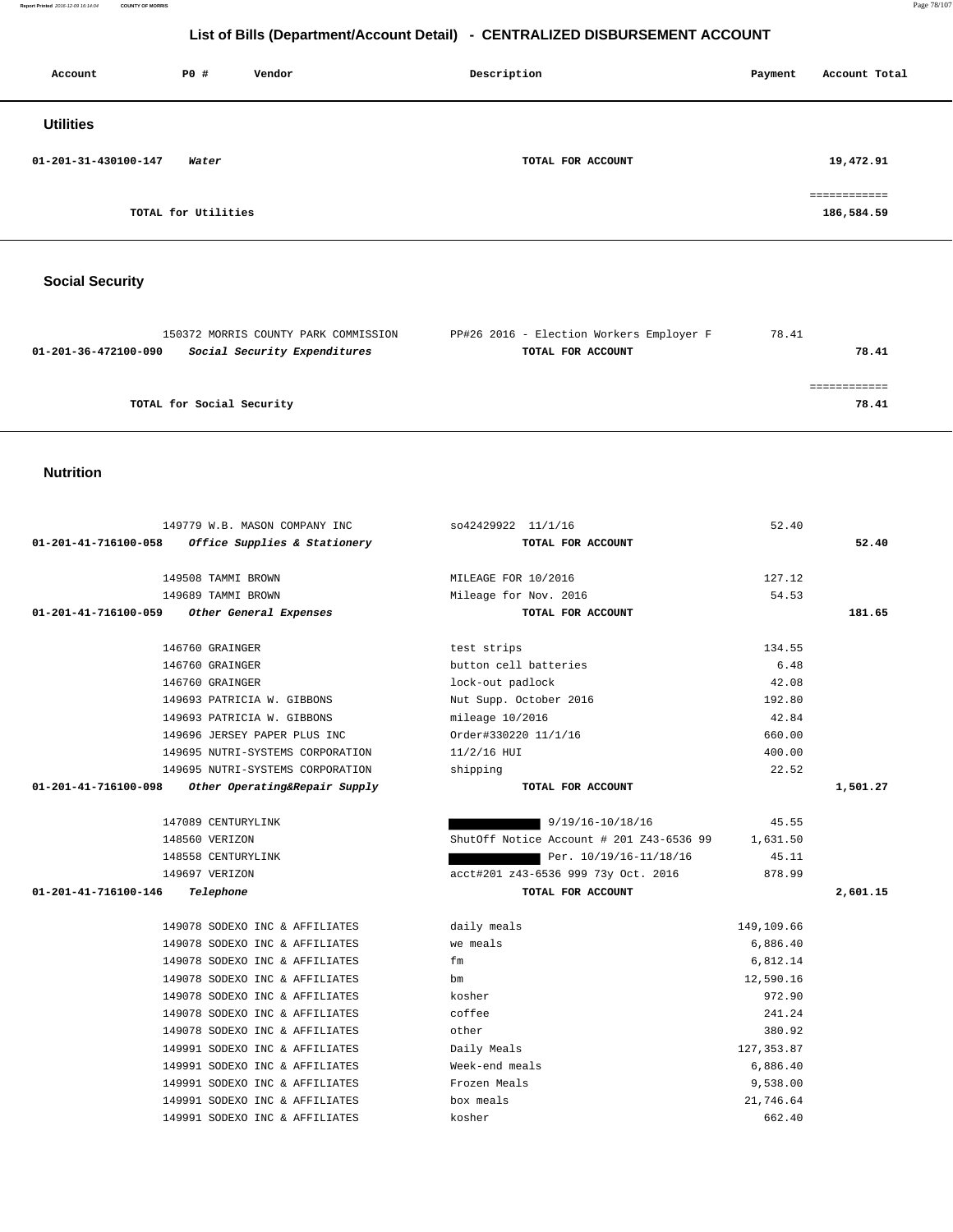| PO#<br>Vendor<br>Account                       | Description                              | Payment  | Account Total |
|------------------------------------------------|------------------------------------------|----------|---------------|
| <b>Nutrition</b>                               |                                          |          |               |
| 149991 SODEXO INC & AFFILIATES                 | shelf stable meals                       | 5,457.78 |               |
| 149991 SODEXO INC & AFFILIATES                 | other                                    | 344.62   |               |
| 01-201-41-716100-185<br>Food                   | TOTAL FOR ACCOUNT                        |          | 349,586.23    |
| 150290 BOROUGH OF BUTLER                       | cost for rent & utilities forButler nut  | 8,500.00 |               |
| 150291 TOWNSHIP OF ROXBURY                     | cost for rent & utilities forRoxbury nut | 2,400.00 |               |
| 150292 ST. JOHN EPISCOPAL CHURCH               | cost for rent & utilities for DoverNut.  | 2,000.00 |               |
| 149992 HOUSING AUTHORITY OF THE TOWN           | cost for rent and utilities for Morristo | 1,000.00 |               |
| 01-203-41-716100-148<br>(2015) Other Utilities | TOTAL FOR ACCOUNT                        |          | 13,900.00     |
|                                                |                                          |          |               |
|                                                |                                          |          | ============  |
| TOTAL for Nutrition                            |                                          |          | 367,822.70    |

## **Area Plan Grant**

| 16-14-076 mm per. 7/1/16-9/30/16 715.00<br>16-14-076 CHAP ssbq Per. 7/1/16-9/30/16 27,081.00<br>23,056.00<br>18,087.00<br>17,222.40<br>3,401.00<br>$16-14-077$ CGS Per. $4/1/16-6/30/16$ 4,287.00<br>150448 VISITING NURSE ASSOC. OF 16-14-076 Resp. 7/1/16-9/30/16 18,753.00 |
|-------------------------------------------------------------------------------------------------------------------------------------------------------------------------------------------------------------------------------------------------------------------------------|
|                                                                                                                                                                                                                                                                               |
|                                                                                                                                                                                                                                                                               |
|                                                                                                                                                                                                                                                                               |
|                                                                                                                                                                                                                                                                               |
|                                                                                                                                                                                                                                                                               |
|                                                                                                                                                                                                                                                                               |
|                                                                                                                                                                                                                                                                               |
|                                                                                                                                                                                                                                                                               |
| 16-14-069 IHMH Per. 7/1/16-9/30/16 2,795.00                                                                                                                                                                                                                                   |
| OS OAA 16-14-088 per 7/1/16-9/30/16 33,738.00                                                                                                                                                                                                                                 |
| $16-14-068$ CM OAA Per. $7/1/16-9/30/16$ 9,292.00                                                                                                                                                                                                                             |
| 6,477.00                                                                                                                                                                                                                                                                      |
| 18,090.00                                                                                                                                                                                                                                                                     |
| 7,075,00                                                                                                                                                                                                                                                                      |
| 16-14-087 OAA MM Per. 7/1/16-9/30/16 5,162.00                                                                                                                                                                                                                                 |
| 2,019.00                                                                                                                                                                                                                                                                      |
| 3,340.00                                                                                                                                                                                                                                                                      |
| 2,095.00                                                                                                                                                                                                                                                                      |
| 8,906.00                                                                                                                                                                                                                                                                      |
|                                                                                                                                                                                                                                                                               |
|                                                                                                                                                                                                                                                                               |
|                                                                                                                                                                                                                                                                               |
| 5,037.00<br>1,813.00<br>3,019.00                                                                                                                                                                                                                                              |

**TOTAL for Area Plan Grant 221,460.40**

============

 **ALPN** 

| ALPN Peer Grouping<br>01-201-41-759000-063 | TOTAL FOR ACCOUNT                    | 72,431.00 |
|--------------------------------------------|--------------------------------------|-----------|
| 149521 NEWBRIDGE SERVICES INC              | #1614 CM Per. 7/1/16-9/30/16         | 9.161.00  |
| 149532 CORNERSTONE FAMILY PROGRAMS         | GIASS#1607 TOADC Per. 7/1/16-9/30/16 | 48,780.00 |
| 149542 CFCS - HOPE HOUSE                   | #1603 Chore Per10/1/16-10/31/16      | 5,553.00  |
| 149534 CFCS - HOPE HOUSE                   | CHORE #1603 Per. 9/1/16-9/30/16      | 5,451.00  |
| 149515 NORWESCAP INC                       | #1615 SC Per. 7/1/16-9/30/16         | 3,486.00  |
|                                            |                                      |           |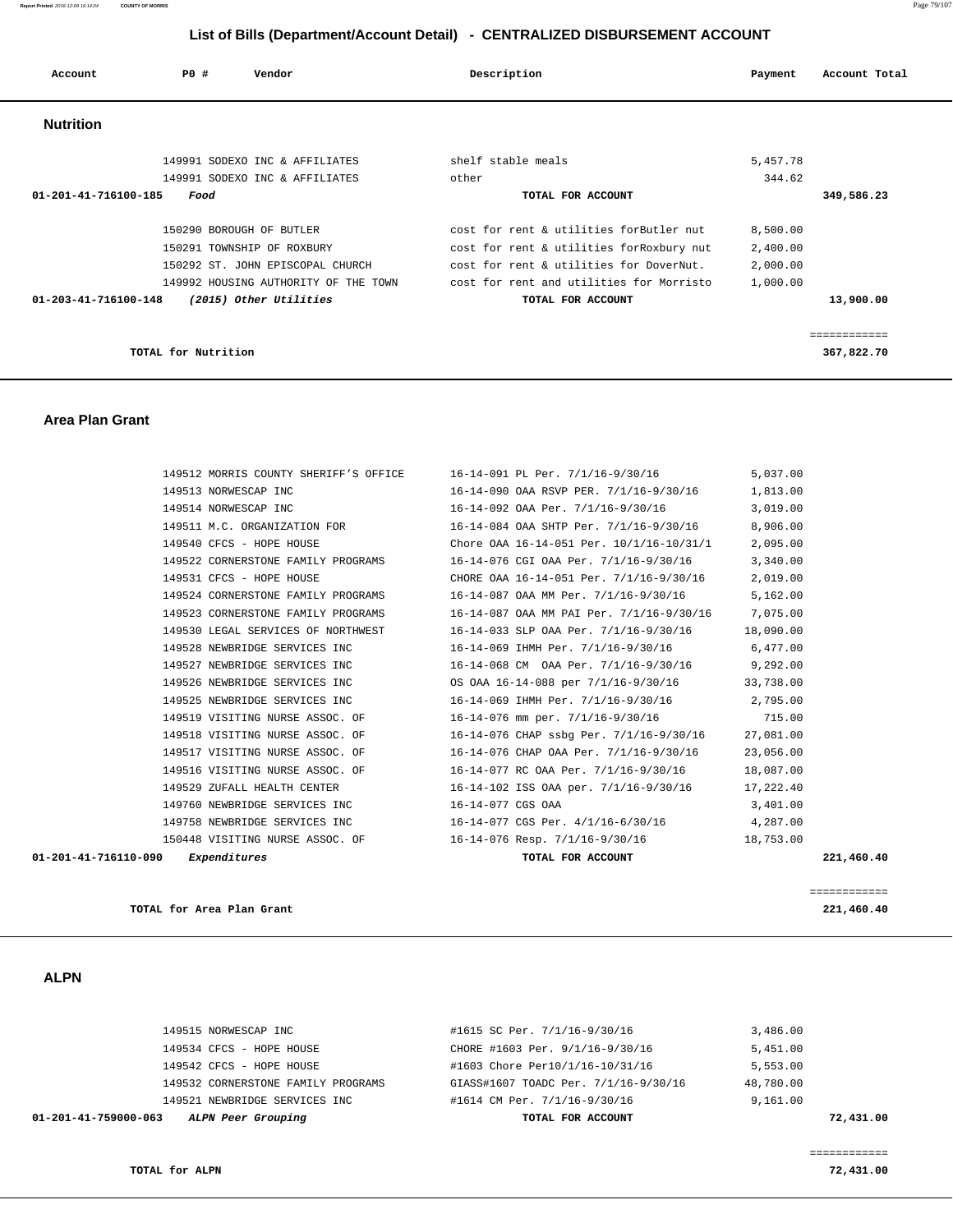| Account<br>. | P <sub>0</sub> | Vendor | Description | Payment | Account Total |
|--------------|----------------|--------|-------------|---------|---------------|
|              |                |        |             |         |               |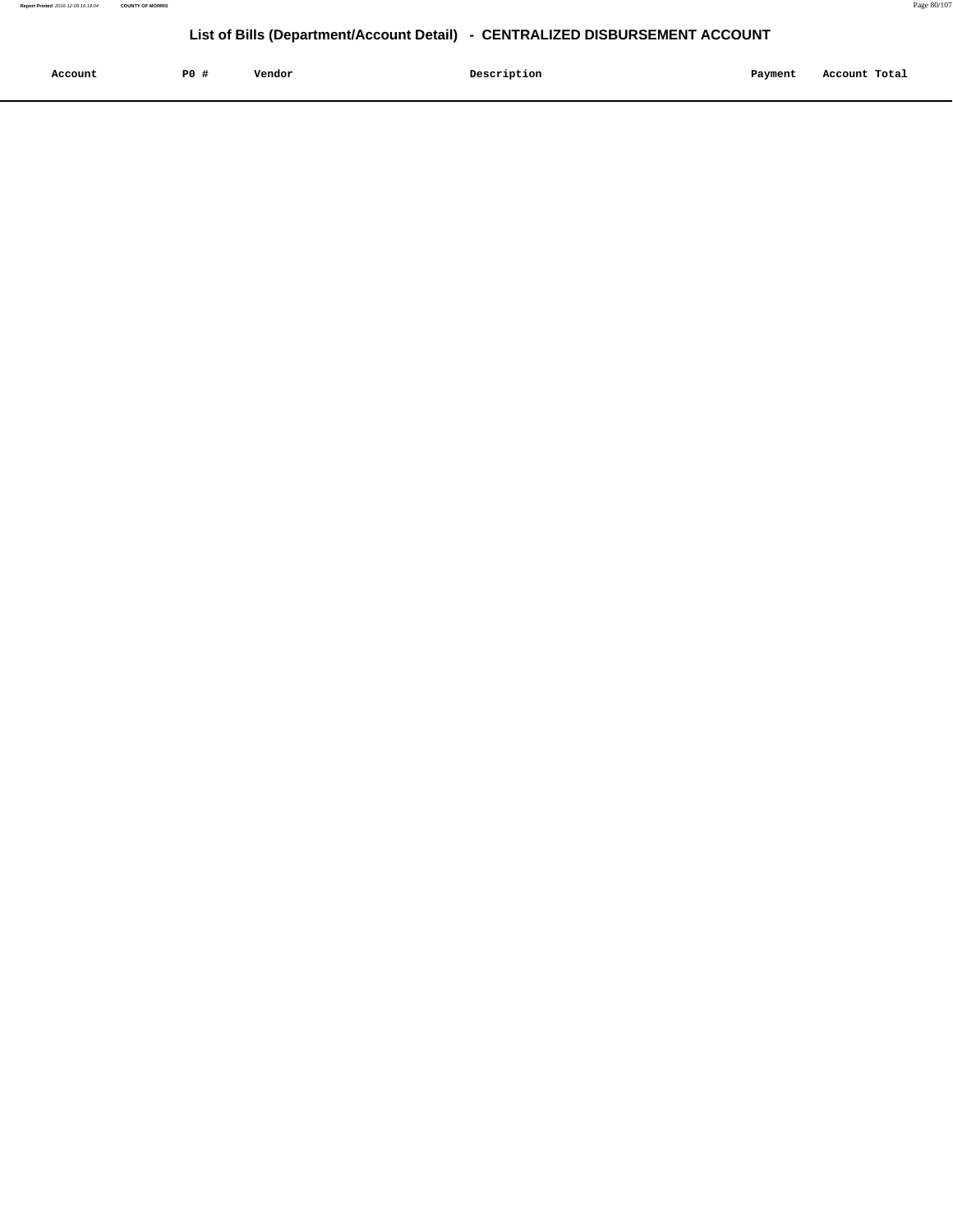**Report Printed** 2016-12-09 16:14:04 **COUNTY OF MORRIS** Page 81/107

# **List of Bills (Department/Account Detail) - CENTRALIZED DISBURSEMENT ACCOUNT**

| Account              | P0 #                        | Vendor                  | Description                                                      | Payment | Account Total |
|----------------------|-----------------------------|-------------------------|------------------------------------------------------------------|---------|---------------|
| DEPARTMENT 718710    |                             |                         | <b>Grant Fund</b>                                                |         |               |
|                      |                             | 147927 FASTENAL COMPANY | Quote 442561 Supplies for MRC trailer                            | 316.07  |               |
|                      | 146503 CYNTHIA BELLA        |                         | Reimbursement for refreshment for MRC tr                         | 18.07   |               |
|                      |                             | 150454 COUNTY OF MORRIS | 2ND HALF NOVEMBER 2016 METERED MAIL                              | 19.29   |               |
|                      |                             | 150553 COUNTY OF MORRIS | ALL OF DECEMBER 2016 METERED MAIL                                | 68.64   |               |
| 02-213-41-718710-391 |                             |                         | Public Health Emer Grant $(7/1/16-6/30/17)$<br>TOTAL FOR ACCOUNT |         | 422.07        |
|                      |                             |                         |                                                                  |         | ============  |
|                      | TOTAL for DEPARTMENT 718710 |                         |                                                                  |         | 422.07        |
|                      |                             |                         |                                                                  |         |               |

## **DEPARTMENT 741615**

| 149338 TECHNOFORCE LLC                              | Monitoring & reports for (5) sites.       | 4,896.00  |
|-----------------------------------------------------|-------------------------------------------|-----------|
| 150173 COUNTY OF MORRIS                             |                                           | 24,955.80 |
| 138362 AT&T                                         |                                           | 0.86      |
| 142388 BFI                                          | Per attached NJ State contract qute, mul  | 3,882.76  |
| 142597 NATIONAL OFFICE FURNITURE                    | See attached NJ State contract quote, of  | 12,723.20 |
| 142596 OFS/FOF SALES CORP                           | Oty. (8)A6024R Rectangle Top @ \$459.42 e | 2,388.98  |
| 149912 AVTECH INSTITUTE                             | Stephanie B.                              | 400.01    |
| 149939 EDWARDS LEARNING CENTER                      | Jeanette V.                               | 208.00    |
| 142595 GREAT OPENINGS                               | Oty. (33,) RG-D504 Lateral 5-drawer, Oty  | 20,317.44 |
| 02-213-41-741615-392<br>WFNJ-TANF (7/1/15-12/31/16) | TOTAL FOR ACCOUNT                         | 69,773.05 |
|                                                     |                                           |           |
|                                                     |                                           |           |
| TOTAL for DEPARTMENT 741615                         |                                           | 69,773.05 |

## **DEPARTMENT 741620**

| 149338 TECHNOFORCE LLC                                           |                                          | 1,838.00 |          |
|------------------------------------------------------------------|------------------------------------------|----------|----------|
| 150173 COUNTY OF MORRIS                                          |                                          | 573.89   |          |
| 138362 AT&T                                                      |                                          | 0.43     |          |
| 142388 BFI                                                       | Per attached NJ State contract qute, mul | 2,090.72 |          |
| 142596 OFS/FOF SALES CORP                                        |                                          | 1,286.38 |          |
| WFNJ-General Assistance(7/1/15-12/31/16)<br>02-213-41-741620-392 | TOTAL FOR ACCOUNT                        |          | 5,789.42 |
|                                                                  |                                          |          |          |
|                                                                  |                                          |          |          |
| TOTAL for DEPARTMENT 741620                                      |                                          |          | 5,789.42 |
|                                                                  |                                          |          |          |

| 148566 PLIC SBD GRAND ISLAND    |                                          | 25.20  |
|---------------------------------|------------------------------------------|--------|
| 148817 BRAD SCHMITT             | Travel from Phillipsburg to Morristown & | 33.25  |
| 147140 TELESEARCH INC           |                                          | 23.87  |
| 148689 W.B. MASON COMPANY INC   |                                          | 59.65  |
| 149359 INFORMATION & TECHNOLOGY | Humaira N.                               | 840.00 |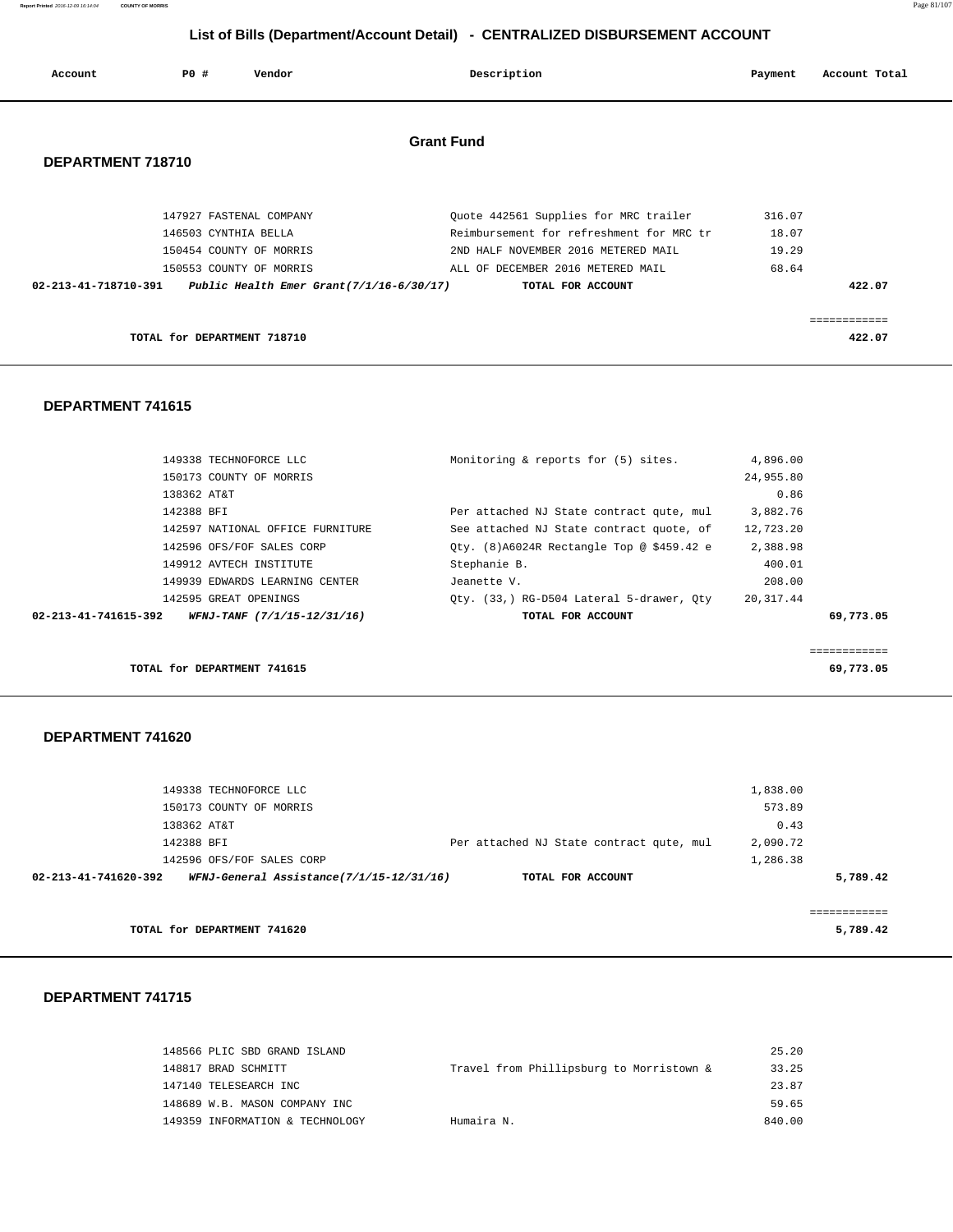| Account | <b>PO #</b> | Vendor | Description | Payment | Account Total |
|---------|-------------|--------|-------------|---------|---------------|
|         |             |        |             |         |               |

## **DEPARTMENT 741715**

|                      | 149583 EDWARDS LEARNING CENTER        | October Monthly expenses.                     | 2,577.50  |           |
|----------------------|---------------------------------------|-----------------------------------------------|-----------|-----------|
|                      | 149580 AEROFUND FINANCIAL INC.        | Transportation from $10/31/16$ to $11/4/16$ . | 3, 244.13 |           |
|                      | 149552 AEROFUND FINANCIAL INC.        | Transportation from 10/10/16 to 10/14/16      | 3,117.71  |           |
|                      | 149551 AEROFUND FINANCIAL INC.        | Transportation from 10/17/16 to 10/21/16      | 3,876.23  |           |
|                      | 149550 AEROFUND FINANCIAL INC.        | Transportation from 10/24/16 to 10/28/16      | 3,948.47  |           |
|                      | 148421 CRYSTAL SPRINGS                |                                               | 3.10      |           |
| 149222 VERIZON       |                                       |                                               | 23.18     |           |
|                      | 148105 CRYSTAL SPRINGS                |                                               | 2.10      |           |
|                      | 148805 PLANNED RETIREMENT CONSULTANTS |                                               | 105.75    |           |
|                      | 149236 RICOH AMERICAS CORPORATION     |                                               | 75.47     |           |
|                      | 149280 SAMANTHA MARIA PIERSON         |                                               | 7.78      |           |
|                      | 149029 TELESEARCH INC                 |                                               | 55.28     |           |
|                      | 149029 TELESEARCH INC                 |                                               | 89.78     |           |
|                      | 149872 MARIN REGENTHAL- GARLAND       |                                               | 1.33      |           |
|                      | 149870 JASON DUCCINI                  | Travel from 9/8/16 to 11/15/16.               | 95.89     |           |
|                      | 148772 ACRO SERVICE CORP              | Karen I., W/E 10/2/16.                        | 945.84    |           |
|                      | 148772 ACRO SERVICE CORP              | Karen I., W/E 10/9/16.                        | 709.38    |           |
|                      | 148772 ACRO SERVICE CORP              | Karen I., W/E 10/16/16.                       | 945.84    |           |
|                      | 148772 ACRO SERVICE CORP              | Karen I., W/E 10/23/16.                       | 1,131.63  |           |
|                      | 148772 ACRO SERVICE CORP              | Karen I., W/E 10/30/16                        | 1,182.30  |           |
| 147949 AT&T          |                                       |                                               | 5.08      |           |
| 148771 AT&T          |                                       |                                               | 4.18      |           |
| 149408 AT&T          |                                       |                                               | 1.09      |           |
| 149409 AT&T          |                                       |                                               | 3.26      |           |
|                      | 148820 CENTURYLINK                    |                                               | 23.80     |           |
|                      | 149413 LANGUAGE LINE SERVICES         | Over-the-phone-interpretation.                | 178.50    |           |
|                      | 149451 TELESEARCH INC                 |                                               | 28.66     |           |
|                      | 149451 TELESEARCH INC                 |                                               | 41.88     |           |
|                      | 149563 TELESEARCH INC                 |                                               | 47.76     |           |
|                      | 149563 TELESEARCH INC                 |                                               | 66.81     |           |
| 149410 VERIZON       |                                       | 908-859-3220 - Bill Dated: $11/4/16$ .        | 23.06     |           |
|                      | 150434 SARINA DOSSANTOS               | Travel for 10/27/16 & reimbursement of s      | 12.14     |           |
|                      | 150329 LILLY HYMOWITZ                 |                                               | 7.50      |           |
|                      | 150191 PROJECT SELF SUFFICIENCY       | Reimbursable expenses for July, August &      | 4,955.25  |           |
|                      | 150187 AEROFUND FINANCIAL INC.        | Transportation from $11/7/16$ to $11/11/16$ . | 2,756.51  |           |
|                      | 150189 AEROFUND FINANCIAL INC.        | Transportation from 11/14/16 to 11/18/16      | 3,540.34  |           |
| 02-213-41-741715-392 | WFNJ-TANF (7/1/16-12/31/17)           | TOTAL FOR ACCOUNT                             |           | 35,656.48 |

============

**TOTAL for DEPARTMENT 741715 35,656.48**

| 148566 PLIC SBD GRAND ISLAND   |                                          | 25.20    |
|--------------------------------|------------------------------------------|----------|
| 147140 TELESEARCH INC          |                                          | 53.70    |
| 148689 W.B. MASON COMPANY INC  |                                          | 29.83    |
| 149348 BTII INSTITUTE, LLC     | Yvette P.                                | 1,960.00 |
| 149328 ERIKA B MORENO          | Reimbursement of County parking fees for | 80.00    |
| 149583 EDWARDS LEARNING CENTER |                                          | 2,577.50 |
| 149580 AEROFUND FINANCIAL INC. |                                          | 1,081.37 |
| 149552 AEROFUND FINANCIAL INC. |                                          | 1,039.23 |
| 149551 AEROFUND FINANCIAL INC. |                                          | 1,292.07 |
| 149550 AEROFUND FINANCIAL INC. |                                          | 1,316.15 |
|                                |                                          |          |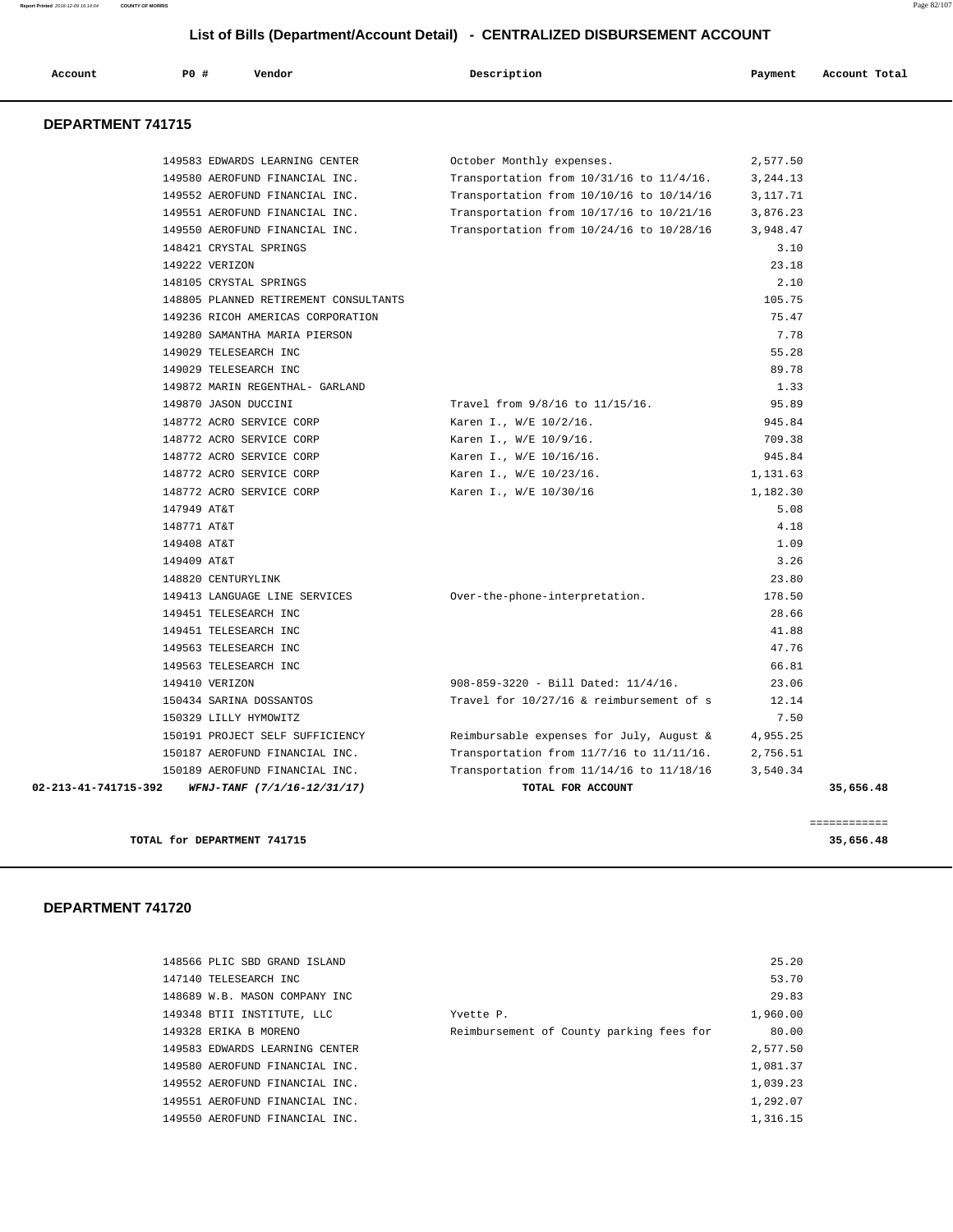| Account<br>. | <b>PO #</b> | Vendor<br>. | Description | Payment | Account Total |
|--------------|-------------|-------------|-------------|---------|---------------|
|              |             |             |             |         |               |

#### **DEPARTMENT 741720**

| 149280 SAMANTHA MARIA PIERSON     |                                                    | 14.10     |  |
|-----------------------------------|----------------------------------------------------|-----------|--|
| 149029 TELESEARCH INC             |                                                    | 55.28     |  |
| 149029 TELESEARCH INC             |                                                    | 89.78     |  |
| 150173 COUNTY OF MORRIS           |                                                    | 14,754.20 |  |
| 149872 MARIN REGENTHAL- GARLAND   |                                                    | 2.42      |  |
| 149870 JASON DUCCINI              |                                                    | 97.31     |  |
| 148772 ACRO SERVICE CORP          | Erika M., W/E 10/2/16.                             | 860.44    |  |
| 148772 ACRO SERVICE CORP          | Erika M., W/E 10/9/16.                             | 1,075.55  |  |
| 148772 ACRO SERVICE CORP          | Erika M., W/E 10/16/16.                            | 860.44    |  |
| 148772 ACRO SERVICE CORP          | Erika M., W/E 10/23/16.                            | 1,075.55  |  |
| 148772 ACRO SERVICE CORP          | Erika M., W/E 10/30/16.                            | 1,075.55  |  |
| 147949 AT&T                       |                                                    | 5.08      |  |
| 148771 AT&T                       |                                                    | 4.18      |  |
| 149408 AT&T                       |                                                    | 1.96      |  |
| 149409 AT&T                       |                                                    | 5.91      |  |
| 148820 CENTURYLINK                |                                                    | 23.80     |  |
| 142597 NATIONAL OFFICE FURNITURE  | See attached NJ State contract quote, of           | 6,850.96  |  |
| 149451 TELESEARCH INC             |                                                    | 51.98     |  |
| 149451 TELESEARCH INC             |                                                    | 75.96     |  |
| 149563 TELESEARCH INC             |                                                    | 86.63     |  |
| 149563 TELESEARCH INC             |                                                    | 121.19    |  |
| 149410 VERIZON                    | 908-859-3220 - Bill Dated: 11/4/16.                | 41.83     |  |
| 150434 SARINA DOSSANTOS           | Travel for 10/27/16 & reimbursement of s           | 22.02     |  |
| 150329 LILLY HYMOWITZ             |                                                    | 7.50      |  |
| 149923 AVTECH INSTITUTE           | Eartha W.                                          | 848.00    |  |
| 149934 BTII INSTITUTE, LLC        | Yvette P.                                          | 204.00    |  |
| 149891 EDWARDS LEARNING CENTER    | Derrick B.                                         | 453.00    |  |
| 149900 ERIKA B MORENO             | December monthly parking pass.                     | 80.00     |  |
| 142595 GREAT OPENINGS             | Delivery & Installation included with st 10,940.16 |           |  |
| 149890 MASTER DRIVING SCHOOL INC. | Louis S.                                           | 3,192.00  |  |
| 150191 PROJECT SELF SUFFICIENCY   |                                                    | 8,258.75  |  |
| 150187 AEROFUND FINANCIAL INC.    |                                                    | 918.83    |  |
| 150189 AEROFUND FINANCIAL INC.    |                                                    | 1,180.16  |  |

**TOTAL for DEPARTMENT 741720 63,018.04**

| 150173 COUNTY OF MORRIS                             |                   | 6,019.06    |
|-----------------------------------------------------|-------------------|-------------|
| WFNJ-WLLP (7/1/16-12/31/17)<br>02-213-41-741730-392 | TOTAL FOR ACCOUNT | 6,019.06    |
|                                                     |                   |             |
|                                                     |                   | ----------- |
| TOTAL for DEPARTMENT 741730                         |                   | 6,019.06    |
|                                                     |                   |             |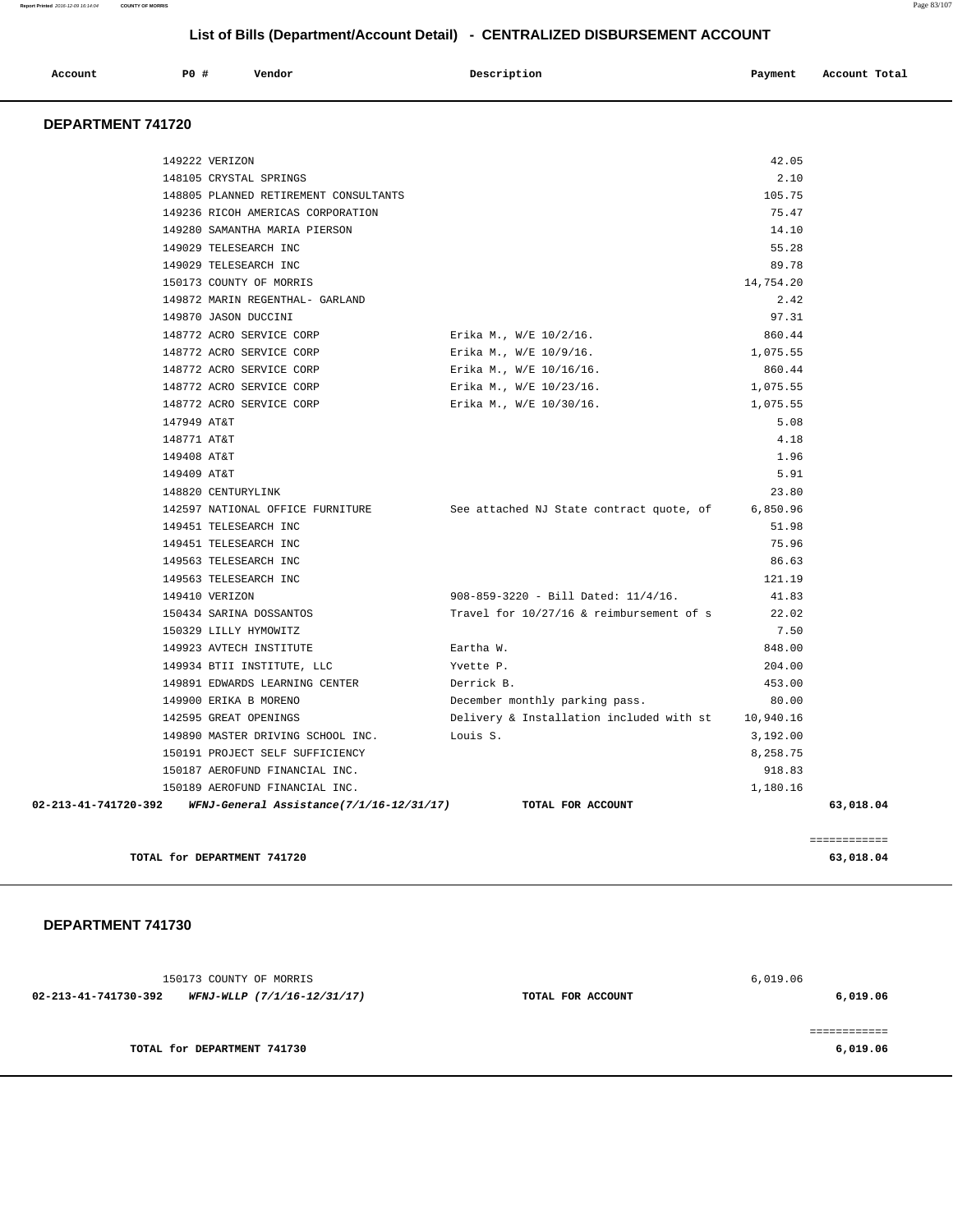| PO#<br>Description<br>Vendor<br>Account | Payment | Account Total |
|-----------------------------------------|---------|---------------|
|-----------------------------------------|---------|---------------|

| 147140 TELESEARCH INC                               |                                          | 137.24       |
|-----------------------------------------------------|------------------------------------------|--------------|
| 149369 RUTGERS CENTER FOR CONTINUING                | Quashema J.                              | 719.00       |
| 149562 RUTGERS OCPE                                 | Manuel W.                                | 800.00       |
| 149564 RUTGERS, THE STATE UNIVERSITY                | Kelly S.                                 | 799.00       |
| 149027 SUSSEX COUNTY COMMUNITY COLLEGE              | Cassandra D.                             | 397.91       |
| 149453 SUSSEX COUNTY COMMUNITY COLLEGE              | Karen A.                                 | 3,200.00     |
| 149338 TECHNOFORCE LLC                              |                                          | 539.00       |
| 150173 COUNTY OF MORRIS                             | Department expenses for 3rd Quarter Frin | 9,281.50     |
| 138362 AT&T                                         |                                          | 12.04        |
| 150391 WARREN COUNTY TECHNICAL SCHOOL               | Etienne P.                               | 258.02       |
| 149917 AVTECH INSTITUTE                             | Kevin M.                                 | 736.00       |
| 149911 AVTECH INSTITUTE                             | Yadj K.                                  | 1,192.00     |
| 149903 AVTECH INSTITUTE                             | Michelina D.                             | 288.00       |
| 149876 AVTECH INSTITUTE                             | Ronald M.                                | 760.00       |
| 149905 AVTECH INSTITUTE                             | Mary C.                                  | 684.44       |
| 149920 AVTECH INSTITUTE                             | Henry H.                                 | 680.00       |
| 149922 AVTECH INSTITUTE                             | Maria M.                                 | 336.00       |
| 149938 CUTTING EDGE ACADEMY                         | Pilar D.                                 | 800.00       |
| 149929 EZ WHEELS DRIVING SCHOOL                     | Jose I. Z.                               | 900.88       |
| 149889 LINCOLN TECHNICAL INSTITUTE                  | David F.                                 | 3,200.00     |
| 02-213-41-742705-391<br>WIOA Adult (7/1/15-6/30/17) | TOTAL FOR ACCOUNT                        | 25,721.03    |
|                                                     |                                          |              |
|                                                     |                                          | ============ |

**TOTAL for DEPARTMENT 742705 25,721.03**

#### **DEPARTMENT 742710**

 147140 TELESEARCH INC Lilly H., W/E 9/25/2016. 304.32 149365 AMERICAN INSTITUTE Pamelia Z. 497.28 149579 AVTECH INSTITUTE Bernadette H. 800.00 149553 CHRISTINE VALMY INTERNATIONAL Agnieszka G. 1,331.00 149360 EZ WHEELS DRIVING SCHOOL Emilio L. COMPUSSION EMILIO EXTERNAL EMILIO EXTERNAL EMILIO EXTERNAL EMILIO EXTERNAL EMILIO EXTERNAL EMILIO EXTERNAL EMILIO EXTERNAL EMILIO EXTERNAL EMILIO EXTERNAL EMILIO EXTERNAL EMILIO EX 149368 RUTGERS CENTER FOR CONTINUING Harold C. 3,116.00 149556 RUTGERS CENTER FOR CONTINUING Miguel M. 3,116.00 149426 SUSSEX COUNTY COMMUNITY COLLEGE Kay F. 800.00 149028 SUSSEX COUNTY COMMUNITY COLLEGE Jewel H. 332.86 149571 SUSSEX COUNTY COMMUNITY COLLEGE Cheri R. 375.00 149338 TECHNOFORCE LLC 907.00 150173 COUNTY OF MORRIS 34,227.00 138362 AT&T Sussex April 27th phone bill. 22.36 150454 COUNTY OF MORRIS 2ND HALF NOVEMBER 2016 METERED MAIL 173.83 150390 WARREN COUNTY TECHNICAL SCHOOL Lavette A. 285.18 149906 AVTECH INSTITUTE  $\blacksquare$  Khawar I.  $\blacksquare$  1,497.00 149878 AVTECH INSTITUTE Reba B. 792.00 149880 AVTECH INSTITUTE Pilar O. 1,352.00 149881 AVTECH INSTITUTE Nicholas S. 1,240.00 149882 AVTECH INSTITUTE Lucy K. 800.00 149902 AVTECH INSTITUTE Myrna V. 960.00 149909 AVTECH INSTITUTE Khawar I. 800.00 149914 AVTECH INSTITUTE Lucy K. 604.45 149919 AVTECH INSTITUTE Jesus F. 1,920.00 149924 AVTECH INSTITUTE Darnell T. 1,860.00 149932 BLOOMFIELD COLLEGE Christina F. 800.00 149937 BTII INSTITUTE, LLC Tina S. 800.00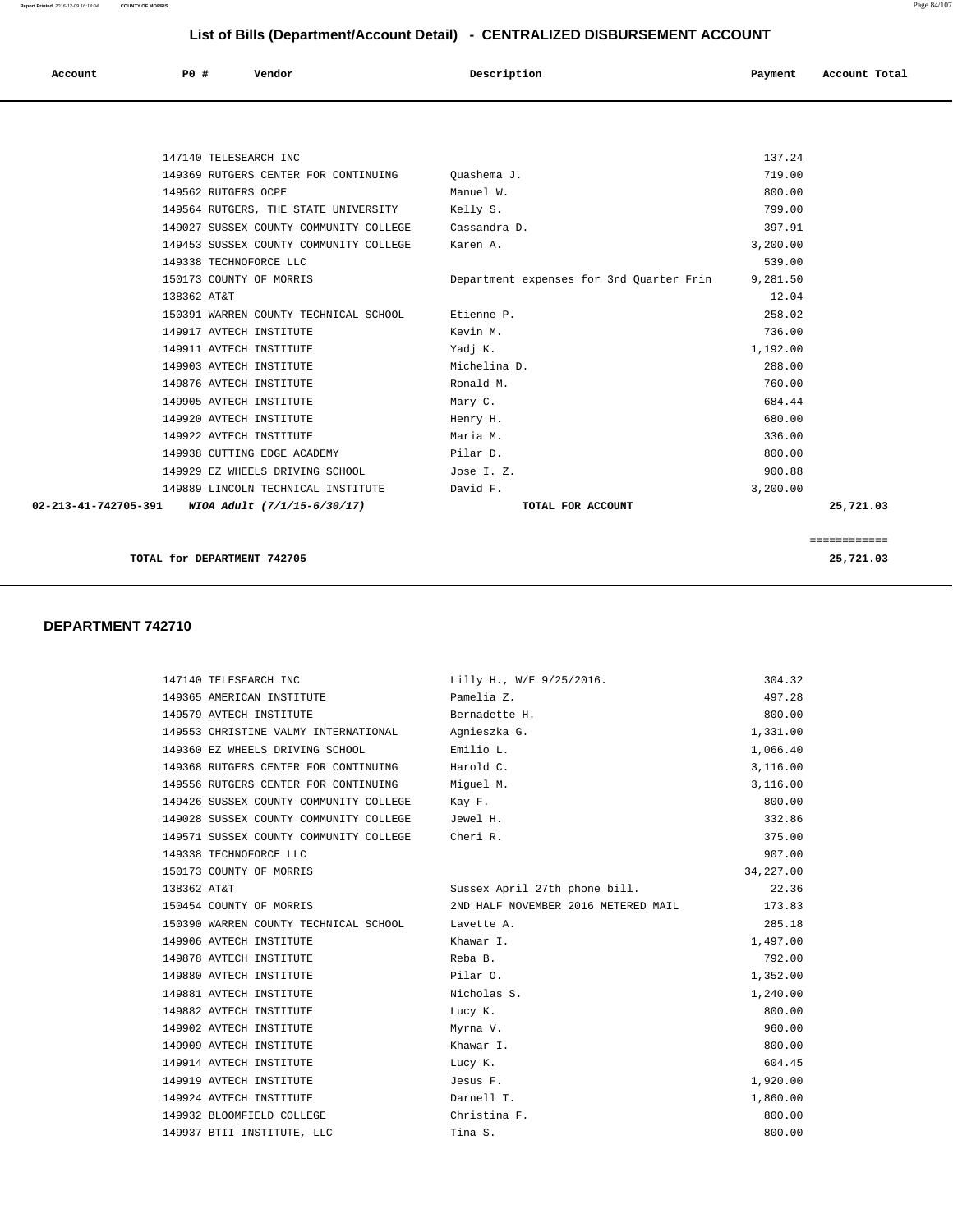**Report Printed** 2016-12-09 16:14:04 **COUNTY OF MORRIS** Page 85/107

# **List of Bills (Department/Account Detail) - CENTRALIZED DISBURSEMENT ACCOUNT**

| Account              | PO#                         | Vendor                                    | Description       | Payment  | Account Total |
|----------------------|-----------------------------|-------------------------------------------|-------------------|----------|---------------|
| DEPARTMENT 742710    |                             |                                           |                   |          |               |
|                      |                             | 149935 EZ WHEELS DRIVING SCHOOL           | Anthony J. I.     | 1,119.20 |               |
|                      |                             | 149888 INFORMATION & TECHNOLOGY           | Xiaohui L.        | 800.00   |               |
|                      |                             | 149928 ROBOTECH CAD SOLUTIONS             | Steven K.         | 800.00   |               |
| 02-213-41-742710-391 |                             | WIOA Dislocated Worker $(7/1/15-6/30/17)$ | TOTAL FOR ACCOUNT |          | 64,298.68     |
|                      |                             |                                           |                   |          |               |
|                      | TOTAL for DEPARTMENT 742710 |                                           |                   |          | 64,298.68     |

| 148566 PLIC SBD GRAND ISLAND          |                                              | 30.24     |
|---------------------------------------|----------------------------------------------|-----------|
| 147140 TELESEARCH INC                 |                                              | 77.57     |
| 148689 W.B. MASON COMPANY INC         |                                              | 298.26    |
| 149361 LINCOLN TECHNICAL INSTITUTE    | Cristian T.                                  | 614.40    |
| 149024 M.C. SCHOOL OF TECHNOLOGY      | Javon J.                                     | 800.68    |
| 149570 NEWBRIDGE SERVICES INC         | Sahar R.                                     | 365.00    |
| 149570 NEWBRIDGE SERVICES INC         | Matthew F.                                   | 250.00    |
| 149570 NEWBRIDGE SERVICES INC         | Anthony J.                                   | 230.00    |
| 149570 NEWBRIDGE SERVICES INC         | Okir R.                                      | 230.00    |
| 149570 NEWBRIDGE SERVICES INC         | Brittany B.                                  | 230.00    |
| 149570 NEWBRIDGE SERVICES INC         | Carlee Z.                                    | 230.00    |
| 149570 NEWBRIDGE SERVICES INC         | Allissa O.                                   | 230.00    |
| 149567 PHILLIPSBURG SCHOOL BASED      | Marissa R.                                   | 213.00    |
| 149567 PHILLIPSBURG SCHOOL BASED      | Destani C.                                   | 213.00    |
| 149567 PHILLIPSBURG SCHOOL BASED      | Sierra B.                                    | 213.00    |
| 149567 PHILLIPSBURG SCHOOL BASED      | Nina R.                                      | 213.00    |
| 149568 PHILLIPSBURG SCHOOL BASED      | Michael C.                                   | 410.00    |
| 149568 PHILLIPSBURG SCHOOL BASED      | Krysta H.                                    | 1,086.00  |
| 149568 PHILLIPSBURG SCHOOL BASED      | Zachary N.                                   | 486.00    |
| 149338 TECHNOFORCE LLC                |                                              | 596.00    |
| 149565 PHILLIPSBURG SCHOOL BASED      | Thomas A.                                    | 906.00    |
| 149565 PHILLIPSBURG SCHOOL BASED      | Owen H.                                      | 1,813.00  |
| 149565 PHILLIPSBURG SCHOOL BASED      | Chelsea T.                                   | 1,813.00  |
| 149565 PHILLIPSBURG SCHOOL BASED      | Maree W.                                     | 2,299.00  |
| 148421 CRYSTAL SPRINGS                |                                              | 3.72      |
| 149222 VERIZON                        |                                              | 34.27     |
| 148805 PLANNED RETIREMENT CONSULTANTS |                                              | 126.90    |
| 149236 RICOH AMERICAS CORPORATION     |                                              | 90.56     |
| 149280 SAMANTHA MARIA PIERSON         |                                              | 11.49     |
| 149029 TELESEARCH INC                 |                                              | 66.34     |
| 149029 TELESEARCH INC                 |                                              | 107.73    |
| 150173 COUNTY OF MORRIS               |                                              | 19,400.23 |
| 149872 MARIN REGENTHAL- GARLAND       |                                              | 1.97      |
| 149871 SAMANTHA POLANCO               | Travel from 9/1/16 to 9/27/16.               | 158.94    |
| 149985 SAMANTHA POLANCO               | Travel from 10/3/16 to 11/9/16.              | 132.06    |
| 150052 JAMES BRYANT                   | Travel from 10/3/16 to 11/22/16.             | 178.01    |
| 150051 MICHAEL CARRIGAN               | Michael C., travel from $10/3/16$ to $11/4/$ | 84.04     |
| 138362 AT&T                           |                                              | 7.31      |
| 147949 AT&T                           |                                              | 6.09      |
| 148771 AT&T                           |                                              | 5.01      |
| 149408 AT&T                           |                                              | 1.60      |
| 149409 AT&T                           |                                              | 4.81      |
| 148820 CENTURYLINK                    |                                              | 28.55     |
|                                       |                                              |           |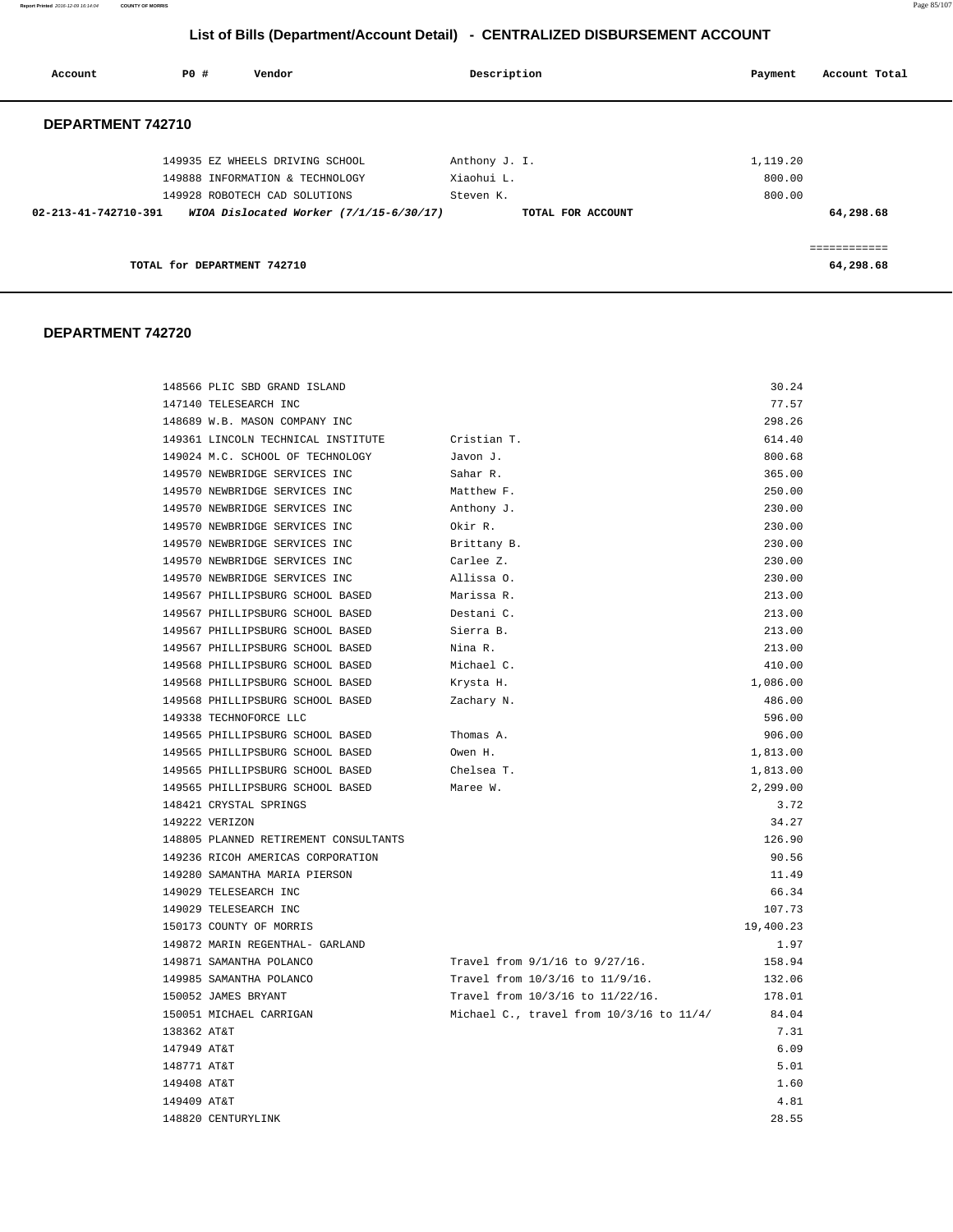| Account              | PO#                         | Vendor                      | Description                              | Payment | Account Total |
|----------------------|-----------------------------|-----------------------------|------------------------------------------|---------|---------------|
| DEPARTMENT 742720    |                             |                             |                                          |         |               |
|                      | 149451 TELESEARCH INC       |                             |                                          | 61.91   |               |
|                      | 149563 TELESEARCH INC       |                             |                                          | 70.60   |               |
|                      | 149563 TELESEARCH INC       |                             |                                          | 98.76   |               |
|                      | 149410 VERIZON              |                             | 908-859-3220 - Bill Dated: 11/4/16.      | 34.09   |               |
|                      |                             | 149901 MICHAEL CARRIGAN     | Travel from 11/15 to 11/22/16.           | 18.13   |               |
|                      |                             | 150434 SARINA DOSSANTOS     | Travel for 10/27/16 & reimbursement of s | 17.95   |               |
|                      |                             | 149607 NEW JERSEY HERALD    |                                          | 3.47    |               |
| 02-213-41-742720-391 |                             | WIOA Youth (7/1/15-6/30/17) | TOTAL FOR ACCOUNT                        |         | 34,644.05     |
|                      |                             |                             |                                          |         |               |
|                      |                             |                             |                                          |         | ============  |
|                      | TOTAL for DEPARTMENT 742720 |                             |                                          |         | 34,644.05     |

| 148566 PLIC SBD GRAND ISLAND                |                                          | 52.92       |
|---------------------------------------------|------------------------------------------|-------------|
| 148689 W.B. MASON COMPANY INC               |                                          | 536.86      |
| 149364 BTII INSTITUTE, LLC                  | Anatoly B.                               | 752.00      |
| 149581 DENTAL & MEDICAL CAREER              | Maria C.                                 | 3,140.00    |
| 149358 INFORMATION & TECHNOLOGY             | Edier M.                                 | 864.00      |
| 149357 INFORMATION & TECHNOLOGY             | Gloria A.                                | 912.00      |
| 149353 INFORMATION & TECHNOLOGY             | Martha G.                                | 912.00      |
| 149235 JERSEY TRACTOR TRAILER               | Farid A.                                 | 800.00      |
| 149560 RUTGERS CENTER FOR CONTINUING Luz B. |                                          | 2,276.00    |
| 149559 WINSOR'S TRACTOR TRAILER             | Tamara S.                                | 3,200.00    |
| 148421 CRYSTAL SPRINGS                      |                                          | 6.50        |
| 149222 VERIZON                              |                                          | 61.92       |
| 148105 CRYSTAL SPRINGS                      |                                          | 4.40        |
| 148805 PLANNED RETIREMENT CONSULTANTS       |                                          | 222.08      |
| 149236 RICOH AMERICAS CORPORATION           |                                          | 158.48      |
| 149280 SAMANTHA MARIA PIERSON               |                                          | 20.77       |
| 149029 TELESEARCH INC                       |                                          | 116.09      |
| 149029 TELESEARCH INC                       |                                          | 188.52      |
| 150173 COUNTY OF MORRIS                     |                                          | 24, 381. 26 |
| 149872 MARIN REGENTHAL- GARLAND             |                                          | 3.56        |
| 147949 AT&T                                 |                                          | 10.66       |
| 148771 AT&T                                 |                                          | 8.78        |
| 149408 AT&T                                 |                                          | 2.89        |
| 149409 AT&T                                 |                                          | 8.69        |
| 148820 CENTURYLINK                          |                                          | 49.97       |
| 149451 TELESEARCH INC                       |                                          | 76.53       |
| 149451 TELESEARCH INC                       |                                          | 111.85      |
| 149563 TELESEARCH INC                       |                                          | 127.55      |
| 149563 TELESEARCH INC                       |                                          | 178.43      |
| 149410 VERIZON                              | 908-859-3220 - Bill Dated: 11/4/16.      | 61.60       |
| 150434 SARINA DOSSANTOS                     | Travel for 10/27/16 & reimbursement of s | 32.43       |
| 149915 AVTECH INSTITUTE                     | Laurie L.                                | 448.00      |
| 149908 AVTECH INSTITUTE                     | Laurie L.                                | 800.00      |
| 150329 LILLY HYMOWITZ                       |                                          | 15.75       |
| 149874 AVTECH INSTITUTE                     | Ekaterina B.                             | 2,016.00    |
| 149877 AVTECH INSTITUTE                     | Robert C.                                | 1,540.00    |
| 149904 AVTECH INSTITUTE                     | Mary W.                                  | 1,184.00    |
| 149927 AVTECH INSTITUTE                     | Rosemarie C.                             | 1,456.00    |
| 149607 NEW JERSEY HERALD                    |                                          | 6.00        |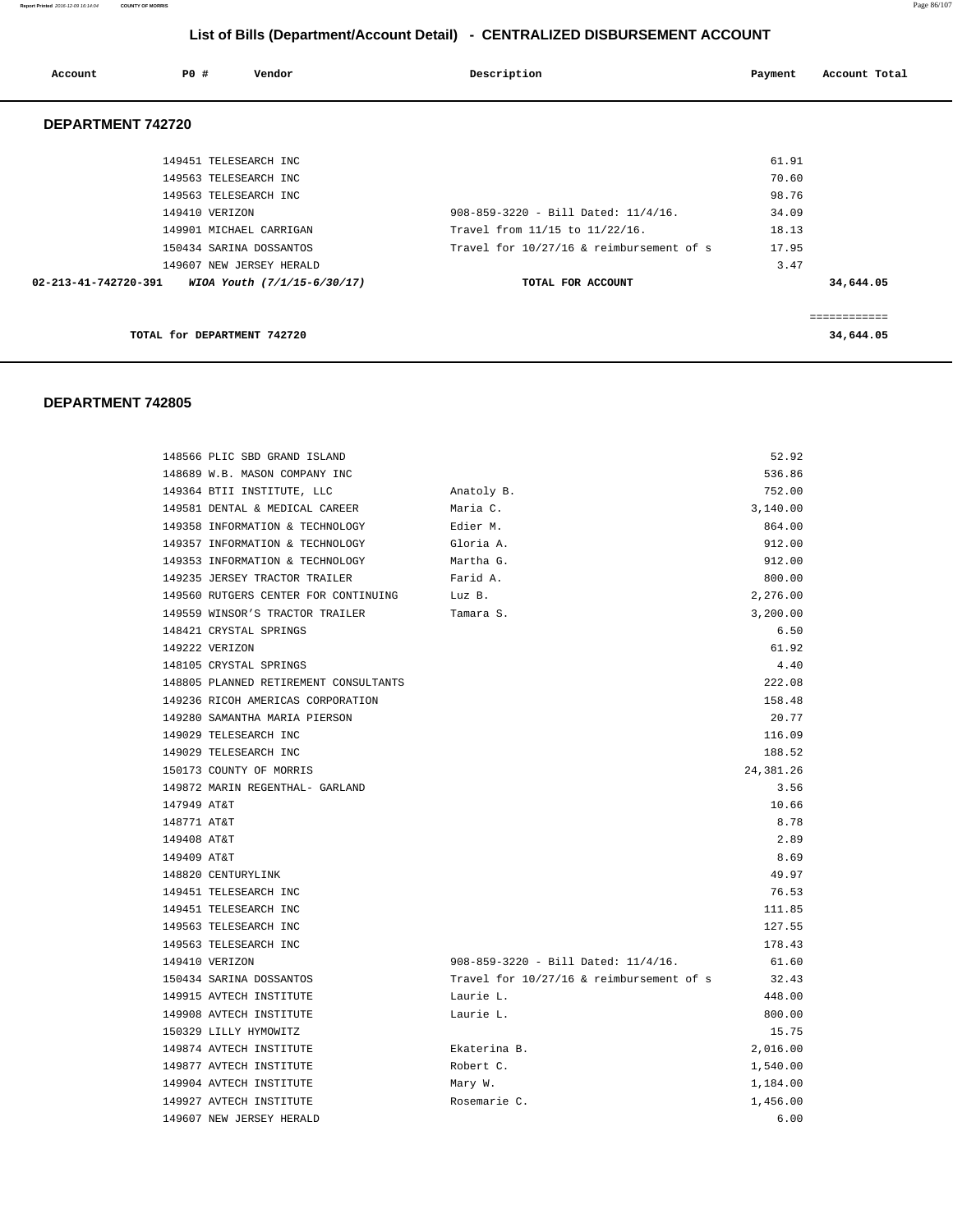**Report Printed** 2016-12-09 16:14:04 **COUNTY OF MORRIS** Page 87/107

# **List of Bills (Department/Account Detail) - CENTRALIZED DISBURSEMENT ACCOUNT**

| Account              | P0 #                        | Vendor                             | Description       | Account Total<br>Payment |
|----------------------|-----------------------------|------------------------------------|-------------------|--------------------------|
| DEPARTMENT 742805    |                             |                                    |                   |                          |
|                      |                             | 149885 WILLIAM PATERSON UNIVERSITY | Jason H.          | 1,280.00                 |
|                      |                             | 149886 WILLIAM PATERSON UNIVERSITY | Timothy H.        | 800.00                   |
|                      |                             | 149887 WILLIAM PATERSON UNIVERSITY | Timothy H.        | 1,375.10                 |
| 02-213-41-742805-391 |                             | WIOA Adult (7/1/16-6/30/18)        | TOTAL FOR ACCOUNT | 51,100.24                |
|                      |                             |                                    |                   | ----------               |
|                      | TOTAL for DEPARTMENT 742805 |                                    |                   | 51,100.24                |

| 148566 PLIC SBD GRAND ISLAND          | 1062765-10001 Nov.1-30th, 2016 premium   | 118.45    |
|---------------------------------------|------------------------------------------|-----------|
| 148689 W.B. MASON COMPANY INC         | Office supplies.                         | 566.69    |
| 149363 BTII INSTITUTE, LLC            | Vincent E.                               | 2,080.00  |
| 149349 BTII INSTITUTE, LLC            | Liza T.                                  | 832.00    |
| 149573 CHIRON TRAINING CENTER         | Yakov V.                                 | 1,970.25  |
| 149569 HUGHES FIRE & SECURITY         | Anthony C. - Dates: 8/15/16 to 10/28/16. | 4,999.50  |
| 149356 INFORMATION & TECHNOLOGY       | Jorge L.                                 | 840.00    |
| 149354 INFORMATION & TECHNOLOGY       | Litzia V.                                | 912.00    |
| 149355 INFORMATION & TECHNOLOGY       | Lilia Q.                                 | 888.00    |
| 149362 LINCOLN TECHNICAL INSTITUTE    | Aaron C.                                 | 637.88    |
| 149555 MASTER DRIVING SCHOOL INC.     | Richard G.                               | 3,192.00  |
| 149582 EZ WHEELS DRIVING SCHOOL       | Matthew H.                               | 1,066.40  |
| 149561 EZ WHEELS DRIVING SCHOOL       | Angel L.                                 | 1,066.40  |
| 149372 EZ WHEELS DRIVING SCHOOL       | Kenin C. M.                              | 1,066.40  |
| 149371 EZ WHEELS DRIVING SCHOOL       | Michael J. D.                            | 1,125.81  |
| 149370 RUTGERS SCHOOL OF BUSINESS     | Tristie K.                               | 3,060.00  |
| 149367 RUTGERS CENTER FOR CONTINUING  | Deborah G.                               | 2,276.00  |
| 149366 RUTGERS SCHOOL OF BUSINESS     | Susan H.                                 | 3,060.00  |
| 149576 RUTGERS SCHOOL OF BUSINESS     | Jennifer M.                              | 2,980.00  |
| 149554 RUTGERS CENTER FOR CONTINUING  | Jean K.                                  | 2,495.00  |
| 149558 RUTGERS CENTER FOR CONTINUING  | Frances M.                               | 2,274.00  |
| 149557 RUTGERS CENTER FOR CONTINUING  | Irene S.                                 | 2,395.00  |
| 149574 RUTGERS SCHOOL OF BUSINESS     | Rehaan I.                                | 3,200.00  |
| 149575 RUTGERS CENTER FOR CONTINUING  | Laura S.                                 | 2,276.00  |
| 149577 RUTGERS CENTER FOR CONTINUING  | Kamalesh J.                              | 2,204.00  |
| 148835 RUTGERS, THE STATE UNIVERSITY  | Nicholas P.                              | 3,200.00  |
| 149578 RUTGERS CENTER FOR CONTINUING  | Kelly K.                                 | 2,132.00  |
| 149572 WILLIAM PATERSON UNIVERSITY    | Carol H.                                 | 1,360.00  |
| 148421 CRYSTAL SPRINGS                | October bill 10/22/16                    | 14.57     |
| 149222 VERIZON                        | Bill dated: 9/4/16. 908-859-3220 143 27Y | 136.76    |
| 148105 CRYSTAL SPRINGS                | August delivery of drinking water & cool | 9.87      |
| 148805 PLANNED RETIREMENT CONSULTANTS | Administration fee for services for Prof | 497.02    |
| 149236 RICOH AMERICAS CORPORATION     | Quarterly copier lease payment for Ricoh | 354.68    |
| 149280 SAMANTHA MARIA PIERSON         | Samantha P., November parking fees.      | 45.86     |
| 149029 TELESEARCH INC                 | Lilly H., W/E 10/30/16.                  | 259.84    |
| 149029 TELESEARCH INC                 | Samantha P., W/E 10/30/16.               | 421.94    |
| 150173 COUNTY OF MORRIS               |                                          | 19,041.52 |
| 149872 MARIN REGENTHAL- GARLAND       | Travel on 10/27/16 to WIB meeting - Roun | 7.87      |
| 147949 AT&T                           | Bill dated 10/1/16. 908-859-3220.        | 23.86     |
| 148771 AT&T                           | 030 515 8956 001 Bill dated 9/27/16. 97  | 19.65     |
| 149408 AT&T                           | 908-859-3220; Bill dated: Nov. 1, 2016.  | 6.39      |
| 149409 AT&T                           | Bill dated: Oct. 27, 2016. 973-383-1048. | 19.22     |
| 148820 CENTURYLINK                    | Bill dated Oct. 22, 2016 for 973-383-803 | 111.84    |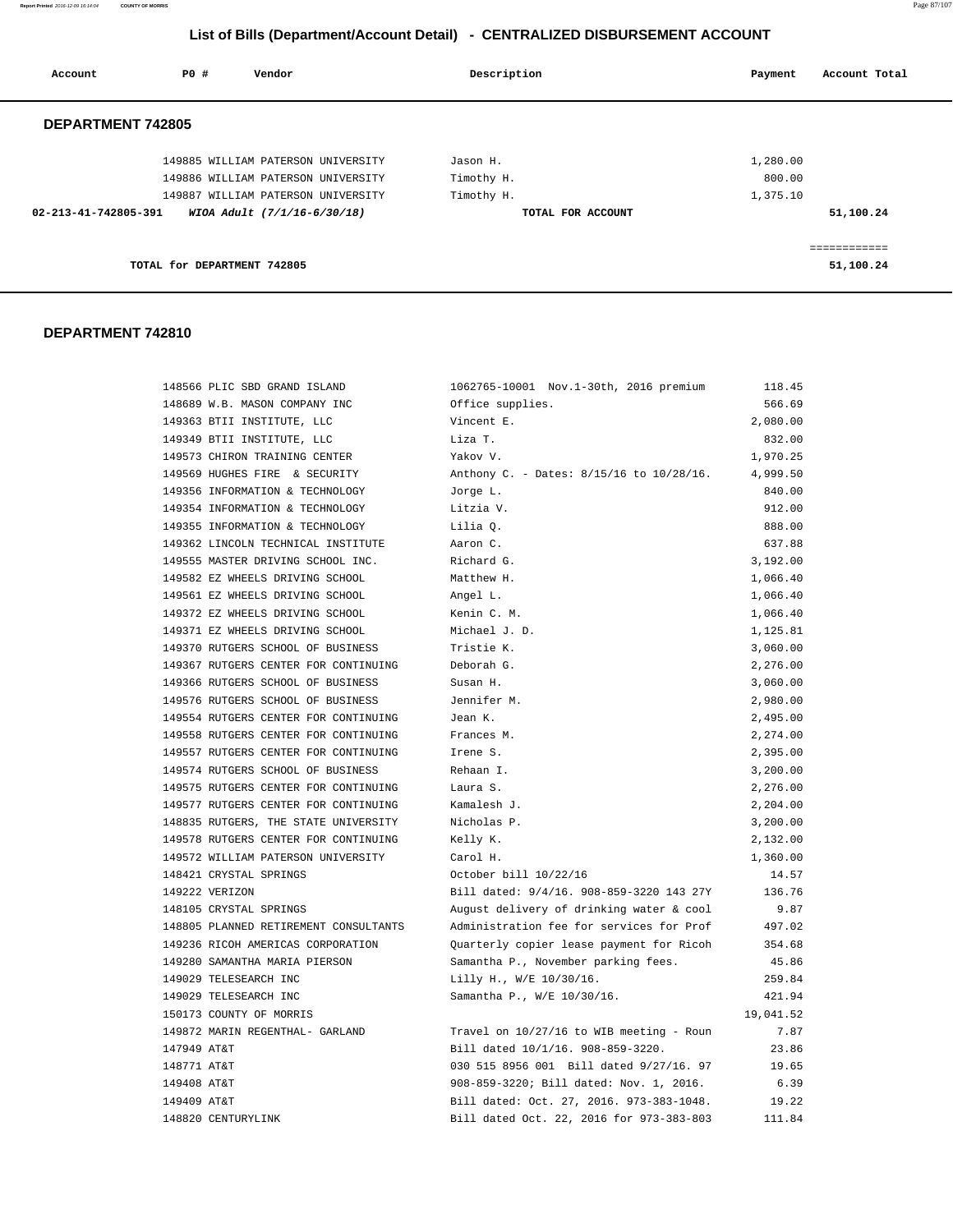| Account | P0 # | Vendor | Description | Payment | Account Total |
|---------|------|--------|-------------|---------|---------------|
|         |      |        |             |         |               |

## **DEPARTMENT 742810**

| 02-213-41-742810-391 | 149942 WILLIAM PATERSON UNIVERSITY Jeff N.<br>WIOA Dislocated Worker (7/1/16-6/30/18) | TOTAL FOR ACCOUNT                               | 800.00<br>110,691.47 |
|----------------------|---------------------------------------------------------------------------------------|-------------------------------------------------|----------------------|
|                      | 149883 WILLIAM PATERSON UNIVERSITY                                                    | Jeff N.                                         | 880.00               |
|                      | 150192 RUTGERS, THE STATE UNIVERSITY                                                  | Yamile G.                                       | 3,200.00             |
|                      | 150188 NORTHAMPTON COMMUNITY COLLEGE                                                  | Kurt N.                                         | 4,000.00             |
|                      | 150190 NATIONAL CAREER INSTITUTE                                                      | Kingsley D.                                     | 3,200.00             |
|                      | 149930 EZ WHEELS DRIVING SCHOOL Ydi C.                                                |                                                 | 900.48               |
|                      | 150553 COUNTY OF MORRIS                                                               | ALL OF DECEMBER 2016 METERED MAIL               | 341.52               |
|                      | 149607 NEW JERSEY HERALD                                                              | NJ Herald; Legal Ad for Local Plan              | 13.63                |
|                      | 149933 BTII INSTITUTE, LLC Wincent E.                                                 |                                                 | 400.00               |
|                      | 149926 AVTECH INSTITUTE                                                               | Anil P.                                         | 1,440.00             |
|                      | 149925 AVTECH INSTITUTE                                                               | Christopher D.                                  | 1,860.00             |
|                      | 149921 AVTECH INSTITUTE                                                               | Greq Y.                                         | 1,717.33             |
|                      | 149916 AVTECH INSTITUTE                                                               | Lana S.                                         | 504.00               |
|                      | 149910 AVTECH INSTITUTE                                                               | Sharon K.                                       | 1,344.00             |
|                      | 149907 AVTECH INSTITUTE                                                               | Jeffrey R.                                      | 1,686.67             |
|                      | 149879 AVTECH INSTITUTE                                                               | Regina K.                                       | 1,808.00             |
|                      | 149875 AVTECH INSTITUTE                                                               | Sandra P.                                       | 1,512.00             |
|                      | 149913 AVTECH INSTITUTE                                                               | Shirley G.                                      | 2,208.00             |
|                      | 150329 LILLY HYMOWITZ                                                                 | December monthly parking pass.                  | 35.25                |
|                      | 149873 AVTECH INSTITUTE                                                               | Gerald D.                                       | 2,240.00             |
|                      | 149918 AVTECH INSTITUTE                                                               | Kevin H.                                        | 1,866.67             |
|                      | 150434 SARINA DOSSANTOS                                                               | Travel for 10/27/16 & reimbursement of s        | 71.61                |
|                      | 150389 INFORMATION & TECHNOLOGY                                                       | Kenneth K.                                      | 1,070.00             |
|                      | 150388 EZ WHEELS DRIVING SCHOOL                                                       | Dorent F.                                       | 1,119.72             |
|                      | 149410 VERIZON                                                                        | $908-859-3220$ - Bill Dated: $11/4/16$ . 136.05 |                      |
|                      | 149563 TELESEARCH INC                                                                 | Samantha M.P., W/E 11/6/16. 394.09              |                      |
|                      | 149563 TELESEARCH INC                                                                 | Lilly H., W/E 11/6/16.                          | 281.71               |
|                      | 149451 TELESEARCH INC                                                                 | Samantha M. P., W/E 11/13/16.                   | 247.04               |
|                      |                                                                                       |                                                 |                      |

**TOTAL for DEPARTMENT 742810** 110,691.47

#### **DEPARTMENT 742820**

| TOTAL for DEPARTMENT 742820                         |                   | 7,191.52 |
|-----------------------------------------------------|-------------------|----------|
| WIOA Youth (7/1/16-6/30/18)<br>02-213-41-742820-391 | TOTAL FOR ACCOUNT | 7,191.52 |
| 150329 LILLY HYMOWITZ                               |                   | 9.00     |
| 148105 CRYSTAL SPRINGS                              |                   | 2.52     |
| 149373 SUSSEX COUNTY COMMUNITY COLLEGE              | Klarissa C.       | 2,620.00 |
| 149566 PHILLIPSBURG SCHOOL BASED                    | John T.           | 2,736.00 |
| 149566 PHILLIPSBURG SCHOOL BASED                    | Brittney H.       | 1,824.00 |
|                                                     |                   |          |

============

 **Reach Program** 

150173 COUNTY OF MORRIS 9,278.73

 **02-213-41-751705-391 REACH Program (7/1/16-6/30/17) TOTAL FOR ACCOUNT 9,278.73**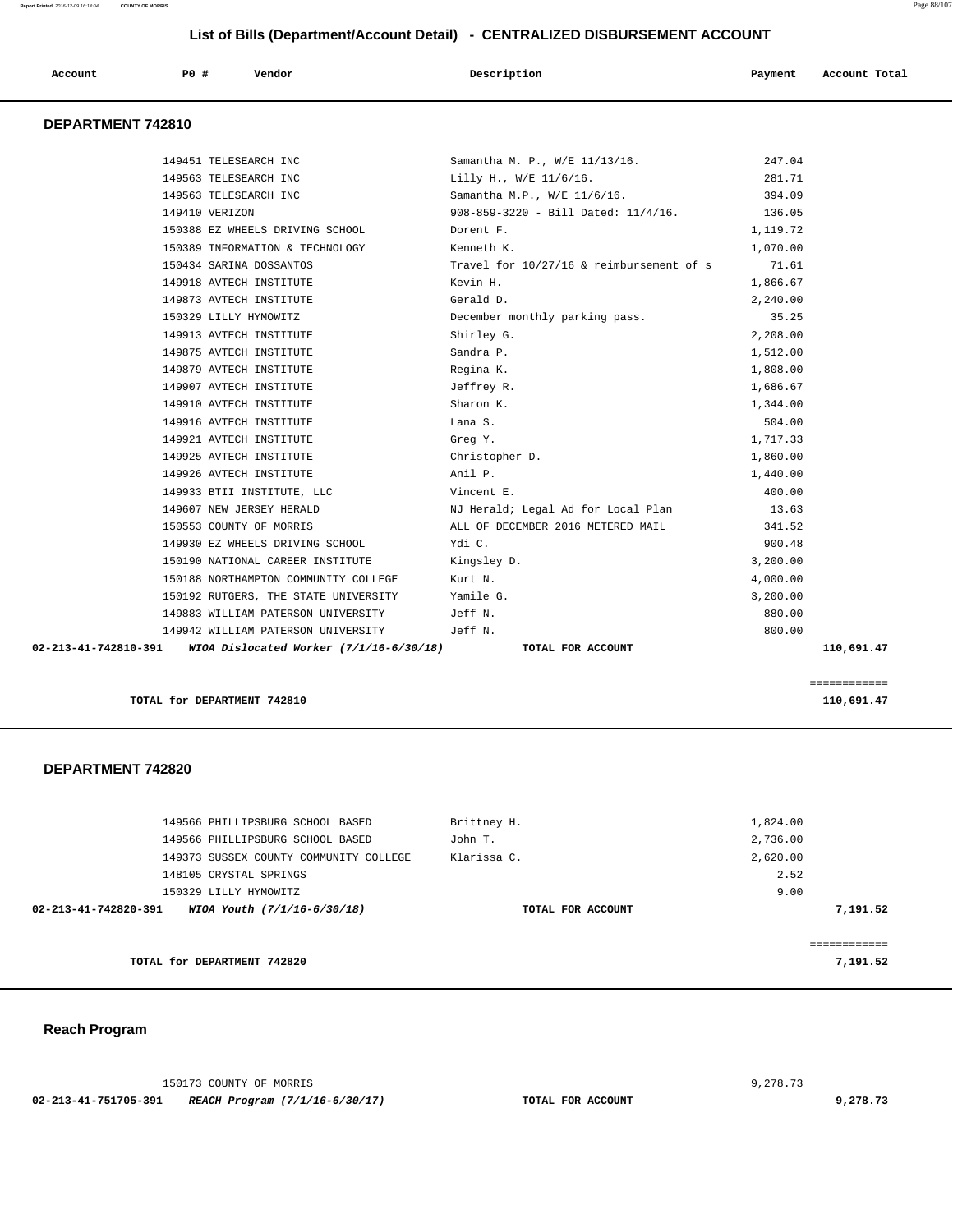**Report Printed** 2016-12-09 16:14:04 **COUNTY OF MORRIS** Page 89/107

# **List of Bills (Department/Account Detail) - CENTRALIZED DISBURSEMENT ACCOUNT**

| Account              | PO#                     | Vendor                         | Description       | Payment | Account Total             |
|----------------------|-------------------------|--------------------------------|-------------------|---------|---------------------------|
| <b>Reach Program</b> |                         |                                |                   |         |                           |
| 02-213-41-751705-392 |                         | REACH Program (7/1/16-6/30/17) | TOTAL FOR ACCOUNT |         | 8,766.43                  |
|                      | TOTAL for Reach Program |                                |                   |         | ============<br>18,045.16 |

#### **DEPARTMENT 752635**

| 149547 FAMILY INTERVENTION                                   | October 2016-FC-1614 Family Crisis Inter | 19,905.00 |
|--------------------------------------------------------------|------------------------------------------|-----------|
| $SCP-Family Court (1/1/16-12/31/16)$<br>02-213-41-752635-392 | TOTAL FOR ACCOUNT                        | 19,905.00 |
|                                                              |                                          |           |
|                                                              |                                          |           |
| TOTAL for DEPARTMENT 752635                                  |                                          | 19,905.00 |
|                                                              |                                          |           |

#### **DEPARTMENT 754710**

|                      | 149545 HOMELESS SOLUTIONS, INC.           | 01-FY-SSH-1701 Family Shelter Program    | 23,472.00 |            |
|----------------------|-------------------------------------------|------------------------------------------|-----------|------------|
| 02-213-41-754710-391 | Social Srvcs for Hmlss $(7/1/16-6/30/17)$ | TOTAL FOR ACCOUNT                        |           | 23,472.00  |
|                      | 149545 HOMELESS SOLUTIONS, INC.           | 01-FY-SSH-1701 Single Women Individual - | 15,399.00 |            |
|                      | 149548 FAMILY PROMISE OF                  | 01-SSH-1702 State- Emergency Shelter, Ou | 43,526.00 |            |
|                      | 149546 FAMILY PROMISE OF                  | 01-SSH-1702 Intensive Case Management 7/ | 21,426.98 |            |
| 02-213-41-754710-392 | Social Srvcs for Hmlss $(7/1/16-6/30/17)$ | TOTAL FOR ACCOUNT                        |           | 80,351.98  |
|                      |                                           |                                          |           |            |
|                      |                                           |                                          |           |            |
|                      | TOTAL for DEPARTMENT 754710               |                                          |           | 103,823.98 |

# **Chapter 51**

| TOTAL for Chapter 51                                 |                                       | 5,974.00  |
|------------------------------------------------------|---------------------------------------|-----------|
|                                                      |                                       |           |
| 02-213-41-757605-392<br>Chapter 51 (1/1/16-12/31/16) | TOTAL FOR ACCOUNT                     | 5,974.00  |
| 149812 CURA INC.                                     | Residential bed days - October 2016   | 720.00    |
| 149811 FREEDOM HOUSE INC.                            | Less client share                     | $-250.00$ |
| 149811 FREEDOM HOUSE INC.                            | Halfway House bed days - October 2016 | 5,504.00  |

|        | 234.50 | Countywide Unencumbered/Supplemental - 2                      | 149375 SODEXO INC & AFFILIATES                                               |                      |
|--------|--------|---------------------------------------------------------------|------------------------------------------------------------------------------|----------------------|
| 582.49 | 347.99 | Unencumbered - 2016 - Food for Morris Co<br>TOTAL FOR ACCOUNT | 149459 LONGFELLOWS SANDWICH DELI<br>Municipal Alliance $(1/1/16 - 12/31/16)$ | 02-213-41-758610-394 |
|        |        |                                                               |                                                                              |                      |
| 582.49 |        |                                                               | TOTAL for DEPARTMENT 758610                                                  |                      |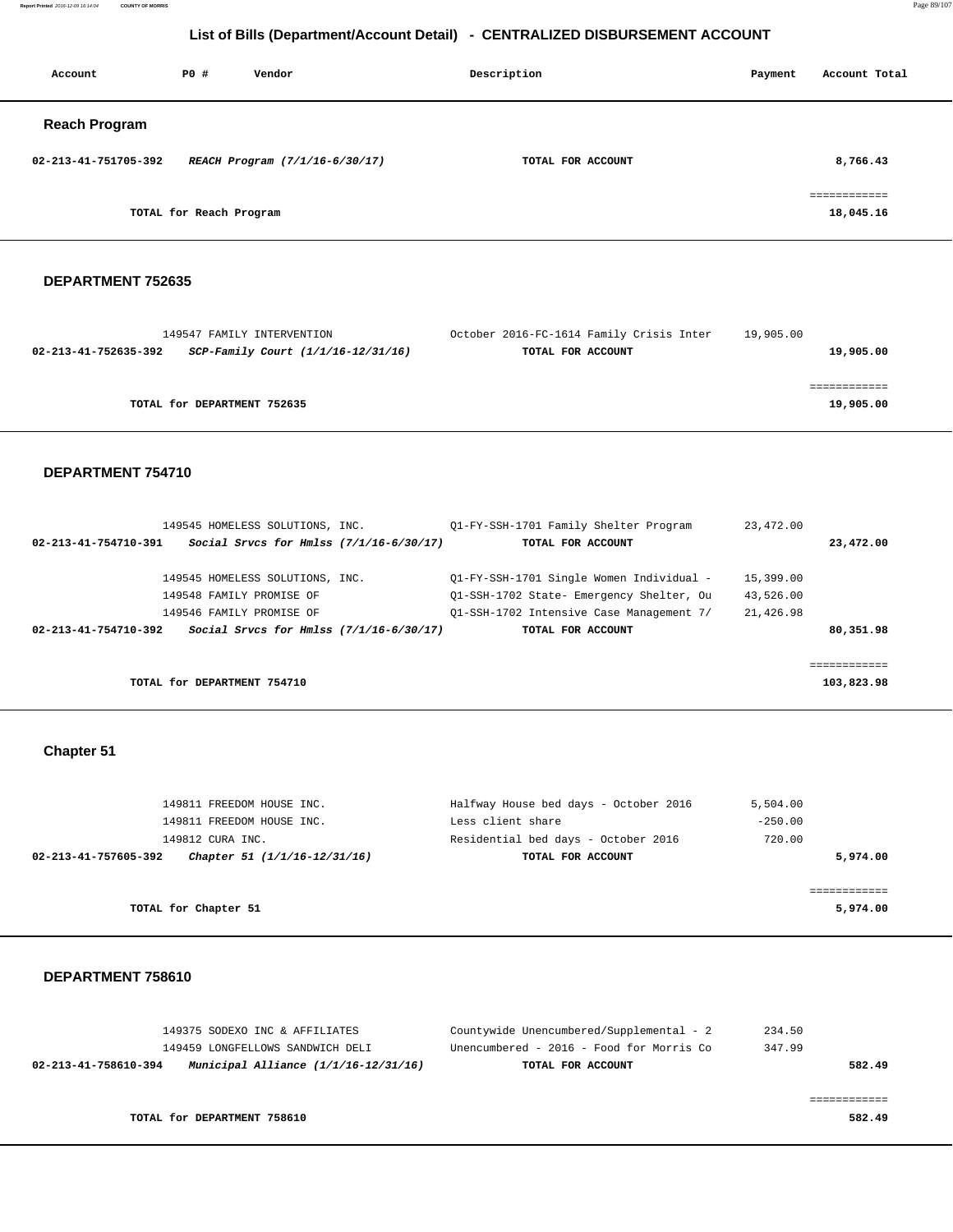**Report Printed** 2016-12-09 16:14:04 **COUNTY OF MORRIS** Page 90/107

# **List of Bills (Department/Account Detail) - CENTRALIZED DISBURSEMENT ACCOUNT**

| Account              | PO#                         | Vendor                                                           | Description                                                   | Payment | Account Total          |
|----------------------|-----------------------------|------------------------------------------------------------------|---------------------------------------------------------------|---------|------------------------|
| DEPARTMENT 758710    |                             |                                                                  |                                                               |         |                        |
| 02-213-41-758710-392 |                             | 149503 ROCKAWAY BOROUGH<br>Municipal Alliance $(7/1/16-6/30/17)$ | Rockaway Borough Municipal Alliance Fisc<br>TOTAL FOR ACCOUNT | 900.00  | 900.00                 |
|                      | TOTAL for DEPARTMENT 758710 |                                                                  |                                                               |         | ============<br>900.00 |

#### **DEPARTMENT 771610**

| 139733 VERIZON WIRELESS                                          | Otterbox Commuter                        | 188.91   |
|------------------------------------------------------------------|------------------------------------------|----------|
| 139733 VERIZON WIRELESS                                          | Jaybird-x2-premium wireless earbuds*** B | 1,349.91 |
| Multi-Juriscd Task Force(7/1/15-6/30/16)<br>02-213-41-771610-391 | TOTAL FOR ACCOUNT                        | 1,538.82 |
|                                                                  |                                          |          |
|                                                                  |                                          |          |
| TOTAL for DEPARTMENT 771610                                      |                                          | 1,538.82 |

#### **DEPARTMENT 783610**

| 02-213-41-783610-391 |                                | SART/SANE Program 10/1/15-9/30/16Ex10/15 | TOTAL FOR ACCOUNT                        |        | 807.90 |
|----------------------|--------------------------------|------------------------------------------|------------------------------------------|--------|--------|
|                      | 146437 HEWLETT-PACKARD COMPANY |                                          | HP952 Yellow Original Ink Cartridge (LOS | 57.60  |        |
|                      | 146437 HEWLETT-PACKARD COMPANY |                                          | HP952 Cyan Original Ink Cartridge (LOS49 | 57.60  |        |
|                      | 146437 HEWLETT-PACKARD COMPANY |                                          | HP952 Magenta Original Ink Cartridge (LO | 57.60  |        |
|                      | 146437 HEWLETT-PACKARD COMPANY |                                          | HP952XL High Yield Black Original Ink (F | 235.14 |        |
|                      | 146437 HEWLETT-PACKARD COMPANY |                                          | HP OfficeJet Pro 8210 Printer (D9L64A#B1 | 399.96 |        |

**TOTAL for DEPARTMENT 783610** 807.90

#### **DEPARTMENT 784820**

| TOTAL for DEPARTMENT 784820                         |                                         | 33,755.68 |
|-----------------------------------------------------|-----------------------------------------|-----------|
|                                                     |                                         |           |
| 02-213-41-784820-391<br>FFY15 UASI (9/1/15-8/31/18) | TOTAL FOR ACCOUNT                       | 33,755.68 |
| 147815 ARAMSCO                                      | Parts and quantities per attached Quote | 2,955.68  |
| 149601 TECHLINE TECHNOLOGIES, INC.                  | 11/2-3/16 TECC Section 19741            | 14,000.00 |
| 149601 TECHLINE TECHNOLOGIES, INC.                  | 10/8-9/16 TECC Section 19755            | 14,000.00 |
| 149601 TECHLINE TECHNOLOGIES, INC.                  | 10/1/16 B-Con Section 19841             | 2,800.00  |

| 148102 SOLAR TECHNOLOGY INC.                        | VMS (Sign Boards) preventive maintenance | 1,320.00  |
|-----------------------------------------------------|------------------------------------------|-----------|
| 147175 CRA, INC.                                    | Training provided per attached proposal  | 49,500.00 |
| FFY16 UASI (9/1/16-8/31/19)<br>02-213-41-784920-391 | TOTAL FOR ACCOUNT                        | 50,820.00 |
|                                                     |                                          |           |
|                                                     |                                          |           |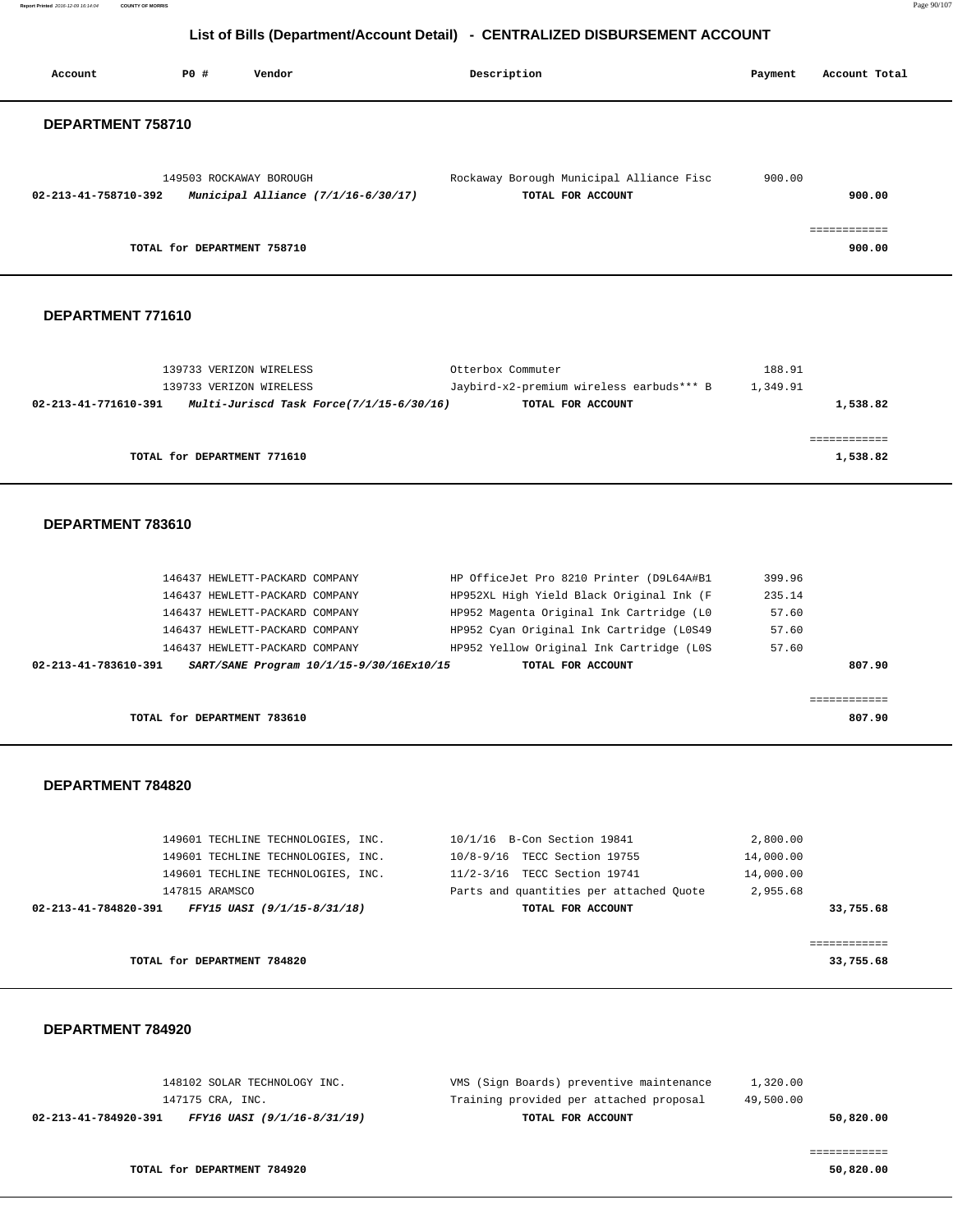**Report Printed** 2016-12-09 16:14:04 **COUNTY OF MORRIS** Page 91/107

# **List of Bills (Department/Account Detail) - CENTRALIZED DISBURSEMENT ACCOUNT**

| Account              | P0#<br>Vendor                                                                                                                                            | Description                                                                                                         | Account Total<br>Payment                          |
|----------------------|----------------------------------------------------------------------------------------------------------------------------------------------------------|---------------------------------------------------------------------------------------------------------------------|---------------------------------------------------|
| <b>MAPS</b>          |                                                                                                                                                          |                                                                                                                     |                                                   |
| 02-213-41-786505-394 | 148534 W.B. MASON COMPANY INC<br>149536 TAYLOR & FRIEDBERG, LLC<br>149757 W.B. MASON COMPANY INC<br>150381 TOWNSHIP OF ROXBURY<br>MAPS (1/1/15-12/31/15) | ORD#SO40698939 9/7/16<br>public hrg MAPS<br>so04242731 11/1/16<br>SCADRTAP SUBGRANT#sc 3Q 2016<br>TOTAL FOR ACCOUNT | 522.52<br>283.75<br>14.56<br>1,527.75<br>2,348.58 |
|                      | TOTAL for MAPS                                                                                                                                           |                                                                                                                     | ------------<br>2,348.58                          |
| DEPARTMENT 786625    |                                                                                                                                                          |                                                                                                                     |                                                   |

|                      | TOTAL for DEPARTMENT 786625       |                                   | 416.23 |
|----------------------|-----------------------------------|-----------------------------------|--------|
|                      |                                   |                                   |        |
| 02-213-41-786625-394 | MAPS (1/1/16-12/31/16)            | TOTAL FOR ACCOUNT                 | 416.23 |
|                      | 149690 RICOH AMERICAS CORPORATION | Cont. 16577 Per. 10/1/16-12/31/16 | 416.23 |

## **POLICE & FIRE TRAINING GRANT**

| 147207 STATE TOXICOLOGY LABORATORY                                | Drug Testing      | 2,079.28 |
|-------------------------------------------------------------------|-------------------|----------|
| Police & Fire Training $(7/1/10-6/30/15)$<br>02-213-41-803105-392 | TOTAL FOR ACCOUNT | 2,079.28 |
|                                                                   |                   |          |
|                                                                   |                   |          |
| TOTAL for POLICE & FIRE TRAINING GRANT                            |                   | 2,079.28 |

## **Police & Fire Training**

| Drug Testing -Split Account | 1,340.72 |
|-----------------------------|----------|
| TOTAL FOR ACCOUNT           | 1,340.72 |
|                             |          |
|                             |          |
|                             | 1,340.72 |
|                             |          |

|                      | 149594 KONKUS CORPORATION                | Replacement of Bridge No. 1400-121 on Ri | 43,261.44 |           |
|----------------------|------------------------------------------|------------------------------------------|-----------|-----------|
| 02-213-41-864603-392 | Rdgdl AveBrg1400-121 (12/19/14-12/18/16) | TOTAL FOR ACCOUNT                        |           | 43,261.44 |
|                      |                                          |                                          |           |           |
|                      |                                          |                                          |           |           |
|                      | TOTAL for DEPARTMENT 864603              |                                          |           | 43,261.44 |
|                      |                                          |                                          |           |           |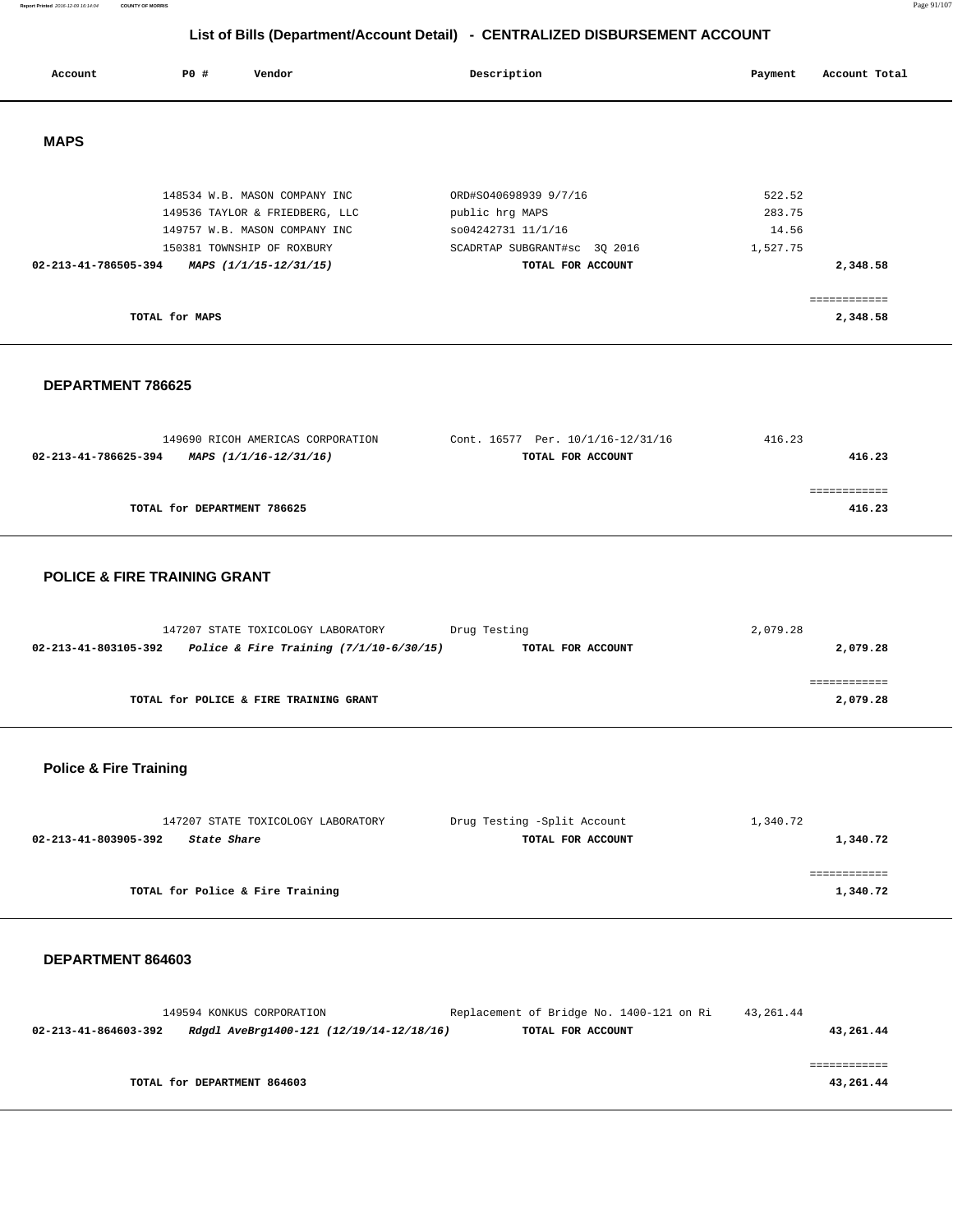| Account              | PO#                         | Vendor                                 | Description                              | Payment   | Account Total |
|----------------------|-----------------------------|----------------------------------------|------------------------------------------|-----------|---------------|
|                      |                             |                                        |                                          |           |               |
|                      |                             | 150386 GREENMAN PEDERSEN INC           | Construction Inspection Services for Sus | 23,576.52 |               |
| 02-213-41-864607-391 |                             | Sussex(CR617)STP-0350 (9/8/14-3/18/18) | TOTAL FOR ACCOUNT                        |           | 23,576.52     |
|                      |                             |                                        |                                          |           |               |
|                      | TOTAL for DEPARTMENT 864607 |                                        |                                          |           | 23,576.52     |

#### **DEPARTMENT 864680**

| 150354 TRAC          |                                         | Hibernia Stickle Ogden Railroad Crossing | 101,919.58 |            |
|----------------------|-----------------------------------------|------------------------------------------|------------|------------|
| 02-213-41-864680-391 | RGrdCrss/STP-C00S(680)(8/20/14-8/20/16) | TOTAL FOR ACCOUNT                        |            | 101,919.58 |
|                      |                                         |                                          |            |            |
|                      |                                         |                                          |            |            |
|                      | TOTAL for DEPARTMENT 864680             |                                          |            | 101,919.58 |
|                      |                                         |                                          |            |            |

#### **DEPARTMENT 864681**

|                      | 150354 TRAC                              | Hibernia Stickle Ogden Railroad Crossing | 272,980.01 |
|----------------------|------------------------------------------|------------------------------------------|------------|
| 02-213-41-864681-391 | Hibernia Rckwy C00S(681)(9/10/14-9/9/16) | TOTAL FOR ACCOUNT                        | 272,980.01 |
|                      |                                          |                                          |            |
|                      |                                          |                                          |            |

**TOTAL for DEPARTMENT 864681 272,980.01**

|                      | 149591 TRANSYSTEMS CORPORATION           | Preliminary Design Services for Replacem | 7,913.95 |
|----------------------|------------------------------------------|------------------------------------------|----------|
| 02-213-41-864690-391 | Openaki Br STP-C00S(690) (9/9/14-9/9/16) | TOTAL FOR ACCOUNT                        | 7,913.95 |
|                      |                                          |                                          |          |
|                      |                                          |                                          |          |
|                      | TOTAL for DEPARTMENT 864690              |                                          | 7,913.95 |
|                      |                                          |                                          |          |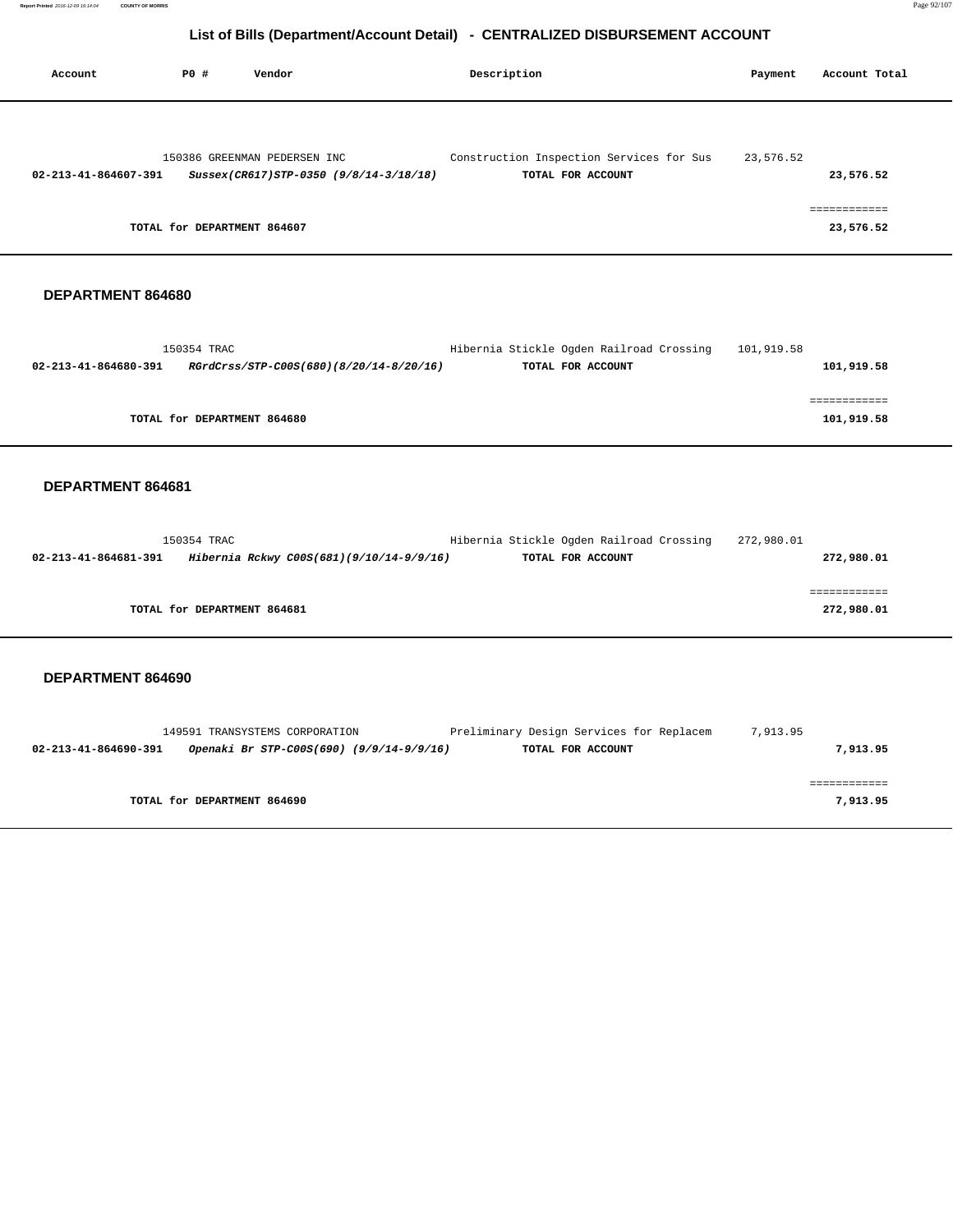| Report Printed 2016-12-09 16:14:04 | <b>COUNTY OF MORRIS</b> | Page 93/107 |
|------------------------------------|-------------------------|-------------|
|                                    |                         |             |

| Description                                                                                              | Payment            | Account Total            |  |  |  |  |  |
|----------------------------------------------------------------------------------------------------------|--------------------|--------------------------|--|--|--|--|--|
| <b>County Capital</b><br><b>Improvemnts Historic Speedwell</b>                                           |                    |                          |  |  |  |  |  |
| Arcitectural SS - Addtl SS: Progress Bil<br>TOTAL FOR ACCOUNT                                            | 2,375.00           | 2,375.00                 |  |  |  |  |  |
|                                                                                                          |                    | ============<br>2,375.00 |  |  |  |  |  |
|                                                                                                          |                    |                          |  |  |  |  |  |
| TOTAL FOR ACCOUNT                                                                                        | 9,000.00           | 9,000.00<br>============ |  |  |  |  |  |
|                                                                                                          |                    | 9,000.00                 |  |  |  |  |  |
|                                                                                                          |                    |                          |  |  |  |  |  |
| X-48894 Ralphie Nelson<br>TOTAL FOR ACCOUNT                                                              | 50.00              | 50.00                    |  |  |  |  |  |
|                                                                                                          |                    | ============<br>50.00    |  |  |  |  |  |
|                                                                                                          |                    |                          |  |  |  |  |  |
| October 2016 legal services - Greystone<br>Professional Services rendered for the G<br>TOTAL FOR ACCOUNT | 268.40<br>5,143.86 | 5,412.26                 |  |  |  |  |  |
|                                                                                                          |                    | ============<br>5,412.26 |  |  |  |  |  |
|                                                                                                          |                    |                          |  |  |  |  |  |

# **Bridge Design/Const Var Cty Br**

| 149504 T.Y. LIN INTERNATIONAL                 | Replacement of the Ridgedale Avenue Brid | 7,678.58 |
|-----------------------------------------------|------------------------------------------|----------|
| Miscellaneous - Other<br>04-216-55-953089-909 | TOTAL FOR ACCOUNT                        | 7,678.58 |
|                                               |                                          |          |
|                                               |                                          |          |
| TOTAL for Bridge Design/Const Var Cty Br      |                                          | 7,678.58 |
|                                               |                                          |          |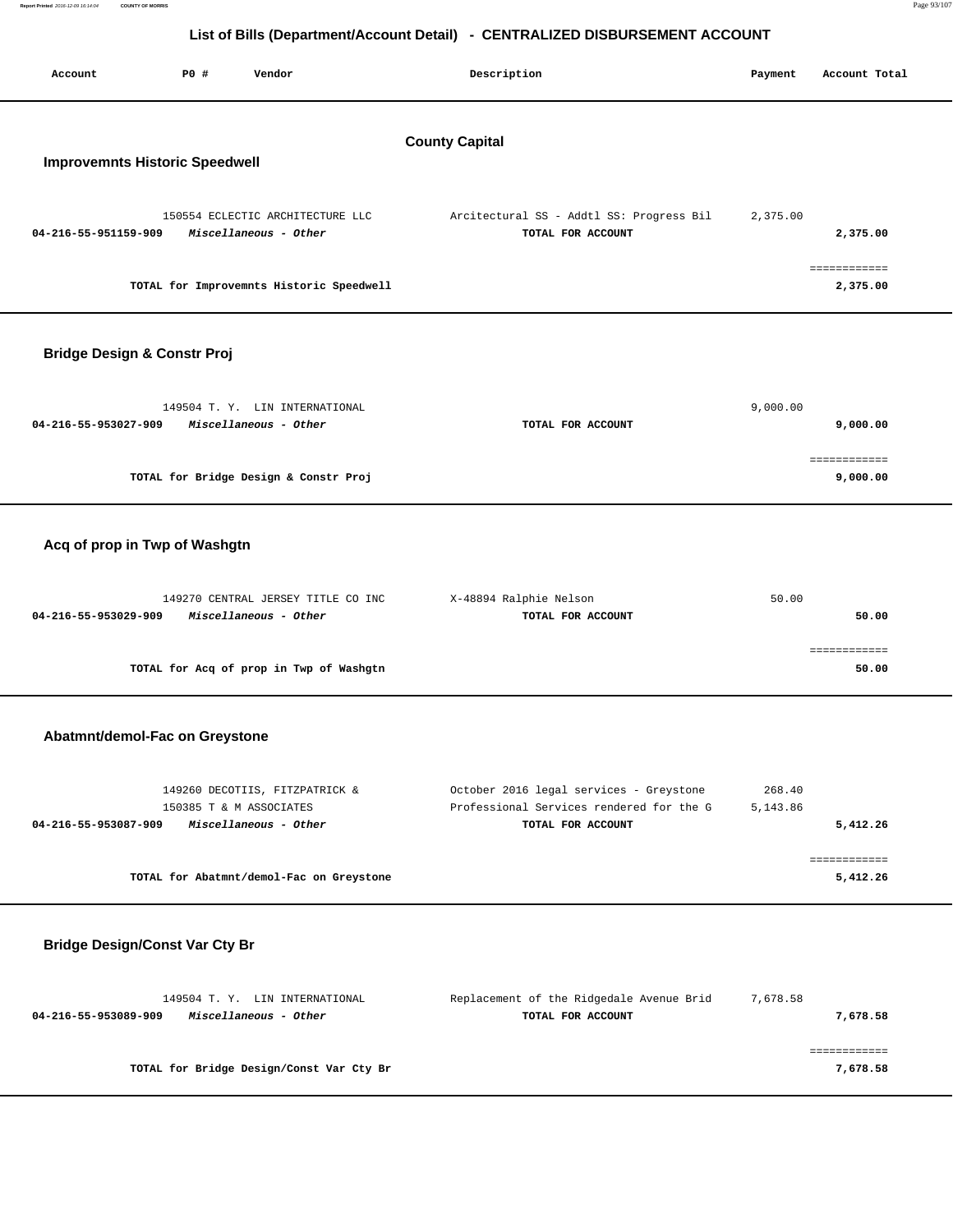| Account              | PO# | Vendor                                   | Description                              | Payment  | Account Total |
|----------------------|-----|------------------------------------------|------------------------------------------|----------|---------------|
|                      |     |                                          |                                          |          |               |
|                      |     | 136374 MALICK AND SCHERER PC             | County Bridge Maintenance Easement Revie | 360.00   |               |
|                      |     | 136375 MALICK AND SCHERER PC             | County Right of Way Dedication & Multi E | 1,260.00 |               |
| 04-216-55-953178-909 |     | Miscellaneous - Other                    | TOTAL FOR ACCOUNT                        |          | 1,620.00      |
|                      |     |                                          |                                          |          | ============  |
|                      |     | TOTAL for Cty Road Drainage Improvements |                                          |          | 1,620.00      |

# **Bridge DesignConst varCty Loc**

|                      | 150556 MCMANIMON, SCOTLAND & BAUMANN LLC | PROFESSIONAL FEES FOR WORK IN RELATION T | 252.52     |            |
|----------------------|------------------------------------------|------------------------------------------|------------|------------|
| 04-216-55-953184-909 | Miscellaneous - Other                    | TOTAL FOR ACCOUNT                        |            | 252.52     |
|                      |                                          |                                          |            |            |
|                      | 149594 KONKUS CORPORATION                |                                          | 62,102.49  |            |
|                      | 150394 RON-JON CONSTRUCTION CORP.        | Replacement of Bridge No. 706 on Ironia  | 122,454.82 |            |
| 04-216-55-953184-951 | Building & Improvements                  | TOTAL FOR ACCOUNT                        |            | 184,557.31 |
|                      |                                          |                                          |            |            |
|                      |                                          |                                          |            |            |
|                      | TOTAL for Bridge DesignConst varCty Loc  |                                          |            | 184,809.83 |
|                      |                                          |                                          |            |            |

## **DEPARTMENT 953225**

| 149031 R.S. KNAPP CO INC    |                                          | Plans & Specs for the Rehabof the Ridged | 214.52   |
|-----------------------------|------------------------------------------|------------------------------------------|----------|
|                             | 150556 MCMANIMON, SCOTLAND & BAUMANN LLC | PROFESSIONAL FEES FOR WORK IN RELATION T | 2,934.30 |
| 04-216-55-953225-909        | Bridge Design, Renov, Construc - Var Loc | TOTAL FOR ACCOUNT                        | 3,148.82 |
|                             |                                          |                                          |          |
|                             |                                          |                                          |          |
| TOTAL for DEPARTMENT 953225 |                                          |                                          | 3,148.82 |
|                             |                                          |                                          |          |

## **DEPARTMENT 953233**

|                      | 147877 BOROUGH OF MORRIS PLAINS      | Drainage Improvements on Littleton Road | 22,935.80 |
|----------------------|--------------------------------------|-----------------------------------------|-----------|
| 04-216-55-953233-951 | County Roadway Drainage Improvements | TOTAL FOR ACCOUNT                       | 22,935.80 |
|                      |                                      |                                         |           |
|                      |                                      |                                         |           |
|                      | TOTAL for DEPARTMENT 953233          |                                         | 22,935.80 |

|                             | 150556 MCMANIMON, SCOTLAND & BAUMANN LLC | PROFESSIONAL FEES FOR WORK IN RELATION T | 3,214.60 |
|-----------------------------|------------------------------------------|------------------------------------------|----------|
| 04-216-55-953259-909        | RenovCentrlAveComplx-StClare/NonprofMall | TOTAL FOR ACCOUNT                        | 3,214.60 |
|                             |                                          |                                          |          |
|                             |                                          |                                          |          |
| TOTAL for DEPARTMENT 953259 |                                          |                                          | 3,214.60 |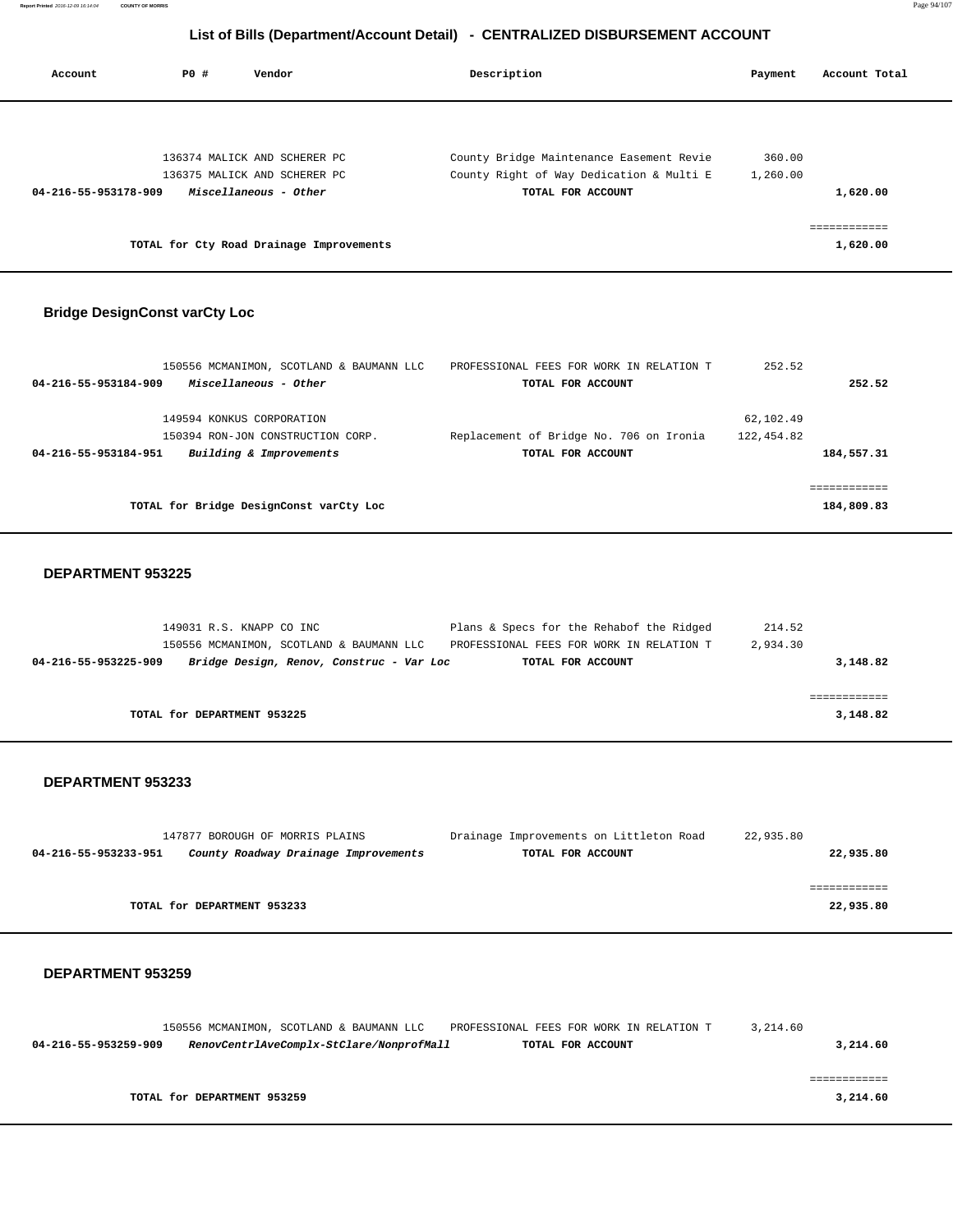| Account              | PO#                         | Vendor                                                                               | Description                                                                          | Payment               | Account Total |
|----------------------|-----------------------------|--------------------------------------------------------------------------------------|--------------------------------------------------------------------------------------|-----------------------|---------------|
|                      |                             |                                                                                      |                                                                                      |                       |               |
|                      |                             | 149584 CHERRY WEBER & ASSOC. PC                                                      | Clerk of the Works Agreement for the Con                                             | 8,904.00              |               |
|                      |                             | 149590 HAROLD E PELLOW & ASSOC INC<br>149587 KEEGAN TECHNOLOGY &                     | Combs Hollow Road Bridge Nos. 1400-714 &<br>Replacement of Bridge No. 1400-323 on Co | 5,280.50<br>135.00    |               |
|                      |                             | 149586 KELLER & KIRKPATRICK<br>150382 KELLER & KIRKPATRICK                           | Construction Inspection - Clerk of Works<br>Construction Inspection-Clerk of the Wor | 4,472.00<br>13,195.00 |               |
|                      |                             | 150556 MCMANIMON, SCOTLAND & BAUMANN LLC<br>150556 MCMANIMON, SCOTLAND & BAUMANN LLC | PROFESSIONAL FEES FOR WORK IN RELATION T<br>PROFESSIONAL FEES FOR WORK IN RELATION T | 6,815.57<br>373.79    |               |
|                      |                             | 150556 MCMANIMON, SCOTLAND & BAUMANN LLC<br>150556 MCMANIMON, SCOTLAND & BAUMANN LLC | PROFESSIONAL FEES FOR WORK IN RELATION T<br>PROFESSIONAL FEES FOR WORK IN RELATION T | 459.68<br>1,151.61    |               |
| 04-216-55-953269-909 |                             | Bridge Design/Constr - var locations                                                 | TOTAL FOR ACCOUNT                                                                    |                       | 40,787.15     |
|                      |                             |                                                                                      |                                                                                      |                       | ============  |
|                      | TOTAL for DEPARTMENT 953269 |                                                                                      |                                                                                      |                       | 40,787.15     |

 **DEPARTMENT 953270** 

 149589 KEEGAN TECHNOLOGY & Kenvil Avenue Roadway Resurfacing in Rox 547.00 149588 KEEGAN TECHNOLOGY & Howard Boulevard Realignment in Mt. Arli 547.00  **04-216-55-953270-909 Road Design/Construc - var locations TOTAL FOR ACCOUNT 1,094.00** ============ **TOTAL for DEPARTMENT 953270** 1,094.00

## **DEPARTMENT 953291**

|                      |                             | 149585 KELLER & KIRKPATRICK              |  |                   | General Engineering On Site Services - O | 14,336.00 |           |
|----------------------|-----------------------------|------------------------------------------|--|-------------------|------------------------------------------|-----------|-----------|
|                      |                             | 150383 KELLER & KIRKPATRICK              |  |                   | General Engineering On Site Services. Pr | 4,608.00  |           |
| 04-216-55-953291-909 |                             | Var Roadway Drainage Proj - Public Works |  | TOTAL FOR ACCOUNT |                                          |           | 18,944.00 |
|                      |                             |                                          |  |                   |                                          |           |           |
|                      | 149032 R.S. KNAPP CO INC    |                                          |  |                   | Plans and Specs for the Drainage Improve | 165.79    |           |
| 04-216-55-953291-951 |                             | Var Roadway Drainage Proj - Public Works |  | TOTAL FOR ACCOUNT |                                          |           | 165.79    |
|                      |                             |                                          |  |                   |                                          |           |           |
|                      |                             |                                          |  |                   |                                          |           |           |
|                      | TOTAL for DEPARTMENT 953291 |                                          |  |                   |                                          |           | 19,109.79 |
|                      |                             |                                          |  |                   |                                          |           |           |

#### **DEPARTMENT 953314**

| 148452 CONSOLIDATED STEEL<br>148452 CONSOLIDATED STEEL           | RE: COURT STREET/ 10-24-16 | 1,793.70<br>868.00 |
|------------------------------------------------------------------|----------------------------|--------------------|
| Repair/Rplcment/Upgrd VarEquip-BldgGrnds<br>04-216-55-953314-951 | TOTAL FOR ACCOUNT          | 2,661.70           |
|                                                                  |                            |                    |
| TOTAL for DEPARTMENT 953314                                      |                            | 2,661.70           |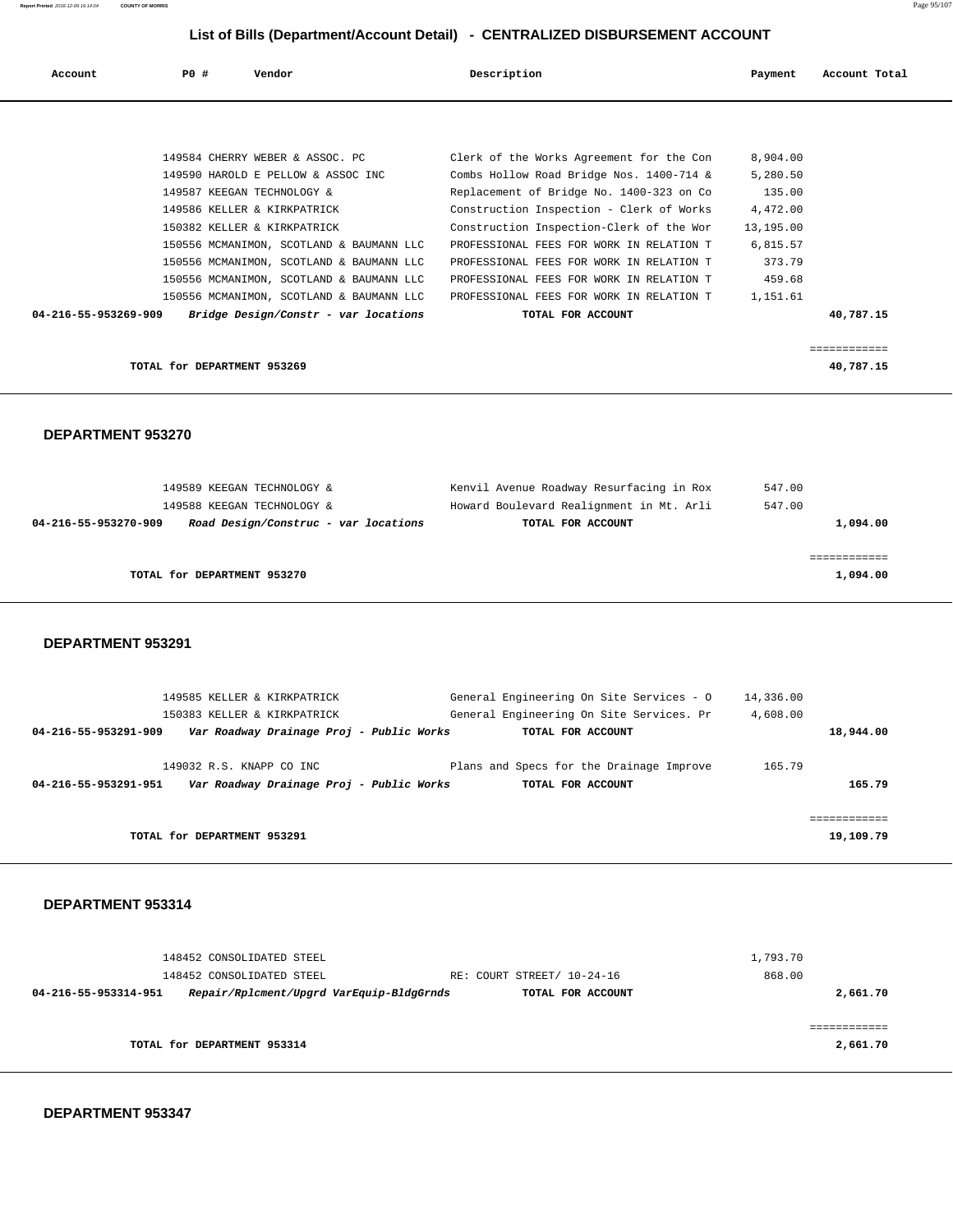**Report Printed** 2016-12-09 16:14:04 **COUNTY OF MORRIS** Page 96/107

# **List of Bills (Department/Account Detail) - CENTRALIZED DISBURSEMENT ACCOUNT**

| Account              | PO#                         | Vendor                               | Description       | Payment | Account Total            |
|----------------------|-----------------------------|--------------------------------------|-------------------|---------|--------------------------|
| DEPARTMENT 953347    |                             |                                      |                   |         |                          |
| 04-216-55-953347-951 |                             | HVAC-Replace or Repair Various Bldgs | TOTAL FOR ACCOUNT |         | 5,950.00                 |
|                      | TOTAL for DEPARTMENT 953347 |                                      |                   |         | ============<br>5,950.00 |

#### **DEPARTMENT 953348**

|                      | 150556 MCMANIMON, SCOTLAND & BAUMANN LLC | PROFESSIONAL FEES FOR WORK IN RELATION T | 684.33 |        |
|----------------------|------------------------------------------|------------------------------------------|--------|--------|
| 04-216-55-953348-909 | Various Roof Replace - County Wide       | TOTAL FOR ACCOUNT                        |        | 684.33 |
|                      |                                          |                                          |        |        |
|                      |                                          |                                          |        |        |
|                      | TOTAL for DEPARTMENT 953348              |                                          |        | 684.33 |

#### **DEPARTMENT 953349**

| 04-216-55-953349-956 | Various Bldging Repairs-County Wide |  | TOTAL FOR ACCOUNT                     |          | 7,946,00 |
|----------------------|-------------------------------------|--|---------------------------------------|----------|----------|
|                      | 147480 NEW JERSEY OVERHEAD DOOR LLC |  | RE: A&R - P2/ 08-18-16                | 640.00   |          |
|                      | 147480 NEW JERSEY OVERHEAD DOOR LLC |  | RE: WHARTON GARAGE/ 08-15-16          | 1,422.00 |          |
|                      | 147480 NEW JERSEY OVERHEAD DOOR LLC |  | RE: WHARTON GARAGE/ 08-11-16          | 640.00   |          |
|                      | 147480 NEW JERSEY OVERHEAD DOOR LLC |  | RE: COUNTY GARAGE/ 06-10-16           | 3,244.00 |          |
|                      | 147657 NEW JERSEY OVERHEAD DOOR LLC |  | RE: COUNTY GARAGE - DOOR 41/ 08-17-16 | 480.00   |          |
|                      | 147657 NEW JERSEY OVERHEAD DOOR LLC |  | RE: PSTA/ 04-15-16                    | 560.00   |          |
|                      | 147220 NEW JERSEY OVERHEAD DOOR LLC |  | RE: A&R - P2/ 07-25-16                | 960.00   |          |

**TOTAL for DEPARTMENT 953349 7,946.00**

#### **DEPARTMENT 953351**

|                      |                             | 150556 MCMANIMON, SCOTLAND & BAUMANN LLC | PROFESSIONAL FEES FOR WORK IN RELATION T | 421.71 |
|----------------------|-----------------------------|------------------------------------------|------------------------------------------|--------|
| 04-216-55-953351-909 |                             | Elevator Upgrades Various Cty Bldgs      | TOTAL FOR ACCOUNT                        | 421.71 |
|                      |                             |                                          |                                          |        |
|                      |                             |                                          |                                          |        |
|                      | TOTAL for DEPARTMENT 953351 |                                          |                                          | 421.71 |

| 148452 CONSOLIDATED STEEL                                          | RE: COUNTY GARAGE/ 10-30-16 | 7,706.30 |
|--------------------------------------------------------------------|-----------------------------|----------|
| Replace-Carpet, Flooring, etc Various Bldg<br>04-216-55-953352-951 | TOTAL FOR ACCOUNT           | 7,706.30 |
|                                                                    |                             |          |
|                                                                    |                             |          |
| TOTAL for DEPARTMENT 953352                                        |                             | 7,706.30 |
|                                                                    |                             |          |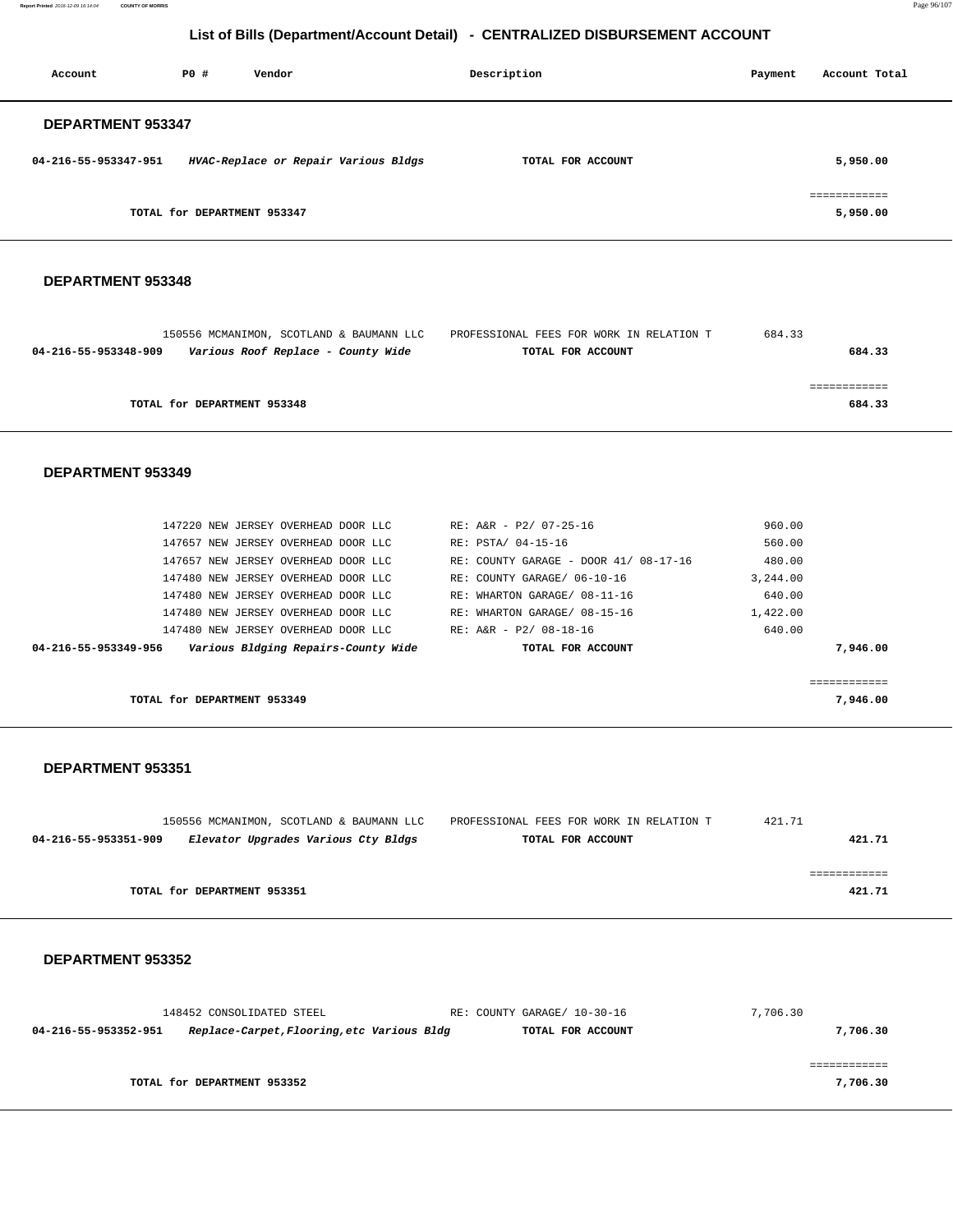| Account              | PO#                         | Vendor                                   | Description                              | Payment  | Account Total |
|----------------------|-----------------------------|------------------------------------------|------------------------------------------|----------|---------------|
|                      |                             |                                          |                                          |          |               |
|                      |                             | 148542 T & M ASSOCIATES                  | ASBESTOS ABATEMENT AT MORRIS COUNTY COUR | 5,709.73 |               |
|                      |                             | 150556 MCMANIMON, SCOTLAND & BAUMANN LLC | PROFESSIONAL FEES FOR WORK IN RELATION T | 2,128.76 |               |
| 04-216-55-953353-909 |                             | Various Improvements at Courthouse       | TOTAL FOR ACCOUNT                        |          | 7,838.49      |
|                      |                             |                                          |                                          |          |               |
|                      | TOTAL for DEPARTMENT 953353 |                                          |                                          |          | 7,838.49      |
|                      |                             |                                          |                                          |          |               |

#### **DEPARTMENT 953354**

|                      | 150556 MCMANIMON, SCOTLAND & BAUMANN LLC | PROFESSIONAL FEES FOR WORK IN RELATION T | 292.93 |
|----------------------|------------------------------------------|------------------------------------------|--------|
| 04-216-55-953354-909 | VOIP System-Electric & Emergency Power   | TOTAL FOR ACCOUNT                        | 292.93 |
|                      |                                          |                                          |        |
|                      |                                          |                                          |        |
|                      | TOTAL for DEPARTMENT 953354              |                                          | 292.93 |

#### **DEPARTMENT 953356**

| 149593 BOSWELL ENGINEERING INC                              | Professional Engineering Services for MC | 140.20 |
|-------------------------------------------------------------|------------------------------------------|--------|
| 149592 BOSWELL ENGINEERING INC                              | Professional Engineering Services for MC | 280.50 |
| Various Road-Designs & Construction<br>04-216-55-953356-909 | TOTAL FOR ACCOUNT                        | 420.70 |
|                                                             |                                          |        |
|                                                             |                                          |        |
| TOTAL for DEPARTMENT 953356                                 |                                          | 420.70 |
|                                                             |                                          |        |

## **DEPARTMENT 953357**

|                             | 150556 MCMANIMON, SCOTLAND & BAUMANN LLC | PROFESSIONAL FEES FOR WORK IN RELATION T | 3,989.85 |
|-----------------------------|------------------------------------------|------------------------------------------|----------|
| 04-216-55-953357-909        | Replace & Upgrade Various Bridges        | TOTAL FOR ACCOUNT                        | 3,989.85 |
|                             |                                          |                                          |          |
|                             |                                          |                                          |          |
| TOTAL for DEPARTMENT 953357 |                                          |                                          | 3,989.85 |
|                             |                                          |                                          |          |

#### **DEPARTMENT 953358**

|                      | 150556 MCMANIMON, SCOTLAND & BAUMANN LLC | PROFESSIONAL FEES FOR WORK IN RELATION T | 762.62 |
|----------------------|------------------------------------------|------------------------------------------|--------|
| 04-216-55-953358-909 | Replace & Upgrade Various Culverts       | TOTAL FOR ACCOUNT                        | 762.62 |
|                      |                                          |                                          |        |
|                      |                                          |                                          |        |
|                      | TOTAL for DEPARTMENT 953358              |                                          | 762.62 |
|                      |                                          |                                          |        |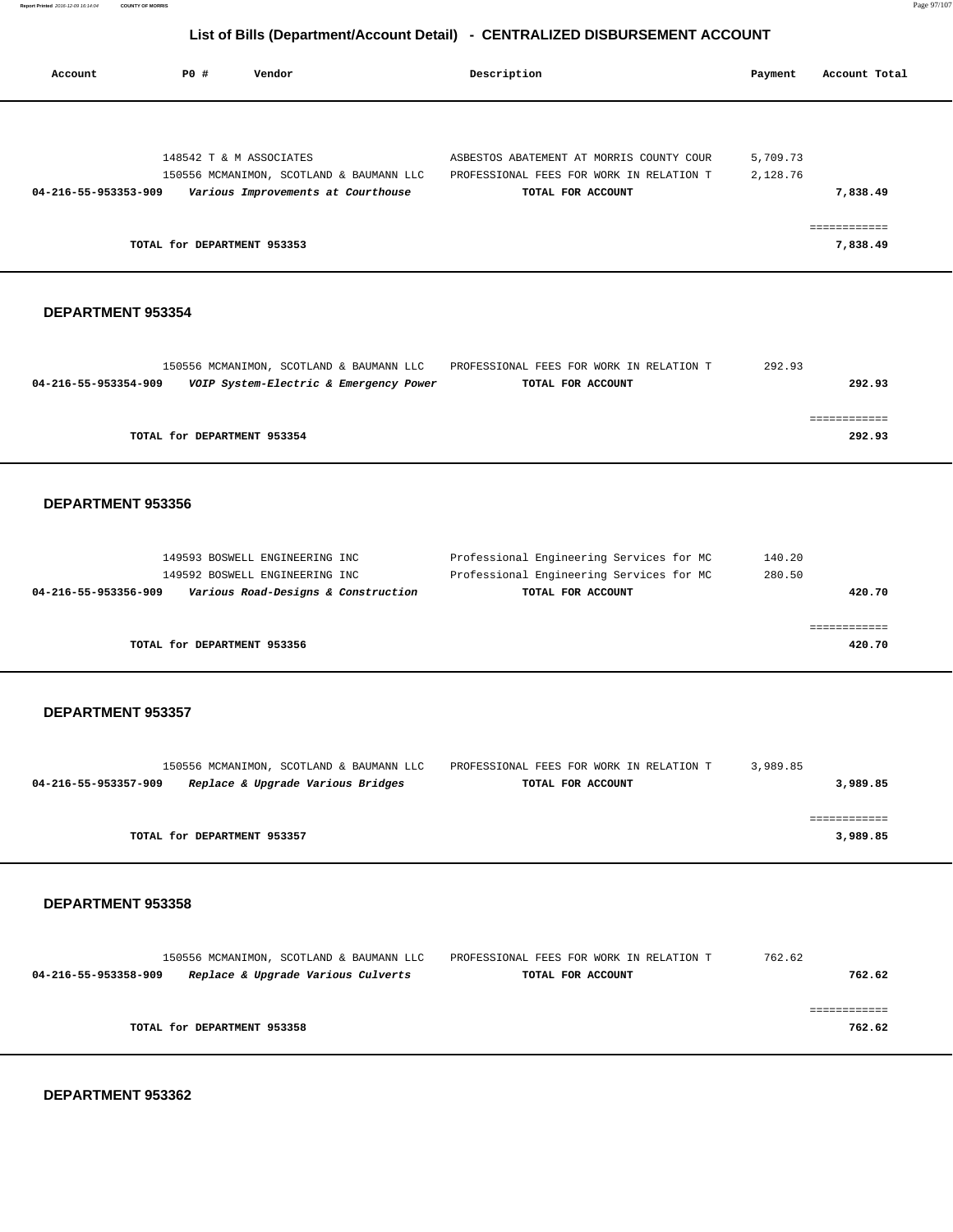**Report Printed** 2016-12-09 16:14:04 **COUNTY OF MORRIS** Page 98/107

# **List of Bills (Department/Account Detail) - CENTRALIZED DISBURSEMENT ACCOUNT**

| Account              | PO#                         | Vendor                                  | Description                              | Payment  | Account Total |
|----------------------|-----------------------------|-----------------------------------------|------------------------------------------|----------|---------------|
| DEPARTMENT 953362    |                             |                                         |                                          |          |               |
| 04-216-55-953362-909 |                             | Security Improvement AR Bldg/Courthouse | TOTAL FOR ACCOUNT                        |          | 2,356.03      |
|                      |                             | 143085 COMPLETE SECURITY SYSTEMS, INC.  | RE: SUPPLY AND INSTALL ADDITIONAL CAMERA | 6,454.00 |               |
|                      |                             | 149168 EXTEL COMMUNICATIONS             | RE: DOVER PROBATION/ PLEASE INSTALL 2 DU | 1,345.00 |               |
| 04-216-55-953362-951 |                             | Security Improvement AR Bldg/Courthouse | TOTAL FOR ACCOUNT                        |          | 7,799.00      |
|                      |                             |                                         |                                          |          | eessessesses  |
|                      | TOTAL for DEPARTMENT 953362 |                                         |                                          |          | 10,155.03     |

## **DEPARTMENT 953363**

| 146682 M-TEC CONSTRUCTION SERVICE LLC                      | Construction Inspection for Boonton Aven | 7,427.00     |
|------------------------------------------------------------|------------------------------------------|--------------|
| 146681 M-TEC CONSTRUCTION SERVICE LLC                      | Construction Inspection for Boonton Aven | 1,041.50     |
| 146352 CHERRY WEBER & ASSOC. PC                            | Construction Inspection Services - Mt Ho | 8,035.50     |
| 146353 CHERRY WEBER & ASSOC. PC                            | Construction Inspection Services - Cente | 1,639.00     |
| 149272 CENTRAL JERSEY TITLE CO INC                         | X-47595 Randolph Town Center Assoc       | 200.00       |
| 149272 CENTRAL JERSEY TITLE CO INC                         | X-49150 Carl Weber Green Properties      | 639.00       |
| 146489 CHERRY WEBER & ASSOC. PC                            | Construction Inspection Services - Kenvi | 4,091.00     |
| 150556 MCMANIMON, SCOTLAND & BAUMANN LLC                   | PROFESSIONAL FEES FOR WORK IN RELATION T | 522.72       |
| Paving & Resurfacing Various Roads<br>04-216-55-953363-909 | TOTAL FOR ACCOUNT                        | 23,595.72    |
|                                                            |                                          |              |
|                                                            |                                          | :=========== |
| TOTAL for DEPARTMENT 953363                                |                                          | 23,595.72    |

## **DEPARTMENT 953366**

| 149869 PERFORMANCE TRAILERS INC.<br>149869 PERFORMANCE TRAILERS INC. |                                          | 5' X 8' TRAILERS<br>SPARE TIRE 13" STEEL RIM | 1,790.00<br>90.00 |
|----------------------------------------------------------------------|------------------------------------------|----------------------------------------------|-------------------|
| 04-216-55-953366-957                                                 | Purchase Heavy Duty Crew Cab Truck Mosq. | TOTAL FOR ACCOUNT                            | 1,880.00          |
|                                                                      |                                          |                                              |                   |
| TOTAL for DEPARTMENT 953366                                          |                                          |                                              | 1,880.00          |

## **DEPARTMENT 953382**

|                      | 149299 R.S. KNAPP CO INC                | Plans & Specs for Railroad Projects in M | 254.98 |
|----------------------|-----------------------------------------|------------------------------------------|--------|
| 04-216-55-953382-940 | Road Resurfacing, MV arking lot, Railrd | TOTAL FOR ACCOUNT                        | 254.98 |
|                      |                                         |                                          |        |
|                      |                                         |                                          |        |
|                      | TOTAL for DEPARTMENT 953382             |                                          | 254.98 |

|                      | 149455 RFS COMMERCIAL, INC.        | WO78483/ RE: CH/ 11-15-16 | 3,399.58 |
|----------------------|------------------------------------|---------------------------|----------|
| 04-216-55-953383-940 | B&G Interior Building Improvements | TOTAL FOR ACCOUNT         | 3,399.58 |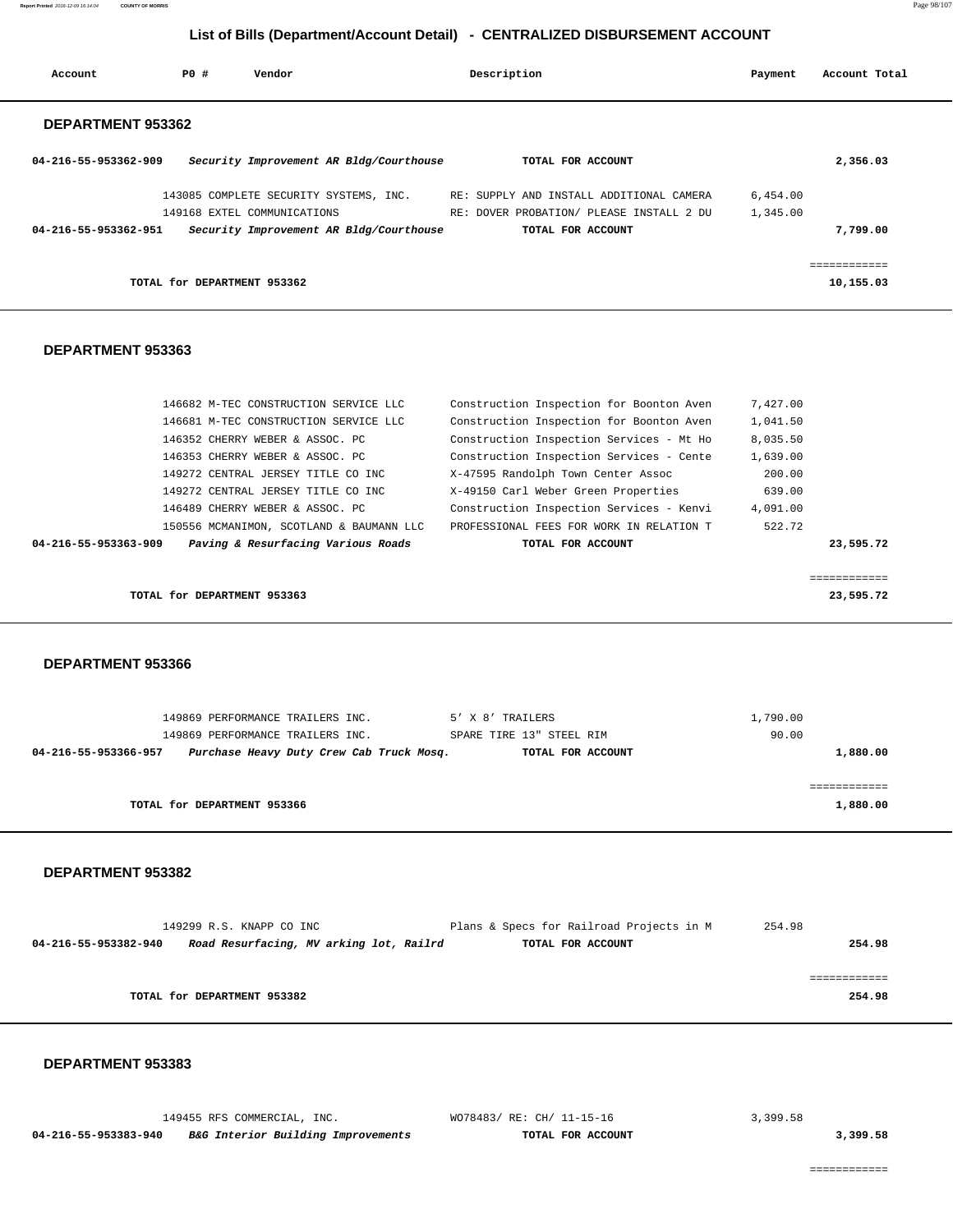| Account                  | PO#                         | Vendor | Description | Payment | Account Total |
|--------------------------|-----------------------------|--------|-------------|---------|---------------|
| <b>DEPARTMENT 953383</b> |                             |        |             |         |               |
|                          | TOTAL for DEPARTMENT 953383 |        |             |         | 3,399.58      |

 **DEPARTMENT 953384** 

| 150384 T & M ASSOCIATES                            |  | Professional Services Rendered for the G | 2,698.68 |
|----------------------------------------------------|--|------------------------------------------|----------|
| 04-216-55-953384-909<br>Greystone/CAC Improvements |  | TOTAL FOR ACCOUNT                        | 2,698.68 |
|                                                    |  |                                          |          |
|                                                    |  |                                          |          |
| TOTAL for DEPARTMENT 953384                        |  |                                          | 2,698.68 |
|                                                    |  |                                          |          |

 **DEPARTMENT 953385** 

| 147072 CARRIER CORPORATION                                     | RE:PSTA/ 09-29-16 |                   | 4,091.43 |
|----------------------------------------------------------------|-------------------|-------------------|----------|
| Replace Repair Upgrade HVAC Var. Build<br>04-216-55-953385-940 |                   | TOTAL FOR ACCOUNT | 4,091.43 |
|                                                                |                   |                   |          |
|                                                                |                   |                   |          |
| TOTAL for DEPARTMENT 953385                                    |                   |                   | 4,091.43 |
|                                                                |                   |                   |          |

## **DEPARTMENT 953387**

| TOTAL for DEPARTMENT 953387                        |                                          | 34,579.59 |
|----------------------------------------------------|------------------------------------------|-----------|
|                                                    |                                          |           |
| Various Bridge Replacement<br>04-216-55-953387-909 | TOTAL FOR ACCOUNT                        | 34,579.59 |
| 145900 VAN CLEEF ENGINEERING ASSOC                 | Construction Inspection Services Quote f | 25,785.00 |
| 143666 JOHNSON MIRMIRAN &                          | Structurally deficient repairs for Bridg | 2,084.49  |
| 149749 CHERRY WEBER & ASSOC. PC                    | Engineering Design Services for the Comp | 2,325.30  |
| 149777 CHERRY WEBER & ASSOC. PC                    | Engineering Design Services for Bridge   | 2,761.70  |
| 149269 CENTRAL JERSEY TITLE CO INC                 | Title #X-49017 - Valerie Schmidt         | 447.00    |
| 149269 CENTRAL JERSEY TITLE CO INC                 | Title #X-49016 - Joshua Wistuk           | 483.00    |
| 142537 VAN CLEEF ENGINEERING ASSOC                 | Repairs/Rehabilitation of County Route 5 | 693.10    |

#### **DEPARTMENT 953388**

| 138713 SAFETY- KLEEN SYSTEMS, INC.                       | JRI INDUSTRIES - TL-2 PARTS WASHER, MILD | 6,675.02 |
|----------------------------------------------------------|------------------------------------------|----------|
| Equip. & Vehicle Replacement-PPW<br>04-216-55-953388-957 | TOTAL FOR ACCOUNT                        | 6,675.02 |
|                                                          |                                          |          |
|                                                          |                                          |          |
| TOTAL for DEPARTMENT 953388                              |                                          | 6,675.02 |
|                                                          |                                          |          |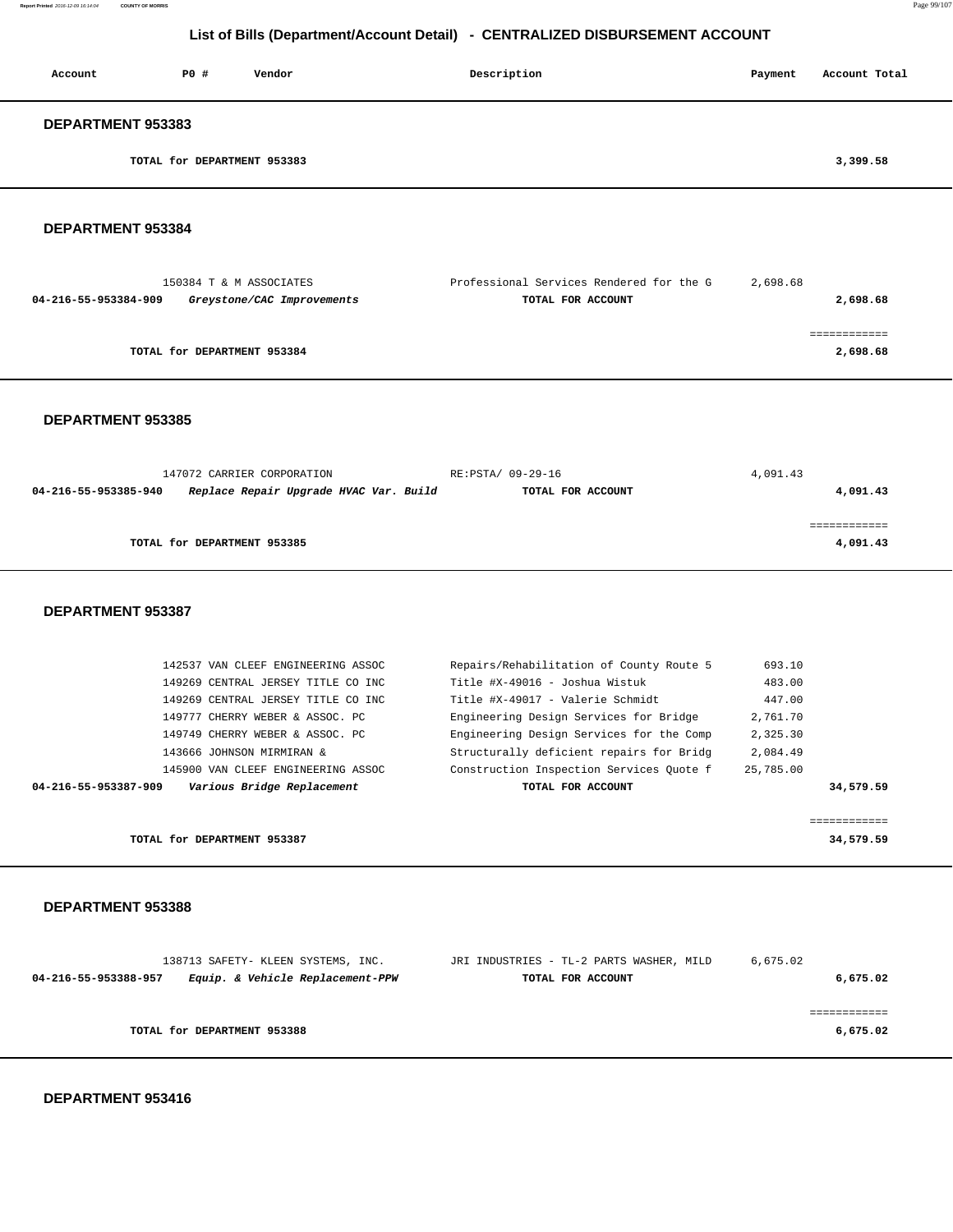| Account              | PO#                         | Vendor                           | Description       | Account Total<br>Payment |
|----------------------|-----------------------------|----------------------------------|-------------------|--------------------------|
| DEPARTMENT 953416    |                             |                                  |                   |                          |
| 04-216-55-953416-909 |                             | B&G - Exterior Building Projects | TOTAL FOR ACCOUNT | 593.43                   |
|                      | TOTAL for DEPARTMENT 953416 |                                  |                   | ------------<br>593.43   |

#### **DEPARTMENT 953417**

|                      |                             | 150556 MCMANIMON, SCOTLAND & BAUMANN LLC |                   | PROFESSIONAL FEES FOR WORK IN RELATION T | 1,323.21 |  |
|----------------------|-----------------------------|------------------------------------------|-------------------|------------------------------------------|----------|--|
| 04-216-55-953417-909 |                             | PublicWorks-EnviroClean-Greyst/HanovrGar | TOTAL FOR ACCOUNT |                                          | 1,323.21 |  |
|                      |                             |                                          |                   |                                          |          |  |
|                      |                             |                                          |                   |                                          |          |  |
|                      | TOTAL for DEPARTMENT 953417 |                                          |                   |                                          | 1,323.21 |  |
|                      |                             |                                          |                   |                                          |          |  |

#### **DEPARTMENT 953419**

|                      | 146513 MALICK AND SCHERER PC             |                                         | County Roadway Dedication Review Mount H | 390.00     |            |
|----------------------|------------------------------------------|-----------------------------------------|------------------------------------------|------------|------------|
|                      | 150556 MCMANIMON, SCOTLAND & BAUMANN LLC |                                         | PROFESSIONAL FEES FOR WORK IN RELATION T | 1,648.97   |            |
| 04-216-55-953419-909 | PublicWorks-Railroad&Road Constr/Resurf  |                                         | TOTAL FOR ACCOUNT                        |            | 2,038.97   |
|                      |                                          |                                         |                                          |            |            |
|                      | 149228 KONKUS CORPORATION                |                                         | Labor, Materials and Services Rendered i | 411,871.96 |            |
| 04-216-55-953419-951 |                                          | PublicWorks-Railroad&Road Constr/Resurf | TOTAL FOR ACCOUNT                        |            | 411,871.96 |
|                      |                                          |                                         |                                          |            |            |
|                      |                                          |                                         |                                          |            |            |
|                      | TOTAL for DEPARTMENT 953419              |                                         |                                          |            | 413,910.93 |
|                      |                                          |                                         |                                          |            |            |

#### **DEPARTMENT 953420**

|                      |                             | 150556 MCMANIMON, SCOTLAND & BAUMANN LLC | PROFESSIONAL FEES FOR WORK IN RELATION T | 2,931.79 |              |
|----------------------|-----------------------------|------------------------------------------|------------------------------------------|----------|--------------|
| 04-216-55-953420-909 |                             | B&G - Interior Building Improvements     | TOTAL FOR ACCOUNT                        |          | 2,931.79     |
|                      |                             | 148846 R.D. SALES DOOR & HARDWARE LLC    | RE: PSTA/ 10-13-16                       | 210.00   |              |
|                      |                             | 148846 R.D. SALES DOOR & HARDWARE LLC    | RE: OTA/ 10-14-16                        | 540.00   |              |
|                      |                             | 148846 R.D. SALES DOOR & HARDWARE LLC    | RE: SHERIFF/ 11-01-16                    | 4,450.00 |              |
|                      |                             | 148941 R.D. SALES DOOR & HARDWARE LLC    | RE: INTERFAITH PANTRY/ 10-31-16          | 4,385.00 |              |
| 04-216-55-953420-951 |                             | B&G - Interior Building Improvements     | TOTAL FOR ACCOUNT                        |          | 9,585.00     |
|                      |                             |                                          |                                          |          |              |
|                      |                             |                                          |                                          |          | essessessess |
|                      | TOTAL for DEPARTMENT 953420 |                                          |                                          |          | 12,516.79    |

## **DEPARTMENT 953422**

| 314,804.00 |
|------------|
| 326,282.00 |
|            |

============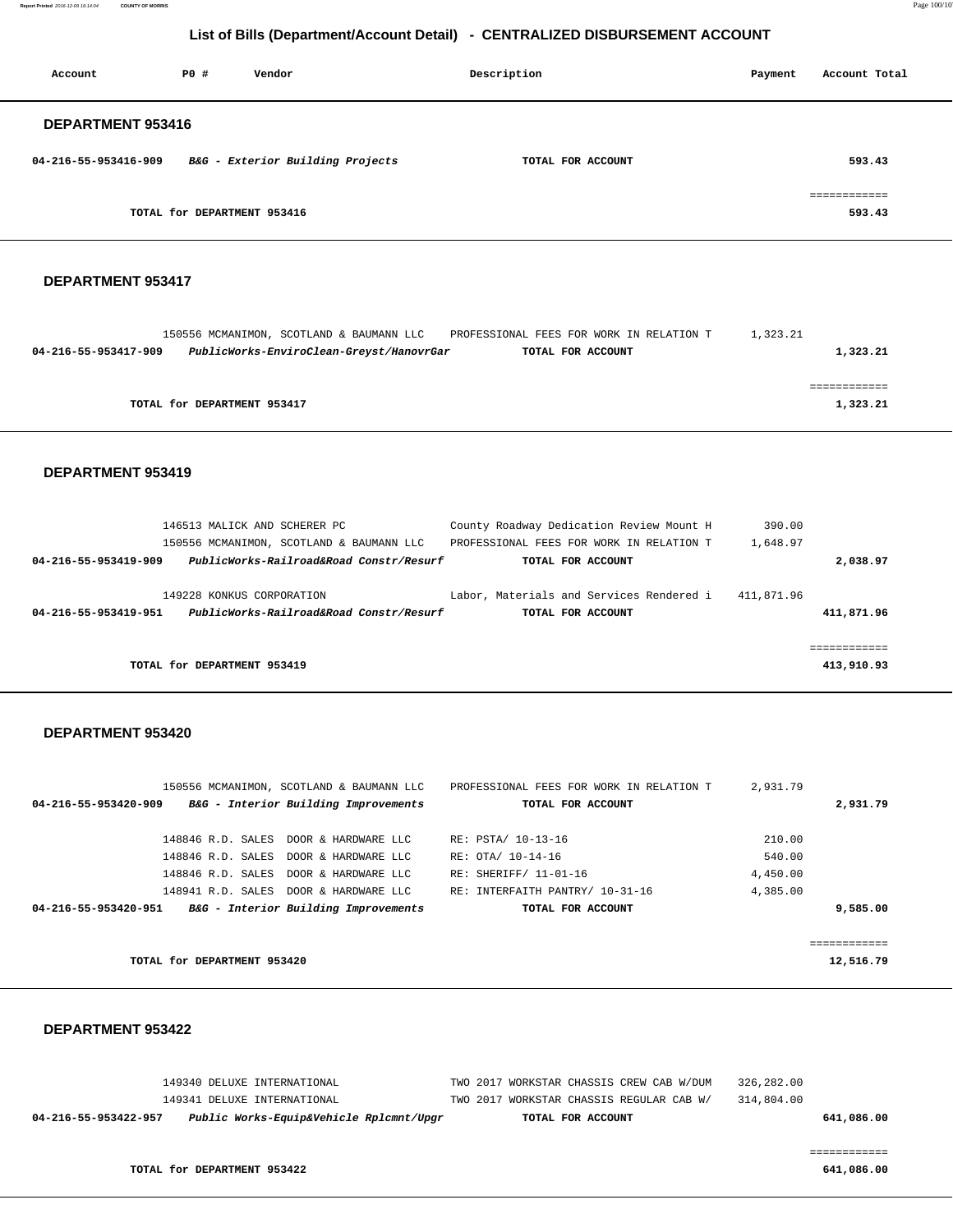|                                           | Liot of Billo (Bopartmontry/toobalit Botan)              | <b>PERTITURED DIODOROEMENT AOOOONT</b>                        |                          |
|-------------------------------------------|----------------------------------------------------------|---------------------------------------------------------------|--------------------------|
| Account                                   | P0 #<br>Vendor                                           | Description                                                   | Account Total<br>Payment |
| Various Bridge Replace.& Rehab            |                                                          |                                                               |                          |
| 04-216-55-953628-909                      | 150387 CHRISTOPHER P STATILE PA<br>Miscellaneous - Other | Professional Engineering Design Services<br>TOTAL FOR ACCOUNT | 7,650.00<br>7,650.00     |
|                                           | TOTAL for Various Bridge Replace.& Rehab                 |                                                               | ============<br>7,650.00 |
| <b>Brdg Design &amp; Constr Var Local</b> |                                                          |                                                               |                          |
| 04-216-55-953862-909                      | 150168 MOTT MACDONALD LLC<br>Miscellaneous - Other       | Morris County Drainage Design Survey/Mee<br>TOTAL FOR ACCOUNT | 1,533.00<br>1,533.00     |
|                                           | TOTAL for Brdg Design & Constr Var Local                 |                                                               | ============<br>1,533.00 |

#### **DEPARTMENT 954359**

|                      | 150556 MCMANIMON, SCOTLAND & BAUMANN LLC | PROFESSIONAL FEES FOR WORK IN RELATION T | 171.71 |
|----------------------|------------------------------------------|------------------------------------------|--------|
| 04-216-55-954359-909 | Replace & Upgrade Security Cameras       | TOTAL FOR ACCOUNT                        | 171.71 |
|                      |                                          |                                          |        |
|                      |                                          |                                          |        |
|                      | TOTAL for DEPARTMENT 954359              |                                          | 171.71 |
|                      |                                          |                                          |        |

#### **DEPARTMENT 954434**

|                      | 141722 FIRST PRIORITY VEHICLES INC. |                                        | 1) EXTERIOR: Light Tower, 2) EMERGENCY L | 28,150.00 |
|----------------------|-------------------------------------|----------------------------------------|------------------------------------------|-----------|
| 04-216-55-954434-956 |                                     | Sheriff - Various Upgrades & Equipment | TOTAL FOR ACCOUNT                        | 28,150.00 |
|                      |                                     |                                        |                                          |           |
|                      |                                     |                                        |                                          |           |
|                      |                                     |                                        |                                          |           |
|                      | TOTAL for DEPARTMENT 954434         |                                        |                                          | 28,150.00 |

#### **DEPARTMENT 962343**

| 147455 SHI INTERNATIONAL CORP                         | Check Point 5200 NGTP Appliance and Soft | 8,208.00 |
|-------------------------------------------------------|------------------------------------------|----------|
| Purchase Various Equip for IT<br>04-216-55-962343-909 | TOTAL FOR ACCOUNT                        | 8,208.00 |
|                                                       |                                          |          |
|                                                       |                                          |          |
| TOTAL for DEPARTMENT 962343                           |                                          | 8,208.00 |
|                                                       |                                          |          |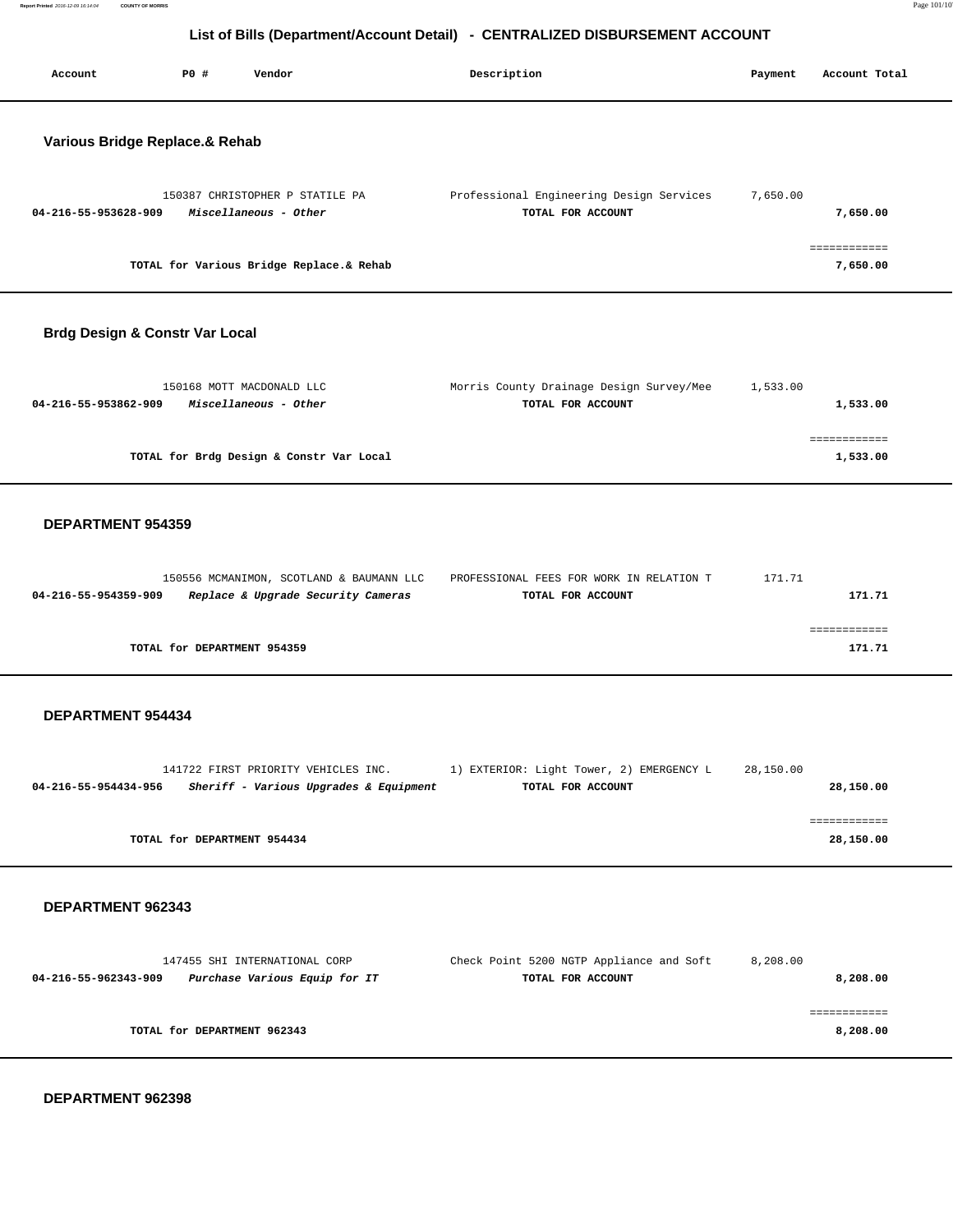147899 V.E. RALPH & SON INC. Ambulance / EMS Support equipment per at 14,579.12 147899 V.E. RALPH & SON INC. 1,906.40 149306 FIRST PRIORITY VEHICLES INC. in accordance with the attached contract 119,650.00  **04-216-55-963448-940 Law&PublicSafety-EmergRespnVehicle&Equip TOTAL FOR ACCOUNT 136,135.52** ============ **TOTAL for DEPARTMENT 963448 136,135.52**

## **DEPARTMENT 963448**

| 144906 MOTOROLA SOLUTIONS INC<br>149797 NORTHEAST COMMUNICATIONS, INC. | Ouote 8/11/16, Morris C<br>1000268020 0003<br>Partial Payment for equipment per attach | 7,184.40<br>23,500.00 |
|------------------------------------------------------------------------|----------------------------------------------------------------------------------------|-----------------------|
| Purchase New/Replacement Cty Radio Equip<br>04-216-55-963378-952       | TOTAL FOR ACCOUNT                                                                      | 30,684.40             |
| TOTAL for DEPARTMENT 963378                                            |                                                                                        | 30,684.40             |

## **DEPARTMENT 963378**

| 147510 DELL MARKETING L.P.                                      | Dell Professional Topload Carrying Case  | 839.80    |            |
|-----------------------------------------------------------------|------------------------------------------|-----------|------------|
| 147510 DELL MARKETING L.P.                                      | Dell Adapter-USB-C toHDMI/VGA/Ethernet/U | 1,049.80  |            |
| 147510 DELL MARKETING L.P.                                      | Dell Bluetooth Mouse - WM615             | 699.80    |            |
| 147510 DELL MARKETING L.P.                                      | Dell 24 Monitor â P2417H                 | 2,956.92  |            |
| 147456 EXTREME NETWORKS INC.                                    | C5 STACK 24X10/100/1000AT-POE+2SFPP      | 6,796.60  |            |
| 147456 EXTREME NETWORKS INC.                                    | USA, CORD, NEMA 5-15, C13, 14 AWG        | 17.00     |            |
| 147509 SHI INTERNATIONAL CORP                                   | Cisco Business Edition 7000M             | 19,077.78 |            |
| 147509 SHI INTERNATIONAL CORP                                   | SMARTnet Extended svc agreement replacem | 1,336.00  |            |
| 148193 EXTEL COMMUNICATIONS                                     | Wiring to VMW as per quote Dated 10/18/2 | 10,744.00 |            |
| 146972 HEWLETT-PACKARD COMPANY                                  | HP LaserJet P2035                        | 1,371.60  |            |
| 146972 HEWLETT-PACKARD COMPANY                                  | HP LaserJet Pro MFP M225DN               | 239.00    |            |
| 04-216-55-962432-955<br>OIT-Computer & Network Upgrades & Equip | TOTAL FOR ACCOUNT                        |           | 108,891.10 |
|                                                                 |                                          |           |            |
|                                                                 |                                          |           |            |

**TOTAL for DEPARTMENT 962432** 108,891.10

## **DEPARTMENT 962432**

| Account              | PO#                         | Vendor                          | Description       | Payment | Account Total            |
|----------------------|-----------------------------|---------------------------------|-------------------|---------|--------------------------|
| DEPARTMENT 962398    |                             |                                 |                   |         |                          |
| 04-216-55-962398-955 |                             | ITD-Computer & Newtork Upgrades | TOTAL FOR ACCOUNT |         | 2,497.85                 |
|                      | TOTAL for DEPARTMENT 962398 |                                 |                   |         | ============<br>2,497.85 |

 147510 DELL MARKETING L.P. OptiPlex 3040 SFF 29,219.40 147510 DELL MARKETING L.P. XPS 13 34,543.40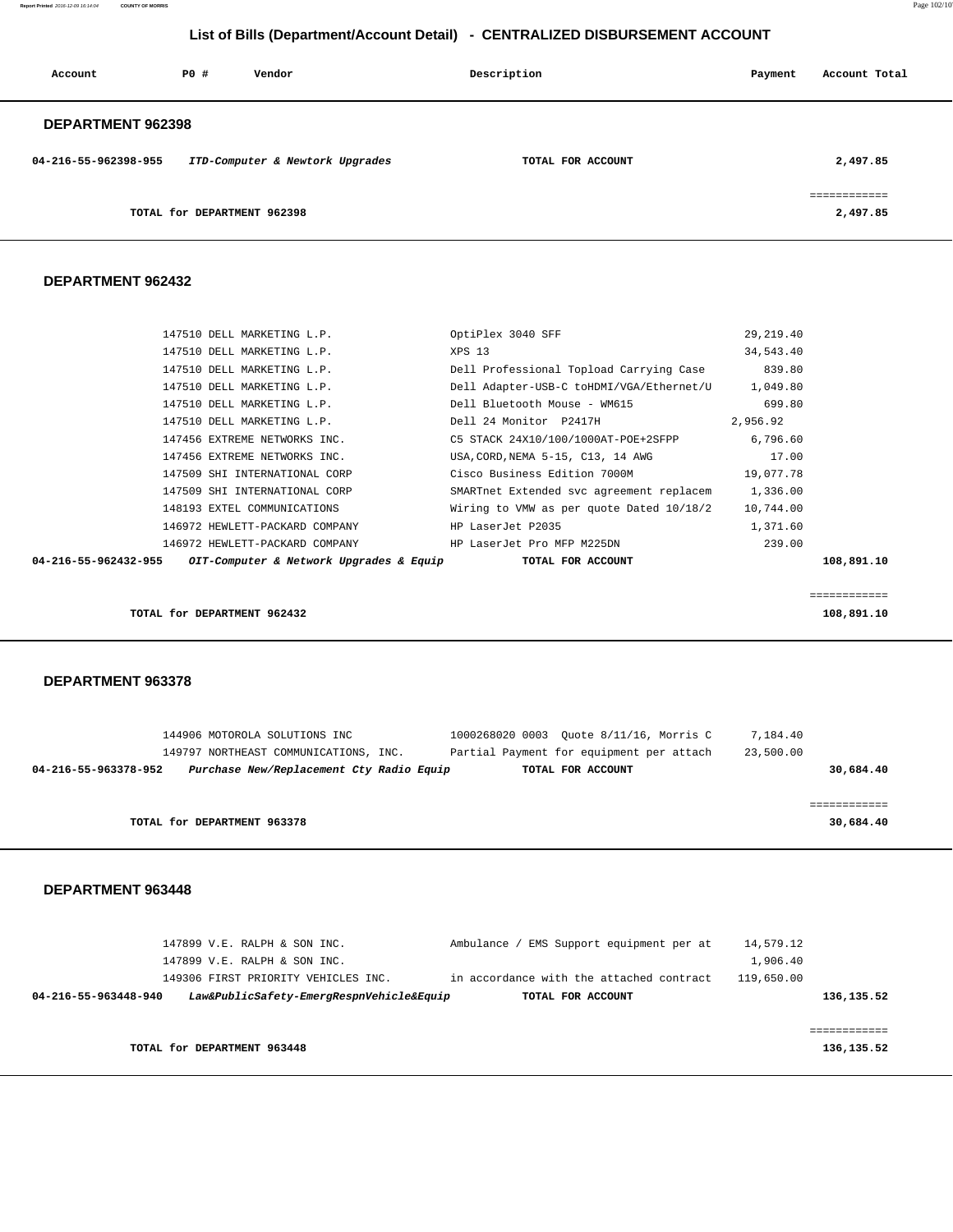| Account              | PO#                         | Vendor                                 | Description                             | Payment  | Account Total |
|----------------------|-----------------------------|----------------------------------------|-----------------------------------------|----------|---------------|
|                      |                             |                                        |                                         |          |               |
|                      |                             | 147259 NATIONAL OFFICE FURNITURE       | Guest Square Wood Back Armless Chairs** | 2,178.00 |               |
| 04-216-55-964364-953 |                             | Purchase Office Furniture Prosecutor's | TOTAL FOR ACCOUNT                       |          | 2,178.00      |
|                      |                             |                                        |                                         |          | ------------  |
|                      | TOTAL for DEPARTMENT 964364 |                                        |                                         |          | 2,178.00      |

## **DEPARTMENT 964377**

|                             | 150556 MCMANIMON, SCOTLAND & BAUMANN LLC | PROFESSIONAL FEES FOR WORK IN RELATION T | 55.55 |
|-----------------------------|------------------------------------------|------------------------------------------|-------|
| 04-216-55-964377-909        | Heritage Comm Equipment for New Location | TOTAL FOR ACCOUNT                        | 55.55 |
|                             |                                          |                                          |       |
|                             |                                          |                                          |       |
| TOTAL for DEPARTMENT 964377 |                                          |                                          | 55.55 |

#### **DEPARTMENT 964435**

| Canon DR-M 160II Document Scanner, Part                       | 801.00 |
|---------------------------------------------------------------|--------|
| Surrogate - Surrogate Application System<br>TOTAL FOR ACCOUNT | 801.00 |
|                                                               |        |
|                                                               |        |
|                                                               | 801.00 |
|                                                               |        |

#### **DEPARTMENT 968344**

|                      | 150556 MCMANIMON, SCOTLAND & BAUMANN LLC | PROFESSIONAL FEES FOR WORK IN RELATION T | 1,994.92 |
|----------------------|------------------------------------------|------------------------------------------|----------|
| 04-216-55-968344-909 | Various Purchases for MC School Tech     | TOTAL FOR ACCOUNT                        | 1,994.92 |
|                      |                                          |                                          |          |
|                      |                                          |                                          |          |
|                      | TOTAL for DEPARTMENT 968344              |                                          | 1,994.92 |
|                      |                                          |                                          |          |

|                      | 149507 MC VOCATIONAL SCHOOL DISTRICT | Gillespie Group           |                   | 1,425.00  |
|----------------------|--------------------------------------|---------------------------|-------------------|-----------|
|                      | 149507 MC VOCATIONAL SCHOOL DISTRICT | Gillespie Group           |                   | 3,773.26  |
| 04-216-55-968402-951 | VoTech Building Upgrades             |                           | TOTAL FOR ACCOUNT | 5,198.26  |
|                      |                                      |                           |                   |           |
|                      | 149507 MC VOCATIONAL SCHOOL DISTRICT | Integra Realty            |                   | 1,500.00  |
|                      | 149507 MC VOCATIONAL SCHOOL DISTRICT | Maser Consulting          |                   | 3,000.00  |
|                      | 149507 MC VOCATIONAL SCHOOL DISTRICT | Treasurer-State of NJ DEP |                   | 1,000.00  |
| 04-216-55-968402-958 | VoTech Building Upgrades             |                           | TOTAL FOR ACCOUNT | 5,500.00  |
|                      |                                      |                           |                   |           |
|                      |                                      |                           |                   | ========= |
|                      | TOTAL for DEPARTMENT 968402          |                           |                   | 10,698.26 |
|                      |                                      |                           |                   |           |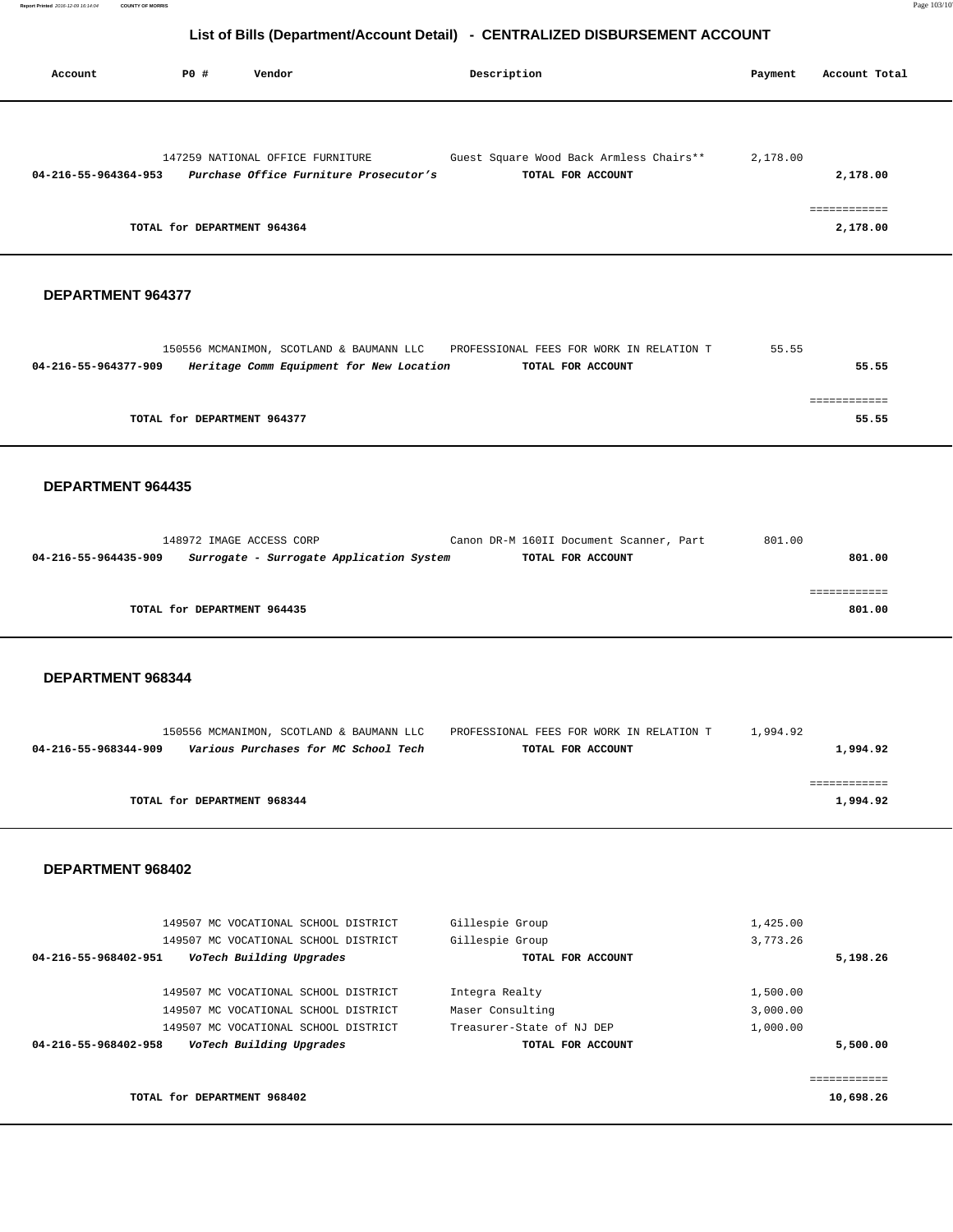**Report Printed** 2016-12-09 16:14:04 **COUNTY OF MORRIS** Page 104/107

# **List of Bills (Department/Account Detail) - CENTRALIZED DISBURSEMENT ACCOUNT**

| Account              | PO# | Vendor                               | Description       | Payment   | Account Total |
|----------------------|-----|--------------------------------------|-------------------|-----------|---------------|
|                      |     |                                      |                   |           |               |
|                      |     | 149507 MC VOCATIONAL SCHOOL DISTRICT | USA Architects    | 14,075.86 |               |
|                      |     | 149507 MC VOCATIONAL SCHOOL DISTRICT | USA Architects    | 24,701.99 |               |
|                      |     | 149507 MC VOCATIONAL SCHOOL DISTRICT | USA Architects    | 10,726.35 |               |
| 04-216-55-968436-909 |     | VoTech - Bldg Imprvmnts & Upgrades   | TOTAL FOR ACCOUNT |           | 49,504.20     |
|                      |     |                                      |                   |           | ============  |
|                      |     | TOTAL for DEPARTMENT 968436          |                   |           | 49,504.20     |
|                      |     |                                      |                   |           |               |

## **DEPARTMENT 969412**

|                             | 150174 COUNTY COLLEGE OF MORRIS | RBA Group         | 12.74    |
|-----------------------------|---------------------------------|-------------------|----------|
|                             | 150174 COUNTY COLLEGE OF MORRIS | RBA Group         | 1,102.50 |
| 04-216-55-969412-909        | CCM-Water Penetration Repairs   | TOTAL FOR ACCOUNT | 1,115.24 |
|                             |                                 |                   |          |
|                             |                                 |                   |          |
| TOTAL for DEPARTMENT 969412 |                                 |                   | 1,115.24 |
|                             |                                 |                   |          |

| 149505 COUNTY COLLEGE OF MORRIS                                | RBA Group           | 14.72      |              |
|----------------------------------------------------------------|---------------------|------------|--------------|
| 149505 COUNTY COLLEGE OF MORRIS                                | RBA Group           | 1,090.27   |              |
| 150174 COUNTY COLLEGE OF MORRIS                                | USA Architects      | 412.00     |              |
| CCM - Building Improvements & Upgrades<br>04-216-55-969424-909 | TOTAL FOR ACCOUNT   |            | 1,516.99     |
|                                                                |                     |            |              |
| 149505 COUNTY COLLEGE OF MORRIS                                | ERG Int'l           | 20,924.66  |              |
| 149505 COUNTY COLLEGE OF MORRIS                                | ERG Int'l           | 41,686.34  |              |
| 150174 COUNTY COLLEGE OF MORRIS                                | CDW-Government Inc. | 125.44     |              |
| 150174 COUNTY COLLEGE OF MORRIS                                | CDW-Government Inc. | 1,573.26   |              |
| 150174 COUNTY COLLEGE OF MORRIS                                | Honeywell           | 31,000.00  |              |
| 150181 COUNTY COLLEGE OF MORRIS                                | Brahma Construction | 36, 230.43 |              |
| CCM - Building Improvements & Upgrades<br>04-216-55-969424-950 | TOTAL FOR ACCOUNT   |            | 131,540.13   |
|                                                                |                     |            |              |
|                                                                |                     |            | ============ |
| TOTAL for DEPARTMENT 969424                                    |                     |            | 133,057.12   |
|                                                                |                     |            |              |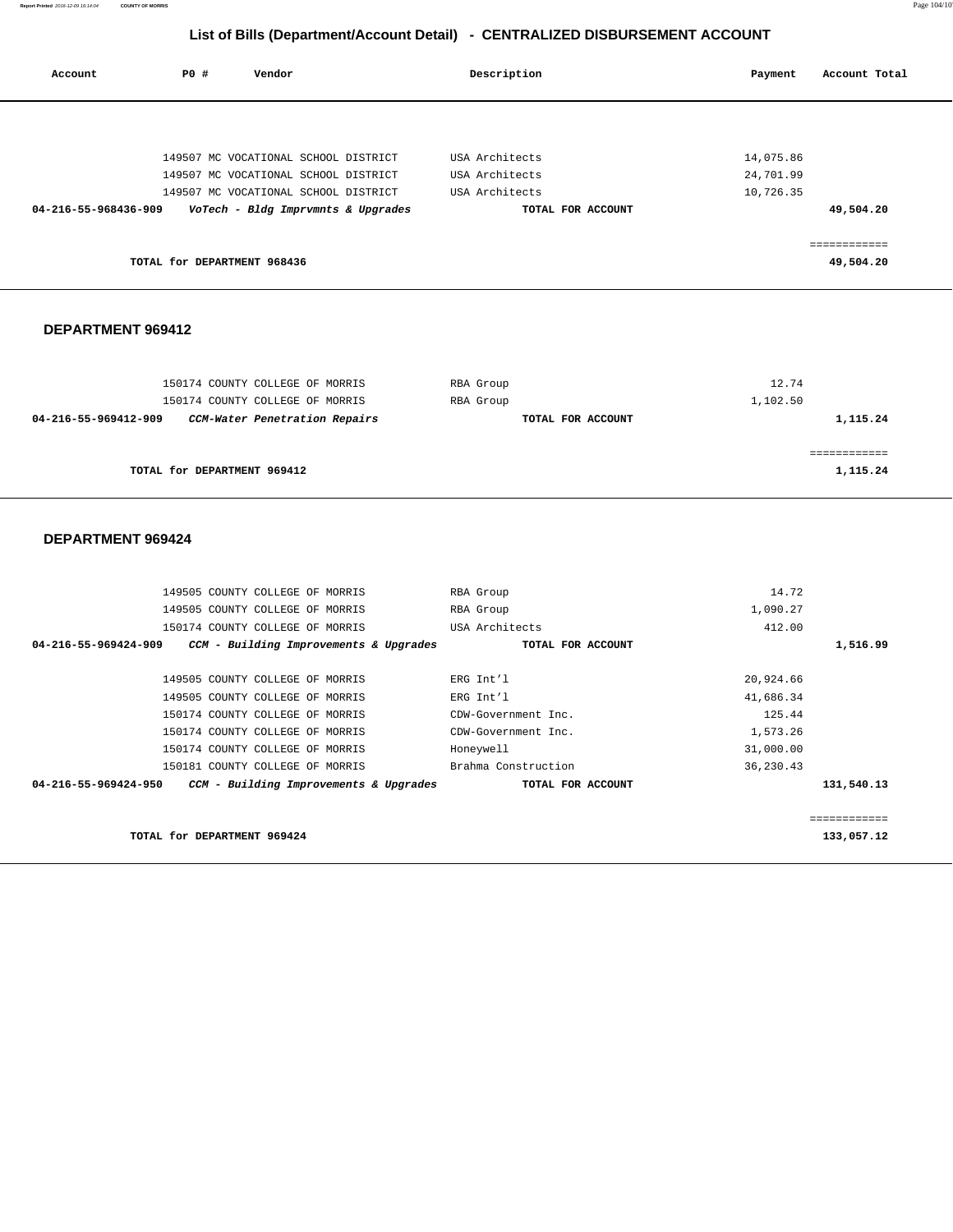**Report Printed** 2016-12-09 16:14:04 **COUNTY OF MORRIS** Page 105/107

## **List of Bills (Department/Account Detail) - CENTRALIZED DISBURSEMENT ACCOUNT**

| Account                       | P0 #<br>Vendor                                 |                        | Description                                                   | Payment     | Account Total              |
|-------------------------------|------------------------------------------------|------------------------|---------------------------------------------------------------|-------------|----------------------------|
| <b>Motor Vehicle Fines</b>    |                                                | <b>Dedicated Trust</b> |                                                               |             |                            |
| 13-290-56-575701-888          | 150170 COUNTY OF MORRIS<br>Motor Vehicle Fines |                        | TRANSFER FUNDS FOR DEDICATED MOTOR VEHIC<br>TOTAL FOR ACCOUNT | 275,833.69  | 275,833.69                 |
|                               | TOTAL for Motor Vehicle Fines                  |                        |                                                               |             | ============<br>275,833.69 |
| <b>Weights &amp; Measures</b> |                                                |                        |                                                               |             |                            |
| 13-290-56-575801-888          | 150169 COUNTY OF MORRIS<br>Weights & Measures  |                        | TRANSFER FUNDS FOR DEDICATED WEIGHTS & M<br>TOTAL FOR ACCOUNT | 70, 273. 73 | 70,273.73                  |
|                               | TOTAL for Weights & Measures                   |                        |                                                               |             | ============<br>70,273.73  |

# **Construction Board of Appeals**

|                      | 149401 MONTVILLE CHASE CONDOMINIUM      | Refund of appeal fee for case MC#2016-19 | 100.00 |
|----------------------|-----------------------------------------|------------------------------------------|--------|
| 13-290-56-576801-888 | Construction Board of Appeals           | TOTAL FOR ACCOUNT                        | 100.00 |
|                      |                                         |                                          |        |
|                      |                                         |                                          |        |
|                      | TOTAL for Construction Board of Appeals |                                          | 100.00 |

## **Tax Board**

| 150249 RALPH MELORO    | Mileage round trip                  | 91.00  |
|------------------------|-------------------------------------|--------|
| 150249 RALPH MELORO    | Tolls                               | 7.50   |
| 150249 RALPH MELORO    | Ballys Park Place 11/14/16-11/18/16 | 548.00 |
| 150249 RALPH MELORO    | Hotel Parking                       | 10.00  |
| 150249 RALPH MELORO    | Tips-Valet, Bellman, Housekeeping   | 13.00  |
| 150249 RALPH MELORO    | $11/15/16$ Taxi (2)                 | 24.00  |
| 150249 RALPH MELORO    | $11/17/16$ Tram                     | 5.50   |
| 150249 RALPH MELORO    | 11/14/16 Breakfast, Dinner          | 15.11  |
| 150249 RALPH MELORO    | 11/15/16 Breakfast, Lunch           | 33.53  |
| 150249 RALPH MELORO    | 11/16/16 Breakfast, Lunch           | 15.05  |
| 150249 RALPH MELORO    | 11/17/16 Breakfast, Dinner          | 40.00  |
| 150249 RALPH MELORO    | 11/18/16 Breakfast                  | 11.08  |
| 150250 MICHAEL DIFAZIO | Mileage round trip                  | 89.60  |
| 150250 MICHAEL DIFAZIO | Tolls                               | 7.50   |
| 150250 MICHAEL DIFAZIO | Tips - Housekeeping, Valet, Bellman | 20.00  |
| 150250 MICHAEL DIFAZIO | 11/14/16 Dinner                     | 9.85   |
| 150250 MICHAEL DIFAZIO | 11/15/16 Breakfast                  | 16.94  |
| 150250 MICHAEL DIFAZIO | 11/16/16 Breakfast                  | 20.00  |
| 150250 MICHAEL DIFAZIO | $11/16/16$ Taxi (2)                 | 32.00  |
| 150251 WILLIAM KERSEY  | Mileage round trip                  | 99.40  |
|                        |                                     |        |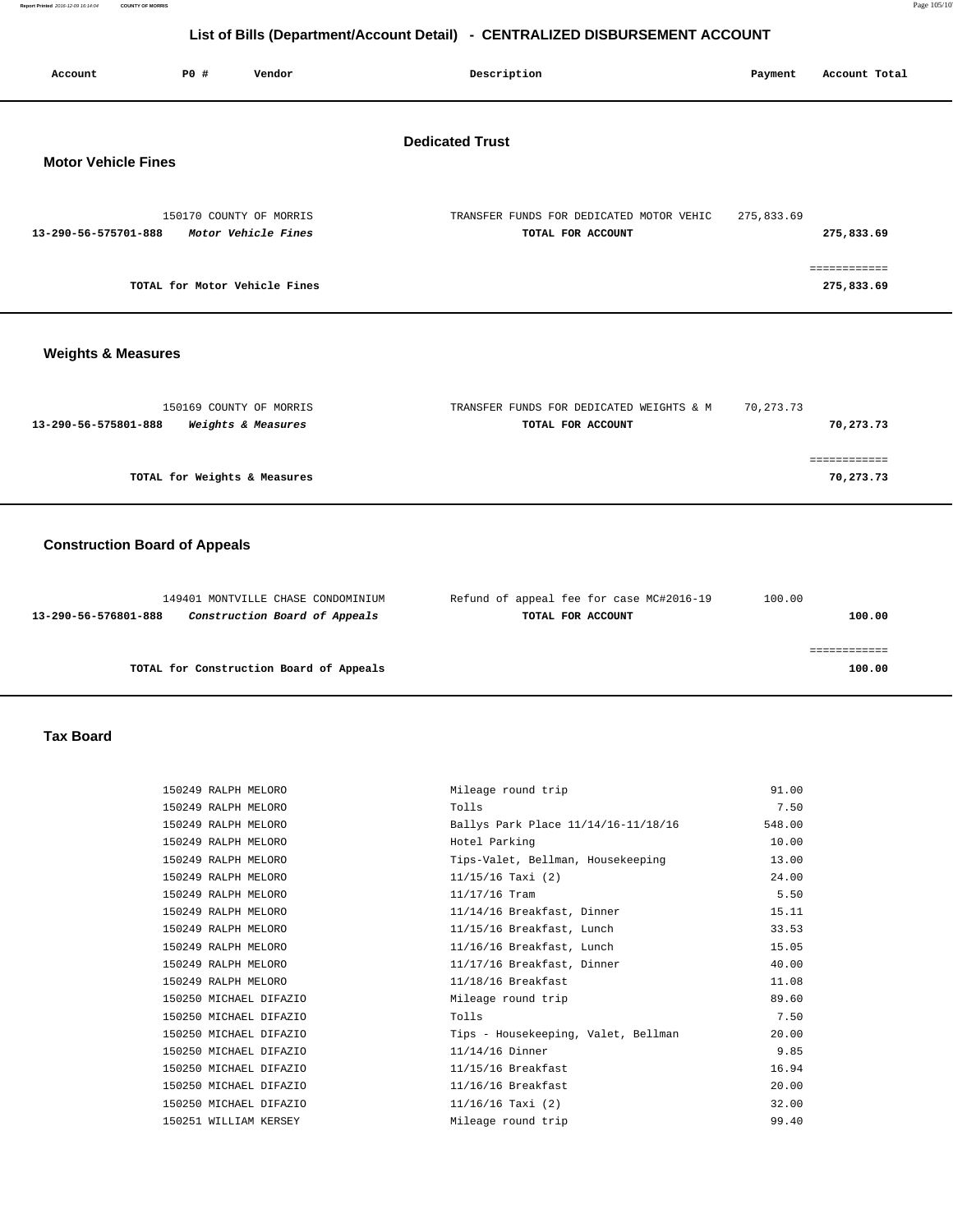|                      | List of Dills (Department/Account Detail) - CENTRALIZED DIODOROLMENT ACCOUNT |        |                                       |         |               |
|----------------------|------------------------------------------------------------------------------|--------|---------------------------------------|---------|---------------|
| Account              | PO#                                                                          | Vendor | Description                           | Payment | Account Total |
| <b>Tax Board</b>     |                                                                              |        |                                       |         |               |
|                      | 150251 WILLIAM KERSEY                                                        |        | Sheraton Atlantic City 11/14-11/18/16 | 663.16  |               |
|                      | 150251 WILLIAM KERSEY                                                        |        | Parking                               | 60.00   |               |
|                      | 150251 WILLIAM KERSEY                                                        |        | Tips - Housekeeping, Valet, Bellman   | 25.00   |               |
|                      | 150251 WILLIAM KERSEY                                                        |        | 11/14/16 Breakfast, Lunch, Dinner     | 40.00   |               |
|                      | 150251 WILLIAM KERSEY                                                        |        | 11/15/16 Breakfast, Lunch, Dinner     | 40.00   |               |
|                      | 150251 WILLIAM KERSEY                                                        |        | 11/16/16 Breakfast, Lunch, Dinner     | 40.00   |               |
|                      | 150251 WILLIAM KERSEY                                                        |        | 11/17/16 Breakfast, Lunch, Dinner     | 40.00   |               |
|                      | 150251 WILLIAM KERSEY                                                        |        | 11/18/16 Breakfast, Lunch             | 37.80   |               |
|                      | 150251 WILLIAM KERSEY                                                        |        | $11/14/16$ Taxis (2)                  | 29.00   |               |
|                      | 150251 WILLIAM KERSEY                                                        |        | $11/15/16$ Taxis (5)                  | 73.00   |               |
|                      | 150251 WILLIAM KERSEY                                                        |        | $11/16/16$ Taxis (5)                  | 73.00   |               |
|                      | 150251 WILLIAM KERSEY                                                        |        | $11/17/16$ Taxis (3)                  | 42.00   |               |
|                      | 148512 AMANJ                                                                 |        | Commissioner Bernard Tyson            | 60.00   |               |
| 13-290-56-577101-888 | Tax Board                                                                    |        | TOTAL FOR ACCOUNT                     |         | 2,341.77      |

**TOTAL for Tax Board** 2,341.77

============

# **Environ Quality & Enforcement**

| 146699 ATLANTIC COMMUNICATIONS                     | HazMat Box Truck repair - lights and ele | 3,856.96 |              |
|----------------------------------------------------|------------------------------------------|----------|--------------|
| 146551 LUM, DRASCO & POSITAN LLC                   | CEHA Enforcement Actions                 | 12.00    |              |
| 146551 LUM, DRASCO & POSITAN LLC                   |                                          | 48.00    |              |
| 146551 LUM, DRASCO & POSITAN LLC                   |                                          | 156.00   |              |
| 146551 LUM, DRASCO & POSITAN LLC                   |                                          | 60.00    |              |
| 146551 LUM, DRASCO & POSITAN LLC                   |                                          | 108.00   |              |
| 149489 LUM, DRASCO & POSITAN LLC                   | October Health Management Enforcement Ac | 180.00   |              |
| 149489 LUM, DRASCO & POSITAN LLC                   | October MCOHM v. Blue Diamond            | 348.00   |              |
| 149489 LUM, DRASCO & POSITAN LLC                   | October MCOHM v. Pave King               | 168.00   |              |
| 149489 LUM, DRASCO & POSITAN LLC                   | October MCOHM v. Peter Rubinetti         | 288.00   |              |
| 149489 LUM, DRASCO & POSITAN LLC                   | October MCOHM v. Wicklow & Laurano       | 12.00    |              |
| 149489 LUM, DRASCO & POSITAN LLC                   | October MCOHM v. Allegro Sanitation      | 72.00    |              |
| 149489 LUM, DRASCO & POSITAN LLC                   | October MCOHM v. Accurate Removal        | 1,080.00 |              |
| 149489 LUM, DRASCO & POSITAN LLC                   | October MCOHM v. PMZ Landscaping         | 24.00    |              |
| 150144 VERIZON WIRELESS                            | L&PS/Environmental Services              | 283.76   |              |
| 13-290-56-578901-888 Environ Quality & Enforcement | TOTAL FOR ACCOUNT                        |          | 6,696.72     |
|                                                    |                                          |          |              |
|                                                    |                                          |          | ============ |
| TOTAL for Environ Quality & Enforcement            |                                          |          | 6,696.72     |

## **DEPARTMENT 580554**

| 13-290-56-580554-888 |  | Open Space - Park Commission         | TOTAL FOR ACCOUNT                        |        | 1,254.17 |
|----------------------|--|--------------------------------------|------------------------------------------|--------|----------|
|                      |  | 148970 MORRIS COUNTY PARK COMMISSION | $PO#32689$ Holton & Gould - Oct SS       | 68.54  |          |
|                      |  | 148970 MORRIS COUNTY PARK COMMISSION | PO#32689 Land John & Lorraine Park - Oc  | 119.95 |          |
|                      |  | 148970 MORRIS COUNTY PARK COMMISSION | $PO#32357 - Land John & Lorraine Park -$ | 119.95 |          |
|                      |  | 148970 MORRIS COUNTY PARK COMMISSION | PO#32357 - Land Parr Property - Sept SS  | 531.22 |          |
|                      |  | 148970 MORRIS COUNTY PARK COMMISSION | PO#32357 - Land Kinnelon Bike Trail - S  | 414.51 |          |

============